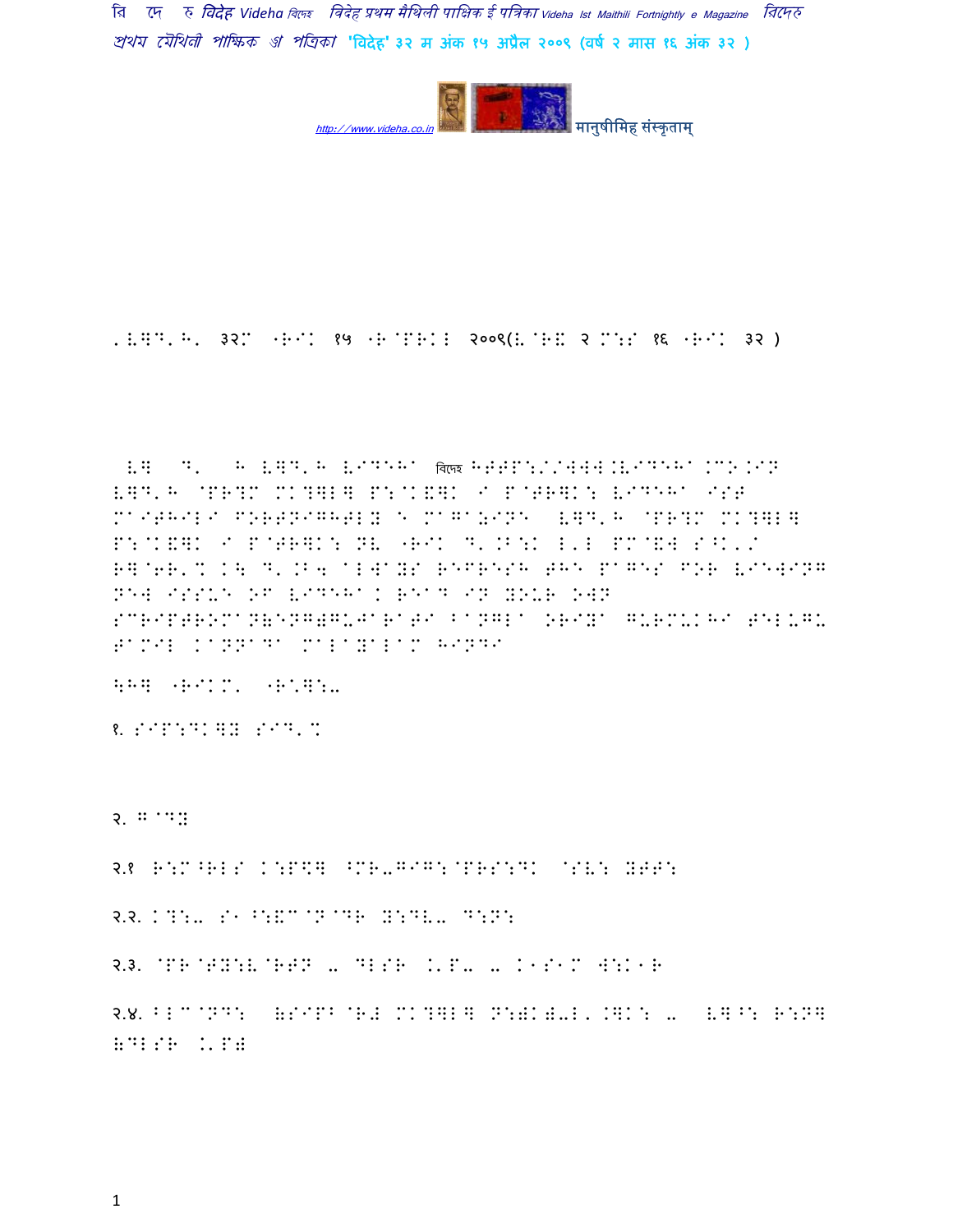

२.५ १. K:MINE (1929:228 1 78 2012:23 1 2. K:MIN: 23. KN 2013: A:M:MIN: PRJ:

२.६. P@N@DRHM LLK S^: – \*L) 1 @K&'@TR]Y DL PR RHT NJR]- 6'R GWBI!NK SRK:R BNB:K "R\*] S@M^:VN:- NV'@ND1 K1M:R  $\mathbf{a}$ :  $\mathbf{b}$ 

२.७. K?:- K. HERM: SPECERS RECORD AND THE SPECE

#### $3.$  P $\ddots$  B

3.8. E TEEP HRISH WHI CHIS BTPE

३.२. (१९७५:स) K:M:M:H:H: | (१९७८:स) K:H:H: | (१९७८:स)

3.3. NHIMHI (2012) PHEN HIMN MODEL OF DINEY

३.४. START (1971) CAN STAR (1971) CAN START

३.५ **1WEB** 19.9 HOME POINT REPORT

3.6. <sup>2</sup>9.H: HH..: HIT. Hit. <sup>H</sup>

 $3.0.$   $1.911.$   $1.911.$   $1.911.$   $1.911.$ 

४. B:L:N:I KMT'-1 D'V:I%1 V@TSK MK?]L] C]@TR-@%RMI.L: (KXM]@KS); 1 2. M@!Y-@PRD'% Y:@TR: 1 D'V]J]- @JYLT]  $\mathbf{d}$ : CCR  $\mathbf{d}$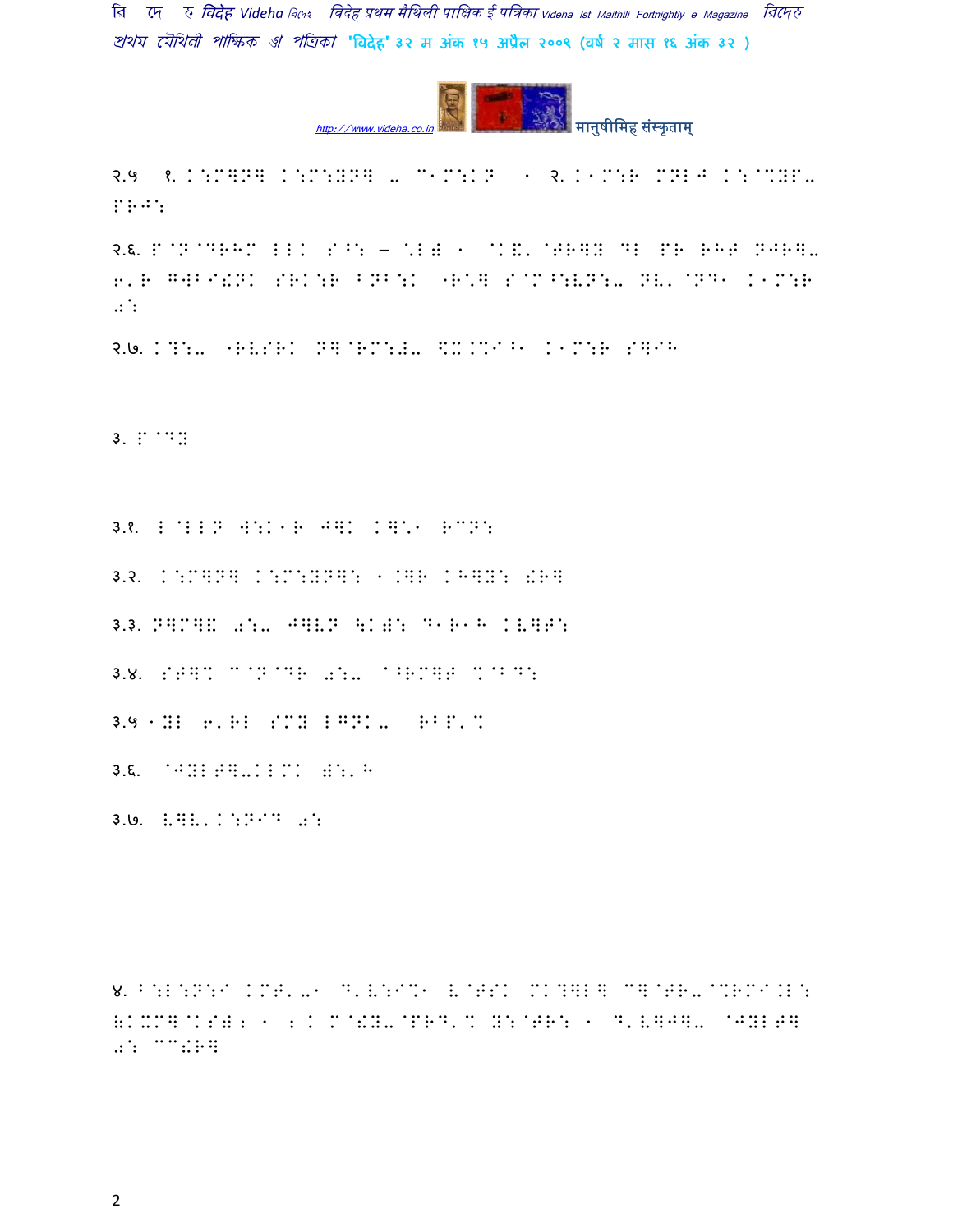HTTP://FEEDBURNER.GOOGLE.COM/FB/a/MaILVERIFY?URI=VIDE Ha\_RSS\_FEED&LOC=EN\_US

SUBSCRIBE TO VIDEO BY EMAIL ROOM AND SUIDER

HTTP://FEEDS2.FEEDBURNER.COM/VIDEHa\_RSS\_FEED

 $\Pi$  :  $\Pi$  is a set of  $\Pi$  is a set of  $\Pi$  is a set of  $\Pi$ 

VIDEHa E JOURNaL'S aLL OLD ISSUES IN BRaILLE TIRHUTa and develops and by provide

V]D'H I-P@TR]K:K S^): P1R:N "RIK @BR'L, T]RH1T: 1 D'VN:GR] RBPM'

V]D'H I-P@TR]K:K S^): P1R:N "RIK ( @BR'L, T]RH1T: 1 D'VN:GR] M' ) P].\$].\6. \$:9NLL\$K L'L N]C:/K L]IKPR 9PL@B! "R\*]4 aLL THE OLD ISSUES OF VIDEHa E JOURNaL ( IN BRaILLE, TIRHUTa aND DEVaNaGaRI VERSIONS ) aRE aVaILaBLE FOR PDF DOWNLOaD aT THE FOLLOWING LINK.

MITHILA DATE-LIST DATE ६.THE COMET- ENGLISH TRaNSLaTION OF GaJENDRa THaKUR'S

MaITHILI NOVELSaHaSRaBaDHaNI TRaNSLaTED BY JYOTI.

६. VIDEHa FOR NON RESIDENT MaITHILS (FESTIVaLS OF

५. ^:B:AP:M | BM3(ALE) (3):L'ESS-PE (1GEN) ):P | B: PAZE (1KCN:X) MK?]L]], [V]D'HK MK?]L]-"RI@GR'J] 1 "RI@GR'J] MK?]L] KLB GJYARJ.AMP PHO F.B S@PC-\$\$\SQRPG-\$2002 \S.@KYB.\L. S@RVR 1!:R]T -BaSED ON MS-SQL SERVER Maithilia - And English-Maithilia dictionary. In the State of the State of the State of the State of the State



ৱি দে <sup>হ</sup> <mark>विदेह Videha</mark> <sub>বিদেহ</sub> ৰিবলৈ *प्रथम मैथिली पाक्षिक ई पत्रिका Videha Ist Maithili Fortnightly e Magazine बिদে*হ õथम मैिथली पािक्षक ई पिñका **'**िवदेह**'** ३२ म अंक १५ अĤैल २००९ (वष र् २ मास १६ अंक ३२ )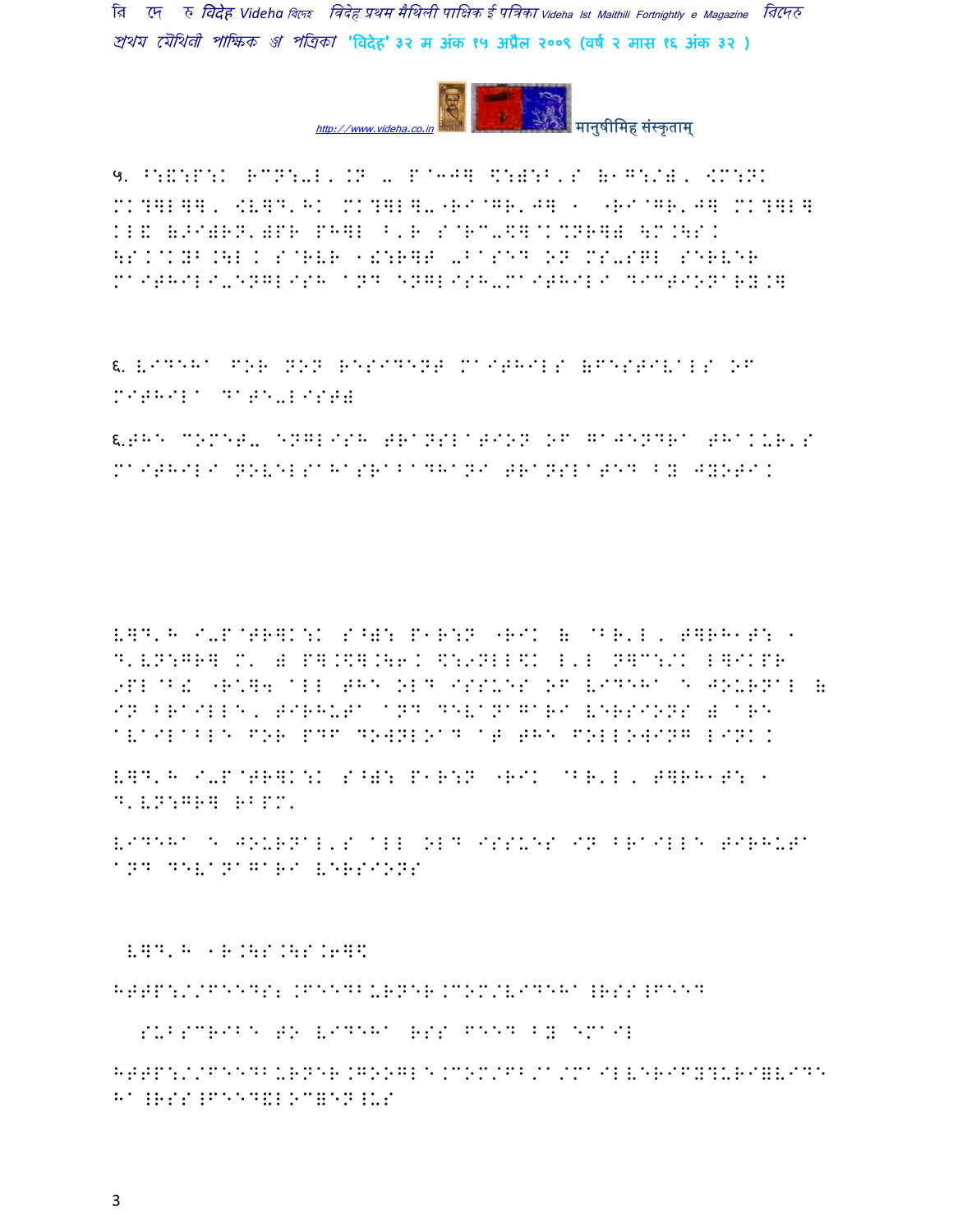

 $\uparrow$  191.  $\vdash$  18.  $\vdash$  18.  $\vdash$  18.  $\vdash$  18.  $\vdash$  18.  $\vdash$   $\vdash$   $\vdash$   $\vdash$   $\vdash$   $\vdash$   $\vdash$   $\vdash$   $\vdash$   $\vdash$   $\vdash$   $\vdash$   $\vdash$   $\vdash$   $\vdash$   $\vdash$   $\vdash$   $\vdash$   $\vdash$   $\vdash$   $\vdash$   $\vdash$   $\vdash$   $\vdash$   $\vdash$   $\vdash$   $\vdash$ LG:U4

HTTP://FEEDBURNER.GOOGLE.COM/FB/a/HEaDLINEaNIMaTOR/IN STALL?ID=9DPB3GKSVJB95NBE2FLPPD1MQ0&WEb3GKSVJB95NBE3FLPPD1MQ0&WEb3GKSVJB95NBE3FLPPD1MQ0

### $8. \pm 0.0001$   $\pm 0.0001$

MACRE REPORT OF A REPORT OF A REPORT OF A REPORT OF A REPORT OF A REPORT OF A REPORT OF A REPORT OF A REPORT O "R@NT@RR:@&@)R]Y MK?]L] S@MM'LNK B'% CRC: ^'L4 R:JNKT]K \J'@N\$:K "RT]R]@KT /H] "RVSRPR @PR!:NM@N@TR] @PRC@#\$ @DV:R: MK?]L] ^:&:, SI@SKMT]M' YLGD:N D'N]H:R MESCHEMEL SMANHE IND, PROVENCENTLICK SMANHE S1DM=]KR#K@RT: M1.]L:L CC!R], RIGK@RM] R@NJ1 0: 1 MK?]L] P=:> 9@T@PR'RK K:@RYDL R:JV]R:JK' S@MM:N]T K\L G'L 4 THAN BHO AN AIRS AN AIRS AN AIRS AN D'AIRE BHO AN AIRS AN AIRS AN AIRS AN AIRS AN AIRS AN AIRS AN AIRS A "RG1V: C1NC1N M]@%R 1 LLKS:H]@TYK:R \$: MH'@N@DRN:R:Y# R:MK' SMM:NH# (H) #.1796:18M:18V:WM: MIH:KV MH:KL V]@DY:PT]K' @SM:RK BN\B:M' SHYLG KRB:K @PRT]B@D!T: / MY@KT KOKT AN PERSON AN PERSONAL TRANSPORTER TO A RELATED A RELATIONS TO A RELATED A RELATIONS OF RELATIONS ON !@RM'@N@DR 0: D'%M' SI<]Y R:@JY@PR#:L] H\B:K TY RHL "RB@S?:MY MONTH PROFILE PROPERTY OF A REAL POST PROPERTY OF A REAL AS MONTERO, OCELOR (RR) FREEDRA SH "R@! BOON SHA" (FR) COR (REEP) OOCER T?: SHK:R]M@N@TR] JY@PRK:% @PRS:D G1@PT: M!'%]K MBL SMART REGISTER AND DER EINE STRAKE STRAKE STRAKE STRAKE STRAKE STRAKE STRAKE STRAKE STRAKE STRAKE STRAKE STRAK<br>KRAME STRAKE STRAKE STRAKE STRAKE STRAKE STRAKE STRAKE STRAKE STRAKE STRAKE STRAKE STRAKE STRAKE STRAKE STRAKE 4"R@NT@RR:@&@)R]Y MK?]L] PR]&DK 9P:@!Y@K& T?: @PRV@KT: !N:KR W:K1R KHLN] 'M]?]L:V:S]K SI<@R&SI M:@TR M]?]L: R:@JYK @S?:PN: H\T' 4PR]&DK "R@!Y@K& ^1VN'@%VR G1RMKT:K S^:PT]@TVM' ^'L 9D<:)N K:@RY@KRMM' S@MWLIBL\PANIAL\RGHAR\NGHL\P@WLIBL\P@MYLNHKNEL B:JL RH?] 4 TH]N: KMLK:@NT 0:, S@MM:N]T MH'@N@DR N:R:Y# R:M, M1.]L:L CC!R] "RPN M@NT@VY @VY@KT K\N'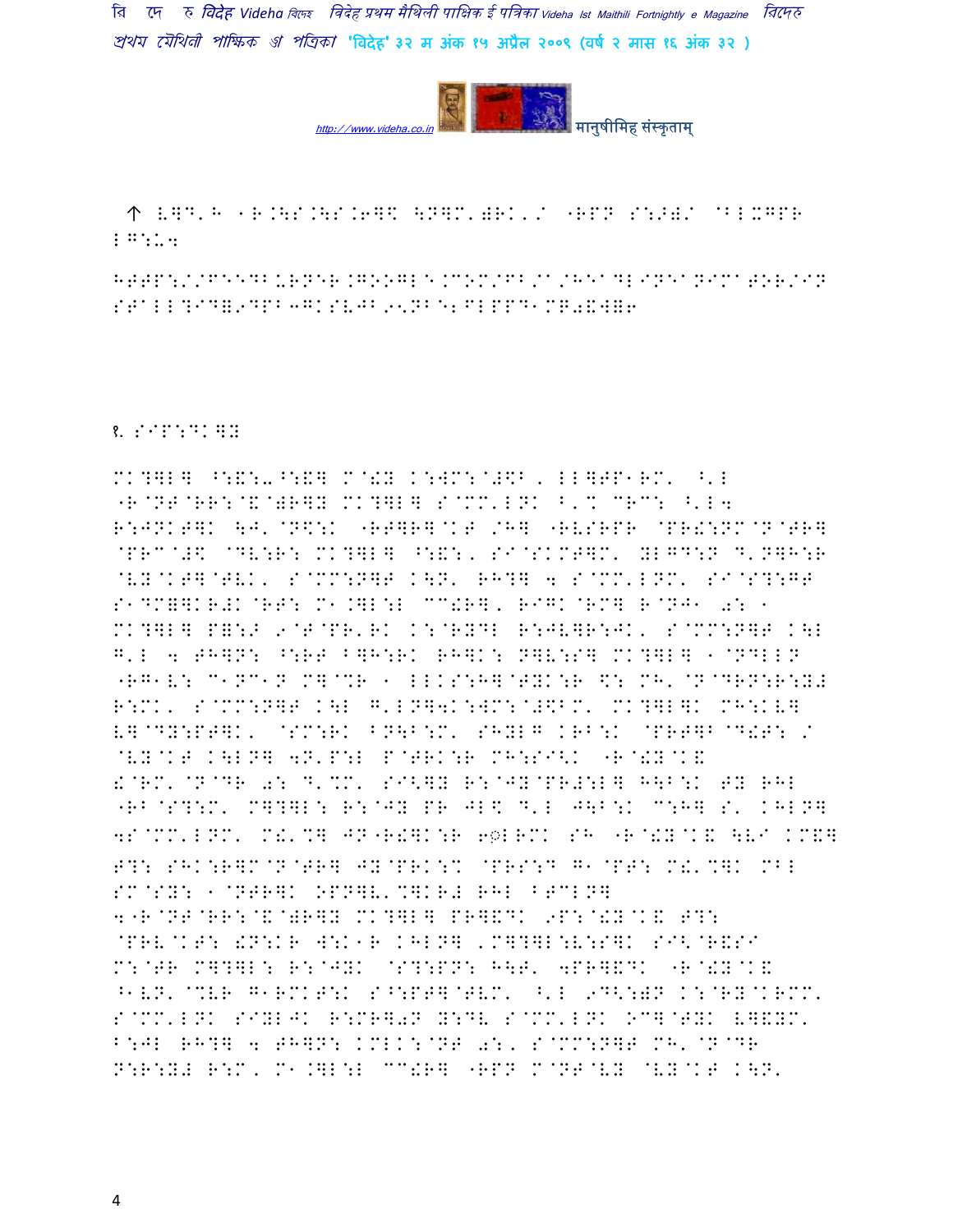

RHTH 4 9D. NH. NAME ON THE MANUSCRIP BILL STATE OF THE MANUSCRIPT OF THE MANUSCRIPT OF THE MANUSCRIPT OF THE MA  $K:$  The results of the set of the set of the set of the set of the set of the set of the set of the set of the set of the set of the set of the set of the set of the set of the set of the set of the set of the set of the

/T1@KK: NV SV]!:N S^:M' M]?]L: R:@JYK "R@ST]@TVM' "RNB:K @PRY:S JLR PR "R\*] M1D: ^:RTM' V]^]@NN K:R#S/ I @PRY:S % & MONTH & MONTH & MONTH & MONTH & MONTH & MONTH & MONTH & MONTH & MONTH & MONTH & MONTH & MONTH & M<br>2008 - Prince Andrews & Month & MONTH & MONTH & MONTH & MONTH & MONTH & MONTH & MONTH & MONTH & MONTH & MONTH<br>2

MPR:?MIK % WHO IN NORTH WHE DOCTOR HOW OR THE WAY AN ARRAIGNMENT. READ COORS (READ BCOMBAC) K 25-OCCOORD OF THE COORD PACK OPER JOHN CORNER (DE POLINEERS (PE PROSS) (S.F. 1957) (PSI GOOD PSI P, E (PROSS)

 $S^2$   $S^2$   $D^2$   $D^2$   $D^2$   $D^2$   $D^2$   $D^2$   $D^2$   $D^2$   $D^2$   $D^2$   $D^2$   $D^2$   $D^2$   $D^2$   $D^2$   $D^2$   $D^2$   $D^2$   $D^2$   $D^2$   $D^2$   $D^2$   $D^2$   $D^2$   $D^2$   $D^2$   $D^2$   $D^2$   $D^2$   $D^2$   $D^2$   $D^2$   $D^2$   $D^2$   $D^2$ ७८ D'%K ७८१ W:MS/ १,६८,७०८ B'R D'.L G'L "R\*] (GBGL \N'L')]@KS \$:):)- !@NYV:D P:WKG#4 "RPN'K RCN: 1 @PRT]@KR]Y:K @PRT]@K&:M'4

GAJ'@NG W:K1R, NI DE WESTER WEIGHT GGALENDRA GENEDIGE IN GEDEEN VAN DIE GEDEELDE GEDEELD

V:L MORT SERVICE STATE STATE STATE STATE STATE STATE STATE STATE STATE STATE STATE STATE STATE STATE STATE STA<br>De la de la de la de la de la de la de la de la de la de la de la de la de la de la de la de la de la de la d

२.  $\ddots$   $\ddots$ 

२.१ R:M^RLS K:P\$] ^MR-GIG:@PRS:DK @SV: YTT:

२.२. KIRE SHE YEAR SHE WERE

२.३. @PR@TYERTN - DRSR . N.P. 2010 - WEIGHT

२.४. में BLC CONDINER IN THE RESOLUTION OF DEPETH (PEPE huish 1. Pd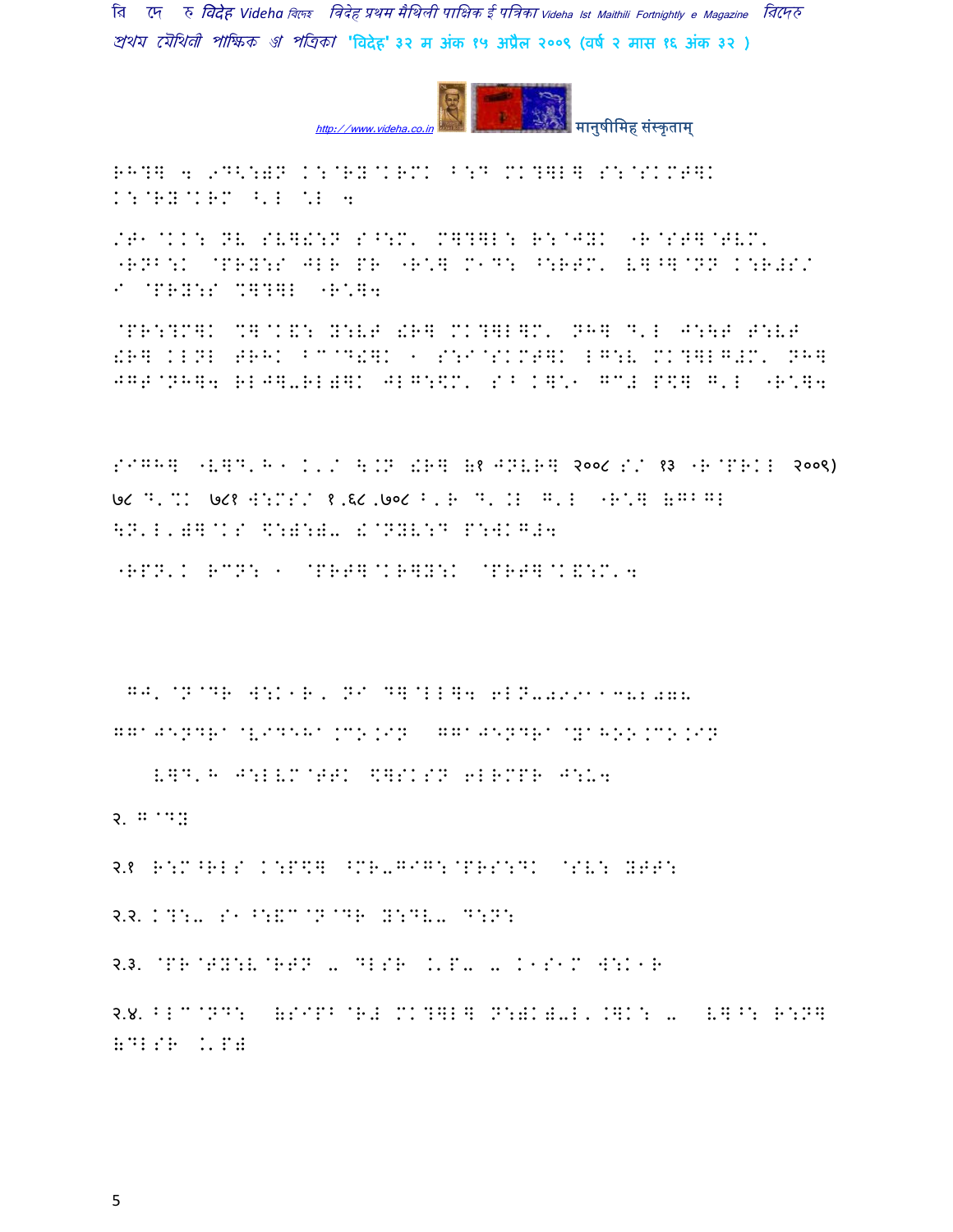

२.५ १. K:MINE (1929:228 1 78 2012:23 1 2. K:MIN: 23. KN 2013: A:M:MIN: PRJ:

२.६. P@N@DRHM LLK S^: – \*L) 1 @K&'@TR]Y DL PR RHT NJR]- 6'R GWBI!NK SRK:R BNB:K "R\*] S@M^:VN:- NV'@ND1 K1M:R  $\mathbf{d}$ :

२.७. K?:: . (RVSRK REP) (28.1979.3. KNOXYA KINAM: KYAN: SHAW

LARITA GUNGER SERIEST: GERAGHER

R:MORLS K:MORLS K:MORLS

/ THE POST RESOURCES FOR THE REPORT OF THE REPORT OF POSTS. RH?] 4S].CN' \*L:H S]T:R:M KH1 GIG:PS:D 4S 1G: R)N' RH\ S]T:R:M,S]T:R:M 4<R M:L]K P%@NN] ^'L L]"R, 1B HTR S 191 FRI S 191 SHIR 49 SHIRI G@RAY G@RYS S 100 D'. D'ALI AD'ES (ESPEL) (BB) FEST EN SAPS (ARIEN ALEVEL) D'ESD. AD SAN BSD. N:M LKT "R\*] 4^LR'^LR 9WL:PR J.N S]T:R:M S]T:R:M JPKT  $\frac{1}{2}$  T MN  $\frac{1}{2}$  T MN  $\frac{1}{2}$  T MN  $\frac{1}{2}$  T MN  $\frac{1}{2}$  T MN  $\frac{1}{2}$  T MN  $\frac{1}{2}$  T MN  $\frac{1}{2}$ 

I ROMAN CHE STRIKE BERGS ON HE SELECTED ON THE CLUMP ROOM OF STRIKE  $\mathcal{E}$ 1G: S'HL N]K JK:I R:MN:M JPB:K K:R#'I MJ:S BOY:M, LAE ARRE LIRABENDE POSTAGE (EE ERIC) LIGERE (DIGERE STERE (EE ARE) EI ARRE  $\dddot{\phantom{0}}$ 

SMY PRAKTRAT (LEI GRAMMEAI) KAPAANI, RYSA ALEMA GI S 1G:K' M:L]KK' BC:9,M:L]KK'BC:9 SN V:@KYM S].B C:HLK 4S 1G: "RPN: JN]T' B1@D!] 1 @K&MT: @PRYLG K / V:@KYK SARDER SPRYING STATES AND RELEASED ON A RELEASED ON STATES SERVICE STATES OF STATES OF STATES OF STATES OF STA M1D: / @SMYR# NH] RH] SKL 1 T\I "RPN <RM:L]KK'I BC: **NH** SIL 4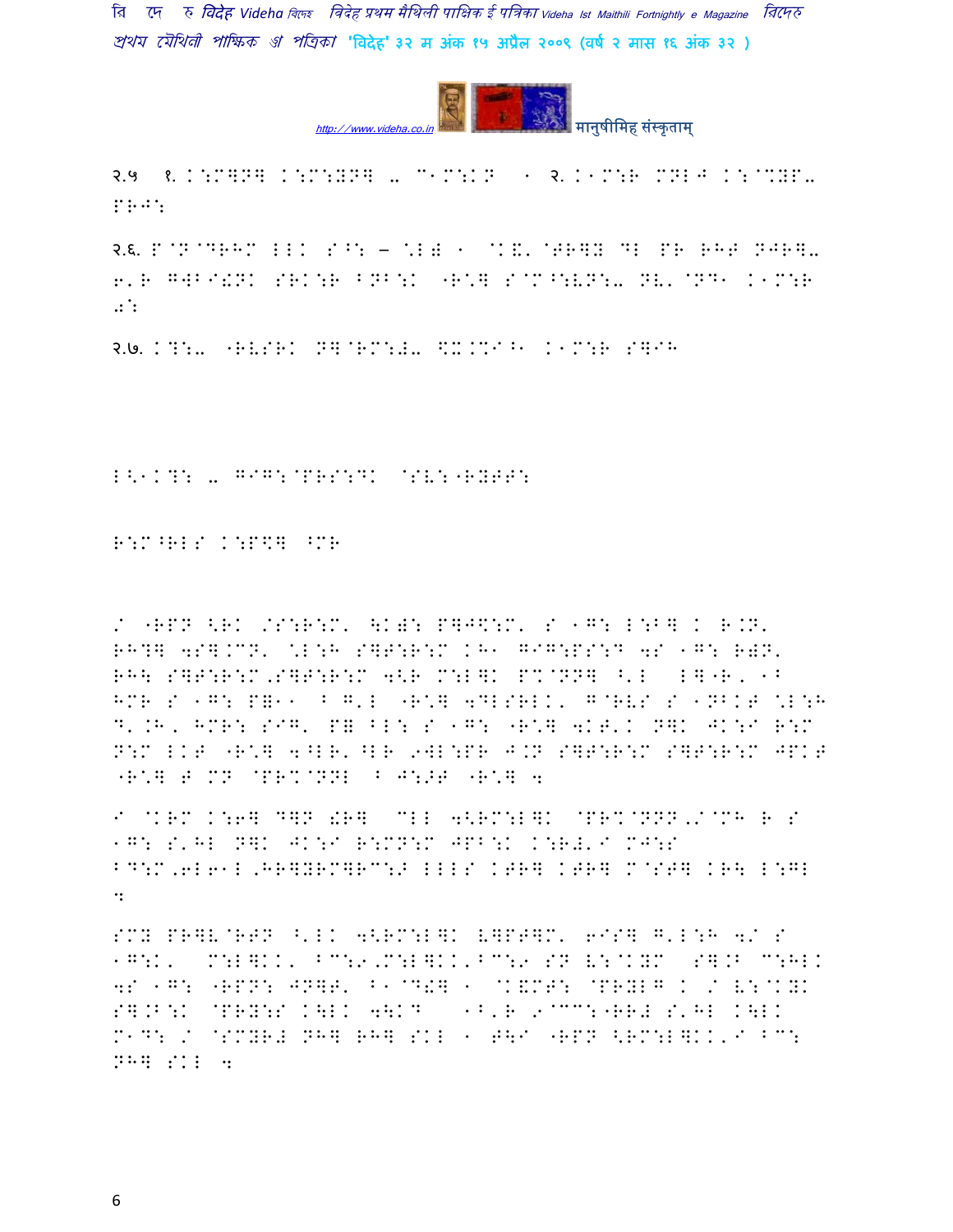

PKA BB@#\$/R 9WL 4 SPACHIN PRESERVATED A AR SON MS/REPHENT BOARD ARIGAN DES PORFAIS MEDIGES (PLESS) OM BRY H P@KK] 4 <RM:L]K S'HL BDL] G'L 4 /S:R:M' ):IGL P]J\$:K 1K:R @PRK:R S'HL BDL] G'LK M1D: S 1G:M' KLNL PR]V@RTN NH] ^ SKL 4 / \.NL S]T:R:M S]T:R:M P=] RHL \*L 4 NVK: <RM:L]KK' S 1G:K / R)B N]K NH] LGLKK 4/ NY: ISAN' IN: BELIEVE ISAN' MARE IN: A MARITRIA AN' INITIALE ANY ISAN' ISAN' ISAN' ISAN' ISAN' ISAN' ISAN' ISA KH1 GIG: PRS: D 4 S 1G: JT 10 10 10 10 10 10 10 10 10 11 SARSHID, SARSHIDS (AS) (ANH SHE SI 200 A (RESHA) "RK@C\*P ^ NV P}}; 1 S 1G: L/LK 4S].B C: L/LK 4S].B C: L/LK 4S].B C: L/LK 4S].B C: L/LK 4S].B C: L/LK 4S].B C: JOG TIME THE SANDWIGHT COMPANY OF STRING IS A NORTH STRING OF SANDWIGHT AND SANDWIGHT STRING

BJOG PORT PINES PIRT PINES IN THE TILL GLPH) MARA AH PHI MA (PA) PAPA (PRS:PR) 45.PM: HI 1. (1000-1000) ^'LK I GLP]KM@&#' K@TTS 1YL 4P1RN: T S]T:R:M KHK:NV. JYG: CHATHI JYG SA SA NY: ZHI NY: JYG SA NY: I NY: I NY: I NY: I NY: I NY: I NY: I NY: I NY: I NY: I NY GLOBE TO THE RESOURCE OF REAL PROPERTY AND HOLD TO THE SET OF THE SET OF THE SET OF THE SET OF THE SET OF THE J:>\*, J' S].:/L J:>\* S\H N' / B:JT 4

B:THI JOHN JOHN LIL CONTROL OF THE RESERVE OF THE RESERVE OF THE RESERVE OF THE RESERVE OF THE RESERVE OF THE  $\mathcal{S}$ 47. HE I. BEIN F. S FRI. K BEN TURN, PEDIR (BYE 4\@KK' @K&#M' / J' DM@%Y] D'.LK,1@%CT@RYM' P\$] G'L  $44\times$  CR)  $14\times$  CR)  $14\times$  CR)  $15\times$  CR)  $16\times$  RIGGER HRIGGER HRIGGER HRIGGER HRIGGER HRIGGER HRIGGER HRIGGER HRIGGER HRIGGER HRIGGER HRIGGER HRIGGER HRIGGER HRIGGER HRIGGER HRIGGER HRIGGER HRIGGER HRIGGER HRIGGER HRI L)KCN',"RN1H:R PR K:R] KP\$: LP')N' KL@MH RLSI T'J] SI 1YL 4S 1G:K' 1D'%:@TMKK ^:&:M' KHLK KH T GLP; COMPONENT COMPONENT COMPONENT COMPONENT COMPONENT COMPONENT COMPONENT COMPONENT COMPONENT COMPONENT COMPO  $\dddot{\phantom{1}}$ 

DN BOG: \$PASSER PORTH & GREET BARBOARD PERPENDING HEAD NJR]SI D'.K\*,MN'MN K]\* SIK@LPR KRK\* 1 BJKT "R\*] G:P]KM@&#L,GLP]KM@&#S 4 S:B:S KH] 1KMT] KL@MHRRL H'R:  $H: H \rightarrow H$ 

"R@C\*\*:P\$:P T K?: I \*]EK A?: I \*\_R ST@RK & REC. I F & REC. I ST&RK ^ T: I ST. I ST. I ST. I ST. I ST. I ST. I ST 1G:K' S'HL S 1 R@K&: <'R: B=: D'L J:Y\* 4\K): 1/R NVK: P) HE SEE THE SHIP SHOW: SHE SHOW: THE SHIP SHOW: THE SHIP SHIP SHIP SHOW: THE SHIP SHOW: TRINING SHIP SHIP SH Social Society of the control of the control of the control of the control of the control of the control of th STACHED ARE POSTED ON THE STOLEN HANDED AND DRIVE ON AN ANY HANDED. S 1G: BDLKT RHL, RHL, REAL DER ROOM HIS ANDERSON NHILL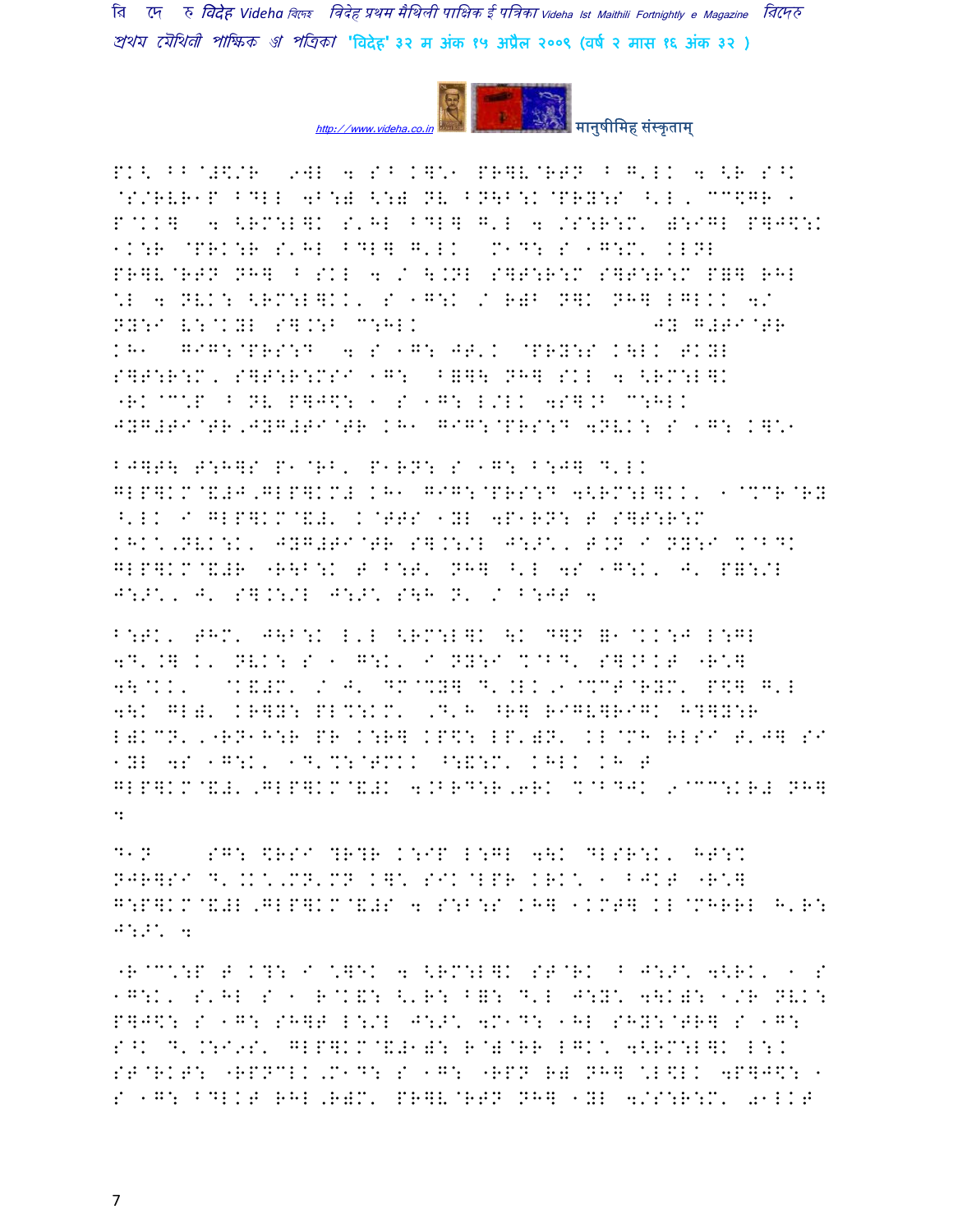

POCATOR SE PRANSE PORT ROLLY GELEN, PSAR GLEPS COMPANY AND CONSIDERED 4

 $R$  (Particle ) is the contract of the contract of the contract  $R$ JA:I HE JA:SY (PHENRISE) Y HIM (FORE) CA, CH, CM HEES KAK I@C\*:] 4HM TLR: S^K'I S].B NH] SKLH1I, N' N]YI@TR#'I K SKLHAI 41B JON SEN SAHID SHE SAHID SHI SAHID J

 P@CC]1SL P]J\$:K S 1G:S^ \K DLSR:K' D'.KT "RENN LABOR, MIL" MACSAM MILITARY (PENNY PERNY POSTAL DO SARMING RICI). 131.1. STORE RESERVE TO STORE SIGNED SIGNED SIGNED SIGNED SIGNED SIGNED SIGNED SIGNED SIGNAL SIGNAL SIGNAL SIG JYG#TI@TR 4

KRISH /KR:SA' RIENI PARA PARA 2014 | BIR

"RPN )]K:-)]@PP#] D]"R4

HTTPS://WWW.BLOGGER.COM/COMMENT.G?BLOGID=7905579&POST ID=5136331396631396631396631396631396631396631396631396631396631396

 $\mathbb{R}^n$ 

S1^:&C@N@DR Y:DV-D:N:@N\\\

C]@TR @%R] S1^:&C@N@DR Y:DV \*:Y:K:R: @%R] S:K'T:N@ND

S1^:& C@N@DR Y:DV, K?:K:R, SM]@K&K \VI "RN1V:DK, J@NM ०५ M:@RC १९४८, M:TMK D]V:NGIJ, S1PCLM'4 PKTMK @S?:N: BLB:-M'N:H], S1PCL4 1R@M^{1}, S1PCL4 1R@M^{1}, S1PC\_1R@M^{1}, S1PC\_1R@M^{1}, S1PC\_1R@M^{1} STA POS DO AN IRABANY (CODE), A JV: PADAGEO A PROBOTA ARABANG NA TANAHAN V]@%VV]@DY:LY, NI D]@LL]S/ H]@ND]M' \M.\. T?: P].\H.\$].4 १९८२ S/ "R@!Y:PN4 S@M@PRT]: "R@!Y@K&, @SN:TKL@TTR H]@ND] V]^:G, ^BP'@N@DR N:R:Y# MI\$L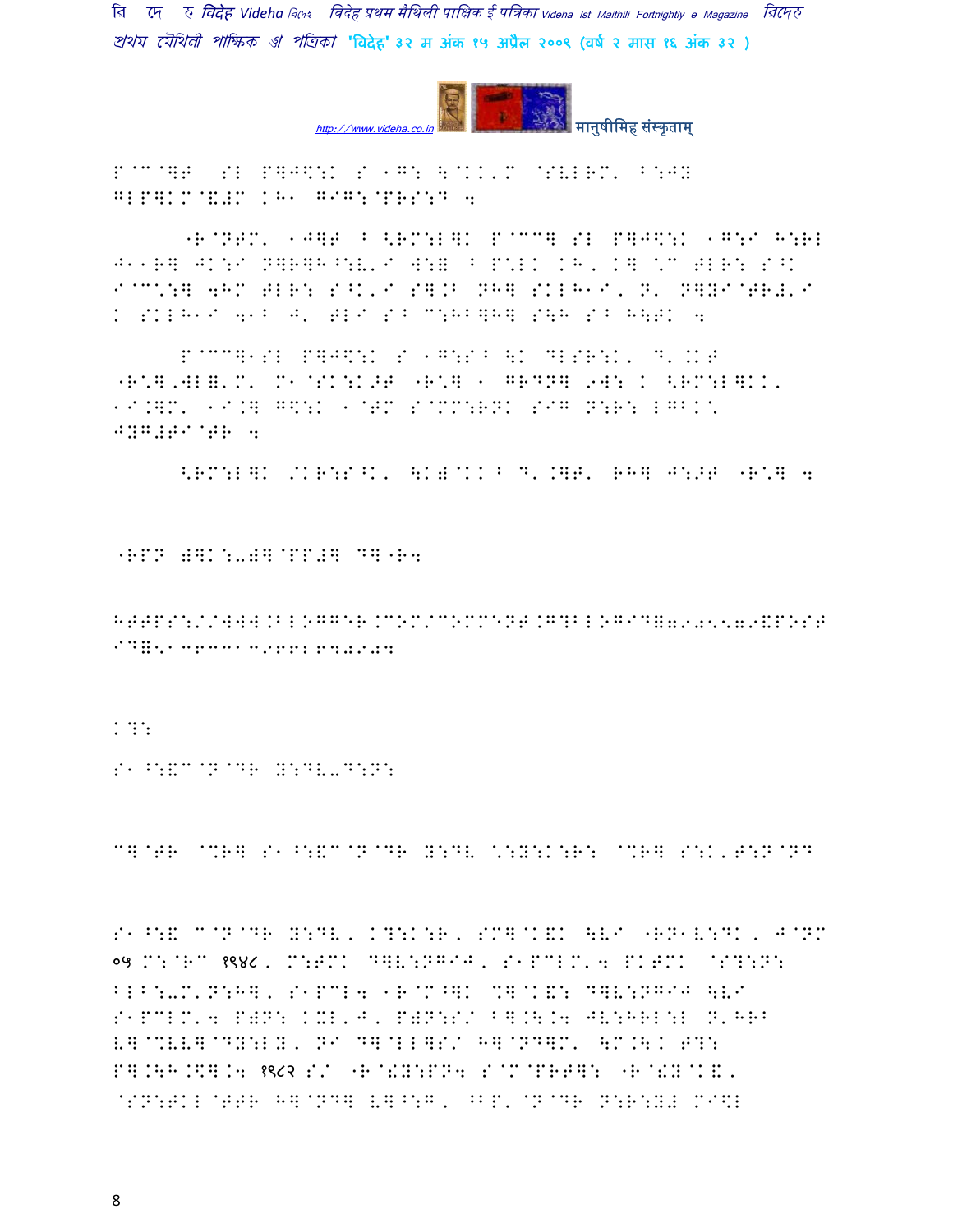

V]@%VV]@DY:LY, P@%C]M] PR]SR, SHRS:, B]H:R4 MK?]L], H]@ND], BIGL:, SI@SKMT, 9@RDB, "RI@GR'J], @SP'N]% \VI W. IC ON STREET STREET

@PRK:%N: <RD'.]Y: (MK?]L] K?:-SI@GRH), MK?]L] "RE:DATCH, PAPA, 8863, HDER BYRYTHR, HHEN CONTHER (PRINCESTA) STERRITHS (HEIGHING), DR. TH. TEER , 19866, BIRITE, ISO (HREADERD) WELC KREE CHRING RESORT IN THE SERVER SECTION OF THE RESORT OF THE SERVER OF THE TELL RESORT. B]H:\$] 19 (BIGL: S/ MK?]L] "RN1V:D), K]S1N SIK@LP LLI, SHIMI, 1999, PIRALERPHAR DROHRING DI DRIN BHRINGE 1LLCN:), B]H:R R:@&@)R^:&: PR]&@D, P)N:, २००१, R:JKML CC!R] K: S6R (H]@ND] J]VN]) S:R:I% @PRK:%N, NI DRIMER SOOR, MIRHER SARRE SARRER BY SARRY SARRY BY  $S\mathcal{D}^{\mathcal{D}}\mathcal{D}^{\mathcal{D}}\mathcal{D}^{\mathcal{D}}\mathcal{D}^{\mathcal{D}}=\mathcal{D}^{\mathcal{D}}\mathcal{D}^{\mathcal{D}}\mathcal{D}^{\mathcal{D}}\mathcal{D}^{\mathcal{D}}\mathcal{D}^{\mathcal{D}}\mathcal{D}^{\mathcal{D}}\mathcal{D}^{\mathcal{D}}\mathcal{D}^{\mathcal{D}}\mathcal{D}^{\mathcal{D}}\mathcal{D}^{\mathcal{D}}\mathcal{D}^{\mathcal{D}}\mathcal{D}^{\mathcal{D}}\mathcal{D}^{\mathcal{D$ "RN1V:D @PRK:%]T4

^BTPB@RV SD@SY: S:H]@TY "RK:DM] PR:M@R% MI\$L, MK?]L] "RE:DRITH: IS RESURTHEN , FRANK: BE:DRIT BN: POSTUTEN , PREAN. N: A SM (1999) (1999) (1999) (1999) (1999) (1999) (1999) (1999) (1999) (1999) (1999) (1999) (1999) (1999) (19<br>The SM (1999) (1999) (1999) (1999) (1999) (1999) (1999) (1999) (1999) (1999) (1999) (1999) (1999) (1999) (1999)

 $\mathcal{D}^{\mathcal{A}}\left( \mathcal{B}\right) \mathcal{D}^{\mathcal{A}}\left( \mathcal{B}\right) ,$ 

MER ROOMS IN REAR TO BE THE REFORM OF DEPATH A LOCATION OF PARTIES. THE REPORT I BSS/ 9HR 4 BUYER PRUS SHANIB SMBH 41762076 \*]\$]1YL G@PPM' L:GL W:"] \*LK 4 \K): V]@DY:@R?] S/ /H] JGH D]1 / P1\*:R] K'LKK JTY /KR >I)R@^YB RHK4 BS: 1988 1999 H: NORTH MARKET HE REAL AND MARKET HE REAL AND MARKET HE REAL AND MARKET HE REAL AND MARKET UP A F:NB:)' (A. K N:)' (MNH H) (A. B. LI NB: / BT'LK SY TT'K SY TT'K SY THE BILL SY THE SY <1M:N 1 <1RC]-6@NN: VL: RHK J' MLHN B]SR] G'L 1 /0R] M. P\$\$ A.E & ARSH:Y / PMIR R\$ / R.R L& MIR GASH: MY/H D'.Y L:GL 4 /KR: 9M'D RHK V]@DY:@R?] 6'RS/ /KR: R@ST: BT'TK 4 L'K]N /KR N]V'DNK @PRT] \*:@TR KLNL R1C] NH] D'.'LKK 1 "RPN SIG] S/ G@PP KRKT RHL 4 MLHN KN' K:L THOTH:YL WISHED:YL WILLIAMS ON THE REPORT OF THE REPORT OF THE REPORT OF THE REPORT OF THE REPORT OF THE REPORT OF THE REPORT OF THE REPORT OF THE REPORT OF THE REPORT OF THE REPORT OF THE REPORT OF THE REPORT OF THE REPOR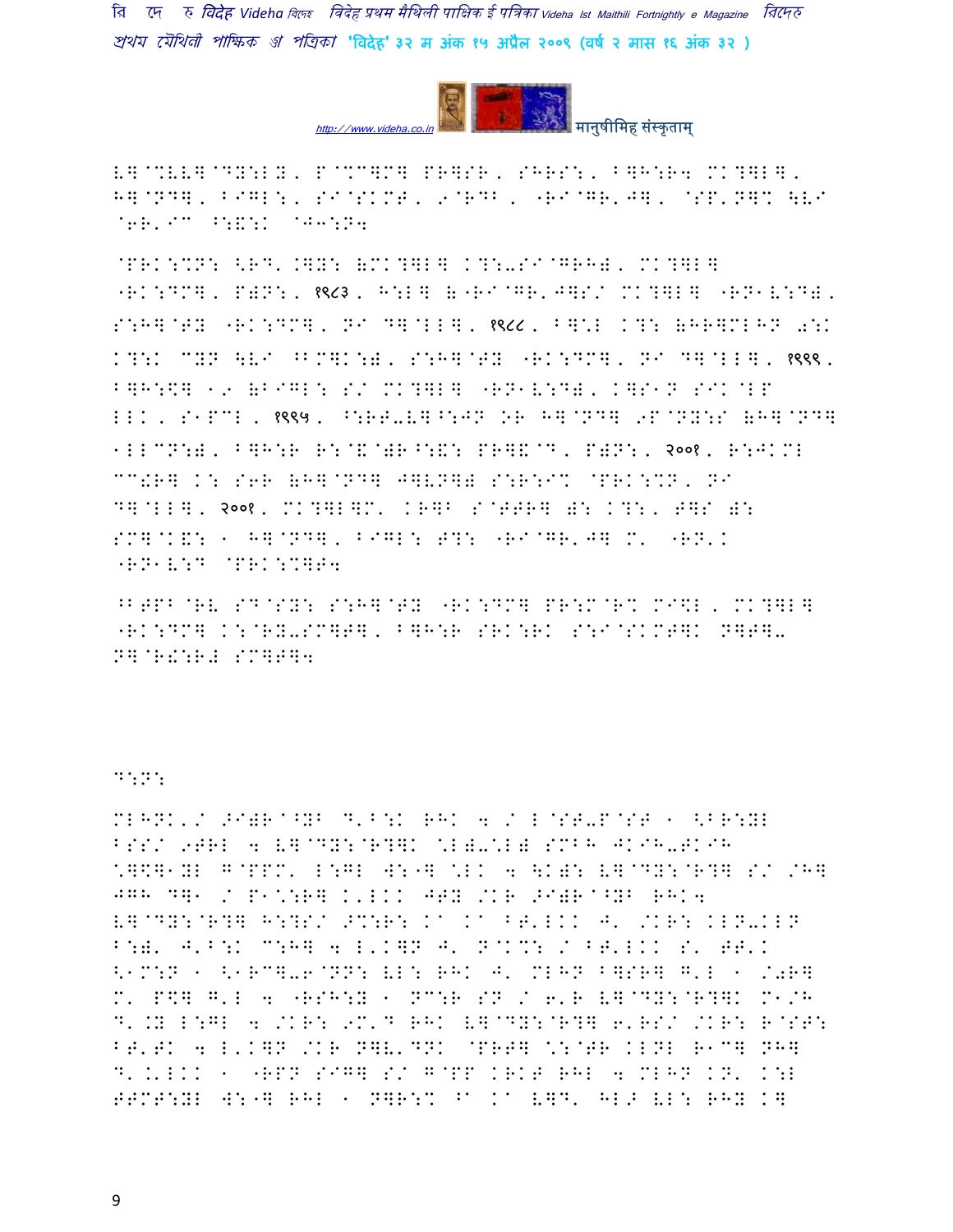

T.N' / D1NB /@MHR' CL] D'LKK J'@MHR MLHNK'/ J'B:K RHK 4 / C1PC:P /H] D1NBK P:\*B-P:\*B CLY L:GL 4 K:T]K B]T] RHL \*LECK 3 STREET IRE HET BILBER RHKT RHKT RHKT A

/H] D1NBK P:\*B CLKT \K B'R /KR: ^'LK KTH1 / S^ H/S] N' KRAT HE AN ANY NORTH HE ANNOUNCED AN INFORMATION IN THE ROAD OF THE RIGHT OF THE RIGHT OF THE RIGHT OF THE 4 / D1NB \*:@TR-1@NDLLN La Ka BHS KRKT RHK 4 ^R]SK G@PP .TM ^a G'LK 4 / S^ PB\*Y L:GLRHK J' / KTYS/ 1YL "RENE "POSTED "DAMBY FILM NEW HORSE" "PORTO" "PORTO" "POINT " CLKT RHLK 4 MLHN K'/ W]K – W]K B10: NH] RHL \*LK / D1NB KTY J: RHL \*K, /KR: R@ST: PRPN CH, PRPN KLPL GPPN B. D]S 4 \K W:M 1B] D1NB RBK] G'LK 1 BT'LKK – >\H \*]E 4 /H] D1NBK \H] 9D:RT: 1 MDT] S/ MLHN @PRS@NN ^'L 1 1^:R @VYR@KT> K'LK 4

/ S^ CL G'LKK Ta MLHN C:RBK:T H]Y:SLK 4 /KR: P]Y:S L:GL RHK 4 \K): KBLR "R^RLK 1 / /@MHR' CL] D'LK 4 J.N / KBLR LG PH1/CL Ta \K): "R!VYSB 1DM] JGM' P:N] ^RKT RHK 4 / GLR RIGK @SV@S? 1 S1IDR @VY"R@KT] \*LK 4 MLHNA'/ W:= D'. GREAR ABRIE NA WIE AR AR ABA GLE NEI A JG AG ABARE. I T'J]S/ CL] D'LKK 1 "RDM@%YR HL>S/ PH]N' PL)] Ka MLHN D]S D'.LKK 4 MLHN K'/ / @VYL@KT] BH1T "R@S?]R 1 CICL  $91.11 \pm 0.01$ 

D'R ^a G'LK T/ MLHN K'/ /H] 1DM] PR SID'H H1"RY LGLK4 L'K]N /H] 1DM]K @SVRM' J' V]N@MR 1@GRH \*LK S' P:N] P]BYS/ MLHN K'/ RLKKT RHLK 4 / 1DM] KN' K:LM' 1B] G'LI 4 / G'LK 4 / BECKN SYNCH SYNCH SYNCH SYNCH SYNCH SYNCH P'N] PK\$] Ka MLHNK .]DMTM' P'% K'LKK — L'L J:Y 4

/KR: H:?S/ G]L:S La Ka MLHN P:N] P]BY L:GL 4 / 1DM] KBERK BERGEREN DER SEINE

 $\mathcal{S}$  (Fig. ) – The state of the state of the state of the state of the state of the state of the state of the state of the state of the state of the state of the state of the state of the state of the state of the sta 1@GRH D1NB K'LKK 4 L'K]N /KR: 1B P:N] NH] P]B:K RHK 4 MLHR CA CREW C. P\$A A.I A. AHA (ACAN TEEA (AGE) 11PW @PRK) KRY 4 !@NYV:D 4 - \KR "RL:V' KHB:K L'L /KR: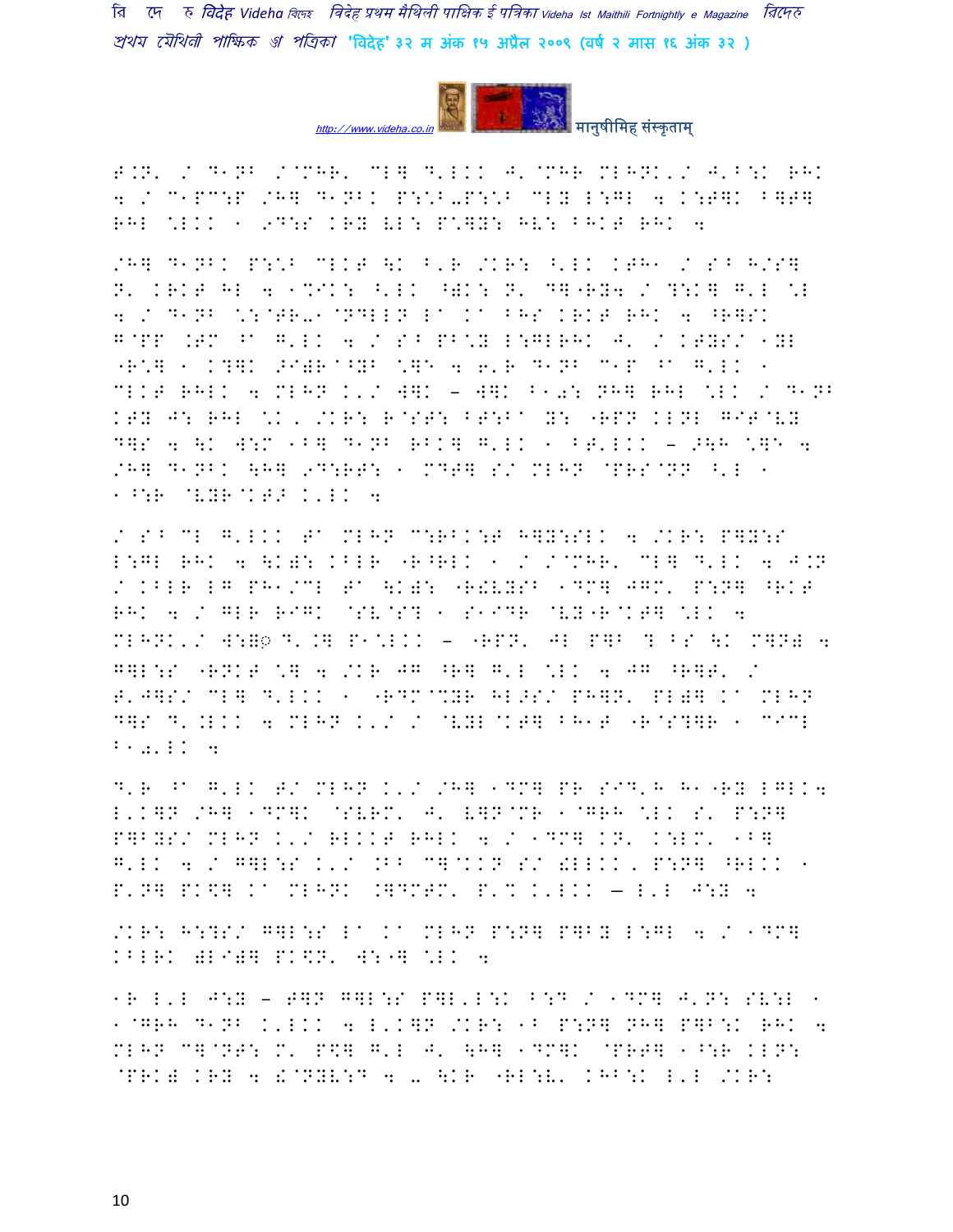

K]\*1 NH] S10LK 4 OR ? – /KR \H] \*L) SN SV:L S/ MLHN K'/ LEGLER JOURNEY TO HELL JOURNEY OF LOCKER

T:H PHP RUSHER CONDITY CHES PR 4. COMPONENT CONDITION \*LK S' \H] @PR@%N S/ PBR: HL>T B10'LK 4

 $\gamma$  and  $\gamma$  as the control of  $\gamma$  and  $\gamma$  and  $\gamma$  is the control of  $\gamma$  and  $\gamma$  and  $\gamma$ SA PORT OF A CAR CONTROLLED BY A CHANGE OF BUILDING @SMR# KRBKT RHK, MLHN M1@SK:YL 4

BHFH D'R BOLEAU (2008) (PAUL GELEID) (BOLGHADD LOCK) A CODDUR AG GELEID EAUE 4 / 288.288. (1948) 982 (983-1980) 100.1000 (982-81) HET KIN Y 1978 PHE PHREID THERS ALL 1 'S REED ' CHER /TN' V'GS/ DLSR KLWL] M' =1K] Ka "RLLP]T ^a G'LK 4 MARK 6'R /KR & PRING 1990 AND 1990 AND 1990 AND 1990 AND 1990 AND 1990 AND 1990 AND 1990 AND 1990 AND 1990 AND

PS/C MARE FARA ALL 6 MLAR 18 SAMPLE 1B 4500 BAD 6 T.N' / 1B] G'LK 4 /H] 1DM]K <R SIGRBR J]L: RHK 1 / PH]N' S'N:M' \*L 4 B]C – B]CM' /KR: /HN' "RIGR'J] BLLB:K 1DT RHK BELL-BELL, DIE STERNE JAAR DIE DIE GESTEL IN DIE SOOS DIE GESTELDE GESTELDE GESTELDE GESTELDE G  $\mathcal{L}(\mathcal{L}(\mathcal{D},\mathcal{D},\mathcal{D}))$  and  $\mathcal{L}(\mathcal{D},\mathcal{D})$  . Then  $\mathcal{L}(\mathcal{D},\mathcal{D})$  . Then  $\mathcal{L}(\mathcal{D},\mathcal{D})$ C'HEADLAIR (1989) (1989) (1989) (1989) (1989) (1989) (1989) (1989) (1989) (1989) (1989) (1989) (1989) (1989) (<br>C'HEADLAIR (1989) (1989) (1989) (1989) (1989) (1989) (1989) (1989) (1989) (1989) (1989) (1989) (1989) (1989)

:AAB: \BR:/K'/ PT:PB (1998) | 1DM A.W | 1DMB (1000) 1PM MLARIY/ NARAT ILEID A 6.R PARTA ALKOI –, D. CAO'L TIMI \*]E 4 /N: B:HR VL:K'/ NH] LKT \*K 4 J/ P]-\C.\$].K \$100 PRESS TEACHER TAN SINIS SINIS AND CRIMINAL CONTINUES. THE CONTINUES IN A SINIS AREA OF THE CONTINUES OF M B:TK .BR] RHK 4 / D1NB KKI)]N M' BKS] G'L \*L 1 MLHN TH 1NY KHI T.H. BHI 4

 $\mathcal{L}(\mathcal{L}(\mathbb{H}(\mathbb{H}(\mathbb{H}(\mathbb{H}(\mathbb{H}(\mathbb{H}(\mathbb{H}(\mathbb{H}(\mathbb{H}(\mathbb{H}(\mathbb{H}(\mathbb{H}(\mathbb{H}(\mathbb{H}(\mathbb{H}(\mathbb{H}(\mathbb{H}(\mathbb{H}(\mathbb{H}(\mathbb{H}(\mathbb{H}(\mathbb{H}(\mathbb{H}(\mathbb{H}(\mathbb{H}(\mathbb{H}(\mathbb{H}(\mathbb{H}(\mathbb{H}(\mathbb{H}(\mathbb{H}(\mathbb{H}(\mathbb{H}(\mathbb{H}(\mathbb{$ 1DM]K'/ J'N: MLHNK BH1T C]IT: HL> 4

'N 4' – / B:JL 4

 $\ldots$  : Box 300  $\ldots$  : Box 300  $\ldots$  : Box 300  $\ldots$  : Box 300  $\ldots$  : Box 300  $\ldots$  : Box 300  $\ldots$  : Box 300  $\ldots$  : Box 300  $\ldots$  : Box 300  $\ldots$  : Box 300  $\ldots$  : Box 300  $\ldots$  : Box 300  $\ldots$  : Box 300  $\ldots$  : Box 30

'N, K]\*1NH] 4'

 'L'K]N SR , K]\*1 .'N' B]N: HM C:H NH] P]BKT \*] 4'—/ 1DM] BN:V)] 1 K1RBP H/S] H/SL 4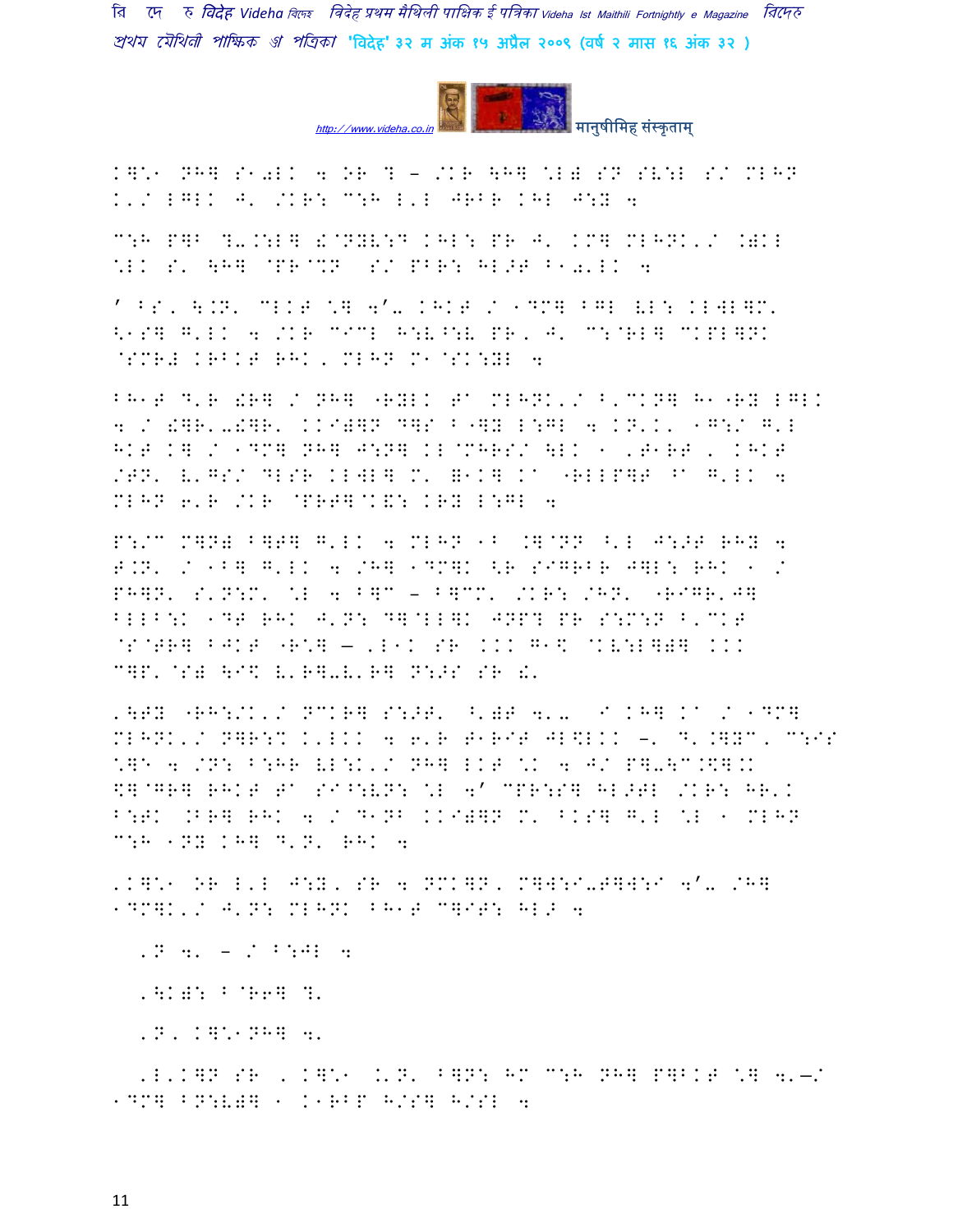

'W]K \*K, "RH:/ L]"Ra 4'

 '.:L] HMH]I ): KLN: L'BK, SR 4 "RPNL L]YC N' 4 KM  $\mathbb{R}^n \times \mathbb{R}^n \times \mathbb{R}^n \times \mathbb{R}^n \times \mathbb{R}^n \times \mathbb{R}^n \times \mathbb{R}^n$ 

MLHNA JAN JAN SERI KAN JAN SERI KAN DI BAGI DAN SERI DAN BERAHAMAN DI SERI DAN BERAHAMAN DI SERI DAN BERAHAMAN 1 M]W:I L:Ba KHLKK 4

"R.N M.N ME R.N ME R.N ME R.N MAGING AN DI PORT AN HIGH SAN WITH A GENERAL AND HIGH SAN WITH A GENERAL AND MA 4 / BH1T SESERIN SATE IN BITH PORT EN A RIVING  $L$ ,  $H$   $H$   $H$   $H$   $H$   $H$   $H$   $H$ 

 $\cdot$  . The complex contribution of the complex contribution of the complex contribution of the contribution of the c K:RLB:R] 9D:S]NT: PSRL \*LK 4

/ 1DM] K.N]\ N' CL G'L RHK 4 MLHNK C:HL .TM ^a G'L \*LK 4 L'K]N / BKSL RHL 4 /KR: SB C]J B]M:R 1 9D:S L:GHL BHL 111 4

KI) KABADIY, SI AHIT BHIT BHITTA 1 MKONI 1 MKO 1 PILE 1 BHIT 1 MCDI 2 BITI BEAGAI \*L)-\*L) )1K\$] PR C]I-C]I KRKT 0P)KT RHK; )'B1LK N]C:, )'B1L PR — S^TR] 4

"RPN )] RPN )] RPN (1999)<br>| RPN (1999) RPN (1999) RPN (1999) RPN (1999)<br>| RPN (1999) RPN (1999) RPN (1999) RPN (1999)

HTTPS://WWW.BLOGGER.COM/COMMENT.G?BLOGID=7905579&POST ID=513633139662640904

9P@NY:S

-K1S1M W:K1R

@PR@TY:V@RTN - (DLSR .'P)

HM MH:D'A WE SLOWER SLOWER SLOWER WHE WINN SLEEP SERVICE MORD AN RUE RACIO ARTISTO ADROTISED DA ALCENDA OLIGICAL N HORS SLONGOO, HABO AN OR NOTH THE RHL TORRH AT THOUR DE AORD. L:J G'UR, L, I THIRTHE HMR: DHE H:: 1 I THE L: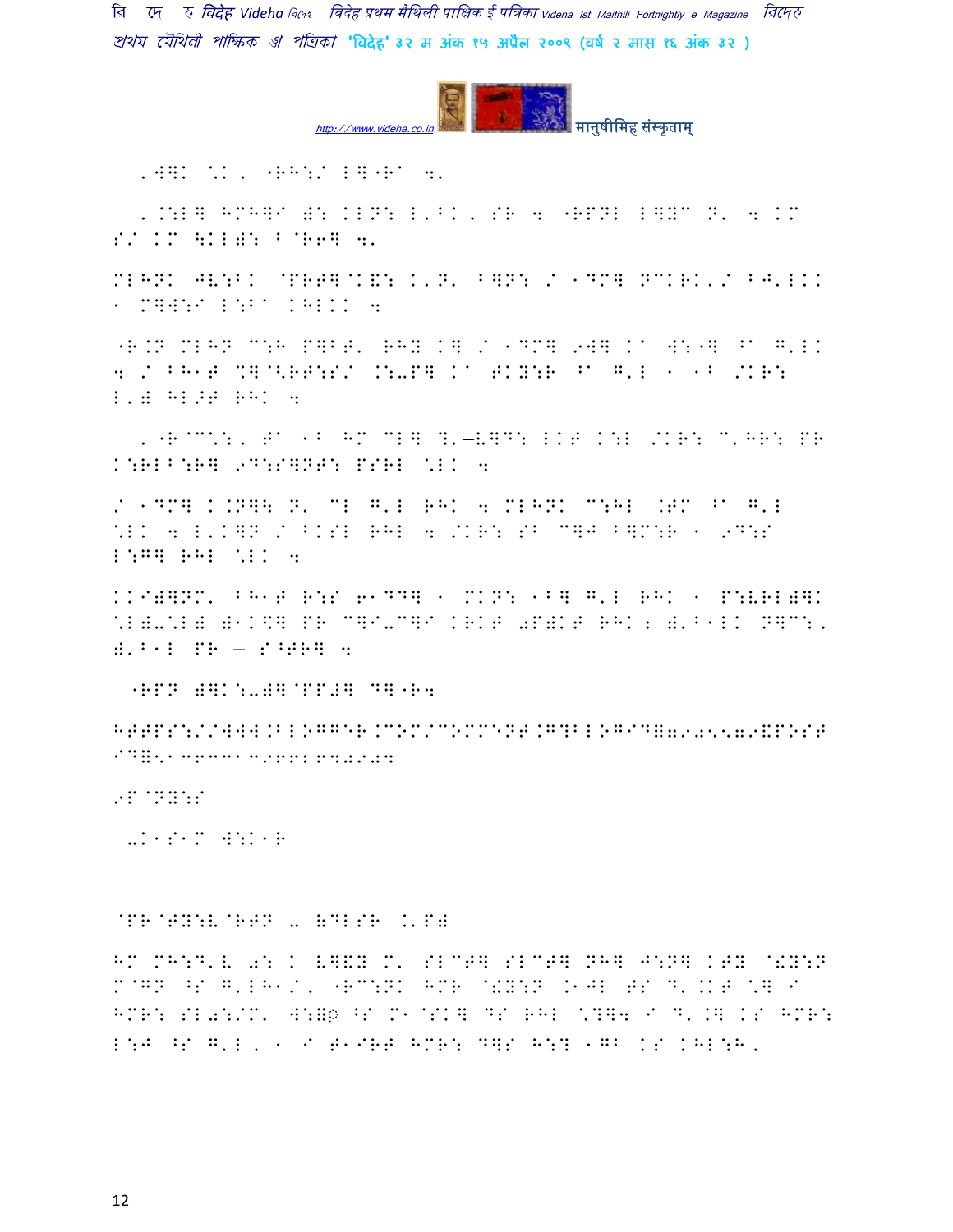ৱি দে <sup>হ</sup> <mark>विदेह Videha</mark> <sub>বিদেহ</sub> ৰিবলৈ *प्रथम मैथिली पाक्षिक ई पत्रिका Videha Ist Maithili Fortnightly e Magazine बिদে*হ õथम मैिथली पािक्षक ई पिñका **'**िवदेह**'** ३२ म अंक १५ अĤैल २००९ (वष र् २ मास १६ अंक ३२ )



 $\overline{X}$  ( )  $\overline{Y}$  ( )  $\overline{Y}$  and  $\overline{Y}$  and  $\overline{Y}$  is the subset of  $\overline{Y}$  and  $\overline{Y}$  is the subset of  $\overline{Y}$  and  $\overline{Y}$  and  $\overline{Y}$  and  $\overline{Y}$  and  $\overline{Y}$  and  $\overline{Y}$  and  $\overline{Y}$  and  $\overline{Y}$  and DARI SI RHILI 9.1 PHAL 2PHIL 4 CALA CHA PAR LIBI 0 D:D:K K]NL \*L@NH], I HMR: D]S SS "R\*]"4 I KH] HMR: DH: K):B 1GB B= DH: DH2} D, LIH:

६

PICM] D]N ^LR' ^LR D:D] S^ GL)' KS 9W: D'L?]N4 H]NKL 9WY PR] G'L@NH] , >HL ^LR' ^LR TKY:R ^S G'L:H, H]NKL HMR: SIG PBJ: PR BKSY KS \*L@NH] 4 PBJ: PR BKSKT BKSKT ९ P:JHB (R.E.C.C.A) (P:PB) (P:ME) (RECORD) (E:C.C.A) (P:C:B) (PH:RECORD) (P+PB) M1D: PBJ: K:L G:MK S^ GL)' NH] 1YL \*L?] 4 H/, "RPN D]Y:D] MHK S^ K]YL "RV@%Y 1YL RH?]4 PRIC ^R] D]N LLKK \N:> G'N:> L:GL \*LY4 PBJ: 1 K?: SM:@PT HL>T HL>T १ B:J.H.H. G'LY4 SB SS PH]N' HIS SS PHONE AND DESCRIPTION OF A SAN ASSAULT AND DESCRIPTION OF A SAN ASSAULT OF A .11YL G'L@NH] , TKR B:D "RH]B:T] SBHK .'N:> KS/R]/N KS H1NK: SB KS BKS:YL G'L@NH] 4 HMRL H1NK' SBHK SIG BATT, BKSPECK .FR .'B:K PTPR TACHE .FR .B: MI POPP >@C\*: NH] HL>T \*LS4 SB GL)' .'B:K L'L J]@DD KSD'L?] I KH, J. B. B:D 1B M. B:D 1B M. B:D 1B M. B:D 1B M. B:D 1B M. B:D 1B M. B:D 1B M. B: ^'L: PR K]\*1 NY .'B:K \*L, KH1N: KN] .]R .: KS 9W]  $H_1$  (  $H_2$  )  $H_3$ 

PBJ: PR SS 9WL: PR TT'K NY ?:K] G'L RH] J' HL>T \*LS J' C1P C:P S1T] RH] M1D: KN] KN] K:L PR K]YL NY K]YL 19 F: RIS PAGE (1990) 19 F RESIS L'ESSERCIA L'ESSERCIA DE L'ANNO 1999 L'ESSERCIA DE L'ESSERCIA DE L' J:>T \*L4 D1PHR M' HM SB 6'R 6BL LL=◌़Y L'L G'LH1/ /H] DRIJ PO PAKA RISTE BART, ARISTE PO PSTPO KATA PE BO BRET P. THRE GREEVER GREEN I ROALS GREEN IS AN ORIGINAL CARE THRI B10] B10] P\$KT (B10) P\$KT (P\$KT P\$KT P\$HD P\$HD P\$HD P\$HD DATE: IPS P\$HD DATE: IPS P\$HD DATE: IPS DATE: IPS DATE: IPS D  $\mathcal{A}$  generates  $\mathcal{A}$  and  $\mathcal{A}$  and  $\mathcal{A}$  and  $\mathcal{A}$  and  $\mathcal{A}$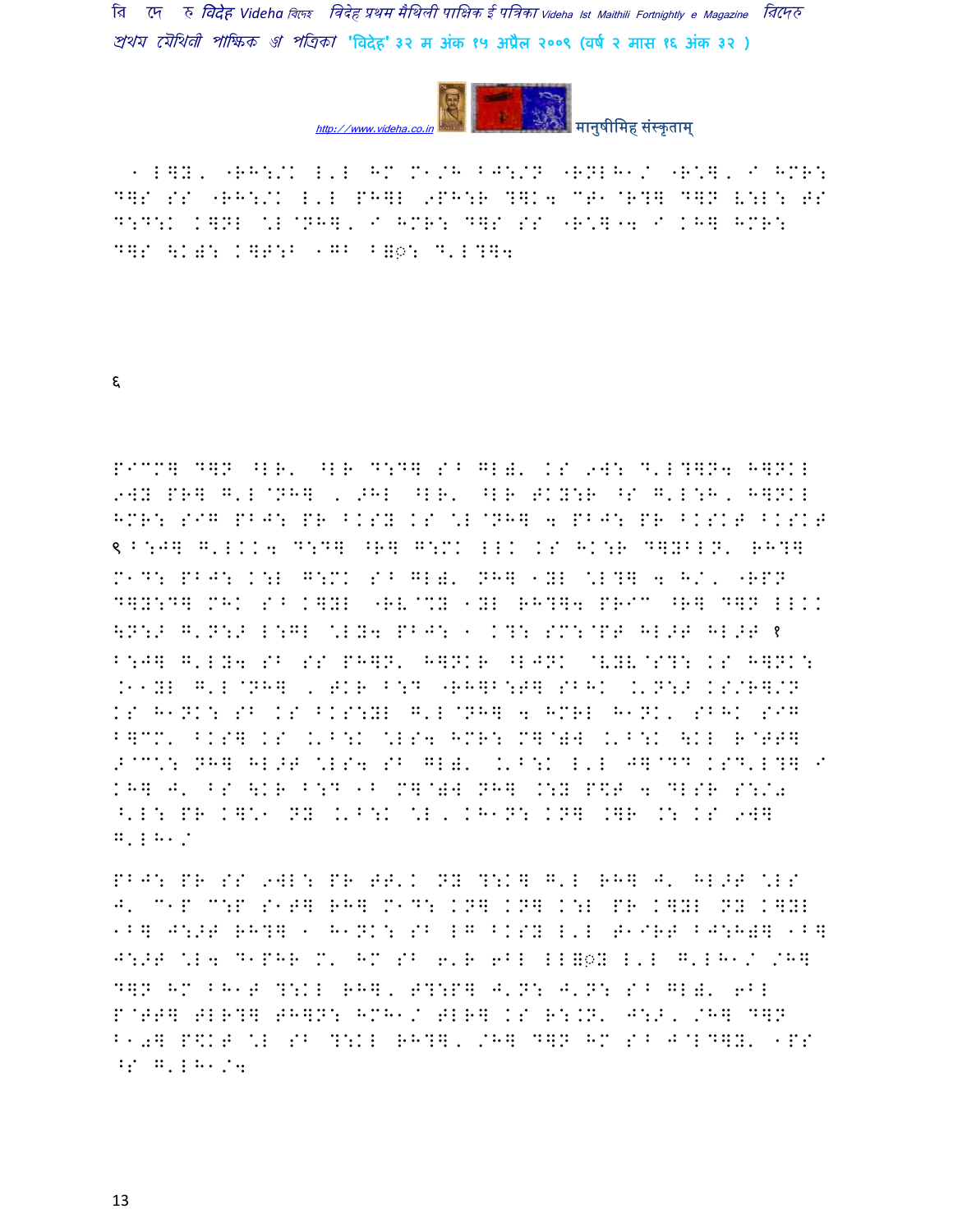

OPREPIPIO HMSB 6PL LLEWOR LLEWING HOW PRINCIPIO DEPARTMENT 6BL P:T 1N]4 B:RHM D]N HMSB KN] J@LD] J:S KS 6BL J:H] JBH] LS "RNL]YY /H] D]N BH1T LLKK /TH] P:H1N KS "RHISE" , ME "DRAN" , KILONESE "RYPH" , KRIK SHIR KS "RIB" , KRIKIN TS KINGLE VR KS4 B:RHM D]N !R] KR]B .]]K] TK 61L P:TK ):L] L:G] GROBIO G'ENR BE GBE SS DARIL @PRSIED CBEBE GEBE NEITH KLHBR START (FRAMEN START) I START (FRAMEN START) I START (FRAMEN START) I START (FRAMEN START) I START (FRAME MNY: GREE MILLE FART THE FILE TO PPP EAR SILE FOR 6BL P:T S KOREA (1995): S KRIGK, KIS KRIGK, KIS (1996): S KRIGK, KIS KRIGK, KIS K MIN MORRIER MAR ALE SO STAR ATE PRE ABLENCING CAPA S:6 KS 6'R SS "RR]PN PRKT \*KK4 J.K@NH 6BL P:T H):YL HYME MEDICAN TRACK T. FME A. PTER DELICATE THRO J:H] JBH] TLRN' RH], .@TM' NH] HLYT \*LKK 4

SS1/2 M. PTR SS1R (RPN), HMR RIBS PRERDE TROOP IS STR ^:R LS KS "RYL:H4 T.K@NH SS <R M' SBGL)' 1/R @VY@ST ^S J:Y G'@L?]N4HMR D:D] 1 M:/ ^:R D'.B: 1 D'.'B: M' @VY@ST \*L]H4 B]!K K] SB 1YL "R\*] K] SB NH]4 HMR SS1R S'L'HE VILRELIGHD OF STATE PHOTOGRAPH DI DE SAHA HROPOET (HETO) DISPITA (P]T:J]) SS V]V:HK B:D PH]L B'R ^'I) ^'L \*L@NH] ,G@PP SP M' D'ALLES AN DIRECTOR

७

HM S1NN, BHE A. MIN VIBALIE MEN COEDA DI SAPI R ST FEID S:M:N SIG )'M] S'HL "RBKT \*KK 1 /H] SS KN]Y: KS D1N1 W'HIST IS THE REPORT OF THE RESIDENCE OF THE RESIDENCE OF THE RESIDENCE OF THE RESIDENCE OF THE RESIDENCE OF T P:N 1 S1P:R] DS /KR: RGR] D'L J:YT \*KK J:H] SS 6LK: "RV@%Y HLY4 6LK: ^'L: SSN]K M:NL J:YT \*KK4 SB D]N 61L LLBOG CA: LA SB GRIEG HLGB BHCB NICKA HM SINGL SS RBE RH] 1 J.K@NH SS HMR SS1R 1B] G'L:H T.K@NH SS D@RDK KOM PRINCIPAL ZE RIGHE ANDRE BAHA (PNPH) CB POPP MLD PRINC PAR (AND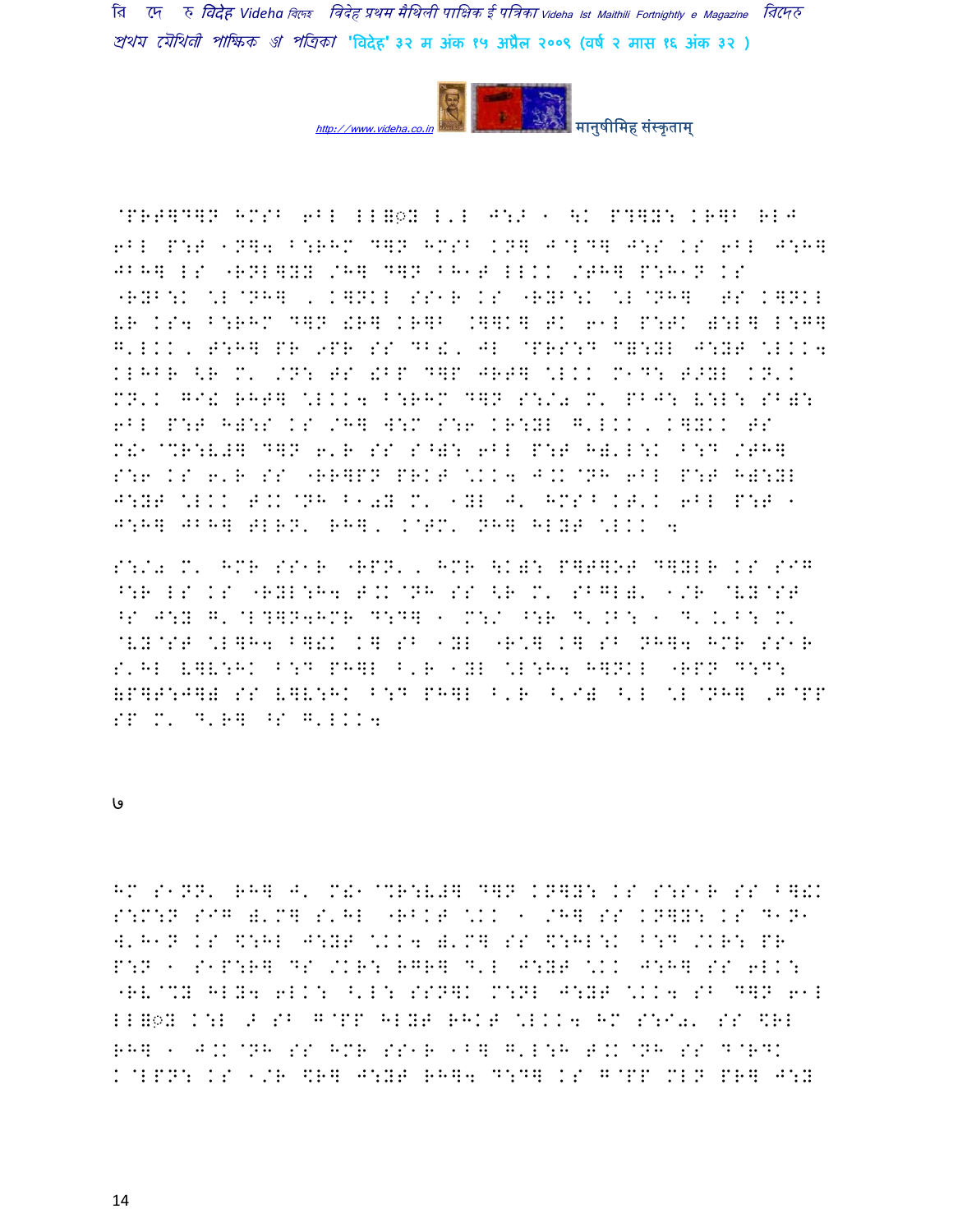

JA, "MIN TIPALAN LEIT AN, A.B HEWA MIT HE FUND SS KEY ANY P1\*BL NY KRISTON AND ANNOUNCE

R:T] M' S1TY M' D'R TS ^S G'L \*LKK, ^GV:N ^GV:N KS STY BOBIER LE GIM HE STYL GEREEN DIT OP THE HIS HIS DISTURBED THAT I DIE DISTURB KALA PI PER SE DA BERGIA DI STATISTICA DI POSTA P1@\*L:H KI#1 & HOME BY KHI\_ "REAL", HOME BY SB BYR NH DIG BYR NHI DIG BYR NH DIG BY H]NK: B10S M' 1B] G'L@NH] K] K]\*1 G@PP "RV@%Y \*KK4 J.K@NH > HMR: BH1T P1@\*L?] TS HM !]R' SS KHL]YK@NH, "HORS" RE "HEBE" (BNR) HIVE "REDIG" (BN) "FYLIB" D. "DB" (BBE) "DR)" "RC:NK HOR: RE:NHR: HER:NER KEP BHF: BH2T NHIT N B10: KS P1@\*L:H "\$RB:KS PRESS IN G@PP \*KK", "RH:// PHER, SR1 PH & PPRS (R) CE POPP AND HIMP SRN HERVS KHLADI YA "HMR: 4.74 SS \$R HLGE" (PNA (4.74))'N (ADD) )'M] SS \$R HL>T "R\*]"? HM H1NK: T1IRT S^): KH] D'L'E ROBO (TORNI) ALL'INCHE D'E COLLECTION DE L'ANNO IN L'ANNO IN L'AUTRO (NELL'AUTRO EN L'AUTRO EN KHL:H " RH:/ J1N] \$R1 \KTS HOR: B10L] "RYS HOR: B10L] "RYSES /TY )'M] NH] HLYT "R\*], DLSR J:/I HLYTL HLYT TS "RH:/ KK NHË HIMY DI KIKK, HMR GOPP KI KIYE KOMPONISHE KYL NY KO D]N PT: NH] KLN: 1 K]Y:K, T1IRT H]NK: PR PB@R# RBP'# BUTTERS ON U.S. AT UUTTER OR U.S. A. (1 ) ATER B.TU NH] PRT4 /KR B:D HMR: MLN M' KLNL \$R NH] \*L4

^LR' 9W] KS TKY:R ^'L@NH1 M1D: MLN M' KN]KL \$R NH] \*L4 M!1@%R:V#] D]N PBJ: M' KN'K 1/R B'S] SMY LGLKK, J.K@NH )'M] D'B:K ^'LS TS JH]N: HMR B]!KR] 9WL?] > TH KHA (PH) P.1988 P.265 F. J. N. 28.28 RESPONSE (PARA 2 S1NTH] HMR: TT'K NY .1%] ^'L JKR V@R#N NH] KYL J: SKTAR "R\*DRIG" PARTIES OF AN HOLD AND THE SAND ARE I HAGO SOK' , GAHE ALGA PEGHON (GAHE ALGA ALGA KON ATO) LG: /H] SS HMR D1N1 W'H1N M' LG: D'L G'L4

/H] D]N 6'R "RH]B:T]K SIG .'B:K \*LS4 HMR SS1RK SCJN]  $\mathcal{L}$  . The state of the state of the state of the state of the state of the state of the state of the state of the state of the state of the state of the state of the state of the state of the state of the state of the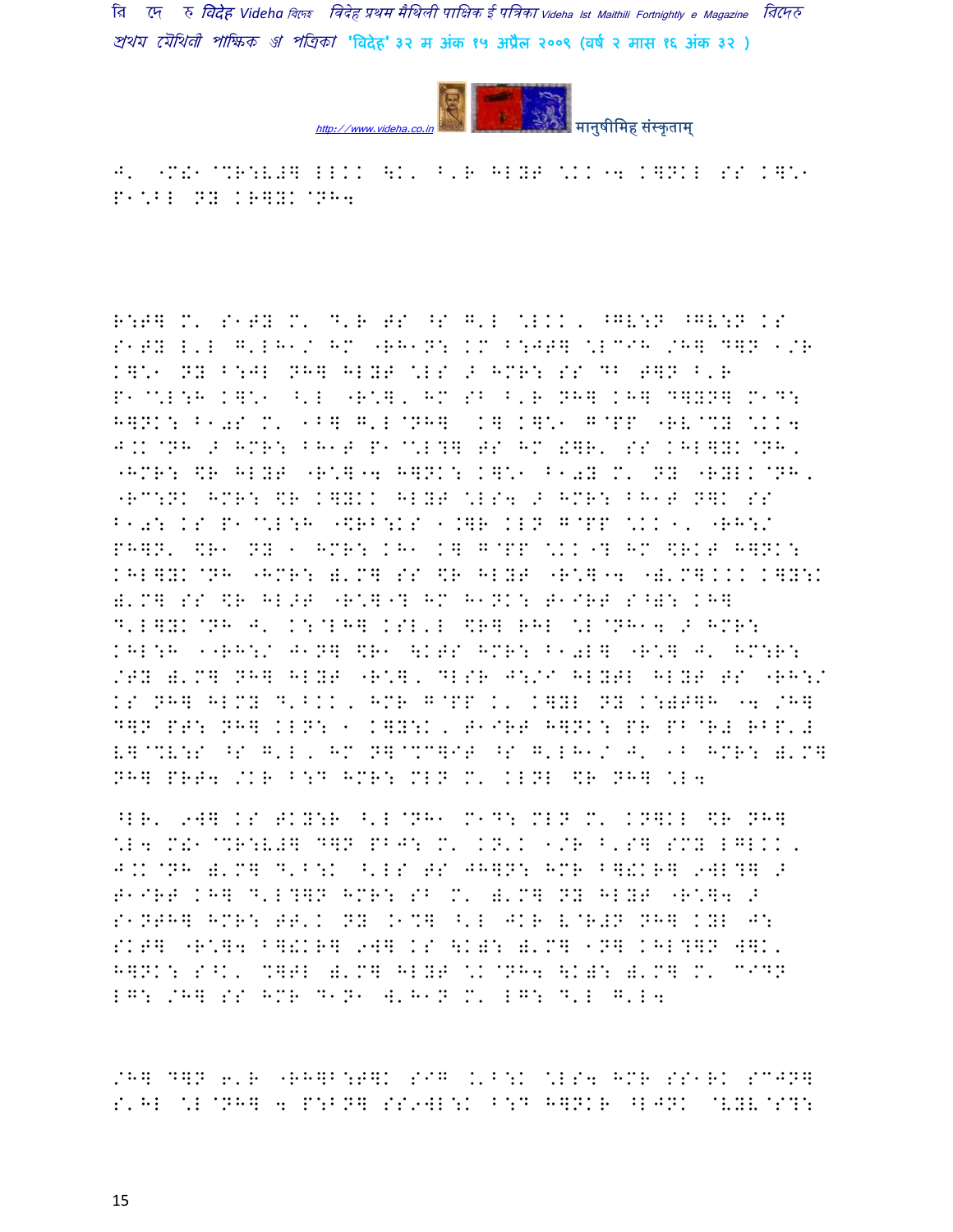http://www.videha.co.in स्ट्रीलिया के स्थानी मानुषीमिह संस्कृताम्

1 HMR SS1RK SCJN] ^'LK@NH 1 HM .'L:K B:D JH]N: SLCLC@NH 1B 1R:M KRKT \*] K] M:/ 1B] KS KHLK? TKY:R HLYB:K "R\*] HMR SS1R, D:D: J] 1BKT HLYT:H4 D:D: J] KS 1D'% \*L@NH] J' / HMR: ^GVT] <R M' D'.T:H4 HM 6'R TKY:R ^S ^GVT] <R CL] G'LIH1 4 D]YLR 1 D:D: J] D1N1 GL) ' GOLDE KE' (BILSH)' (GOL'OGE GYNS G'L'H) LYNG WYNS YVO J' \*L]H / HMR: J:S KS GLR L:GY L'L KHLK?, HM W:=◌़ ^SD:D: J] LG J: H1NK: GLR L:G] L'L]YK@NH 1 /H] W:M BKS] G'LIH1, / T1IRT D'.'B:K L'L KHLK? 1 H1NK: JH]N: D'.: D'AUTORIE, EU D'OPPRO UT PODER L'ANCHE D'OU ALDIER A PROPOS D'AD L'OBBILIZE D'OU RE  $H_1$ : Hange

# D:D: J] S:/0 M' CL] G'L:H4 HM:RL SBK' DB D]N B:D J'B:K \*LS4 HMR \*L) ^:YK M1I\$N \*L@NH] "RR'R:J MID]R M', H1NKR M1I\$N KR: HMR: R:/C] M' \*LRT], \*L)K: ^:Y 1 THIN BHE IS YAR TEN PARKAN IY ABRITI ANDEN IYONN B:B1J] KS \*1@))] S' .◌़TM ^S G'L \*L@NH] 4 4 H]NK: S'HL MISN MORE SON MANUEL BURGER AND THE SALE AND DESCRIPTION

R:T] M' > HMR: SS HMR MLN J:ICY L'L P1@\*L?] "RH:/K M:/ B:B1J] H. B:B1J] H. B:B1J] H. B:B1J] H. B:B1J] H. B:B1J] H. B:B1J] H. B:B1J] H. B:B1J] H. B:B1J] H. B:B1J] HM K] KR] 4 HM PH]N' T C1P RH] M1D: )'M] V:L: B:TK B:D S HAMP CORE (1991) (1991-1992) F. E. (1991-1992) (1991-1992) SS KHL (1991-1992) (1991-1992) (199 \*1@))] "R\*] T "RH1/ HMR' SB SIG CL1 ,M1I\$N KS B:D "RH:/ M1J@66RP1R CL] J:YB 1 HM SB R:/C] CL] J:YB4 > HMR: CHETA HMR COBLA M. HRRNE MECH (RYAN ANHA DAR %1RB ^'L \*LKK /H] D]N "RH:/K B:B1J] PH1/C] G'L:H , HM SLC]T' \*LH1/ "RYB:K L'L T:!R] HMR: B:B1J] KH] D'L?] \*1@))] "R\*] TS "RH] W:M K] KRB CL1 HMR: SIG 1 HM CL] 1YL RH]4 DLSR "RH:/ C]@)W] J' L].N' RH], HMR: TT'K NY .◌़1%] ^'L J' HM T1IRT 1BY C:HT] RH]4

HM HENKR GODD SYDE CY MID, MID B B .1% .1% .1% .1% .1% .1% .1% HMR MLNK G@PP KLN: B10] G'L:H S' NH] J:N]4 > HMR: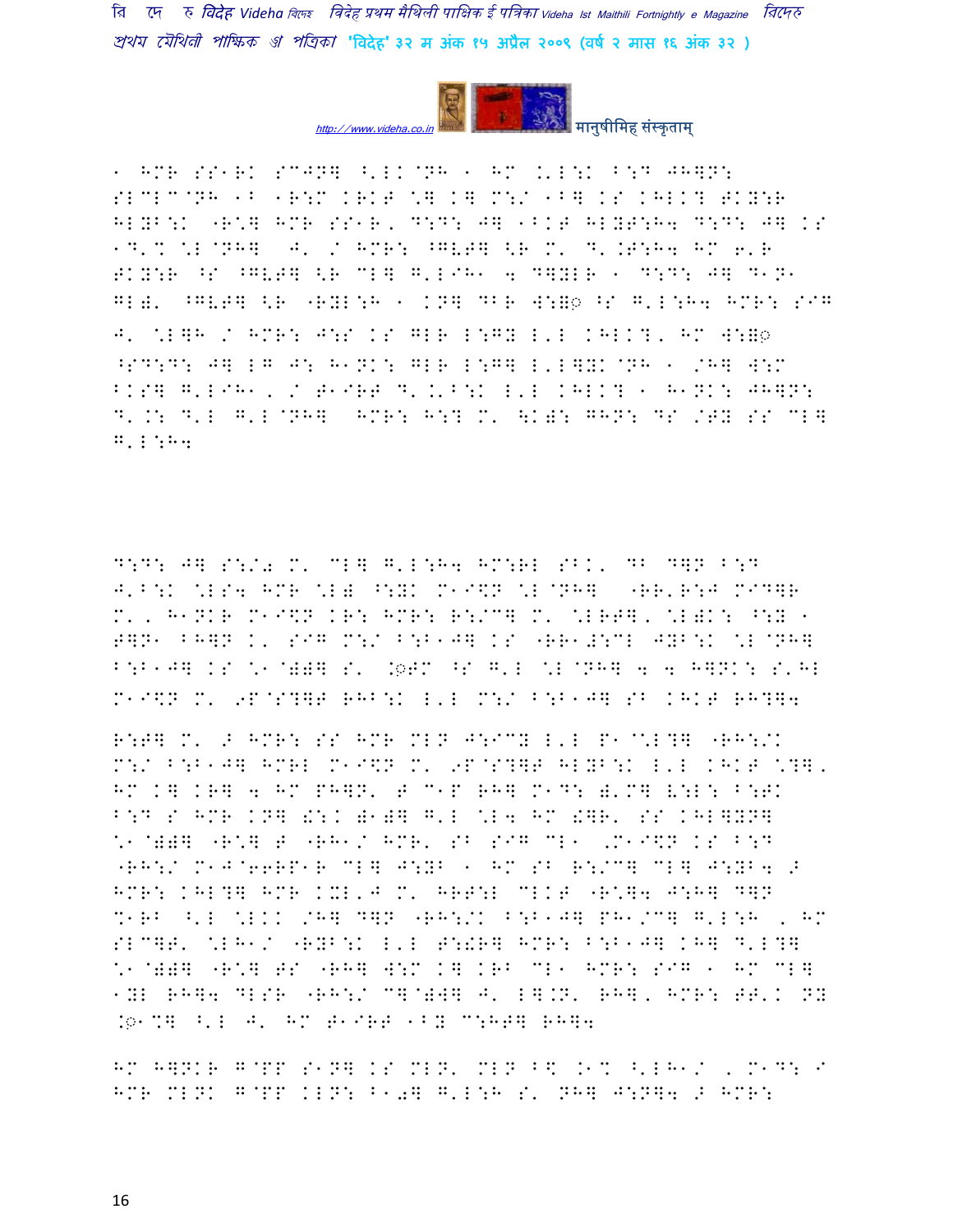

"RPN' MLN' KHY LGL:H R:/C] TS "RH] W:M S DBR \*KK PRIC HM KL%]% KRB J.K@NH \*1@))] HLYT HM 1B] J:YB "RH:/ THAND ANDER LEE . OFFICIER S PHONG HM & SNOWHER STAND B.ETHION, BIDE AMERICAN A. ICH AMRICANEDI II 1B HER BAB M' N' L'HERE (1999) (1999) (1999) (1999) (1999) (1999) (1999) (1999) (1999) (1999) (1999) (1999) (1999) (1999)

T'SR D]N HM D1N1 GL)', M:/ B:BBJ], HMR ^:Y BH]N SB D:DE B:B: KS SIG G:M SS "RRY"R: SS "RRYR:J KS SIG "RESERVED "RESERVED "RESERVED "RESERVED "RESERVED "RESERVED G'LHA/4 RYEN SPRIE, MERNYEN M. RAIN HE, HE AMSB M@ND]R PH1/C] G'LH1/ 1 M1I\$N ^'L: PR SBGL)' M@ND]R DARS DO ROSSER EN LIGIOS DE L'ANNIS I DE L'ANNO 1999, IL VISTO DE L'ANNO 1991 DE L'A KSGLR L:G] L'L]YK@NH4 D:D] KHN' \*L?] V]V:HK \K BR. !R] LLG M@ND]R KS ^]TR NH] J:YT \*KK4 SBGL)' V:PS 6'R MLTERSH:RI 1B:B:B:D: D:DIR B:B: B:B: D:B:B:B:B:B:B: G:B:B: /H] D]N MLT]H:R] R1K] G'LH1/ , DLSR D]N HM:R: SB K' M1J@66RP1R SS R:/C] K' L'L R'L G:]] \*LS4

D:D] B:B: KS G:M G'L:K B:D M:/, B:B1J], HM SB \*H1 ^:I BHQ, 1 I, 7 I, 1999 THI, 2001 RHI RH G. BHQ, ST. SB KS K DESR DER DEFANSEN SS MIJGEREIGE ALFAD NIEG SALA DIE DI HMR: KHL:H M:/ K' KH] D]YC@NH 1 CLB HM SB S]N'M: D'. KS "RBKT#" (1948) AS HM BKING, JPH PEJA (1911) MYTH J.K@NH I BH1T KHL:H TS HM J\B:K L'L TKY:R TS ^S B. EARLY TRING TO SEE IN THE SOME HOME HERE CERE AND THE HM M:/ SS KHY L'L TKY:R NH] ^'LH1/ TS I HMR \*L)K] BH]N "R@NNB K' BJ: KS KHL?]N, ""RH:/ "RPN M:/ SS C1P T:P KHE PHITE AT PHP PHE SHILT: PASS PHE SHAP HOTER B'C'HER: BECHROL TAN EE THE TAN AN IE A PORT INFORMATION KLIN: NY KLAN: HMR T'SR BHIN' BI GARD A BHIN' I GARD I LINN 1 TKR B:D \K K' B:D \K SB ^:I BH]N SB S]N'M: J\B:K L'L H@LL: KRY L:GY G'L]H, SB \*L)' \*L) \*L?]4 M:/ SB K'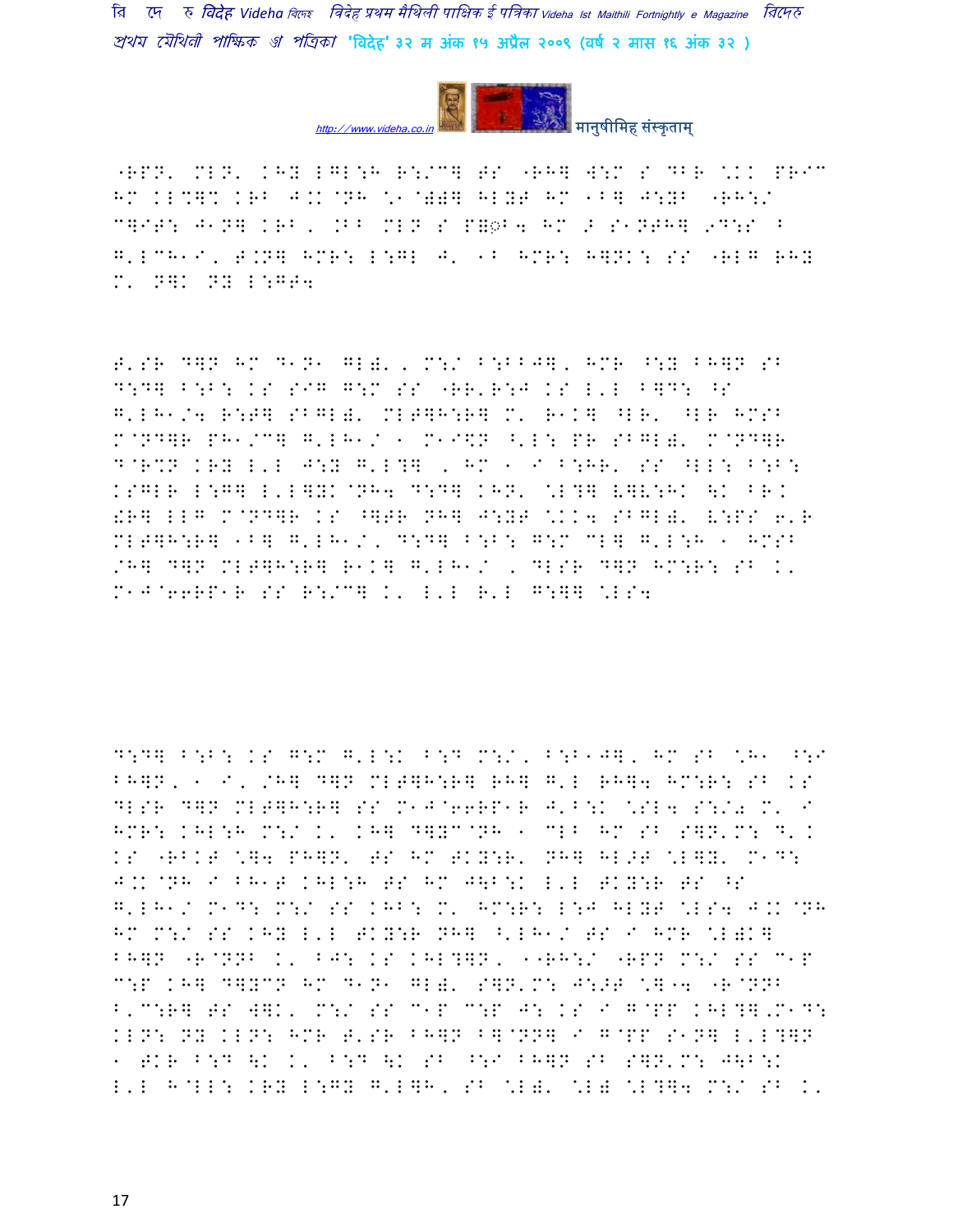िव दिन दि<mark>विदेह Videha</mark> <sub>विफर</sub> विदेह प्रथम मैथिली पाक्षिक ई पत्रिका <sub>Videha</sub> Ist Maithili Fortnightly e Magazine *वि*दिन्ह õथम मैिथली पािक्षक ई पिñका **'**िवदेह**'** ३२ म अंक १५ अĤैल २००९ (वष र् २ मास १६ अंक ३२ )



B10BT] \*L]H M1D: K]YL M:NY L'L TKY:R NH] \*L?]4BH1T B10'L: PR 10'L: PR 10'L: PR 20'LE B, PR 1999 CHE 209 MINE HMR: 1R HEN: "PROVE D'X " RENE DE L'EST PH]L S]N'M: B]@NN] KS S/G D'.Y PRL4 HM SB S]N'M: K] D'.B B]@NN] K' S@MH:RY M' HMR SBHK SMY B]T] G'L4HM K] KH]YL /H] D]NK: D'.L S]N'M: B]SR] SKKT \*]4

DESR DEEL EEN POST WAT GREEFE KONSTITUTE EEN DE EEN DE PH]N' TS HMR SBHK K:@RY@KRMK "RN1S:R' HM:R: SBK' DNA GHEERN BY DUIT BAAIS DOOR ALS MILDIG ARD ARREST BY KOREAN IN LITE AAR HAR. MYSE ALIAN KONZER MANGEREEN MIJ SINE DA DARI RHI G'LE PAUSA (USPE) (PED) PODE ECHNICLI (B'ERN DOS ECHNICLES D'ADE DE DESERTE DE SESEN > KH] KS G'L:H J' "RPN S:M:N R:.] 1 J:NK:R] LS K] KXI: LAN HREN: LONG (LINK: LAN) ANG ANG ANG PANGANG ANG APO HX SOLET OOK "CHRIJOON" (HINGHAM MY PHR MOL) OP "HHIE NA "HIRRI" OON PUR HOR DRIERR SOLLIER HR, J. HINK: SS DRIERR FR, DRIE NIE DAAR H HARD, ISB, A D. PEDA NEGA ADGAN YE KI KAT DAR DE KETE ST. REAL THEORY

SS MEERS HART SPECIES HET BRITISHED AND A STRIKE HET BRITISHED AND THE START OF THE UNION OF THE UNION OF THE M1D: \K TS G:MK BR]Y:T],DLSR BR]Y:T] SB PH]N' 1/GN M: GR S1H:G D. BI KE LI 1994 RH?A ?LR.K KY G@PP, 1 T:H SB:T:H: P:B S BTE: 1 SB B@CC:BED: P:B FHER: 20 C STADY: DIN INS JYB: NO. LO. EN LORA DIN DIN HE DE NO. LO. EN LORE TA SPE  $\mathcal{L} \subset \mathcal{L}$  . The set of  $\mathcal{L} \subset \mathcal{L}$  is the set of  $\mathcal{L} \subset \mathcal{L}$  . Then  $\mathcal{L} \subset \mathcal{L}$ B:K] PBR: B):L]YNK S/G HM SB S]N'M: D'.B:K L'L B]D: ^S G'LH1/4 HMR: SB S/G S@LLN J] S'HL RH?] HM MLN' MLN SLCLAND I DALL HEN SOM SHENDE AN DIE LIGE BIGH KLAN: G'ALINA 6'R MLAN M' 1919 (BEAR BANN M' 1YL 2 RH?], > SLC] SB K' LSJYB:K SLCN' HLYT:H, S@LLN J] 1 BC1(HMR) B K: HIS SON BOOK RHB' KRY

RE SS NACHARA RANCH RISA ALLE AN WHIPPING TRIAN DNI GROU IN BISKO SALLA JE SE SALLA JE SALAH SALAH SI SEBESARAN DI SEBESARAN DI SEBESARAN DI SEBESARAN DI SEBE BOOT BESIDE AND MINIMAL AND DOCTOR HERE THE RIGH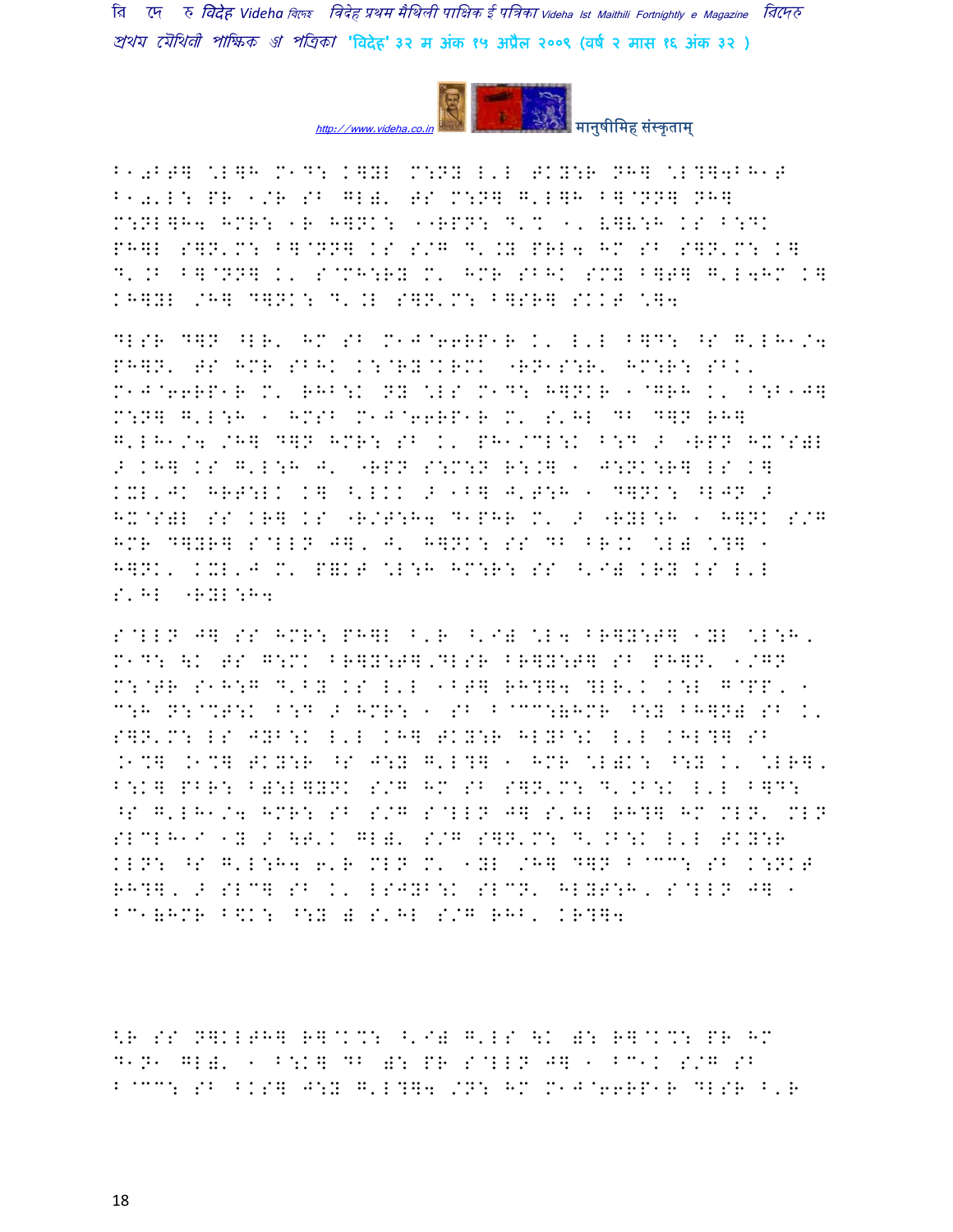

1YL \*LH1/, M1D: PH]L B'R M:@TR R:T] ^R] JNKP1R SS R:/CA P:B C:H (PRE PARA DIE) P: AN CPE P:NS CO. PPAR PCP SBHK R]@K%: P:\*B \*LKK 1 T'H'N .◌़R:B S\$K J' HMR @!Y:N DLSR D]S NH] \*L, HMR: HLYT \*L KH]I .S] NY PR]4 HM M:@TR S\$K 1 R]@K%: D]S D'.KT S]N'M: HXL LG PH1/C]  $H_1$  (  $H_2$  )  $H_3$  (  $H_4$  )

## R]@K%: SS 9TRTH] > R]@K%: V:L: K' P:I DS HMR: KHL?] TERA HO CHO PRAEHOLO DHE 2 P201HOLODH, 22 POLE 27 GL)'"? > M1@SK1RKT KHL:H B@CC: P:@R)] K' S@LLN "RPN: S/G DLSR S]N'M: D'.:BY L'L LS G'L:H4 HM H1NK: S/G SANTI HI: W. HI: J.K. MI: J.K. HI: H.K. HI: SANTI TS S M' ?LR'K SMY \*LKK4 > HMR: KHL:H HMR: S]N'M: D'.B:K /T'K >@C\*: NH] \*LS HMR: TS "RH:IK S/G RHB:K \*LS 1B 6'R KT'K D]NK B:D ^'I) HLYT NH] J:N], 1 /H] W:M > S@M^V NH] \*LS4 HMR KLR: V:L] S:R] SB J' \*?], / HMR:  $\tilde{H}$  . Thus a set of  $\tilde{H}$  is the solution of  $\tilde{H}$  is the solution of  $\tilde{H}$ 1B]T' \*L:H, H1NK: "RH:/ SS ^'I) KRB:K \*L@NH] 4 HM SLCLH1I S]N'M: D'.B:K N:M PR SB TKY:R ^S J'T]H , 1 SOME BURGER SS PLACE AND THE SERVICE BY VIOLENCE IN SERVICE SERVES SOME SAN MINISTER SIN'N TANGGAN DI MANGA KANG MANGA KALENDAR SA SA GALENGA MANGA KANG MANGA MANGA KANG MANGA MANGA HOL: ES J: FE J: FE SE HAN "RHBIL" HOL: HE FE DI LINI DELLI DE REFE KHLH1I4 @PRK: (HMR PKHLHI) 1 SML PKHLHI 2 SML PKHLHI 2 SML PKHLHI 2 SML PKHLHI 2 SML PKHLHI 2 SML PKHLHI  $\Lambda$ E: 1984 ,  $\Lambda$  . His HH (E), E (A) (B) B (SF H) (BHC) 1GB (SF H) 1GB (SF HE) HMR SBHK P:t: SIN 4 J S1N B HMRL BEK P:HE . AN MAR SS HM SB GRI SS NHILLHAN S N MA SSNHH SRNH I HIRI ANNE MLD - SLCH MALL - SPEED - SLC IN FOR HE SPEED - IN STATISTICAL PHOTOGRAPH HMRL 1 H]NKL D1N1 GL)' K' KXL'J .1JL \*SL DLSR HMR: L:GRIE SIE JAL BIETH II DE TRANGER BHAND MIB SILE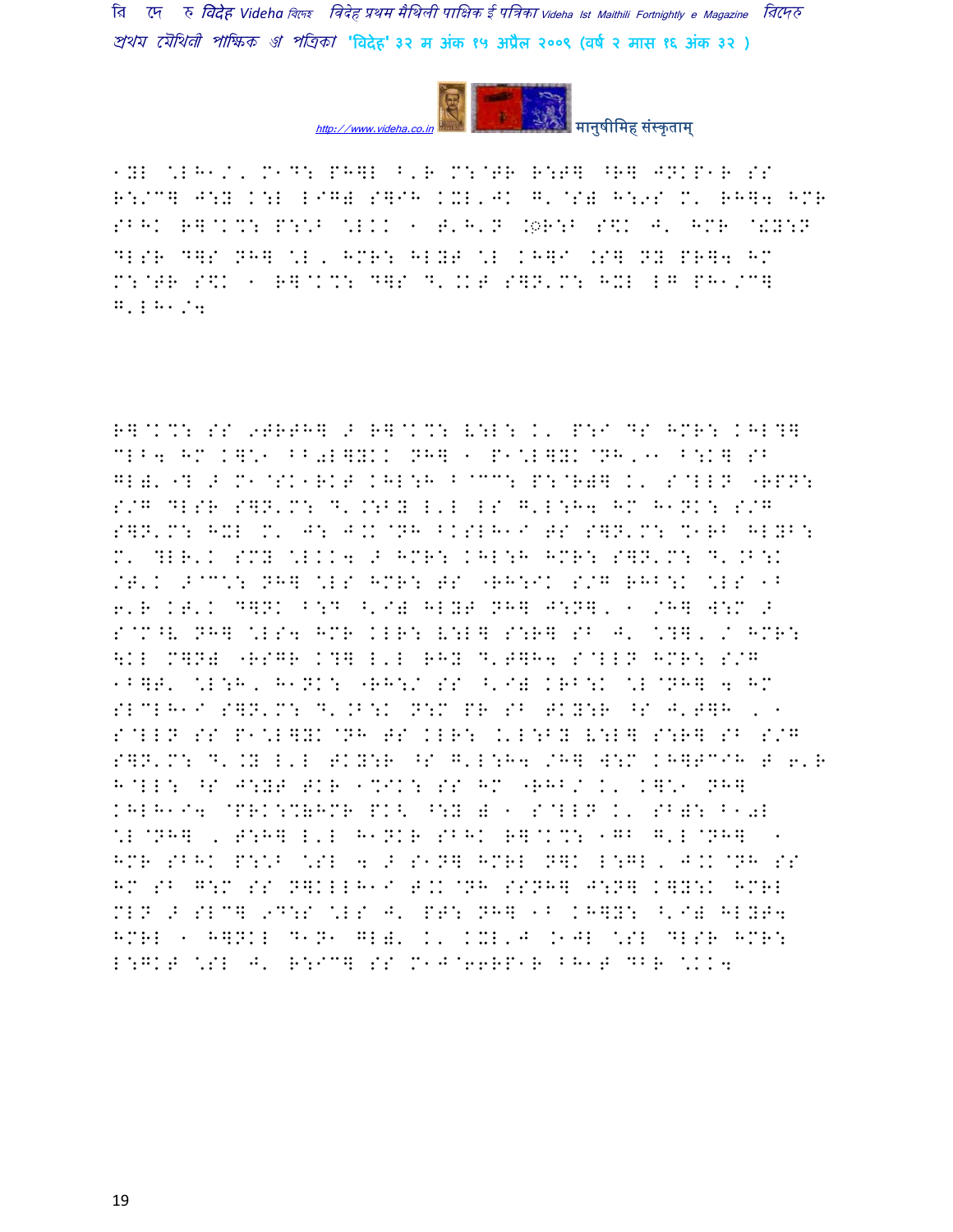

HM SB S]N'M: K] D'.B G@PP' M' SMY B]T] G'L4 > TS N]K \*SL J' D]PK S]N'M:K SB H]NK: C]@NHKT \*L@NH] DLSR /H] D]N \KDM KM ^]R \*LKK 1 HMR: SB K' \KDM K:T M' S]) ^'@N)L \*L J:H] W:M K]YL BKSL NH] \*L?] R:T] M' HM SB 1PS "RYLH1I TS B@CC: SB S@LLN J] 1 BC1 KS S/G 1PS HMR: SB SS PH]NH] 1B] G'L RH?] HMR: TS HLYT \*L HMR BHQ: SB HMR: SB K' D'. OR CE HAIR: CRARE MANA CAN CHL. NH] BJL]H4 S@LLN J] "RPN HX@S)L 1PS CL] G'L:H4

८

/H] R:T] HMR: \KL R@TT] N]ID NH] ^'L4 DLSR D]N HMR SBHK R'L G:] #1999 (SBHK R'HD: B'L CHE AN BE (SHIP) HE (SHIP) #1 D'A PAS (DE ASTARA) D'A HIDRE, A D'ARTHRI ANN AIR D'AN D'AON D'AIR D'AN GRAINNE AIR D'AN D'AN D'AN GRAINNE AIR L'L > HMR: SBK' G'L:K B:D SS "RPN @KL:S KRT:H4 S:/0 MY HMR: SB KY KY MER KY LIL HMR: SB S/G S/G SHL MS  $\sim$  PHI HMR:  $\sim$  My H, TH with H  $\sim$  H  $\sim$  H  $\sim$  H  $\sim$  H  $\sim$  10  $\sim$  H  $\sim$  10  $\sim$ L:GKT \*SL M1D: /H] D]N NH] J:N] K]Y:K, HL>T \*SL J' R'L GRINN AR'L GYRNE YN YN LYKK SYN LYN LLE LONINN ART NA THE SMY PROVIDED AND SOMETHING TO STAND AND THE STANDARD ON THE SUITE OF STANDARD AND THE SUITE OF STANDARD ON THE STANDARD ONLY THE STANDARD ONLY THE STANDARD ONLY THE STANDARD ONLY THE STANDARD ONLY THE STANDARD ONLY PRP :

R'L G:]] .1JY SS PH]NH] I MCK: D'.] KS C1PC:P HMR: LG 1B] KHL:H

 $19.3$  "Higher (PE CID FOR PHONE RIGHT FOR THE NHOLD  $\mathcal{L}$ Little and

 HMHB M1\$] H]L: JV:B DS D'L]YK@NH4 JH]N: JH]N: G:]] .1JY K' SMY HLYT \*LKK HMR: B10:>T \*SL J'N: HMR: K]YL JBRD@ST] PW: RHL "R\*]4 G:]] 1B SSRY L:GL M1D: HM DBNB GRI AN SENIOK DI TERBATAN DI RATA DI DI BAHAN PILEPAN ATTI DE RH 1/18 RI 28 /01 000 100.000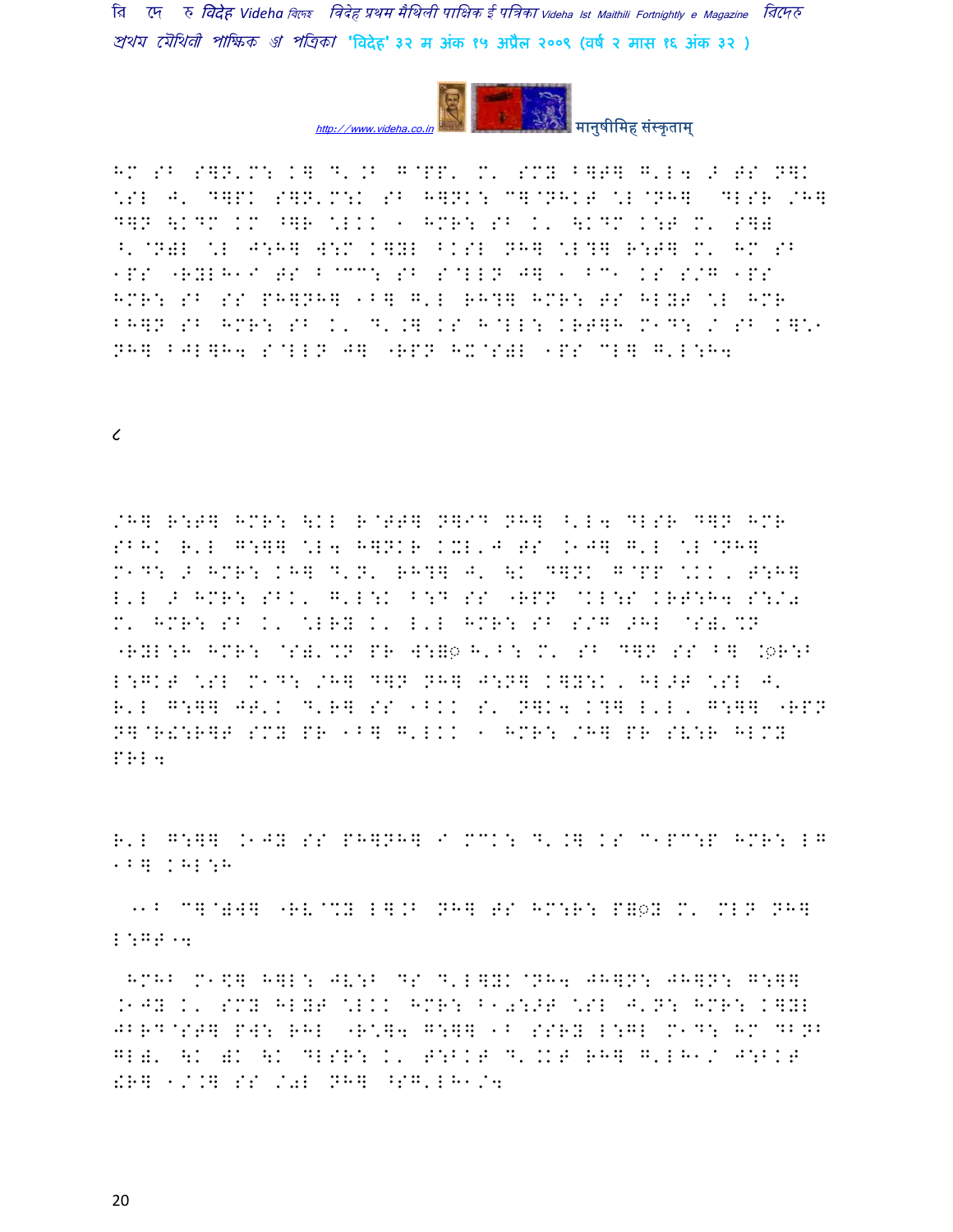

R:IC] PH1/CL:K DLSR D]N HM KXL'J G'LH1/ M1D: HMR K MI N'AL'AN MI NI MI NI MI NI MI NI MI NI MI NI MI NI MI NI MI NI MI NI MI NI MI NI MI NI MI NI MI NI MI NI M C:P J: KS P. C: ST PR BASIS AND A HOME PROPERTY AND A HOME PROPERTY AND A HOME PROPERTY AND A HOME PROPERTY AND "RESTRE GRAN (PIPE) BOOK ROBINS AND CLOCK AND BOOK ON DISCOVERING SB STAR STILL AN MERR PORN FREST, SB DRO FRESH DI RIAN NN BKSIN BKSIN BKSIN

 $\mathbb{R}$  , and the probability of  $\mathbb{R}$  is defined by  $\mathbb{R}$  ,  $\mathbb{R}$  in the probability  $\mathbb{R}$ G'N:> 1V@%YK \*L@NH] 4 / TS1YL \*L:H N]LB D]D], HMR PIDERE BHINK BHOSHI (PHESE), NA MOOD DE LA MARS PIDE V]V:HK CLT' H1NK: \*1@))] B=:BY PR] G'L@NH] 4 HMR M:/ B:B1J] "RR1#:CL M' RHKT \*L?], J:H] W:M M:@TR \*L)K: B@CC: SB KI BI YEN B KEI 4HM 1 BC: BHM FRIS HE B T]N C:R] BR. SS P=◌़:I L'L M:/ B:B1J] LG NH] RH] \*L)K: K:K: LG R:MI M. BHKE MBHZ #PHKI: LLOG ALLA CORC P.K. CHANNEL CHANNEL CHANNEL HOW HER SELL AT K:T M' J:Y .BB K:N]4 HMR M:// SKT 2010 10:00 10:00 10:00 10:00 10:00 10:00 10:00 10:00 10:00 10:00 10:00 10:00 D]N HMR: P1\*] D'L?] ""RH:/ K]Y:K K:NKT \*]"4 HMR: 1/R KORS BIJE OD PS BIJ BJO PARIE OD BJO DRUG DARRE BODES SPO PRID SS DI RHL, YDD HMR: MIR M, M' DI, RIGH, HMR HM KN KONSTANT NHE CHIL NHIL MAN KIGH TO HI HEAR (AND SGREET THE MS: "ROBS" (BERBEL 12 ASS) LE JE DE SI: Y KORA DI RHI "LA "RHIS" K:NKT \* NY TSHMR: /TH1 J:Y KS @ NY TSHMR: /T S1NTH] HMR: 1/R KN: G'L4 M:/ T.K@NH B10] G'LK? 1 P:1198 (PH) AT RT PRE RH: IS NO. 198 (AND ):IR PRE J:>, "RH:/K B:B1J] "RSGR' CL] JYT:H4 HM K]\*1 NH] BJLE WAS STRIKE MOVING AND STRIKE STRIKE

HMR M:/, B:B1J] K' KH] S1N] KS H1NK: "RSGR J\B:K L'L TKY:R KS L'LKN]4 HMR C:C: > S1N] KS PH]N' M:/ K' RBKB: L'L MN: KYL?] M1D: M:/ K' MLN D'.] KS /HL C1P  $\{A,B,C,B\}$  and all  $\{A,B,C,D\}$  are solved by  $\{A,B,C,D\}$  . The second binding  $\{A,B,C,D\}$ ^'LKIH4 B:B1J] K' R:IC] SSM1J@66RP1R J: /TH] SS "RV! 1S:M M'L SS "RR1#:CL J\B:K \*L@NH] 4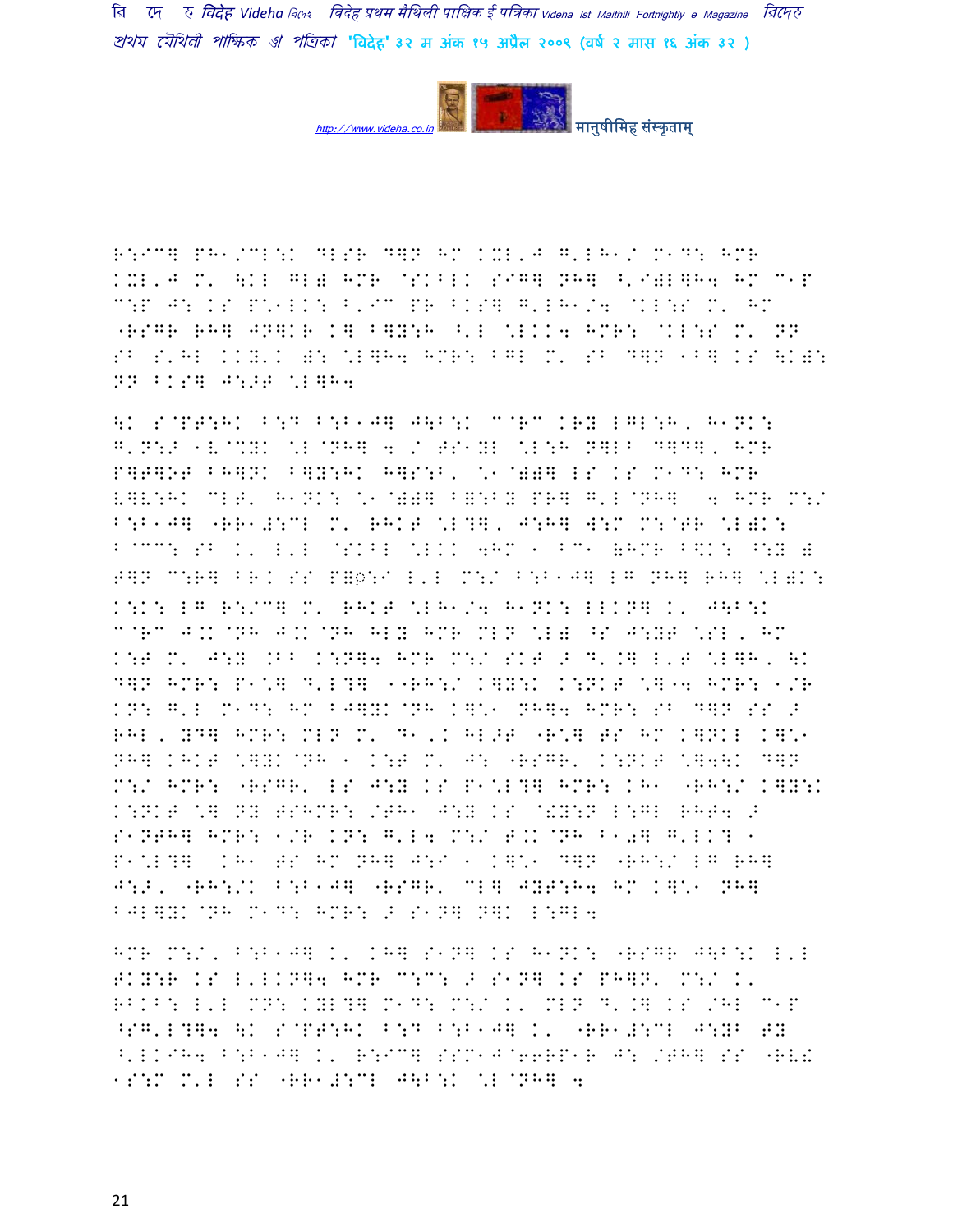

 $\vdots$   $\vdots$   $\vdots$   $\vdots$   $\vdots$   $\vdots$   $\vdots$   $\vdots$ 

 $R$  ,  $R$  ,  $R$  ,  $R$  ,  $R$  ,  $R$  ,  $R$  ,  $R$  ,  $R$  ,  $R$  ,  $R$  ,  $R$  ,  $R$  ,  $R$  ,  $R$  ,  $R$  ,  $R$  ,  $R$  ,  $R$  ,  $R$  ,  $R$  ,  $R$  ,  $R$  ,  $R$  ,  $R$  ,  $R$  ,  $R$  ,  $R$  ,  $R$  ,  $R$  ,  $R$  ,  $R$  ,  $R$  ,  $R$  ,  $R$  ,  $R$  ,  $R$  ,

HTTPS://WWW.BLOGGER.COM/COMMENT.G?BLOGID=7905579&POST ID=513633139662640904

BLC POSTS

(MK?]L] N:)K)

1971 P178

@S@TR] (J'N: KLNL S@MMLHN M') HMR JNM PR HMR B:10-AB: BB: 10 (1883) 1880 (P. E. M. 1896) A. STERBER (EEI) 10: B14.814. H1NK: ^')] G'L HL>@NH4 SLHR, B!:V:, PMR]Y:K N:C,^R] G:MA O: MA ALL, O DE ESPIGOLE EN L'A HALJ, DI COO DE L'A CHANL VA ESTIGEERO R.L:H4 H', D'.]YC,1>-M:>-D:> S^ SLHR G:B] RHL \*?] 1 B:0JAR: R-RIG' R:R-TKR: RGBLA:R BGB R:RE "R#" RHE "B514 1 HM, HM TE, "PERMITTED CIEN CONTROL FER CONTROL CITY (%NK.. %NK.. %NK.. @PREST "ROOM") #PRAISE "RY "RENT "RENT" "RENT" "RENT GL) AN MONT "REAL" IN STRIKT "RATH" "REAL" "REAL" (1990) IN GREAT "REAL" (1991) IN G BET T. VIE 'B'TE T. L'A LG'E LES PAR L'INEET LLTAR. @SN:N KRB'N:>, DB! P]Y'N:> 1D] K:@RY-@VY:P:RKRKT RHKT  $R$ 

KH/V: H] R:MJ] JNM L'L' **KHU:// BEIL:// B:// HE:// HE:// HE:// HE:// HE:// HE:// HE:// HE:// HE:// HE:// HE:// HE:// HE:// HE:// HE://** LLN: CANIE HANG H. WING  $\ldots$  .  $\ldots$  . Hence  $\ldots$ "RJL@!Y: M' R:MJ] JNM L'L' M]?]L: B!>Y: B:J' HL LLPN: PTRT I. (PHIRM: PHIMR)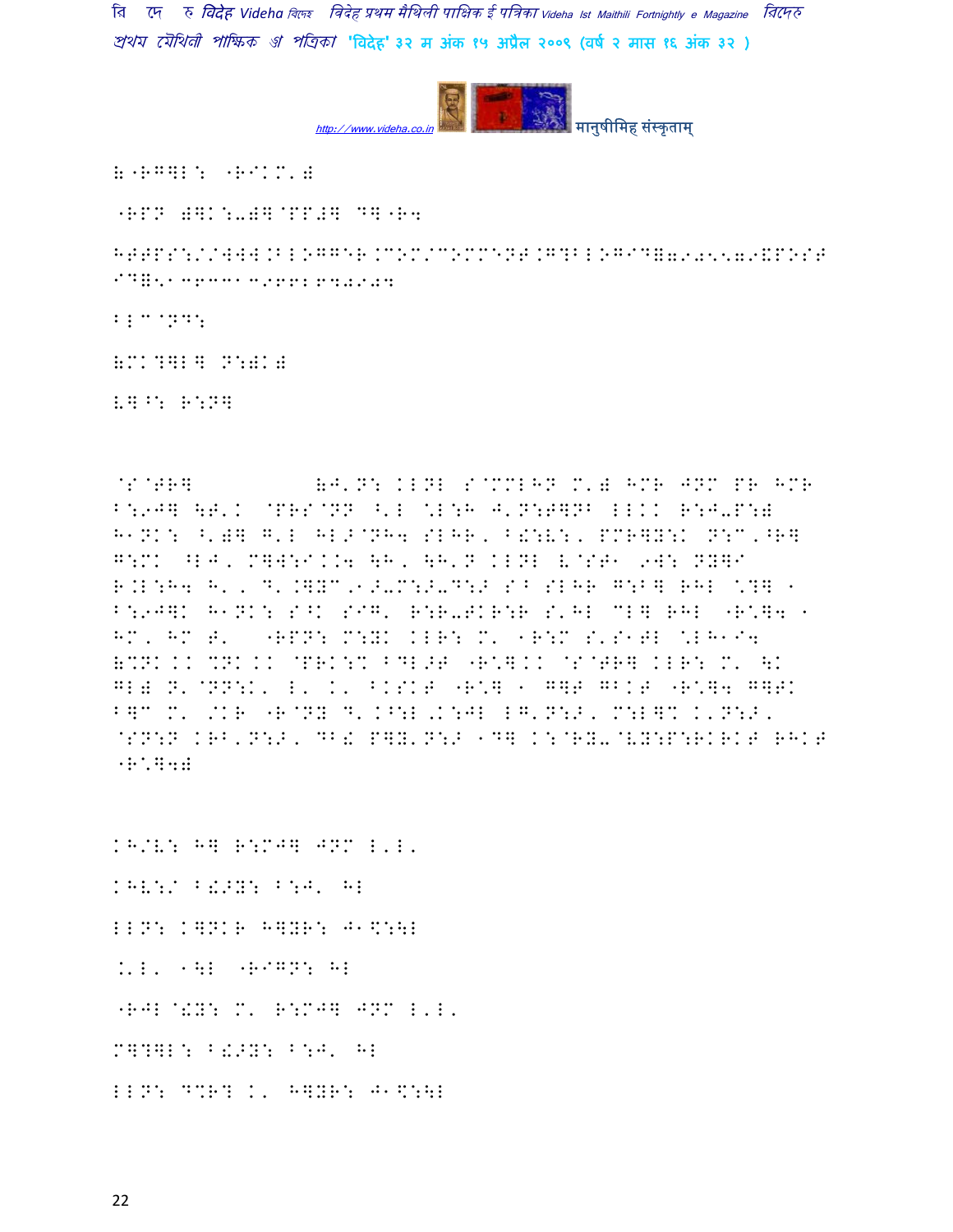

 $L: \longrightarrow H$  :  $H \rightarrow H$ 

DE TRIPE SLOH SLOH STERE BETWEEN THE SLIGHT OF BUILDING SERIES B!:V:4

(SLHRK !1N @KRM%: B!:V: M' BDL>T "R\*]..@S@TR] N'@NN: K' L' K' MICK PERSON PER ANJE (BRIEGE BONDER DENER  $R$  results and the matrix of the state  $R$  and  $R$  is given the set  $R$ 

RBP: MINDS, MORTH, LIE K. PER DS' REPORT OF THE STATE OF THE STATE OF THE STATE OF THE STATE OF THE STATE OF THE STATE OF THE STATE OF THE S P:/C L' LB NND], L:L K' B!:I!

B:9JA##1 B:9J]: B:9JA## 1 112# 312 | B:4H:9HL: A:1 # | B:4### | B:174#1  $S1999 \times 1000$  for the series of the series of  $R$  and  $R$  and  $R$  and  $R$ J], P:@RVT] J], L@K@&M] J], SR@SVT] J].. D1@RG:J] SO FAIRS ON EL HISPANY (F. L. S.), COLL SHE GBD AN DILINE (EL)HOUSE HISPANY GET HINNE HITH BEEL BEEL BEEL

ORT : K:K] KHL.]@NH- "RHB/ K]S1ND'V B91, SW]Y: G'L'E AR VIAIL (1999). "A'LE L'E LE BELIA B'AN C'AILE EN D'AN GERMANY I VIAIL ANN AN D'AIL .1SN:M: \*K K]? "RRI, J. SN:M: PROTHER, P. P. B. P. B. P. B. P. B. B. B. D. B. B. D. B. B. D. B:H BIGHT ON THE MELTING ON THE MISSING OF THE LOCAL DISTRIBUTION OF THE LOCAL DISTRIBUTION OF THE LOCAL DISTR @TYCH:R,B:L-B@CC:.. J]NG] ^R] I N'G T' I RSM T' I P:BN] T: P: P: PH:R4 B:P: P: P: RIC: P:P: RO: RIC: K & RO: P:P: .@RC:K <R..4 \H'N M' K' R:G JK JKV@NT]S1N:/T? KHB T'  $\mathcal{H}:A\rightarrow A$ 

B:9J] : B:9J] K:K] K' B:RKT KHL.]@NH- \N: N3] BJANDY (PARNE SESPEN P. L. SESPENHELICI (PARSILL PAR BOL: RHIK: D'ARRI, DECERT ET POLITICI DE PRIME POLITICI DE DECITI DE BELLON. "PRESENTE B'):S^K K]? / S^ T' .:NG] P=KT, \@MHR /@MHR \$LLKT- \$:LLF KLND BKS: KLND-PHF FOR HAND BKS: HANDER ON BKS: TO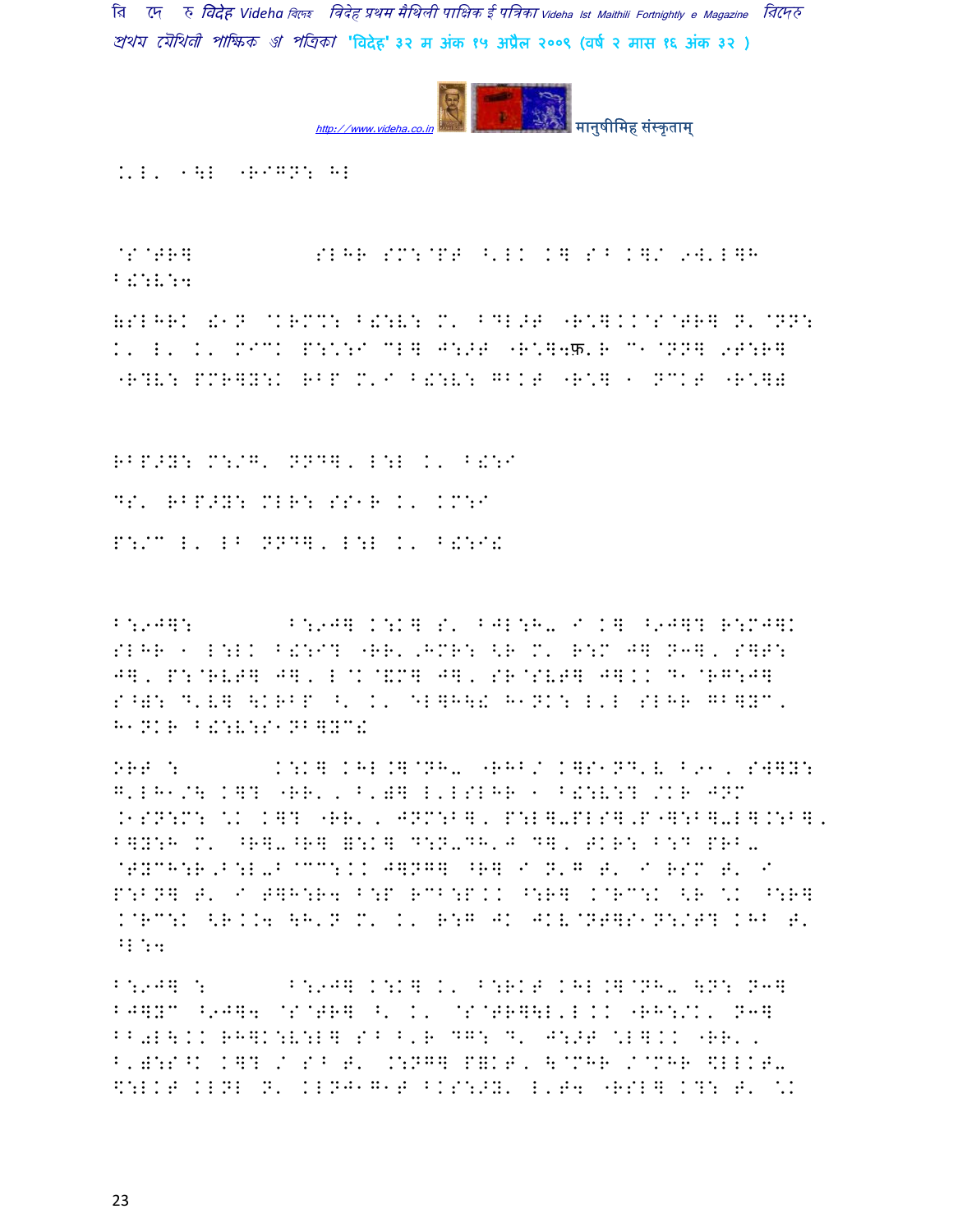

B.ANY:D:N FREE CORDONAL AT PROPER CONSTRUCTS. SO  $\{X_n\}_{n\in\mathbb{N}}$  (see the security of problems from property or problems for 1GMN.. !@NN ^:G HMR.. G:U, G:U... I D'V]K @SV:GTKRB..(P:@R@%@RV S' G]T.. @S@TR]K PBJ: KRB:K  $R$   $\ddots$   $R$   $\ddots$   $R$   $\ddots$   $R$   $\ddots$ 

NATHAN II RIB TAAN 1948. KAAN HIKU HISLI HI M>Y: .'L' L' S]K:R K] RBN1 01N1 .'L]T' .1L]T' M>Y: L:GL' P]YSV: K] CL] G'L] M>Y: ^GT K' @DV:R K] CL] G'L]

PART : B:9J] REPORT FOR THE CONTROL CONTROL AND CONTROL B.181 BE:K: PD:K: MAN B:H,PH: B. HAN: K. HMR B:H  $\mathcal{B}(\mathcal{B})$  by a subset of  $\mathcal{B}(\mathcal{B})$ 

^9J] : K:K] फ़'R 9PR:G D'L]H- D'.]YC BT:H K'! B', AND AND AND MONDAY COMPATING TO ALTERNATIVE CONT BEILS IN MATH IN THE HER PTEAK INTITY FOR EXECTE THE WAY ^'L, K]\*1 N3] K\L 1 B')] ^'L: PR "RPN' T:L' NCN' RKY BOLDONIC CONTROL SOMETIME TO THE RELATED THE HISTORY OF GENERAL CONTROL. JAL AN 1 GENERAL BELIAUSE IN DARK AN DER DARING BILLANDI GREET BELIEVE STEER DIE STAATSTE STEER GESTELDE STEER

RBP: MORE PRODUCED IN THE RESIDENCE OF A STRAIGHT CONTINUES.  $\mathcal{S}$  , and the scale of  $\mathcal{S}$  , and  $\mathcal{S}$  , and  $\mathcal{S}$  , and  $\mathcal{S}$  , and  $\mathcal{S}$  , and  $\mathcal{S}$ \*D:M N: D/B NND] L:L K' B!:I!

@S@TR] : HMR P]S] T1NK] K' BJL]H- 'V:H C:C] V:H! L:L K' B!:I T' DS ):K:KKM:I! L:L]K B!:I T' SC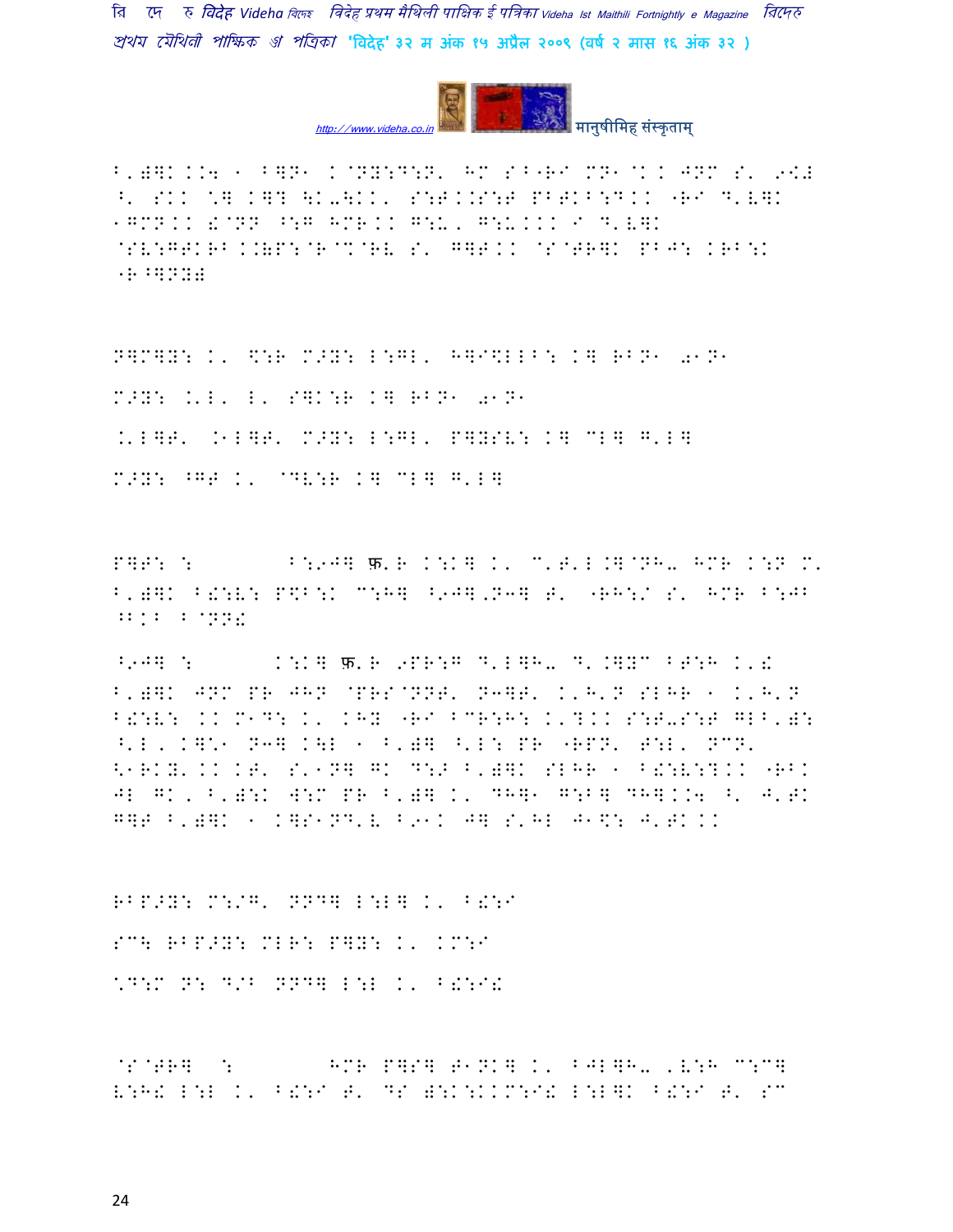

):K:K KM:I 1 /H] M' S' P:IC ):K: NND] K'41 L:L] K' B!:I T' SC ):K:K KM:I .. 1 T>YL \KL): P:> NND] K'  $13.444441$ 

^9J] : K:K] BRJL]H- GK, B')] ^'LK ^:R] .@RC:K RED PER PORT PARTICULE OF A SERIES OF HER CLIPS OF A Bay St.

> SNB R:H:, SP PACE 2 (2008) S:S1 J' "RIGHT", T. BER PORTH, C D'IE: PATH () RAGAIN (2000) B:HR S' PHIN HAT BICHEL, ^]TR S' HM P]Y: M1@KK: D'.:\B4 S1NB

**R:A:** 

@S@TR] ^R] G:M M' SLR ^' G'LK J' B:9J] HMR M:Y K' HMR JNMK .1%N:M: MY WHIPE .1%N:MI D'L.]@NH\4 B:9J] M:Y S' KHL.]@NH-

B: NORTH (NET LATER LATER SERVED NE HE LATERNIAN SERVEN SERVED STATES SN MORDR BY, BONDR BY, HANSIL HORIST HORIST AND MORDRED MANUFACTURE ): P\R M' P:YL PH]R:\B, \KR K'% M' L:L-L:L 6]T:B:@NHB, \*L)-\*L) H:? M' RIG B]RIG: CB\$] PH]R:\B.. KONH: PR L' K' K'T'KIHA. TIHA, HA, TIHA, AR. JA. YT, J P-9160 II C: D: NAD, JP-92938, KLO BN: N B, TGG (FOGG II .BB !BM!:M S' \KR V]V:H KRB.. 4

@S@TR] : (Y1VT]K @SVR V "R^]NY M') B:9J]K @SN'HK \*:IHR] M' HM PLKT G'LH1I, B=KTG'LH1I4 HM >IJ]N]YR BN' C:HKT \*LH1I4 M1D: HMR M:Y MLH@LL:K 1>- M:B.MY:D:+P M. PP\$ M.ESH P PRS M.ESH AMR ESHIP P:\*:I4 HMR K]? HMR T' \@KK'GL) %R#@S?L] KH]YC K] D:T: DRB:R- HMR B:9J]4 S' HM LG'L>Y@NH] H1NK:LG "RPN BEAGEBOO FGLABL: AD: JAPABEBE FDFOO PLOBED DLE DGB OAD \*?]@NH J'HMR B]Y:H.. B:9J].. HM \.N] P"]B.. HM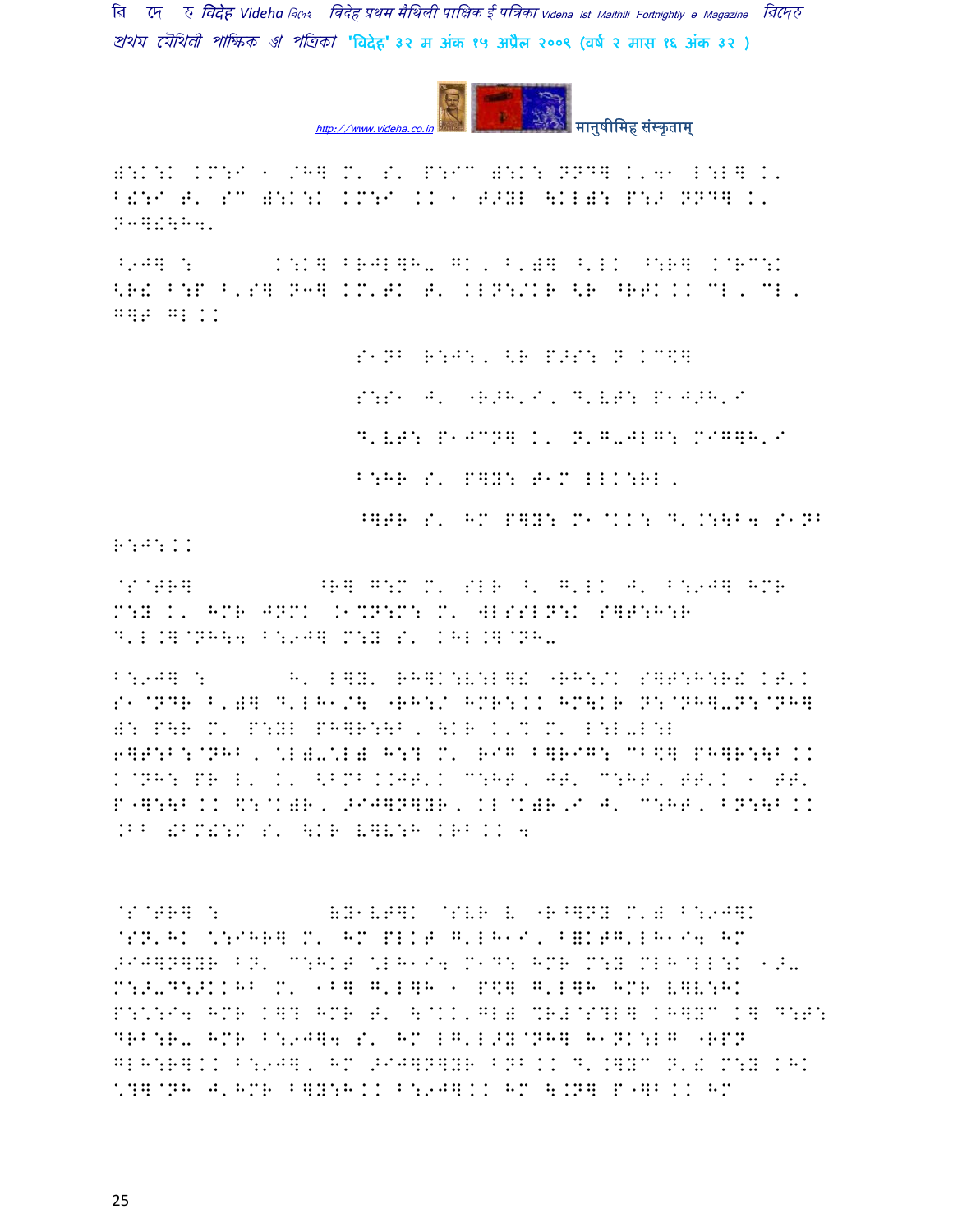

>IJ]N]YR BNB B:9J] @PL]J! HM\.N] B]Y:H N3] KRB4 B:9J], @PL]ज़... (@S@TR]K C'HR: PR PH]N' "RDIK 1फ़'R @PRS@NNT:K ^:V "RBK \*K, J'N: P]T:K SHMT] ^'I)] G'L Ho GRAN IN THE TRANSLY PRESS IN THE SPIRE AND PRINCIPLE ( HI, HM >IJ]N]YR BNB.. "RPN: G:MKPH]L: L\$K].. J' >IJ]N]YR BNT.. 1I !R] J' BNL S' .:L] \$:@K)R K])]CR "RETER" D'IRECT (AV ) AZ ANGURENT RISHAL, "RHIR" (B.T. DAI) (194  $\#T$  ,  $\#T$  ,  $\#T$  ,  $\#T$  ,  $\#T$  ,  $\#T$  ,  $\#T$  ,  $\#T$  ,  $\#T$  ,  $\#T$  ,  $\#T$  ,  $\#T$  ,  $\#T$  ,  $\#T$  ,  $\#T$  ,  $\#T$  ,  $\#T$  ,  $\#T$  ,  $\#T$  ,  $\#T$  ,  $\#T$  ,  $\#T$  ,  $\#T$  ,  $\#T$  ,  $\#T$  ,  $\#T$  ,  $\#T$  ,  $\#T$ HMR:4

(@PRESURD) - RN21-RT (@RN1-RN1-R2000). SY NY. PRENC' PROPERTY AN INDEXERNED 1 V]@DY:PT]K G]T P=KT "R\*]-

 $\sim$  The parameter  $\sim$  The parameter  $\sim$ 

S' HI PHINE SHIP "RING" "RING",

THE TELEVISION OF THE TELEVISION

@S@TR] HM RLH]T 1 RLH]T SIG' "RPN ^V]@&YK @SV@PN M' \$BBL \*LH1I K] \KD]N M: ^R]<R K' "RPN: M:? PR 9W: L'LK@NH]4 C]KR]-C]KR] K' B:9J] S' KHLGL@NH]-

M:/ : N:K K):K' 1B] G'L I "RH:/K S1L@C\*N]! J' KH]YC N3] ^'L .@ND:N M', S'1B I K' RHL "R\*]4 B'S@RM]K HO AND A MIRICA HE WORK ON HIS PROPERTY OF THE MONEY OF LANGUARY OF THE MINIMUM OF THE MINIMUM OF THE UNION OF

B:9J] RH]K:V:L], 1@ST' B:JB4 I B')] HMR ?]K4 J'N: HM KHB, T'N: H\T41.]R J]NG] H]NK: 1/R K' SIG' SIG' N'AO AIRE AN ANN SIG' A' I D' I D' I D' I D' I D' I D' I D' N]K \*K, P=N1K \*K4 D'.H1-S1NY M' KLNL R:JK1M:R S' KOTA SE KAMA TARI, HITA TANG TANG PALANG TANG IKAN SA TANG IKAN SA SA SA SA TANG IKAN SA SA SA SA SA SA SA SA ^')]] THE RESPONSE RECORDS TO A SUBSEXT A SHARE TO DUING THE RELATION OF LIGHTING TO DRIVE THE RELATION TO DRI

M:I K]@NNH1I N3] HEBER HOMES DESCRIPTION OF A SIBIL. "HH:I S' HT I HE RHL (184111 MI) MIR MI MIR, MI (1831 JADI LEITY (AR) D'ALBERT I L'ATTERE L'OPDBARK Y AT SE DABBROIT, COP D'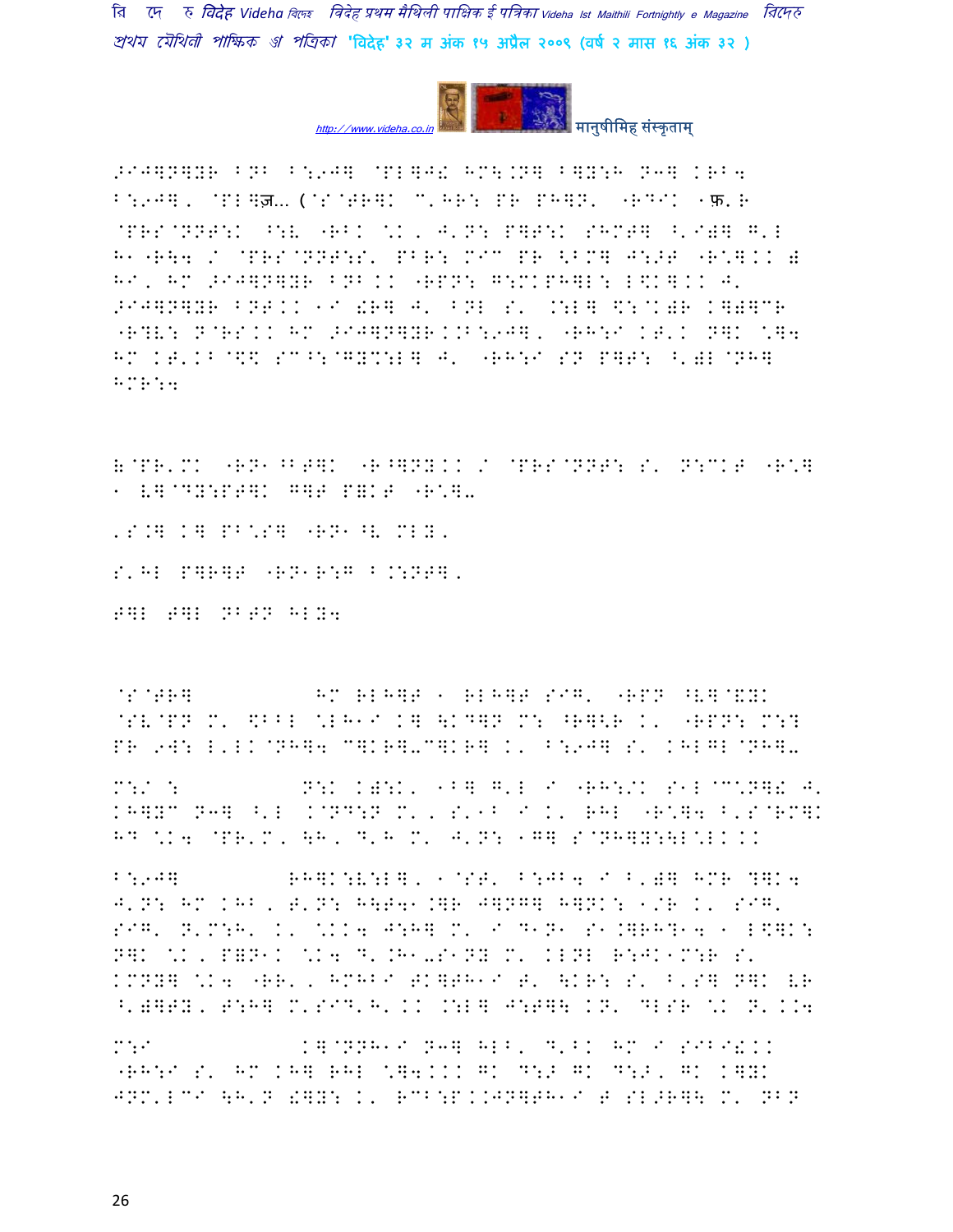

CAS C): MYRE C, R. PREPERT OR CONFIDENT (PRINT C) W: HOR MINIH KILDE RHISHI BILI DI.I RHHE S1RHE, BB" HE , "HEREBER II" HOW, HE II IIBE (EVAL II) (AASTERII)

B:9J] S' NY] H'TK RH]K:V:L]4 V]V:H T' /H] W:I H.H., HR, HTR B.AN (HP)

(BE TRACTORY) (SOMER ROCK PR "PRACES") ARIZANIC COLORIENT TRE "RIC" SMOR:/N CLATH "RTHE "RELESS AND PROVINCE BILL  $R^2$  . For a set of the state  $R^2$  and  $R^2$  . The state  $R^2$  and  $R^2$  are  $R^2$ SMOR:/SAMBA PRIS (RATH)

("RG) ("RIKM") ("RIKM") ("RIKM") ("RIKM") ("RIKM") ("RIKM") ("RIKM") ("RIKM") ("RIKM") ("RIKM") ("RIKM") ("RI

 $R$  , and  $R$  , and  $R$  , and  $R$  , and  $R$  , and  $R$  , and  $R$  , and  $R$  , and  $R$  , and  $R$  , and  $R$  , and  $R$  , and  $R$  , and  $R$  , and  $R$  , and  $R$  , and  $R$  , and  $R$  , and  $R$  , and  $R$  , and  $R$  , and  $R$  , and  $R$ 

HTTPS://WWW.BLOGGER.COM/COMMENT.G?BLOGID=7905579&POST ID=513633139662640904

MAKLERIG MAKES MAKES MAKES MAKES AND DERESTING AND DERESTING AND DERESTING AND DERESTING AND AN ARCHEOLOGIES O OVERSEN OVER NORFAR OCHE I ANEREEN DER DE DENEDOLIGIE FROM OCHENNO L'E SALIFARIT (11919) ATV GRAR (184 PVP) RE (184 PRESS) 0:, NEW COUPLER NO. 011-22466621 1098111-224466

(V]@J3:PN)

१. K:M]N] K:M:YN] - C1M:KN 1 २.K1M:R MNLJ K:@%YP-PRJ:

 $K: \mathbb{R} \to \mathbb{R}$  , we have the set of  $\mathbb{R} \to \mathbb{R}$  is the set of  $\mathbb{R} \to \mathbb{R}$  is the set of  $\mathbb{R} \to \mathbb{R}$ @6R]L:IS J@RNL]@S) \*?]4

C1M:KN

M:'N M' T' B+ KC:KI' B+ KOO FOR THE RHOOD OF THE COMPUTER OF THE CONTROL RESIDENCE.  $\mathcal{L}$  . The state  $\mathcal{L}$  is a state  $\mathcal{L}$  is a state  $\mathcal{L}$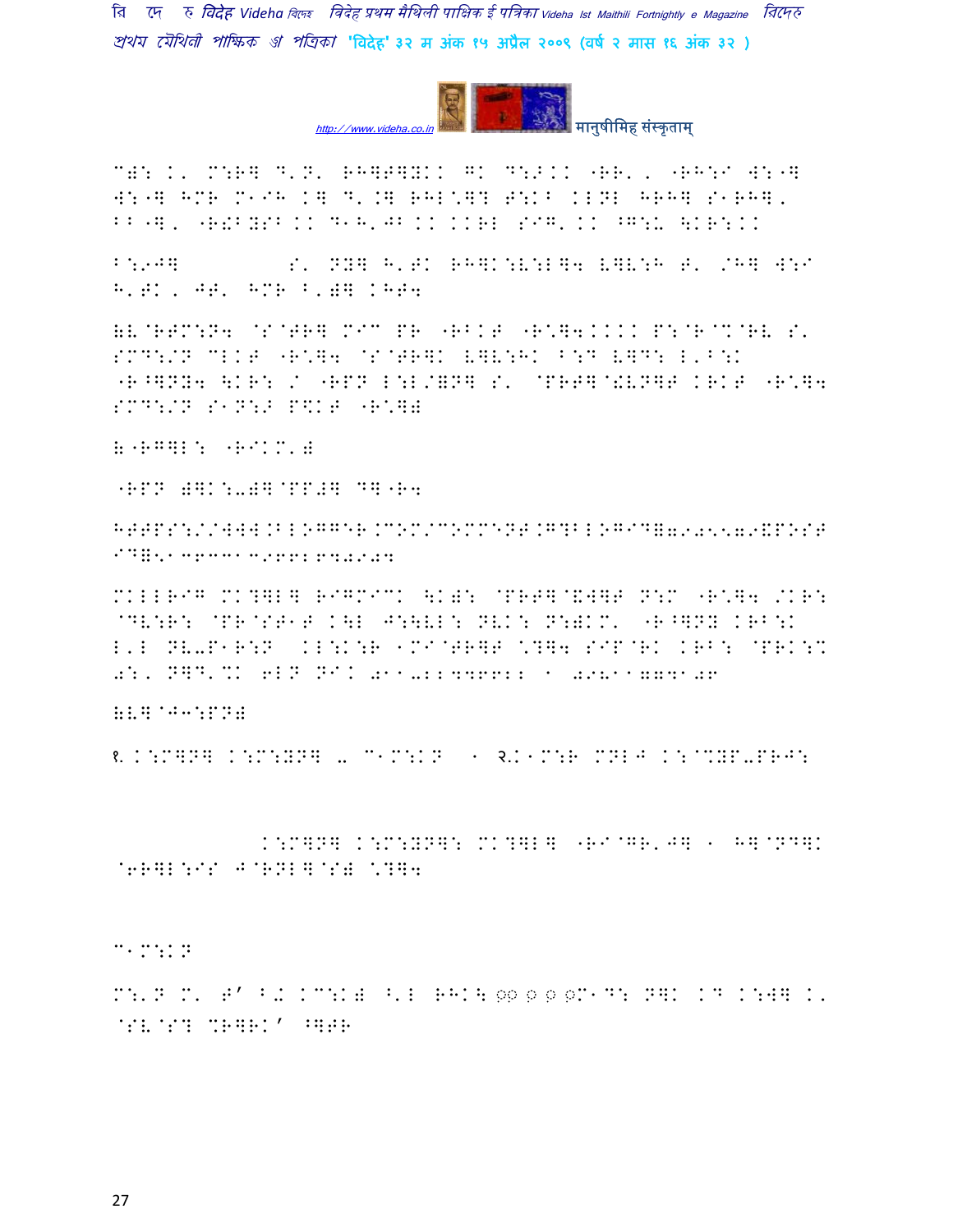

 $\mathrm{K}$ : SBL  $\mathrm{K}$  SPL  $\mathrm{K}$  ,  $\mathrm{K}$  ,  $\mathrm{K}$  ,  $\mathrm{K}$  ,  $\mathrm{K}$  ,  $\mathrm{K}$  ,  $\mathrm{K}$  ,  $\mathrm{K}$  ,  $\mathrm{K}$  ,  $\mathrm{K}$  ,  $\mathrm{K}$  ,  $\mathrm{K}$  ,  $\mathrm{K}$  ,  $\mathrm{K}$  ,  $\mathrm{K}$  ,  $\mathrm{K}$  ,  $\mathrm{K}$  ,  $\mathrm{K}$  ,  $\mathrm{K}$  ,  $\mathrm{K}$ KAL BERG K' L:GA GREET SRIP SBERGHET MAN SBERGE  $L: L \rightarrow \varrho \varrho / \varrho / \varrho / \varrho$  of the control of  $L$  and  $\varrho$  and  $\varrho$ 

\*:')K] D]YD]N] K' 6:'N K'L]H T' 1' T1RIT' H:J]R 4H1NK: th forth the theory

RHKT \*L]H 1' 4◌़◌़

"Win # CHP KGBG PHI BRBI cop op of HGB C. Mo o over Bo BKSB STORY STORY STORY

KNE KNIP OFFITIER LOOD LOOD BILFE KINNER (WAS THE BERLING  $B\subset\mathbb{R}$  Define the state  $\mathbb{R}$  of the state state  $\mathbb{R}$  , and the state state state  $\mathbb{R}$ ◌़◌़◌़◌़◌़◌़◌़◌़4'\*:')K] MMDBL: K' "RH] SL:H P' H1NK ML]N M1◌ॅH P' S'H:'

HoॅSH (FFH) Bile (1870) All on NH Bo FatebH pop pp 1 H (FBF1 B) Bilf B "RH:ČIE VIE GRIE SPOS. IE VANIMAS VI DROMAD SČI GAN. CH: KN H: KN H: KN H: KN H: KN H: KN H: KN H: KN H: H: KN H: H: H: H: TO H: H: H: H: H: H: H: H: H: H: H: H: H  $K\to\infty$   $\wp$   $\wp$   $\to$   $K\to\pi$  +  $\pi$  . Then the  $T$  is the  $T$  th  $\pi$  is the  $T$  of  $\pi$ PR'%:NIPE (1) PHEIBE (1918) PHEIB PLIER NAM (1918) PHOTO PHILIP RESID  $+74$  TRE 1411  $775$  op p p H.F R:S

HMR M:◌ॅ PW: D'N' RHK B:K1 K' 9PNKN M'I 41R K] SB  $T$ ih#I TP+# oo o o P. L:KIT & P. F.H .F.F P#I (30 oooo o 4'1' \*1)L:H: SM:N SBHK L]@S) BN:K' 1' 61RT] D'.BKT T1RIT B:HR] NH118 H.

 SB ): SM:N J1): K' NB \KRIG: L:L V@S@TR M'I B: TO FER STORE STATE STATE OF THE CONTRIGHT OF @SVTI@TRT: S'N:N] @)R'N M'I C=: D'L G'L \*L 4

 S1L'.:K B:BB R]):YRM'@N) K' B:D K@NSL)'IS] KRKT \*L:H ◌़◌़ ◌़◌़4B')] D1N1 K' KH]Y:K@TT @NK: V]V:H D:N ^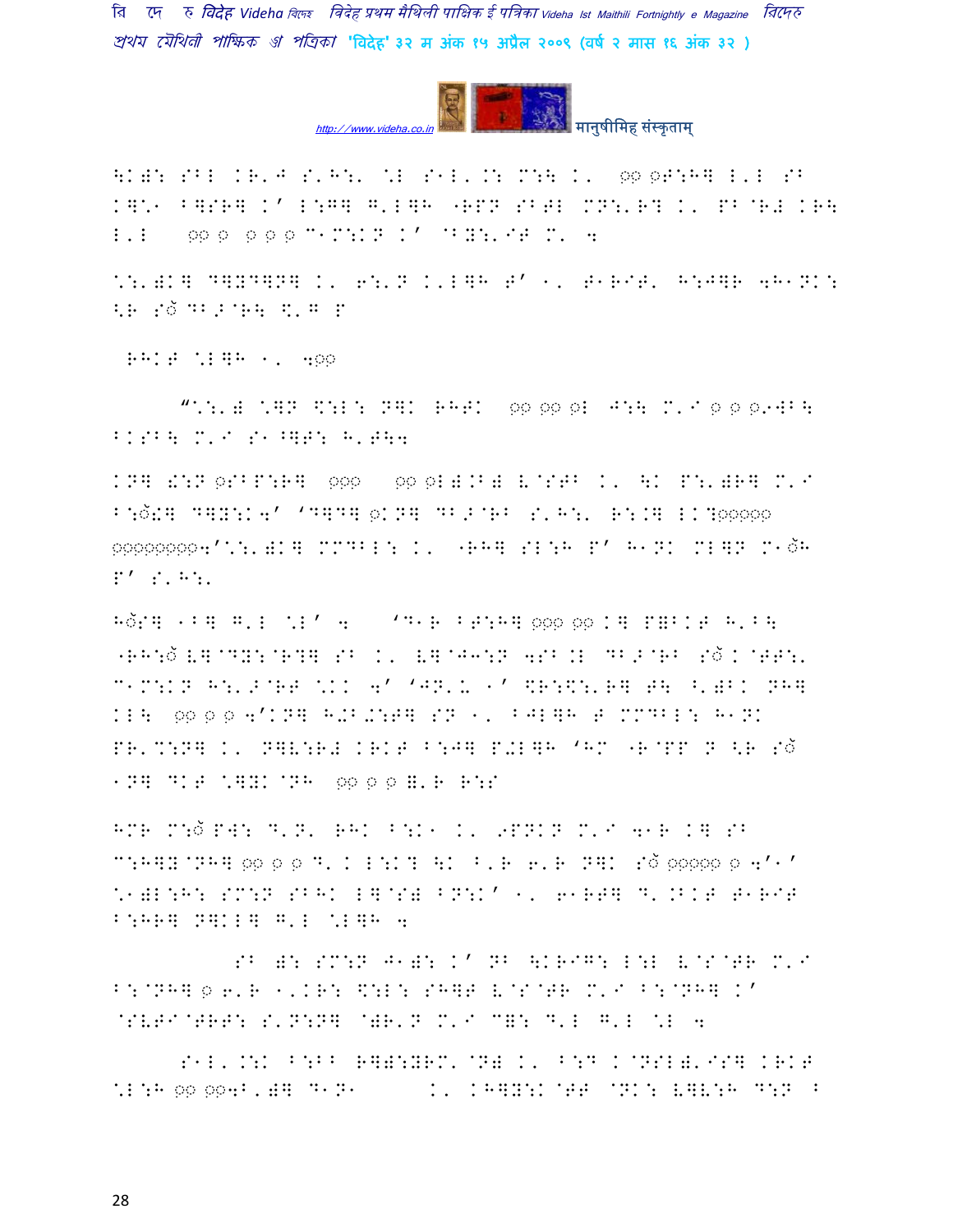

CHI TEO SOS SOB SOB STATE OF STATE OF SPECIAL SOLICITION OF SALE KBBL: P:ÒFH K.: P:D" ADD: D.D. NIER ATHT: THT P:N:NFK' LISE: MI KT'K THE SECOND CONTRACT CONTRACTOR OF SALES OF THE SB AND SB KING SB KING  $\mathcal{N}$ E (1975  $\mathcal{S}$  op of HHINK). Set is a set for the form of  $\mathcal{N}$  is  $\mathcal{S}$  of  $\mathcal{S}$  . The  $\mathcal{S}$ MN:'R? ÖP O O COMPELIO OO O O CIRC THILE CATHER THIS HEAT

RIELE SOOR (NORTH ALTER SEE TRACHE CHARLING) SOOR HET GEREEM SAN HINDIGE PRA SORABA PÕISERA ELE EID SPRYDER, TAE EE KILE SLAAR A

DATELE DI KINK DI JAN 1991 (PIE ): KT DAPATELE DATER S'H: RHMT MILTH 46:2  $H^1$ MIMP  $H^1$   $\infty$   $\mathfrak{g}\mathfrak{g}\mathfrak{g}$  and  $H^1$  satisfies the  $H^1$  satisfies  $H^1$  .

 $1:BT$   $H:BT$   $D:Q$   $QQ$   $Q$   $L:BT$ 

 $B: B: B \times S \times S \times S \times S$  and  $B: B: B: B \times S \times S \times S \times S \times S$  . Then  $B: B: B \times S \times S \times S \times S$  is  $C \times S \times S$  $Q$  $B$  in the compact results of  $Q$  is  $Q$  is  $Q$  in  $Q$  in  $Q$  in  $\mathbb{R}$  in  $\mathbb{R}$  is  $Q$  in  $Q$  in  $Q$  in  $Q$  in  $Q$  in  $Q$  in  $Q$  in  $Q$  in  $Q$  in  $Q$  in  $Q$  in  $Q$  in  $Q$  in  $Q$  in  $Q$  in  $Q$  in  $Q$  in  $Q$  in  $Q$  $\circ$ 4:Moll.:K' B:B' B:B:B' B:A' BEAT, "B:BEAT, WHEN SATHING  $\circ \circ$ NK TH' HINT HIS MONTH IN THE MILNING WAS ARRESTED FOR A MARKET OF THE MILK WAS ARRESTED FOR A MILK WAS ARRESTED )]S T 9WB' KRK \K B'R

 $T16$  (First or Solution Fourier Company)  $\sigma$  ,  $\sigma$  is  $\sigma$  . So  $\sigma$  is the company of  $\sigma$  $\rho \rho \rho \rho \rho \rho \cdot \rho$   $\rho$   $\rho$ 

DECEED AND BIR THE SOON OF WHICH THAT D'VIET : OO O O I IPA.'I HAT TRIAB : OO O OI IPA. II.TAB F TRET  $\wp \wp \wp$ s.N:' Die Little vir besteht besteht besteht besteht besteht besteht besteht besteht besteht besteht besteht besteht besteht besteht besteht besteht besteht besteht besteht besteht besteht besteht besteht besteht

D' TE BADEL MORE (IN) K' NI DARET PORT EN ARABITET (IN) I PARTIES EN ALLIED ALLE "R\*] 4M1D: "RH] B'R

 $D$ BOLLER STRIPHION BOLL BOLL BOLL BDLL BOLL SN LGKT BOLL SN LGKT FOR LANGT  $B$ MISH @DV@ND @DV@ND SQUAD CONDITION OF CONDITIONS  $\{E_1, E_2, E_3, E_4\}$  ,  $\mathbb{R}^3$  ,  $\mathbb{C}^3$  ,  $\mathbb{C}^3$  ,  $\mathbb{C}^3$  ,  $\mathbb{C}^3$  ,  $\mathbb{C}^3$  ,  $\mathbb{R}^3$  ,  $\mathbb{R}^3$  ,  $\mathbb{C}^3$  ,  $\mathbb{C}^3$  ,  $\mathbb{C}^3$  ,  $\mathbb{C}^3$  ,  $\mathbb{C}^3$  ,  $\mathbb{C}^3$  ,  $\mathbb{C}^3$  ,  $\$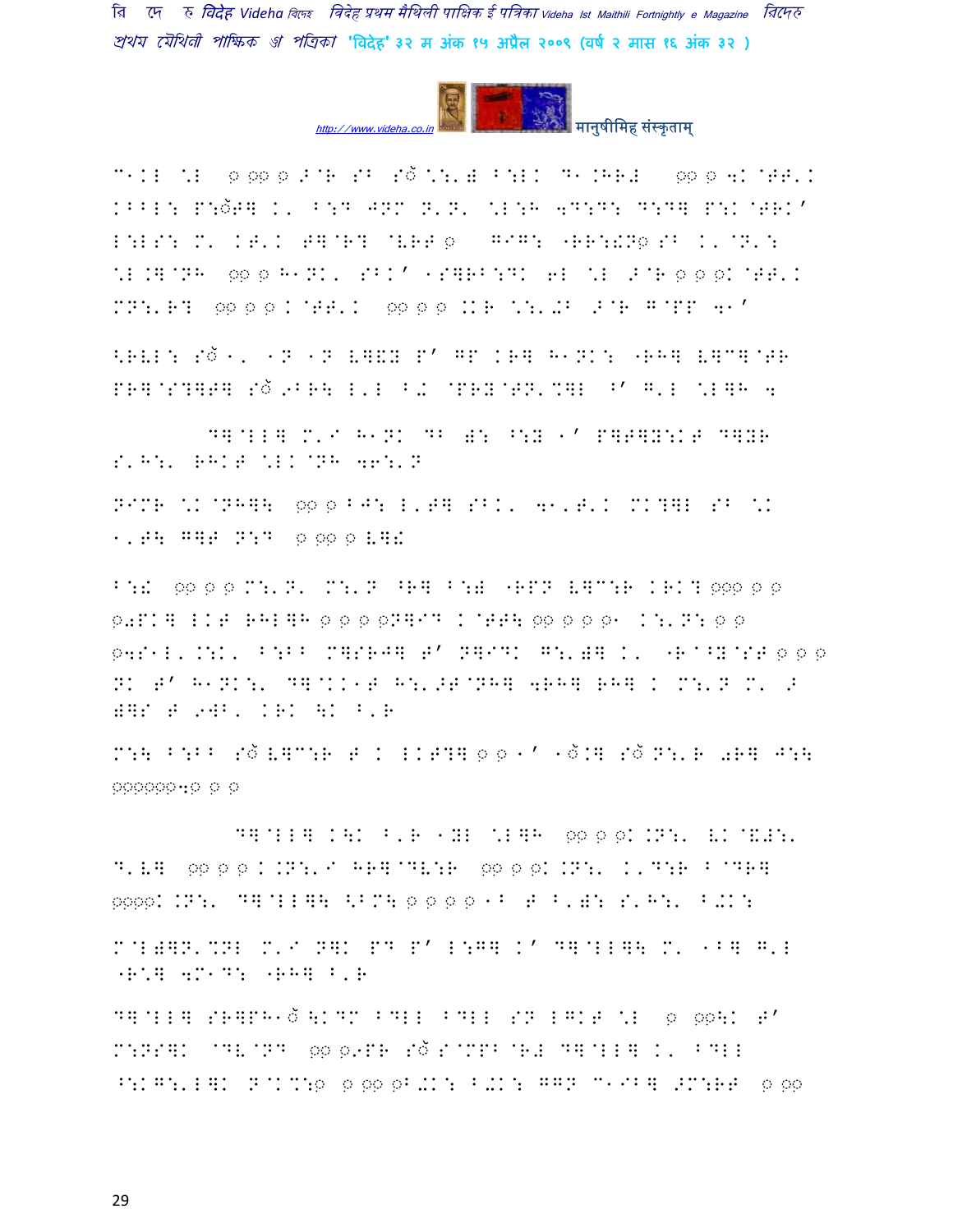

!+:!+] D:K+KT M'@)R:' ◌़ ◌़ ◌़ ◌1़ ' B+K: G:'L G:'L @6L: >@R  $\cdot$  . I.F  $\circ$  00 0 0  $\cdot$  . I.

"RNWEIG: SN EALL WAY QOONG. PHIT PHIỜT A: EAPŎOOO HI. BY  $\#$  Henry (F)  $\rightarrow$  H:  $\%$  H:  $\rightarrow$ 

!K :Ö###'#.: Tik (B.#'PF#!''M')@' P. MI. 'S:'N: ◌़ ◌़◌़N]K' \*] NK ◌़ ◌़ ◌़ 4'1◌ॅ.] \$B\$B: G'L@NH] ◌़ ◌़ ◌़ T R: B: P (PHB)N' SỐ 6:188 (PHE) TIN TIH Q (QQ) FHB (P RB) B/) I RIBBB. 1YL \*L]H 4 ' >@R K] ◌़◌़ ◌़"RH:◌ॅ K]\K V]@HVRL ^' RHL  $1.44$ 's:' $1.34$ :

H.H.N. PH P:ÒP LIP B:HL 4

 $B: B \to B$  and  $B \to B$  is the state  $\overline{B}$  of  $\overline{B}$  . The set  $\overline{B}$  are stated for  $\overline{B}$  $E: Y \times \mathfrak{g}$   $\varphi\varphi$ :  $H$ 

 $k$  B:  $k$  and  $k$  and  $k$  is the  $\beta$  such and  $\beta$  of  $\beta$  of  $\beta$  of  $\beta$  such satisfacts of  $\beta$  satisfacts of  $\beta$  satisfacts of  $\beta$  satisfacts of  $\beta$  satisfacts of  $\beta$  satisfacts of  $\beta$  satisfacts of  $\beta$  satisf KNA: DER CHATHE: 1G:

RR MY WHICH CONSTRUCTS TO A STORE  $H$ .  $H$ H $H$   $H$   $\mathbb{R}$   $\mathbb{R}$   $\mathbb{R}$   $\mathbb{R}$   $\mathbb{R}$   $\mathbb{R}$   $\mathbb{R}$   $\mathbb{R}$   $\mathbb{R}$   $\mathbb{R}$   $\mathbb{R}$   $\mathbb{R}$   $\mathbb{R}$   $\mathbb{R}$   $\mathbb{R}$   $\mathbb{R}$   $\mathbb{R}$   $\mathbb{R}$   $\mathbb{R}$   $\mathbb{R}$   $\mathbb{R}$   $\mathbb{R}$   $\mathbb{R$ 

K:L SEE TELT, TELT THIR IEIF H. FHIER OOOOO O OOF' SELTH @PR61@LL]T H:'BKT BJL:H '

6:>@RV @S):R H:')L HY:T R]J'IS] M'I V]V:H H'T\ ◌◌़ ़ ◌़ ◌़ THE THE STILL OF RISK IN RIGHT REPORTS ON THE REPORT  $B:HH^{-1}H^{-1}H^{-1}H^1QQQQQQ+U$ 

CH CHEO OO O HHI SINI CH CH LI CH CH COLLER HÒIGE CH LINE AHG  $H$ . :  $L$  :  $H$   $H$   $\rightarrow$   $QQ$   $Q$   $H$ 

IM:'N P+] G'L S1L'.: ◌़ ◌़ ◌़◌़J' SD].N H1NK: ):'KK@NH ◌़ ◌़◌़ 'H' ଠ ♡ :F+:0 F: F: F: F: F: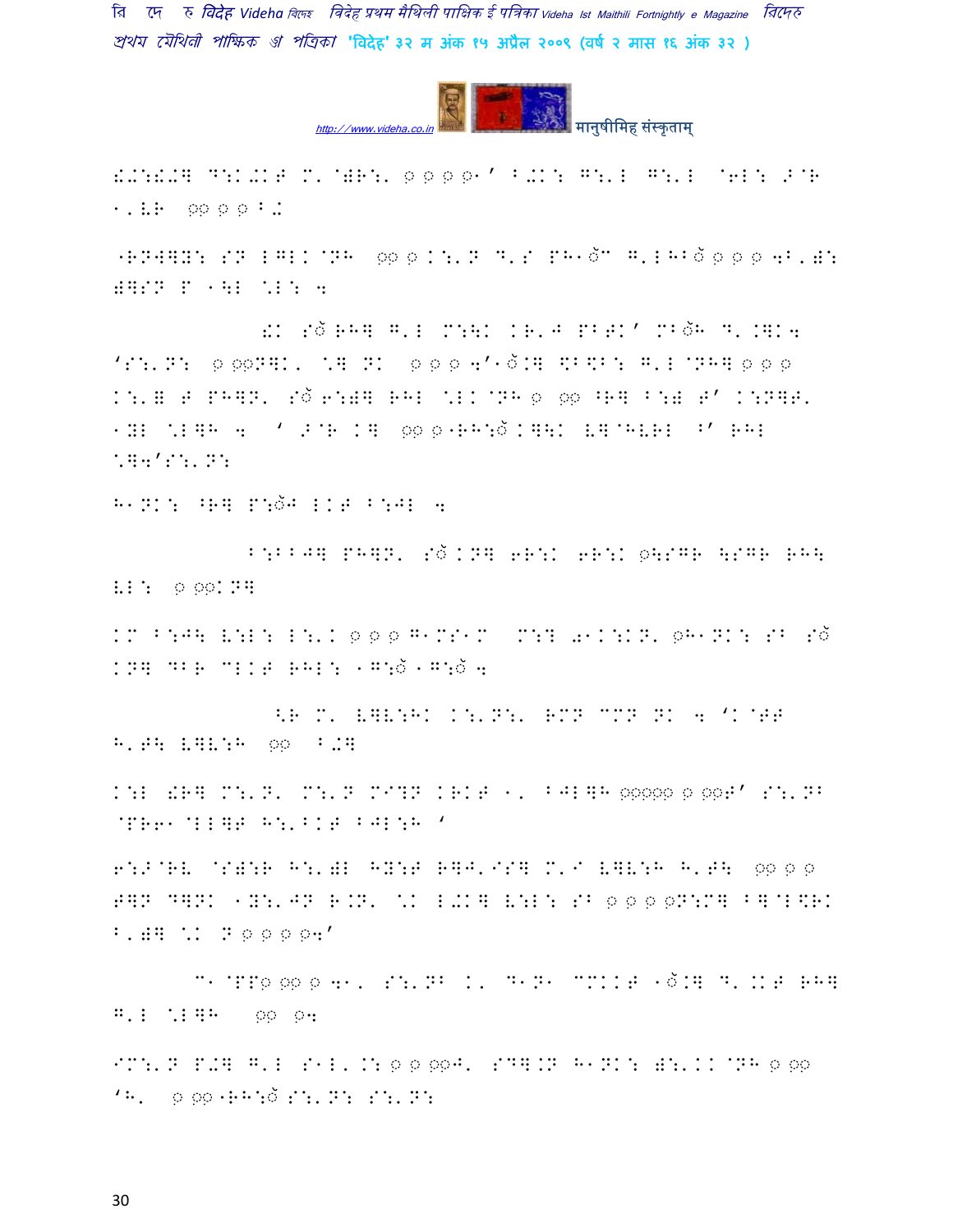

K'N' RHKT YESSY TI HTEI YILE I MER THI THE ERIF "BYE 4SD].N \*:K+] SBS◌ॅ G@PP◌़ KRKT RHKT "R\*] P=T K] ◌़◌़ ◌़ 4'1' P1@TR @PR'M M' 1@NHR M:◌ॅ B')] K' C1P

KR:BK? KH?] 'J:\ DH] T:'R: K] H:'\T \*:K ◌◌़ ़ ◌़<] K' L\$\$1 )'=:' ^L: ◌़ ◌़ ◌़ ◌़KTB:' K]\* KRTK TKY:' B')]\ VL: DRV@JJ:  $K$  is the vire fift and and throw Miss  $\mathbb{R}$  and  $\mathbb{R}$   $\mathbb{R}$   $\mathbb{R}$   $\mathbb{R}$   $\mathbb{R}$   $\mathbb{R}$   $\mathbb{R}$   $\mathbb{R}$   $\mathbb{R}$   $\mathbb{R}$   $\mathbb{R}$   $\mathbb{R}$   $\mathbb{R}$   $\mathbb{R}$   $\mathbb{R}$   $\mathbb{R}$   $\mathbb{R}$   $\mathbb{R}$   $\mathbb{R$  $H^1$  HM  $\sim$   $\frac{1}{2}$   $\frac{1}{2}$   $\frac{1}{2}$   $\frac{1}{2}$   $\frac{1}{2}$   $\frac{1}{2}$   $\frac{1}{2}$   $\frac{1}{2}$   $\frac{1}{2}$   $\frac{1}{2}$   $\frac{1}{2}$   $\frac{1}{2}$   $\frac{1}{2}$   $\frac{1}{2}$   $\frac{1}{2}$   $\frac{1}{2}$   $\frac{1}{2}$   $\frac{1}{2}$   $\frac{1}{2}$   $\frac{1}{2}$   $\frac{1}{2$ CLB ေလ့လွလွလွလွ လွ လုိက္ေတာ္အေန ေသာင္း အေျခအေျခ ေခ်ာ္ေတာ္ေတာ္ ေမးျခားေ  $\mathcal{A}\mathcal{A}$  . In the constraint  $\mathcal{A}$  is a positive  $\mathcal{A}$  and  $\mathcal{A}$  and  $\mathcal{A}$  is a positive  $\mathcal{A}$  . 19 S: CLIP 4

M'IHD @SHERR BEN TRIP SHOW THE THIN  $T_{\rm eff}$  ,  $T_{\rm eff}$  is the second function of  $T_{\rm eff}$ 

NV J:'+: HN]MBNK L'L @SV])JR LKI\$ 9+] G'L \*L:H ◌T.N ़ "RPN \$:'L] .:'B]

N'N' >H:' D1N1 @VY@KT@] V:PS @)R'N PK+] D+]^IG: CL] 1WH \* L:H 4

 MMD1L: D:K+L \L]H 4B+K: KIP:9I] ◌़ ◌़ ◌़ ◌़ S:◌ॅY S:◌ॅY KRIE AFDEN (6 BREI 1983AR I. 6PE) POBEN YR DYB (04.3N) 1'KR: SB K' MBR\*: M:R] D'N' RHKY 4

BR:MD: P ):◌ॅM] "RPN "RGL: DBNB ):◌ॅG P' MB◌ॅH G+:KN'  $S^{\sharp}$  SN  $S^{\sharp}$  SN  $S^{\sharp}$  SN  $S^{\sharp}$  and  $S^{\sharp}$   $S^{\sharp}$   $S^{\sharp}$   $S^{\sharp}$   $S^{\sharp}$   $S^{\sharp}$   $S^{\sharp}$   $S^{\sharp}$   $S^{\sharp}$   $S^{\sharp}$   $S^{\sharp}$   $S^{\sharp}$   $S^{\sharp}$   $S^{\sharp}$   $S^{\sharp}$   $S^{\sharp}$   $S^{\sharp}$   $S^{\sharp}$   $S^{\sharp}$   $S^{\sharp}$   $S^{\sharp}$   $S^{\sharp}$ 

MI:T: THE OO OFFERT TO MIRE. TO FITT O OO OFFERTER K: P:ČIN KNE PRANE 000

9@JJR 0K 0K SIGMR K' 6@R% P' ^GVT] K' S:'0: 1'H]N: B: SH: H: H: H: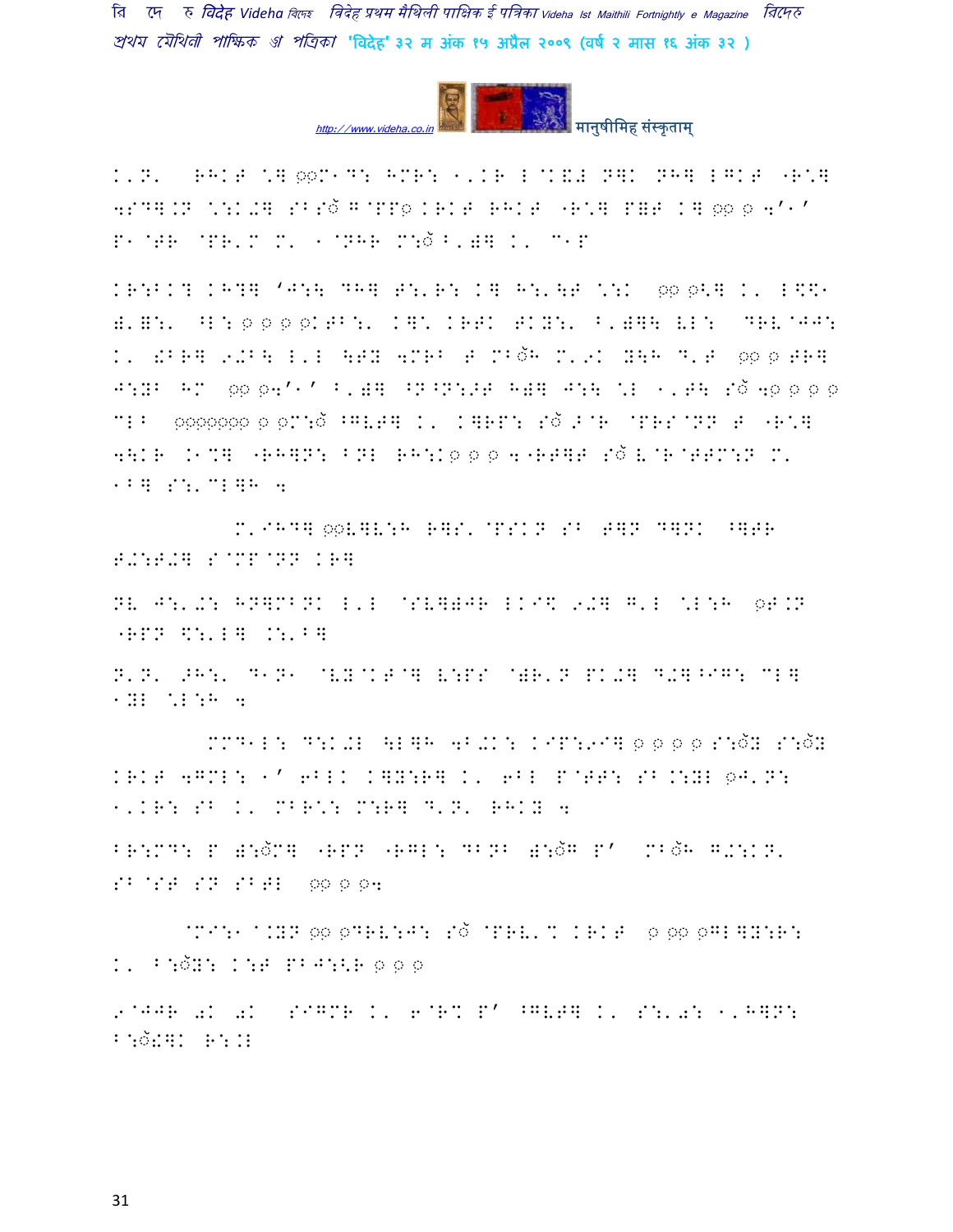

C1M:KNK \$:L: D'.] ◌MMDBL: K' M:'N ़ K]\*1 %IK]T ^'L\ M1D:  $1-\frac{1}{2}$  B=  $\frac{1}{2}$  become  $\frac{1}{2}$  and  $\frac{1}{2}$ 

B's RBF M' M' PHICLE AFLICH FY FILE OOO ONE PHPIBIE OOOC"TÔH  $\mathcal{S}^{\sharp}$  . This p p p p  $\phi$  (#1)

NATE C: SEA SYBSH JINA, PSI CABBS, II C: SAEA IN HIT AI, Y, INS, BI Q Q Q  $\Sigma$  . The distribution of  $\Sigma$ 

'M::J # FH: 17P# F: 4' 1ČT## fŏ"H.CG#C# MMD1L: BJL]H ' V]V:H D:N %1^ %1^ S@MP@NN ^ G'L@NH] 4' ' Hồ SB BH CHO START CHO ABH HOLD I BHACHE

OSENE PALENTIK IN DIK PRIMI I NETO CHTIK LULARA MESH. MON: LE C'ALE B'LO Q'Q'HE KIN BHAIN: BHAIN Q'Q' MEHAND MONTREB S'H:' 1YL \*L:H ◌़ ◌़ ◌़ ◌6]@LM] H]R: ़ ' "R^]&'K B@CCN 1 1R KA: YANG HAR:YO YA SI SI SA SI SI SI SI SI SI SI  $43^\circ$  Transfer (Fig. ) (The  $43^\circ$  Alternative polynomials  $\sim$  True  $\sim$  True K' G@PP KRKT KRKT KRKT BJLJ  $K^{\prime}$  ,  $K^{\prime}$  ,  $K^{\prime}$  ,  $\mathbb{R}$  is the conduct of  $\mathbb{R}$  ,  $\mathbb{R}$  is  $\mathbb{R}$  ,  $\mathbb{R}$  and  $\mathbb{R}$  is the conduct of  $\mathbb{R}$  . The conduct of  $\mathbb{R}$  is  $\mathbb{R}$  ,  $\mathbb{R}$  is the conduct of  $\mathbb{R}$  ,  $\math$  $H^2$  4'  $H^2$  4'

 $B:U$   $\vdash$   $B:U$ :  $\vdash$   $B:U$   $\vdash$   $B:U$ :  $\vdash$   $B:U$   $\vdash$   $B:U$   $\vdash$   $B:U$   $\vdash$   $B:U$   $\vdash$   $B:U$   $\vdash$ PPATE "BATE" 42MY

BDL BRL AN OOO HHHHN NEW THAT HIS REACTOR SOME V]V:H K'N' \*?] 4

>@R SB B'K:RK G@PP◌़ NK S:'C?14'

MMD: CLIECH: CHIL: CHILIGE GELLINI.  $\wp$ 4, "APPN (No.d) MH26MH2H (1) (No.d) FAH2, FFG19 (NO.H)  $\wp$   $\wp$ MID: T.N HING: T.N HING: T.N HING: T.N HING: T.N HING: T.N HING: T.N HING: T.N HI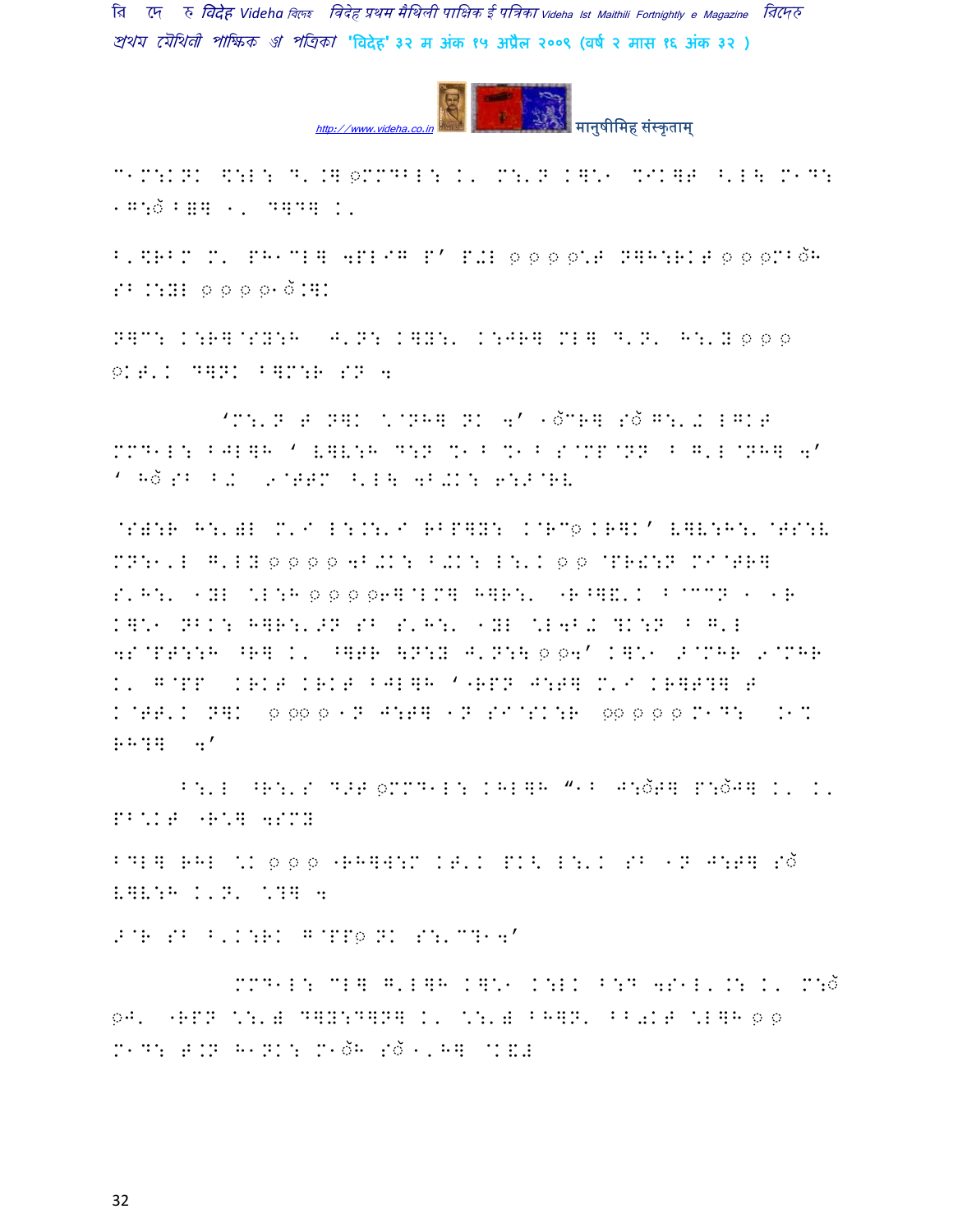

 $P$  G G G FOR THE R GALL STRIP OF STRIPS OF A STRIP OF STRIPS OF STRIPS OF STRIPS OF STRIPS OF STRIPS OF STRIPS OF STRIPS OF STRIPS OF STRIPS OF STRIPS OF STRIPS OF STRIPS OF STRIPS OF STRIPS OF STRIPS OF STRIPS OF STRIPS @S):R H:')LK SB) M'I

J.N 1' "RPN L:L KP+: M'I B:@NHL \$:L: .:'L\ L'L 1G:◌ॅ BEE F' CHIE

P: "BRUE" (1 K: PR) (B2MB, AN I) M'I \$PRIGHT BHND NO \$: "DI \$  $E:K$  Phence  $K$  and  $K$  and  $K$  and  $K$   $\mathbb{R}$   $\mathbb{R}$   $\mathbb{R}$   $\mathbb{R}$   $\mathbb{R}$   $\mathbb{R}$   $\mathbb{R}$   $\mathbb{R}$   $\mathbb{R}$   $\mathbb{R}$   $\mathbb{R}$   $\mathbb{R}$   $\mathbb{R}$   $\mathbb{R}$   $\mathbb{R}$   $\mathbb{R}$   $\mathbb{R}$   $\mathbb{R}$   $\mathbb{R}$   $\mathbb{R}$ 

1@SK HR ◌़ ◌़◌़ ◌़ ◌़'1 M:◌ॅ\$L P1RB&:KMT] ◌़◌़ ◌़ ◌़\*H 6B) S◌ॅ KN]\  $k$   $\mathbb{R}^n$   $\rightarrow$   $\mathbb{R}^n$   $\rightarrow$   $\mathbb{R}^n$   $\rightarrow$   $\mathbb{R}^n$   $\rightarrow$   $\mathbb{R}^n$   $\rightarrow$   $\mathbb{R}^n$   $\rightarrow$   $\mathbb{R}^n$ 

ST view of the state of the South Company of the South Company of the South South Association of the South South S  $E^{\text{L}}$   $E^{\text{L}}$   $E^{\text{L}}$   $E^{\text{L}}$   $E^{\text{L}}$   $E^{\text{L}}$   $E^{\text{L}}$   $E^{\text{L}}$   $E^{\text{L}}$   $E^{\text{L}}$ 

 $K$   $\mathbb{R}$   $\mathbb{R}$   $\mathbb{R}$   $\mathbb{R}$   $\mathbb{R}$   $\mathbb{R}$   $\mathbb{R}$   $\mathbb{R}$   $\mathbb{R}$   $\mathbb{R}$   $\mathbb{R}$   $\mathbb{R}$   $\mathbb{R}$   $\mathbb{R}$   $\mathbb{R}$   $\mathbb{R}$   $\mathbb{R}$   $\mathbb{R}$   $\mathbb{R}$   $\mathbb{R}$   $\mathbb{R}$   $\mathbb{R}$   $\mathbb{R}$   $\mathbb{R}$ 

 1'KR: ^'L H'TKK ◌़ ◌़ ◌़ ◌़>@R D'H:T] R]T] R]V:J  $K$  , and  $K$  is the set of the set of the set of the set of the set of the set of the set of the set of the set of the set of the set of the set of the set of the set of the set of the set of the set of the set of the set

H'TKK ◌◌़ ़ ◌़"RIGR'J] K] BB0TK◌़ ◌़ ◌़ ◌़ ◌M1D: 1' "RPN: ़ SMY K' "RIGR'J] M' \M \ P]\C\$] ◌़◌़◌़◌़◌़◌़◌़◌़◌़

1 YO HE PEL TERTHER (TIM PERIOR) (NERP) OR ROSPIPHER (PÖ APAH) OR M:'N ^KL@NH] K@TT:' \K:IT M' J:K\ 6B)] 6B)] K' K:N] 4 ppp C:R:K:TH: H:H: C:R:K:B

◌़ ◌़ ◌़ ◌़ 1'KR <R P'LV:RK @S@TR]G# SB ◌़ ◌़ ◌़ ◌़ ◌़61)B:◌ॅLK G'ID  $H: \tilde{\mathcal{O}}$  op o  $H: H: H: \mathcal{O}$  so  $\mathcal{O}(\mathcal{O})$  and  $\mathcal{O}(\mathcal{O})$  and  $\mathcal{O}(\mathcal{O})$  . Let  $H: \mathcal{O}(\mathcal{O})$ BOS TRE 10 10 PER STREET IN STREET PRESERVED THAT PER SPIRE ◌़ ◌़ M1D: SI@SK:R B:T @VYVH:R ◌़ ◌़ ◌़ ◌़ ◌़ K@TT 6◌ॅS] G'L:  $\mathcal{S}: \mathcal{S} \times \mathcal{S} \times \mathcal{S} \times \mathcal{S}$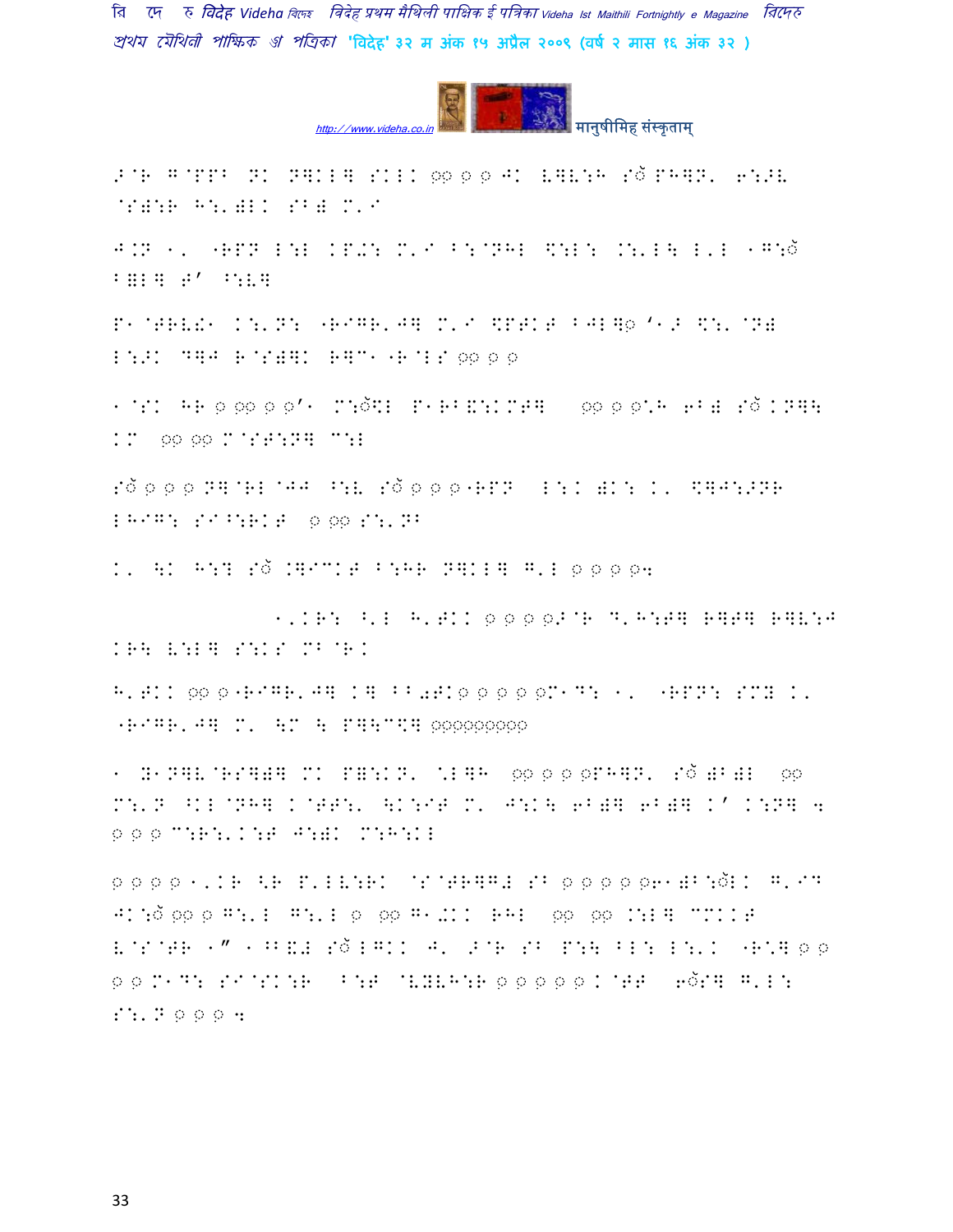

 I IM:'N M:RN' \K K:'N M' "R\*BT SN BKSL RH] B. E MINT WHAT MENT HE OOO ON HENT AND HIM ON OUR M:M NH: PH NHH OOR NHI: PHE BHI:H: Sh.PiooolH

 $H:U:U:U\to V$ 

pp:PH(P) IX EART ERA HT:R HT:R M:R M:A (F) RICE (R) KR'J P N'N'

 $1$  . The State of the Control of the Control of the Society of the Society of the Society of the Society of the Society of the Society of the Society of the Society of the Society of the Society of the Society of the Soci PB@RV S'H:' "RPN

^:V] S:KS SS1RK' @PRT] \K:'RT] >@JJT 1' @%R@DV: NK \*K 1' B:D M'I KIT D'E ST. DIE FOR OO

HHINK: PHESIF YÖ MELIK: SILETY MIHHINK: PHESIK MILLE MIHHOOO  $\wp$  .  $\psi$  -RPN, "He Standard (

 $R:K:K:K:K \to \mathbb{R}$  , where  $R:K:K:K:K:K:K \to \mathbb{R}$  , we consider  $\mathbb{R}^n$  ,  $\mathbb{R}^n$ PBT:KH K' K' KH KH K'

6BL JK:◌ॅ TRH@T@T?]' P' R:.\ L'L TKY:R \*L]H ◌़◌़ ◌़ ◌़ ◌़  $4T^2$   $4T^2$   $3T^2$   $4T^2$   $4T^2$   $9QQQQ+$ 

 M:\K J] G:Y SN 4TKY:' SD] .N "RPN M:'N K' PRETH:RKT \TBK KHK

DH] HMR: SB K' NK "RPM:N K'LK ◌़ ◌़ ◌़ S:'NB K' T .1% R.TK  $P \circ \circ \circ \circ \cdot \cdot \cdot$   $H$ ,  $H$ 

1R K] C:H] HMR: ◌़ ◌़ ◌़ 4HMR B@CC: K' M:◌ॅ ^GVT] .1% R:.K?  $\wp$   $\wp$   $\cdot$   $\cdot$   $\prime$ 

K:M:M:M:W:M:M:M:W:M:M:M: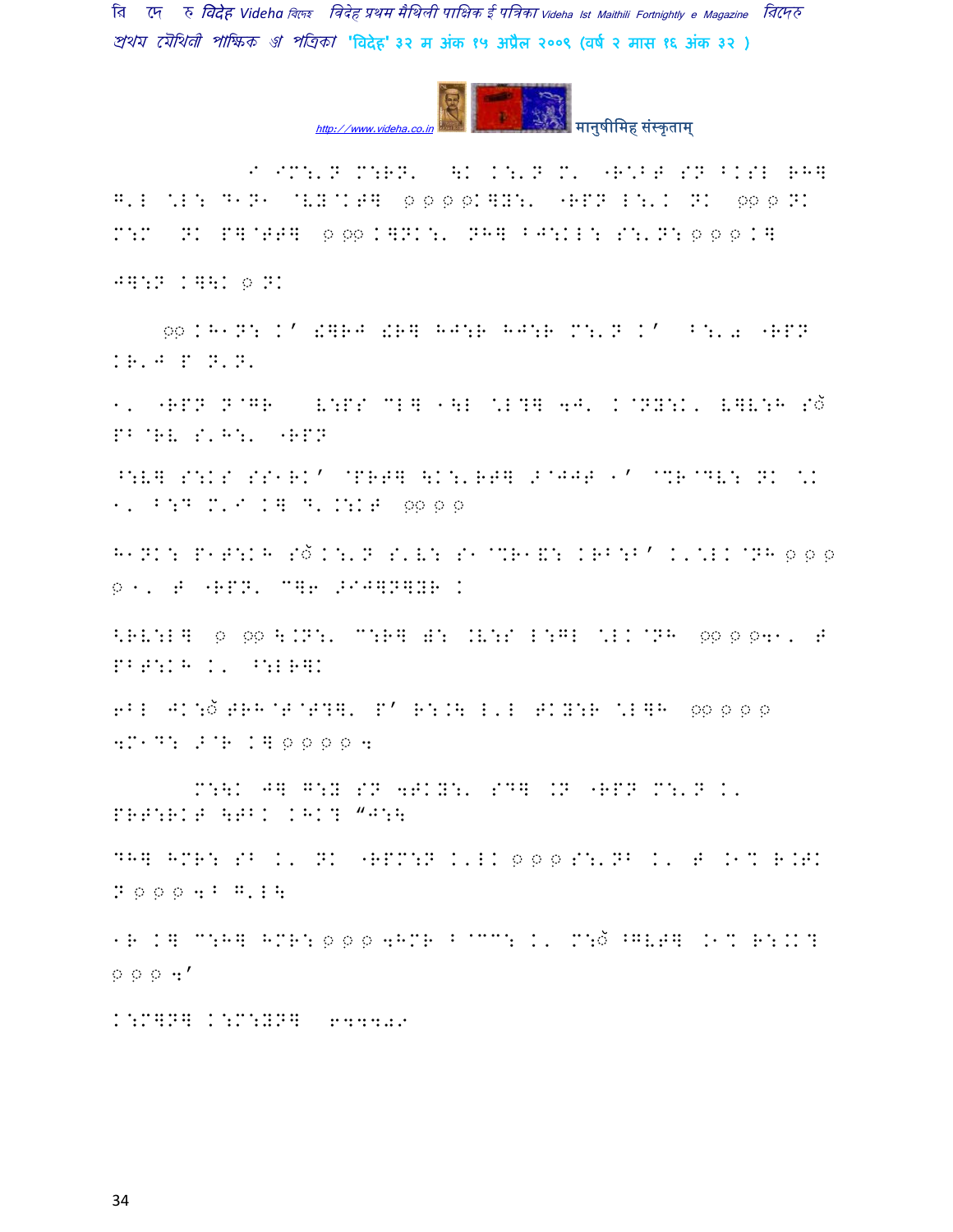35

B\$K: B: DR: DR: DR: DR: DR:N HI G: MAN COMPOSED: DR: NE DN PROST, . . . . BUEGSE, . PRERUESPREE EN PORTE POSTERED FRE  $\overline{H}$ en sin Stadius in Sullae (Australia) Serbia (Mill 1999) yang meneriman per BHS H2 (BC) ; K. (CR. 1992) RNSLAHOR (HOR LI PA A) LLC C1N:VK \K-\K M1@DD: PR T'N: B]@K&:-B]@K&: Ka .LII\*: \*LE: RHL \*L: H: H: M: SE (PE: H: P: F: H: H: Mi Sichlin) )] )] )] )] (P: H: Kentin (H: H: Se P: P: H BCVG;BEKING: COLORED BYRGE HOW HIS PROPERTY IS A SERIES OF PRINTING HIS PROPERTY IS A SERIES OF DISTURBANCE OF KRT◌़◌़◌़◌़S^ S@TT:RB= SRK:R S/ N:.1% 1\* ; TKR OL / S^ \H] B'R CHILE, IBBBE 4 ARE PR POREBWITIE BIGG BY, JI 'KI' 1H:/ KTa \*]◌़◌़◌़LLKK 1/.] NH] B@))M \*]YK J' CH1/K:T HLIT KAI NE IL CAPA COLIEI OOO (BIPN) AND DI. CALIFART COLIEI COLIEI  $SFR$  and  $R$  is the contract of the contract  $SFR$  and  $R$  and  $R$  and  $R$  are  $T$  and  $T$  and  $T$  are  $T$  . The contract of  $R$  and  $R$  are  $T$  and  $R$  are  $T$  and  $R$  are  $T$  and  $R$  are  $T$  and  $T$  are  $T$  and  $T$  are L'E RESERVAN N NORTH GYL PLESS AN BOUNDARY SOMERNESS K'L'ESPELLLISSE (REPORTSE) I KALK BESPORT FROM I KRYT VISA (SO S/S/S/S P1\*HK GD B. A. 19.1 APROPHORIC KITY (19.1 KFF BD 11 R BIL: KONTE 1 KALE DIGEN BILIKE (F. HE I SRKII S. H. T. H. S. S. B. D. B. D. S. TKI:R S. B. T. S. D JNT: K' M1@R. BN: Ka "RPN !L!] B"]BKT RHL 4 ^L HL"RY LLK Ta I CLRB: S^ K' JM:NT J@BT KR: D]"RY4 ' I V:D- @@PR:T]V:D CL]Y' RHL \*L K] M.N: B]CH]I M' B:JL--'YC M:LA: 1H:/ 19R (ALI) L. L. B. M. BELEW (BIK: 1H: \*]4 HMR M1@R.H: B1@D!] Ta \TB' B10KT 1\* J' K'YL J]Ta;

PRJ:

J@NM M!1BN] J]L:IT@RGT SL'MP1R G:M M'4 B:@LY K:L' S/ L'. N MONT 10 MESSIN'S CONTROLLER ET ANNO 1812-1K: NORTH 1K: NORTH 1K: RIT 1K: RIT 1K: RIT 1K: RIT 1K: RIT 1K: V]^]@NN P@TR-P@TR]K: M' @@PR:K:%]T4 S@M@@PR:T] K'I SCAPE AND Y SCAPE AND STRIKE AND THE POST POST POST PROPERTY.

K1M:R MNLJ K@%YP



ৱি দে <sup>হ</sup> <mark>विदेह Videha</mark> <sub>বিদেহ</sub> ৰিবলৈ *प्रथम मैथिली पाक्षिक ई पत्रिका Videha Ist Maithili Fortnightly e Magazine बिদে*হ õथम मैिथली पािक्षक ई पिñका **'**िवदेह**'** ३२ म अंक १५ अĤैल २००९ (वष र् २ मास १६ अंक ३२ )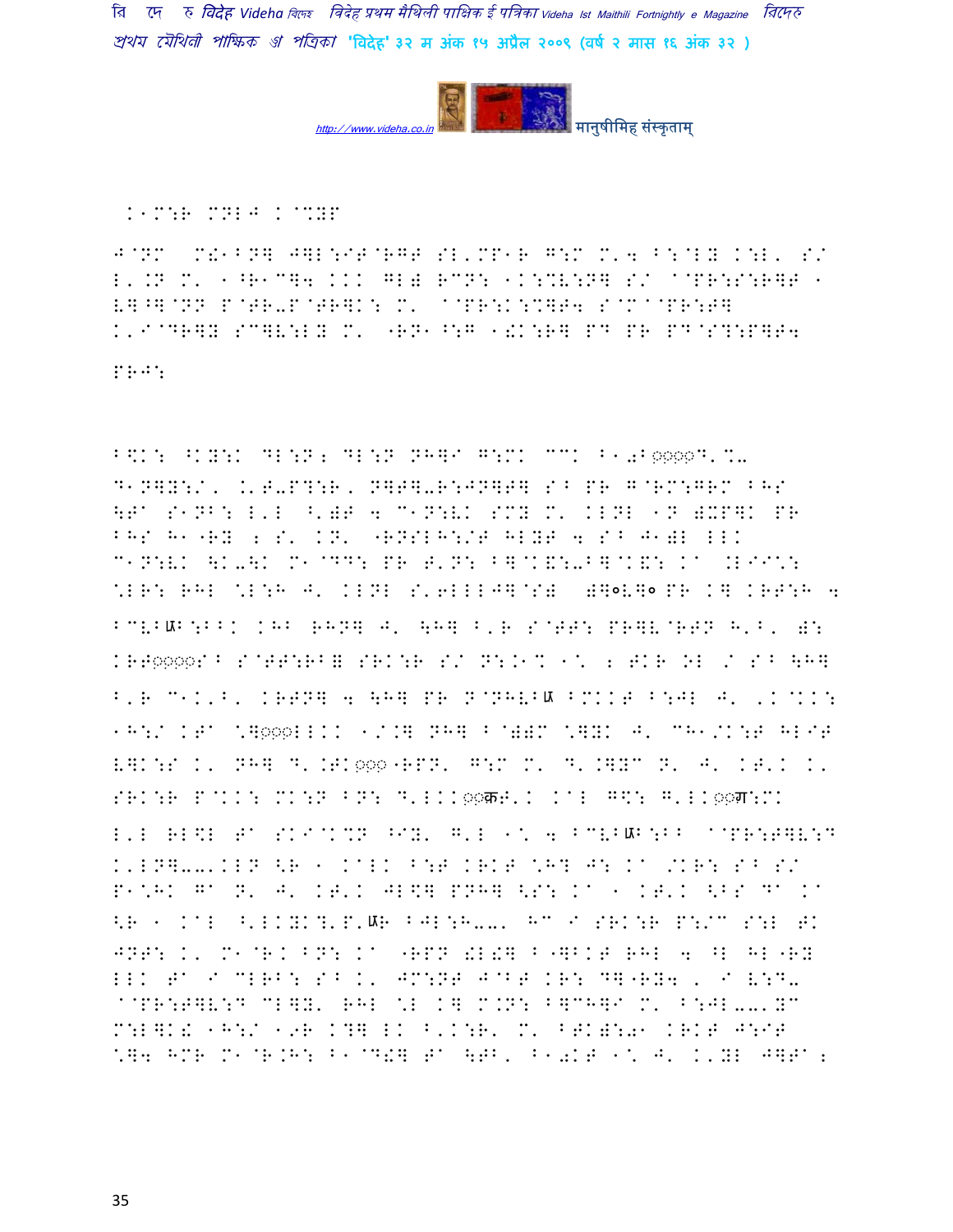

K.H: PGP'OOOPT STERT TRAG (NR) TRA, RHF4 , MRG2 TR KNR K:L LK C1@PP] PSR] G'L \*LK4

 $R$  ,  $R$  ,  $R$  ,  $R$  ,  $R$  ,  $R$  ,  $R$  ,  $R$  ,  $R$  ,  $R$  ,  $R$  ,  $R$  ,  $R$  ,  $R$  ,  $R$  ,  $R$  ,  $R$  ,  $R$  ,  $R$  ,  $R$  ,  $R$  ,  $R$  ,  $R$  ,  $R$  ,  $R$  ,  $R$  ,  $R$  ,  $R$  ,  $R$  ,  $R$  ,  $R$  ,  $R$  ,  $R$  ,  $R$  ,  $R$  ,  $R$  ,  $R$  ,

HTTPS://WWW.BLOGGER.COM/COMMENT.G?BLOGID=7905579&POST ID=513633139662640904

NN, 'NV' (1971) and SM:C:RV:RN1V: SH "RN-ENV: BM:RHIRE. @PR:D'%]K SM:C:R \K:I%, 1K:%V:#], P)N:

P@N@DRHM LLK S^: – \*L) 1 @K&'@TR]Y DL PR RHT NJR]- 6'R GWBI SRK:R BI SPINI SRKE:R MONTH

- NV'@ND1 K1M:R 0:

POT PORT LESS PARAGE LES PETRAIES AT L'UNIVERSITY DE CHAMILE D: CRRS RSB) REB: KLOEDE ERROLERPRO (ROMERED) SERE B:D @TR] [CONTRACT DECISION AND THE LATER CONTRACT DECISION OF THE LATER DECISION OF THE LATER DECISION OF THE PRESCRIBED. TO B. SERGE & S.E. MED ARTHER A AGAINST TERRI SOMETHER SECTION

P\*]L: DB D%KS/ D'%K S@TT:M' KLNL \K DLK @PR^1@TV SM:@PT ^'L:K B:DS/ C1N:VM' @K&'@TR]Y DLK T:KT 1 ^BM]K: B"]] RHL "R\*] 1 P\*]L: K]\*1 C1N:V JK:/ "RHB B'R SRC:R GWYN GWYN YA GRIEG SYNAL HINK WANDAT GRIEG K:I@GR'S A:I@GR'S ALL'EST AND AND SIGNED SIGNED SIGNAL CONTROL AND I DISPLACE SIGNAL AND I C:K-CCBID R#N]T] "R\*] M1D: /KR: C1N:VM' "RPNH] SHYLG] DRS/ JOBOS PRESIDE "ROBER PREPRO PARTICULAR DE SAN PRESIDENCIAL P:@R)], R:@&@)R]Y JNT: DL, SM:JV:D] P:@R)], LLK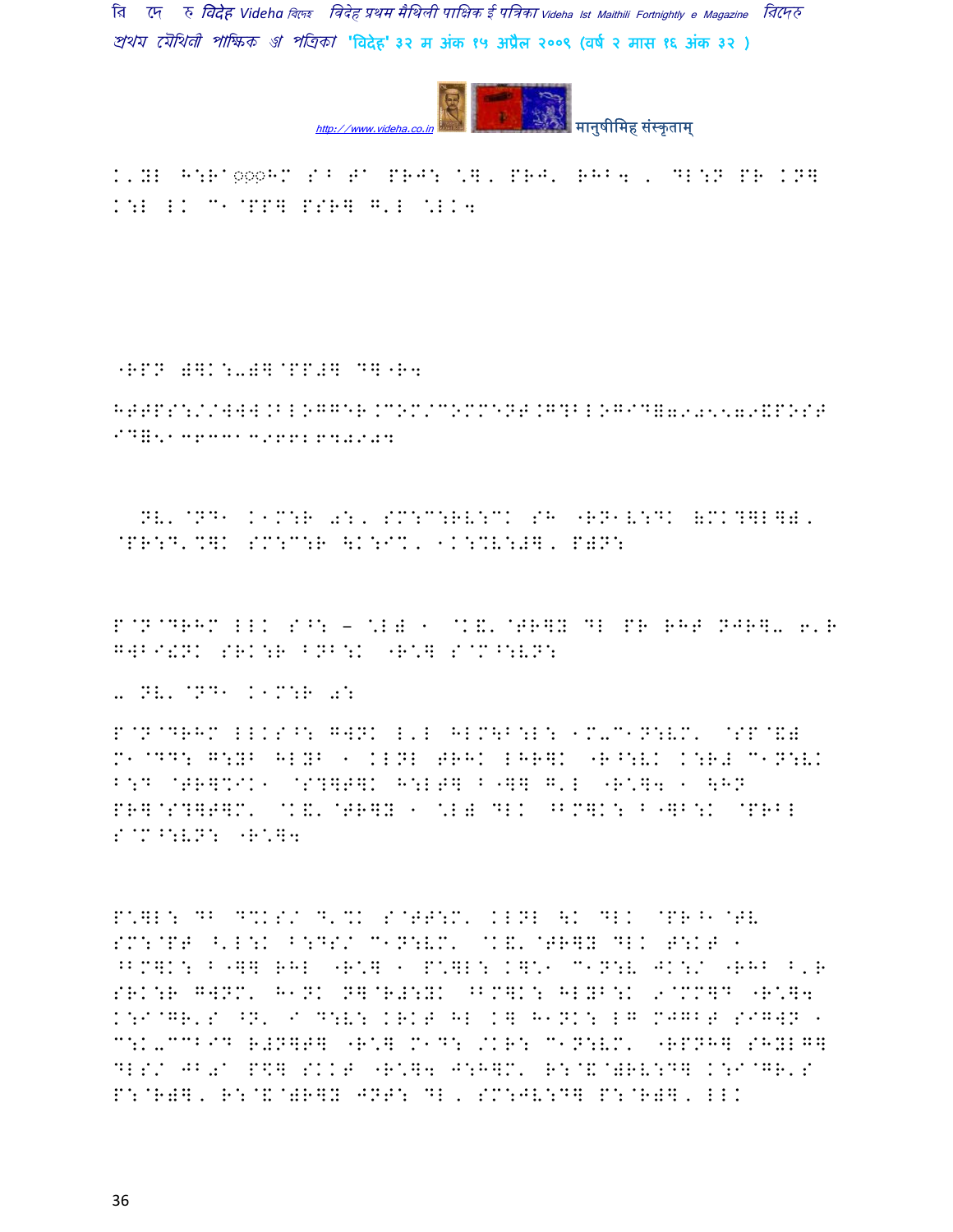

JANS SOME PERMIT POSSED AT THE SAMPLE AND I SOME AND I REPORT HI: K:IMMELI TO HT. HINA 471781548 HINA

V@RTM:NM' K'@N@DRM' S@TT:K @PRM1. D:V'D:R SIY1@KT @PRGT]%]L GWBI!N (S@PRG) 1 R:@&@)R]Y JNT:I@TR]K GWBI!N (R:JG) D1NBK @S?]T] N]K NH] B10] P\$KT "R\*]4 SOPRARD (RAD) MEDIUM MORCAS KIRM MEDIUM NAAR IN PARINGER (AARMEMNAARD RBPS/ \*DHISH R.B. GRIB R. BYLG, 1912 SHIPH R.H. (192 ^a G'L \*?]4 \H] D1NB GWBI!NK "R@S?]RT:S/ 9@TS:H]T ^a  $\ddot{\rm m}$  , the main view of the main view of the main view of the main view of the main view of the main view @PRY:S T'J]S/ CL] RHL "R\*] Ta DLSR D]S L:LB @PRS:D, R:M V]L:S P:SV:N 1 M1L:YM S]H Y:DV \K W:M J1)] "RPN BALE B"BUT, EARL ATH, ARE THREE PRINT (RIEAL FAR (B) KAL TE SR PE TE NETER SE TRANSVENSE "RELEVANCE "RANGE K:I@GR'S "ROW: DESTINGER" B: JP: JP: JP: GWBI:N B:L: GWBI:N B:L: GWBI:N SRK: GWBI: BNBAK' @S?]THANDLOGIE AND INTERNATIONAL ARTICLES \*\*\*\*\*\*\*\*\*\*\*\*\*\*\*\*\*\*\*\*\*\*\*\*\*\*\*\*\*\*\*\*\*

P\*]L: LLK S^: C1N:VK B:D K:I@GR'S "RPN \K S\ PCPN SIGK SIGK SIGN SIGNED AND SIGN SIGNED SIGNED AND SIGNED AND SIGNED AND SIGNED AND SIGNED AND SIGNED AND SIGNED S/ C:R:R:B:C:R:R:R:M: H: A:B:P:P:R:R:K Y:R:K MB.F: N'TM@TV B:L: S@PRG \.NL "R@ST]@TVM' "R\*]4 K:I@GR'S \K SY \K:VN S])M' S/ T]S ): S]) 1@N@!R @PRD'%M' ^')L \*L JTY LLK S^:K BY:L]S ): S]) "R\*]4 K:I@GR'S SISD]Y DLM' \.N 1@N@!R@PRD'%K PK< H]@SS'D:R] "R\*] 1 6'RS/ %:SNM' "RYB:K L'L I @PRD@R%N DLHR:Ba P\$T4 S@PRGK DLSR PK< SHYLG] "R\*] @DRV]\$ M1N'@TR K&GMK "RG11I B:L: \$'ML@KR')]K @6RI) J' TM]LN:\$1K S^ 9NC:L]S S])PR K@BJ: K\N' R\*] M1D: \H] M1D: \H] M1D: \H] M1D: \H] M1D: \H] M1D: \H] M1D: \H] M1D: \H] M1D: \H] M1D: \H] M1D: \  $L: S \to T$  . The decay discrete  $\mathcal{P}(X)$  and  $\mathcal{P}(X)$ @PRD@R%N 6'R NH] ^'L Ta S@PRG L'L D]@LL]K R@ST: B@ND ^a SKKT "R\*]4 \H] GWBI!NK DLSR <)K R:@&@)R]Y JNT: DL "R\*] J' B]H:RM' P\*]L: B'R LLJP: 1 K:I@GR'SK SIG M]L]Ka L\$L \*L / /H]M' R:JDK C:L]S ): S])M' S/ T'>S SABER SALAN (LBL) NEW ARA (LR) ELAPNIEN PAR SID (MENRY K: GRY CREW KIN LOCK CONSTRUCT OF DISTURBANCE OF DISTURBANCE OF DISTURBANCE. THE DISTURBANCE OF DISTURBANCE OF CHE BERG: H. PARP S. CLEAR HAR DREP. CANSRE. PR 9@TS:H]T \*?] M1D: \H]S/ \H] GWBI!NK @PRD'%M' P\*]L: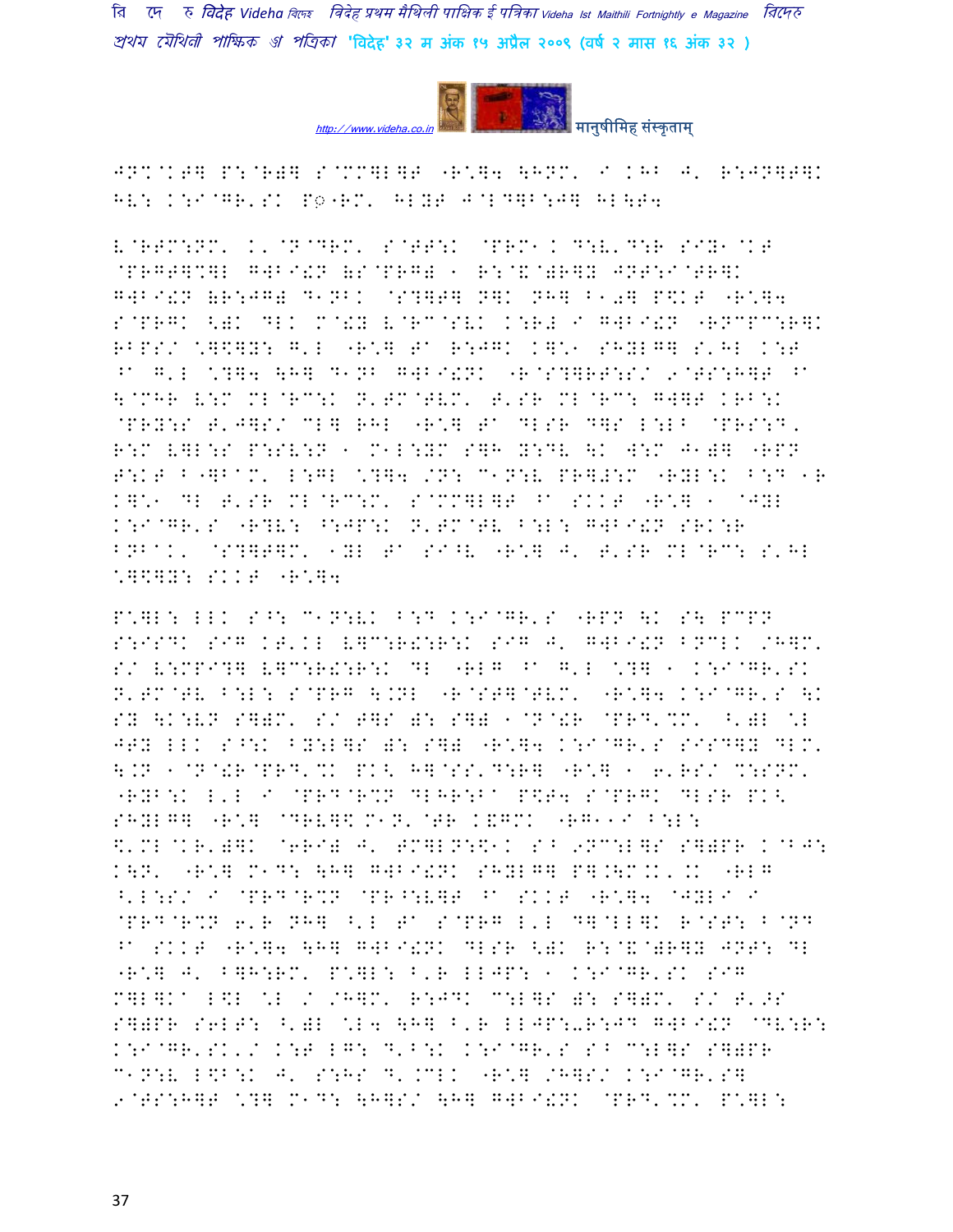ৱি দে <sup>হ</sup> <mark>विदेह Videha</mark> <sub>বিদেহ</sub> ৰিবলৈ *प्रथम मैथिली पाक्षिक ई पत्रिका Videha Ist Maithili Fortnightly e Magazine बिদে* õथम मैिथली पािक्षक ई पिñका **'**िवदेह**'** ३२ म अंक १५ अĤैल २००९ (वष र् २ मास १६ अंक ३२ )

http://www.videha.co.in स्ट्रीया स्ट्रेलिया मानुषीमिह संस्कृताम्

@PRD@R%N DLHR'B:PR SI%Y L:G] RHL "R\*]4 K1L M]L:Ka P\*]L: LLKS^: C1N:VM' GL)'K \K SY S]) S@PRGK'/ B]H:R, 1@N@!R @PRD'% 1 TM]LN:\$1S/ ^')L \*L JKR P1NR:VM@TT] 1 V STATISTIC POD RATION STATISTICS IN DIE REGISSION VAN DIE REGISSION VAN DIE REGISSION VAN DIE REGISSION VAN<br>1 DE POLITIES VAN DIE REGISSION VAN DIE REGISSION VAN DIE REGISSION VAN DIE REGISSION VAN DIE REGISSION VAN D C:\H] ARB @BRD' (PER,C:\H:BI,\\AB:BA\C:H',\B:AR\H| CB S@PRG \H] T]NB @PRD'%M' "RPN @PRD@R%NK B:D' S@TT: !R] PH1/C] SKKT "R\*]4 1@N@!R @PRD'%M' DB ): NV R:JN]T]K  $\mathcal{P}$  To a result in the small small  $\mathcal{P}$  is a result in the small  $\mathcal{P}$ @PRJ: R:@JY@M P:@R)] S@PRGK L'L RL\$: "R)K: SKKT \*?]4

TM]LN:\$1M' C1N:VM' ?LKM' VL) D'B:K PR@MPR: "R\*]4 C:H' LLK S^:K C1N:V HL K] V]!:N S^:K \H] W:M S@TT:RB"] DL 1 GWBI!NK V]R1@D! \K TR6: MTD:N HL>T "R\*]4 K:I@GR'SK SM SYMBOL (PHP) (ROMO) PHORE (ROM BY MERRIPHEN / 2018) RHB PHONO PACHECO I DE ROSTO AL 1 DE ROSTO I DE ROSTO DE LA "R@NN:@DR1M1KK GWBI:NM' S@MMLGWBI:NM' S@MMLGWBI:NM' S@MMLGWBI:NM' S@MMLGWBI:NM' S@MMLGWBI:NM २००४: EECEPE TRIPEL, FOURBER ONE, GRET, CEROPELED PBI S6LT: 1 \H] @K&'@TRS/ ^')T MJGBT SHYLG]K SH:R' S@PRG K'@NDRM' SATT:RB" SA S6L "B'AT' SA S6L "B'A' B'A' DA S6L "B'A' B'A' DA @K&'@TRM' @S?]T] K]\*1 KMJLR B10] P\$KT "R\*] M1D: CH:VA B:D / RINA: VI SHYLG]K SHYLGIK SIYING SHYLGIK SIYING AT NING ABOVE AT A SHING A SHING A SHING A SHING A

P@N@DRHM LLKS^:K L'L HLM\ B:L: C1N:VM' M1@.Y RBPS/ DB ): GWBI!N R:@&@)R]Y JNT:I@TR]K GWBI!N 1 K:I@GR'SK N'T MONT ANN AN DER AN DER STRAND HER DER STRAND HER DER STRAND HER DER STRAND HER DER STRAND HER DER STRAND H D:V'D:RK RBPM' "R\*]4 \H] D1NBK C:^] "RPN H:?M' R.B:K L'E L'AT ME MANI AL SUN BIGGIO DE L'ARCE (1911) R:MIL:S-MAL: S-MANIE KONFRON (PRESS) (POSSED) (PSRT KA RH @6RI)K "ROMANIA" (ROMANIA" (ROMANIA" B10) B10] P\$KT "ROMANIA" (ROMANIA" B10] P\$KT "ROMANIA" (ROMANIA" B10] P\$<br>P\$KT "ROMANIA" (ROMANIA" (ROMANIA" B10] P\$KT "ROMANIA" (ROMANIA" E P\$KT "ROMANIA" (ROMANIA" E P\$KT "ROMANIA" R:JAK KAL PAP ANA: MI SAMIL I CONARD A LIGH (I) "REPART DE TARA ("TO DIL TARATIL") PARA ("PIL") A "ARITRA" ("TAR") PART "RAFAR" S'HL \H] B'R 9@TTR ^:RTPR "R\*]4 P:@R)]K H]@ND] ^:&] @K&'@TRM' \H] B'R N]K S6LT: ^')B:K 9@MM]D "R\*]4 L:LB 1 MIL:YMS-1987 "REGERT "POLITIC PAREL "ERRETAT" "DIGORE PROGRES" DIGENERATION P: THARD, JOR, STARTER AT SIGH (SPINR) PORPHY ADAPT) DARRY SIGHT P:@R)] D]S J: RHL "R\*]4 V]%'& RBPS/ P:@R)] MH:SC]V R:H1L G:/!]K @!Y:N B]H:R 1 9@TTR @PRD'%M' "R\*]4 R:JG @DV:R: )]K) V]TR#M' K]\*1 J:T] V]%'&K KYL G'L 9P'@K&:K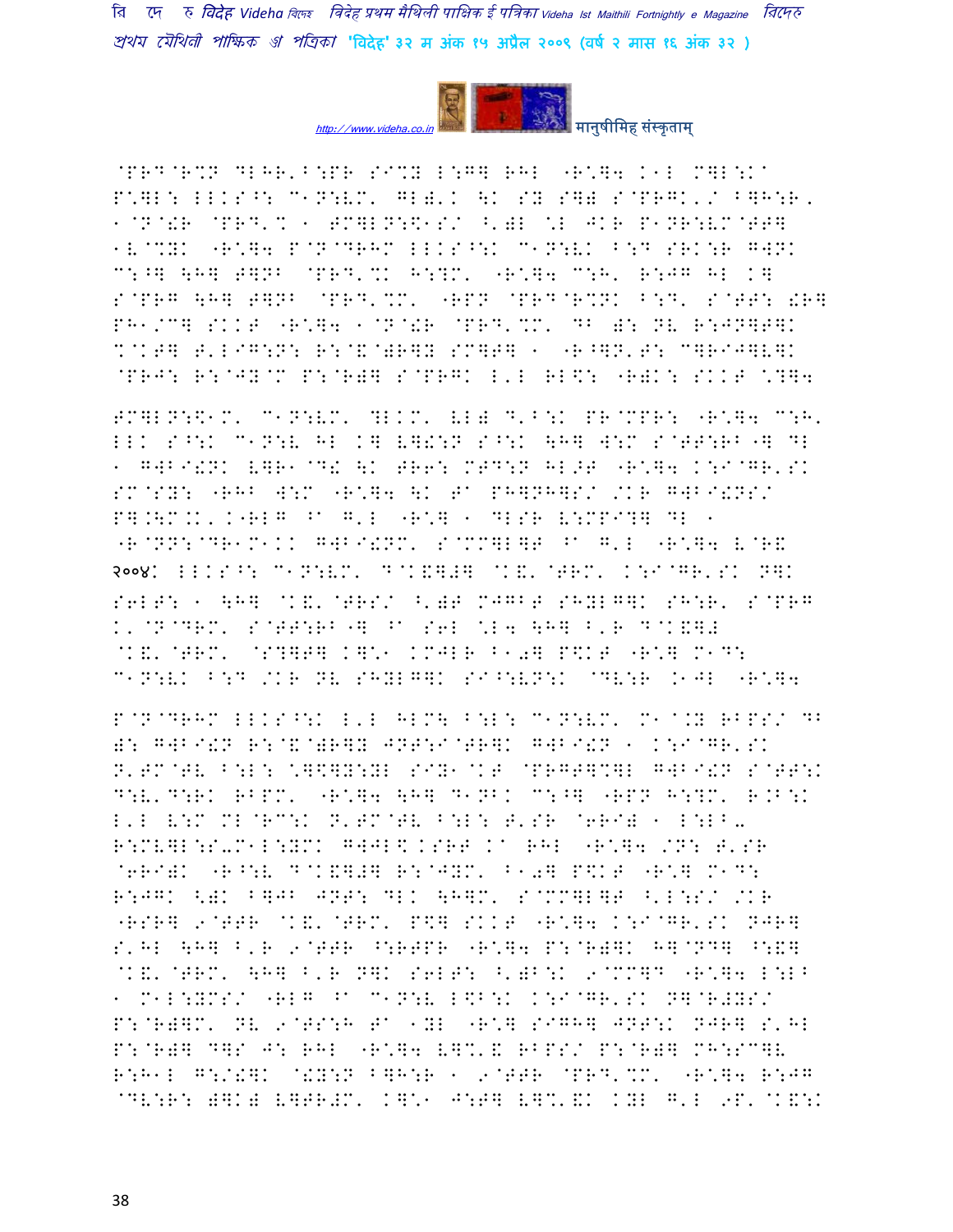

KLP (PEAR (PEARN ) (ASK BOFB (LIS (P) 2019 (PEAR ) 2 F SNERE SABER TVRE ERA RHL CATHRIELI I ACR LEAT CLAAR COURT  $R$  , and the second second interest in the second second interest in the second second in the second second second second second second second second second second second second second second second second second second s GWBI!NK NLKS:N PH1/C'B:K @S?]T]M' "R\*] 1 @JYL P:@R)] \K): @VY:PK R#N]T]K THT C1N:V "R^]Y:N CL/LK Ta ^a SKKT "R\*] J' /KR: P\*]L: B'RS/ B'S] S]) ^')] SKKT  $\mathcal{A}:\mathbb{R}^{n}\times\mathbb{R}^{n}\rightarrow\mathbb{R}^{n}$ 

R: NIMERE ROBER GREEN HAR BERG BERG PERSENT IN DER DOUBLI MO NO STRIMES IN MARKET AND THE RIGHTS IN THE PROPERTY OF THE UNION OF TRANSPORTATION OF TRANSPORTATION OF THE @PRD@R%NK 1%M' "R\*] Ta SIY1@KT @PRGT]%]L GWBI!N BURGE STRIKTETER, T. 1 SETURIST, SI TETURIST I SKILME K@R#:)K, G1JR:T, M@!Y @PRD'%, 9@TTR @PRD'%, R:J@S?:N, MH:R:@&@)R 1 9\$]S:S/ 9@MM]D LGCN' "R\*]4 \@MHR T'SR ML@RC: POSTER RACE: POSTER PRODUCED IN BIGGET AND A 9\$]S:PR "RPN @!Y:N K'@N@DR]T Ka D]@LL]K C:^] "RPN: H:?M' R.B:K @PRY:S Ka RHL "R\*] Ta DLSR D]S L:LB-R:ML#1 GENZ: FGHZ: #4#FR F#PSB (FCP)#BB (MBPD'NY, FCPBEZ B'S] S]) J]T] S@TT:K K'@N@DR BNB:K L'L E\$] CL)] LG: RHL \*\*\*HRL \*\*\* MONDATHL \*\*\*\*\*\*\*\*\*\*\*\*\*\*\*\*\*\*\*\*\*\*\*\*\*\*\*\*\*\*\*\*\*\* D'. B'. B'. B'. D'. BERERI D'. BERTH. P'AR'A PRIME D'ERRA DE BARR "R\*] 1 9@TTR @PRD'% SH]T B]H:R 1 MH:R:@&@)RPR @!Y:N LGCN, "RANG" ANAGEN DAGALEGN SGGLIGH SPN: SYSTEM SPN: SAR  $\mathcal{P} = \mathcal{P} \cup \mathcal{P}$ 

D: CRREBBER BHB B.B. C.HIN. CERE RE GHILE BHFCER 1@%V@ST NH] "R\*]4 /N: 'VR1#:@S@TR'K SH:R: La ^:JP: "RPN T:KT D'.'B:K TKY:R] Ka RHL "R\*] M1D: /KR SHYLG] DEC ARE CASHIAS, CRAR REGIS / DR R.A.DIA ### ### K.A P:\*:/ ^a J: RHL "R\*]4 Ta K:I@GR'S "RPN P:/C BR.K %:SNK:L 1 R:H1L G:/!]K KR]@%M:K ^RLS' MKD:NM' "R\*]4  $\mathbb{R}$  (Product Product Construction ) and  $\mathbb{R}$  in the set of  $\mathbb{R}$  is the set of  $\mathbb{R}$  . The set of  $\mathbb{R}$ 1 \HN PR]@S?]T]M' \*L) 1 @K&'@TR]Y DL D]@LL]K S@TT:K C:^] "RPN: H:?M' R:.] SKKT \*?]4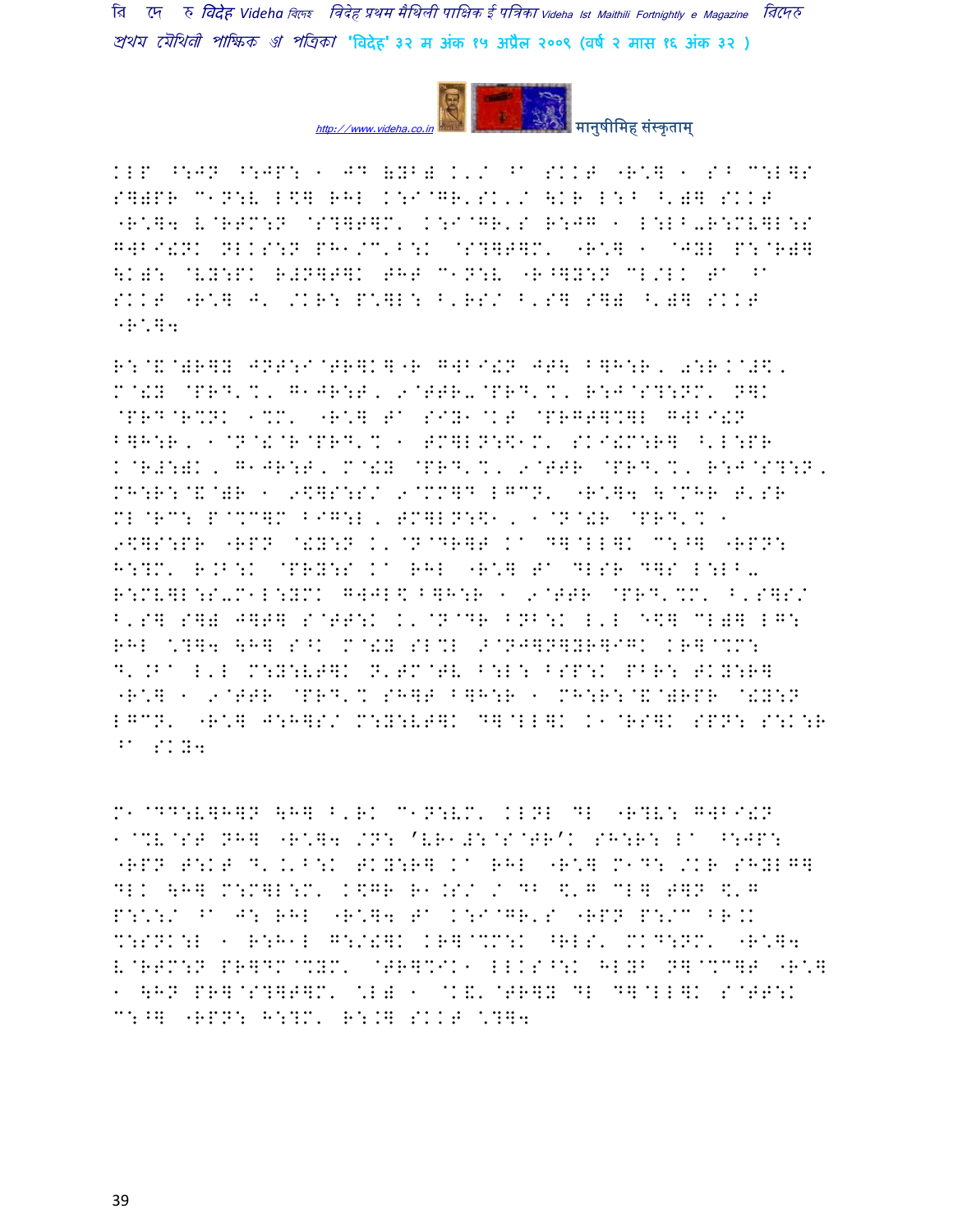

 $R$  , and the problem in the participation of  $R$  and  $R$  and  $R$  are problem in the participation of  $R$ 

HTTPS://WWW.BLOGGER.COM/COMMENT.G?BLOGID=7905579&POST ID=513631396631396631396631396631396631396631396631396

 $3X.$ I $1X.$ I $1X.$ I $1X.$ I $1X.$ I $1X.$ I $1X.$ I $1X.$ 

J@NM : 18 "R@PR]L 1965 SHRS: J]L:K MH]&] @PR.I\$K LH11R G:MM'4 1RI^]K %]@K&:, G:MH]S/, 1>.\., B].\.  $\mathcal{M}$  , and the proposition of  $\mathcal{M}$  , and  $\mathcal{M}$  is the proposition of  $\mathcal{M}$  (see Fig. ). The proposition of  $\mathcal{M}$ THE DISCORT CONFIDENTIAL CONSIDERED AND CONFIDENTIAL CONTINUES. BET CONSIDERED TO PRINCIPLY AND A SOCIAL MANAGEMENT CONSIDER H'T1 9@TT]@R#, 1995] "MK?]L] N:)KK S:M:J]K V]V@R@TTN" V]&Y PR P]-\C.\$]. V@R& 2008, T]LK: M:/. ^:.V]@%VV]@DY:LY, ^:GLP1R, B]H:R S/4 MK?]L]K KTLK @PRT]@&W]T P@TR-P@TR]K: S^M' KV]T:, K?:, N]BI! 1D] SMY-SMY PR @PRK:%]T4 V@RTM:NM' %K@K&]K SL:HK:R (MK?]L]) R:@&@)R]Y "RN1V:D M]%N, K'@N@DR]Y ^:RT]Y \*: MY KYSTER AND MANUSCRIPS

"RVSR" (1999) (1999) (1999) (1999) (1999) (1999) (1999) (1999) (1999) (1999) (1999) (1999) (1999) (1999) (1999)

 $\mathbb{R}^2$  :  $\mathbb{R}^2$ 

!NM:K ?1?BN' D'.] HM B10] G'LH1/, J' 1I 6'R /KR K1HB: P:BN] ^'L \*KK4

@PRL. S:H'BK /H]W:M NLKR] KRB:K I !NM:K CR]M M:S  $\Lambda$ E of the control of the state of the system of the state  $\mu$  and  $\mu$  and  $\mu$  and  $\mu$ KRK RHKK, PRINCIP RHKK, PRINCIP RHKK, PRINCIP RHKK, PRINCIP RHKK, PRINCIP RHKK, PRINCIP RHKK, PRINCIP RHKK, PR ^:Y LG 0R]Y: ^' G'LKK4 !NM:K ^:>Y' T]N M:S S/ /KR:  $\Gamma$ BB), DRIKR (PDB), SN DED DKT SHDIN-SIDK SIDK SON SLI BN: SN SPIS SIDK:  $\Gamma$ BLEHN PLYS:, CERNIE SEEN SYN CHA (FRIE SREE SO LEFH)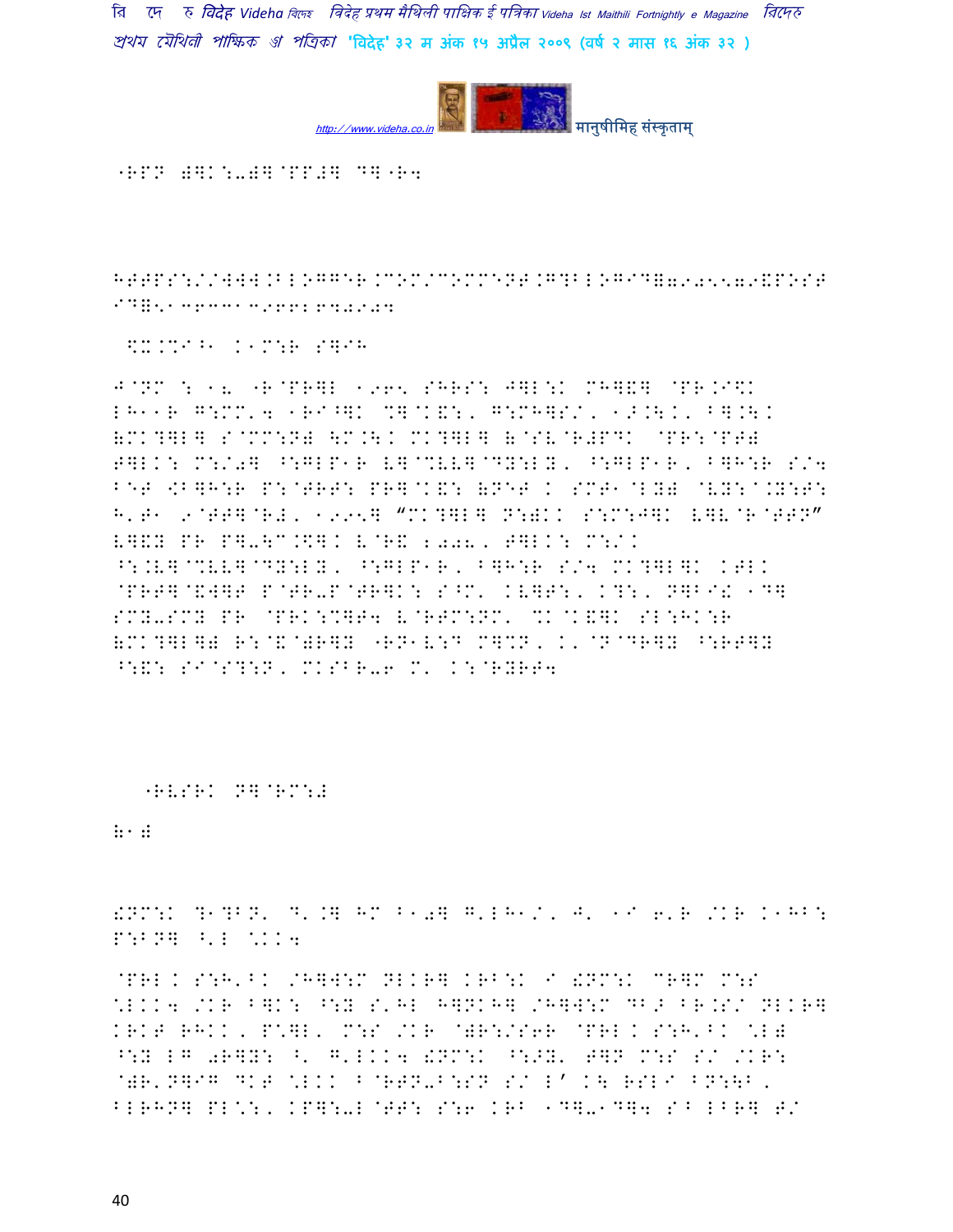

!NM: S].] N'N' RHY, .:L] /KR: TRK:R] M' NBN D'B:K WELCH NHE RHOOT TO REAR OCHER, IN INSTANCE IN ARREST OCHER IN P:BN] SHY P]KK4

B:RH BR.K END: D'.Y N.M: MINT GLRENH: 2000 PORT "R/G:K'/ J.N / S]L'W]Y: RIGK H:6-P'@N)K TR B]N: B. HARR: BERGHEM MAG: "ARMHELANAM IBIL"AY PRANJI A. KLAND "RIGR'S RIGHT" @SKBLK CONSTRUCTS CONSTRUCTS AND STREET PHOII RHKK, B:P KHIKK "GREEN BLANK "BHEKK BLANK PHON KA KARTKAR KRISKAR KARTKAR DA PISANG PISANG PISANG PISA  $\ldots$   $\ldots$   $\ldots$   $''$ 

N' JENE LEE FIR SINDEN PER FOM H. N'H BYM AREIN. JHRBO PO MPRE D'ESP, PO POES PR ROBBED, D'APRRE, PRAPE D !NM:S/ G@PP-S@PP KR]4 N'N: J:T], PH]L B'R <RS/ N]KLL RHKK, S' J.N-J.N /KR: "RPN M:Y-B:PK Y:D] 1BKK / KPS]- KRISTING I KRISTING I KRISTING I DIREKTOR DI DIREKTOR DI DIREKTOR DI DIREKTOR DI DIREKTOR DI DIREKTOR DI DIRE PR DY: 1B] J:>T \*L4 /KR: @PRT] DY: H'B:K K:R# HMR: 1 !NM: M' \K): S:M:NT: RHKK4 !NML "RPN PR]V:RK L'L NLIPA IRIA PAD ("PTP)/ (PPT PRAINE) INAAR JEIRA IRIA \*LH1/4 "RITR YKH \*LKK J' !NM:K 9M]R RHY 13BR. 1 HM RH] 25 BR.K4 !NM: "RPN S^): DRM:H: "RPN-M:Y-B:PK'/ D' DRIE ON HORM: PROTEET OOK SOON BOARD FOR DIE BEWONE ON HANDELIK IN D HM \M.\. K \*:@TR RH]4

/N: T/ !NM: S^ D]N @\$R:>IG HXLM' SBTKT \*L M1D: /H]D]N / HMRH] PLIGK N]C:/ "RPN P)]Y:-DR] B]\*: P]] RHL4 J.N R:THE DECEMBER OF GILCO OF THE CONSTRUCTION OF THE HOLD GOLD GO AND SAFEKER J:N] !NM: HMR: )LKLK4 ""R>I YC ^:>J], ):):K NBN 1R NBNS/ BYSK HLVER HEVE AND THE WARREN

 $\mathbf{w}^{\mathbf{w}} \mathbf{1} \mathbf{1} \mathbf{1} \mathbf{1} \mathbf{1} \mathbf{1} \mathbf{1} \mathbf{1} \mathbf{1} \mathbf{1} \mathbf{1} \mathbf{1} \mathbf{1} \mathbf{1} \mathbf{1} \mathbf{1} \mathbf{1} \mathbf{1} \mathbf{1} \mathbf{1} \mathbf{1} \mathbf{1} \mathbf{1} \mathbf{1} \mathbf{1} \mathbf{1} \mathbf{1} \mathbf{1} \mathbf{1} \mathbf{1} \mathbf{1} \mathbf{1} \mathbf{1} \mathbf{1} \mathbf$ 

NH] YC ^:>J] HM S' NH] M:NB, \H]S/ PH]N' HMR: /H]W:M 'KOO' N KBAK' OF FORD AS A REAL ASSOCIATED AND TRANSPORTED THE REAL DISCUSSION OF PERFORMATION OF TRANSPORTED O T.N. M: N. M. M. M. M. M. M. M. M. M. M. M. M. H. S. (1998): T. A. (1994): T. D. D. D. (1994): T. D. D. D. (19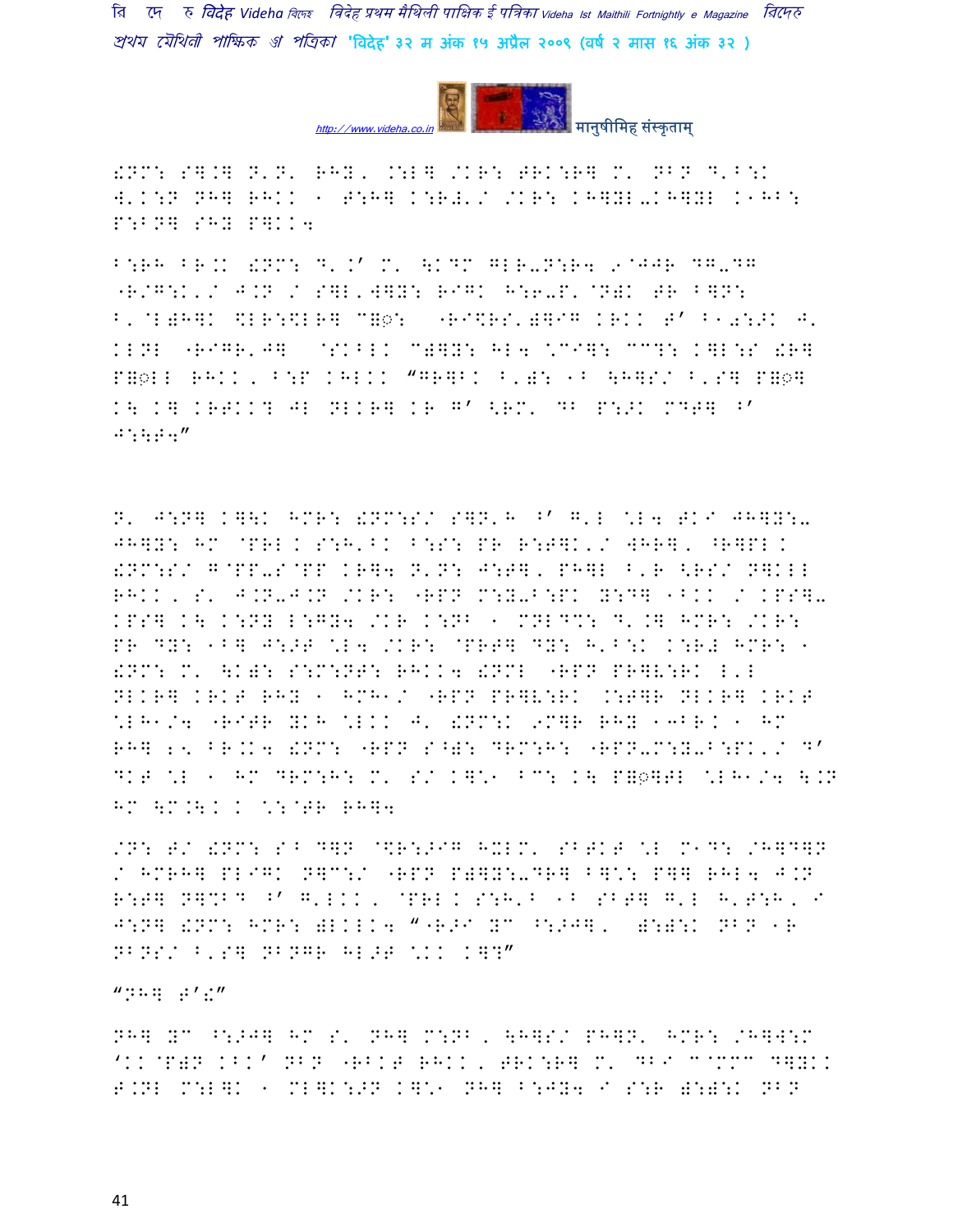

JHANIY: SH (NI) POBN RIB (BYTH), PHR BHK NID: SL ND COMMO DESI BICH PAR 1 BI COMMO D' DESI BICH PARRY (PAR NBN .: THE RIMAN .: THE SAME SHE

"R@C\*: \K): B:T KH !NM:, "TLR: /H]W:M ):):K NBN KH]Y:  $S^*$   $\rightarrow$   $R^*$   $\rightarrow$   $R^*$   $\rightarrow$   $R^*$   $\rightarrow$   $R^*$ 

 $W$   $\vdots$   $\vdots$   $\vdots$   $\vdots$   $\vdots$   $\vdots$   $\vdots$ 

"HHE BI TRATE WHIPS IN THE TRANSPORT

 $W$  . pair  $B = \frac{1}{2}$  by  $\frac{1}{2}$ 

"BS 4 AND TAR, AND IN ALCOHOLING HE ARE NOT TRIPLE THRACK

1 HOR: MILLET ON LETTE PER PER THE WORKER FOR HIS STORE AND HE !]Y:-P1T: \*KK \K D]N GLT]\ ^' G'LKK T' K] H'TKK, \HN \*L)-SN GLT]K L'L \HN M:R]? H1NK B')L T/ HMR' T1R]Y:  $N_{\rm s}$  (  $N_{\rm s}$  )  $N_{\rm s}$  and  $N_{\rm s}$  is the set of  $N_{\rm s}$  in the set of  $N_{\rm s}$  is the set of  $N_{\rm s}$  and  $N_{\rm s}$  is the set of  $N_{\rm s}$ G#'% HMR 30 ): )K: CLR: K' 1>S@KR]M .:' L'LK, M1D: CLR]-SN "RPR:!K B:BJ1DL M:L]K /KR: K]\*1 NH] KHL?]N4

MARSHED AND ALLER SOME REPORTED THE SAME REPORT OF SAME REPORT.

H1/LH1/ SERAH, HMR: 24 ME BOA MILL MIBO (PRHAMM A) PR-P:H1N S^ "RBKT \*?]N S' H1NK: S^K "R)KC] 1 BKG J' N]C:/ !R] L' J:>T \*]YKK T/ / S^ KH]YL-KH]YL HMR: P:/C-DS )K: D' DKT \*?]4 HM I )K: "RPN: M:L]K]N]K'/ D' DKT \*]YKK R:.' L'L4 /H] <RM' )'B1L PR \SNL VL: \K): 9JR: \$\$P\$\$ B.D. DR. DERIS ZABIL AMB SABY: BIG BALE MILH FALL SY )K: PBR] JTKK T/ HM "RPN: \*L)K] BH]N L\ 6R:K K]NBK4 K:@LH] G#'% /H]M' S/ )K: CLR: N'N' \*LKK4

 $R$  . The contribution of the contribution of the signal  $R$  is the set of the set of the  $R$  of the  $R$ KHLIBAR HIN DINA CHILI ILI ALCHAR MERCIN DIN SKIM SKIMIN N ^' J'TKK4 TL/ CLR] NH] KRKT \*KI \H] L'L TLHR SI@SK:R NAI CAM ALAMIA A IN AHONI, PICAI AI SON A NA AN PARA A GALI SA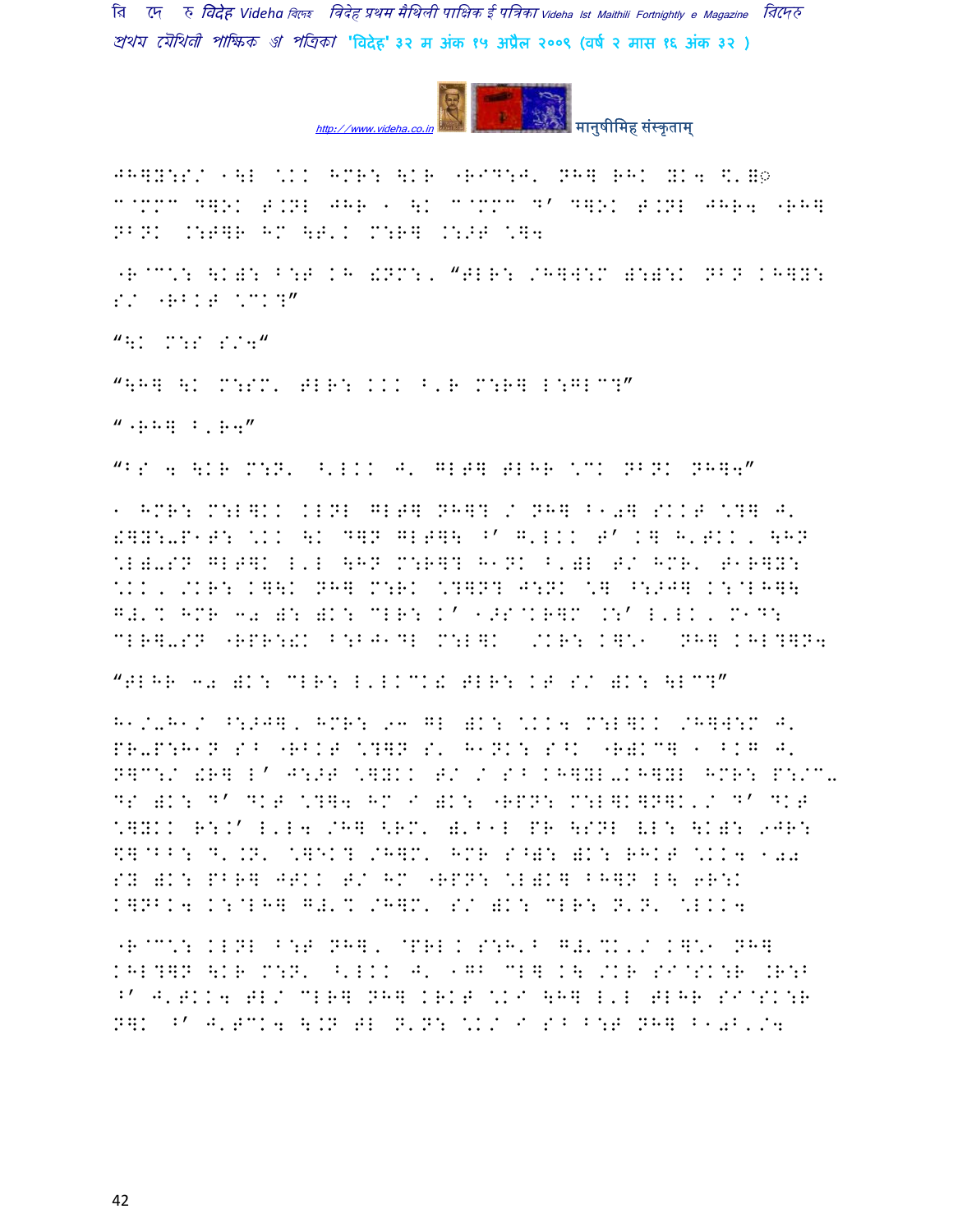

H/ YC OS B:T B10K \*I ST B10K \*INC \*INC \*INC \*INC \*INC \*INC \*I /KR SI@SK:R KTBL .R:B H'TKK TKYL / B:BB\ KHCT:H 1 !NM: !NM' RH] J:\T4

\HN B:T NH] \*KK !NM:, G1L)LP]K'/ C]@NHKT \*H]? / KT'K PHONE AND THE LIST OF A STATE OF THE PERSON OF A STATE OF LIST. OPER CHILL IN CHRISTINE GHE HARR THOMAS (CONTROL) DY KER OF BLOEDEN COOLS OF FEBREER (HROUGHER CHRONE BEOUT) OF E M.AGAR. LAGN 1 SMIRGIA A.KIL MIAR / KAROL KRISTI / SKILA  $\mathcal{A}\oplus\mathcal{A}\oplus\mathcal{A}$  is the set of  $\mathcal{A}\oplus\mathcal{A}$  and  $\mathcal{A}\oplus\mathcal{A}$  and  $\mathcal{A}\oplus\mathcal{A}$  and  $\mathcal{A}\oplus\mathcal{A}$ JUL T.N "APPRAH" B1: 20 JUL T.A. ANG A

..............................

""ROW ROW RESOURCE TO A REAL PROPERTY TO A REAL PROPERTY AND REAL PROPERTY AND REAL PROPERTY AND REAL PROPERTY

 $W'$   $\vdots$   $X'$   $X'$   $X'$   $X'$   $X''$ 

@PRL. S:H'B B:JKT RH?]N J' "V]V'K B@\$\$ GR]B \*KK4 KM: K' RH JR D'ONI (FROME IBI NILA"

 $W_H$ , When  $H$ ,  $H$ 

 $T$  ,  $R$  and  $R$  is the contract of  $R$  and  $R$  is the contract of  $R$  . Since  $R$  is  $K$ \*]? S:>IS P=◌़]K\ LLK \$:GDR, >IJ]N]YR BNKT \*KK4 @PRL. SSHIP KHKT RHTHR MEITHE SSIPE KHKT SY SI PHONIC MOTHER TRI  $R: \mathbb{R}^n \times \mathbb{R}^n \times \mathbb{R}^n \times \mathbb{R}^n \times \mathbb{R}^n \times \mathbb{R}^n \times \mathbb{R}^n \times \mathbb{R}^n \times \mathbb{R}^n \times \mathbb{R}^n \times \mathbb{R}^n \times \mathbb{R}^n \times \mathbb{R}^n \times \mathbb{R}^n \times \mathbb{R}^n \times \mathbb{R}^n \times \mathbb{R}^n \times \mathbb{R}^n \times \mathbb{R}^n \times \mathbb{R}^n \times \mathbb{R}^n \times \mathbb{R}^n$ MK?]L] B] .R:P V]&Y HL>T \*KK?

NH] RC BKL'L4 ^:&: KLNH1/ .R:P NH] HL>T \*KK4 ^:&:K V]&YM' SLC\BL: .R:P HL>T \*KK4 "R@C\*: \K): B:T BT: WHILE: J. M. TITHE FIRM THE 1988 HENR: S. H. HIMRI 2007  $M'$ :  $M'$   $M''$ 

DHA GO 'SARABE' SEHI D'ESH. PO'R ER 'PASA BH?BDA OD BAI B:JKD SRS 1 NA KRONIN A KLANL OG HARA 1991. I NHAH SKO HLIGI A SHEKAY A SKAY OG HI \*]YKN J' / @PRL. S^K SIG' MK?]L] B:JKT-B:JKT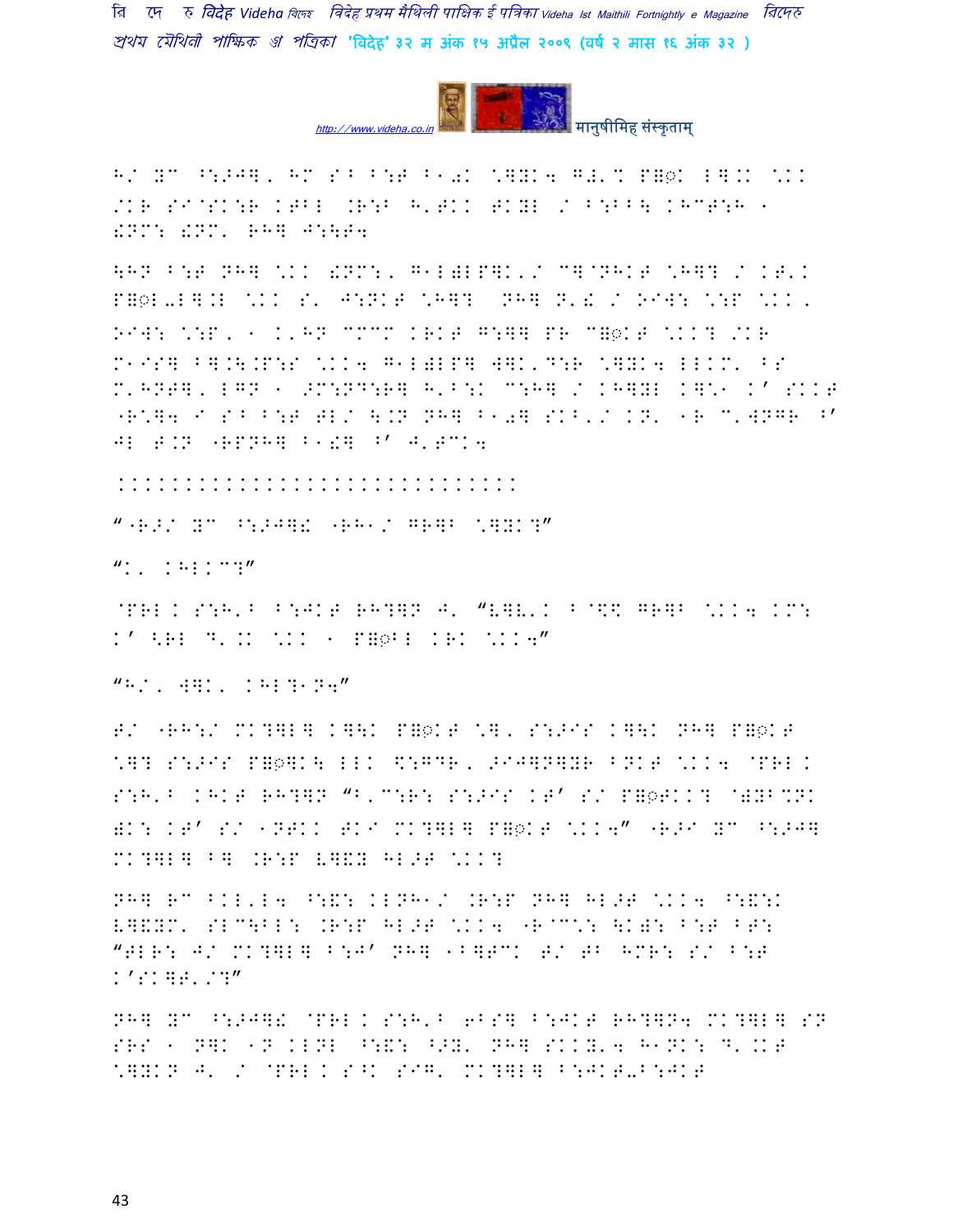

"RIGR'J]M' K]DN KH:/ G])]R-P])]R, G])]R-P])R B:J'  $\frac{1}{2}$ ,  $\frac{1}{2}$ ,  $\frac{1}{2}$ ,  $\frac{1}{2}$ ,  $\frac{1}{2}$ ,  $\frac{1}{2}$ ,  $\frac{1}{2}$ ,  $\frac{1}{2}$ ,  $\frac{1}{2}$ ,  $\frac{1}{2}$ ,  $\frac{1}{2}$ 

 $R$  and the set of  $R$  and  $R$  are  $R$  . If  $R$  is the contribution of  $R$  is the set of  $R$ 

H, K, K, H, K, H, K, H, K, H, K, H, K, H, K, H, K, H, K, H, K, H, K, H, K, H, K, H, K, H, K, H, K, H, K, H, K,

T.N T/ "RH:/" AND T.N T/ "RH:/" AND T.N T/ "RH:/" RH:/" RH:/" RH:/"

!1R, PKL:H: NH]TN4

^:>J] \K): B:T 1R KHB, "GR]B LLK KH]YL !N]K BN] SKKT  $R^2$  and  $R^2$  . The set of  $R^2$ 

 $\mathcal{N}$   $\mathcal{L}$   $\mathcal{L}$   $\mathcal{L}$   $\mathcal{L}$   $\mathcal{L}$   $\mathcal{L}$   $\mathcal{L}$   $\mathcal{L}$   $\mathcal{L}$   $\mathcal{L}$   $\mathcal{L}$   $\mathcal{L}$   $\mathcal{L}$   $\mathcal{L}$   $\mathcal{L}$   $\mathcal{L}$   $\mathcal{L}$   $\mathcal{L}$   $\mathcal{L}$   $\mathcal{L}$   $\mathcal{L}$   $\mathcal{L}$   $\mathcal{L}$   $\mathcal{$ 

!NM: KN' K:L C1P RHL, 1 C1@PP'-C1P S1T] RHL4

## $\mathbb{R}$ :  $\mathbb{R}$

HM S:L ^R]S/ D]@LL]K \K): @PR:>V') K@MPN]M' K:J KRKT  $\Lambda$ H $\alpha$  ) of the system is the system of the system in the system in the system in the system in the system in the system in the system in the system in the system in the system in the system in the system in the system "RENN LOI RAGGE" I NE OE EI LE COGEL DEL PILOTE POT AN ANCHE NIA 4 1 1 KAMPARIMA MIRAM MANJAMI PANA KE PANGANG KANYA BANG SAHIL SERIKA KE SI SI SI SANG SAHIL RHANG, SANG SAHIL RHANG THIS POSSESSED BY THE POSSESSED BOOK AND A RELEASED BY THE POSSESSED BY A RELEASED BY THE UNITS PART OF THE UNI P:P:P:L':L': L':L': P:L':P:L':P:L': P:L': P:L': L': L': L': L': L': P:L': P:L': P D'LA P: POR D'EL FIN A REPRAISSE DE L'OCHER PRESSONAIRE DE PRODUCTE DE L'OCHER PRESSONAIRE DE L'OCHER . PHIL 1 BB D1.18 MILH. 20141-101.000 HMR: NHI CHO CHICOGEOUS HM !NM:4" !]Y:N S/ D'.LH1/ / !NM' \*L4 HMR: KN' @GL:N]/ ^'L4 HM T@T@K&# 9W] !NM:K'/ HMDY LG: L'L]EK D1NB GL)' ^:V-V]^LR ^' G'LH1/4 HM !NM:K'/ "RPN K:TM' BKS:BKT PB\*LEX, "KH CHI, LANGE HI, HI, HO HO LINE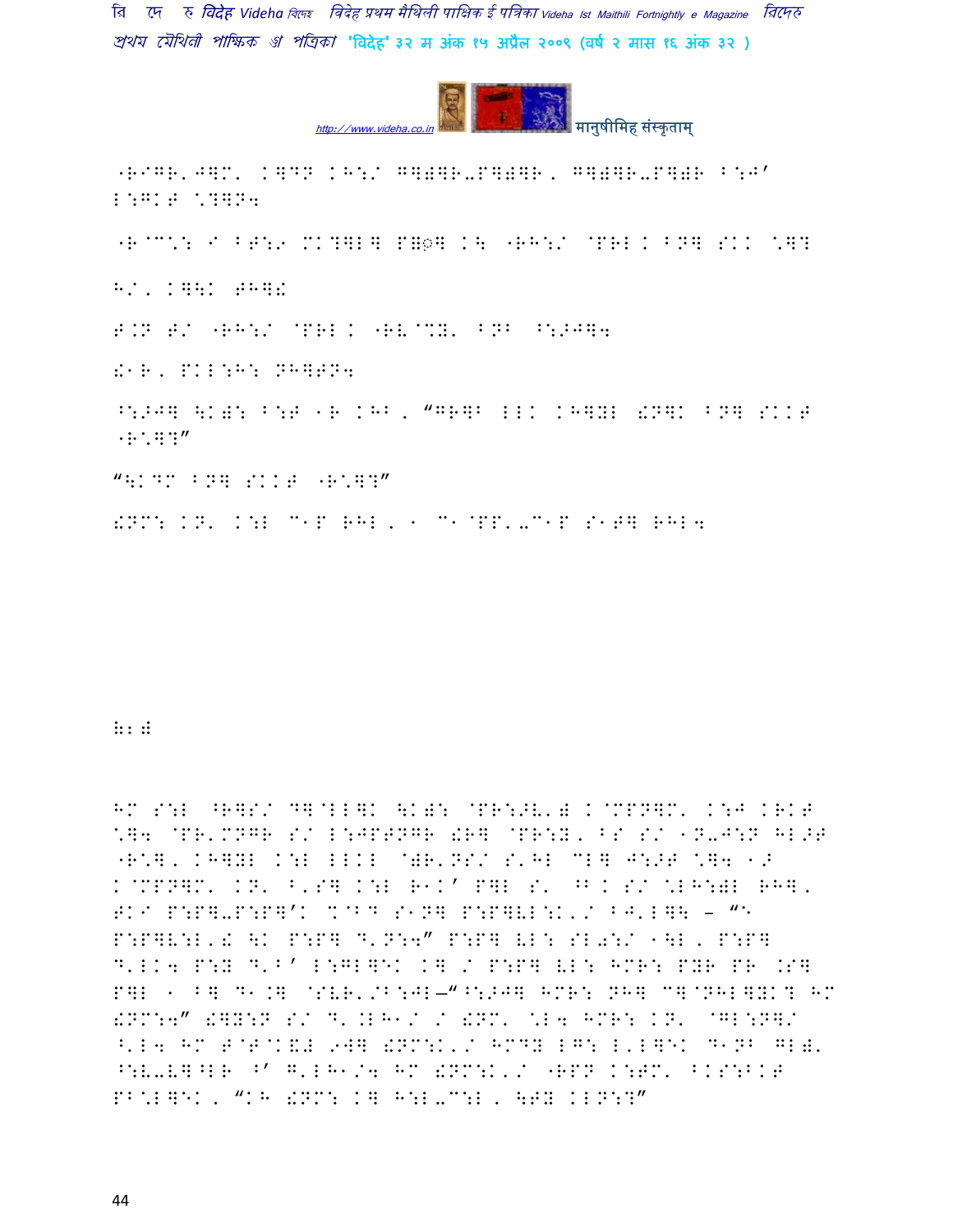

/ B:JL ^:>J] "RPN'K'/ @SMR# "R\*] HMR / M:R]? / R:T]? HM / MER /MYRE / MYRELE / BYP, PYP, E. (BRPH) BER YERD, / DRIB P, PIR  $\mathcal{F}^{\mathcal{F}}$  (Fig. To M:R], NBN  $\mathcal{F}$  (Fig. To  $\mathcal{F}^{\mathcal{F}}$  ,  $\mathcal{F}^{\mathcal{F}}$ ):  $\mathcal{F}^{\mathcal{F}}$  ,  $\mathcal{F}^{\mathcal{F}}$  ,  $\mathcal{F}^{\mathcal{F}}$  ,  $\mathcal{F}^{\mathcal{F}}$  ,  $\mathcal{F}^{\mathcal{F}}$  ,  $\mathcal{F}^{\mathcal{F}}$  ,  $\mathcal{F}^{\mathcal{F}}$  ,  $\mathcal{F$ B.: 8/ THUILING MARR ARGUM REND, AN AURI "RPN'S/" R. KE (R. E. M. P. R. PRYS. S. MAR (AND), "THE COMPANY \$'R:K N]C:/ J' C:HK DLK:N RHKK HL:L .:N K'R, TKRH] B'): D]@LL] M' DRJ]K K:J KRKT RHKK, /KR' S/ HMR ^'I) ^'L T/ / KHLK—"CL HMR: SIG' D]@LL], /T\ KP]: M' K:J-B1):M LGB]H'I BKSL-2, .'N:Y-P]N:Y 1 P:/C SY )K: MH]N: D'ACHA HORS E CHORE LE CHE EN RHB' ANN I LO BH (1994) PHENIC G'LH1/ /T\ S/4 T]N M:S !R] /KRH] DLK:N PR RHLH1/4 /H] DRECHER BGLAUCHEN BEREICHEN BEI DIE HEIT VLANGEN DER N]TD]N D'.]EK HMR' S^K T1R K'R B@CC: SB ?:KK-?:K S'DL PAPA L' JALANA AN TAR AN NAG MINAR PR ALIGNI BI ^:>S:H'B (P:P]VL:) HMR: KHLK- "P:P] B'CLG'? D'.T' HL Y, LEEF BY THANKE ARE A THE 100 AND A GUESS HER REPORTED HEA PRIJAR, PRIJA, MASAR, BSRAIJ RI, BROG, PRIJAR, DEL VELIJE H11 P:P:PH B. P:P.C. PHR PHONE CLUB BY KITH DE THING BY PKS JM: KR DL4 \K P:P] K: T1MKL 50 PKS: D'N: HLG: 9S P:P] KL PH'EAL IVY' MYTH THA HI PAPE PR FYTI Y DU PITH BC'S:, JOURNAL BY MANY BOOK OF THE SAME HAVE A STATE OF THE SAME HAVE A STATE OF THE SAME HAVE A STATE OF THE JACHT GOLF HOLD DE KERREI DAERE COLEERE IR CHO SARE RY CHI B'RADO, ICCES KI DRIGGE I BEELFAR RHE BRIG NEHT IN DY THAN HIT GENERIC DI 9\$:10:14 FM #LEL NH #LL FH (EEH) SYNARI NE HE ARP NE HUR DI JTY HOW DARK HIS NEW HOD DON'T HOW DAY ARREST ON THE UNION ON HAMPY ^LR 8 BJ' S/ 11 BJ' !R] R:M MNLHR LLH]Y: "R@SPT:LK G.) PR PRESENT AN MISSING AN INC. AN IPEN TE SPEED AND ARRAY BCT #KKAKA DB SY PERSONE PINE AND SY NOT HIS RLJ HMR: /H]S/ "RBKT "R\*]4 S:/0 C:R] BJ' S/ R:T] N/ BA, BBB' P: 2 (MBC) P: P: P: P: P: PHI P: THIT B'C D:N 5-45 SY PORT PINT FOR THE SYSTEM OF A SYSTEM AND DEVICATED HEND IM KINNED S. MPHHEE T. Saa 20 BIN STREET. 400 \$YALE, and Altertity Mill (2001) CONTRACT and Alternation  $E: Y: E: H \to V, Y: Y: W$ 

!NM: 1GB B:JL—^:>J], HM T]N S:L !R] N' <RM' KLNL CATRA DE CARA D'ALEAN D'A D'EL DIL RED ANN KOMPLEAN D'ALDAIS D'AN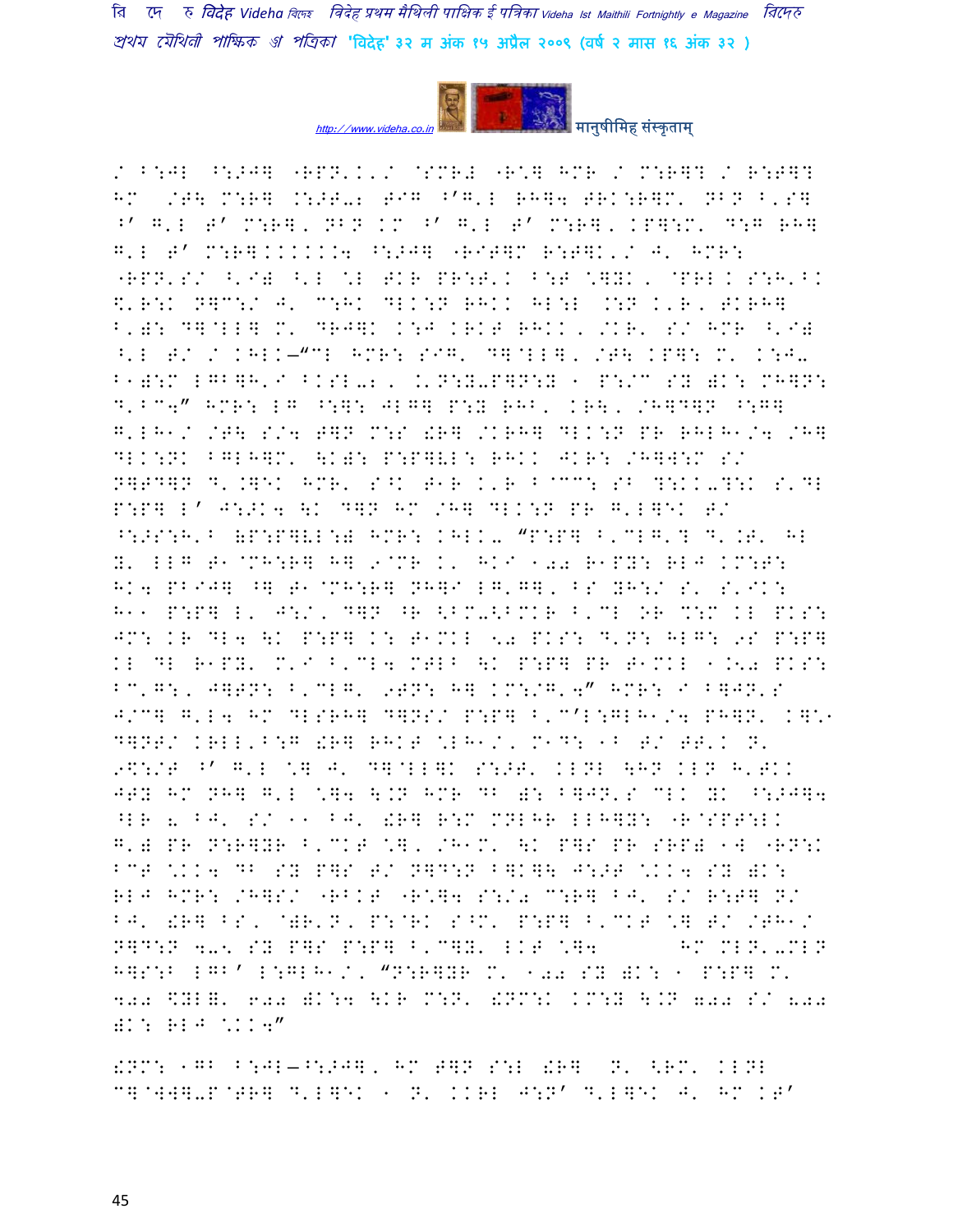

\*]4 HMR M:Y-B:P 1 G:M SM:JK LLK B10Y J' "!NM: M:R]-HR]  $\mathbb{G}$ ,  $\vdots$   $\mathbb{G}$ 

THE SINE OF A RIGHT HIS BACKER OF A RIGHT OF THE CONTROL =LKLH1/4 T]N B]GH: .'T K]N:, D'L]EK B:9K'/4 \K JL] B]D 1 \K): P@MP]IGS') S'HL K]N] D'L]EK4 "RG]L: M:S \K): )'@K)R K]N' C:HKT \*]4 HMR B]K: ^:> 1B G:MH]M' RHIK . SHIPHIK YK BIR ZIR MPRI SIN KI YAK ZHAN S/ C:KR] \*L]: D'L]EK4 HMR BH]N M]@LLT @SKBL DR]^IG: MY PHONE (RENGER & RENT MINISTRY MINE PHONE MOVING MINIST  $S^{\rm t}$  so see a set of the state of the state  $K$  and  $K$   $\mathbb{R}$   $\mathbb{R}$   $\mathbb{R}$   $\mathbb{R}$   $\mathbb{R}$   $\mathbb{R}$   $\mathbb{R}$   $\mathbb{R}$   $\mathbb{R}$   $\mathbb{R}$   $\mathbb{R}$   $\mathbb{R}$   $\mathbb{R}$   $\mathbb{R}$   $\mathbb{R}$   $\mathbb{R}$   $\mathbb{R}$   $\mathbb{R}$  BNB"4 HMR: ESMILER (BRS) FRAGS BN /KRE SHRIB BNB: DYS !NOTE : ## | # Quara B:JL=" (B:JL) | Represent to the Construction of the Construction of the Construction of t

HO (ABR) AD (FROED OR): ADBAC OPRAGUL BOD OPPGROUND DAY K' RHI YE A 5000 HANR BIN MRTIHI (RYE ATRA

 $N:$  P:/C H-B:R HHI. (199) We have the constraints  $\mathcal{E}$ 

RC : BILD: B10L \*CH N' J' HM MK? \M.\. K'N' RH]4 MK?]L]K S@R)]6]K') L' K' SCIS' D]@LL] !:IG] D'L]EK? \T\ ^:&: NH] )'@KN]KL @J3:N C:H]4

!NM: KN'K:L C1P ^' G'L..... / B:JL-- ^:>J] "RH:/ T'/ T'HN N' B:T HMR: KH] D'L]EK J' HMR: K]\*1 61R]T' NH] YK? 1B 1> HM "RH:/ K'/ NH] \*L]B, "RH:/ K'/ HMR: B:S: PR J:Y P]T4

 !NM: HMR: V]V% K' D'LK, /H] D]N HM KRLL' B:G )]SN PR 9TR] G'LH1/4

!NM:K B:S: KRLLB:G )]SN S/ LG]C' RHKK4

/H] \*L)-SN <RK \K H]S M' RSLI BN\B:K BRTN-B:SN RHKK, DLSR D]S M' /KR KP]:–L@TT:, /\*:/N 1D] 1 %'& ^:G M'  $K$  -since  $K$  and  $K$  and  $K$  is equal on  $K$  . The solution of  $K$  is solved in  $K$  , such as  $K$ /\*:/N PR S'HL KKK ): MK?]L]K P@TR-P@TR]K: S^ \*]]]1\L RHICK, SY, MR. I HORS COR, (HRTBH) RIEN GOODS HOR OOPEMONIST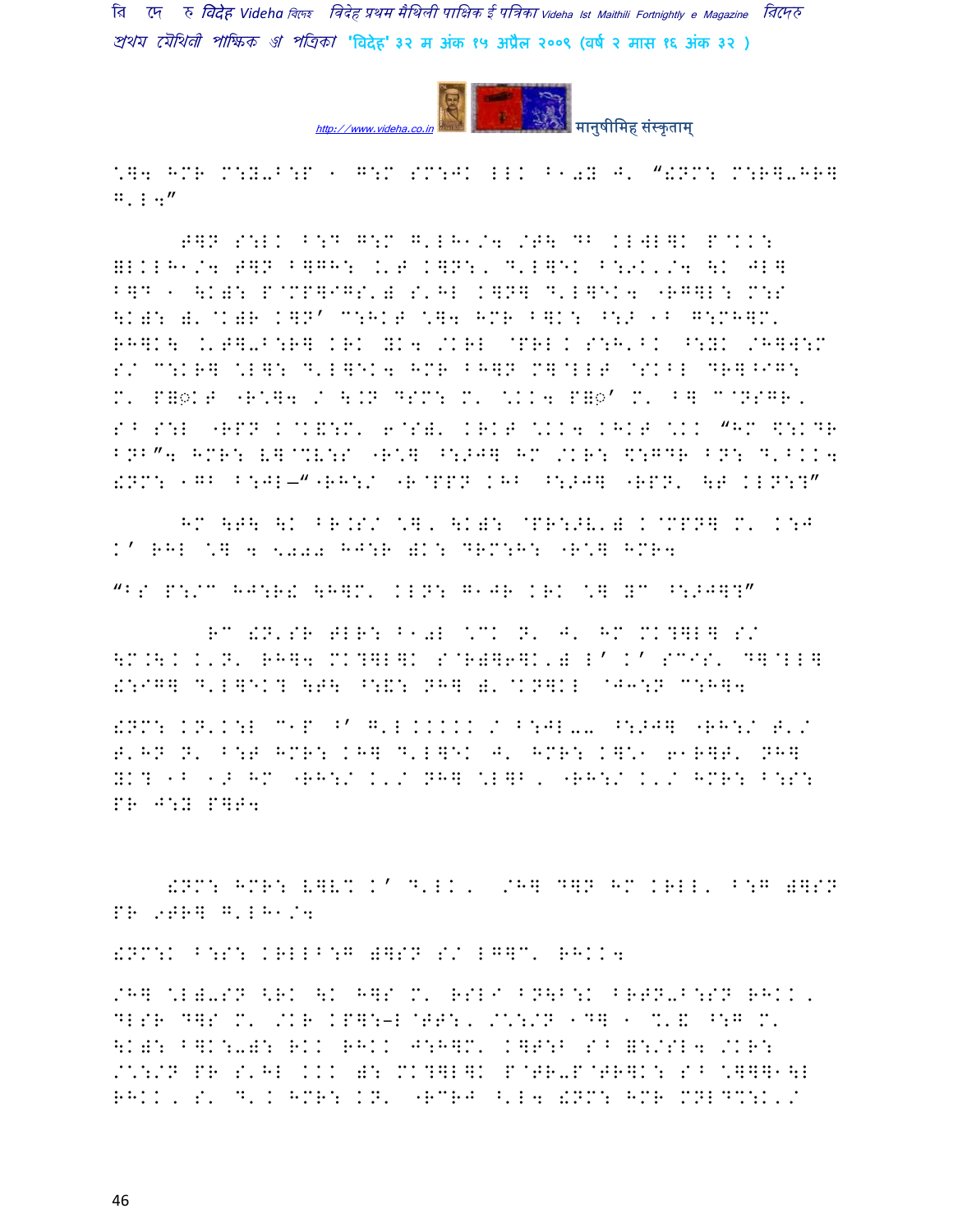

^:/P] L'LK4 / B:JL—"^:>J] I HMR' \$'R: ?]K N]@%C]@NT RHB4 HM "RH:/ K'/ \TY NH] "RN]TH1/, "RH:/ JTB' B:J] D'L'E AGOSTO (ALL'OTO AAREA) ALENO ADITALIO DI LEGIONALE ADIANE (APARADO CONT 9PD'% S^ \.N <R] @SMR# "R\*]4 "RH] N' HMR: \KD]N KHN' RHI J, . MPR'MC'S BARRI, R.E. FX B.E. MENS, JOURNEY MERNE PCMY AND PHON, MINH, GHILD NAME WIN AND PICE PICE. THEY KLNL NH] .R:P HL>T \*KK, M'HNT], LGN, >M:ND:R] S/.......4 ^:>J] "RH:/ MK?]L]K !N'S:R K:MT] K'/ JNKT \*]YKN?"

H/, H1NKR K]\*1 RCN: S^ P=◌़N' \*], C'HR: S/ HM H1NK: NH] C]@NHKT \*]YN]4

/ Z:J. TEAT - HEAT - HEAT - TO, THE - TO, CHEAT EAT AF - HOTHAIR - CARD AB THE TOO INDER INTERACHIER ROOMBREIN IN MEERSEN EN IN SO @SV:@!Y:YK BL'/ MK?]L] S:H]@TY M@!Y !N'SR K:MT]K N:M' @.Y:@T \*]4 YC 1> HM @PRT]M:S /T'K )K: KM: LKT \*] JT'K  $\mathcal{P}(\mathbb{P}\text{-}\mathbb{P}\text{-}\mathbb{P}\text{-}\mathbb{P}\text{-}\mathbb{P}\text{-}\mathbb{P}\text{-}\mathbb{P}\text{-}\mathbb{P}\text{-}\mathbb{P}\text{-}\mathbb{P}\text{-}\mathbb{P}\text{-}\mathbb{P}\text{-}\mathbb{P}\text{-}\mathbb{P}\text{-}\mathbb{P}\text{-}\mathbb{P}\text{-}\mathbb{P}\text{-}\mathbb{P}\text{-}\mathbb{P}\text{-}\mathbb{P}\text{-}\mathbb{P}\text{-}\mathbb{P}\text{-}\mathbb{P}\text{-}\mathbb{P}\text{-}\mathbb{P}\text{-}\mathbb{P}\text{-}\mathbb{P}\$ 5000 K'/ 50000 M' KLN: BDLL J:Y ? S' "RH:/ SLC] SKKT \*]4 M:6 KRB ^:>J]! \*L) M1/H PK< B:T4 HMR: JN]T' "RH:/ "RVSRK @PRT]@K&: K' RHL \*], K]\*1 NH] ^')T, K]\*1 NH] K' SKB, A:: PISRAH (ABESPE) (PHOIPOIE (1947), PHOIPOIE (1111)

HM MENUDI SE SEMILI SLOGI SLOGI SLEDINI SLOGI BR.K "PRED BRE GRUN RAK "KR PUBN 28 PG & PRAK UNIVERSI @SN:TKL@TTR?

---0---

"RPN )] RPN (1999) (1999) (1999) (1999) (1999) (1999) (1999) (1999) (1999) (1999) (1999) (1999) (1999) (1999) (

HTTPS://WWW.BLOGGER.COM/COMMENT.G?BLOGID=7905579&POST ID=513633139662640904

 $3.$   $P^{\prime}$   $P^{\prime}$   $P^{\prime}$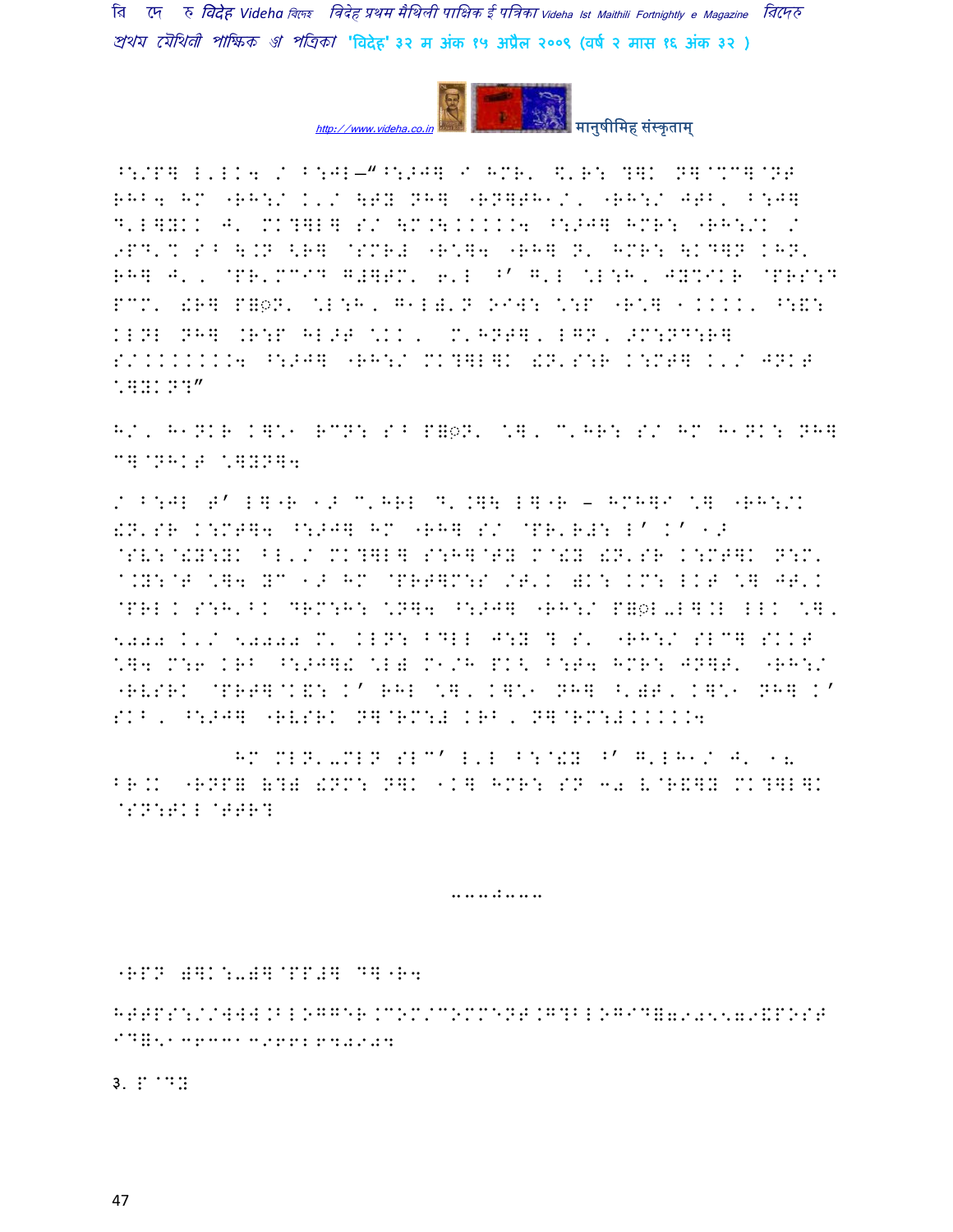

- 3.8. E TEEP HEN F HEN I RON FORE
- ३.२. (१९७९: १९७९: १९७९: १९९९: १९९९: १९९९: १९९९
- ३.३. NHTHE GALL PHEN HIGH THEFF CENT
- ३.४. START CONDITANT STEP OF THE CONDITA
- ३.५ (HE 60.9) (PTH 8971. 899) (PTH
- 3.6. <sup>2</sup> (400) 3:4. At  $H$  (400)  $\frac{1}{2}$  (400)  $\frac{1}{2}$  (400)  $\frac{1}{2}$
- $3.0.$   $1.911.$   $1.911.79$   $1.11$

@%R]MT] S1^@DR: D'V] 1 @%R] H]R:NID W:K1RK @DV]T]Y B:LK @%R] L@LLN @PRS:D W:K1RK J@NM ५ 6RBR] १९५१, NRKN]V:R# CT1@RD%] KS M1IG'R M' ^'L \*LK@NH4H]NK @GR:M- SMCL,J]L:-M!1BN], 1 K@RM @S?L] JM%'DP1R \*K@NH4 OSC PELLED OBSCRIPENSE SOLO, KRIBRI I OSC PELLICO DEL PRILLERO I DE RIJ I 18R. M1J@66RP1R4 @SKBLE\_MENTER\_MANAGER\_MANAGER\_MANAGER\_ K'L:K B:D M1J@66RP1R >IJ]N]YR]IG KXL'J SS S]V]L >IJ]N]YR]IG K'L:H4 N'N PN] SS H]NK "R^]R1C] KL: 1 SSERING IS MERR RHLVE 1 "RNIE IN GROOF DIT HE EIR RHL:H4 "RPNH]I L].L N:)KK MICN / "RPN @SKBL' SS KRKT RHIGHA: DIBLY DE PHBL: FRD DLYRFR DIBLYD EGY SKUPHD K:@RY@KRMK ^:R H]NK: DS D'L G'LKIH4 KXL'JK @DV]T]Y BR. SS LS KS LS KS 1989 (PRO BR. THE SIDE SIDE AN INSTART) J'N'RL S'@KR')R] RHL:H4 KXL'JK P=◌़:I PB@R# ^'L: PR ):): @S)]L M'K:@RYRT ^'L:H4 ऑ6]SK @VY@STT:K B:VJBD / "RPIC STARE TROUGHT (PRODUCT) SOME PROCESSED BESIGNED IN STORIC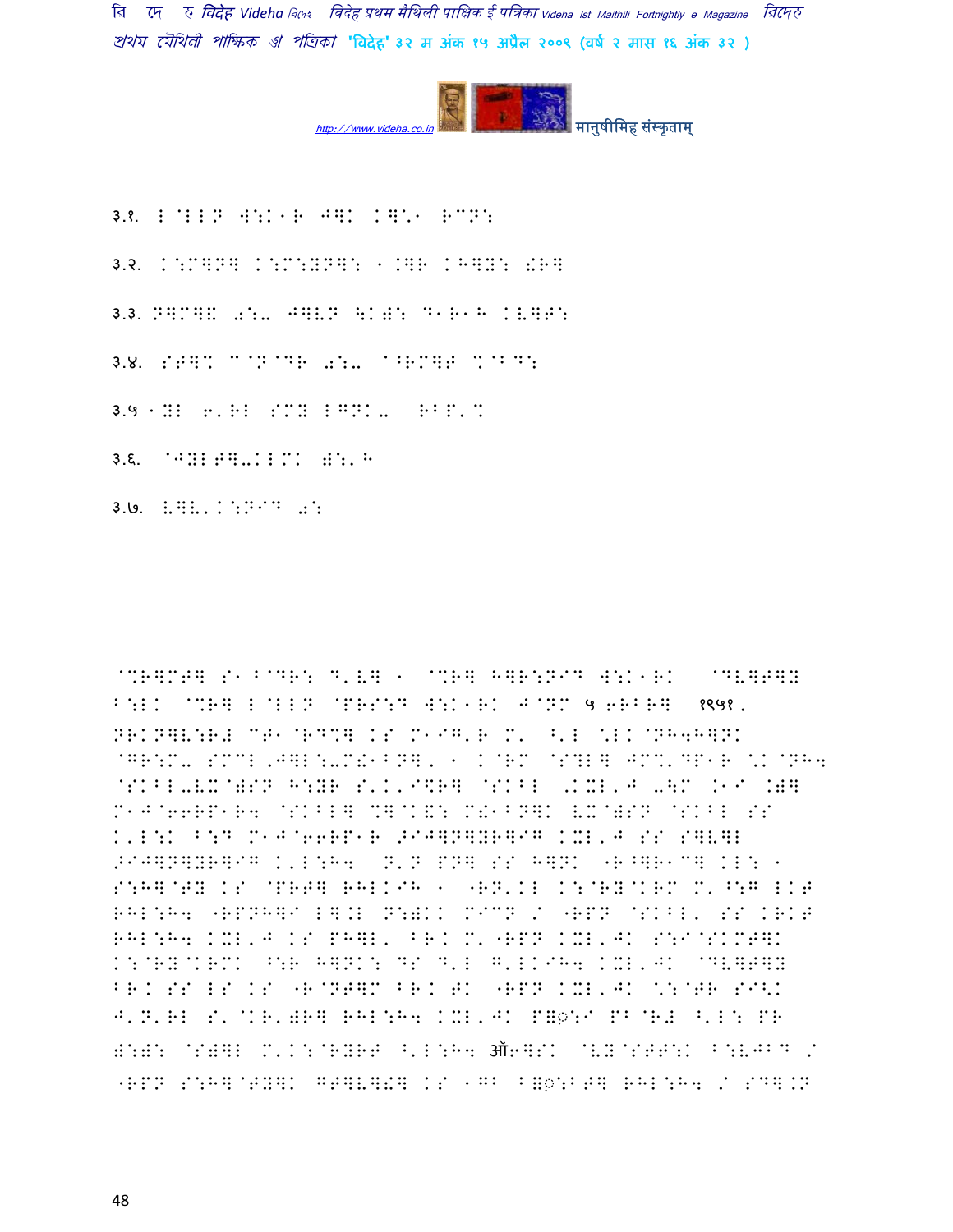

"RPN' L].L N:)KK MICN KRKT \*L:H 1 /H] M'H1NK MA THE REPORT RHORE TO ME THE SECOND ORDER TO A CONSTRUCT TO A CONTROL AND MODEL IN THE SECOND DESCRIPTION OF THE UNION OF THE UNION OF THE UNION OF THE UNION OF THE UNION OF THE UNION OF THE UNION OF THE UNION OF THE UNIO M:!LP1R K] "M'M1@.Y ^1M]K: S'HL K'N' \*?]4 H1NK L].L SB N:)K M]?:ICL M'"R.KNL .'L:YL J:YT \*KK4 H1NK L].L KAL MERSEMA MITHER PART NIMPAR - FRIN PART R - MENGRE  $N$ Hill (NI) 3 - Llighning (Mirch)  $8 - 3$  . Llius  $9 - 100$  Rite  $R$ 

L@LLN W:K1R J]K K]\*1 RCN: P:WK LLKN]K SMK@K& @PR@ST1T  $\mathcal{A}:\mathbb{R}^{n}\rightarrow\mathbb{R}^{n}$ 

 $\cdot$  :  $\cdot$  :  $\cdot$  :  $\cdot$  :  $\cdot$  :  $\cdot$  :  $\cdot$  :  $\cdot$  :  $\cdot$  :  $\cdot$  :  $\cdot$  :  $\cdot$  :  $\cdot$  :  $\cdot$  :  $\cdot$  :  $\cdot$  :  $\cdot$  :  $\cdot$  :  $\cdot$  :  $\cdot$  :  $\cdot$  :  $\cdot$  :  $\cdot$  :  $\cdot$  :  $\cdot$  :  $\cdot$  :  $\cdot$  :  $\cdot$  :  $\cdot$  :  $\cdot$  :  $\cdot$  :  $\cdot$ 

KKYK S:L SO: G'LESSE S: G'L: G'L: K SO: FSRK VI:H BSRK VI: H GYSBE \*K@NH, 1 /KR B:D HLL] M' H1NK S:=B SB S'HL PH1/CT] \*?]4 HLL] M' SB S:=BK J1):N HL>T \*KK4 V]V:HK B:DK S:=BK @VY?: :

S:=BN:M:

STAR RESOLUTION AND CONSIDERED ARRANGEMENT OF STAR ... S:R] S:RK G@PP KLN S:S SS1R D:SM D:S'4 HI ARHE CHIN ARABIE (H.H. FIH) . \.K@NH TS ^'L \K' M:S'4

BH1T SS HER SS HERT TO STATE THAT IS A SNAMA 1R@MANA 1R@MANA 1 1 (1, K)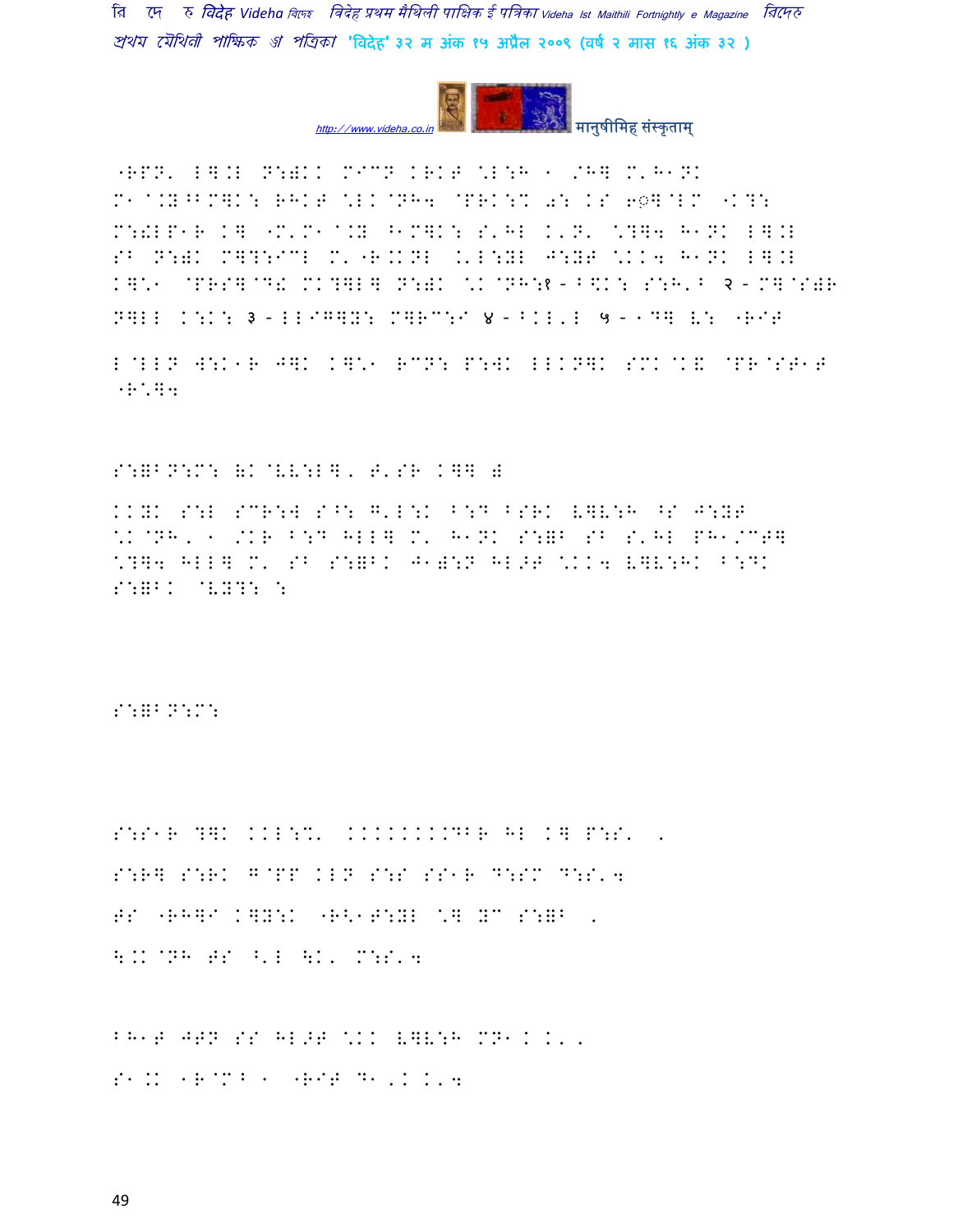

1...^@KTK L'L J'N: M@ND]R -M@SJ]D G1R1@DV:R:, MANAGE OF MANAGE OF SISTEM STATES OF STREET STATES OF STREET

FS MPLIC MERRIE CHAL \*@PPN TRHK @VYIJN M1@6TH]I 9DR@S? KRB4 LAGK NHA NI SERE ART IEN (ART) SIWAR SIWA, SHIWA NIR, MLAN IS MLAN IS AN ANDA NIR P: Pine TS "RH]I K]YKK "R<1T:YL \*] .......................\K'  $T: \mathbb{R} \rightarrow \mathbb{R}$ 

NY G:M PRHK 0I0) , NY B:BB K' 6)K:R , B:BB .1% ^'L: LY HJ:RK HJ:R4 ........2 J]@NDG] M' 1YL BH:R' BH:R, C:N SNK S:R] 1 6BL SNK S:R4

OSCAR DE READERS IN THE SIGN SINGLE SIS LIGHT OF THE SIGNER SIGNAL READERS IN THE SIGN OF THE SIGN OF THE SIGN OF THE SIGN OF THE SIGN OF THE SIGN OF THE SIGN OF THE SIGN OF THE SIGN OF THE SIGN OF THE SIGN OF THE SIGN OF J.N NXN D'L ^LJN PR SLN SN M1.R:K D@R%N ^'L \*L4 MER MI A GRIEF RESERVE MORTE MI PORTRER RESERVE **CH BORD CONSTRUCT**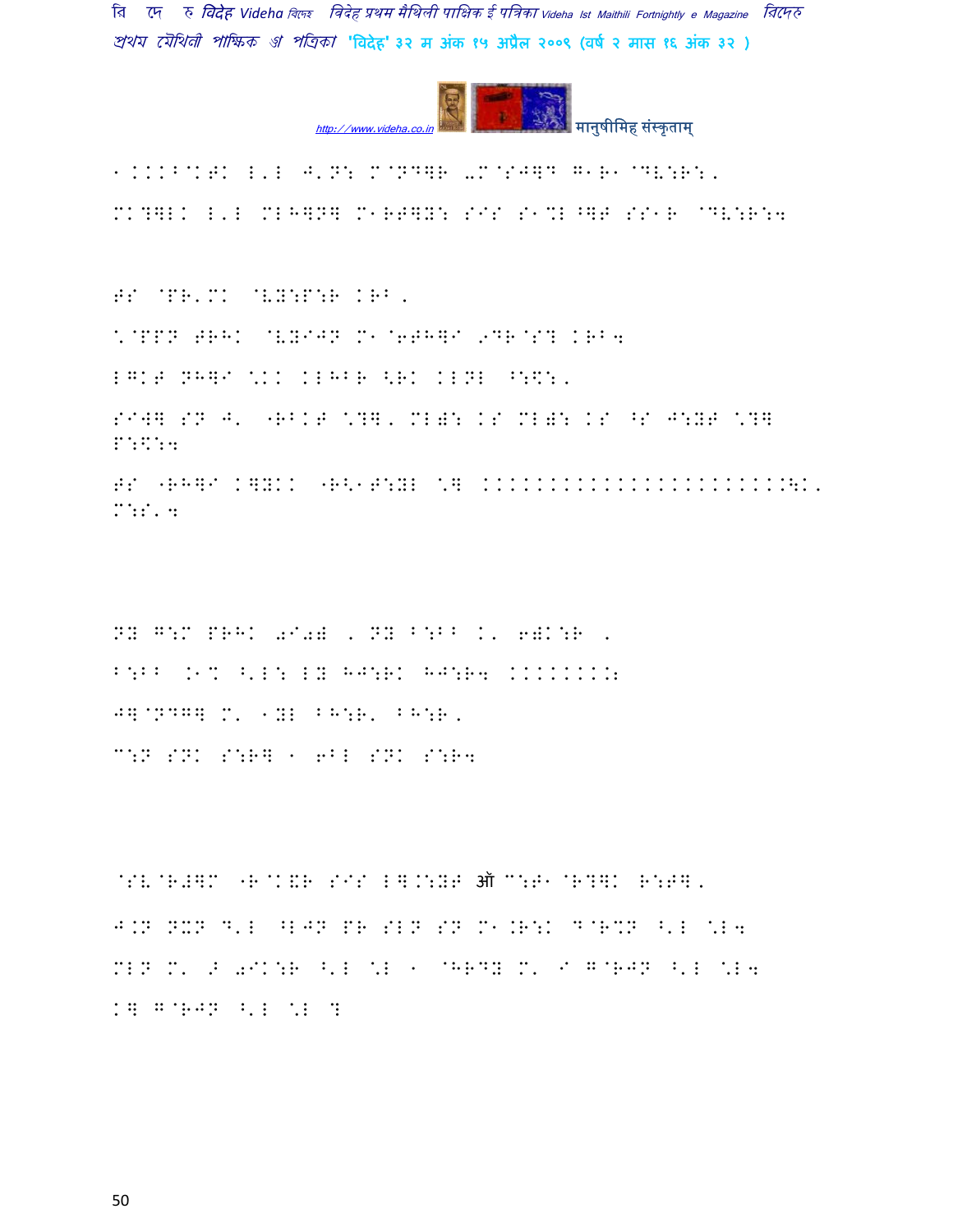

HMR: TS LB)] L]Y: M]LK' H1@SN V:LLI N', GLR, GLR, GMIR' S. LINE, INE, PALES S.A.

HM MIRE TEE NE STAR BOOK, HMRT COE ELE BECO NEW MANIS KONTROLL SO KARA SS KRIMA SS KONTROLL I SS KONTROLL I LA

NY COS SOUTH SERVICE BELONG STRING EARTH AN IS ENERGY SINGLE PRESSURE NY \*@PPN TRHK ^LJN, SS1R K' L:C:R],  $E''(T;H) \times E''(T;H)$  is the state of the state  $F''(T;H)$ YC K@W.L!] SN M1/H V:L] HMR <RV:L],  $S^1$  , the distribution of  $S^1$  is the contribution of  $S^1$  . The contribution of  $S^1$ NY CT1@R?]K R:T] NY HLL] NY BRS:T], WC KWARMA LI KAMA LI KAMA LI KAMA LI KAMA LI KAMA LI KAMA LI KAMA LI KAMA LI KAMA LI KAMA LI KAMA LI KAMA LI K J]@NDG] SIS S:=B HM M:N] G'LCI H:R], G'LC' N'ALC' SAN HAIR ANN H

PHEN, SS (REED D-18 NE NEW \*BR: K?] L'L ^LIKY \*]4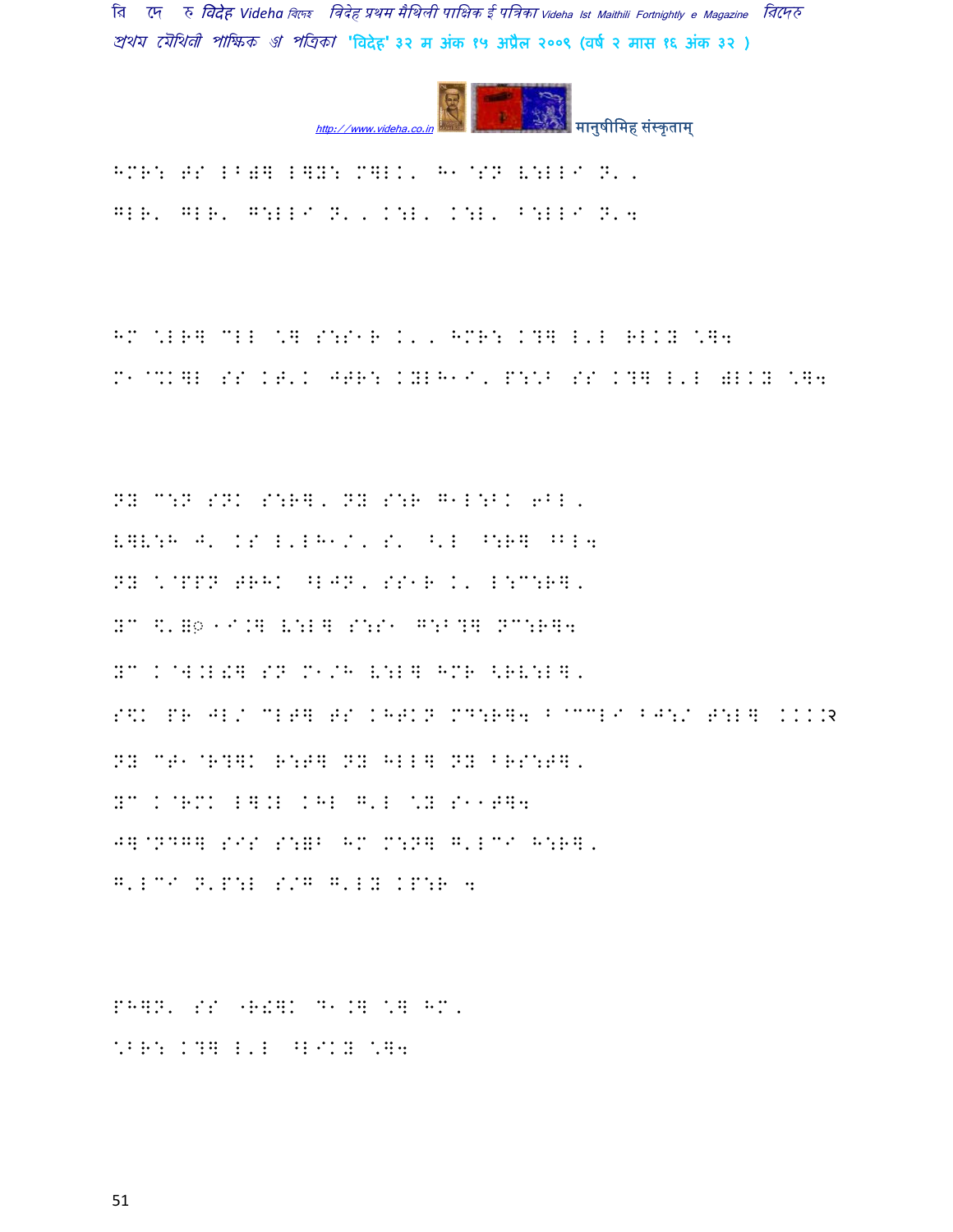

HM TERR TEE THE STATER IS SISTING IN LIGHT CONTINUES AT 1988 L'E ALLES MESSINE A

BAR:R : L@LLN @PRS:D W:K1R SIGNED IN THE SIGNED WILL SEE

SOMETHE SCRIPT BIOLENE KONFIDENT KAR

\K): BSRK B:P SB S:L "RPN B'): K' LS KS SCR:W S^: HYSE NSE DATE VARTE AFF OF HYSE NTREENED TAR OF FUR \*K@NH4BSR K' > N]K NY L:GKT \*K@NH4 > /H] BRK @VY?:  $\mathcal{M}$  :  $\mathcal{M}$  :  $\mathcal{M}$  :  $\mathcal{M}$ 

SONS SCRIPT

BSR - 1 ...1...1...

C:R]M BR. ?]K J' 1PS J:YB ,J:YB JI 1PS T 6'R NY 1YB S1N] L]Y B:BB YL S1N L]Y ^KY: , JTBL ^')KY: NY ^')T R1PKY:

MAND: HMR, ....TS HMR HMR, ....TS HMR KRAM KRAM HAR KRISTING

SB - C:R] B'R - C:R] B'R - C:R] B'R - C:R] B'R - C:R] B'R - C:R] B'R - C:R] B'R - C:R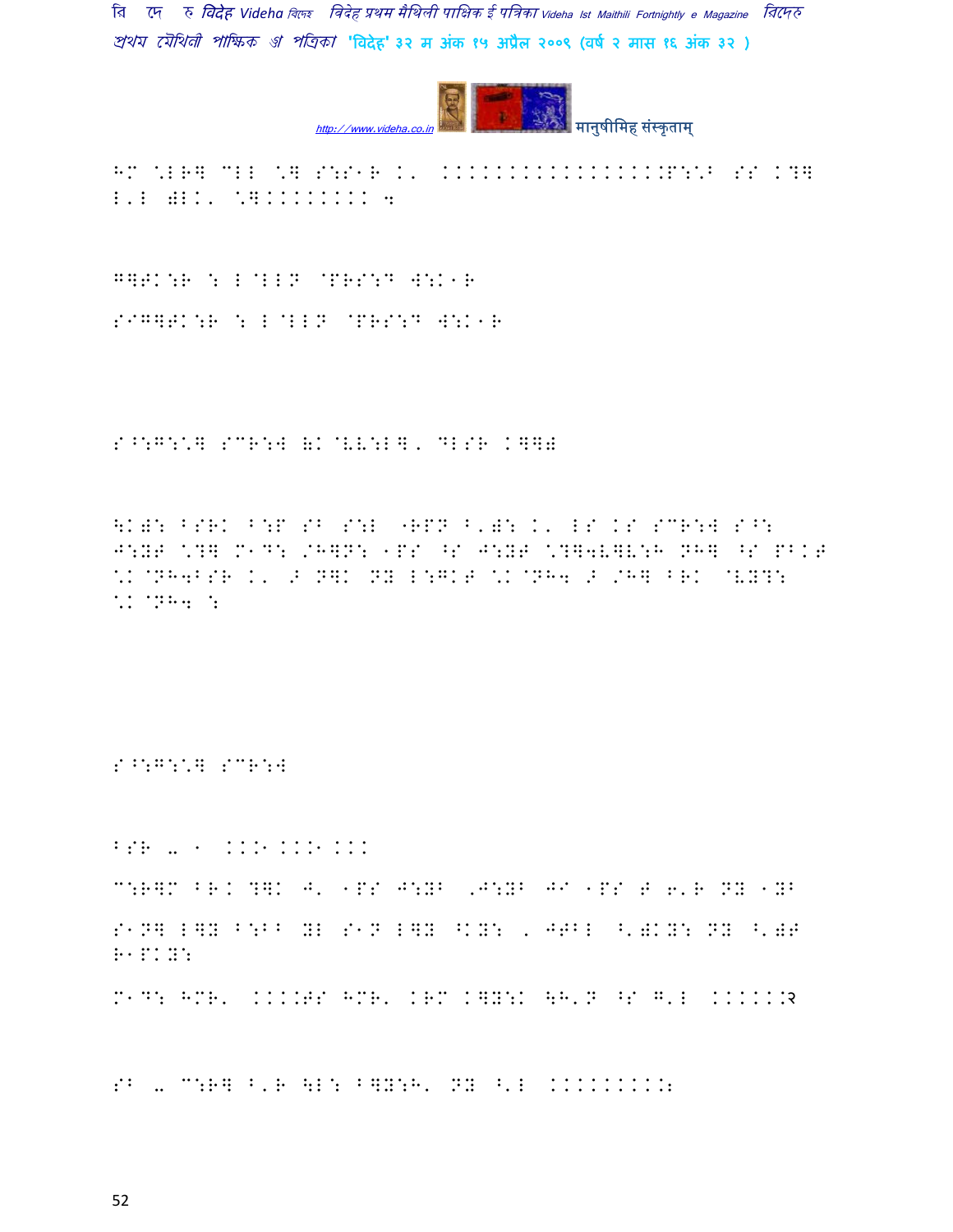

P]T: - 1 ....1....1...."RG1T:9 J1N],<BR:U J1N] "RANGER" AND ROBERT AND ALL CHANN THAT DE TO BE THE D'E KRISTINIAN EN L'ANGER . BC1 \KREW ... KH' KHI \*Y KAN KAN KANG ... KH'NL WE ... ANG TANG ... DI SANG ... DI SANG ...  $R$ . **RG1T:**  $R$  J10  $\overline{R}$ ..................................................... ....M:L D'B' KRT.... SHYLGI - MID: HIS SHYLGI - MID: HIS SHYLGI - MID: HIS SHYLGI - MID: HIS SHYLGI - MID: HIS SHYLGI - MID: HIS SH .................B]Y:H' NY ^'L.........२ BSR - KLN: NY "RON-RHID" RESERVED AND I THE BRAIN SHOWS "REAL THE SHOWS HAD A CT1. STRIKE STRIKE STRIKE STRIKE STRIKE STRIKE STRIKE STRIKE STRIKE STRIKE STRIKE STRIKE STRIKE STRIKE STRIKE KLN: LLK .:>T "R\*], B:BB "RH:IK G@PP 1B NY SLH:>T "R\*] , H:Y R' HMR KRM NY HOURS AND A FOUNDATION SHYLG]- M1D: H]NK' ..................................................... ..............B]Y:H' NY ^'L ..........२ BSR - KHRM K' R' KHL) I R' KHL, 1999 I R' KHN' TH' K' KHN' TH' K' KHN' TH' K' KHN' TH' TH' TH' TH' TH' TH' TH' **THE HUR HE THE** KH'NL TL D'BEL, D'ANN STANDAR SOM I STANDAR SS NIGHT STANDARD HAR STANDARD HAR STANDARD HAR STANDARD HAR STAND **KLAUGHT** M1D: HMR' .....................................................  $I:HHH.$  BY:  $H:CH.$ SHIRGHER SHYLG ......................................B]Y:H' NY  $\cdot$ .............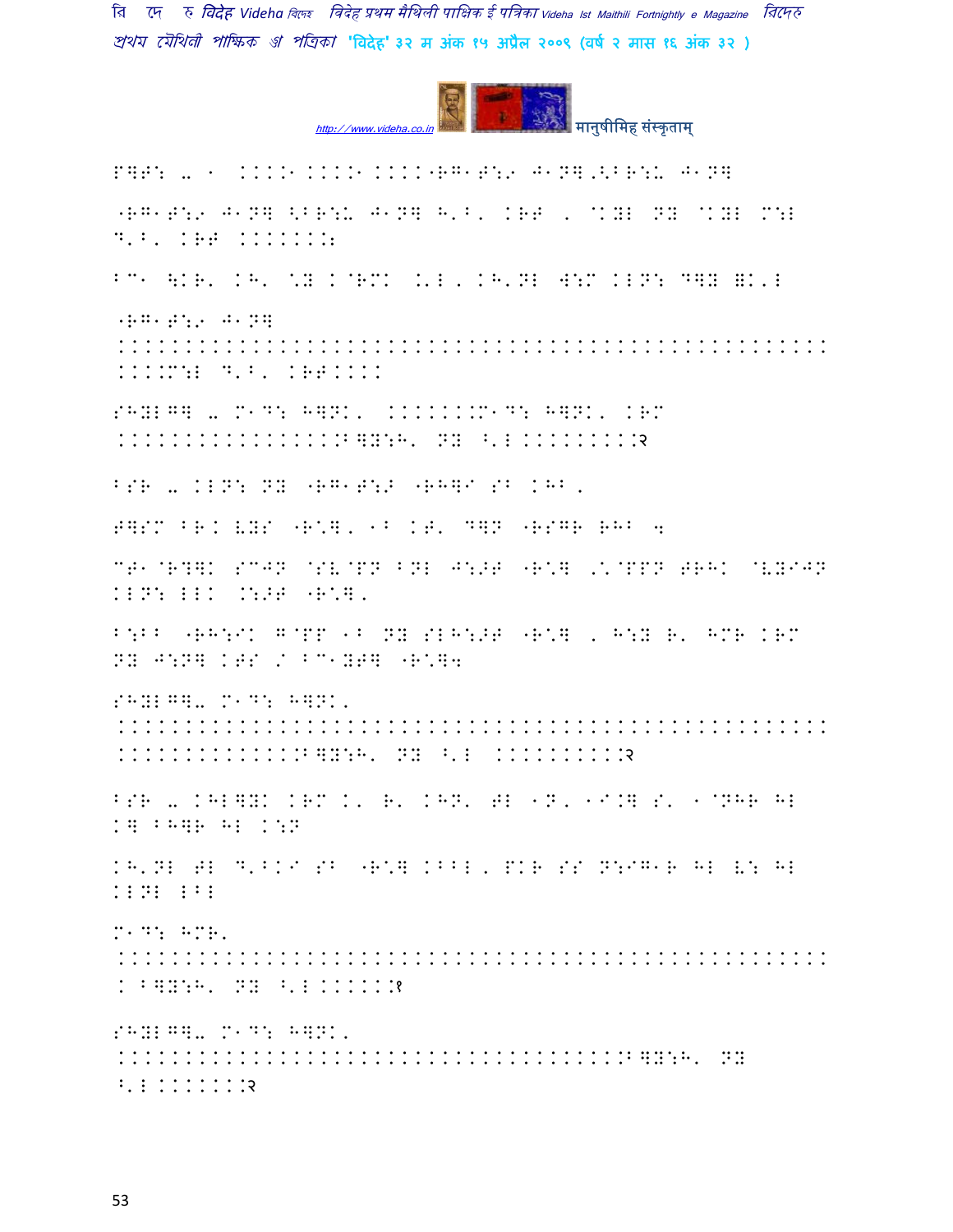

PART & RESOURT PROPERTY ON ASSOCIATE PART OF A STATE OF A KNAME . C:HKT \* C:HKT JEBKT J:// HORK J:// DOBT \* HE \* TO HKT # (NB) THE SECRET SIGNAL SIGNAL SIGNAL SIGNAL SIGNAL SIGNAL SIGNAL SIGNAL SIGNAL SIGNAL SIGNAL SIGNAL SIGNAL SIGNAL S HMR: K]\*1 NY KHB, B10] B:P AN BOAT MARSHALL MARSHALL /KR' SIG KTC J: KS RHB .............. SHIRGH - MINDS HIRLS ..............................................B]Y:H' NY ^'L-.....२ P]T: - 1.........1.......1.......... HT:R: SS PKK TH THIRE I, AN SKIR ARIT JA, BINTIN PAR WEAR PROTEEN PROTECTED AND MOST 1.....1....SS1R \H'N J' .BB M:LD:R HL, KLNL \*L) ML) ?:N:K HV:LD:R HL4 \K "RDD M:@TR D1LR11 S:R HL S1IDR S1IDR S:R]K JTY ^RM:R HL ..... SHIRGING TO THE BUILDING ..................................................... .....B]Y:H' NY ^'L......२ BSR - MID: HMR'S ..................................................... .................B]Y:H' NY ^'L ......२ PART : SIN THE SINGLE RANGE IN THE SINGLE IN "RH]IK KN]Y:/K H:? M' <RK SB K:RLB:R HL, KHKT \*]YK@NH \*]YK@NH \*]YK@NH \*]YK@NH \*]YK@NH \*]YK@NH \*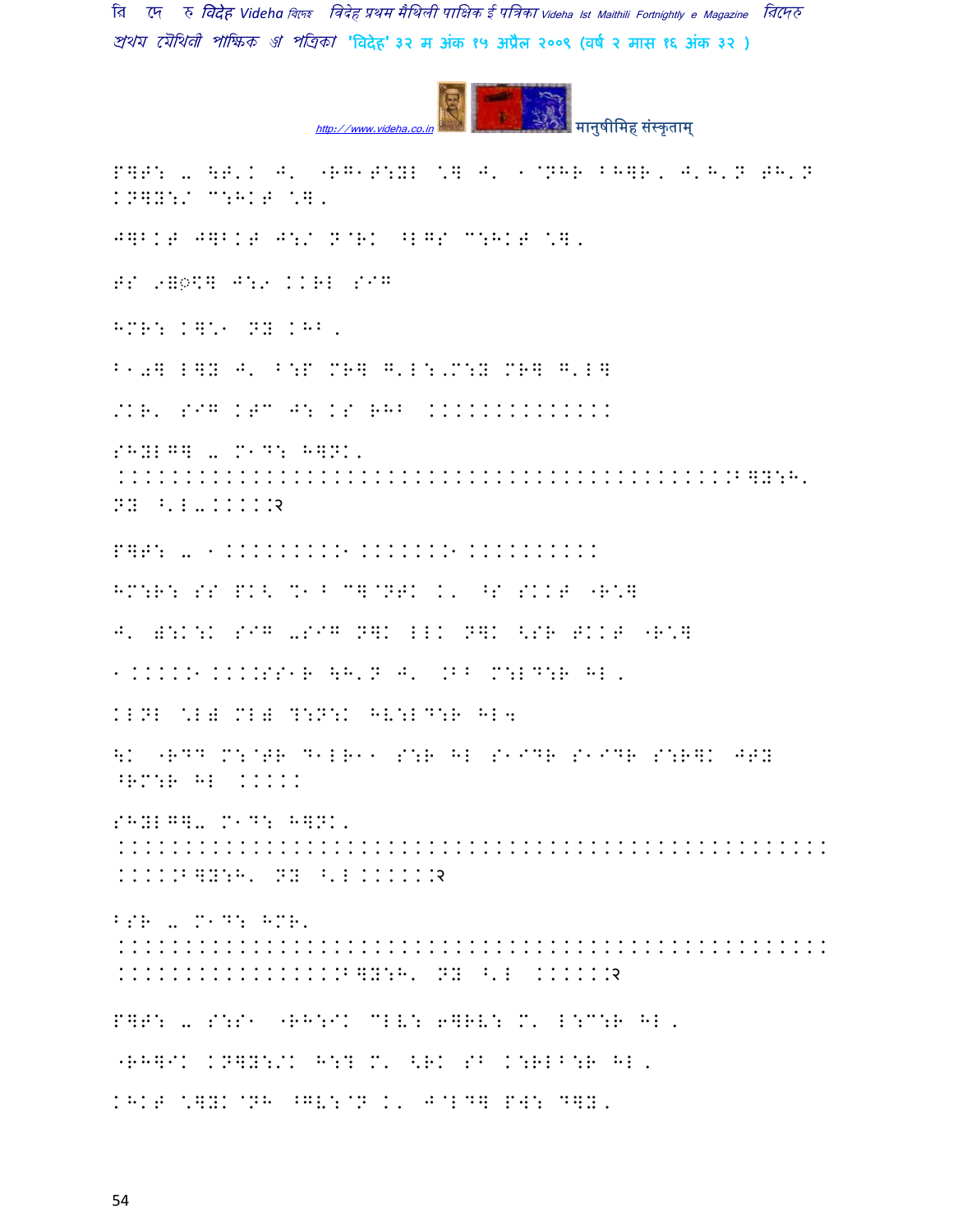

H. CAR: LG AND BOILEY POST HAND ALL . COLO BSR - 1....1....B:P HMR .1% HL?] 1 ...@SV@PN HMR S:K:R HL M1D: HMR' ..................................................... ..............B]Y:H' NY ^'L ...२ SHYLG] - M1@DD: HIGH-..................................................... .......B]Y:H' NY ^'L....२  $\#H$  ( $\#H$ ) )  $\#H$   $\#H$  ( $\#H$ ) B:BB... B:BB.... B:BB.... B:BB... B:BB... B:BB... B:BB... B:BB... B:BB... NY P:BY S^: S'HL 1B 9W] RHL "R\*], 1B] RHL "R\*]....B:BB.... ... 1B] RHL "R\*]4 P)T: - CLP G! - CLP G! - CLP G! - CLP G! - CLP G! - CLP G! - CLP G! - CLP G! - CLP G! - CLP G! - CLP G! - CLP G <)K - NM@SK:R PHP: . TIP <)K - K]? PHP: 2005 TO 110 <)K - H' H' H' H' NM@SK:R ......NM@SK:R  $I = P = P = P = P = P = P$ PHIL ACCOUNT <)K - K] KRY \*] ? BSR - EFGH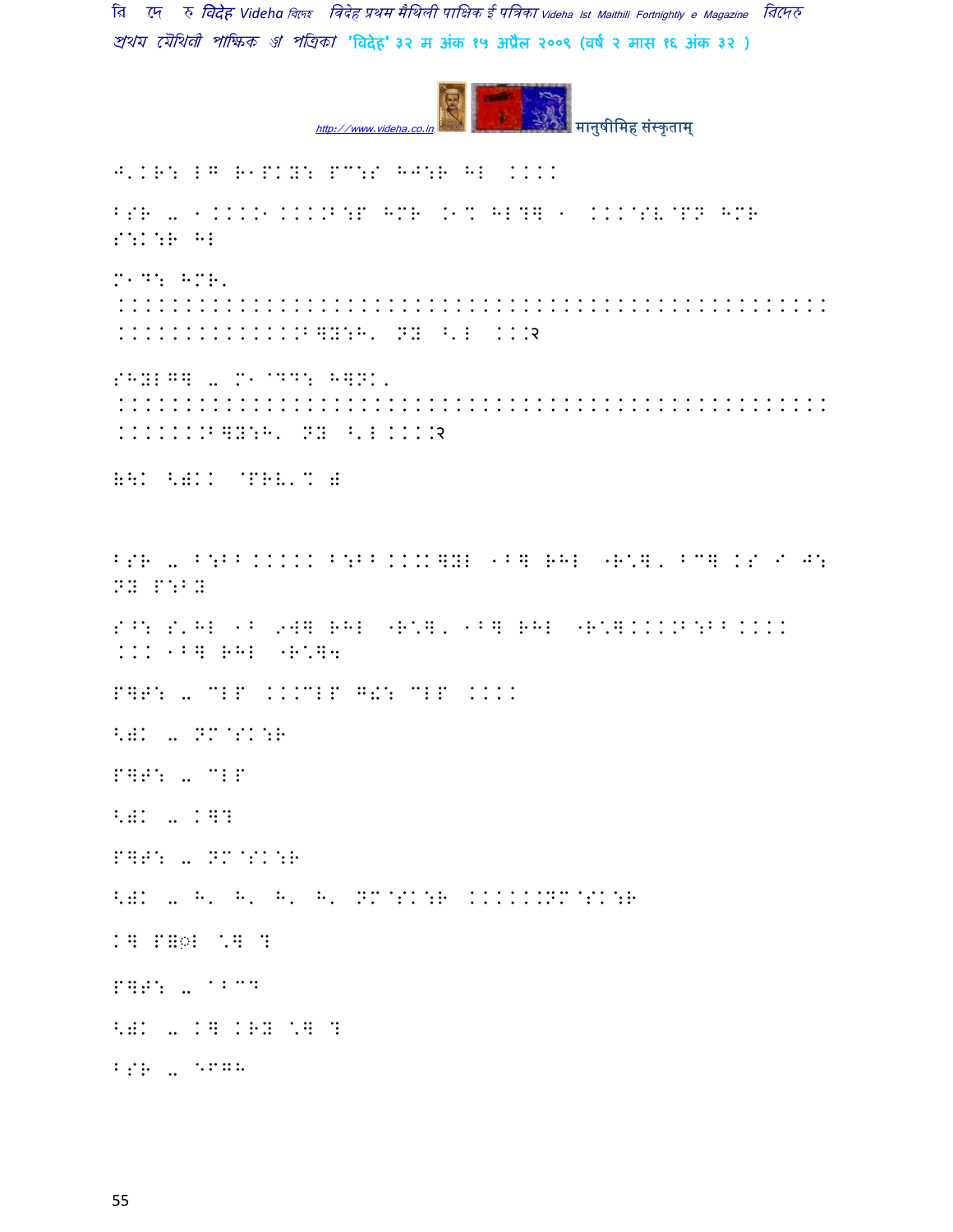

<)K - HB/ ....HB/....KT'K ):K:...? P]T: - PC:S HJ:R ..... KAD A: PRE B: PRE COOLDING THE GROEN COOL BH1T MHG "R\*] .......B:P R' B:P ...B:P R' B:P ...(@PR@S?:N ) BSR - >HL CL] G'L .....S^: 9W] G'L .... @PR:# PR HMR BNL B:BB ......"RH:IK L'L .'L .... SHYLG] - >HL CL] G'L .....S^: 9W] G'L, @PR:# PR H]NK BNL "RHING" E.E . NE . NE >HL CL] G'L ..... P]T: - CLP ...CLP....G!: CLP ...... BSR - TMS:9 J1N],.... .]S:9 J1N] ... TMS:9 J1N] , .]S]19 J1N] B:P HMR .....@KYL NY 6ISKY: K] I DL. HMR.....२ KN]Y:/ ............H' Y' KN]Y:/ KTY \*] HMR H1JBR .... LLK THAT THE REAL PROPERTY STATE AND THE STATE OF STATE AND INTERFERING TO A REAL PROPERTY OF STATE AND INTERFERING TO SHILG] - KNILLER SHYLGI - KONING ANG HIMP LLK TKKT "R\*] BSR K' I TKK \*?] SS1R .........I TKK \*?] SS1R .... 4

GREEN CONSTRUCTS OF CONSTRUCTION SIGNER SIGNER SIGNER SIGNER SIGNER SIGNER

<)KKT] (PH]L K]])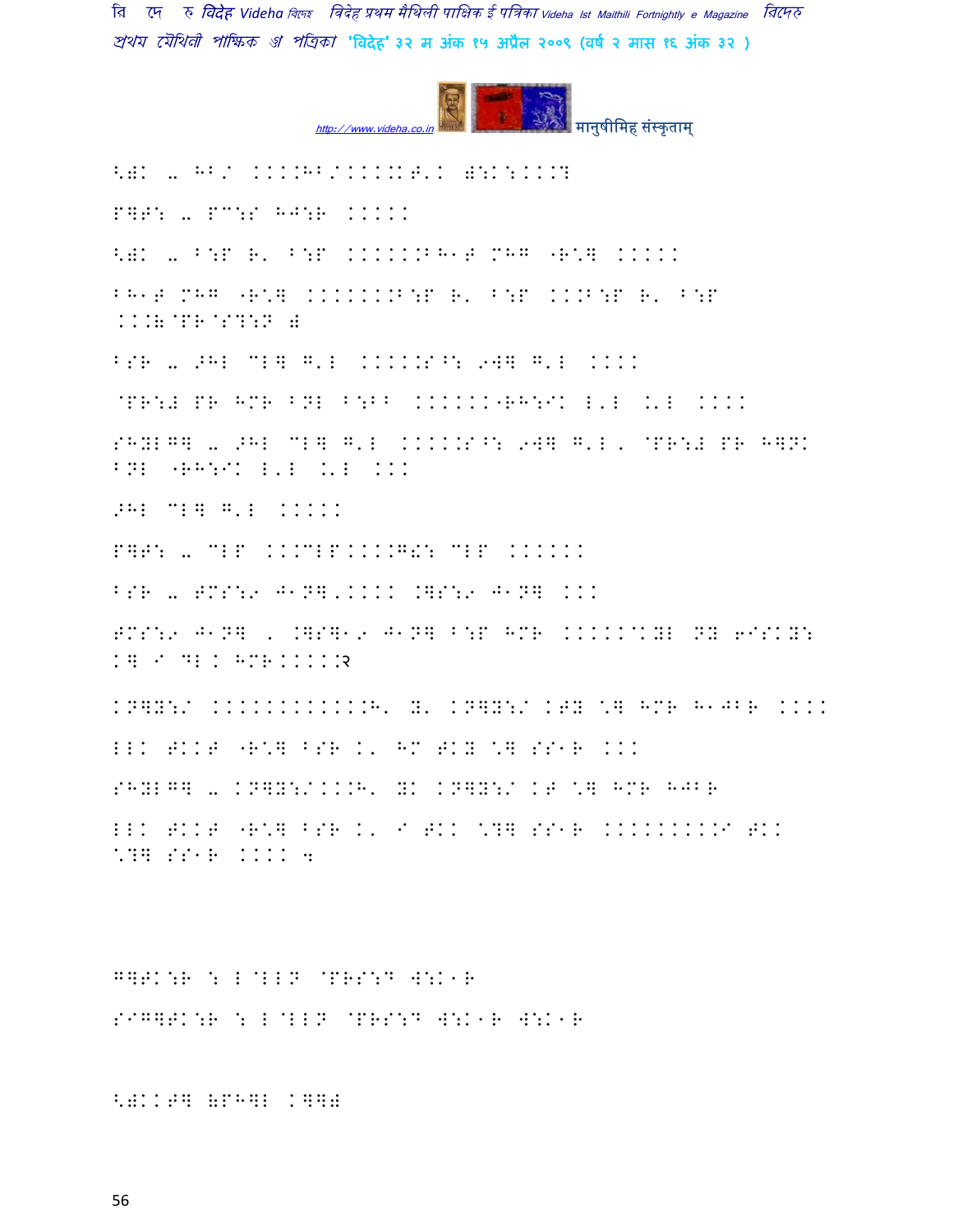

 $\sim$  MH I CHIP CHEMP ANOTH PRIDE COLLNIR ALOCE ARE @%RMI.L: M' \*KK, 1 G]T N:)]K: K' RBP M' @PR@ST1T K:YL H: SKIP (RTR) :

1-GHaTaKaITI (<)KKT])  $\overline{2}$  .  $\overline{2}$  and  $\overline{3}$  are the constant in the constant in the constant in the constant in the constant in the constant in the constant in the constant in the constant in the constant in the constant in the cons

 $\sim$ SaDHUNAMA) S: BaDHUNAMA

KHILPH 3

\K @VY@KT] "RPN B'): K' LS KS SCR:W S^: J:YT \*?]4 / KADI AN I KUNI KUNI KUNI ANG PUA PIANG INI NIGA G

 $K:U \to W$ 

K#: PX/C H#W PHP: 2001 <)K - DS HJ:R

PHONE REPORT

<)K - B]S HJ:R

PHP: 20198-08-18-1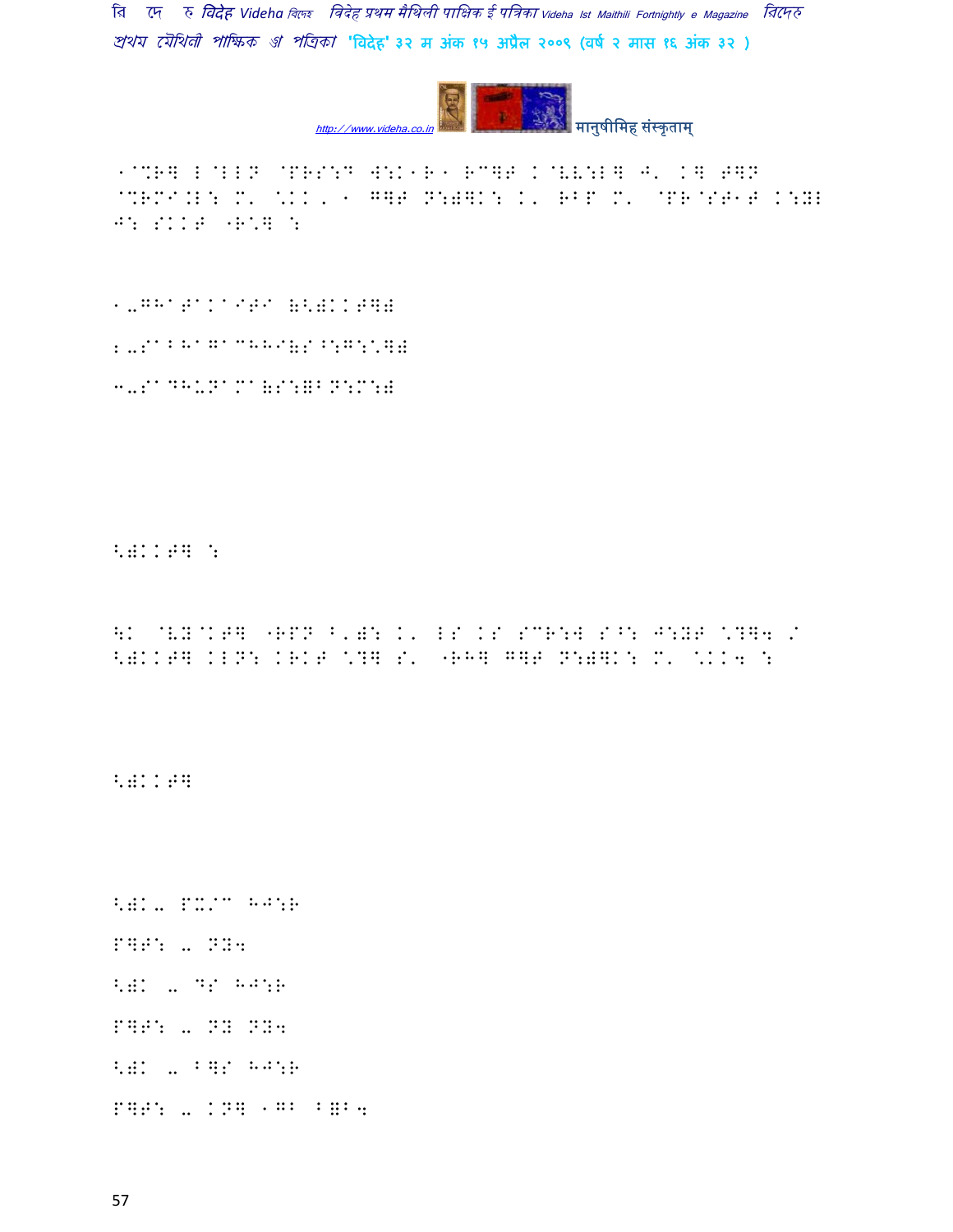

**K - R - POST HD: R - POST - POST - POST - POST - POST - POST - POST - POST - POST - POST - POST - POST - POST** Philippine and the second product of the second product of the second product of the second product of the second product of the second product of the second product of the second product of the second product of the secon PAPE & "PPP," REAGN POP, AATGPA OF P@CC]S' PR HM KHLH1I H:/, HTR: BC1 SN MIL NY THIRE E **BEE I: LS HII: WA** MK@BRITERSON ROLLER SL/CLI V:H KS DIY V:H KS D SS1R PHILIPS CONTROL DISTUR B')] SS "RPN @SN'H H'TK@NH J/I, P@CC]S' PR TKI KHLCI H:/ 4

 $K_{\rm eff}$  -  $K_{\rm eff}$  -  $K_{\rm eff}$  is the state of  $K_{\rm eff}$  is the state of  $K_{\rm eff}$ HMR' UPR M' UPR M' HI "RPN' K] K'L]YY, KLN B:< M:RL]YY, BC1 K' SHOPPA HOPPIER SS4 \T'K )K: K' M:IG KRY\*], SLC REPORT TO THE REPORT OF THE REPORT OF THE REPORT OF THE REPORT OF THE REPORT OF THE REPORT OF THE REPORT O M:? M' D@RD KLN:K HL>\*Y, B10TH: HIST BI4H APAI M:N] J>YL KN' K@MM' SI........4 PX/C HJ:R ................................2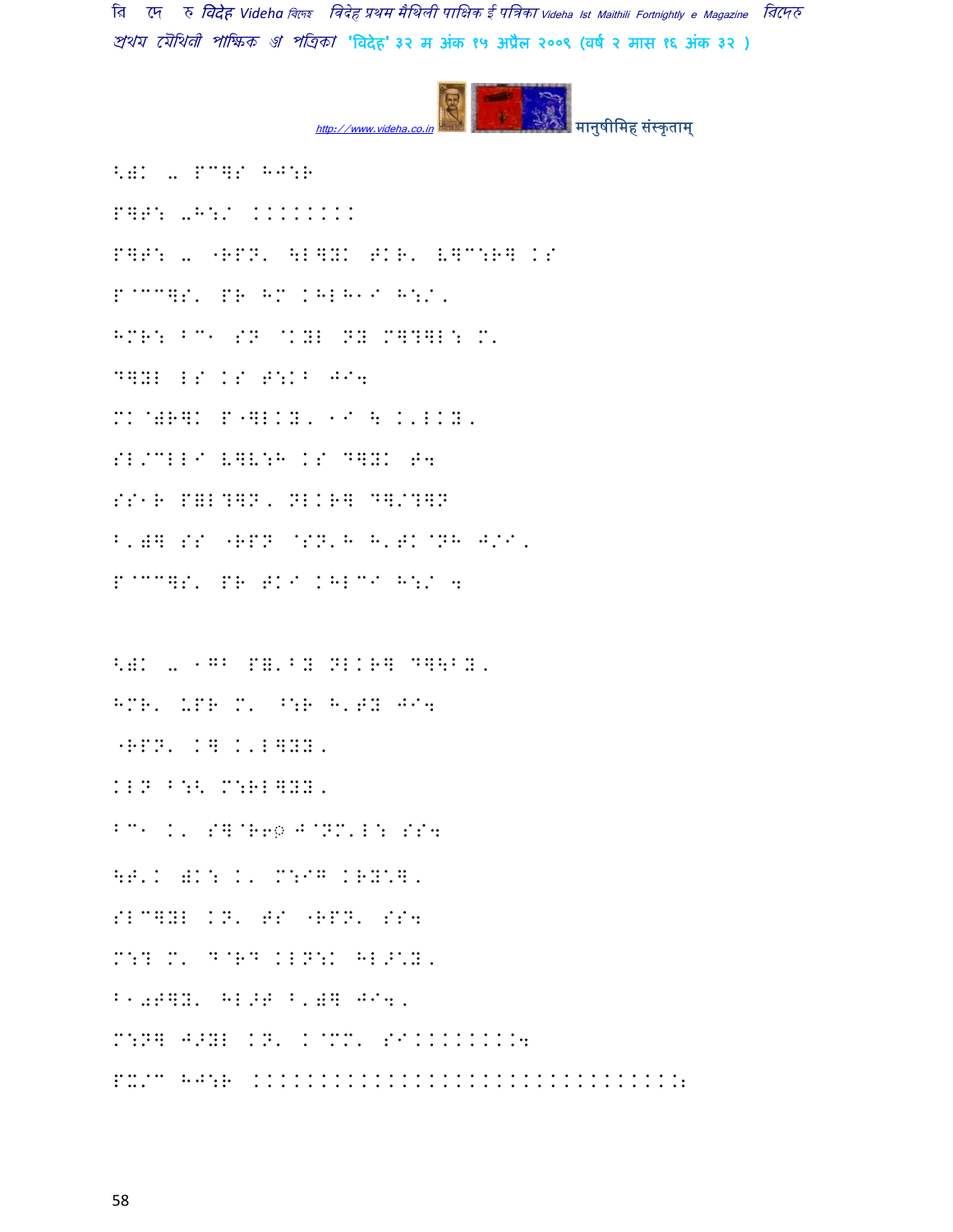

PRINT REPORT OF THE PRINT REPORT OF THE PRINT REPORT OF THE PRINT REPORT OF THE PRINT REPORT OF THE PRINT REPORT OF THE PRINT REPORT OF THE PRINT REPORT OF THE PRINT REPORT OF THE PRINT REPORT OF THE PRINT REPORT OF THE PR KLN . RC K'LIGHT. TKR H]S:B D'.BY JI4 HIMPERS . THIS RECORD M:@S)R @SKBL K' D]L]YY J'4 LOCAL LOCAL LOCAL LOCAL LOCAL LOCAL LOCAL LOCAL LOCAL LOCAL LOCAL LOCAL LOCAL LOCAL LOCAL LOCAL LOCAL LOCAL LO HAND HAND II (404) HINE MAY HIM 1 BC1 K' MI K' K' KEMANG ANG PARTITI TKR H]S:B KRTY K' 4 POUTHER PR HU KHELL HAR SILLIIISISSION K BI - "RPN' MHYS" (PORTHE VICTOR) NATURES SB: HIS: 4142. 144 HMR SL:H M:N] L]Y, 19 J. HT (1831) 1941 "RPNHB/ M:Y K' K@&) ^'L H'TK@NH, "RPNHB/ K' JANUARY TKRL HISSEN HISSEN B', B'): CHE, M'H, P'A' CLA G@PP B'K:R , J] SRK:R, HTBT' BETWEEN THE TIME "RPN' K' B\$K: "B\$K: "P:R, "P:R, "P:R, "P:R, "P:R, "P:R, "P:R, "P:R, "P:R, "P:R, "P:R, "P:R, "P:R, "P:R, "P:R, HM CHILA NA PROVINCIA ILIPOTENIA (ILIPOTENTIA)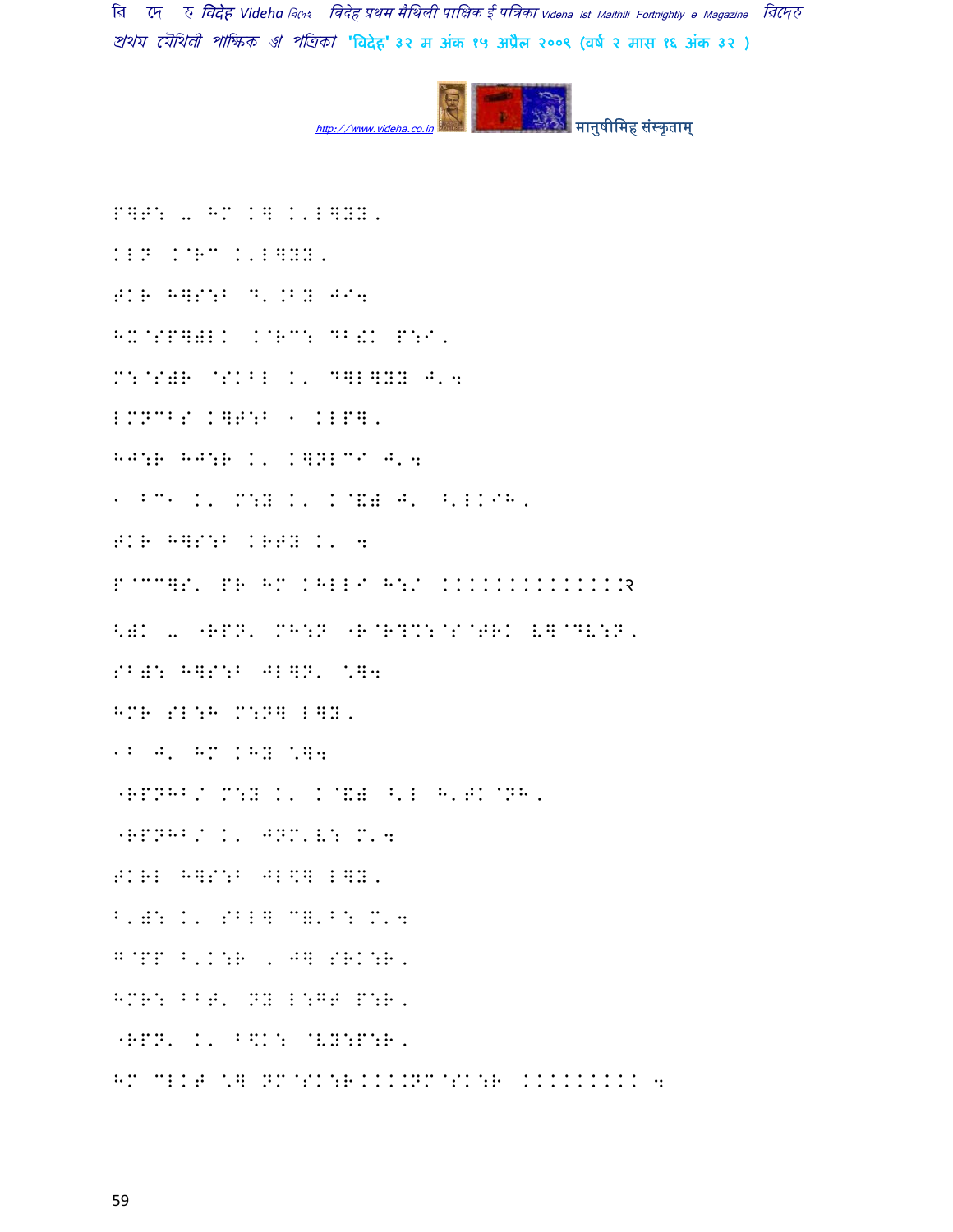

WHEN:R : LOCKER MENSION SIGHED IN A BOARD OPPERTUNING

"RPN )]K:-)]@PP#] D]"R4

HTTPS://WWW.BLOGGER.COM/COMMENT.G?BLOGID=7905579&POST ID=513633139662640904

K:MINI: MARINE MINI: MARINE MARINE MARINE MARINE J@RNL]@S) \*?]4

1.1R CHER: 2PH 00

1. THE CONSIL CONSI

KRED BROWN ENDER THE STATE STATE

1' BKSL BKSL KRB NKHRK B.:N

1.]R KH]Y: !R]

EARTH: K' D'AT D'BK - 7 FART

1' G:THE DO TO THE THE 1995 BALL LET

1.]R KH]Y: !R]

MK?)L 1999 SOME REPORT OF SALE SAN ARTICLE IN THE SALE SAN ARTICLE IN THE SALE SAN ARTICLE IN THE SALE OF SALE

1' >R.: @DV'& K' BN'N' RHB L@K@&Y

1. Property and the second property of the second property and the second property of the second property and <br>References and the second property and the second property and the second property and the second property and

KH]Y: !R] S]T: K' H'TK@NH G1#G:N

1 1J1K S]T: RHT] G1MN:M

1.]R KH]Y: !R] K:'SK] KRT] N:IG) ^' N:C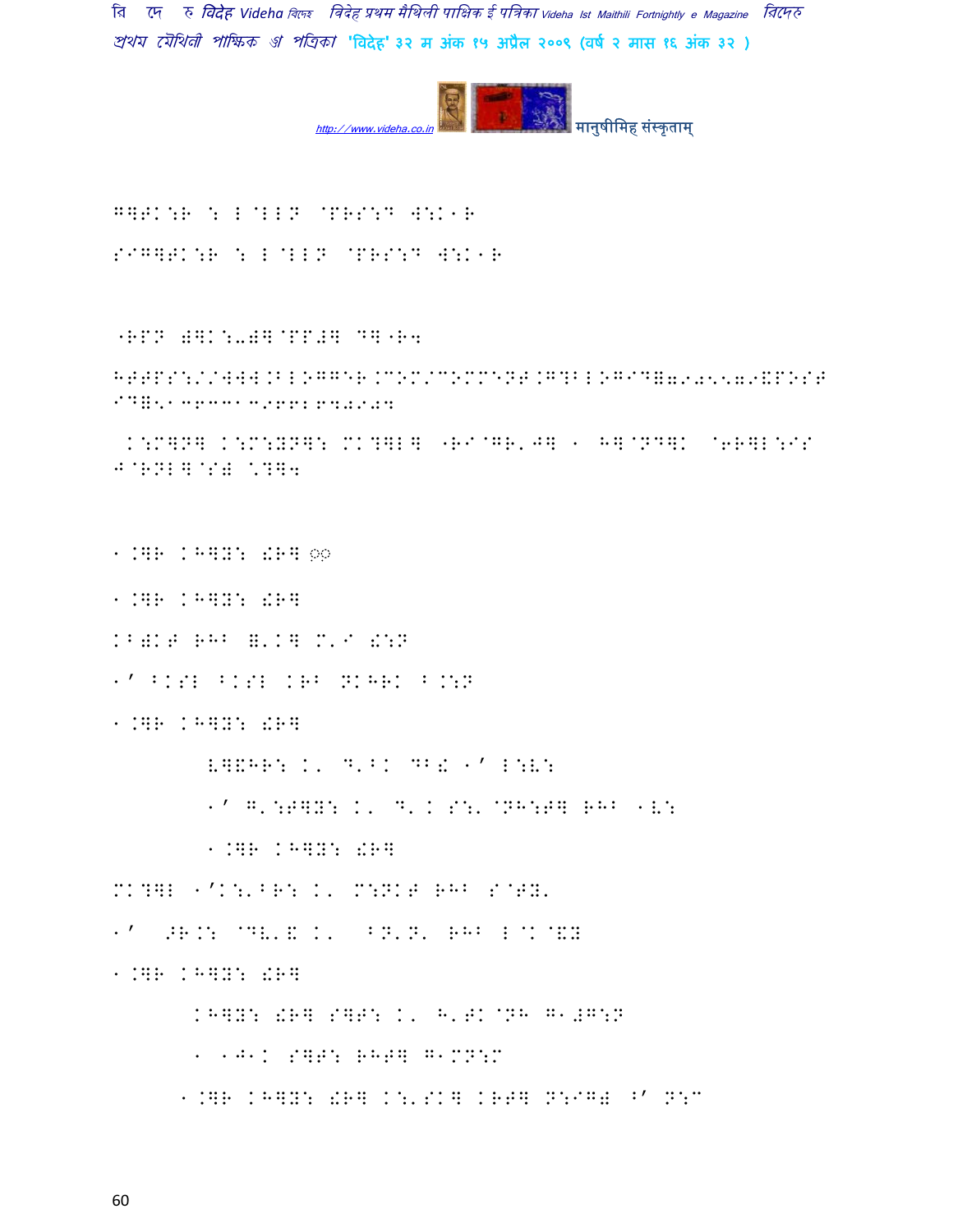

9J:+T] BG]C: P:KL 1' K:◌ॅC

1.]R KH]Y: !R]

KHARD RHB BHG ARD NAWN: NAWN!

HTE THE REAL THAT ENDING

1.]R KH]Y: !R]

KH]Y: !R] NBK: P1L )1)L RHT

1' KH]Y: !R] N]K@MM: SB J1)L RHT

1.]R KH]Y: !R]

KHER KHERVIE KY HYS CONTRO

1 P:G PHER: ME 81301 B.N.

1.]R KH]Y: !R]

KHARA 200 SHIRI 200 SHIRI

1 KH]Y: !R] %IKR 9P:S KRT:

1.]R KH]Y: !R]

KH]Y: !R] P:N M.:N B]SRB

KH]Y: !R] .'T] K' %:N B]SRB

1.1R KHIR KHI

 KH]Y: !R] 1PS M'I KRB K):KJ **THEY: NND END NUMBER 1973** 1.]R KH]Y: !R]

KH]Y: !R] "R@PPLN G:M B]SRB

B:tH T.P BIB BBT FANK

1.]R KH]Y: !R]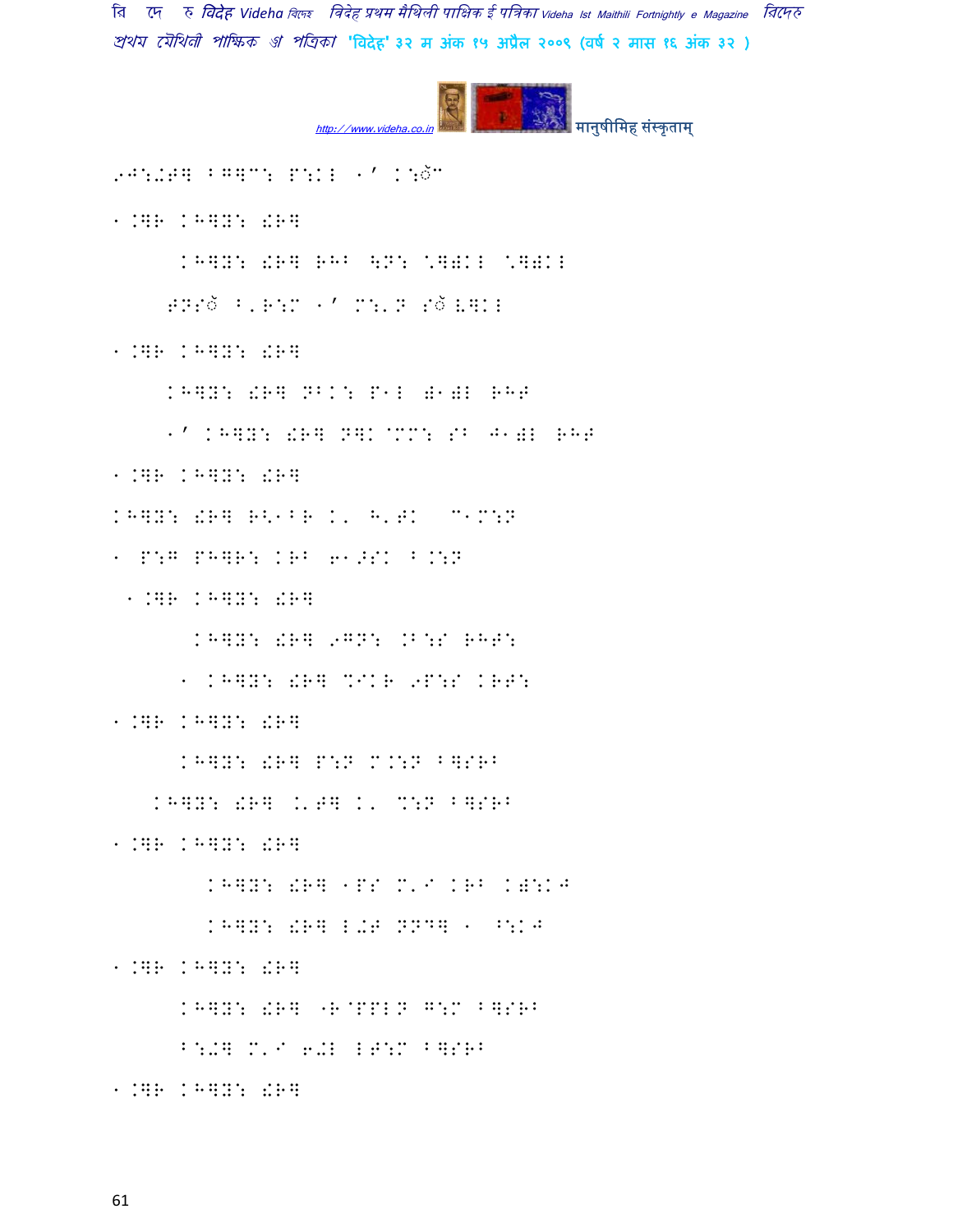

**KHAY: NHBK MINING MANU** 

1 TR' TR' K:)BK "RPN' B:@NH

1.]R KH]Y: !R]

KHARR & RHB %KD# & RHB %KOV (PDF) & RHB %K

1 MDD] K'N]H:R K' D'B G:R] 1 SR:P

1.]R KH]Y: !R]

KH]Y: !R] "RNKR KRB S@TK:RR

1' "R@PPRN L:'K K' D'BK D1@TK:1R

1.]R KH]Y: !R]

KHIY: :RI: TITIL: SIN' RHTK

1" KH]Y: !R] MK?]L SB DB.' SHTK

1.]R KH]Y: !R]

**W:M:M:W:W:W:WE** 

344409

"RPN )]K:-)]@PP#] D]"R4

HTTPS://WWW.BLOGGER.COM/COMMENT.G?BLOGID=7905579&POST ID=513633139662640904

NAMES OF STREET

J]VN \K): D1R1H KV]T: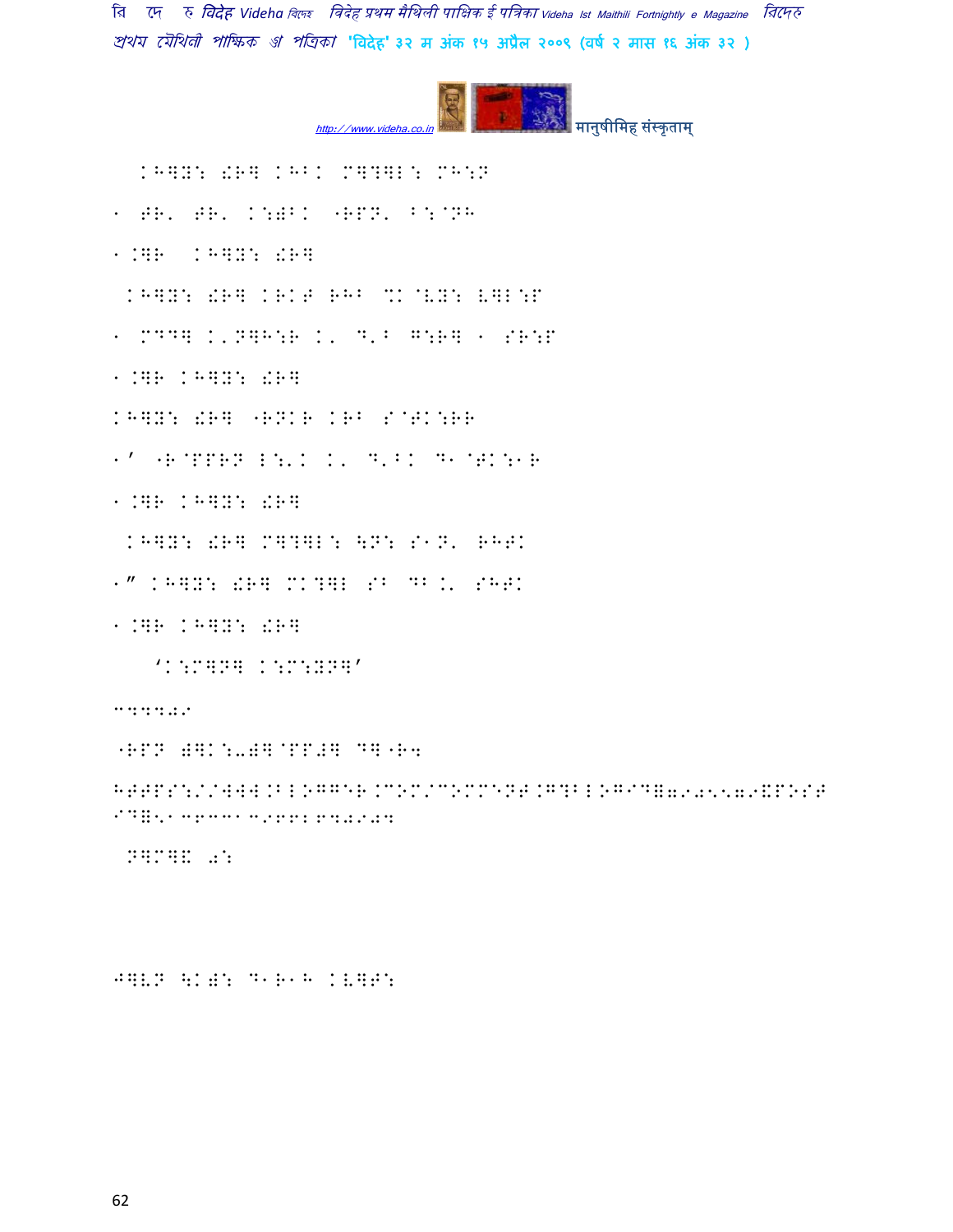

"R@R?H]N %@BDRK HENRY .LOWERCH "ROBERT "ROBERT" "RN:S ?M PO "RN: "PO "RN: "PO "RN: "PO "RN: "PO "RN: "PO "RN: "PO "RN: "PO "RN: "PO "RN: "PO "RN: "PO "RN: "PO 6:RH TI RH (888) P@NN:DK P@NN:K CONSERVATION CONTINUES. 1 ^LGKT \*] \K): PR:JYK ?K:N J@TT NH] ^')KT \*K JUNK BORTH YEAR  $1 - \frac{1}{2}$  $\mathbb{R}^n$  . The  $\mathbb{R}^n$  and  $\mathbb{R}^n$  are  $\mathbb{R}^n$  . The  $\mathbb{R}^n$ JUNE RING TO BOOK INTERNATION  $\mathbb{R}^n$  -  $\mathbb{R}^n$  -  $\mathbb{R}^n$  -  $\mathbb{R}^n$ LY:@TMKK G]T J]VNK M!1R S@+G]T 1 \*M...\*M...Ka NCKT S@+G]TS/G "RSI@.YM KL:@TM KL:@TM KL:@TM KL:@TM KL:@TM KL:@TM KL:@TM KL:@TM KL:@TM KL:@TM KL:@TM KL:@TM KL:@TM KL:@TM KL:@ 1 @PR@S61.)]T ^a J:>T \*K J]VN 9PVNM'  $\mathbb{C} \cdot \mathbb{R}$ : "RN:S 6'R.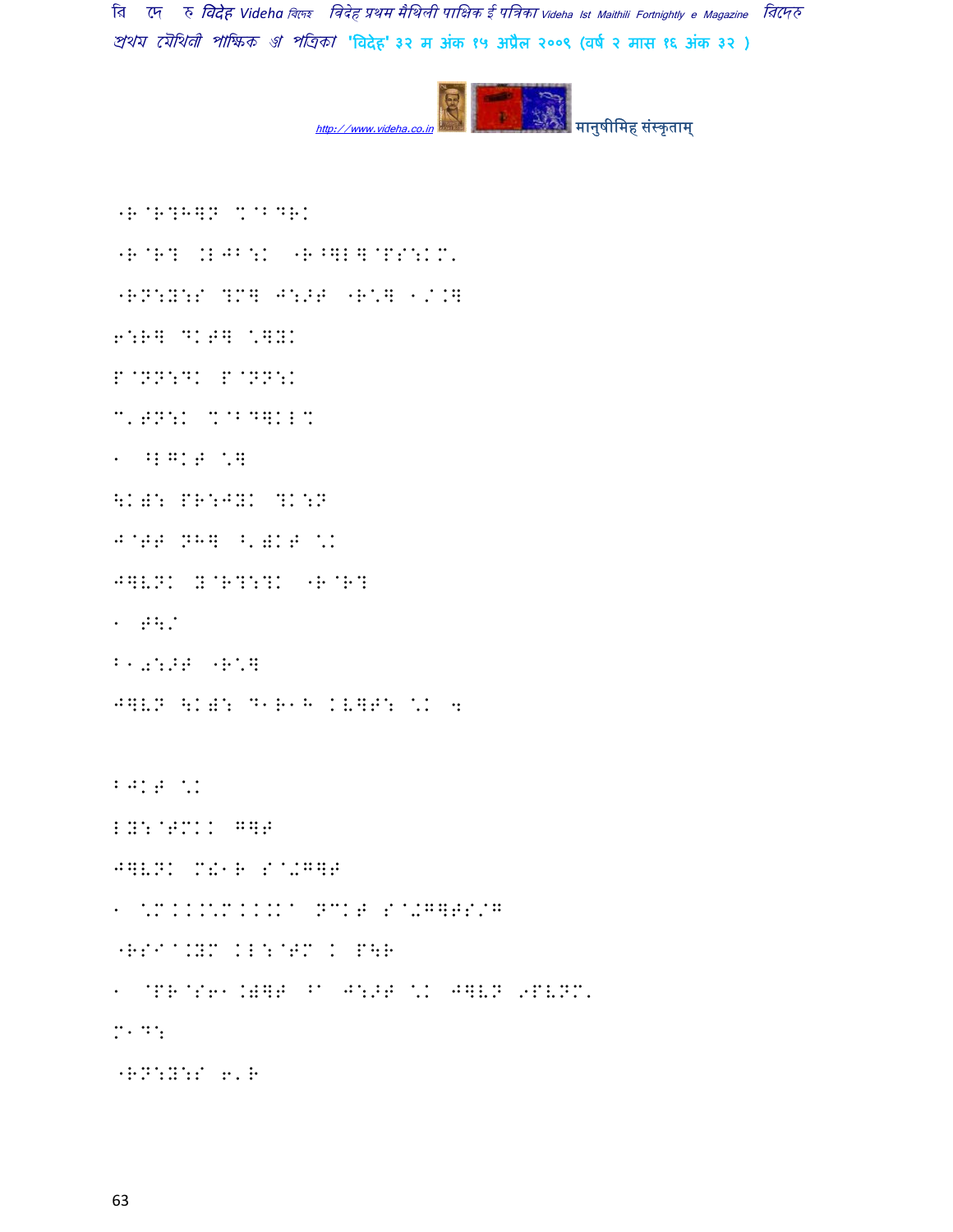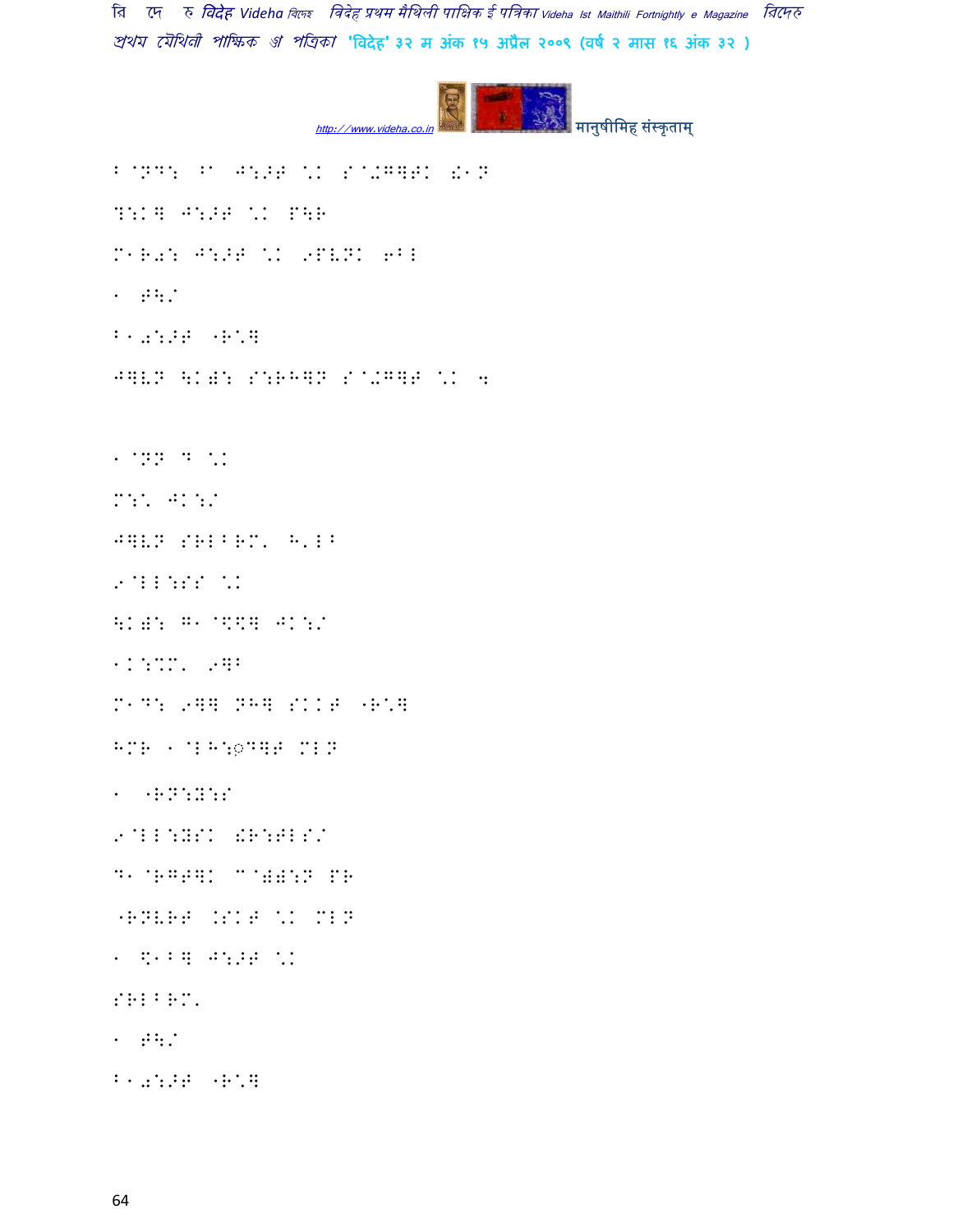

G10 THE G10 SKB SHE SKB:

1 M:\* JK:/

H'La NHE SKB:

NAME THAT THE SET

 $\frac{1}{2}$ 

"RPN 89111.49 TP18 "PPH

HTTPS://WWW.BLOGGER.COM/COMMENT.G?BLOGID=7905579&POST ID=513633139662640904

 $S$  is the contract of  $\mathcal{S}$  . The contract of  $\mathcal{S}$  is the contract of  $\mathcal{S}$  is the contract of  $\mathcal{S}$ %:@S@TR

SM PREFUNCTION SOME DIRECT PROVIDING AN INCOME PROPERTY AND RELEASED FOR THE RELEASED PROPERTY AND RELEASED PR 10 R: 10 R: S/ K: 15 TO 10 ROOM & S/PRO 15 S: L ST "ROOM AN OUTLING ALL SIG \N0J]0/0 K S'HL SIC:LN4

@^RM]T %@BD

H. BY WE WE WON'T THIS 6. F 13 19 19 11 17 1114 B:S  $5.5$  NH  $1.5$  MM  $\cdot$  MH  $\cdot$  MM  $\cdot$ TELE PARE IV (RPN) (RPH) N1K: G'L SB RH] N]@NN M' MLNK K:GT SAN SHEER IN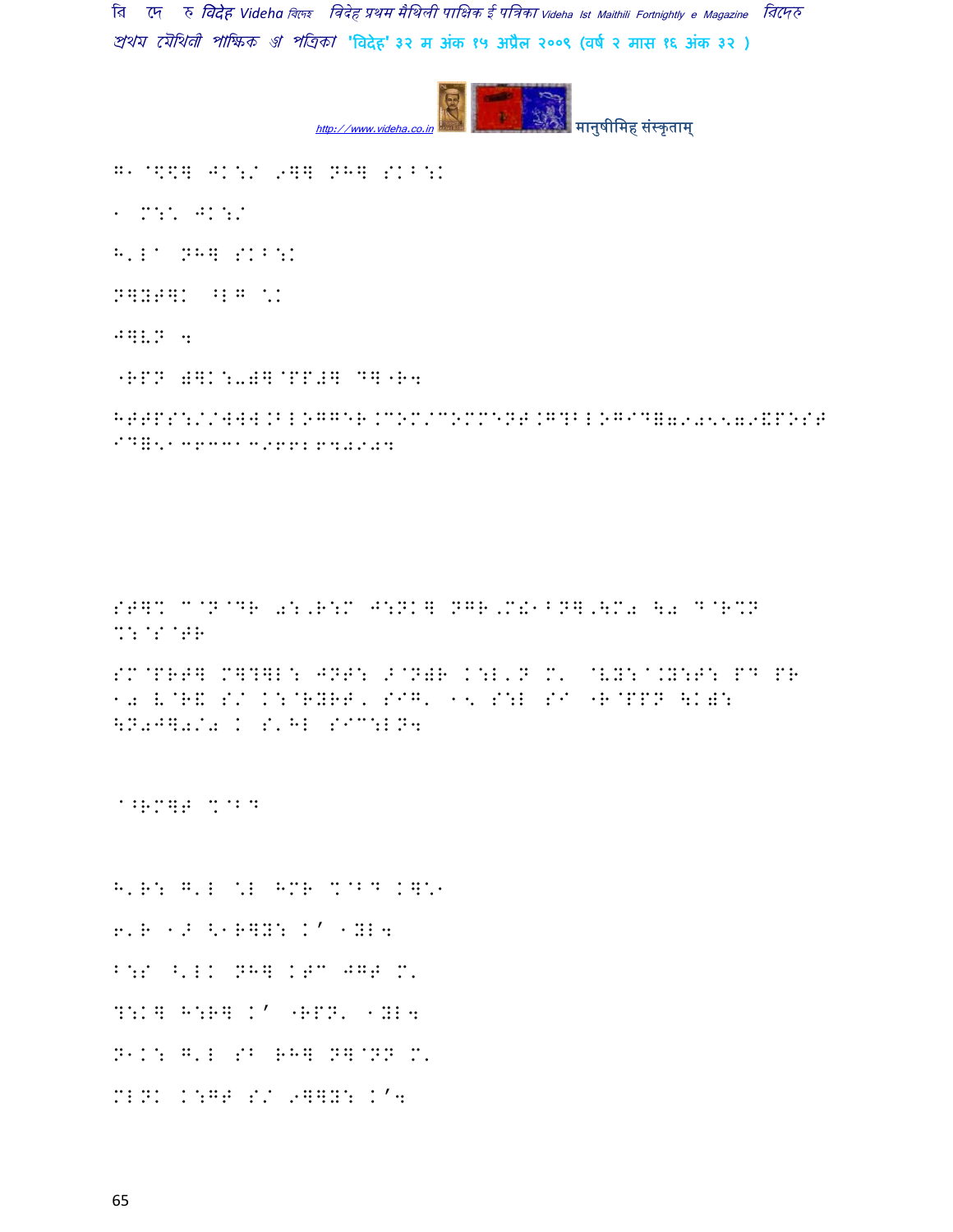

KATHE KATHE SE SA KE KATHE KATHE S 1N - 1N ^:&: 61S]Y: K'4 1911 - 1T1R MANUEL 17 (1911) BKSL BKSL BR HIM I CHA R:T] B]R:T] @DV:R K' .LLT \*] J:GL "RB'R !R] \.NL4 PSRL D. DE RIR NE NEDRE \*GBB B.E (SB 9B)Y: GREEN (74 .LJ] RHL \*L S1. J]VN K'/ BE EAST TO BCH INA "R@R? B:/)] S@MM:N SM')B  $\mathbb{R}^n$  . The  $\mathbb{R}^n$  defined as  $\mathbb{R}^n$  ,  $\mathbb{R}^n$ MY:N @PRT\_PRT\_PRT\_PRT\_PRT\_ MARME ALL SPEA NE PARES %@BD "R^:GL C]@NH] SKL NH] HM BT:H KV] \*] VS1!: M'4 BBSR J: HO SR HO JH J \* KA "RITR" (1991) NASA SERING SERING SERING SERING SERING SERING SERING SERING SERING SERING SERING SERING SERI NH] "R\*] LL^ "R@R? K' HMR: **NHE C:HE SOMME AWE CON** NAJ PRESIDENTAS SERIKA SERIKAN PACIF CHE POSS (PROTECTIVE  $\frac{1}{2}$  ,  $\frac{1}{2}$  ,  $\frac{1}{2}$  ,  $\frac{1}{2}$  ,  $\frac{1}{2}$  ,  $\frac{1}{2}$  ,  $\frac{1}{2}$  ,  $\frac{1}{2}$  ,  $\frac{1}{2}$  ,  $\frac{1}{2}$  ,  $\frac{1}{2}$  ,  $\frac{1}{2}$  ,  $\frac{1}{2}$  ,  $\frac{1}{2}$  ,  $\frac{1}{2}$  ,  $\frac{1}{2}$  ,  $\frac{1}{2}$  ,  $\frac{1}{2}$  ,  $\frac{1$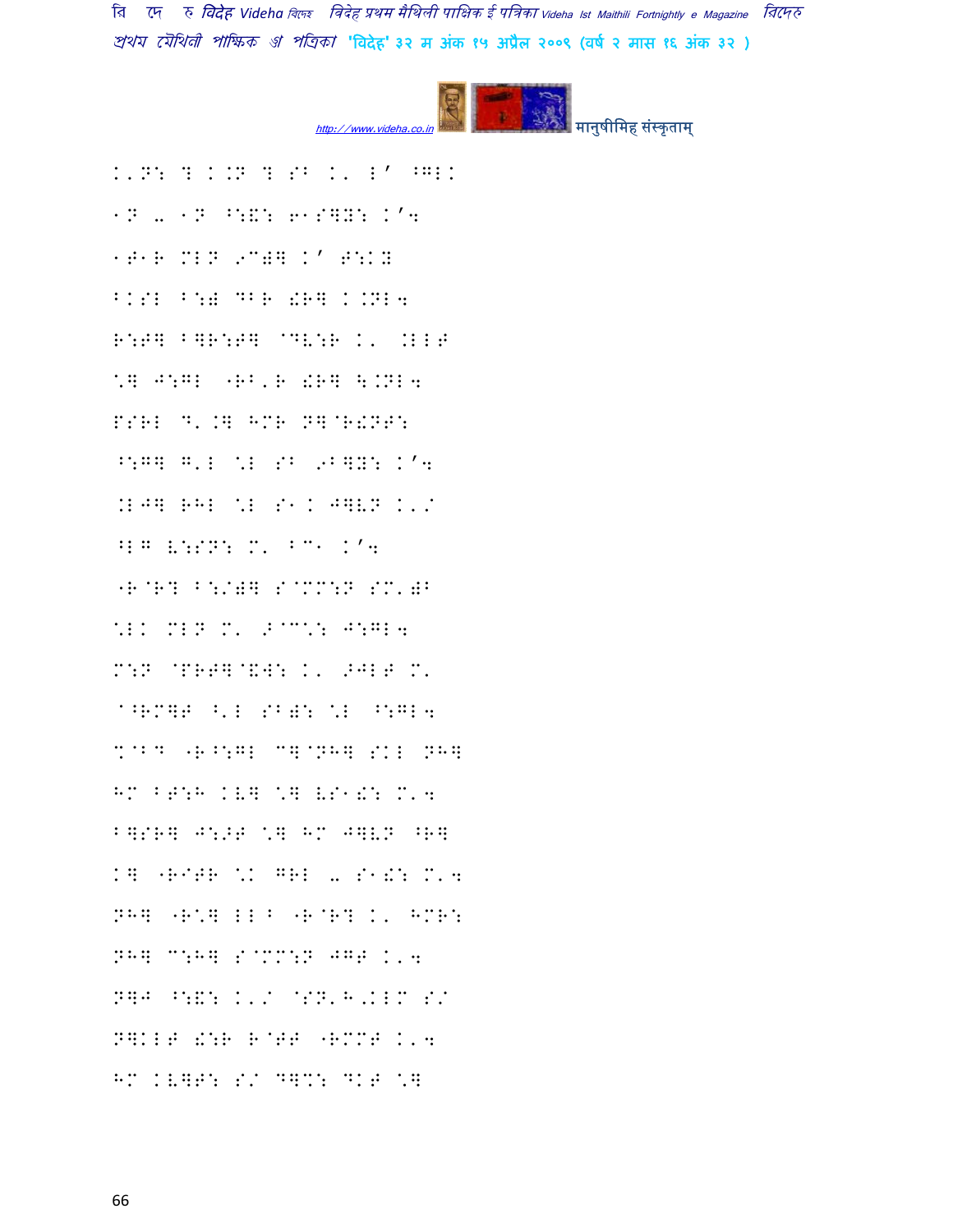

DM & CHILD & CHILD & CHILD & CHILD JG: RHL THL SBTLE FREE BHF BALA IV FARY PYR ILA  $11.11$   $1.11$   $1.11$   $1.11$   $1.11$   $1.11$   $1.11$   $1.11$   $1.11$   $1.11$ P@TR: P@TR]:K: K' P@NN: M'4 \*PTK N@GN D'H N:R] K' M1@.Y PM@&) ,"RIT]T P@NN: M'4 M1D: K'N: HM KLM \*L]] K' MCN AND AND MANUSCRIPT K'N: H'TK K]\*1 @VY?: D'.] K' **MILLE MIT MANUFATH STRAINS** KLML HMDY "RITR SAN STRAIN "RITR SAN @PRT]@K&# 1G] 9GL]T' RHTK4 P=◌़TK K]YL LLK NH] TKYL KIT HI: KALMANI RHTK  $H$  (RPN )]  $H$  (RPN )]  $H$  (RPN )]  $H$  (RPN )]  $H$  (RPN )]  $H$ HTTPS://WWW.BLOGGER.COM/COMMENT.G?BLOGID=7905579&POST ID=513633139662640904

 RBP'% K1M:R 0: "@TYL?"@GR:M+P@TR:LY-@TYLI?:/ ^:Y:- .]RHR, ?:N:-B'N]P@))]/ J]L:-M!1BN]/ S@M@PRT]KLLK:T:  $T_{\rm s}$  and the strain of the strain signals of the second  $T_{\rm s}$ S', PEO S' MI BABBO, DA MBARY, PAR C'HIN SE MERLE MERI NA PARTICO O MERI NA BERA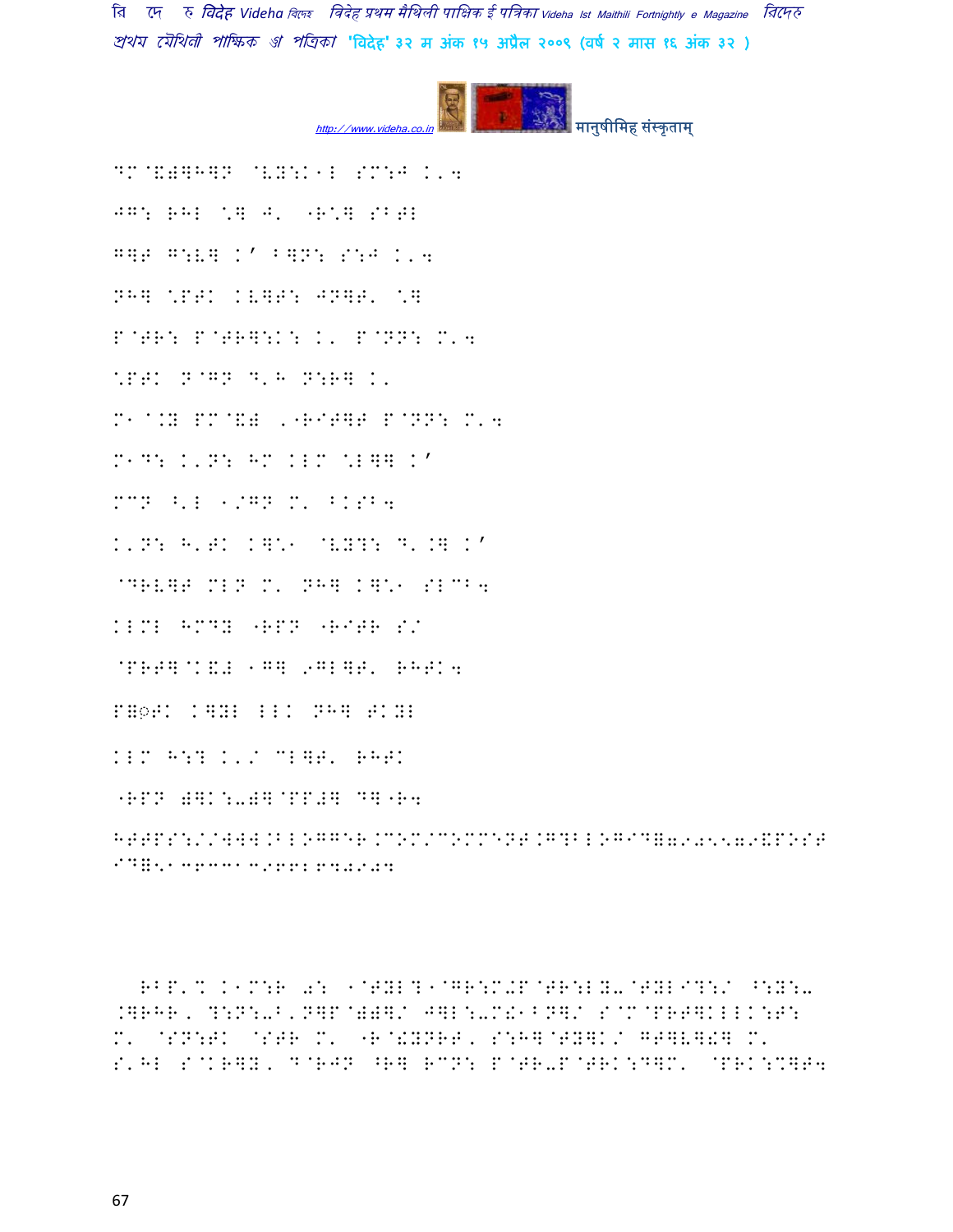

1YL 6'RL SMY LGNK

DR:N PR KING \*\*\* LLK \*XHR \*\*\*\* KKRL MED .NHH .NHHN .NHIH L SO KREAT THE FORMAL SERIES. K.NR K.NL KOMO PASELA MERRI, T:H] B]C K.NL CLK\* C)K-M)K, 1919 - 1920 - 1930 - 1930 - 1930 - 1930 - 1930 - 1930 - 1930 - 1930 - 1940 - 1940 - 1940 - 1940 - 1940 - 1940<br>1940 - 1940 - 1940 - 1940 - 1940 - 1940 - 1940 - 1940 - 1940 - 1940 - 1940 - 1940 - 1940 - 1940 - 1940 - 1940

@KYL Da RHL \*?] MLI\* PR T:V, FA KARDE HOME MY ANN PORTAGE. B'):K B:P KRK\* "RPN B'):K B\$:>, / L'B' KRT: .BB EIW] Ka P:>, NH TELA BIGH BYE, ELELI 1911 6'RL SMY LGNA

DRV: 000 (100 M) PR S/ HL- $K$  , the scale  $K$  scale  $K$  is the scale  $K$ /TY K.NL L:G] J'TK <):, Ta 6'R K.NL H'TK .BB N6:, P.A. P' TA CLASS AN PRINCIPAL TANK 1919 - 1919 - 1919 - 1919 - 1919 - 1920 - 1920 - 1920 - 1920 - 1920 - 1920 - 1920 - 1920 - 1920 - 1920 - 1920<br>1920 - 1920 - 1920 - 1920 - 1920 - 1920 - 1920 - 1920 - 1920 - 1920 - 1920 - 1920 - 1920 - 1920 - 1920 - 1920

68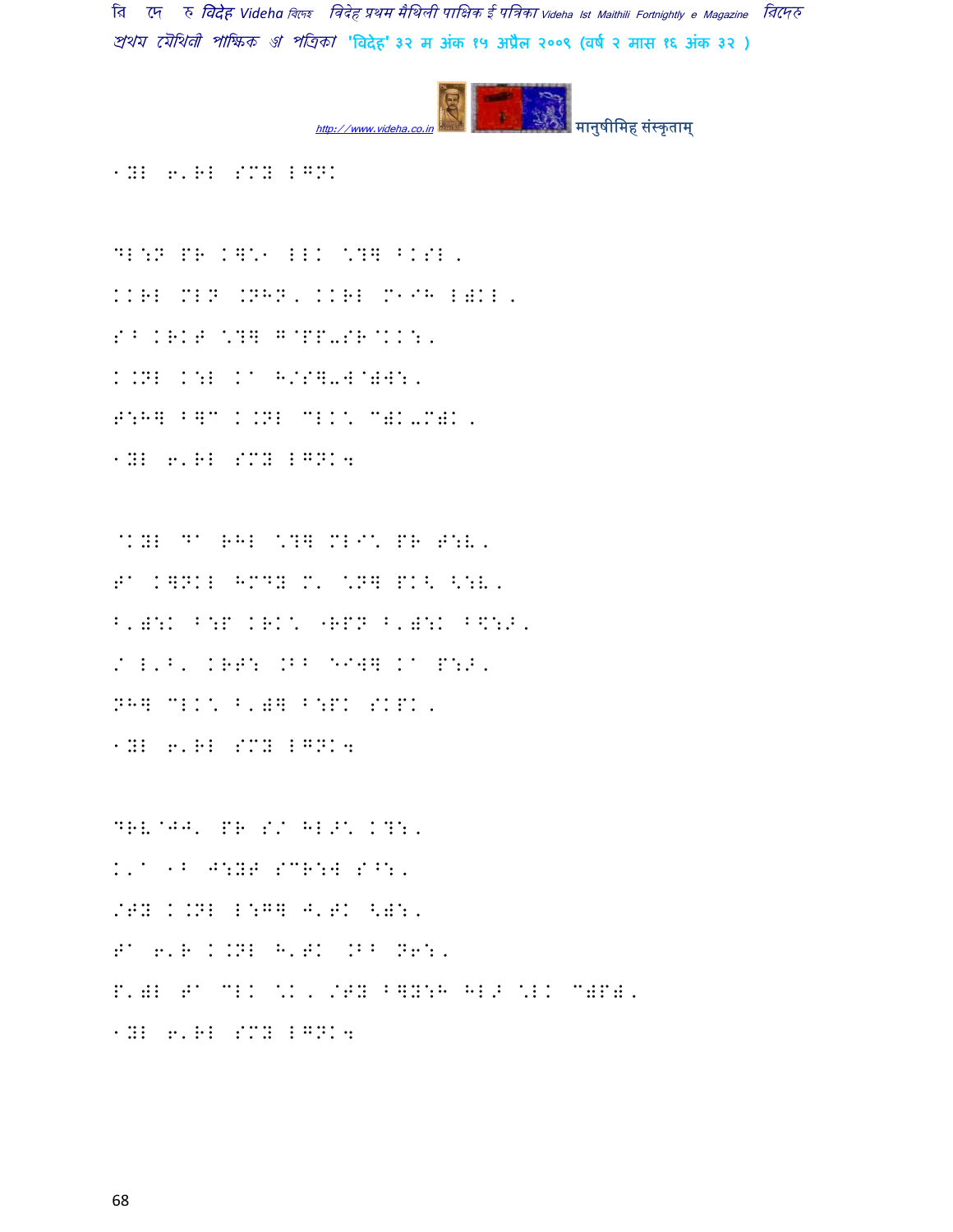

 $B = \frac{1}{2}$  . But the  $B = \frac{1}{2}$  . And  $B = \frac{1}{2}$ ^:/\$ M' J:/ DLSRK B')], B1@D:000 .):1:0 .):0 .):1:0 . \@KK' B'R Ta C:H] PRM]%N, MNING COMPANY OF THE CONTROL OF THE CONTROL OF THE CONTROL OF THE CONTROL OF THE CONTROL OF THE CONTROL OF THE 1911 - 1912 - 1913 - 1914 - 1915 - 1916 - 1917 - 1918 - 1919 - 1919 - 1919 - 1919 - 1919 - 1919 - 1919 - 1919

KKRL KHRING MORE AN SHIPLING WAS CITED. WHEN  $\mathbb{R}$  is the set of the set of the set of the set of the set of the set of the set of the set of the s HL>\* ?L\$H] N' K]\*1 DH'JK )K: S/, .T. A SPAR PORTHON STATE CONSTRUCT M's Same Company of the Same Company of the Same Company of the Same Company of the Same Company of the Same C 1911 6'RL SMY SMY LG

DH, A LL P TH, ALE PHP, SM:J K'R I K:R] \*:P,  $\mathbf{W}$  ,  $\mathbf{H}$  ,  $\mathbf{H}$  ,  $\mathbf{W}$  ,  $\mathbf{H}$  ,  $\mathbf{W}$  ,  $\mathbf{H}$  ,  $\mathbf{H}$  ,  $\mathbf{H}$  ,  $\mathbf{H}$  ,  $\mathbf{H}$  ,  $\mathbf{H}$  ,  $\mathbf{H}$  ,  $\mathbf{H}$  ,  $\mathbf{H}$  ,  $\mathbf{H}$  ,  $\mathbf{H}$ D'.B 1YE SAME SANG SA B'R "R\*D" DH'J DH'J DH'J DH'J DH'J 1YL 6'RL SMY LGNK4

 $R$  ,  $R$  ,  $R$  ,  $R$  ,  $R$  ,  $R$  ,  $R$  ,  $R$  ,  $R$  ,  $R$  ,  $R$  ,  $R$  ,  $R$  ,  $R$  ,  $R$  ,  $R$  ,  $R$  ,  $R$  ,  $R$  ,  $R$  ,  $R$  ,  $R$  ,  $R$  ,  $R$  ,  $R$  ,  $R$  ,  $R$  ,  $R$  ,  $R$  ,  $R$  ,  $R$  ,  $R$  ,  $R$  ,  $R$  ,  $R$  ,  $R$  ,  $R$  , HTTPS://WWW.BLOGGER.COM/COMMENT.G?BLOGID=7905579&POST ID=513633139662640904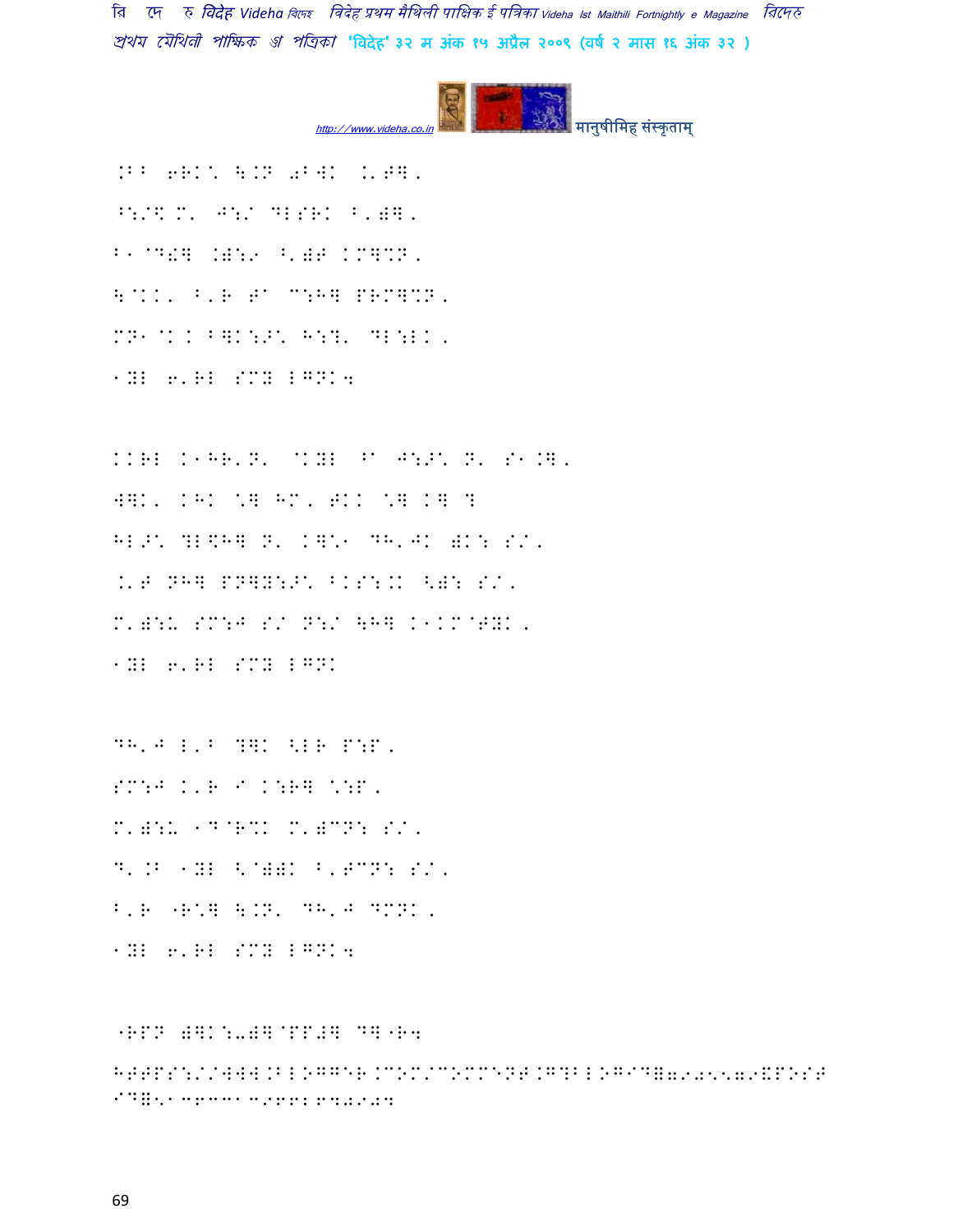

 $\begin{array}{l} \color{red}\textbf{1} & \textbf{2} & \textbf{3} & \textbf{5} & \textbf{1} \\ \textbf{1} & \textbf{1} & \textbf{2} & \textbf{3} & \textbf{1} \\ \textbf{2} & \textbf{3} & \textbf{1} & \textbf{2} & \textbf{3} \\ \textbf{3} & \textbf{1} & \textbf{2} & \textbf{3} & \textbf{1} \end{array}$ 

KLMK ):'H B:@R)B):'H] ):'KK N' L:GY D'. HIT AN FAIRING MILH 1MK SMY Ta DBR \*L HMR: L:GL KLMK J:'H "RT'K D'ANNES BERGER PAR B:: SBK: EBB-ÖM 1981 11.8 1H] H]@MMT K'N' \*LH1◌ॅI J:YK' M: BH: BH: BH: A BH: ČO R: K:HI KI KHHI FHINA G' 1K] ^'L \*L )]KL:K L:'^ 1W DS): 000 R DS (1999)  $K$  ,  $K$  ,  $K$  ,  $K$  ,  $K$  ,  $K$  ,  $K$  ,  $K$  ,  $K$  ,  $K$  ,  $K$  ,  $K$  ,  $K$  ,  $K$  ,  $K$  ,  $K$  ,  $K$  ,  $K$  ,  $K$  ,  $K$  ,  $K$  ,  $K$  ,  $K$  ,  $K$  ,  $K$  ,  $K$  ,  $K$  ,  $K$  ,  $K$  ,  $K$  ,  $K$  ,  $K$  ,  $K$  ,  $K$  ,  $K$  ,  $K$  ,  $K$  , an.FAA BHADO ID YE NAB SAB BAB BR FB0B BR H.B J:'N SB \*@PP=R W]K KRT  $\frac{1}{2}$  ,  $\frac{1}{2}$  ,  $\frac{1}{2}$  ,  $\frac{1}{2}$  ,  $\frac{1}{2}$  ,  $\frac{1}{2}$  ,  $\frac{1}{2}$  ,  $\frac{1}{2}$  ,  $\frac{1}{2}$  ,  $\frac{1}{2}$  ,  $\frac{1}{2}$  ,  $\frac{1}{2}$  ,  $\frac{1}{2}$  ,  $\frac{1}{2}$ J@LD]Y' 6'R Sa M'L: L:GT ^:>@R BH]N SBHK L:GT H:'] "RHURSEN FORCH NY MEETS" (1981)  $K$  , and  $K$  is represented by  $K$  . The probability  $K$  is represented by  $K$  . The probability  $K$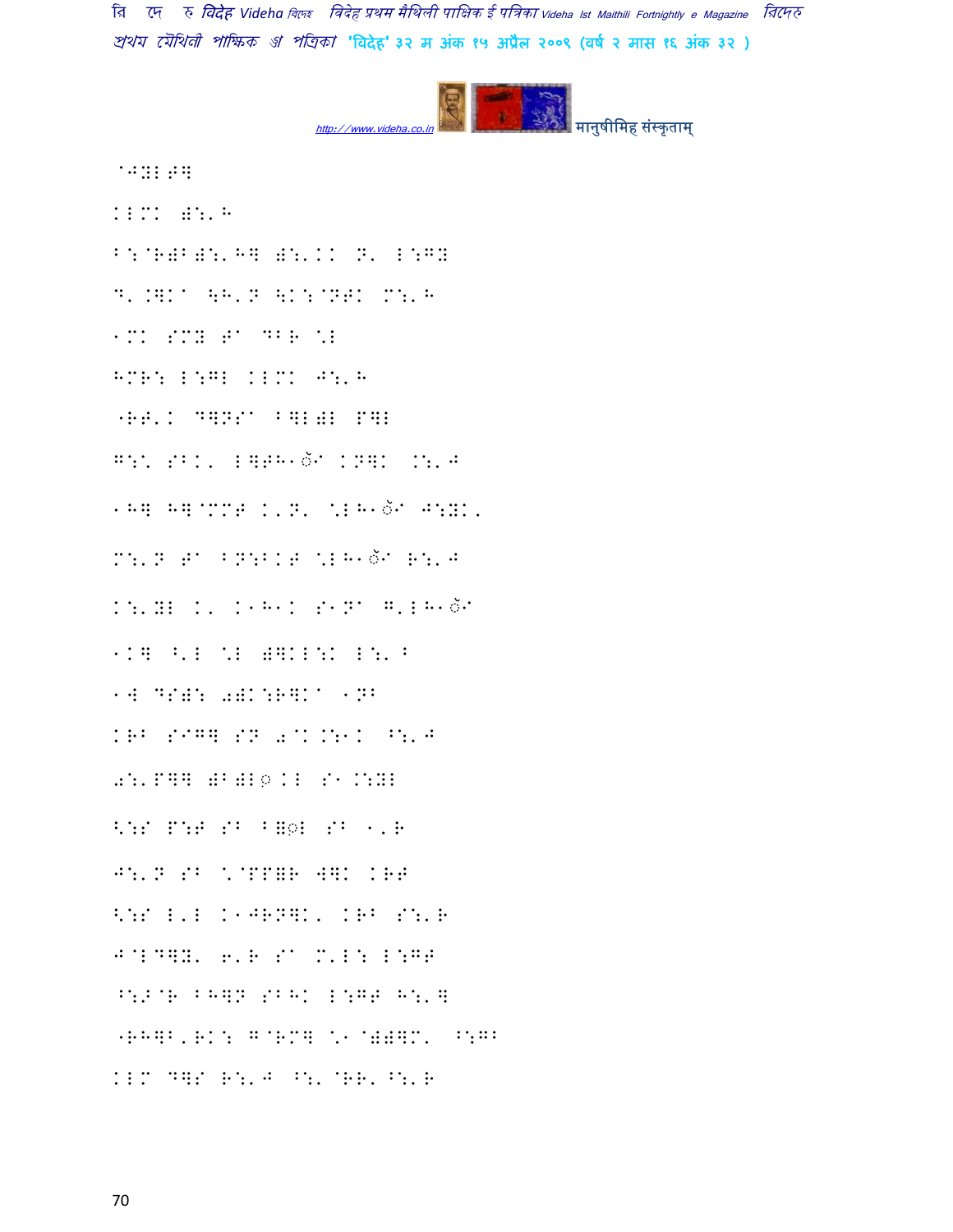

"RPN )]K:-)]@PP#] D]"R4

HTTPS://WWW.BLOGGER.COM/COMMENT.G?BLOGID=7905579&POST ID=513633139662640904

V]V'K:NID 0:

SHOW: FOR

KAVER KAVER HØDE MID PREP HOLDER PROPERTY >J◌ॊR]Y: >J◌ॊR]\ H◌ॊ>T \*KK PHONE HOMES TESS TESS, HOLE TIT  $\mathcal{L}$  is a set of  $\mathcal{L}$ HM KHKT \*I KU KITI Ta /KR MTLB HTRLP@HR CHIV THE H©DR KID BS HOLE AND HIS SERVICE BS KOLERAN /H] K:L MaN M' J' "RBKT \*KK S' "RPN PRODUCT STATE STATE TEART HOLF TII  $\mathcal{A}$  ,  $\mathcal{B}$  ,  $\mathcal{B}$  ,  $\mathcal{B}$  ,  $\mathcal{B}$  ,  $\mathcal{B}$  ,  $\mathcal{B}$  ,  $\mathcal{B}$  ,  $\mathcal{B}$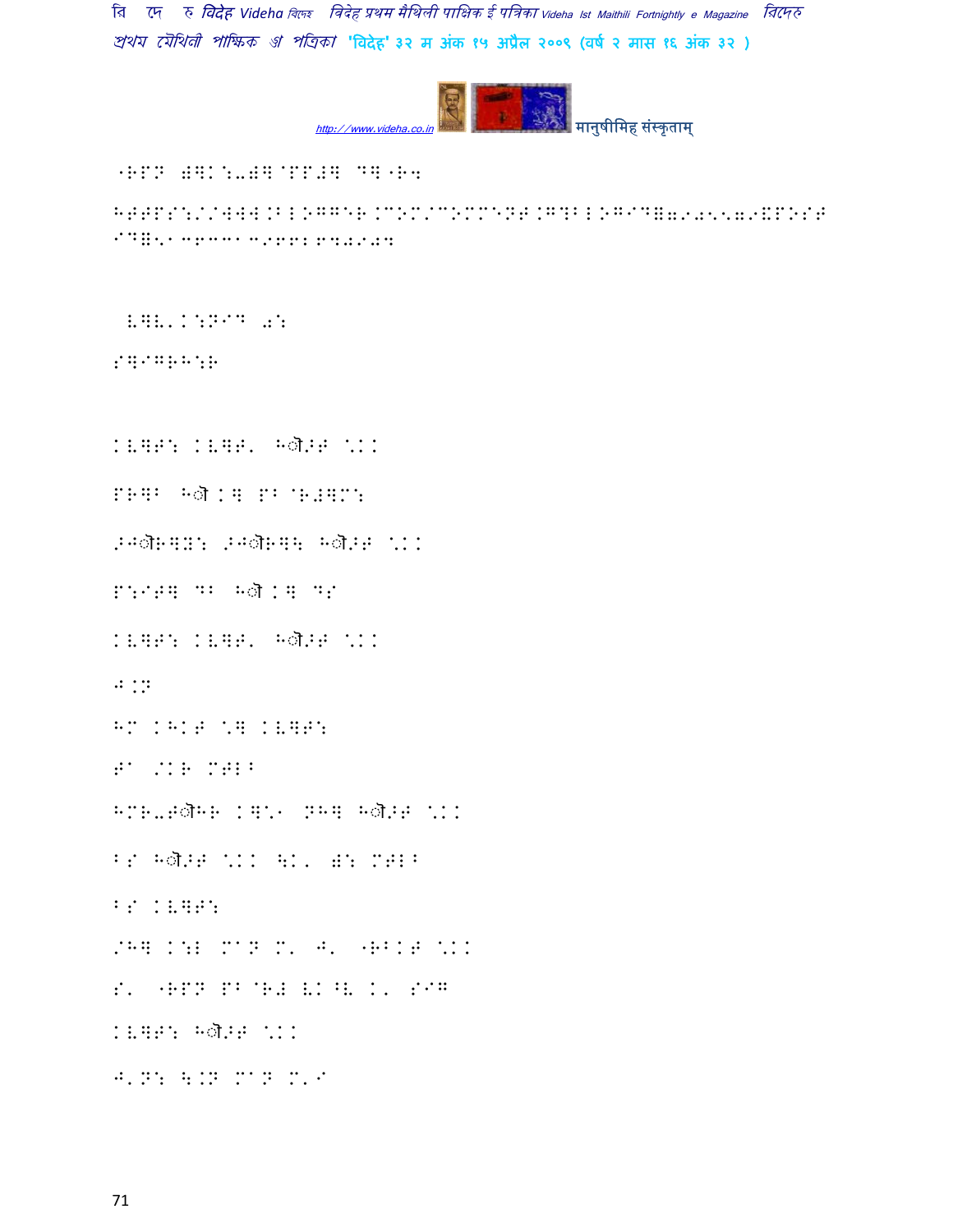

"RBKT "R\*DR

**THE PERIOD** 

'KH]Y◌ॊ RHL H'TK

GREEN WEIGHT PRIPRIES

\*C T:G T]N @PRVR

M1D: 1B Ta...'

=HL =NMN:YL G:M

HTP: BL:NK SOLE

ST:6 P:PHI 10dH FP

 $P$  of  $H$  and  $H$  and  $H$  . Then

 $H: H \to H \circ \mathbb{R}$  . A:  $H: H \circ \mathbb{R}$ 

 $\mathbb{R}$  is the inter-

1B NH] D'. SKB

1 NH] D'. SKB

DBR T@\$\$]H: B:@NH !R]

LG:T:R PSRL .'T M'

 $\mathcal{L}=\{1,2,3,4,5,6,7,8\}$ 

1B / NH] RHL P1RNK: G:M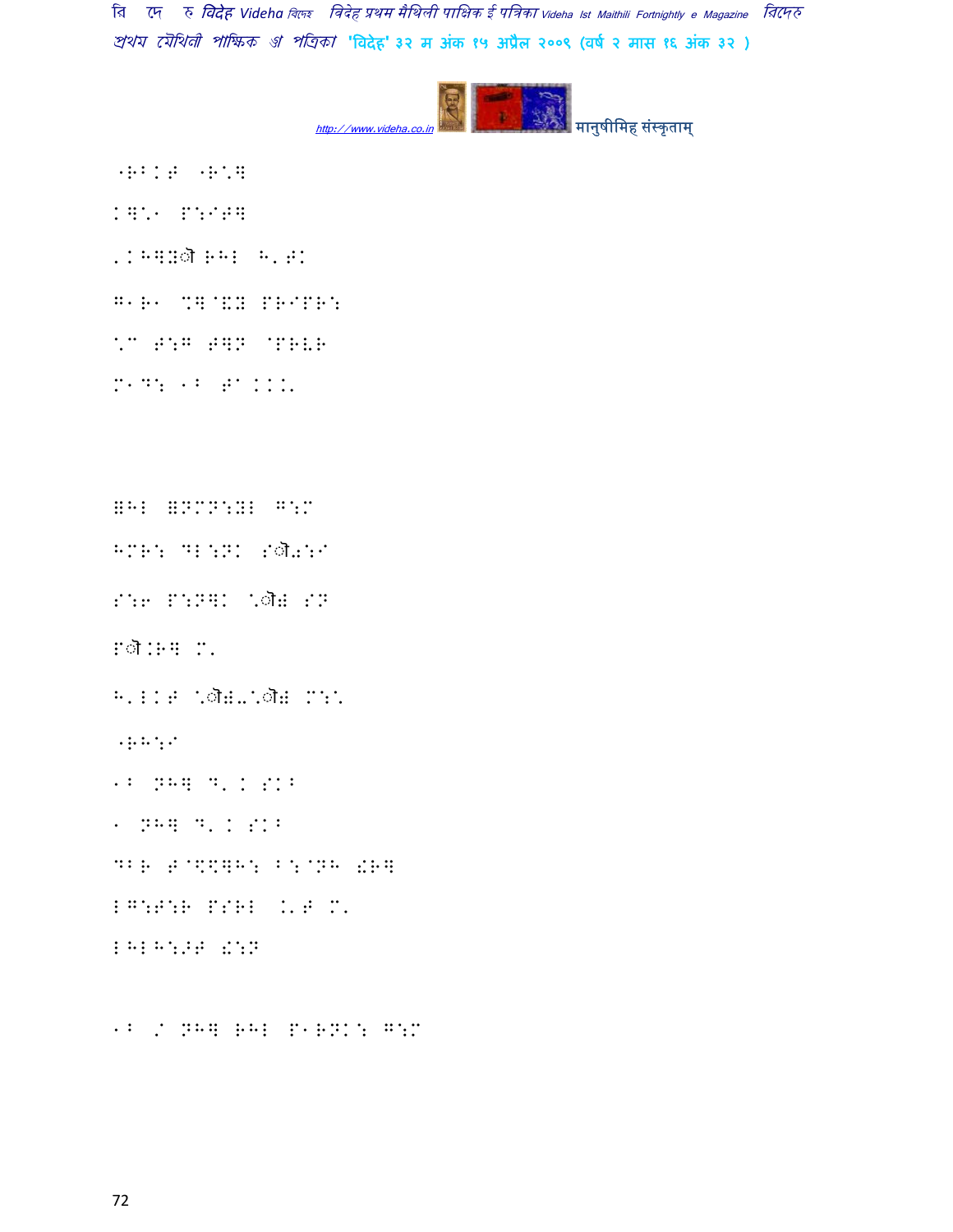

.L]H:N M' J' RM:

BERS FILL TO STATE

/ P\*]L: D%KK

B THE THE

 $1$  K'/ $\mathcal{L}$ 

**NH** TTEE N

.R]H:N M'

KY/ NHE HIST FEE WAY

HMR: G:M M'

/N:

Barch Kin

AND RESERVED TO THE SERVED OF THE SERVED OF THE SERVED OF THE SERVED OF THE SERVED OF THE SERVED OF THE SERVED OF THE SERVED OF THE SERVED OF THE SERVED OF THE SERVED OF THE SERVED OF THE SERVED OF THE SERVED OF THE SERVED

)1)L:H: CCK] PR

 $101.19 \pm 1.01.01$ 

 $\mathbb{R}^2$   $\mathbb{R}^3$  and  $\mathbb{R}^3$ .

 $T$ : H "RBB"  $\oplus$ "  $\oplus$ ". B:HR JIG L:GO SALE CANAR ST

DR NH NH NH BRAD BRAD BRAD BILL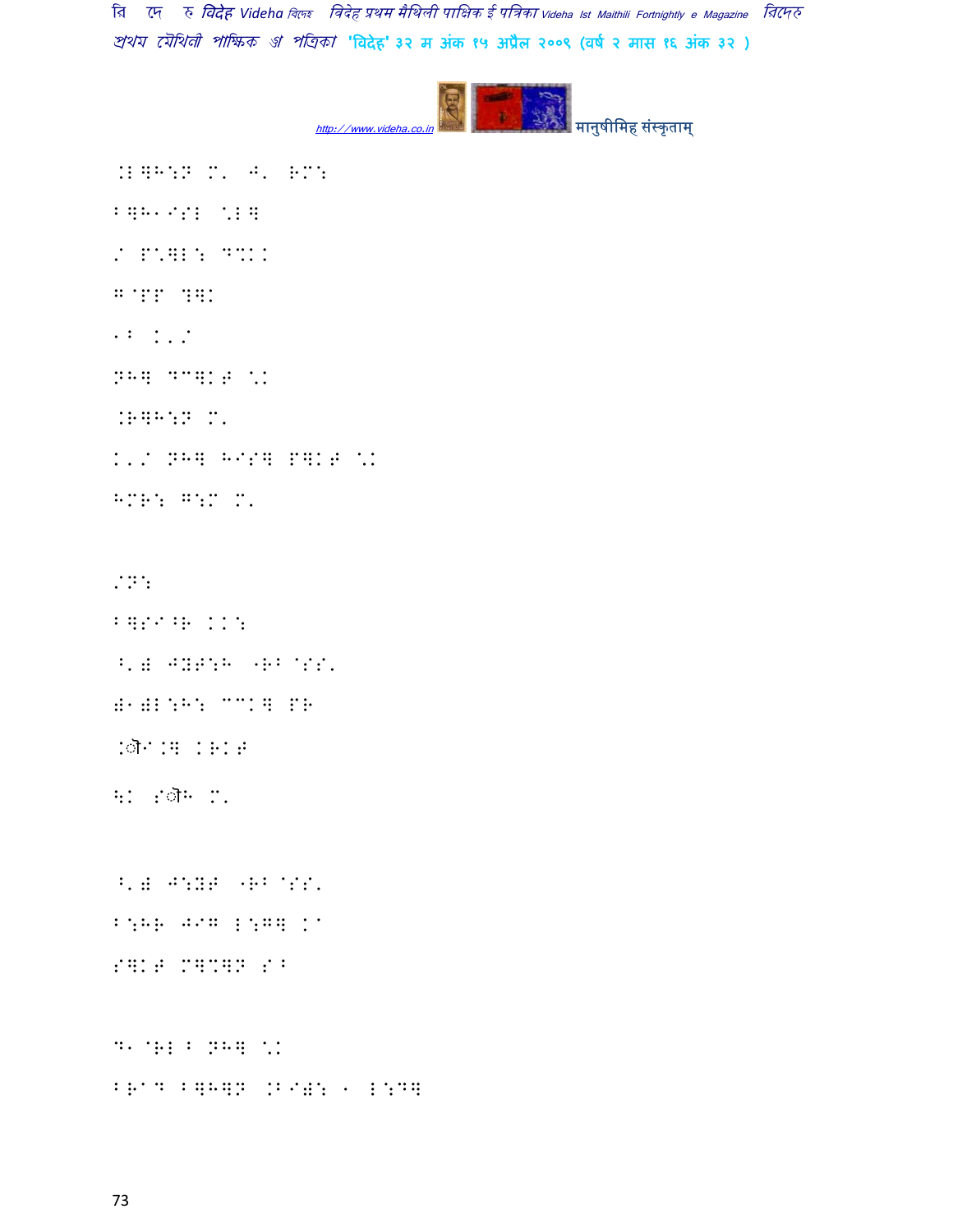

THE CHI BRADE AR

MKL 1 PHONE REAL

HMR NVK

"REMOVED AT A

1 .◌ॊIT:K \*]R]1YL

SMM .: SM

 $\oplus$  VPR (1888) (1818) (1811)  $\oplus$ 

K'KR %:PK \*:

 $\mathbb{H}^1(\mathbb{R}^n,\mathbb{R}^n)$  (i.e.  $\mathbb{H}^1(\mathbb{R}^n,\mathbb{R}^n)$ 

"R@PPN G:M

1K] MR] G'L "R\*] "R@PPN G:M

 $19H$   $19H$ 

 $P=0$   $\rightarrow$   $\cdots$   $\rightarrow$   $\cdots$   $\rightarrow$   $\cdots$ 

Bi-Bola. Righth Car Comp Richard ()

.1.11VKT JV:N NVKT JV:N NVKT JV:N NVKT JV:N NVKT JV:N NVKT JV:N NVKT JV:N NVKT JV:N NVKT JV:N NVKT JV:N NVKT J

S1H:S]N]

K.N !R]

 $B:U:U:U\to V$  and  $H:U:U\to V$ 

"R@PPN-"R@PPN-"R@PPN-"R@PPN-"R@PPN-"R@PPN-"R@PPN-"R@PPN-"R@PPN-"R@PPN-"R@PPN-"R@PPN-"R@PPN-"R@PPN-"R@PPN-"R@PPN-

K.N !R] ?...!

२५ : : : : ९४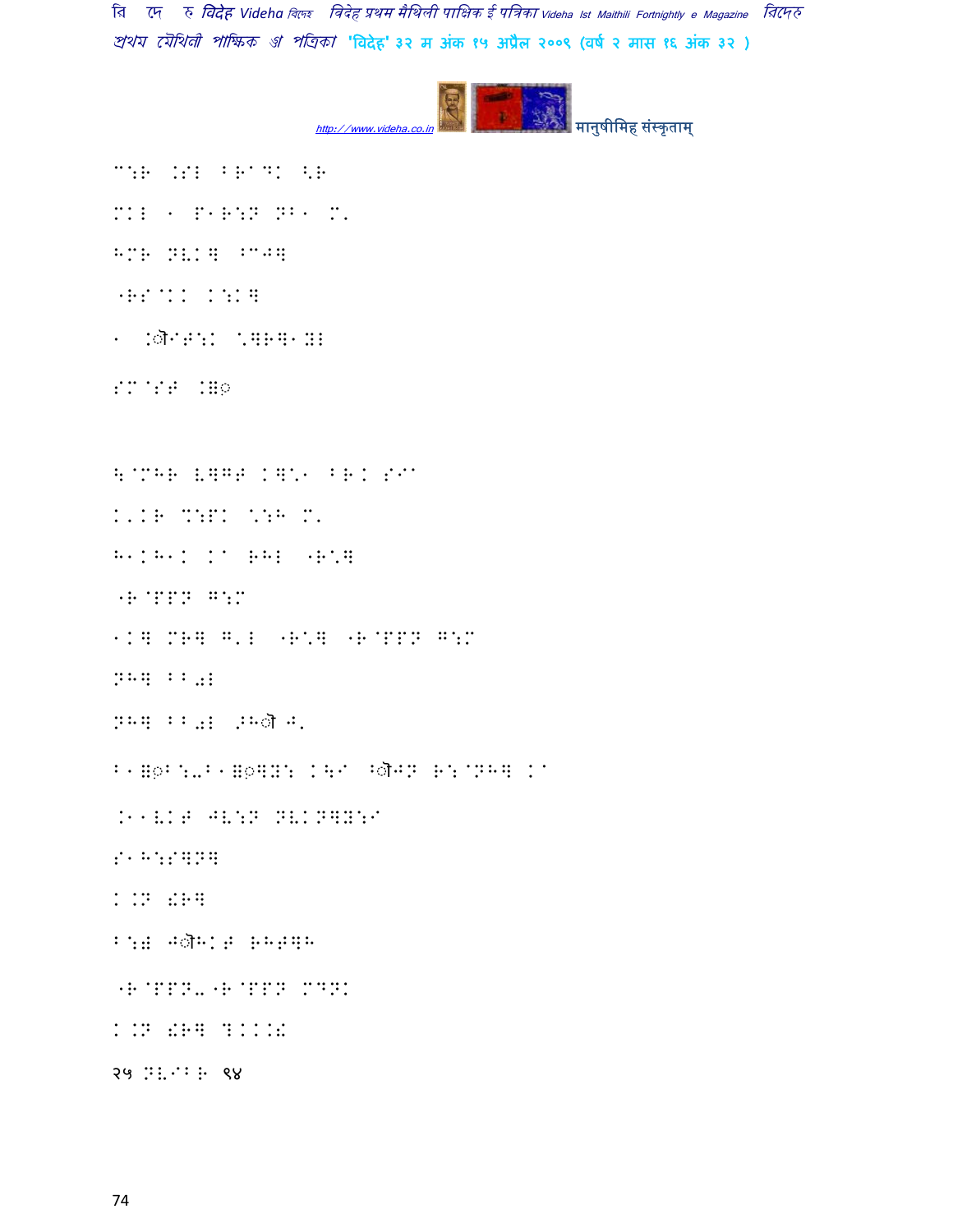

```
"RHYST TO SHE "RESTRICHE
\cdot PPN \cdotM@JJ:GT SI@SK:RK 
MNHBS *:IH M' 
MCL:YL 
"RH:IK "ROSTER"
D'.LH1I 
"RH]IK D'HR] PR 
1+2B10LH1I "RH:IK'IK'
\mathbb{R}^m61915 (1991) RHD
/H] D]N 
"RH:IM' 
KMLK P:I.1R] SN 
%:@%VT @PRT]K 
H\circ\overline{H}H\cong H\circ H\circ HNH] "R*] 
०७ ::\cdots::\mathbb{R} ९४
 "RRN1#IM: 1 PORTHER
```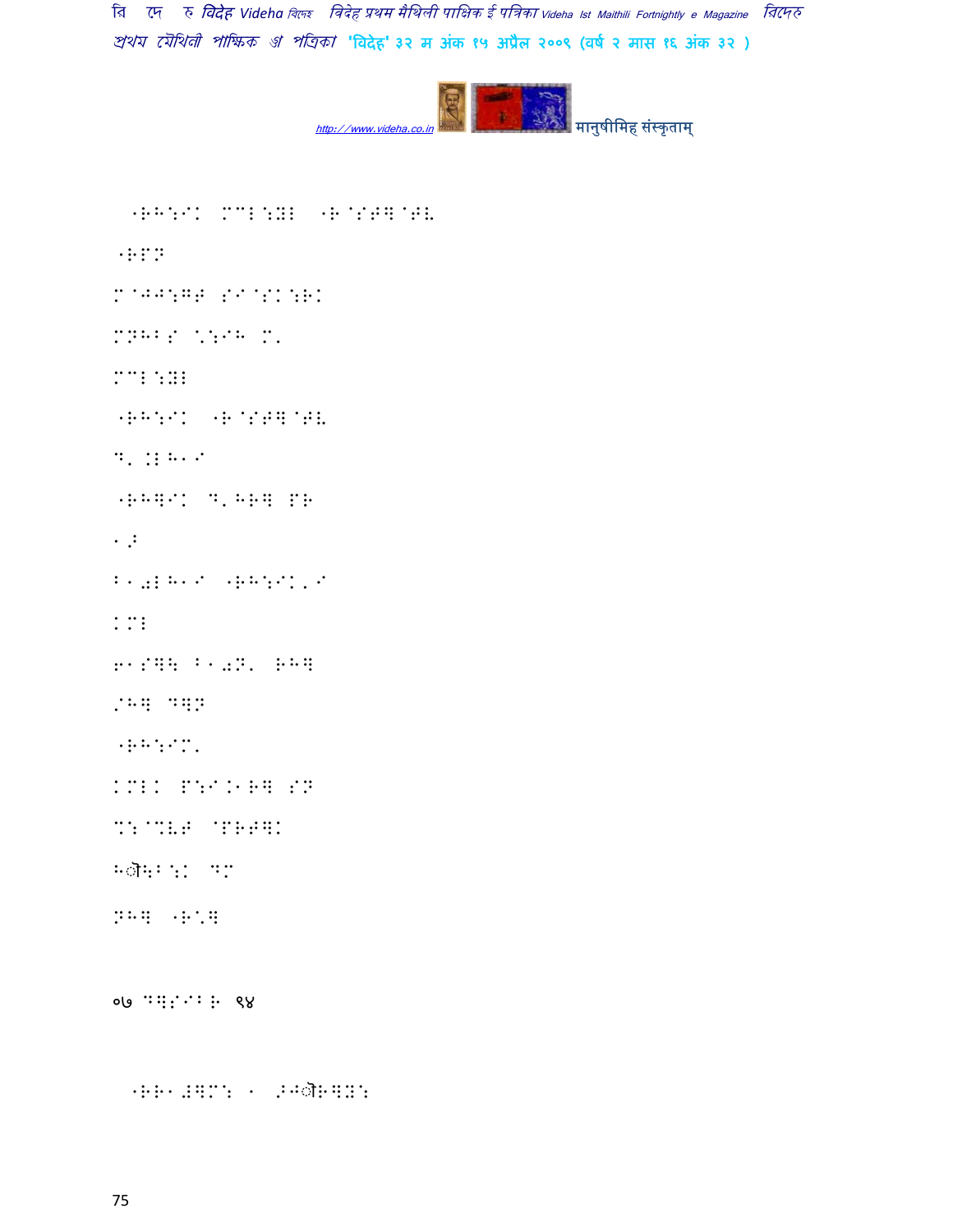

1> K:@LH]

SOF<sub>1</sub>

 $B$ 

1K] "BRITISH"

6:00 MM 11

## $\mathbb{R}$ :

 $N$ H H C:N C:N C:N C:N C:N C:N C:N

\K): !]KKT @VY:K1LT:

"RPN: KOR MY

La La Grande

K.N

HMR:

 $(9.44, 1.44)$ 

 $\leq$  -rule

WHENTH MY MESS

 $\mathbb{R}^n\to\mathbb{R}^n$  .

KRKT KaL

 $MSE$  Peaks  $MSE$ 

 $\mathcal{F}_1$  (T) MH Hole  $\mathcal{F}_2$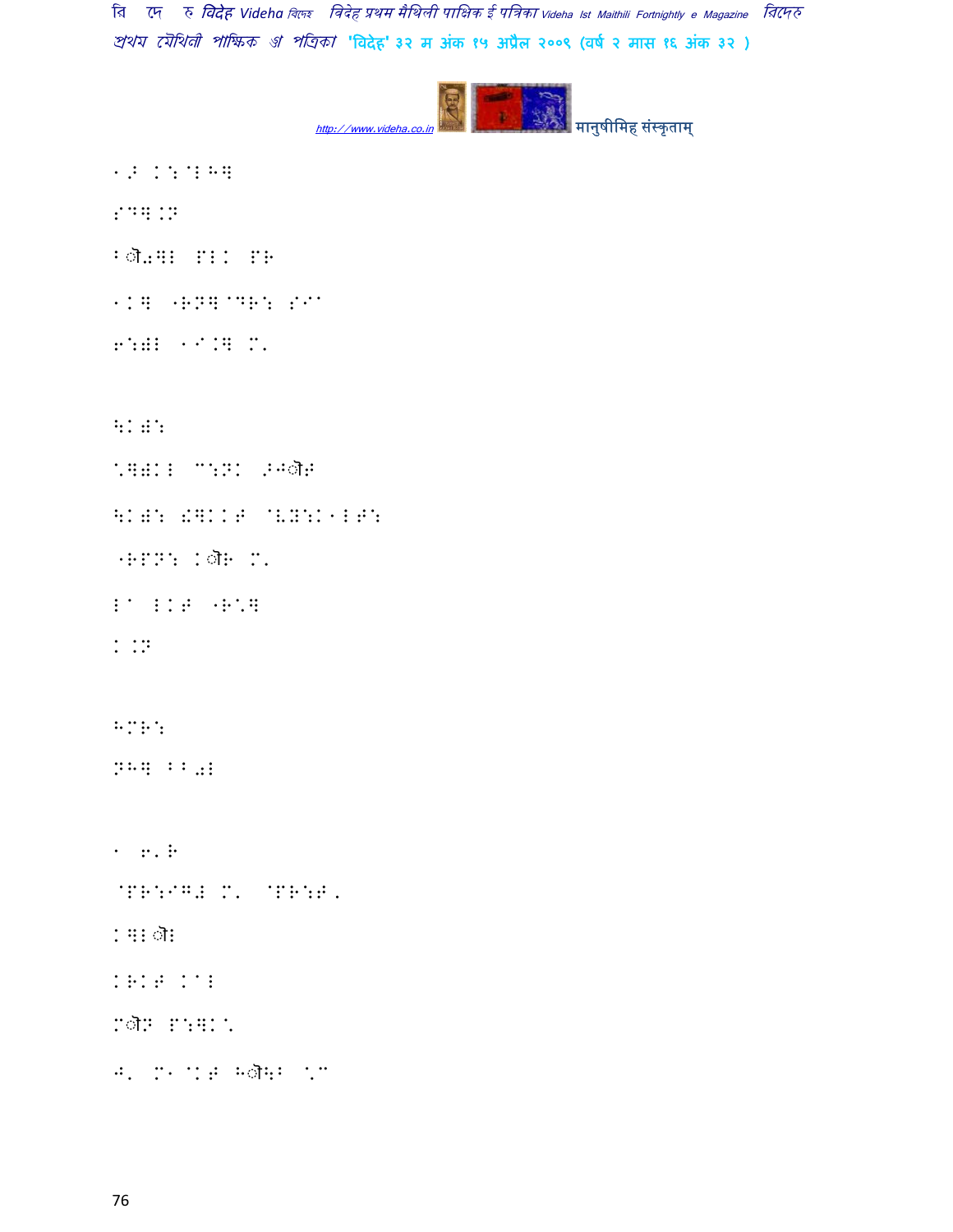

 $\frac{1}{2}$ ী $\frac{1}{2}$ 

M1D: T.NH1I

))K:-))K] 1I.] M'

SSECTION

"RR1#]M:

Ka DKY: ROWER

HMR:

PHP, WEBS TROWN PHONES

 $\vdots$ .

.@TM KRa C:HKT \*] J]NG]

' !! ! !!! !!

HM MARA NHI MARA NH

 $f:HH$   $\rightarrow$ d:

JAHLT ST. HØLGHAH

THE FILL HO

"RH: I BO

HM C:HKT \*

BY MY GREATING

H: T. HE WEEL

1 1@DY:IT .@TM KR]

6'R 9W:B] R:MCR]TM:NS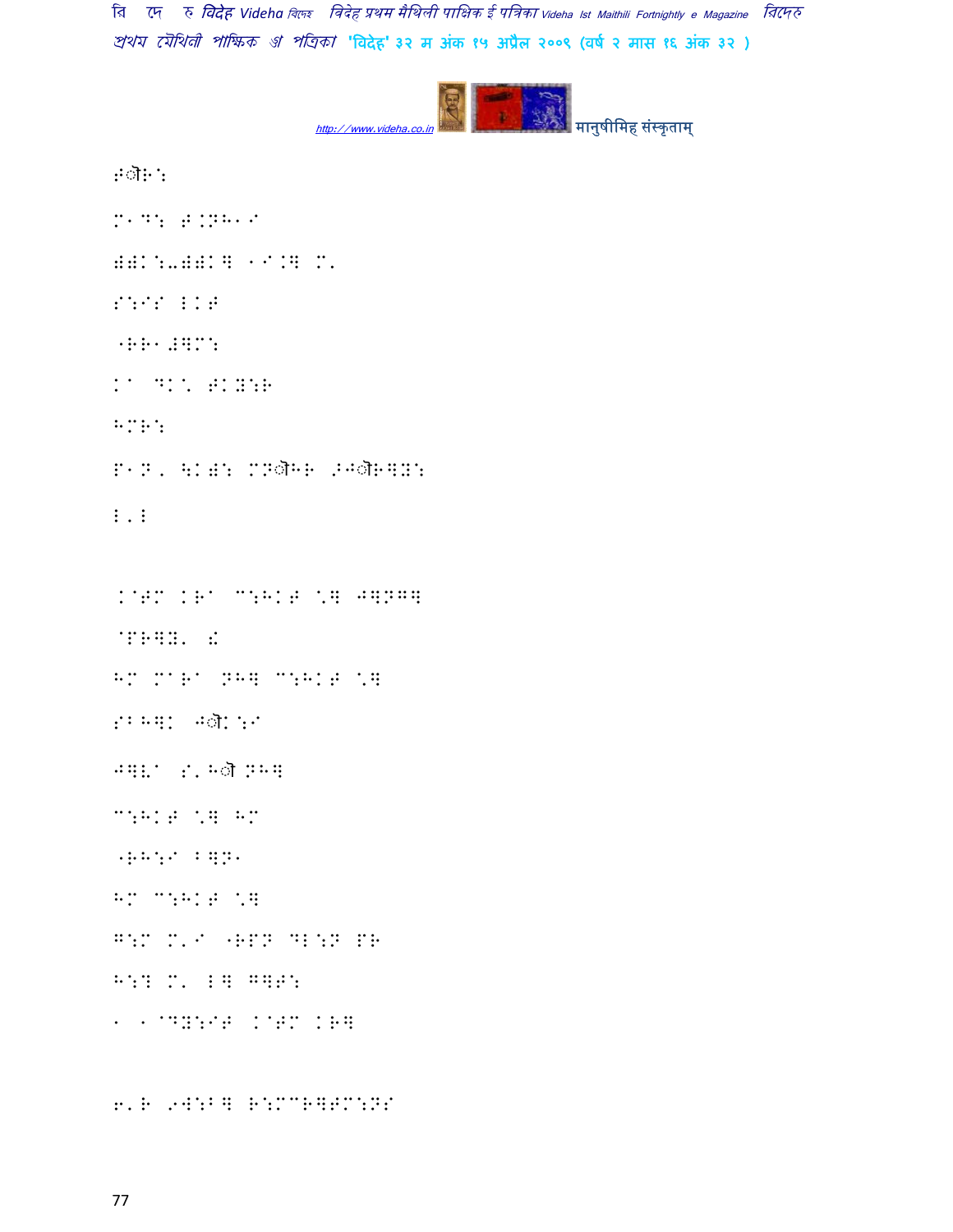

**MH:** W:RT 1 V: RT 1 V: RT 1 V:

BI?TH R:M:YH#

.@TM KR]

 $\mathbb{H}^m_{\mathbb{Z}}$  .

. THIS CONSTRUCT TO ME AND THE CONSTRUCT

LG:T:R

 $\mathbb{H}^m_{\mathbb{R}}$ 

.@TM KRa C:HKT \*] "RPN J]NG]

HT HHM THE THUR NH

GREEN PRINT

 $86$   $:1:1:1:89$ 

WIFER ST

WEBS : :

K: 19 MB + 18 MB + 18 PB + 18 MB + 18 MB

HEST PIRS HIS SIN

 $\ddot{v}$  , and the second control of the second control of the second control of the second control of the second control of the second control of the second control of the second control of the second control of the secon

SSRS W.E

.S] P]L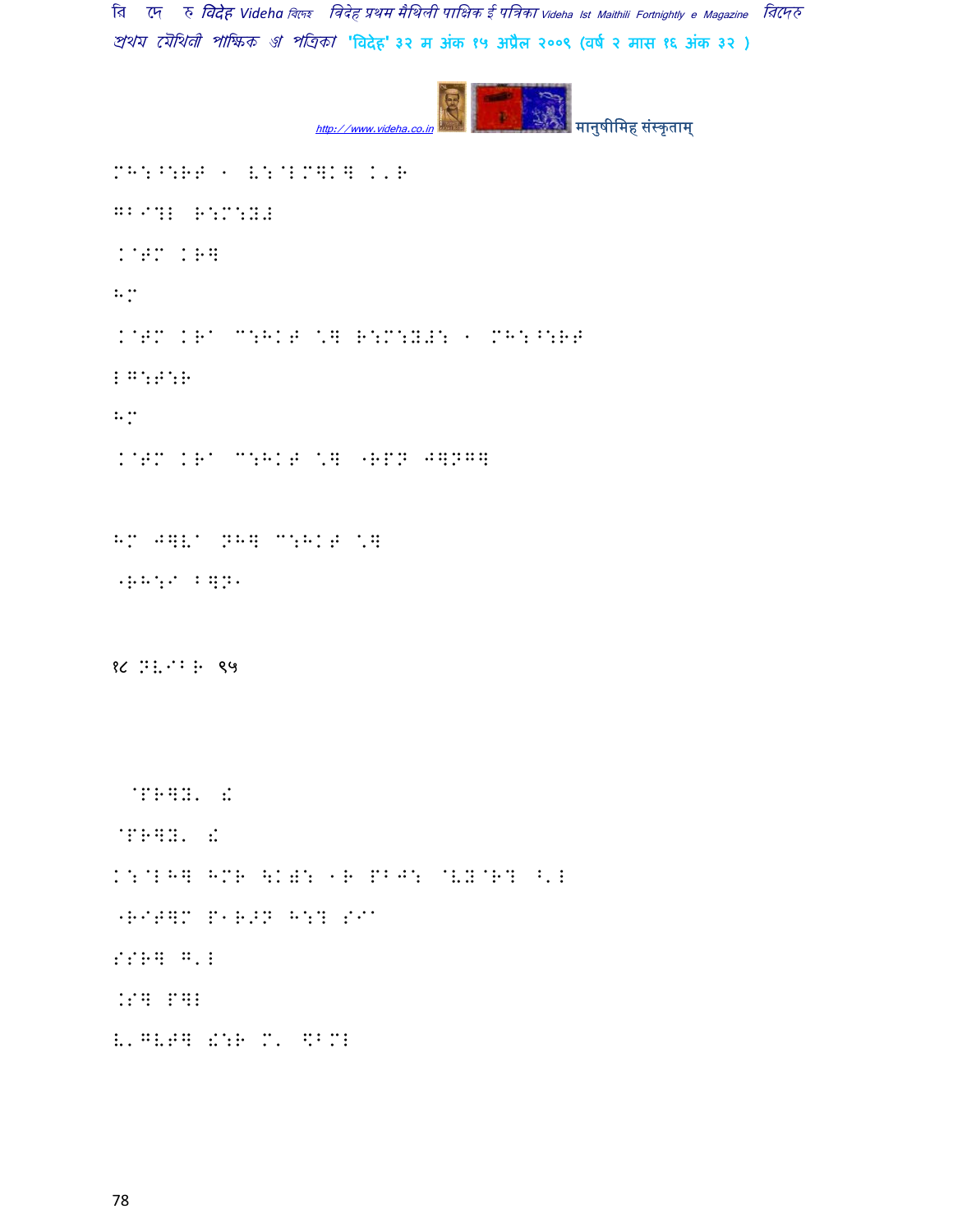

 $H(T)$   $H(T)$ 

 $R$  (RNC)  $R$  (RNC)  $R$  (RNC)  $R$  (RNC)  $R$  (RNC)  $R$  (RNC)  $R$  (RNC)  $R$  (RNC)  $R$  (RNC)  $R$  (RNC)  $R$  (RNC)  $R$  (RNC)  $R$  (RNC)  $R$  (RNC)  $R$  (RNC)  $R$  (RNC)  $R$  (RNC)  $R$  (RNC)  $R$  (RNC)  $R$  (RNC)  $R$  (RNC)  $R$  (RNC)  $R$ 

WHIS THE TEST

"RH:IK'I D'.L

KER, BILANS SERIE EN 1

 $1 \times 1$   $\lambda$  : 1R  $\mu$   $\lambda$   $\mu$   $\lambda$   $\mu$   $\lambda$   $\mu$   $\lambda$   $\mu$   $\lambda$   $\mu$   $\lambda$   $\mu$   $\lambda$   $\mu$   $\lambda$   $\mu$   $\lambda$   $\mu$   $\lambda$   $\mu$   $\lambda$   $\mu$   $\lambda$   $\mu$   $\lambda$   $\mu$   $\lambda$   $\mu$   $\lambda$   $\mu$   $\lambda$   $\mu$   $\lambda$   $\mu$   $\lambda$   $\mu$   $\lambda$   $\mu$   $\lambda$   $\mu$ 

"RITH" ("TEST

 $11.111.11$   $100.111.111.111.111.11$ 

 $E$   $\rightarrow$   $E$   $\rightarrow$   $E$   $\rightarrow$   $E$   $\rightarrow$   $E$   $\rightarrow$   $E$ 

HH GLI

9D:S M◌ॊN \$BML

PHR, HMR @PR%@ST HMR W:CN:  $1.13799 \pm 0.11$ HMR SIPB@R# "R@RCN:  $\mathrm{H} \to \mathrm{H} \mathrm{H}$ K:L:L: HMR: SM@K& HTR MRGHR MED STR

 $\{z_1, z_2\}$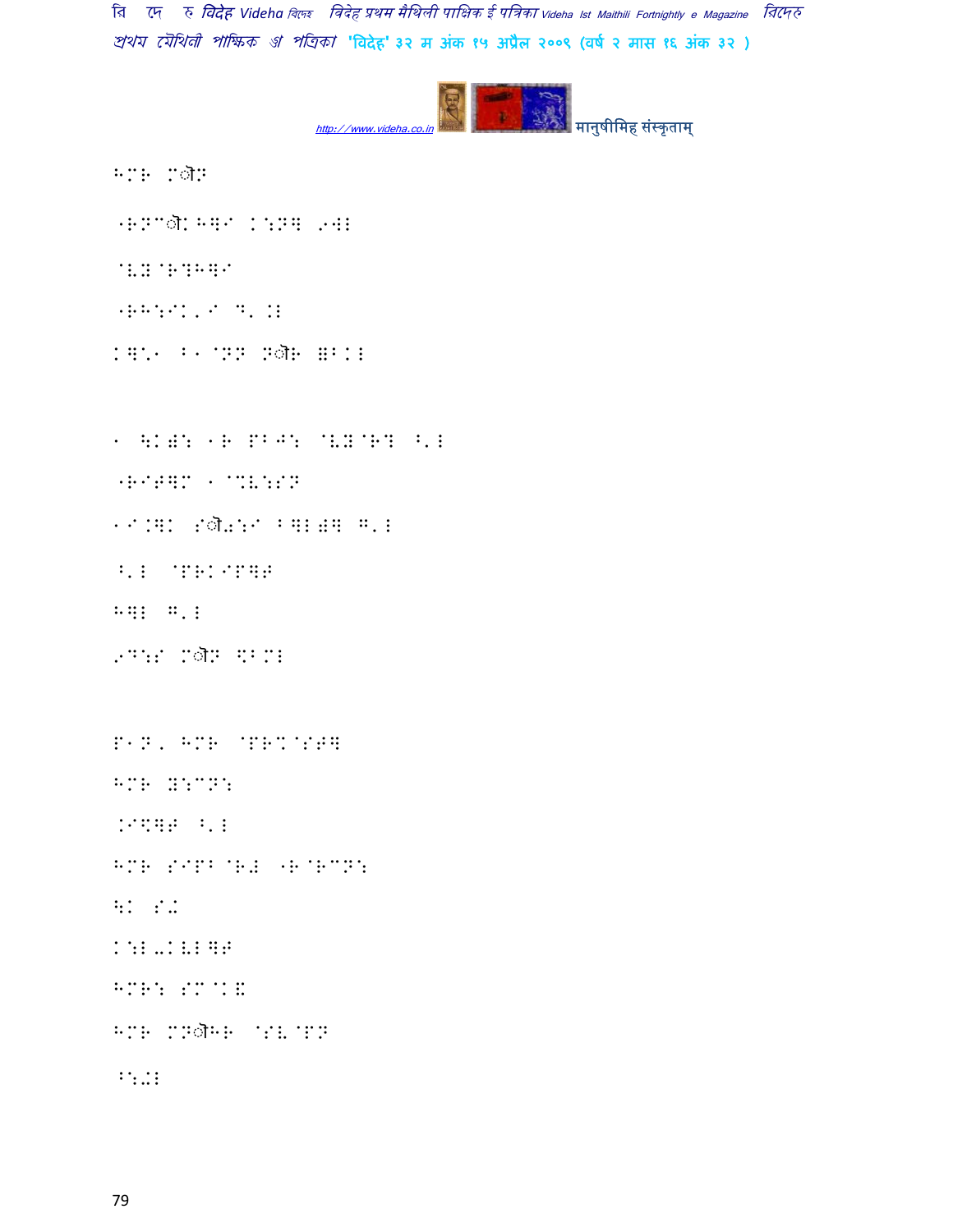

 $B: \Sigma \to \mathbb{R}^n$ P1N, K:N] 9WL "REN" MESSER WANTER PRESSENT NH] N]KSL \K B1@NN N◌ॊR JUBB LIP PR 0]LM]L: G'L  $\text{H}$ : PN $\text{H}$ SS $\text{H}$  H $\text{H}$  HIS $\text{H}$ "RH: P. D WHEEL E K: N: RH # PR @ PRO PRO PRO PRO PRO PRO PRO  $\mathfrak{M}$   $\mathfrak{h}$   $\mathfrak{h}$   $\mathfrak{h}$   $\mathfrak{h}$   $\mathfrak{h}$   $\mathfrak{h}$   $\mathfrak{h}$   $\mathfrak{h}$   $\mathfrak{h}$   $\mathfrak{h}$   $\mathfrak{h}$   $\mathfrak{h}$   $\mathfrak{h}$   $\mathfrak{h}$   $\mathfrak{h}$   $\mathfrak{h}$   $\mathfrak{h}$   $\mathfrak{h}$   $\mathfrak{h}$   $\mathfrak{h}$   $\mathfrak{h}$  NH] \*L "R\*] .BB "RH:IK'I BB0L HTP: "RHIC KOD 9@TTR C:H] J' J] SK] HM M1D: T.NH1I  $\text{R}:\mathbb{R} \rightarrow \mathbb{R} \rightarrow \mathbb{R} \rightarrow \mathbb{R} \rightarrow \mathbb{R}$ "R\*H1I" K.NH KE ANDER HERNES CODE FOLL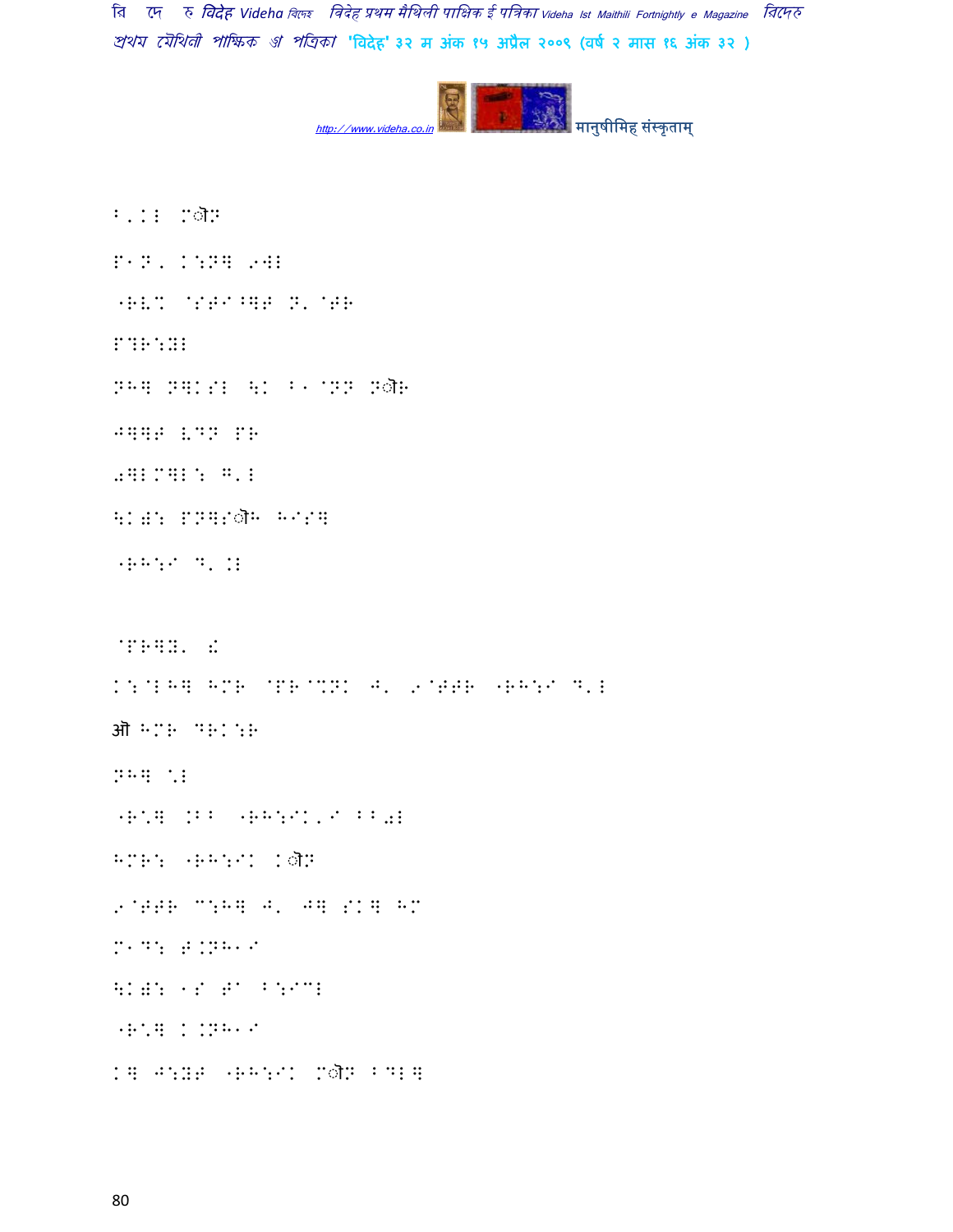

K] "RH:IK'I HMH] C:H]

 $T$  :  $T$   $\vdots$   $T$  :  $T$ 

ENTE I HOPE HOLE II

 $\mathcal{H}_1(\mathbb{R}^4)$ 

WHAT MY HEATHERS

BOOKS READS TO A READ

 $\begin{array}{lll} \text{HSE} & \text{HSE} & \text{HSE} \end{array}$ 

T'I K] @PR'M

T: T: F (18) P R.E (4818)

 $R\to\mathbb{R}^m$ ो $R\to\mathbb{R}^m$ 

J' @PR'M M'

PBJ: @PR:RI^ Ka D'N'

 $H: H: T$  on How

"RHSPI" MEA TRANSPORTA

1B "RH:I D'V]

 $\mathcal{P}^{\mathcal{C}}$  ,  $\mathcal{P}_{\mathcal{C}}$  : ( ),  $\mathcal{P}_{\mathcal{C}}$ 

 $H^{\text{max}}_{\text{max}}$ 

WEBS : :  $\frac{1}{2}$ ,  $\frac{1}{2}$ ,  $\frac{1}{2}$ ,  $\frac{1}{2}$ ,  $\frac{1}{2}$ ,  $\frac{1}{2}$ ,  $\frac{1}{2}$ ,  $\frac{1}{2}$ ,  $\frac{1}{2}$ ,  $\frac{1}{2}$ ,  $\frac{1}{2}$ ,  $\frac{1}{2}$ ,  $\frac{1}{2}$ ,  $\frac{1}{2}$ ,  $\frac{1}{2}$ ,  $\frac{1}{2}$ ,  $\frac{1}{2}$ ,  $\frac{1}{2}$ ,  $\frac{1}{2}$ ,  $\frac{1}{2}$ , NAME OF STREET HTP: CHIPPE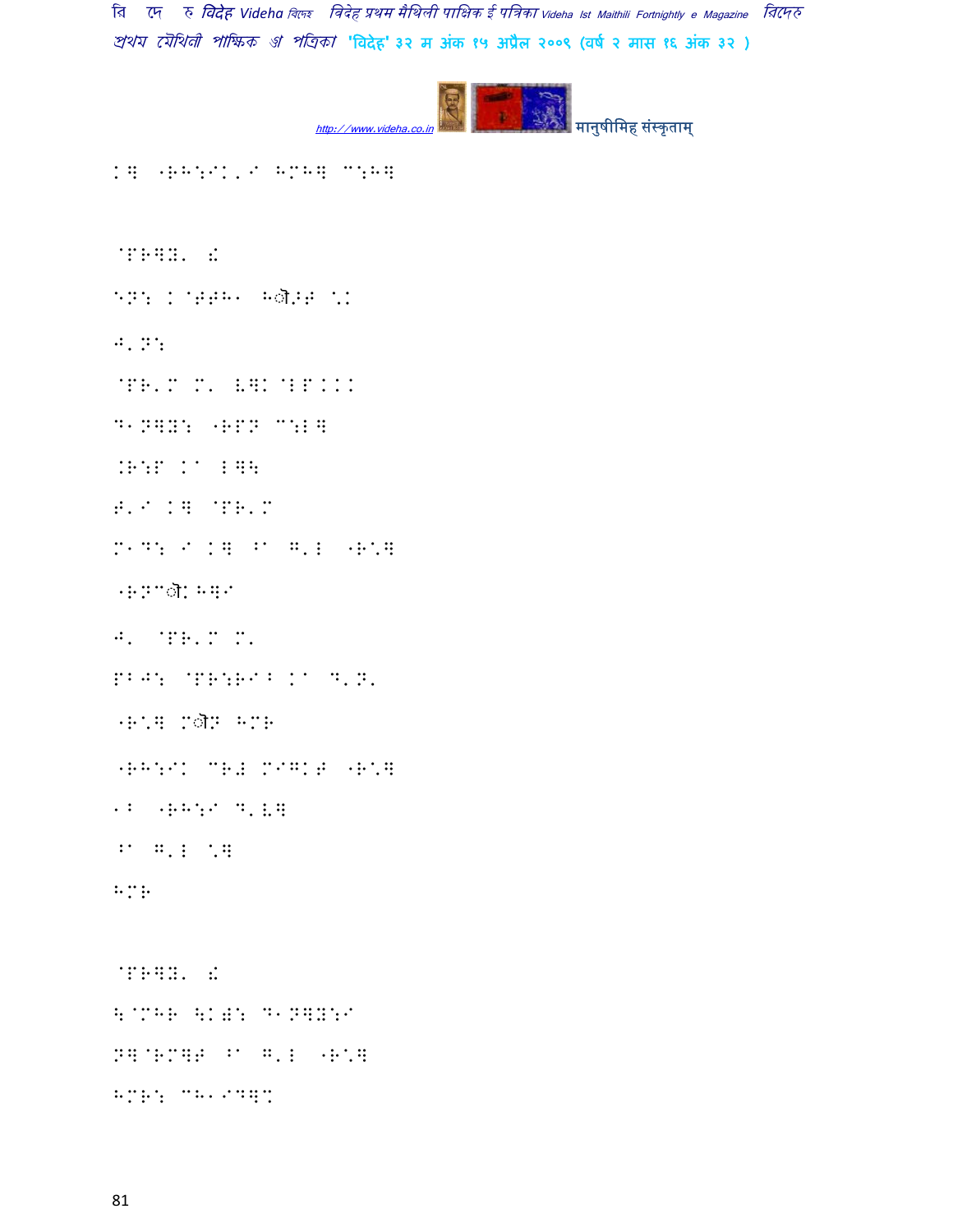

 $J$   $\vdots$   $J$   $\vdots$   $J$   $\vdots$   $J$   $\vdots$   $J$   $\vdots$   $J$   $\vdots$ 

HTP: LLL

 $\mathrm{H}(\mathcal{H}\mathcal{V})\cong\mathrm{H}(\mathcal{V})$ 

HM 1B J@TTa C:H]

999 (119) Ka J: SKK

 $\mathcal{F}^{\alpha}$  SKKT  $\mathcal{F}^{\alpha}$  (SKKT  $\mathcal{F}^{\alpha}$ 

PRODUCE GRADES

 $\{ \{ \{ \} \} \}$  .

PHONE "RHYST" HONE PO PILE "RYST"

 $\mathcal{R}$  , and  $\mathcal{R}$  is a set of the set of the set of the set of the set of the set of the set of the set of the set of the set of the set of the set of the set of the set of the set of the set of the set of the set o

1 HMR N'@TR,

 $P^*$  SKKT  $R^*$  (R\*)

1SM:N "RH:IK 1ICR

V]@DY1@LLT: @PRKIP]T "RH:IK C1IBN "R%'&

 $\begin{bmatrix} \begin{array}{ccc} \cdot & \cdot & \cdot & \cdot & \cdot \\ \cdot & \cdot & \cdot & \cdot & \cdot \end{array} & \begin{array}{ccc} \cdot & \cdot & \cdot & \cdot & \cdot \\ \cdot & \cdot & \cdot & \cdot & \cdot \end{array} & \begin{array}{ccc} \cdot & \cdot & \cdot & \cdot & \cdot \\ \cdot & \cdot & \cdot & \cdot & \cdot \end{array} \end{bmatrix}$ 

1B SIPB@R# CR:CR HMR: H:? TR

HEST MILE PROTO HITS OF HOUR

SIV: Y "RH: IK..." (1999)

 $80$   $\cdot: ':::':$   $8885$ 

SHOW:PRIN

 $\mathbb{H}$ 

82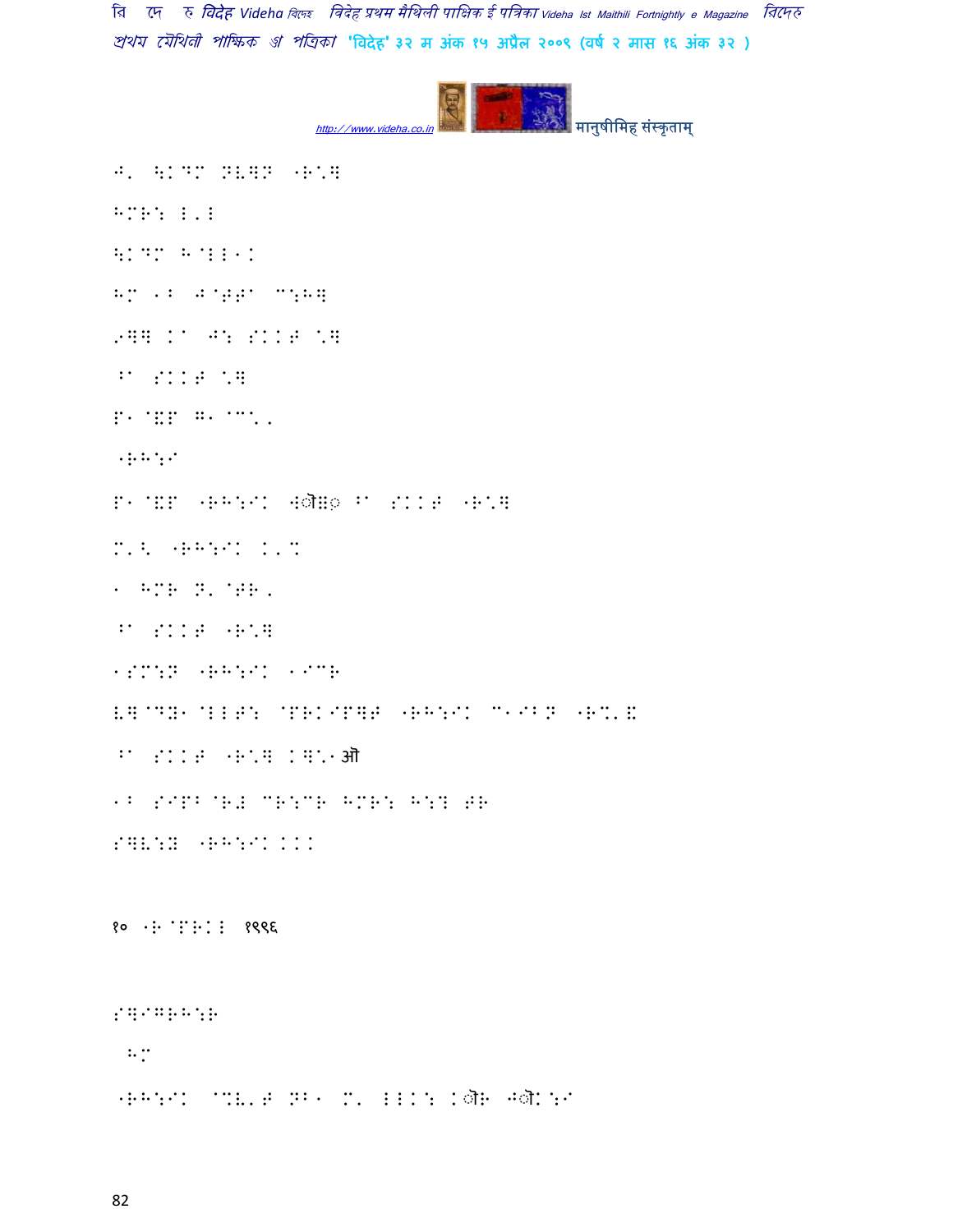

HM "RH:IK "SMMTRE M. PIE "POR POLIS HTHE "BHSPI BILTIE BOOK SAHI IN SI STELL HMH KÒMH, BELAN (HAVH) KAYE KYM APLIK HTHE "BHIRT LOTE" IN LABEL BK NB HTHE "BHSPI HTTELT BESTE ESSING HE THE

 $H_1^{\prime\prime}$  Henri Ta  $H_1^{\prime\prime}$  and  $H_2^{\prime\prime}$ "RHIKI PØTE J. 28.4 BIN R:0 HTHH HO TH "RH:IK RH: IK RH:I SIA RG

D'.KT "RH:IK SCIDER MY MORE OF BROWN MESS "RH]IK V:#]-V]#: M' M!1R G]TK )'K HM HTHE "RHIST" WIRE EN MIRE GOINGER OR

P@IRB RH:RI YRE RFPSP (1981 (RH:I) LESK HOVE 6:IK (R.E. OPOR ON: "RHIE" (BH:IK K' SIA 01 HAM SIA 1999 SIA 1999 SIA 1999 SIA 1999 SIA 1999 SIA 1999 SIA 1999 SIA 1999 SIA 1999 SIA

MNIH' PR WIEG HO GMH GMH PKSKIP (BHI) KONG BERSEN SN MAN WAS NOT MAN SHARES B: PR = R: PR = R: PR = R: PR = R: PR = R: PR = R: PR = R: PR = R: PR = R: PR = R: PR = R: PR = R: PR = R: PR = R: P

83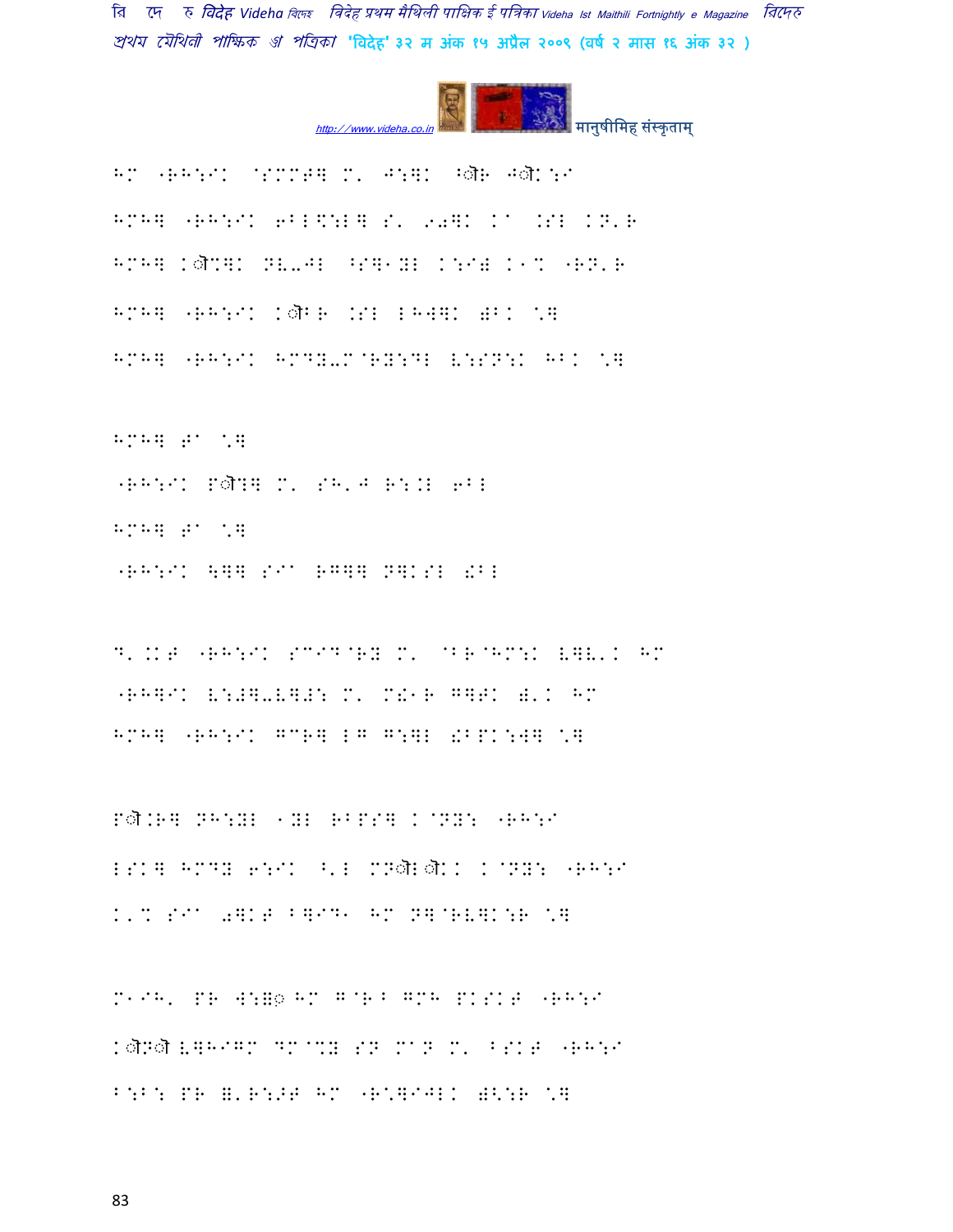

@GR]@&MK D1PHR]Y: M' WMKL BS:T J◌ॊK:I 1TH:TT: TECHIK: TECHIAT HAILSE AND SYMMETR SHALL FINE TH  $T^*$  PH  $\pm$  H  $\cdot$  OH  $\pm$  PH  $\pm$  PH  $\pm$  OH  $\pm$ 

१९९६  $\therefore$   $\therefore$   $\therefore$   $\therefore$   $\therefore$   $\therefore$   $\circ$   $\circ$   $\circ$ 

KARA TERRATIVA

K:@LH] S:I0

J.N PROPERTY WIRE T.

\*\*\*\*\*\*\*\*\*\*\*\*\*\*\*\*\*\*

"R@NHR]Y:

 $199B + 199B + 197$ 

 $101119$   $11111$   $111111$ 

"RH:IK JB]: M'

 $\text{RSE}(\mathbb{R}^n; \mathbb{R}^n; \mathbb{R}^n; \mathbb{R}^n)$ 

 $\mathfrak{M}$ :  $\mathfrak{p}$  :  $\mathfrak{p}$   $\mathfrak{p}$  :  $\mathfrak{p}$   $\mathfrak{p}$  :  $\mathfrak{p}$  :  $\mathfrak{p}$  :  $\mathfrak{p}$  :  $\mathfrak{p}$  :  $\mathfrak{p}$  :  $\mathfrak{p}$  :  $\mathfrak{p}$  :  $\mathfrak{p}$ 

P1N, 1>

J.N HMR: 1I.]K "R@NHR]Y: M'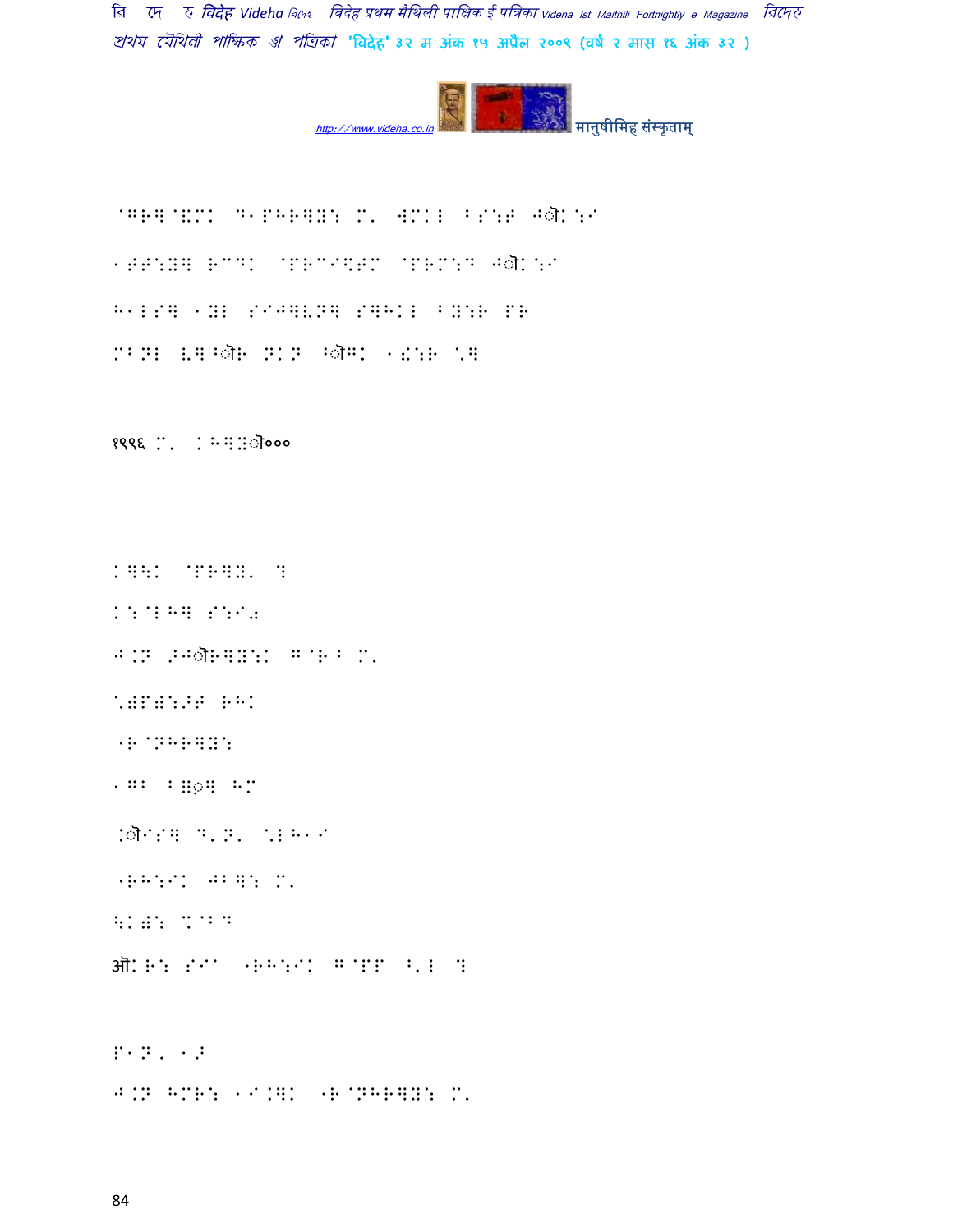

KIP PROBEES TETTE

 $\mathbb{R}$  Decreases are proposed in

 $\mathbb{R}^n$  Here  $\mathbb{R}^n$  and  $\mathbb{R}^n$  are  $\mathbb{R}^n$ 

HM "RH:I SIA PB" PB"

"RPR:J]T:K G:\* M' L)KL

 $H$  ,  $H$  ,  $H$  ,  $H$  ,  $H$  ,  $H$  ,  $H$  ,  $H$  ,  $H$  ,  $H$ 

HIEN: "RHN:" ओ GREAR (ONR FIR 19

 $1 - 4$ , PVHIS 45H, WITE TH,

"RHIN KI K'I MOT "RENE "T

 $\mathfrak{M}$   $\cdot$   $\vdots$   $\mathfrak{P}$   $\vdots$   $\vdots$ 

J.N H:? H:? SIa "RD'.

"RJ:N \*L

HMR @PR:#

WEBS. E

"RPN K'HN Ta 1I.] SIa

 $\mathcal{A}(\mathfrak{A};\mathfrak{A};\mathfrak{A};\mathfrak{A};\mathfrak{A};\mathfrak{A};\mathfrak{A};\mathfrak{A};\mathfrak{A};\mathfrak{A};\mathfrak{A};\mathfrak{A};\mathfrak{A};\mathfrak{A};\mathfrak{A};\mathfrak{A};\mathfrak{A};\mathfrak{A};\mathfrak{A};\mathfrak{A};\mathfrak{A};\mathfrak{A};\mathfrak{A};\mathfrak{A};\mathfrak{A};\mathfrak{A};\mathfrak{A};\mathfrak{A};\mathfrak{A};\mathfrak{A};\mathfrak$ 

 $R$  . The new particle is the set of the set of the set of the set of the set of the set of the set of the set

 $T = \frac{1}{2}$ 

**GD ST SIA (ST SIA : ST SIA ) (ST SIA ) (ST SIA ) (ST SIA ) (ST SIA ) (ST SIA ) (ST SIA )** 

**K**\*1 JV:B-TLB ^'L

 $\mathrm{H} \colon \mathbb{R}^n$  Doministic transformation  $\mathbb{R}^n$ 

85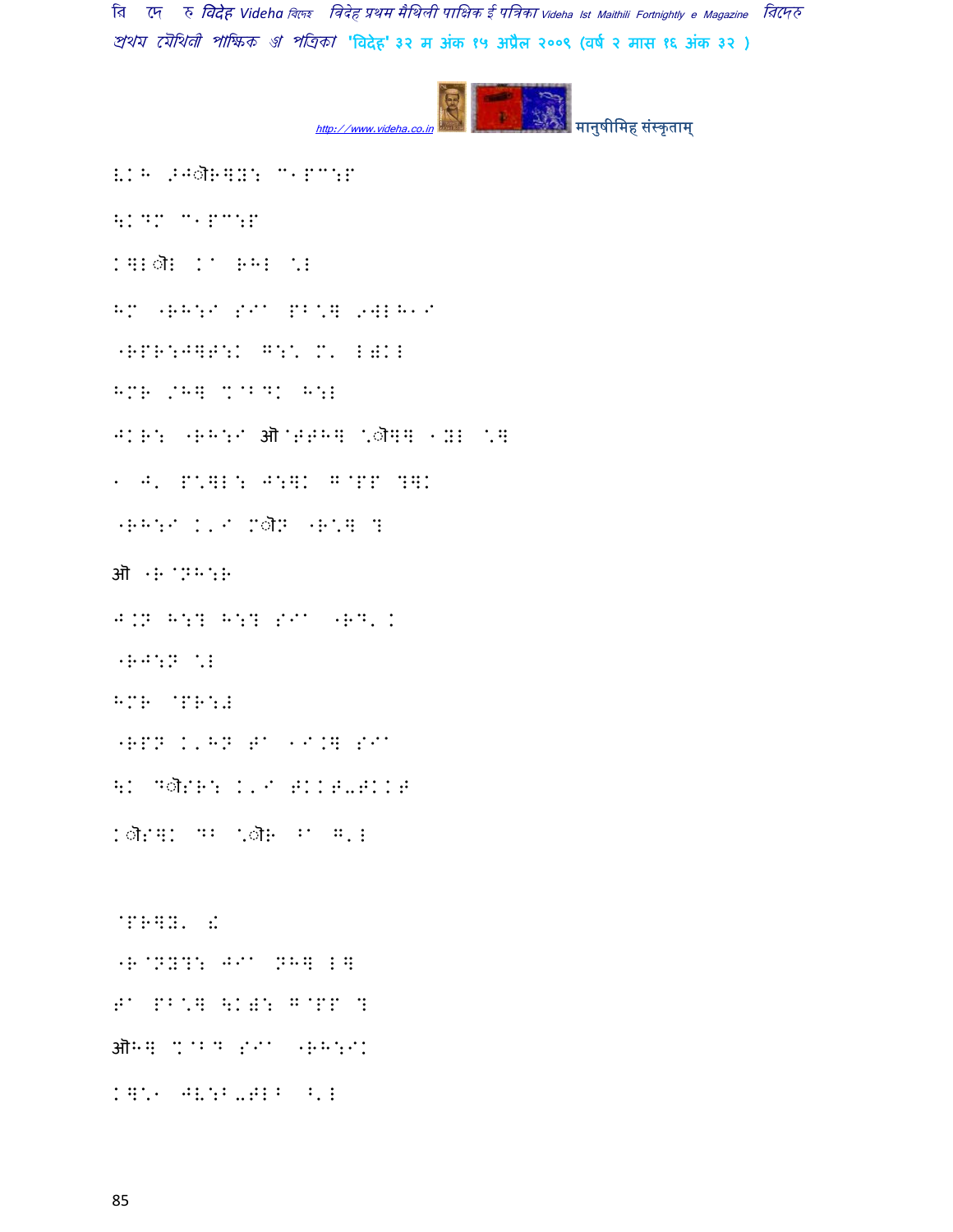

 $\mathfrak{M}$   $\mathfrak{M}$   $\mathfrak{N}$ :  $\mathfrak{N}$ :  $\mathfrak{N}$ :  $\mathfrak{N}$ :  $\mathfrak{N}$ :  $\mathfrak{N}$ :  $\mathfrak{N}$ :  $\mathfrak{N}$ :  $\mathfrak{N}$ :  $\mathfrak{N}$ :  $\mathfrak{N}$ :  $\mathfrak{N}$ :  $\mathfrak{N}$ :  $\mathfrak{N}$ :  $\mathfrak{N}$ :  $\mathfrak{N}$ :  $\mathfrak{N}$ :  $\mathfrak{N}$ :  $\math$ 

1 J:HI (1941)

PHYSH (NE)

REB ER SY SELTING

 $\text{R}:\mathbb{R}^n\to \mathbb{R}^n\to \mathbb{R}^n$  and  $\text{R}^n\to \mathbb{R}^n$ 

 $H: \mathbb{C}^n \to \mathbb{C}$  Hence  $W \to \mathbb{C}^n$  . Then

?: N TR "RH: IK LAG "RH: IK LAG "RH: IK LAG "RH: IK LAG "RH: IK LAG "RH: IK LAG "RH: IK LAG "RH: IK LAG "RH: I<br>IK LAG "RH: IK LAG "RH: IK LAG "RH: IK LAG "RH: IK LAG "RH: IK LAG "RH: IK LAG "RH: IK LAG "RH: IK LAG "RH: IK

JTa 9@JJR NB1 M'

 $\cdot$  is the function of  $\mathbb{R}$ 

NH1\-NH1\-NH1\-NH1\-NH1I...

 $H: H \to H$  and  $H \to H$ 

 $\mathfrak{M}^{\sharp,\sharp,\sharp,\sharp,\sharp,\sharp}$  .  $\mathfrak{so}(P,\mathbb{R}^n)$  .  $\mathfrak{so}(P,\mathbb{R}^n)$ 

**RHUTH** G'L H'TK

PHONO POSSESSION

N]@SSID'H

154 ERT HER H.I. H.H.

 $\mathfrak{M}^{\sharp\sharp,\sharp\sharp}$  . PHITE 1991 - EPPH . T.

 $15$   $\frac{1}{20}$   $\frac{1}{20}$   $\frac{1}{20}$   $\frac{1}{20}$   $\frac{1}{20}$   $\frac{1}{20}$   $\frac{1}{20}$   $\frac{1}{20}$   $\frac{1}{20}$   $\frac{1}{20}$ 

J', ' and the strip of the strip of the product of the product of the product of the product of the product of

 $\cdot$   $\frac{1}{2}$   $\frac{1}{2}$   $\frac{1}{2}$   $\frac{1}{2}$   $\frac{1}{2}$   $\frac{1}{2}$   $\frac{1}{2}$   $\frac{1}{2}$   $\frac{1}{2}$   $\frac{1}{2}$   $\frac{1}{2}$   $\frac{1}{2}$   $\frac{1}{2}$   $\frac{1}{2}$   $\frac{1}{2}$   $\frac{1}{2}$   $\frac{1}{2}$   $\frac{1}{2}$   $\frac{1}{2}$   $\frac{1}{2}$   $\frac{1}{2}$   $\frac{1}{$ 

86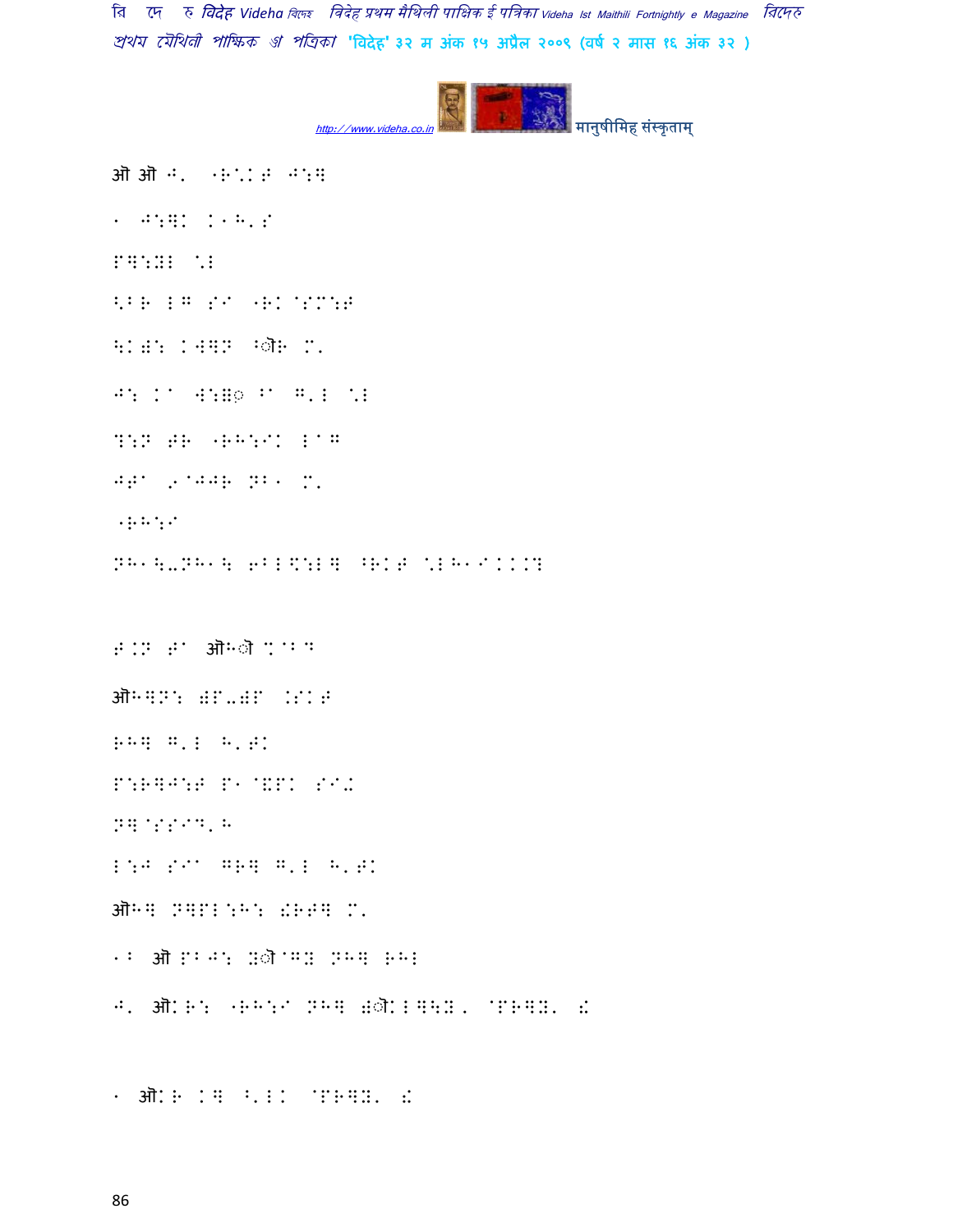

 $\mathfrak{M}$   $\mathfrak{M}$   $\mathfrak{N}$   $\ldots$   $\mathfrak{S}$  :  $\mathfrak{S}$   $\mathfrak{S}$  :  $\mathfrak{S}$  :  $\mathfrak{S}$  :  $\mathfrak{S}$  :  $\mathfrak{S}$  :  $\mathfrak{S}$ "RH: IK G'R11 TAR DHU RHC RHL RHL RHL RHL "RHIST SIA "RHIST" RHISTORY  $\mathfrak{M}(\mathbb{R}^n) \to \mathbb{R}^{n+1}$  and  $\mathbb{R}^n \to \mathbb{R}^{n+1}$  be proposed for  $\mathbb{R}^n$ K]\K @PR]Y' !  $\frac{1}{2}\frac{1}{2}\frac{1}{2}\frac{1}{2}\frac{1}{2}\frac{1}{2}\frac{1}{2}\frac{1}{2}\frac{1}{2}\frac{1}{2}\frac{1}{2}\frac{1}{2}\frac{1}{2}\frac{1}{2}\frac{1}{2}\frac{1}{2}\frac{1}{2}\frac{1}{2}\frac{1}{2}\frac{1}{2}\frac{1}{2}\frac{1}{2}\frac{1}{2}\frac{1}{2}\frac{1}{2}\frac{1}{2}\frac{1}{2}\frac{1}{2}\frac{1}{2}\frac{1}{2}\frac{1}{2}\frac{1}{2}\frac{1}{2}\frac{1}{2}\frac{1}{2}\frac{1}{2}\frac{1$ HMR: % WHAT SHI  $J'$  ,  $J'$  ,  $J'$  ,  $J'$  ,  $J'$  ,  $J'$  ,  $J'$  ,  $J'$  ,  $J'$  ,  $J'$  ,  $J'$  ,  $J'$  ,  $J'$  ,  $J'$  ,  $J'$  ,  $J'$  ,  $J'$  ,  $J'$  ,  $J'$  ,  $J'$  ,  $J'$  ,  $J'$  ,  $J'$  ,  $J'$  ,  $J'$  ,  $J'$  ,  $J'$  ,  $J'$  ,  $J'$  ,  $J'$  ,  $J'$  ,  $J'$ 

 $98$   $: P: P: P: S$  $\rightarrow$  H $\rightarrow$ T RHTK  $\mathbb{R} \setminus \mathbb{R}$  "Refine  $\mathbb{R} \setminus \mathbb{R}$ H:T M' H'  $K$ : N $R$  19  $R$  10  $R$  10  $R$  10  $R$  10  $R$  10  $R$  10  $R$  10  $R$ HM HIM I.K BAB IT TO THE NAME "RB]R 9]K \*K HV: M'  $MER = 199$  $H_1$ :  $H_2$   $H_3$   $H_4$   $H_5$   $H_6$   $H_7$   $H_8$   $H_9$   $H_1$ HM D'.KT \*]\Y

HM D'.KT \*]\Y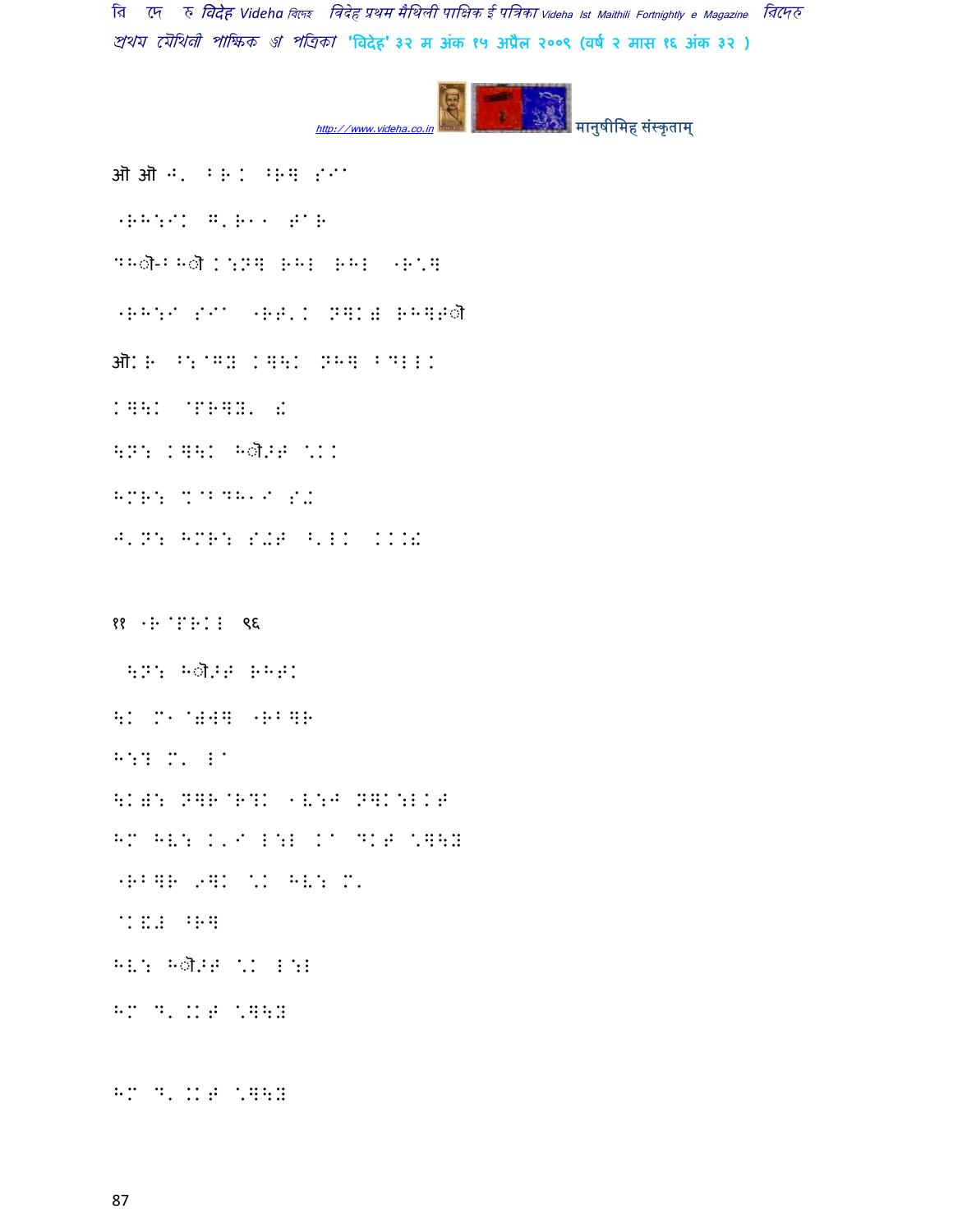

1 **MPRY:S KRYT \*** /H] J]NG] K' L:L KRB:K J. JERU MANGE M **NHE**  $H$  :  $H$  :  $H$  :  $H$ 

 $1 - \frac{1}{2}$   $1 - \frac{1}{2}$   $1 - \frac{1}{2}$   $1 - \frac{1}{2}$   $1 - \frac{1}{2}$   $1 - \frac{1}{2}$   $1 - \frac{1}{2}$   $1 - \frac{1}{2}$   $1 - \frac{1}{2}$   $1 - \frac{1}{2}$   $1 - \frac{1}{2}$   $1 - \frac{1}{2}$   $1 - \frac{1}{2}$   $1 - \frac{1}{2}$   $1 - \frac{1}{2}$   $1 - \frac{1}{2}$   $1 - \frac{1}{2}$   $1 - \frac{1}{2}$   $1 - \frac$ 

/@TTH] H◌ॊ>T \*K

HM THAT

1 HP HOLE T

HMR @PR'M

/@TTH] HMR MB@R.T: M'

\K): STRIG] PRD: H◌ॊ>T \*K

KAL MATH, KAR, HI, KAR, KAR

1 /H] SB SIa

"RPN" "RIGH-VOOR" BEER

"RBKT

 $R$  . However, and the set of  $R$  is the set of  $R$ 

P1N,

LHINGH CONT TAN HMR @SMMT] M'  $K = \{1, 2, \ldots, n\}$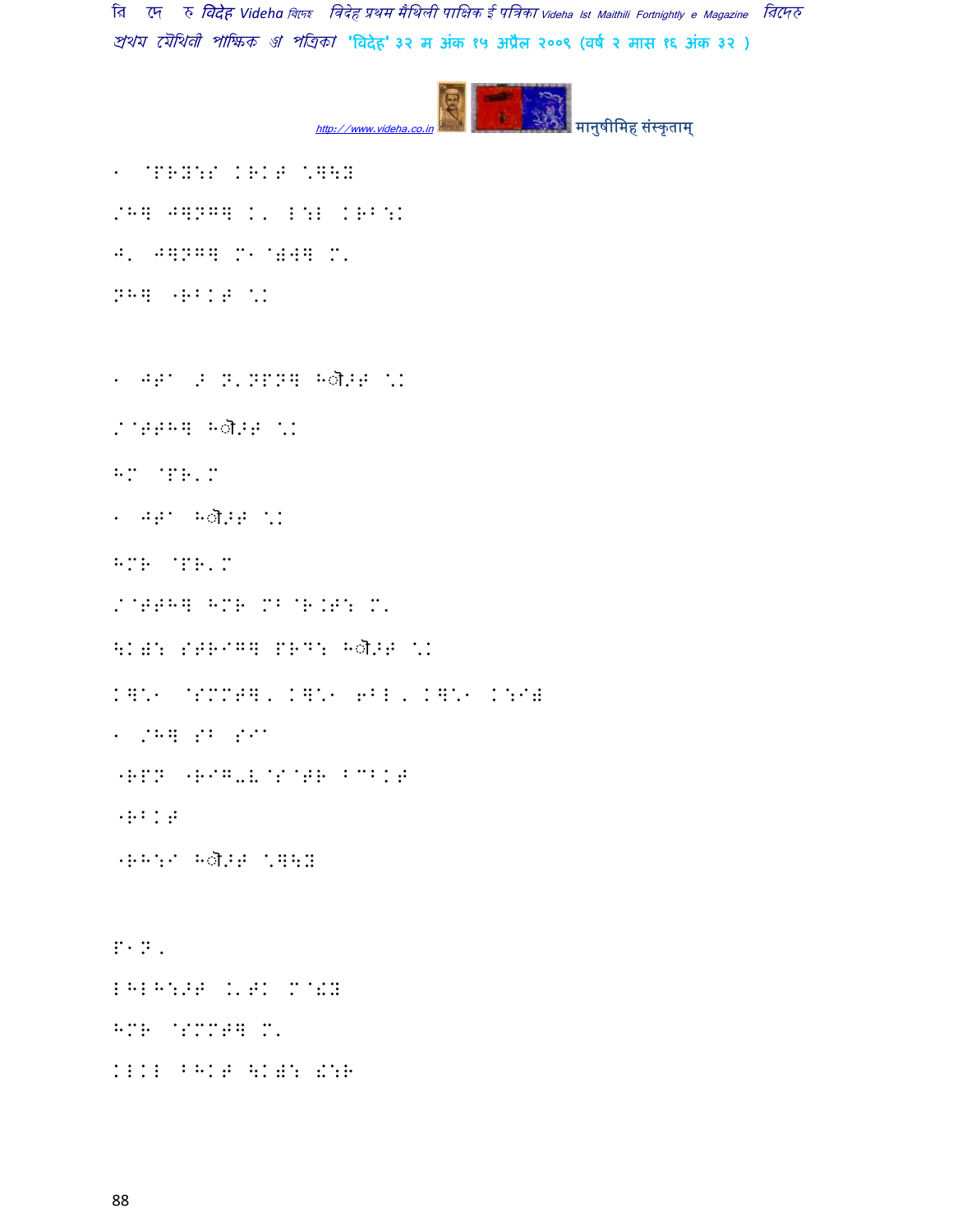

 $H \circ \overline{H}$   $H \circ \overline{H}$   $H \circ \overline{H}$   $H \circ \overline{H}$ 

\@MHR BH1T D]N SIa /Ta MM@TY1 BSKT #KKK #KKK #KKK #KKK FIRST THE AT J' J' J' J' HO HO AT HE RHOT /Ta ^◌ॊRK K1H'S JK:I .SKT \*K WRL MM@TY1 1@ST'-1@ST' E GILL AND ACT RESERVE CONTROL BB0L RHK CONFER J' \K B'R - DB B'R HM .BB JOR SIA CHICAGO "RB@SS' J. JS SEE PRESHE PROD PROF PST HMR MB@R.T: M' "RH:I "RBKT RHB  $H \circ \overline{H}$  . The  $H$  and  $H$  are  $H$  and  $H$ "RGND" RGND" RGND J', "HANY BAC, HM RHB LHINGE CONSTRUCTION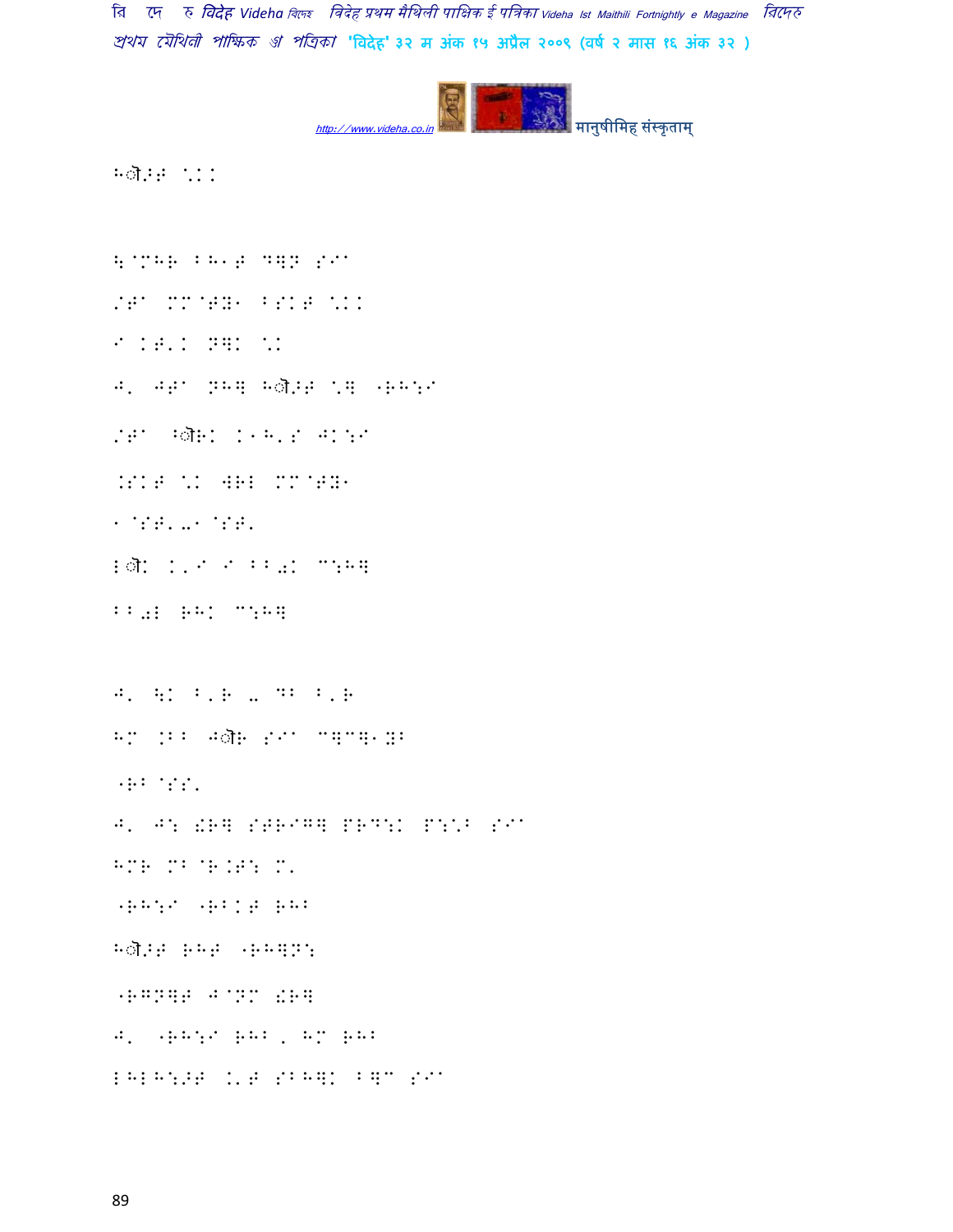

BHCHT RISE STEER

SMYSS ROOMS (SAMPLE REPORT)

1 HM CHURACH

 $19.414199$ 

STRIG] PRD:K P:\*B Sa

"RHYP" (RBC) RHB

@SV@PN' M' BRB

 $\exists \mathbb{R} \mathbb{R}^T \in \mathbb{R}$  and  $\exists \mathbb{R} \in \mathbb{R}^T$ 

 $99$   $99$   $99$   $99$ 

BH<sub>1</sub>P 9821 939 1> @PR:T, >J◌ॊTK Y:@TR: SIa PB@RV HTP PUTHE POPE

KN'K' K:L PH]N'

 $\mathbb{R}^3$  is  $\mathbb{R}^3$ 

HTR MÖHMER MOLDENHA

 $H$ HIFN  $H$  Hipp NH (NN  $H$ )

J:GB 9WL

**BH1T DECK** B:D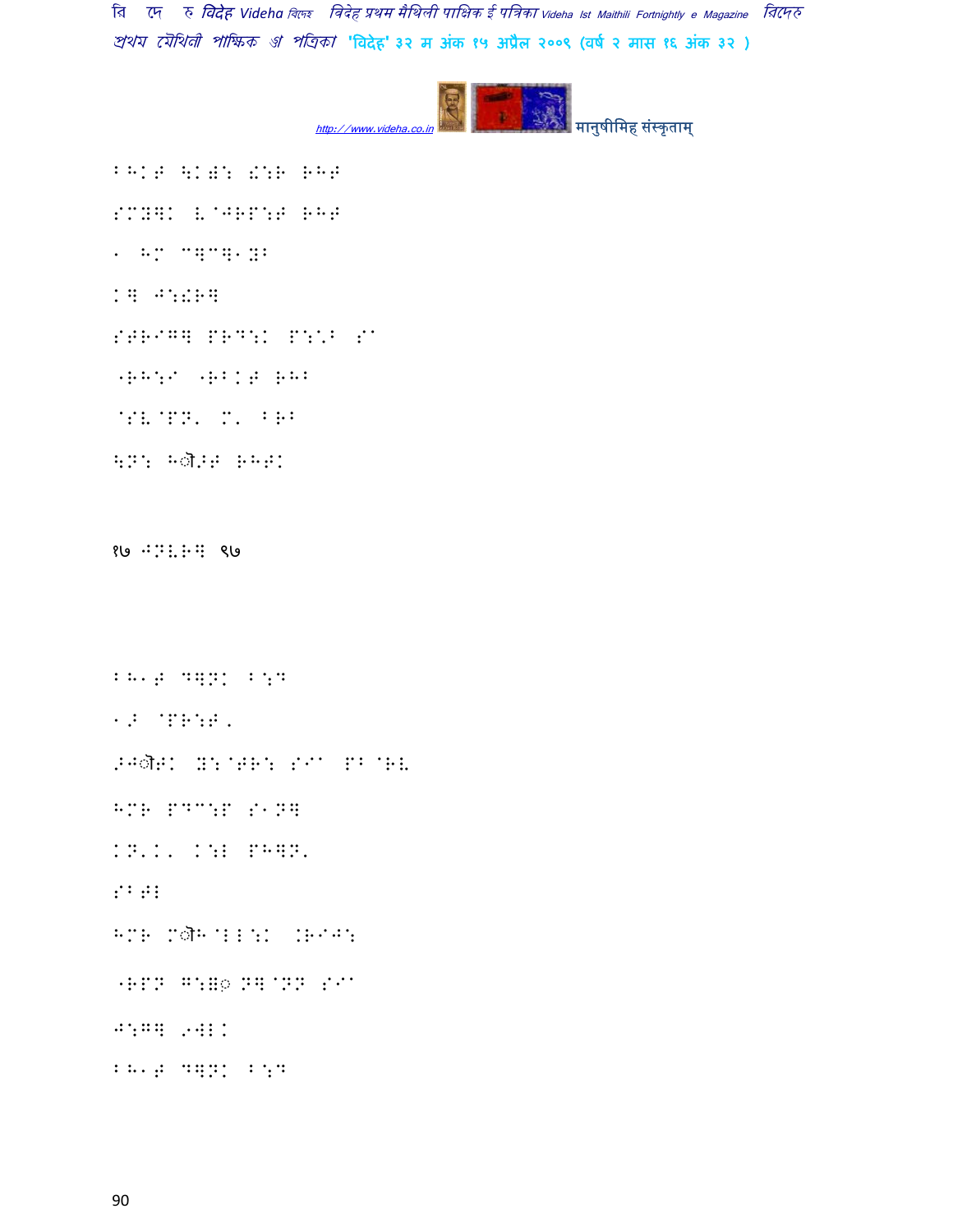

HTP (1) M' T.

"RR1#]M:

PHONE SIMPLIF

 $\ddot{\phantom{0}}$ 

 $\begin{array}{cc} \mathbb{P}^1_1 \oplus \mathbb{P}^1_2 \oplus \mathbb{P}^1_3 \end{array}$ 

M1SK]1\T

BH<sub>1</sub>T D<sub>1</sub>

MAN PH RISH: PROPE

'"RLS PIKJ DMG

"RR1#M1.

TR1# "RN1P"

@PR]Y Y:M]N] J:G]'

१२ सिटी से सम्मी सम्र

L:LB:G, DR^IG:

H. SHARBHGE

KET'S STATE BOOK

SHEET TOOK PUT

 $1$  PHILIP

 $E(E, \mathbb{R}) \cong \mathbb{R}^n$ 

"RH:IK 1I.] M'

<1MRKT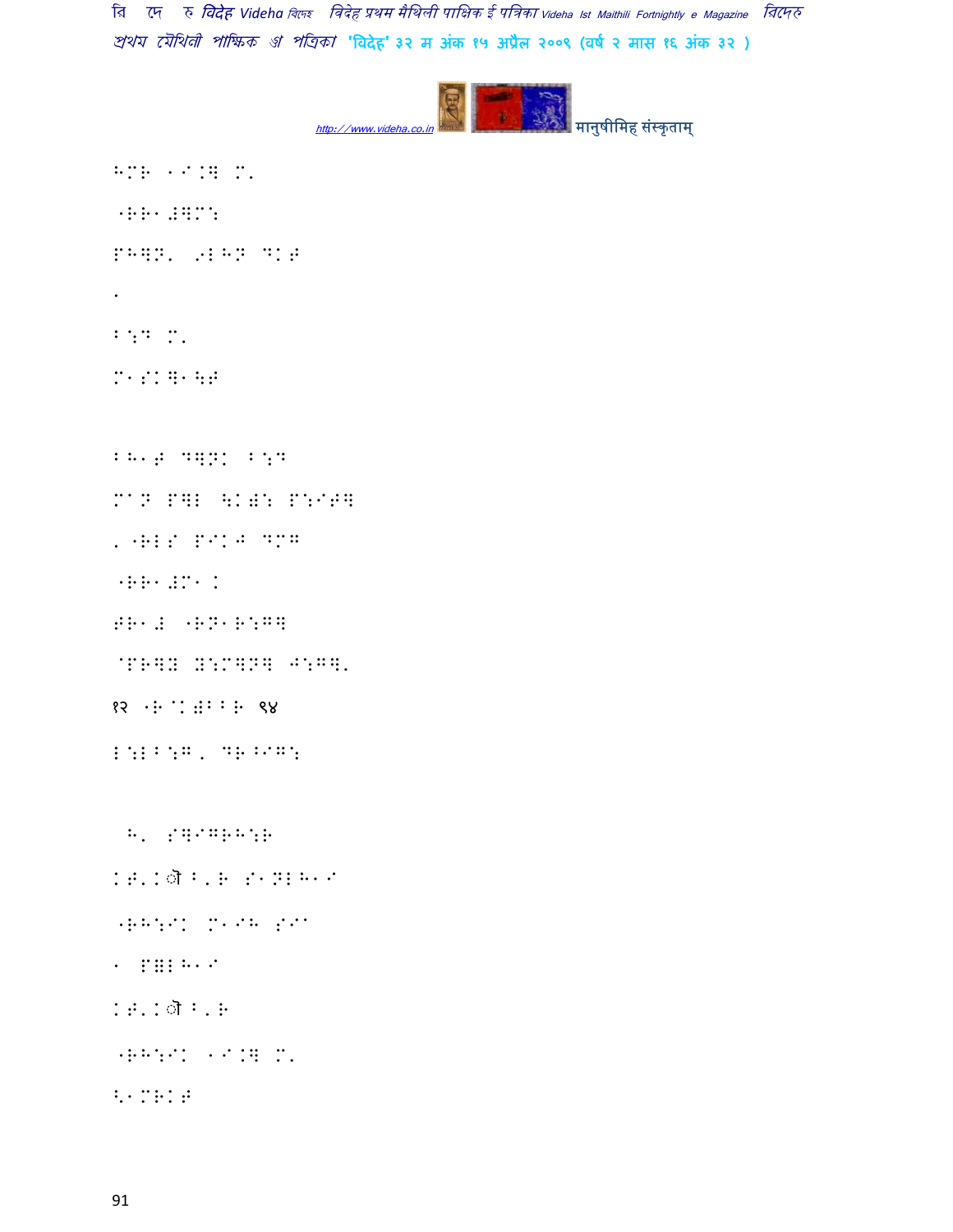

 $\ddot{x}:$   $\ddot{x}:$   $\ddot{x}:$   $\ddot{x}:$ 

 $\ddots$  :

H, SAPPARAHI 881 E

M1D: T.N◌ॊ

NH "R.R. "R.R. "R.R. "R.R. "R.R. "R.R. "R.R. "R.R. "R.R. "R.R. "R.R. "R.R. "R.R. "R.R. "R.R. "R.R. "R.R. "R.R.

 $\mathbb{R}^n$ े Responsi

FRIDGE STATE

"RH: IK' @SV]K:R KRB: L'ANNE (1999)

KNOK COMPANY COMPANY

"RB@SS'

 $H: H: H \to \mathbb{R}$ 

"RH:IK'I

1K:% D]@VY, D'VT1@LY KP)] !

B10L SECTION

CONFIDENTIAL CONFIDENTIAL CONFIDENTIAL CONFIDENTIAL CONFIDENTIAL CONFIDENTIAL CONFIDENTIAL CONFIDENTIAL CONFID

V]@%R:M Da SKB

 $H^{\prime\prime}$  HH  $H^{\prime}$ 

C:H' / HEF: FOHE

 $H\ddot H\dot H_2/\dot H_2\ddot H_1\rightarrow H\ddot H_2$ 

 $1$  HH $1$  H $\lambda$  H $\sim$  Holder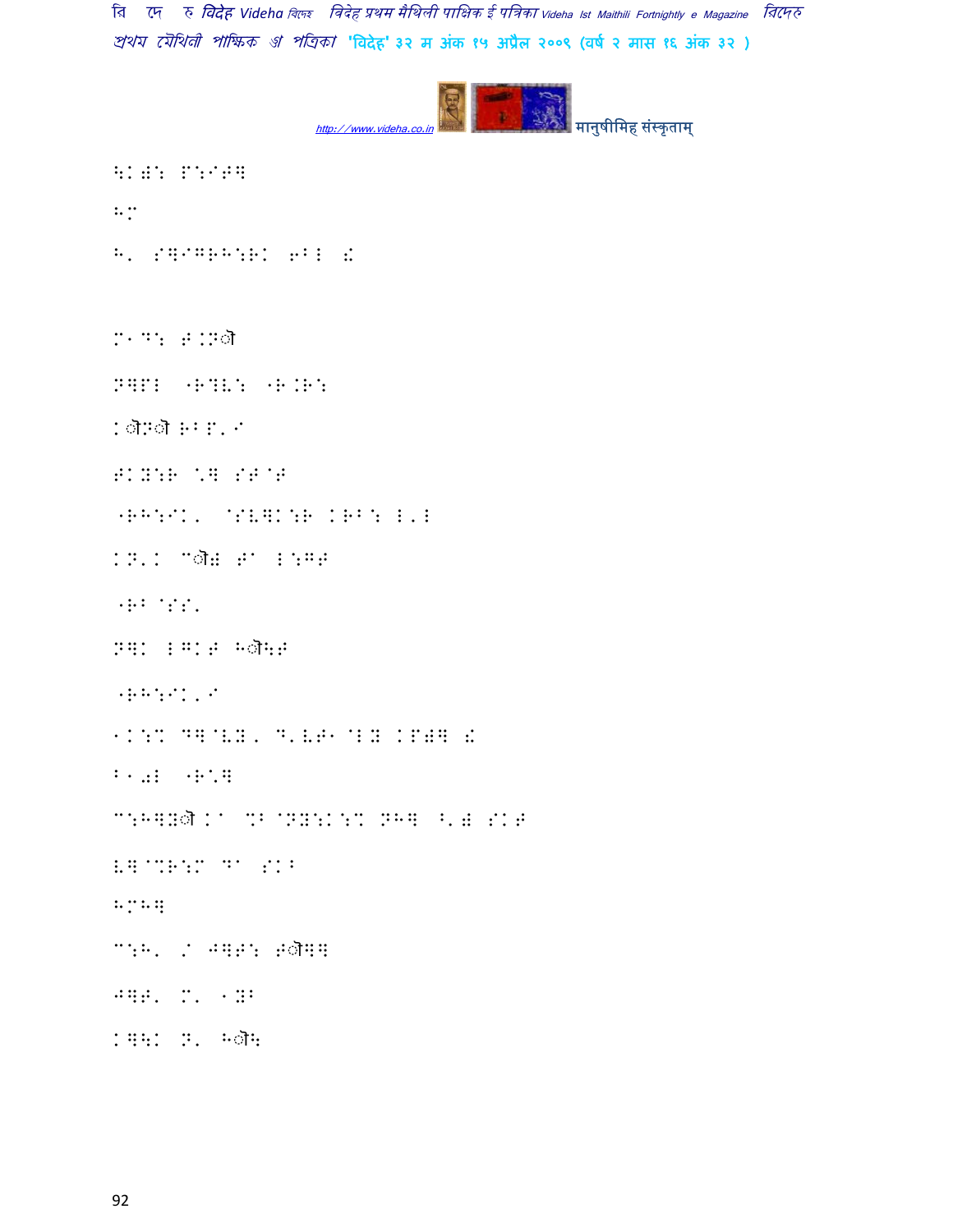

KNYK CONFIGHT

PRINT THE

BR M: CHI MEP HILE

TGH, 6'R /TA S' MONTES

**BH** 1 B

HMR, PORT

**THI PHE T** 

"RIT]M N]D:N Ta

!RT]\ ?]K 4

२९ सिंग सिंह से १४

 $R$  , and  $R$  , and  $R$  , and  $R$  , and  $R$  , and  $R$  , and  $R$  , and  $R$  , and  $R$  , and  $R$  , and  $R$  , and  $R$  , and  $R$  , and  $R$  , and  $R$  , and  $R$  , and  $R$  , and  $R$  , and  $R$  , and  $R$  , and  $R$  , and  $R$  , and  $R$ 

HTTPS://WWW.BLOGGER.COM/COMMENT.G?BLOGID=7905579&POST ID=513633139662640904

B:L:N:I KMT'-

1.D'V:I%1 V@TSK MK?]L] C]@TR-@%RMI.L: (KXM]@KS); 1 2. M@!Y-@PRD'% Y:@TR: 1 D'V]J]- @JYLT] 0: CC!R]

1.D'V:I%1 V@TSK MK?]L] C]@TR-@%RMI.L: (KXM]@KS)

D'V:I%1 V@TS, J@NM- T1L:P@))], S1PCL4 M:S  $K$  ,  $K$  ,  $K$  ,  $K$  ,  $K$  ,  $K$  ,  $K$  ,  $K$  ,  $K$  ,  $K$  ,  $K$  ,  $K$  ,  $K$  ,  $K$  ,  $K$  ,  $K$  ,  $K$  ,  $K$  ,  $K$  ,  $K$  ,  $K$  ,  $K$  ,  $K$  ,  $K$  ,  $K$  ,  $K$  ,  $K$  ,  $K$  ,  $K$  ,  $K$  ,  $K$  ,  $K$  ,  $K$  ,  $K$  ,  $K$  ,  $K$  ,  $K$  , V]^]@NN P@TR-P@T@RR]K:M' K?:, L<1K?:, V]@J3:N-K?:, CAR: CARS CONSTRAINS ON THE CARD CARD OF CARDIOGRAPHY CONTROL CONSTRAINT OF DISTURBING ONLY A LOCAL CONTROL CONTROL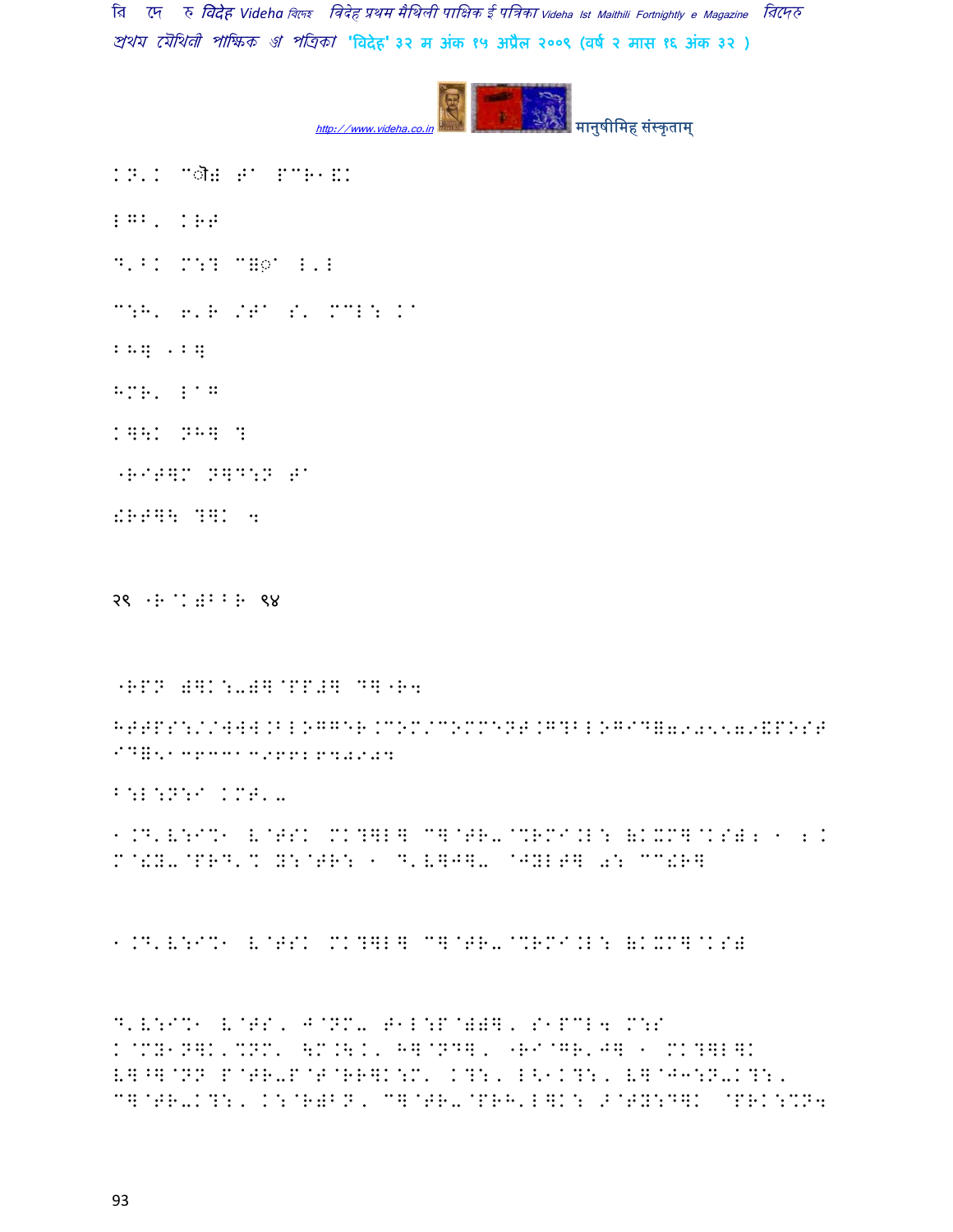

 $\langle E,\Psi\rangle$  , and the state of the control of the state of the state of the state of the state of the state of the state of the state of the state of the state of the state of the state of the state of the state of the state  $K^{\prime}$  . The contract  $K^{\prime}$  and  $K^{\prime}$  are  $K^{\prime}$  . The contract of  $\mathbb{R}$  is the contract of  $\mathbb{R}$  .

NT: MARCHINE, AND AN ANG MENGENDUAN PERSONAL PROPERTY AND A MARCHINE AND A SAN ART AN ANG MANAGEMENT AND A SAN<br>Line of the san are the san and the san are the san are the san are the san are the san are the san are the sa NAMES OF A PARTICLE CONTROL OF A PARTIES. NT:%: PH]L

NT:%: DB

"RPN )] RPN (PORT ) RPN (PORT ) RPN (PORT )<br>PRN (PORT ) RPN (PORT ) RPN (PORT ) RPN (PORT) (PORT)

HTTPS://WWW.BLOGGER.COM/COMMENT.G?BLOGID=7905579&POST ID=513633139662640904

 $2.2<sub>2</sub>$ 

M@!Y @PRD'% Y:@TR:- @JYLT]

1991 - 1992 - 1992

30 D]S@MBR 1991 ◌़ S:'MD]N ,

HMSB 1H] ^:'R' 8,40M' MC:N K@MPL'@KS9 Sa V]D: L'LH1◌ॅI4P1N, BSK' L@MB: S6R JIGL 1a PH:]]K' B]C Sa SNSN:P BS4H L@MB: S6P ळ BHC MP BHC MAL 61B11 ex HII H 0PK] 6'R GP SP "RH] SB M' SMY B]TKT G'L 1R KR]B S:=◌़' THIN BU DIRES ARIEN BOOK IN PH1ČITE ASAN TO CHID <@#): @@PR:]T]@K&: K'L:K B:D @)R'N Sa P]PR]Y: D]S BERG (P.B.H.) ÖZARDEG (SRI), SPODBOH (PGG), J.B.A.K.R SO (PP SP C), K: ROMA @ RY@KRM @PR: Y:ROMA & ROMA SIGNE SIGNES P:R:R:R:R:R:D:T SB:T SPN "ROLL" FOR SHIP "REPRISES "THE POSSESSED" REPORT PRBIGED OF SOS SPORTS AND PRESCRIPTION BY A SPORTS BEFORE A SUPPORT BY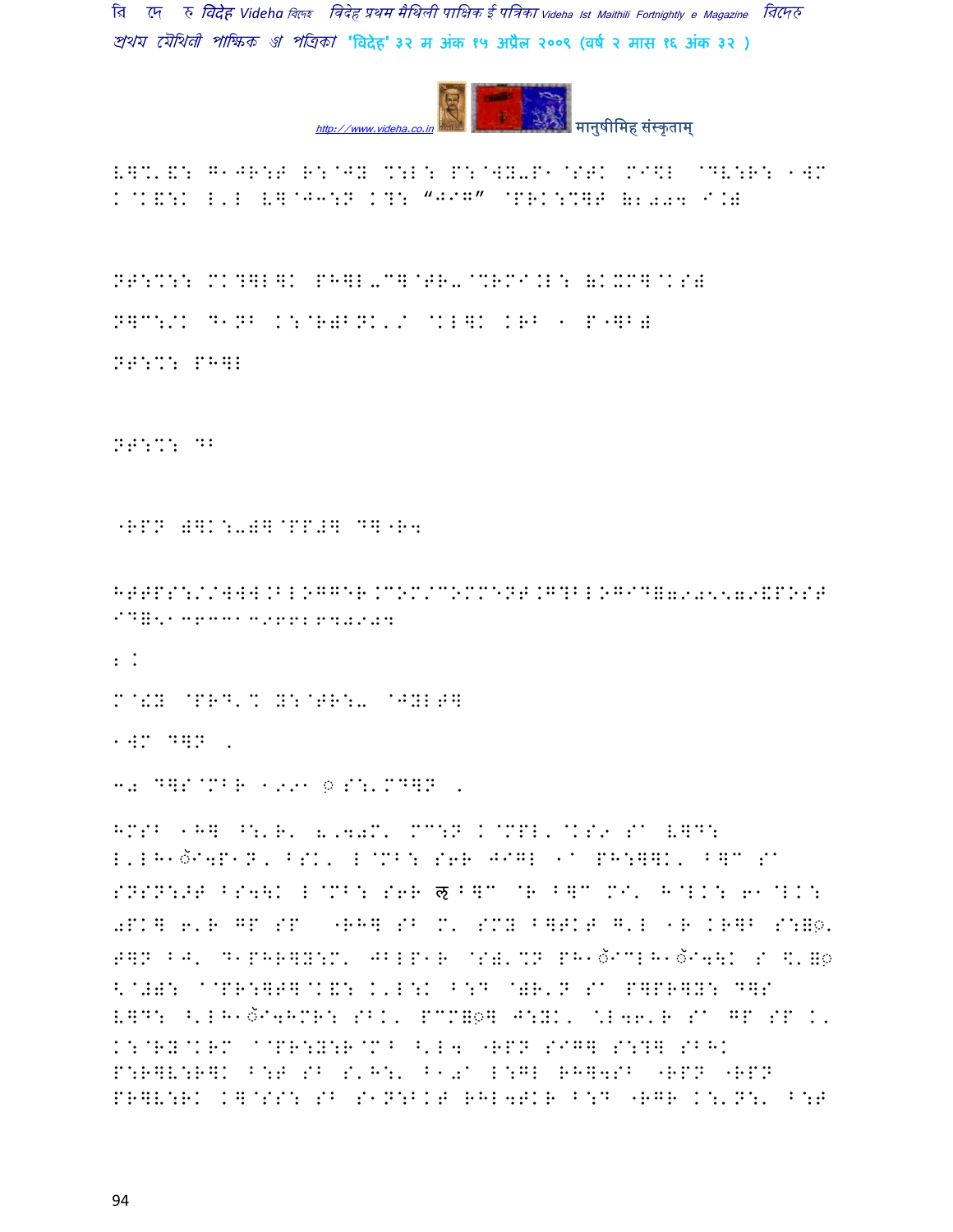

H:'> Ta \K D:'SR Sa K' P:R]V:R]K <)N: M:'N P:R]4J' 1'KR ^:>@R BH]N "RH]N: KHK \*K Ta 1'KR <RM' S'H:' 1.499: H:JH'C: K+1H PHH: FH FB: T. LE "C. "PHH FB" M. A: AÒS (19.99.) BIR K'BE A'R G' R' G' GG.IR (B' GG.IR 10 S1!:R] DKT \*L4 "RH]N:M' \KG:'):K N. CB:BK 1DT HMSB STRIGHE MODERN HI: ROCKER BY NORD HI: PASSAGE HI: PENNING PHEN %:M]L H1\ TKR: SB B\$ TIG KRK4 @%@RKY L]K:K N:M' P]] G'L MAGNET CHILL AN IS GELF AND HE CHANNEL COPE SAR FRANCH I: A 19TRACH: A 19TRA 10TR A 19TRACH: HITRA 10TR 10TR 10TR MHÒPA .:ELEBRIT AGLESIT SEGARIT .:ELEBRIE EN SA 1VEBR KHK \*L4

HMSB 7 – 8 <@#):K Y:@TR:K B:D P]PR]Y: @S)'%N R:T]K 12,30M' PH(ŏrmin(ŏra)Ball Armoni, Phamil Per Clanach MICH "MICH" (AL THE ): VI) N K' DIRECTOR (AL THE ): VIII AL THE DIRECTOR (ALSO NOT ): VIII AN INCOLOR (ALL THE JM'LH1◌ॅI4 1>@R "RPN B'\$]IG "RNN:>@R S:@R?K B10:\T \*L4NH]Ta "RKR PBR: 9PY:'G @)R'N:' M' NH]I H:'\T \*L 1 B'K:RM' L:DA (1985) REPORT

D'V]J] : @JYLT]

D'V]J] , @@PR:\*%:SK D]VSM' P1R@SK:R V]TR#

 1H] V]@DY:LYM' V:@R&]K P1R@SK:R SM:R:'H \*L4 EVAR CHAN EACHTRE VONFIGHANDEN AND PHONONCONTENT @S?:N 1NKVL: B@CC: SBK' P1R@SK:R DKK' K:@RY@KRM \*L4 J:H]M' %]@K&: V]^:GK' 9@CC:!]K:R] SH]T @K&'@TRK'  $\overline{\phantom{a}}$  (The control of the state  $\overline{\phantom{a}}$  ,  $\overline{\phantom{a}}$  ,  $\overline{\phantom{a}}$  ,  $\overline{\phantom{a}}$  ,  $\overline{\phantom{a}}$  ,  $\overline{\phantom{a}}$  ,  $\overline{\phantom{a}}$  ,  $\overline{\phantom{a}}$  ,  $\overline{\phantom{a}}$  ,  $\overline{\phantom{a}}$  ,  $\overline{\phantom{a}}$  ,  $\overline{\phantom{a}}$  ,  $\overline{\phantom{a}}$  ,  $\$ 1 MI MI MERE AN ING SI KELADERAN ANG PINASA SA TITIR SA ING SI SERA ANG PA  $R$  (Represented  $R$  ) and a set of the problem' country state. MN:1'A: RHL %EAR:HE E.E @ MB: WHATER HEAR: \REB:ARE K. MINIAPA KAT.E BIP SA KKL GIL A.E NEWSPARE S.AN. PATTN  $S$ BHK K:@RY@KRM Sa BHK BHK BHK SA BHE SA BHC SA BHC SA BHC SA BH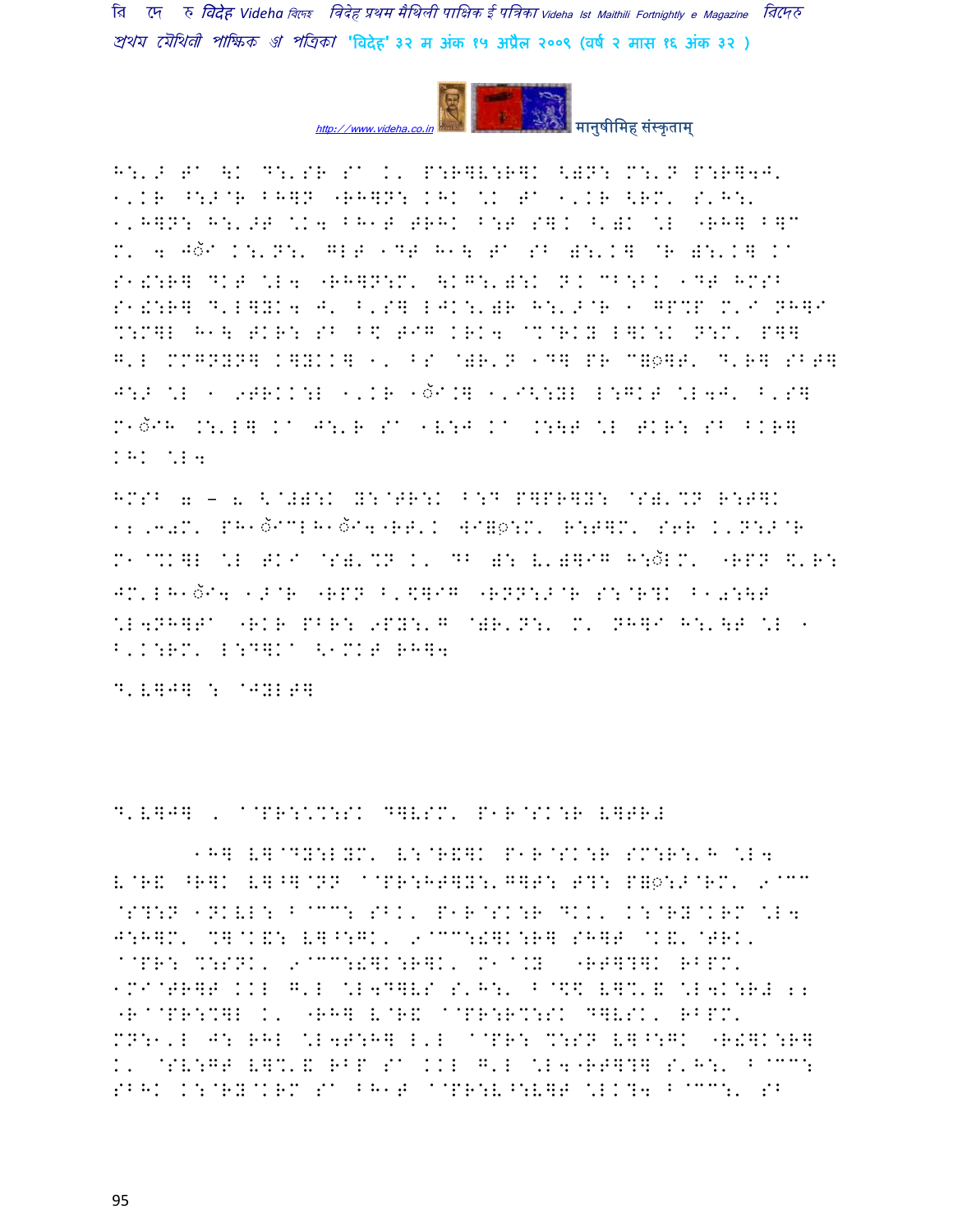

 $\,$  Spirabe in The . Here we had to the international model of  $\,$  . The same in  $\,$ @@PR: V'% K:'N: P:B] S' J:NK:R] P:BKK' 9@TS1CKT: D'.'LK4SBK' P1R@SK:R SH@R& @@PR: D:N K'L:K 9PR:@NT 1' B@CC: SBK: SBK' M: SBC: SBK' M: SBK: SBK: SBK: SBK: SBK: BEC P:S K'L:K B:D @@PR: V'% PR]@K&: P:S Ka B] B] \ OHIBCCLR ON BURGEN BIJNES ON BIJNES KONNOR KOMMUNISTER SKKT B:D TKR B:D PART BY THE STREET BY BEING BEFORE  $\,$  BCT APA THE COPETS  $\,$  (Fig. The SNITE  $\,$  CD)  $\,$  and  $\,$  and  $\,$  and  $\,$  and  $\,$  and  $\,$  and  $\,$  and  $\,$  and  $\,$  and  $\,$  and  $\,$  and  $\,$  and  $\,$  and  $\,$  and  $\,$  and  $\,$  and  $\,$  and  $\,$  and  $\,$  \ V: V]^]@NN V]&YM' P] J] \$]@PL:H'M: KKL J: SKKT "R\*]4 "RH] K' "RT]R]@KT\ @SN:TK \$]@GR] P:KL:K B:D YB PRO RECORD WAS SPACED CHARRED ON THRIGO TABINED ON TO HIS RECORD WITH THE THIN @@PR:\T]Y:'G]T: PR]@K&:K' TKY:R] KKL J: SKKT "R\*]4

 PR@NT1◌़ "RH] L'L SB V]&YM' N]K ^'N:>@R 1V@%YK  $R$  From People's ( ) are the control of the schedule of the  $R$ 1V@%YKT: "R\*] TKI "R.N SB V]&YM' .BB SMY D]Ya 1 SB FRHI @ PRESENSIAL PRES IN CHRISTS LARE COMPRODU @@PR:aY:S KRB4"RH] @VYVS:YM' S6L H:'>@R L'L N]@R#Y L'BK H]@MMT T?: N'@TTM@TV @K&MT: K' "RT]R]@K@T SBK' SIG La Ka SMBH Sa S:M@3J@SY BN:BKT K:J KRKK' @K&MT: H1"R K' C: "HH4FTLING" DY GHTH THING H AT LE WHEN YOU SAN . THE WAS THE SAME OF LEARS Y? %]@K&KG# SH]T V]@DY:LYK' @@PR::%:SN]K @STR PR K:@RYRT SB KORMC:RIGHT IN DIE STRAKE HEIDER DER STRAKE HEIDER EIN DIE DIE STRAKE HEIDER EIN DIE DIE STRAKE HEIDEN DIE J' @@PR:R%:SN K' S1C:RB RBP Sa CL:BKM' @@PR:H@TY':K @STR K' K@RMC:R] K' Y:'GD:N H:'>T "R\*]4"RH] Sa V]@DY:LY K' 1N K@RMC:R] SBHK @@PR:':'@TS:RHN ^'L4

"RPN )]K:-)]@PP#] D]"R4

HTTPS://WWW.BLOGGER.COM/COMMENT.G?BLOGID=7905579&POST ID=513633139662640904

B@CC: LLKN] @DV:R: LLKN] @DV:R: LLKN] @DV:R: LLKN] @DV:R: LLKN] @DV:R: LLKN] @DV:R: LLKN] @DV:R: LLKN] @DV:R: <br># DV:R: LLKN:R: LLKN:R: LLKN:R: LLKN:R: LLKN:R: LLKN:R: LLKN:R: LLKN:R: LLKN:R: LLKN:R: LLKN:R: LLKN:R: LLKN:R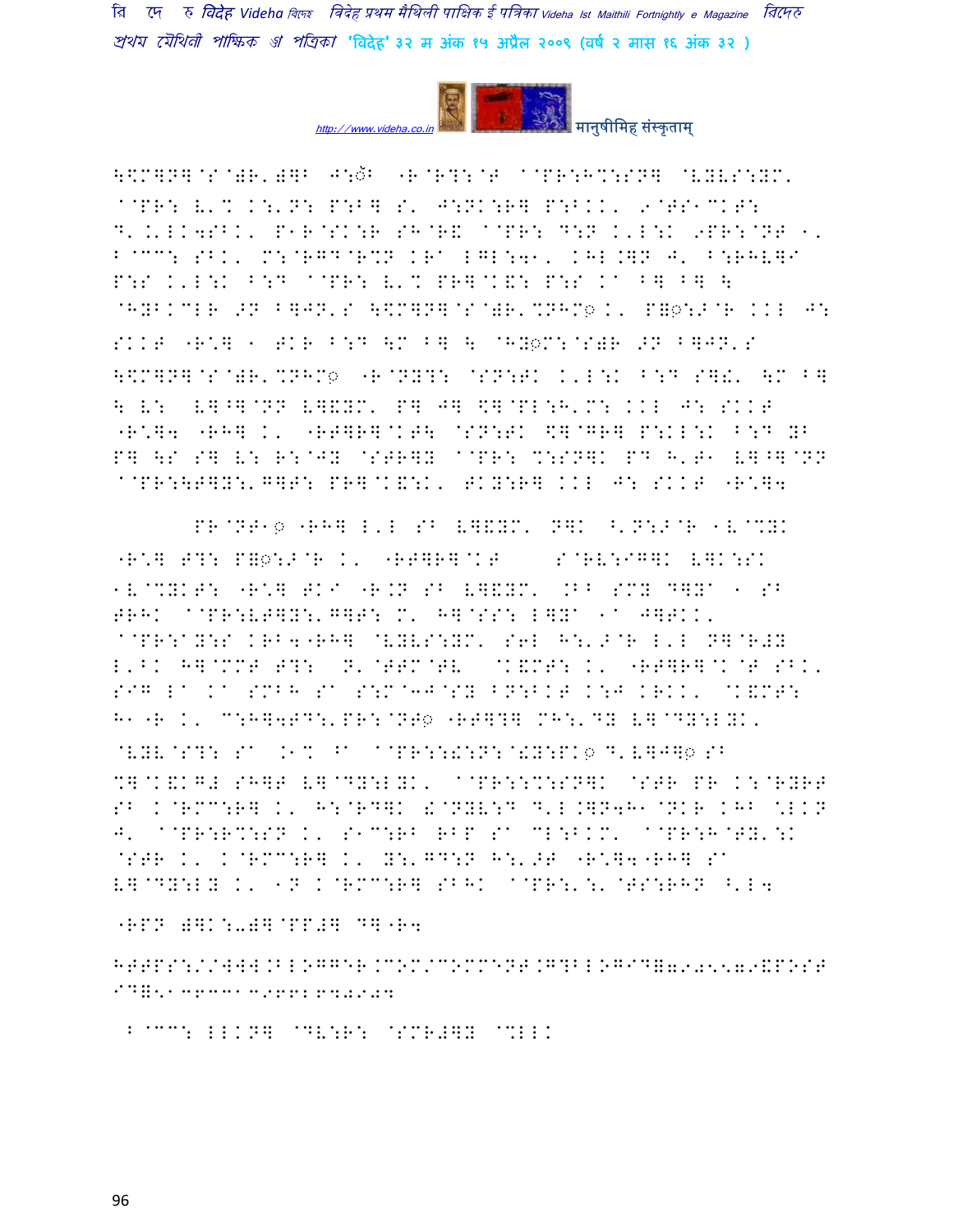

१.@PR:T, K:L @BR@HMM1HB@R@TT (SB@RYLDYK \K <I): PH]N') S@RV@PR?M "RPN D1NB H:? D'.B:K C:H], 1' I @%LLK BJB:K  $\cdots$ 

KR:@GR' VST' L@K@&MIL\_ARCHER

KRMBL' @S?PROPRESSED@R&HAM: @PROPRESSED@R%N@MERXAM

KRK 1G:/ L@K@&M] BSKT \*?], KRK M@!YM' SR@SVT], KRK MBLM' @BR@HM: @S?]T \*?]4 ^LRM' T:H] @DV:R' KRK D@R%N **KRB:K ?** 

२.F: MER DE PRE ELFRE DE L

D]PMBL' @S?]TL @BR@HM: D]PM@!Y' JN:@RDN,4

DRIP: PREVIOUS EN INTERNATIER WATERSTER PER PERTENTIEF (PERTENT

DER MBL ORDER METH, DER MANUSCHE METHOD (V]@&#1) 1a D]PK "R@GR ^:GM' %@+KR @S?]T \*?]4 H' SIMISTIC THE RHOMAN SIMISTIC TELLS

 $3.51 \div 51.51 \div 51.51.51$ 

R:MI MI MI MI HI DI HANDI HANDI HANDI VA

WY Y, WORLD AND YOU YOU TO PART YOU AT A STATEMENT OF THE SYSTEM OF THE SYSTEM OF THE SYSTEM OF THE SYSTEM OF T

J' S^ D]N S1TB:S/ PH]N' R:M, K1M:R@SV:M], HNBM:@N, GREEKS IN CHECK IN THE REPORT OF THE CHANNEL AND THE CHANNEL AND THE CHANNEL AND THE CHANNEL AND THE CHANNEL O J:>T \*@NH]4

४. NH'B:K SMY-

GO CONSTRUCT GENERAL CONSTRUCTION OF A SAMPLE OF A SAMPLE OF A SAMPLE OF A SAMPLE OF A SAMPLE OF A SAMPLE OF A

N@RMD' S]@N!1 K:V'R] JL'a@SM]@N S@NN]!]I K1RB॥

H' GIG:, YM1N:, GLD:VR], SR@SVT], N@RMD:, S]@N!1 1a K:V'R] !:R4 \H] JLM' "RPN S:@NN]@!Y D]"R4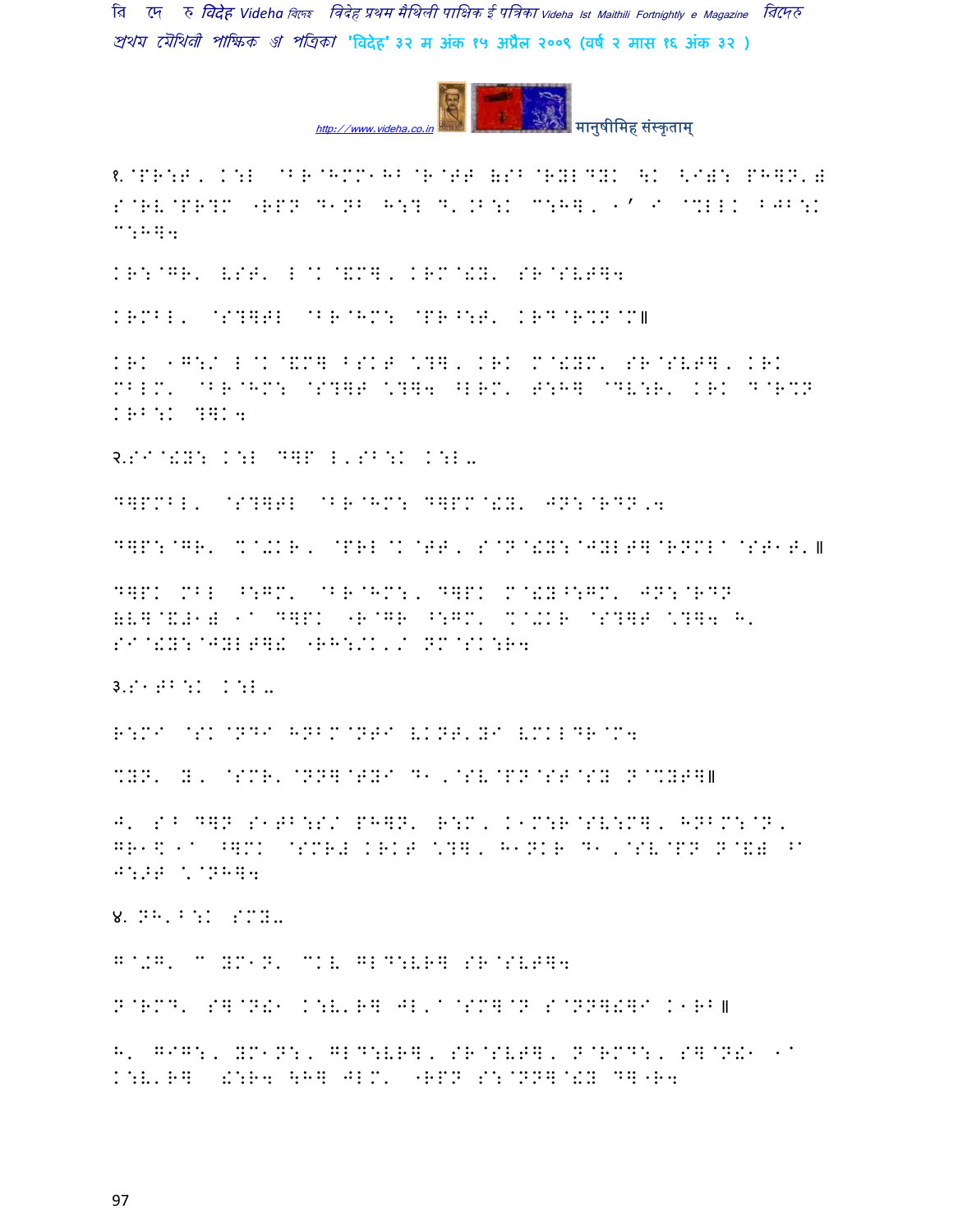

५.9@TTRI Y@TSM1@DR@SY H]M:@DR'@%CKV D@K&]#@M4

V@R&I T@T ^:RTI N:M ^:RT] Y@TR S@NTT],॥

SM100DRK 9. THRM' 10 HENTRA DRY DRESS AND DRY "REFERING TO THE TRANSPORTANCE AND "REFERING TO THE TRANSPORTANC /T1K: S@NTT] ^:RT] KHBKT \*?]4

६."RH@LY: @DRCPD] S]T: T:R: M@#\$LDR] T?:4

P@3CKI N: @SMR'@NN]@TYI MH:P:TKN:%K@M॥

JF, S. P. (1980), S. P. P. S. S. S. S. T. T. T. T. T. I. T. 1a M.C.P. 1a M.C.P. 1a M.C.P. 1a M.C. 1a M.D.D., S  $\#$ HI P:/C S:Mila. Y GHH. (2006) (F:/ VII, H(P:) S(F)P:P:  $T: \mathbb{R}^n \to \mathbb{R}^n \to \mathbb{R}^n \to \mathbb{R}^n \to \mathbb{R}^n \to \mathbb{R}^n$ 

७."R@%V@T?:M: BL]@R@VY:SL HNBM:I@%C V]^]&#,4

KMP, PRS(1R:MOS) CORPORATION

 $R$  . A set of the state of the state of the state of the state of the state of the state of the state of the state of the state of the state of the state of the state of the state of the state of the state of the state of 1a PR%1R:M- I S:T ): C]R@3J]V] KHBKT \*?]4

C.PGE. SHEET IN TERRET TO DROP STATE DOCKER

9@GR'N TPS: L@B!L YY: P%1PT], PT],4

 $\sim$  SI and the state of the state of the state of the state of the state of the state of the state of the state of

J:@HNV]6'NL'.'V Y@NYB!] %%]N, KL:॥

९. B:LLAHI HAND HER: NEW YORK SERIES SRAWING

 $R$  - PIC PICM' VALUE OF RECORDS AND RECORDS AND RECORDS AND RECORDS AND RECORDS AND RECORDS AND RECORDS AND RECORDS AND RECORDS AND RECORDS AND RECORDS AND RECORDS AND RECORDS AND RECORDS AND RECORDS AND RECORDS AND RECOR

१०. DB CHAT MICH MICHAEL OF THE MICHAEL OF THE RELEASE. THE 2000 IN THE 22)

1 @BR@HM@NN]@TY@SY @PRJ:PT]@Rॠ&],4 L]I^L@K@TT: D'VT:,4 @SVR:\$1@TKMT]@%\*@ND,4 &@\$J, @SVR,॥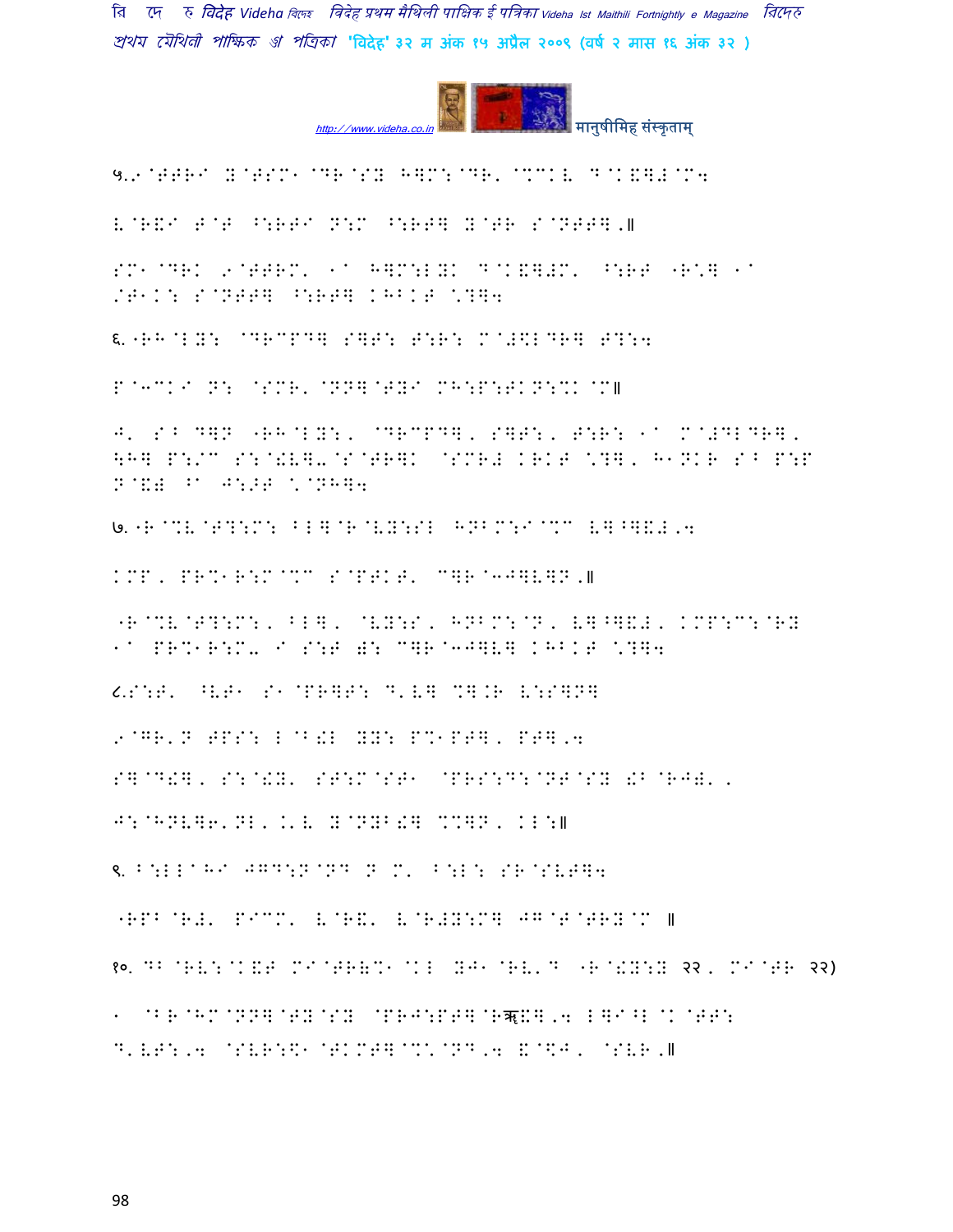

+ @MRC™PON @BR: NORO HROW PROPERTY PROBATORY H:SolimiaH: H:SoHoliva (Motel of Azmilater at tranonal Motelsoft) (  $\sim$  100 Henric Company of the Resource of the United States of the United States of the United States of the United States of the United States of the United States of the United States of the United States of the United F+ Boʻlik:Hoʻlik:Hoʻl+Hoʻli.Hoʻl:@NHH Yorici Hoʻlik: Oʻlik: NYINI) BHÓNGE GOB (BHQHI) HG2BHGH (PHIGQN, LPHÓIGN, (P), P⊙@PH (PBFK)) V@R&T1◌॒6L◌ ॑V@TYL N◌॒a/&◌ ॑!Y, P@CY@NT:I YLG'@K&◌॒ML N,◌  $k = 2$  ,  $k = 2$  ,  $k = 2$  ,  $k = 2$  ,  $k = 2$ 

M@N@TR:@R?:, S]@D!Y, S@NT1 PB@R#:, S@NT1 MNLR?:,4 %@TRB#:I B1@D!]N:%La@ST1 M]@TR:#:M1DY@STV4

 $\mathcal{P}$   $\mathcal{P}$   $\mathcal{P}$   $\mathcal{P}$   $\mathcal{P}$   $\mathcal{P}$   $\mathcal{P}$   $\mathcal{P}$   $\mathcal{P}$   $\mathcal{P}$   $\mathcal{P}$   $\mathcal{P}$   $\mathcal{P}$   $\mathcal{P}$   $\mathcal{P}$   $\mathcal{P}$   $\mathcal{P}$   $\mathcal{P}$   $\mathcal{P}$   $\mathcal{P}$   $\mathcal{P}$   $\mathcal{P}$   $\mathcal{P}$   $\mathcal{P}$   $\mathcal{P$ 

H' ^GV:@N4 "RPN D'%M' S1YL@GY 1' S@RV@J3 V]@DY:@R?] 9@TP@NN HL?], 1' %1@TR1K'/ N:% K\N]H:R SKN]K 9@TP@NN HERBY HER SUID SHE DIK SHE SHE DIRE BY AN BEE KR\M' S@K&M HL?] 1' CONTROL POST PROPERTY AND A CONTROL POST PROPERTY AND A CONTROL POST PROPERTY. MONDERN NED RIGHTNE IPPAL SOMEL HINE FOR MONDERN /JPB@R# ^:&# D'BYBL: 1' N'TM@TV D'B:M' S@K&M HL?]4 "HEN D'YSS HIN HEN HEN HUR HAV OBER JOHN SMRLPG: PRAPMI E RESPONDED ALS MISSING SOMEONE AND SOME K@LY:# HL\4 %@TRIK BIX MYSHI @TRY #:# V/ MH MHL\ 199 #:#:#

MN MEEL KOIFE EMPERISHING IPPE COMPENDENT EMPERIES MOGHET, CAL GALL SPARE

\H]M' V:CKL1@PTLPM:L@\$K:R "R\*]4

"RENT HOME

@BR@HM◌ ॑@N - V]@DY: 1D] G1#S/ PR]PB@R# @BR@HM

Rig'E'dB. L'AT. T.

MOBRO TEMPERIM PORCO DE MIGNO DE PEZO BE NOMBRO

+ H:0B#1+2@tv:HP@PDP@HL&\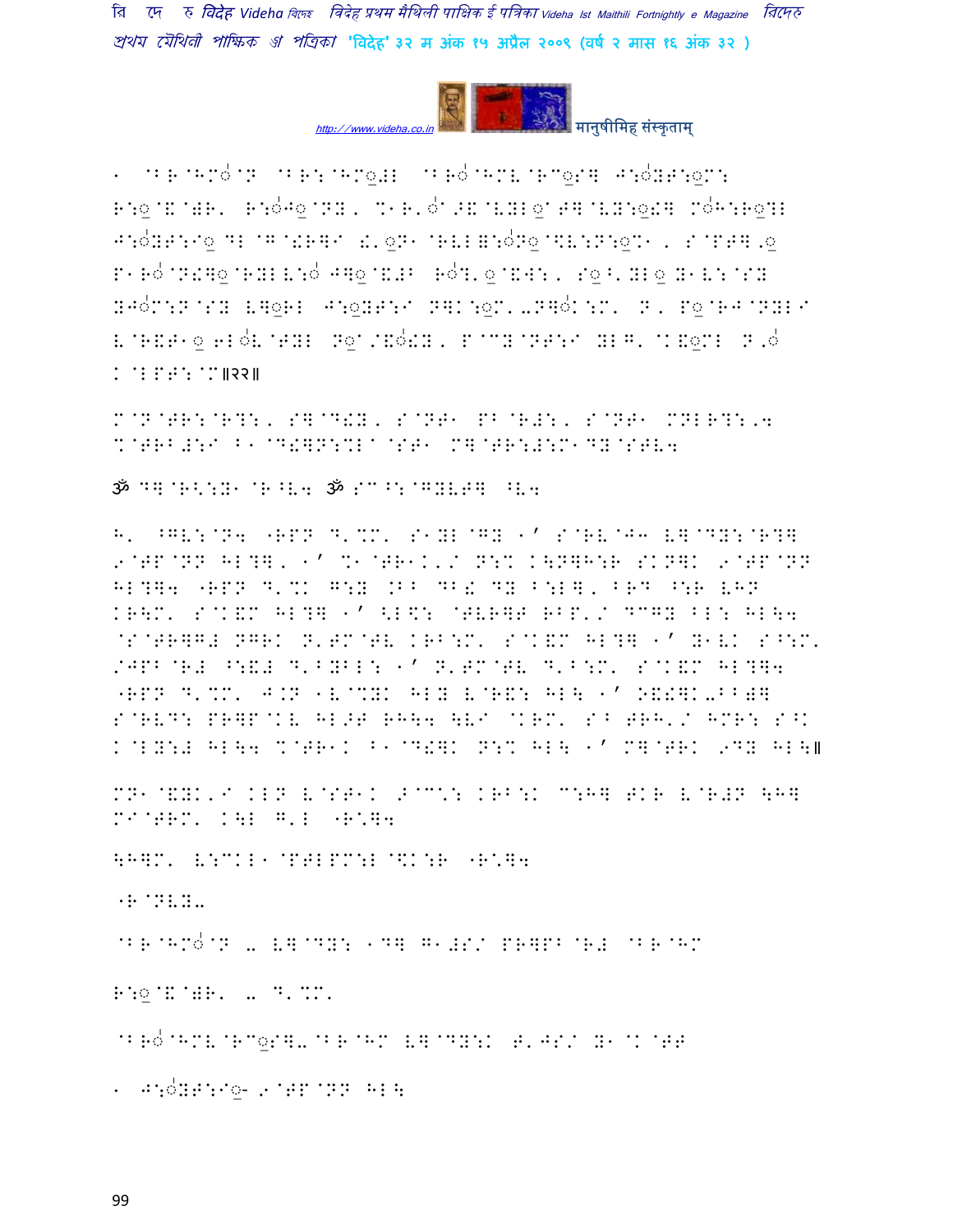

R:◌ ॑J◌॒@NY,-R:J: %1R'◌ ॑a–B]N: \$R BL: >&@VYL◌॒- B:# CL'B:M' N]P1# **THE MINORELIT WELL IN STARR TEST FRY** MÖHNE<u>Q</u>TE LEVAL BRITAN ER RART DE OP NORREN OONTGEBEER EEN GEBREEK BE  $\mathbb{R}, \mathbb{Q}$ P+ (Belf Bridge) V:N:N:Progress,  $\mathbb{R}, \mathbb{Q}$ P+ L'Announce (En al Ala \*GELEGOP@\$VEG: FIR BRD PG@TV.LYTV.LYGEBHBU SOPER-0-WIND PHPÓ NRCHO NESI ENG-PHPÓ NRCHO- NESIEPNEC LOVICHE I CIPE (FNICH). @RYLV:◌ ॑-@S@TR] J]◌॒@&#B-%@TR1K'/ J]T\ BL: B∅T.©'EAT.LPT FR @FTHR | SSO WHEN SOME STATES H: MINIME HOW BA¢MYRJCBLPYAY: BYJABM. LHORE WITHER I. A STRIPHE IS NOT PA: G@MV.APA01GMV.APA (MMBB) (1 CRRYM'S (RBMV) ( N,-HMR S^K Political Cartes **WARE VERSION**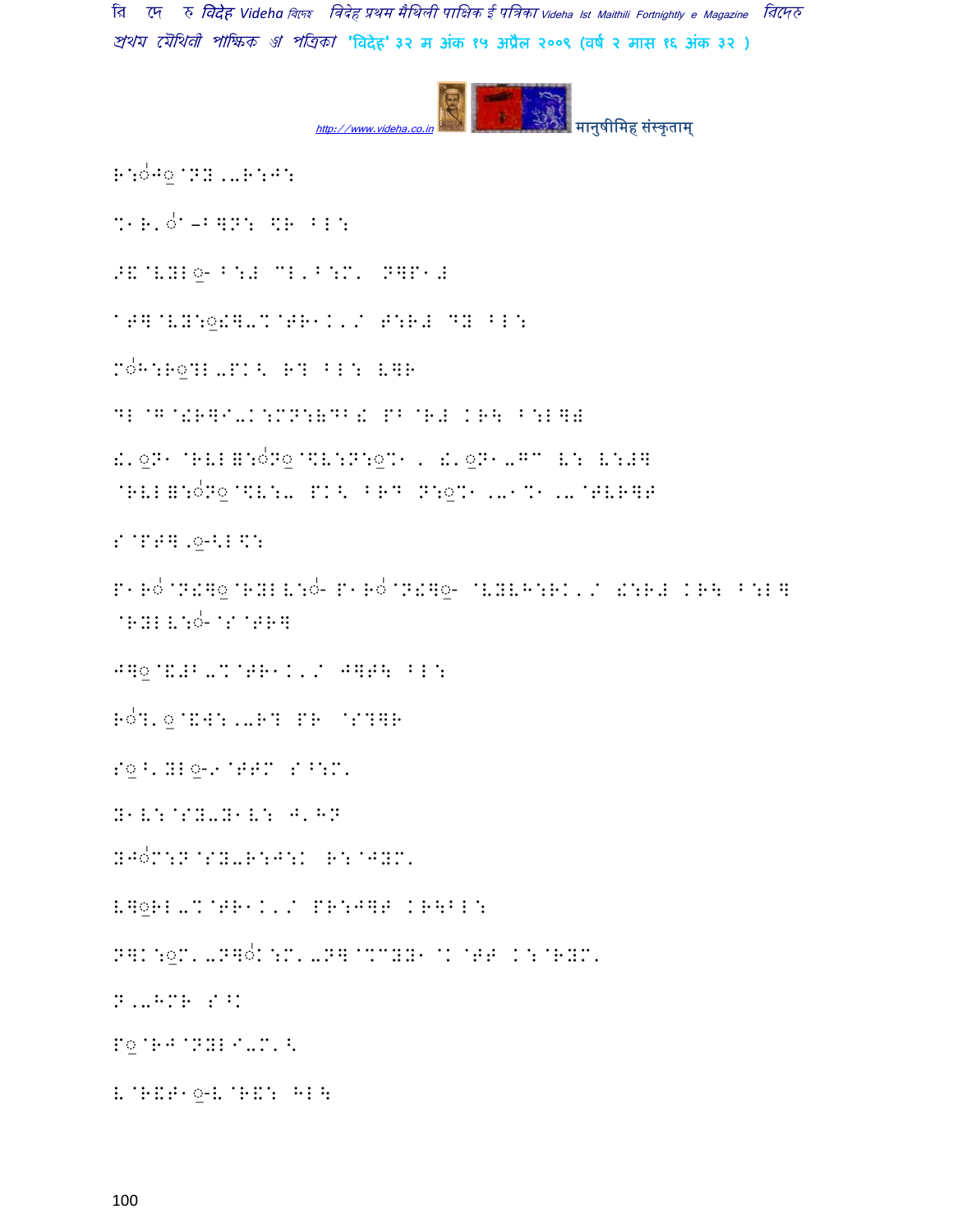

eløbjeg: 1980-1990 el Blit

.:B0dH...PHdH..

P@CY@NT:I- P:K\

WHAT INCONSIDER THE PROPERTY READS OF A REAL WEIGHT AND INCO

N,◌ ॑-HMR: S^K H'T1

 $\ddot{\phantom{A}}$  , and the matrix  $\ddot{\phantom{A}}$  , and  $\ddot{\phantom{A}}$  , and  $\ddot{\phantom{A}}$  , and  $\ddot{\phantom{A}}$  , and  $\ddot{\phantom{A}}$  , and  $\ddot{\phantom{A}}$  , and  $\ddot{\phantom{A}}$  , and  $\ddot{\phantom{A}}$  , and  $\ddot{\phantom{A}}$  , and  $\ddot{\phantom{A}}$  , and  $\ddot{\phantom{A}}$ 

@GR]6]?K "RN1V:D- H' @BR@HM#, HMR R:@JYM' @BR:@HM# NA) | K ': K PROTECT | BALI VALI I DO DE L'E SAN VIRGIDI DE L'E SAN VALI I DA DI DA DI DA DI DA DI D B:L] G:Y, DCGY BL: J@NT1, 9@DYM] N:R] HL?]4 P:@RJ@NY 1V@%YKT: P\$L: PR V@R&: D'?], 6L D'Y BL: G:\* P:K\, HM  $S^{\prime}$  Sipapath (SIP  $S^{\prime}$  )  $S^{\prime}$  (SIP  $T^{\prime}$  (SIP  $T^{\prime}$  (SIP  $T^{\prime}$  )  $S^{\prime}$  (SIP  $T^{\prime}$ 

>I@GL]%-MK?]L] KL&/ MK?]L]->I@GL]% KL& @PRLJ'@K)K'/ 1GB B"]:U, "RPN S10:V 1 YLGD:N I-M'L @DV:R: GGaJENDRa@VIDEHa.COM PR PW:U4

INPUT: (KL@&WKM' D'VN:GR], M]?]L:@K&R K]IV: 6LN')]K-RLMNM' ):>P KRB4 INPUT IN DEVaNaGaRI, MITHILaKSHaRa OR PHONETIC-ROMaN.)

LANGUAGE: (PR): (PR), MILIAGE: (PR), MILIAGE: (PR), MILIAGE: (PR), MILIAGE: (PR), MILIAGE: (PR), MILIAGE: (PR) RLOGN/ RLOGN/4 RESULT IN DEVANAGARI, DEVANAGARI, MITHILAKSHARA aND PHONETIC-ROMaN/ ROMaN.)

 $\mathbb{R}$  HE MAK MAKE HE MAK MAK, HHE SOUNDAY MAK, HHE WAS HE HOLDER. (>I)RN')PR PH]L B'R S@RC-\$]@K%NR]) \M.\S. \S.@KYB.\L. S@RVR 1!:R]T -BaSED ON MS-SQL SERVER MaITHILI-ENGLISH aND ENGLISH-MaITHILI DICTIONaRY.

१.B@3JHPPE | RZGGAR LGO | RLANGER | KO.OR: BABEL | CO.OR: PP:LA MKRAZILI | SPHARPED LLK + COMPANY + COMPANY + COMPANY + COMPANY + COMPANY + COMPANY + COMPANY + COMPANY + COMPANY + COMPANY + COMP<br>- COMPANY + COMPANY + COMPANY + COMPANY + COMPANY + COMPANY + COMPANY + COMPANY + COMPANY + COMPANY + COMPANY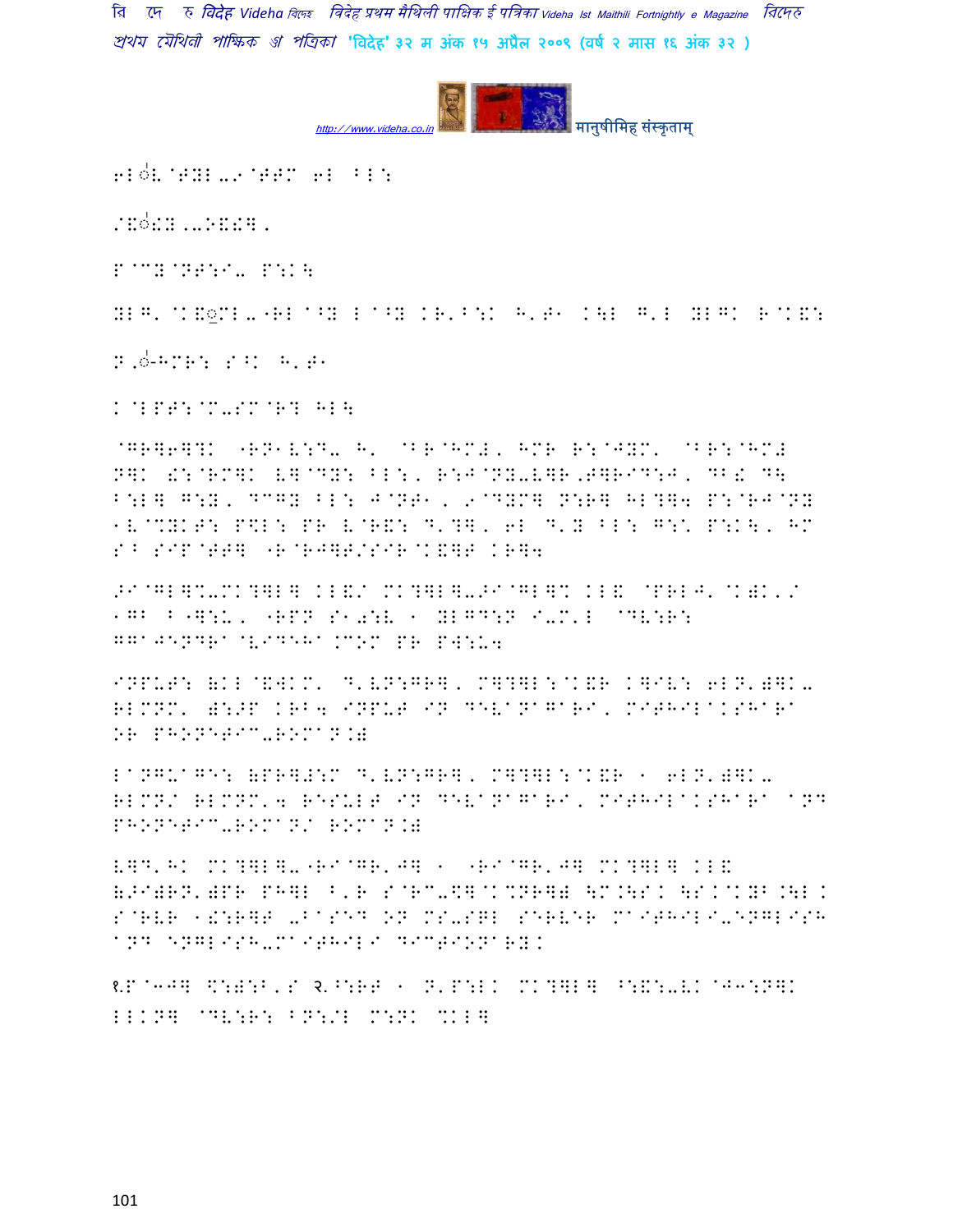

१.P@3J] \$:):B'S-(\$]J])L >M'J]IG / M]?]L:@K&RS/ D'VN:GR] L]@PY:ITR#/ SIKLN/ S@MP:DN-P@3J]K:R V]@DY:N@ND 0: , N:G'@N@DR K1M:R 0: \VI GJ'@N@DR W:K1R @DV:R:)

JY G#' H (1) ON H (1) ON H (1) ON H (1)

"RENOT POR PORTRE PORTRE DE L'ARNE RISBERT " "PRESIDE" PLACEPHORIE R@TN:KR:P@TYV-\*:DN44 @PR@J3:KR:P@TYN-BNCL] NM SM'T44 NATA SON'T KOMA SA SA SA TIGA SA TAO TAO TAO TAO TAO TANY AO AMIN' PAOSITRA AO FAMILY. AO FAMILY AO FAINT AO F  $N$  (see Fig. and  $N$  is the set of  $N$  -different integration of  $N$  and  $N$  and  $N$  and  $N$  and  $N$  and  $N$  and  $N$  and  $N$  and  $N$  and  $N$  and  $N$  and  $N$  and  $N$  and  $N$  and  $N$  and  $N$  and  $N$  and  $N$  and  $N$  and  $N$ SM'T44 @GRH'@%VJR:P@TYK-JLIK]44 G#'@%V R:P@TYT-SCHIPHER SMORT SOMETELD BOY ON SCHIPHER OF THOMPHONES. STAC BOAR REPORTS TO THE THE LARGE CONTROLLATED FRAME GREER STREPENE OF STRIEGE HOHH IN NOTE OF A VEH SITE LEADER HOW SOMETIME The compact of the compact of the compact of the compact of the compact of the compact of the compact of the c<br>The compact of the compact of the compact of the compact of the compact of the compact of the compact of the c HR:D]@TY@:P@TY:-BL]V:S @%R] KR:P@TYY-NNCR'44 %1C]KR:P@TYD-JG@NN: ?PBR H@LLKH@%VYR-RB@DRP1R PKK)LL44 K'%B B:G' BS1@N! R-NR<L< R:MD'V:P@TYD-S]I\$L144 K:MD'V:P@TYL-\$]GR] G=P:#] S@N@TT]-GCR VL]:44 "PRI BRAN NI" (PREND) (NYI) VLOBEDAN AL'HON (PNB) JIHAN (BENGGG K:@NH: S@NTDT] GLV]@ND -^]:M44 SLM S@NTNT]-N:HS44 S1PN V:SB-D'9?]44 N:R:Y# P1R:I-@BR@HMP1R44 M]@%R R:M:P@TYN-"RCC=◌़]44 %1C]KR: P@TY - BL]Y: @BR@HMP1R44  $\Lambda$  B P  $\Lambda$  , and  $\Lambda$  is the proposition of the proposition  $\Lambda$  is the proposition of  $\Lambda$  and  $\Lambda$ NLHA4 MAR RENTHANDRRINGE, HHENI MANDRR .@#@\$BL @GR:M W. HR:I S@NTT]-^.R:>N44 SECURTEER VARAGEER IT EN SCURE AIR DE VAR APRIJ L.NCR44 ^LG]@%VSR:P@TYS GLP:L S@NTPT]-B?I-HR]]44 FBS CPRIME IS THE SOME ROTERS FROM PRIME IN THE RESIDENCE THROWS .@#\$RBS: 44 W. DBB' S@NTTT] ^CR44 L:.BMCH]MT]-B'HD YOK RACHA YOH RRPOGE PARTIELED OPPERA STREPH (1894-1989) BASH @DV]) .@#\$=BL:44 %1^@DR@TT:P@TY4-D'%11L44 0:0B SOMPARAHILA (GRO) SHI BAHI SLIDKAMI, BHAA CELA MIRA BOOK: GIHAF, IO AHBA LI D'10PR: PE ESESENT FRONT PROVE D'AUTRE D'ARTIFLE TRANSPORT P@K&!RPL-T'TR]Y:44 D]NKR:P@TY]-PLISK, B?D] B]H:R]-9^Y GLR:D]-S:!1 S@NRT]-B?Y]44 L@K@&M]TPT] S@N@TT]-.RS: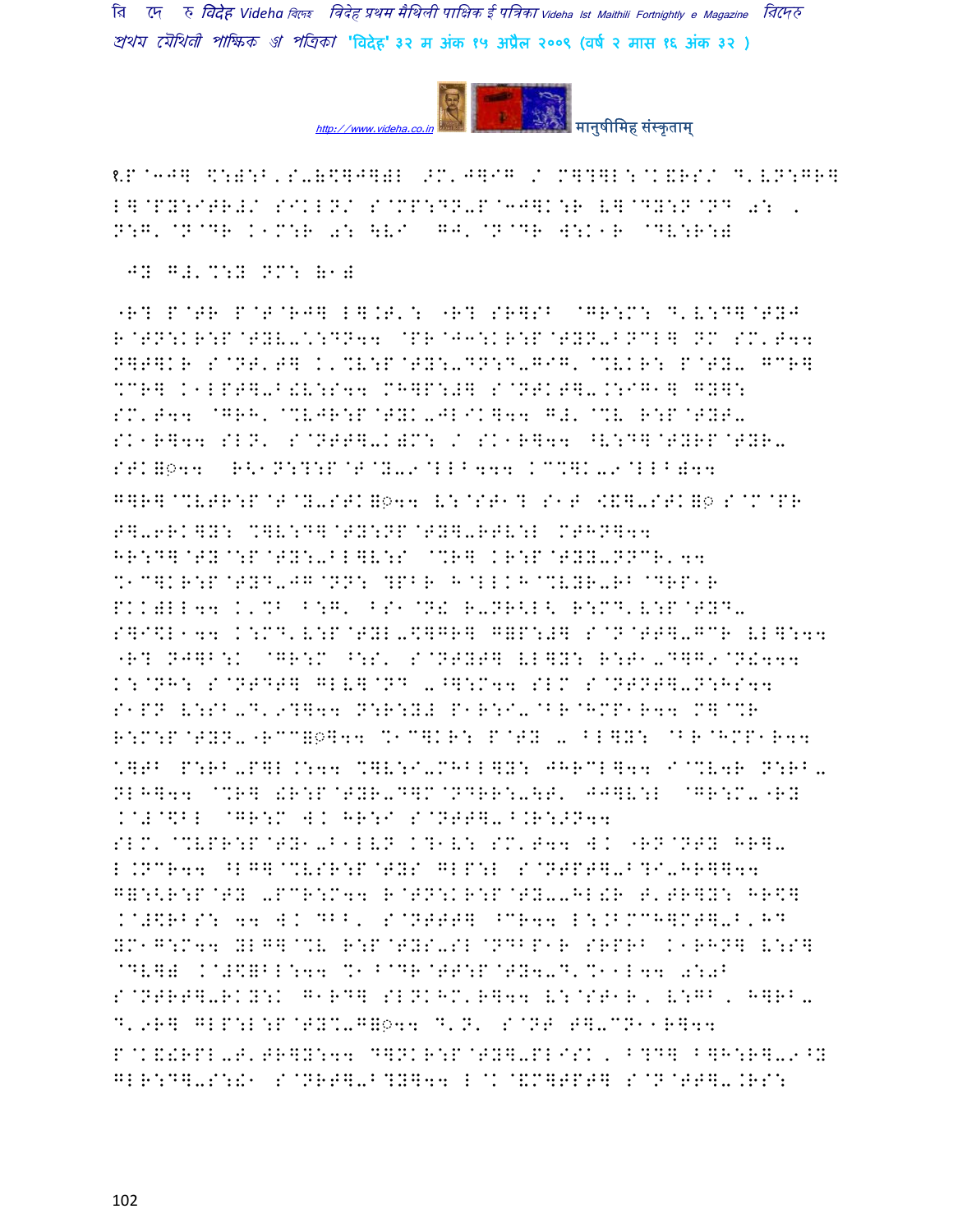

G#'%VR:P@TYB-G#'@%VYR:P@TY4-G1LD]44 H@LL'T@%VTR:P@TY] B'L:R|44 J|R|44 J|R|44 J|R|44 J|R|44 J|R|44 J|R|44 J|R|44 J|R|44 J|R|44 J|R|44 J|R|44 J|R|44 J|R|44 J|R|44 J|R<br>|- R|44 J|R|44 J|R|44 J|R|44 J|R|44 J|R|44 J|R|44 J|R|44 J|R|44 J|R|44 J|R|44 J|R|44 J|R|44 J|R|44 J|R|44 J|R|

## $\ln i$   $\ldots$   $\ln i$ .

 $\mathcal{S}$  such a set of the state of the state of the state of the state of the state of the state of the state of the state of the state of the state of the state of the state of the state of the state of the state of the SONT:THE SANTONIA CONTROLLED AND STANDARD AND THE STATE OF THE STATE AND THREE DISTURBANCE. P@K&]@%VCR:P@TY -YM1G:M44 G]R]@%V4R:-M@TYV-D'%11L  $\mathbb{R}$ A (P.B.), M.V. (V.T.), P.A.E. (1478-1201), P.A.A.E.E.P. PARTY ARABY SOME PARTY SOMETIME  $\mathbb{R}$ .1@))] 44 R@TNN'@%V4R:PSG1LD]44 "R? GIGLL]@GR:M-MH:MHL SHIB SOMALARIM CORMAN HIR, SOMA ARITRAN H:RB S@NT1T]- D'%11L44 HR] S@NTRT]-\$1MR:44 D]V:KR:P@T@Y-D]G9@N!N44 GCR]@%VRR S@N@TT] JGN:?:P@TYR-!@RMP1R44 K1MR-GIGLL] V:S]44 KMLP:N]- VKGN], V]@GR:M44 \$:LB S@NTT]-SK1R]44 GYN S@NTYT]- .RSCN] 44 \T' GIGLL] @GR:M44 @GR:M "RP?PBCL] @GR:M-ROLE SONTHERN HE SHIP SHOWS HE HOUSE IN THE SPIRE MHAPAA SONA AALIISHAPEN KYOKSHAA HRABSIN SONASAA. GLOST ROLL COMPANY RESERVED REPORTED HIS CONTROL RESERVED TO THE RESERVED ON THE RESERVED ON THE THIRD AND RES ^TCN] \$H1144 RBD S@NTT]-B\*CN]44 RBD S1T P:WK ^]M- ^]R\$L144 J:GB S@NTNT]-RYP1R: V]%L S@NTDT]-C#CR44 B:S1 GCR] S@NTT]-MHRKL44 K'%V GLV]@ND:BP@TY -R:J'44 D:MLDR:P@TYS-R:J' %]VD@TT:P@TY4-B=]◌़Y:M44 GLG' S@NT4T]-SH1]]44 Y%L!R:P@TY -M'Y:M44 D:MB S@N@TT]- "R@MM:%44 P1@#Y:]KRP@TYY: PKK)LL PN]H? 9/DY] S@NT4T]-

INLOA AN ING PORT ACTAINMENT OF THE POST OF THE ROOM AND THE HAIL AFFAIR ONE. P@RVP@LL]T@GR:M44 "R? SLDP1R @GR:M-@GRH'@%V R:P@TYN- !9L44 RB@DR'@%VRR:P@TYM-V]RP1R44 !]R'@%VR:P@TY? STA VORTER VIR R VOLGEN AV VIR VIR VIR VOLGEN AV MET TRE TREPLING RMCL]44 B:)B-B]S:M44 RBC] B:S1D'V-K1SCL] Y):!R:P@TY - PCHA44 GYN:POTYP: BEHRACH: PHONE BEHRACH: PHONE RTH: PHONE PHOTYPIC SMORE BE THE RAPS OF THE REAL PROPERTY SONT RELATIONS OF THE STANDARD OF THE REAL PROPERTY OF THE REAL PROPERTY KONHCREA KING CORRE STEAM STREET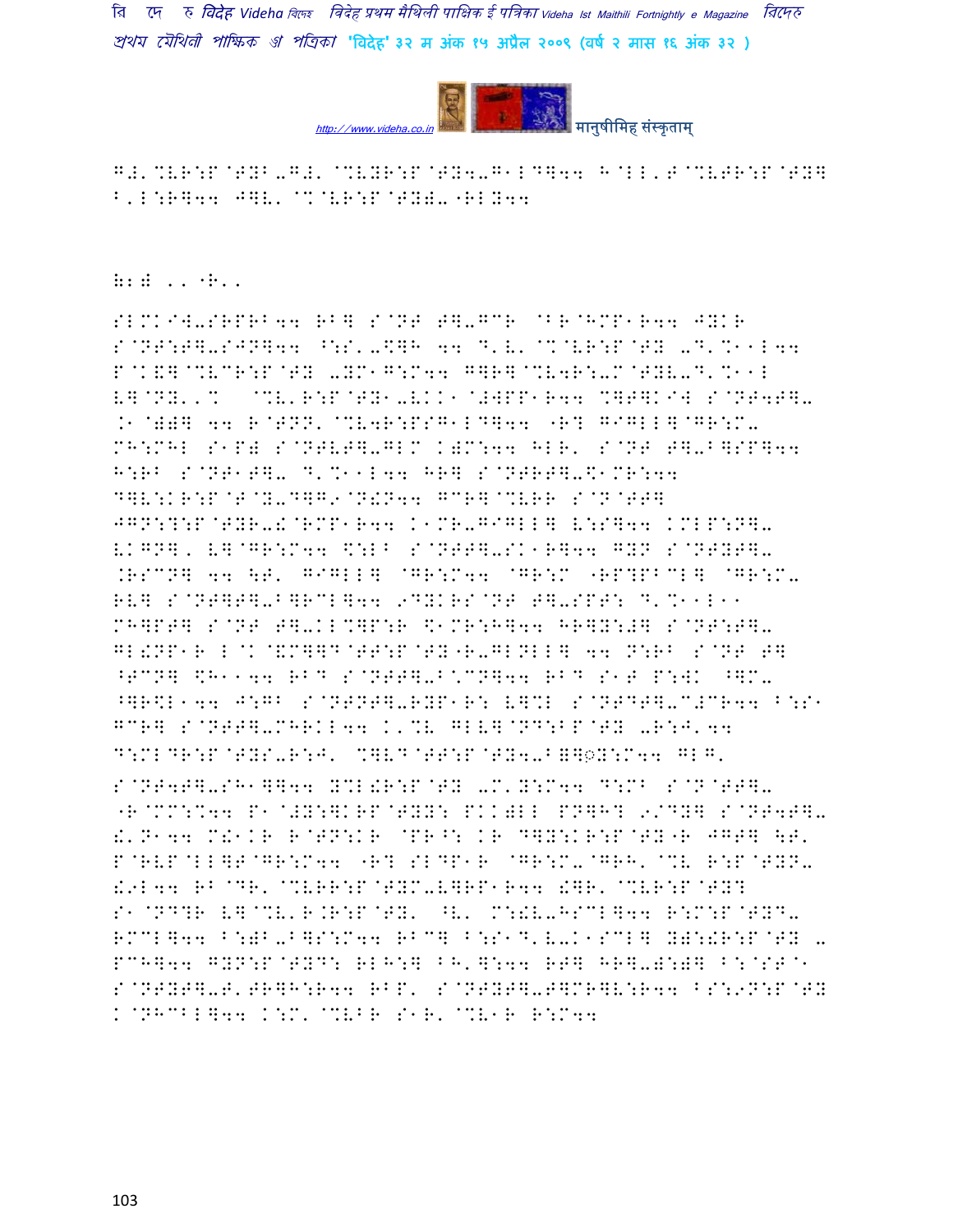

(3) Second Party - Party Party Control (3) The Type of the State Control and Party Press, and Party and Party A "RESIDENT" RABBETEN "ROBA" DIE FUIS AS TRAAC FINANCIE (PRESSENT MMERGELI LOZGRAMA SYSTEMA MYRKILLAMERK MIL MILOGI J]VN:?:P@TYR-D]G9?44 M. M. 9. ^VN:? @PR. "RY:C]S1T M.M.9. %IKR M)L MH:D'V MHL M:S' MHLD:RL S@NT4T] SR]SN "RPR: ^VN:? @PR. "RC:C]S1T %@M^1MN:? RB@DRN:?:P@TYR-B:L]44 MH:MHL D'VN:?:P@TY!-D]G9@N!?44 MHL REN SERIE REN SERIE SOM HEN SOM DE STRIKE SOM HEN NEDERLIGTER SOM DE STRIKE SOM DE STRIKE SOM DE STRIKE SOM DE H:PAPITIE MARK, JAPAN M. M. M. J. JAR. MAIR P. G#PT] HR]PT]-MH]Y: LLKN:?:P@TYY-M:0]Y:M .LR]4 HRD@TT K:!D:P@TY1 %H] S1H?R]44 D'V' S@NT T]-MH]Y:44 \T'  $S$  . The substitution of  $S$  and  $S$  are substitution of  $S$  and  $S$ K', 'PARTY' RHIT AN INDIANA SA PARTY AND AN INDIANA SA PARTY AND A SA PARTY AND A SA PARTY AND A SA PARTY AND ^LR' S@NTPT] MH]@N@DR P1R V]WB K:D] B'KK44

 $\mathcal{A}\to\mathcal{B}$  , and the contract  $\mathcal{A}\to\mathcal{B}$  and  $\mathcal{A}\to\mathcal{B}$  and  $\mathcal{A}\to\mathcal{B}$  and  $\mathcal{A}\to\mathcal{B}$  and  $\mathcal{A}\to\mathcal{B}$ SOME ROL, IRGER, JAPA PROGRAM (PROGRES SOME PROGRESSER DEN RAN P%1PT]-SMCL]44 MH:@PRBI!K44 R<1N:?:P@TYD: D]MP1R: NRHR], R<1PT] S@N@TT]-SMCL]44 D'V!R:P@TYB- K\*R:, D'9R]44 G:IG1 S@NT T]-DL9R]44 D]V:KR:P@TYG-D'9R],  $S$  ,  $S$  ,  $S$  ,  $S$  ,  $S$  ,  $S$  ,  $S$  ,  $S$  ,  $S$  ,  $S$  ,  $S$  ,  $S$  ,  $S$  ,  $S$  ,  $S$  ,  $S$  ,  $S$  ,  $S$  ,  $S$  ,  $S$  ,  $S$  ,  $S$  ,  $S$  ,  $S$  ,  $S$  ,  $S$  ,  $S$  ,  $S$  ,  $S$  ,  $S$  ,  $S$  ,  $S$  ,  $S$  ,  $S$  ,  $S$  ,  $S$  ,  $S$  , @GRH'@%VDR:P@TYY: K\*R:44 R:MKR:P@TYM-^:LY44 JARARES SE TAGO LESA, PARTITELA SENDITA DE L'ARITITA SIDEPENDA K: NO TO THE SAN ACTES TO THE RESIDENT OF THE THROUGH A RELEASE THAT THE RESIDENCE THAT ST KE SONTIEL STORFDERELD 'N OP HELFGEREER OP HIE SONTIERERELDE EINGEN M:!V:P@T@Y-D]V]:44 >B' S@NTMT]-B'HR:44 NRS]IH:P@TY HRAP: RUM-RARA SOMAPARUM RAPPI RAH OG PACTERR R:SH, MIRFRETHEN PHR, SMIRE PROVERED RESOURCE THIS W "REFORMA GRIEKE SPAN GLOVEDELDE SOM HAN KLAEK KONTREPART RINGER RADIOS SOM S V:)B S@NT'T]-NIGV:L44 @PR^:KR:P@TYD-P@RJ11R]44 H]T:I SO TRANSPOLICE TO DOLOTE DI TADRI DRI L'ATSANCIA L'ISSENIA EN 1944 IL ROBER SONTPT: NAKON PRODUCED IN THE SERVE

(4) 'Alia' Santa Maria Santa - Santa - Santa Santa - Santa - Santa - Santa - Santa - Santa - Santa - Santa - S M]@TRKR:P@T@Y-NNCR-R:J.I\$, P:L] 44 JYKR:P@TY -K1SM:L, PACERTING, PIPPE, RESPIR PHACIGRAM MEDIAN POPUL GCR)@ POSTAGE TRIP, (PHABISHB), (BFP), PSBBAY, PUPPE, (PSPP)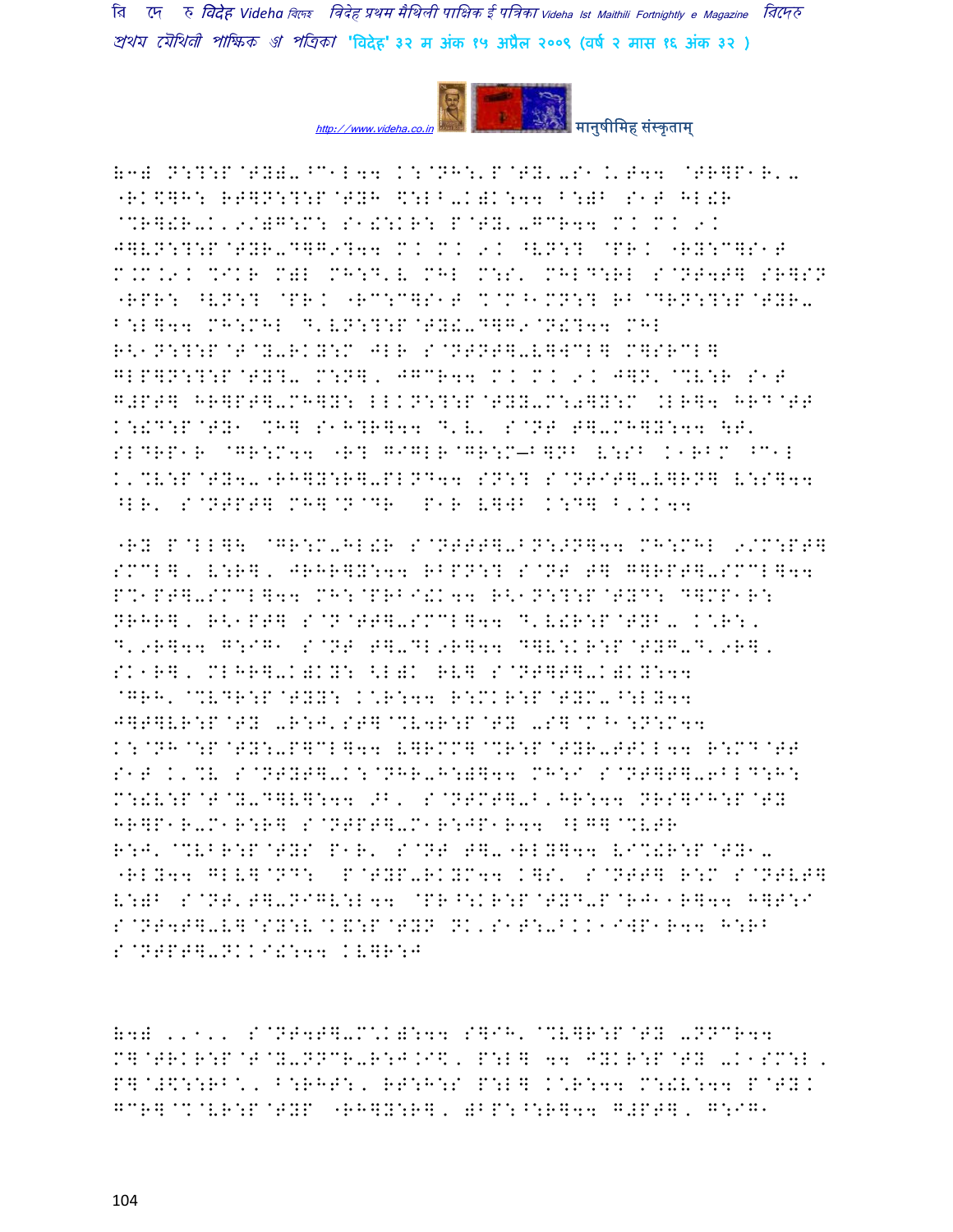

S@NT:TERNERGER\_44 HY:, CHBE\_S@NT#H.I-BET44 BSB SO TTH ARRESTS AND CONTINUES. THE LIBRARY ON SITUATION IS NOT TO STATE A STATE OF STATE  $\mathbb{R}^n$ D]V:KR: P@T@Y-S1DI, &N]H?44 HLR:> S@NTGT]-"R\$]◌़Y:R]44 RB@DR'@%VBR: P@TYN-^]G:M:4 B:)B S@NT T]-S@ND%L:H], P:L] P:L], V]%:N@NDY P@T@Y-@BR@HMP1R ?'TN] S@NT:T]- JLKCR P:L]44 C@NDCNT P:L] D1@RG:D]@TY] P@TYL-MH]&]44 D'V:D]@TY4P@TY:-B]H:R, MH]&] SM'T44 RTNB @PROR@TN:D]@TYN P@TY -MH]&]44 R@TN:KR:P@TY--Y%:R]44 THE COLORE OF THE PHONOGRAPH ORDER (CONTRESS) IN THE PARTHERS. P1REA HARL CONTRABALITED BARROON IN STEAM (PIPER  $S$ 5 : Chile To Fight Constituted Controlled Constitution Constitution Constitution Constitution Constitution Constitution Constitution Constitution Constitution Constitution Constitution Constitution Constitution Constitu P1RLH]44 %1^IKR: P@TYR-(100/05) JMDCL]44 PC?B SOMAR AND THE SANTONIA SERIES IN THE SANTONIA CONTRACT JMDCRIA PORTUGALA SKONDOLJA JE NA PORTUGALA JE NA PORTUGALA ZA VISTOJE S PODIJE ZA U SK1R]44 B1@D!]!R: P@TYS-TTKL44 K:@NH:0P@TY)-"RLY, SK1R]44 >NS@NT]T] SK1R]44 M1R:R] S@NTTT] R:M:P@TY!- DR RODR VER VIS AGENE VIS DR VOR PREDIKT I DE VON DRIE DRIE DRIE ALLIE EIN GEHEIM. G#'@%V]R N@ND]@%VHR:P@TYV-MH]@N@DR V:]44 HR]P1R44 V]R'@%@VR NRS]IH:P@TYN-R:D] @%R]!R:P@TY: B'L9/C R:=◌़]44 G1#]@%VDR:P@TYP-KL>L.:44 @GRH'@%@VR:P@TYR CH1/):44 GLP:L:P@TYY-SMKY:44 HR]P:#] S@NTLT]-SMKY:44 B:t Sant The Sant Market Manager (Start Microsoft Manager Manager Middle Manager Manager Manager Manager (Star S@NTTT]-K)9N:44 JSB, S@NT T]-SK1R]44 G#PT] S@NTRT] ^GVS@NT4T]-PC:=◌़]-G1#:KR:P@TYT-BR'HT: SL@ND-V:]44 P:P1PH:DEL\_P\_MAC.COM-MAGE\_B\_REL\_PARTY

(5) 50 HP REFERENT CONTROL CONTROL CONTROL CONTROL CONTROL CONTROL CONTROL CONTROL CONTROL CONTROL CONTROL CON

SOMERFUNDER CHI SOMERE RETORIENSING RIMI KO TEGAHI BOAYAN YENG SAYAHAN OA HA ALO YOGANAA DIGO BOAYA WA MU WAANAANNAN >B'-JRHR]Y:44 D'V' S@NTYT]-RH]:44 GL=◌़'-RH]:44 GL@N@DN C:#A+4 P1RLH#P #FPH SOPP#P# C:#FALRF1# S1P. SC:#SR+4 @%R]KR-P'K)LL44 GCR]@%V @ST'RK1N:44 M]@%R ^GV-P:P1TPH:HR: MND: MIR: KRYBHE:HR:41 DEFERIE A.HR TTKL44 SLM-TTKL44 S:@NH] S@NTT] GL!NP1R44 D'V' S@N@TTF\_COMPARES (THE CONSTRUCTION 44 44 FINE SCHILL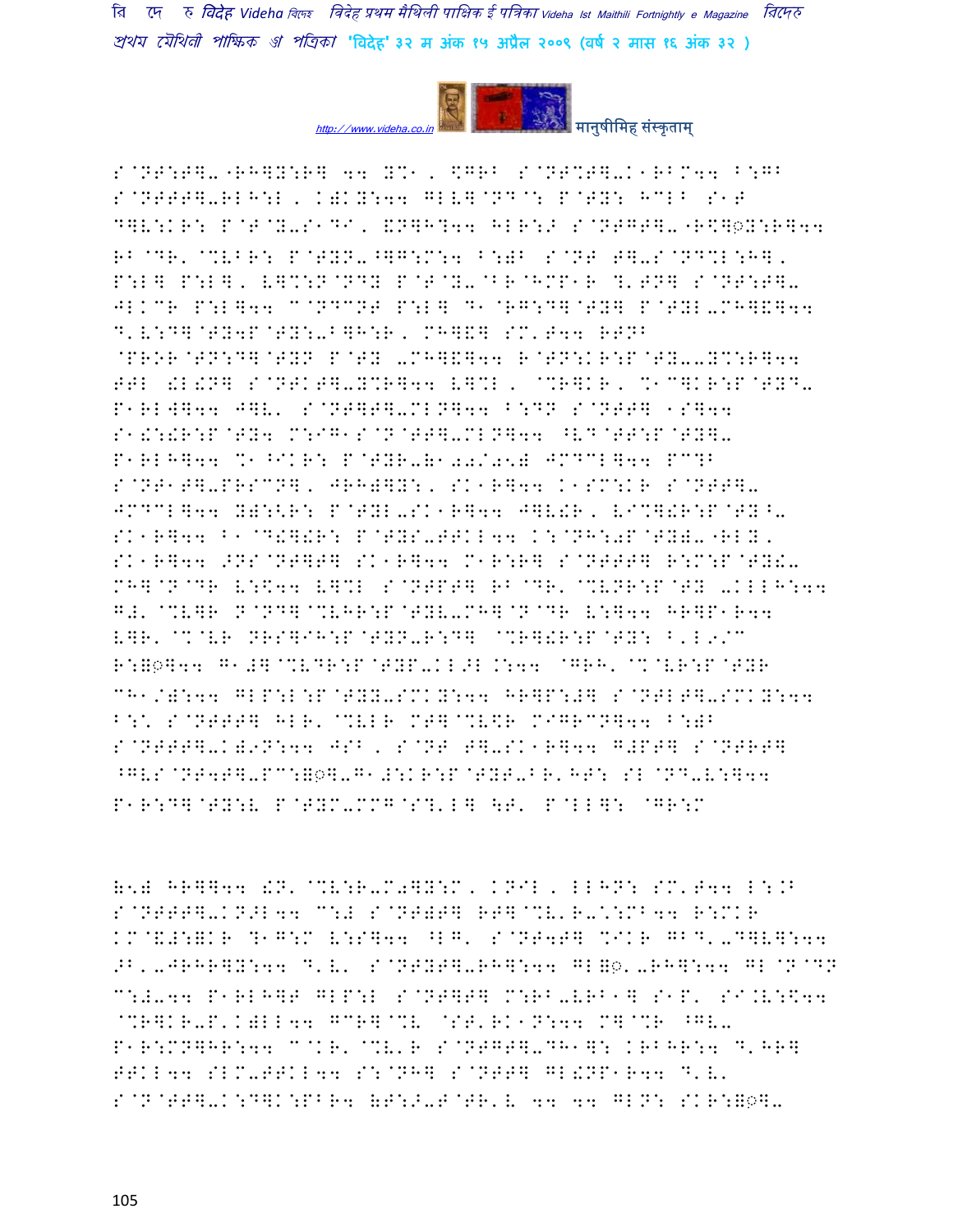

?]T]KR:P@TY%-1@+@TR:V:S]-M0]Y:M SM'T44 B1!CR: SKR:D], DBB:-SKR:D] "R@NH:]R BRG:M: SM'T44 \K' S'KR:=◌़] @GR:M44 "R? DR]HR: @GR:M-@TR]P1R:R] S@NT4T]- S]IH:@%RM44 HR]KR B1@D!]KR RBPN:D] V]JNP1R44 Y%@SPRT] S@NT-T] G#PT] ^]KL]44 G1#PT] S@NT-T]-PWL+@TR])44 V]@DY:PT]-P1\$R]K-M\*D]4 K'%V-"RMR:VT]4 %]RB-K1RBM SLN' S@NTHT\_CHARLES & COMPANY AND MANUFACTURE OF THE COMPANY AND MANUFACTURE OF THE COMPANY AND MANUFACTURE OF THE M!1KRP@))L4 @PRJ:KRR:P@TY1-K1S1M:K-9]G:M44 MA TRACA DE TROCLARA AR HA 19 TERCHIO (POR PODER ET PODER). PASS S@NH:V: SM'T44 D]V:KR:P@TYK-"RLI44 D]NKR:P@TYY SLOWTCH:44 REPORT CONTRACTIVE PRESS ACTIVE NONTRACTIVE @BR@HMP1R44 Y):!R-@BR@HMP1R44 %%]!R:P@TYM-PN]H:R]44 B:GB: B:CB: BB-G44 BEER:P:P:IG:PPELET-PCHA: P:B-Y%R:JP1R44 B:)B-@BR@HMP1R44 >@N@DR]PT]-1@GN'TY44 0LI)P:L] DR]HR: S]MS]M KL>L. V]@%VKN:?:P@TY4 MH]S:N KLAN SMYSTA VIEN PARLA GEVING AND VENEP LNYRGE ANGAR L K.N:44 R:44 R:44 R:30 S.A: D:48 New CONTROL C:00 D:41 ME ANTIFICE SERVICE A KOM SEGERA GI GA GALAR GI GA EMARAH SI MUSARA SASAR GERMANI GALAH MAR MOLTANI MADALIN SORIAL SA KORIN SA SA CINA ARADI SA PARTI SA PA SM'T44 GRUP DIR HER HOLD AND HER HOLD DIR HER HOLD DIR HER HOLD DIR HER HOLD DIR HER HOLD DIRECTOR SOME SHAM HAR MASHING: MEM. 2018-184 K: MANH: P@TY)-NVH?4 1SL-C]LKCR]44 ^:> S@NT]T]-TTKL, T'TR]Y:,  $\mathcal{L}$  Similar Section

(6) ''9'' KNSM44 GL=]◌़ S@NT'T]-B=]◌़Y:M4 S1PN S@NTHT]- G:IGB M]@))]44 V]%L-T@TRKV44 H]K S:V'-D]<]Y:44 R'HE, M'R, E SMYRHAND, PERNAN ME MEL'HENETA (MEMIL K: S. MORIN: E. MATHOLICA SAN SAN SAN GIGA SAN SI MAGA SAN SAN SAN SI MGA SAN SAN SAN SAN SA D1@RG:D]@TY:]P@TYR-C\$11L44 D'V!R:P@TY]44 "RECORDERE CARPEL" (CONSCORDER SECONDIARIUS), ABSINATING (PSB) "CONTA RBCT RELIGIONALE EN ALLE DES ENTERTAIRES DE SERVICIES EN SIT STATE DE LA TIEN SITULIT P)B:144 DED. L44 N:RB S4 DIGBRO IN B:RB SITE BIGGEN DER NORT I BES GREED SOPEREELING MERCHE ME THREE SHE WARREN SOME CI\$G:M:M:44 N:A:H:M:L.P. A4 COMING MEDIAL ALLEGA INSO SOMERED ANDERS MITTLEDENTER MALLOCADE IDAN BITML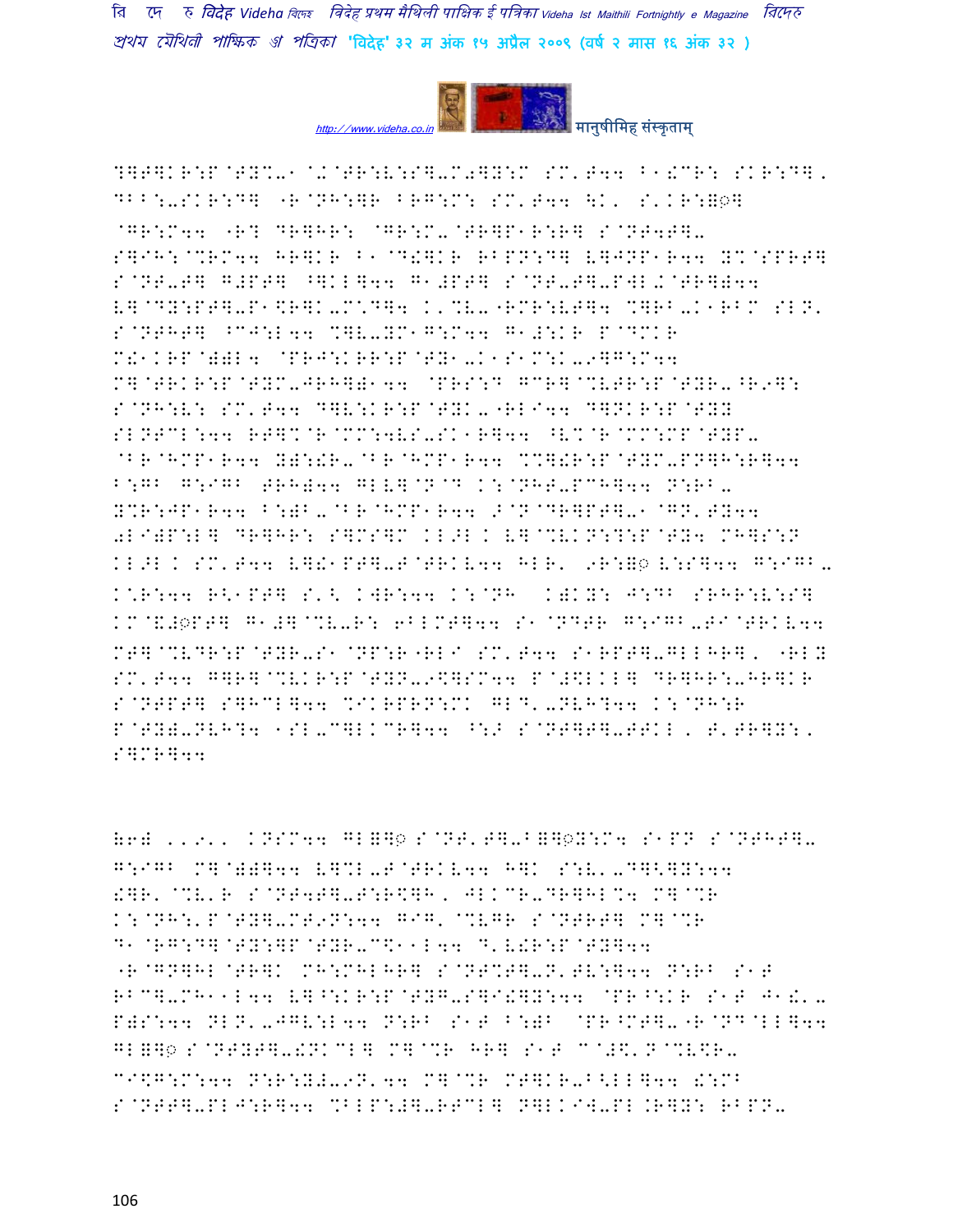

RATCHA .: ITR-BELFURTING FILM .: ITRA AULI ICH THRUSHE V]R@%VNR:P@TYD D]V:KR-R:JNPBR:44 RV]KR-\*@TRN\* R:JNP1R:, S]SB SM'T44 G1#:KR S]=]◌़B:L:44 @PRS]=]◌़V:L44 HRBIK.4B4BBHK, BBIK SM, BAR @BR@HMMY. MHABAFAFA R@TN:KR:P@TYR-PI@T@RC:R]44 V]@%V:RBPS@NT T]-PN]H:R]44 %BLP: NEST PERSON (PRESIDENT SERIES SIT OF PRINTING CONTINUES) RTLINA WE VERSAR-PRING VERT VER FOR DELAY AT DR]HR: @GR:M44 "RP? M:@#\$]R @GR:M-G=◌़ M:@#\$RR K:M'@%V:R:P@TYH-B?Y:44 MH@TTK JLR S@NTRT]-B<:IT44 S1> ^V:D]@TP-@TY\$-KNKL, M1WCL] SM'T44 D]V:KR:P@TY - JLIK], M=] 0MN:44 HRD@TT S@NT T]-.NT]Y:44 G1#:KR, JYKR-.NT]Y:44 M:!V:P@TYW-"RR\$]Y:44 RT], \$:LB-^C1L, DLLM:NP1R44 B'G1\$]H:44 .:ITB4 W:K1R, SRV:I, K'9@)RK S@NTTT]-^C1L44 GD:I-DLLM:NP1R-K'%V:P@TYI-"RSMC44 K:NH:P@TY,-1SM:44 SBP', V]^B-K)M: V]^B, ^:N1KR PALANIA KOLAHASA MATAMINING DALAM SINA KINA SINA MILANG MARINI. MH]&], G:IG'44 RBP!R: P@TYL=M+@T@RRCN]44 RV]D@TT:P@TYJ V]%L-D'9R]44

## $\liminf$

HRACHLEANHRIGH: IT-JR-VA-HRAFAIGH HRALITIETING HRIEL LIJ LATE G:M:M:A4 S1:KR-V:RIA-V:RIA4 P%1PT] S@NT4T\_ATAGE\_ATAGE\_ATAGE\_ATAGE\_ATAGE\_ATAGE\_ATAGE\_ATAGE\_ATAGE\_ATAGE\_ATAGE\_AT B) (IT PT), C THE GO IN LOCAL GO IN COLLECTED CONTROLLED TO BUILDING KM MBGBEFFRUEFMORHAAL BRIKERHOGEN GOGHAFIGHEN AF MEGAAL OF BHAGER ROO "RMR:VT]44 \*]TR- JGCR44 1]N] S@N@TT] K1LPT] K)KY:44 NRPT-PHIL:44 RETHEL:41 NH: CHIR: BLIFER (IRED) (@%R].I\$)44 RT]PT]-(18/03)-S]HCL])4 DBB'-D1BCL]44 PC.B-BH-BIG4: SRP GRIEL SPRTA4 ERSPIRATERS IG44 S1RPT], RTN-KN.M44 SLM-B'HD44 ^V', MH'%-K)KY:44 G1#]@%VVR-K):I44 P]T:@MB/R: P@TYS-K):I, JM11L44 D. BOY: POSSESS ON THE SOUTH ROOM OF THE SANDARY JAREL (1986) BAST 1988.LIZY BASTAR (STRYPANISSING) BARARA OPERAL TR)H:R44 NG: PAG-AIL (1998) - RAG: POR PORT (1998) - RAG: PORT (1998) RBCAR: VARIANANIS, MK1R44 LOKBOR SYRSPORAL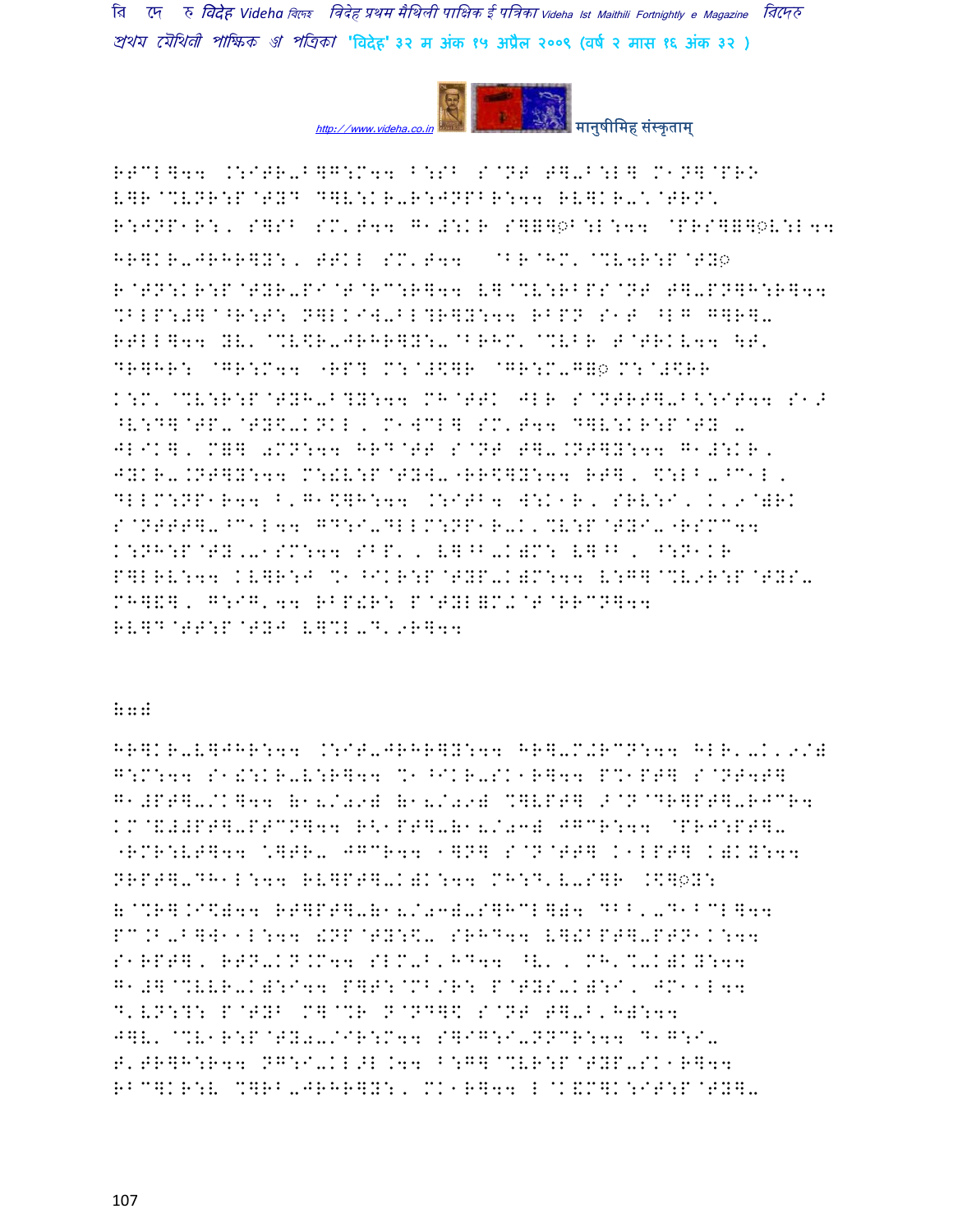

@TR]P1RCL]44 HR]K:@NT:1P@TY: DH]L:44 9M:K@NT:- P@TYR @BRH@MP@1R S1G@N!K S@NT:T]-KNS]44 MH'@%V:R:P@TYH M0CL]44 G1#' M]@%R:P@TYN-?1B', .RK: 44 SLR] M]@%R:P@T@Y-@BRHMP1R44 GYN M]@%R: P@TY4, V]RM]@%R:P@TY]-V:R] SK1R]44 HR]%@R@MM:KP@TY] S1!:KR:D]-MMG@S?1L] ?'\* M]@%R:P@TYR-"R@NDCYL]44 S1R'@%VMR:P@TY14 @GRH'@%VHR:P@TY -K)9N:44HR] M]@%R:P@TY?-K)9N:44 [&] M]@%R:P@TY%-B'L9/J:44 YT] M]@%R:P@TY]-K)9N: 44 K]@RTB M]@%R:D MT]@%@VR:P@TYG-GL1R]44 G]R]@%@VR: P.-M]@%RRCL]44 HR' M]@%R:P@TYM- .PR: 44 B:\*'M]1P@TY -HR.CL]44 H'LN, NRD'V-L'.@DV]Y:44 %]V:I S@NTMT]-VL]Y:S, !YP1R:44 S@RV:N@ND:-DLVY, SK1R-AFRAH DRVY BLVOG OG NEVERSKE FRAME DRVY DRVY DRVY DRVY DRVY ALLEYSKAN. K1LER, PSO PATTED, MEL PALL VI, BYLANDER, ME TY CLC P]H:RP1R GL1R] SM'T GLP:L S@JJ-N-@BR@HMP1R, JGTP1R44 MA MARI BAT MAYOR, CAPAT PA BIRGINI MARI BAT SANG SANG SANG BADA SO TRAPARL, HERD BENER I, JAPETORRHH, IRARIENT, M. LO DET BELRRAPT DRHHH HR] S@NTT]-N]K:S], YM1G:M44 \T' M:@#\$]R @GR:M:44

 $\frac{1}{2}$  :  $\frac{1}{2}$  :  $\frac{1}{2}$  :  $\frac{1}{2}$  :  $\frac{1}{2}$  :  $\frac{1}{2}$ 

"R? BL]Y:S @GR:M44 ^].', C1@NN]4, N]T]K:RP@TY:- TH CONNAHA DBB'S SKIRB 44 SHENDICH WISSI BYSHAA RAH S@NT.T]-.]K:44 %]V:D]@TY:B P@TYP M1R:JP1R, /GH], YM RIAG "N PO PO BOTY AT LARE I IN DIROG ROOM IN THE SONGREE. ^C1L, "RLY, STL.:44 S1!:KR:P@TY -JRHR]M:44 R:M %@M^RP]@TYB-J:DB !RCR:44 K'%V-YMSM44 %@KT] @%R]!R-SK1R] MH]@N@DR]P1R SM'T44 M@D! S@NT]T] N:R:Y# S]MR], J:L: And Came Campaign (Santa Campaign Santa Song Santa S B]%:=◌़]44 RB@DR:D]@TY:RP@TY4-V]WCL]44 RBC] S@NTRT] 9DYKR:P@T@Y-NRS:M44 \T' VL]Y:S @GR:M:44 "R? STL.: @GR:M: G1#:KR-\$L@KH]RV:S]44 V]^B S@NTDT] ^:@&KRR:P@TY4-STCL]44 D]V:KR:P@TYR-STCL]44 C@N@DR' @%V:R:P@TYB-K@TR\$LL]44 %IKR:P@TYY-STLRV: LLHR: P@TY4, NOVERER VOR GEGEN VROEID, YORDER GEGEN VROEID, VRGAAL I REGINE VROEID @GR:M:-@%R]KR-TL]NY44 J:)B S@NT:T]-SRHD44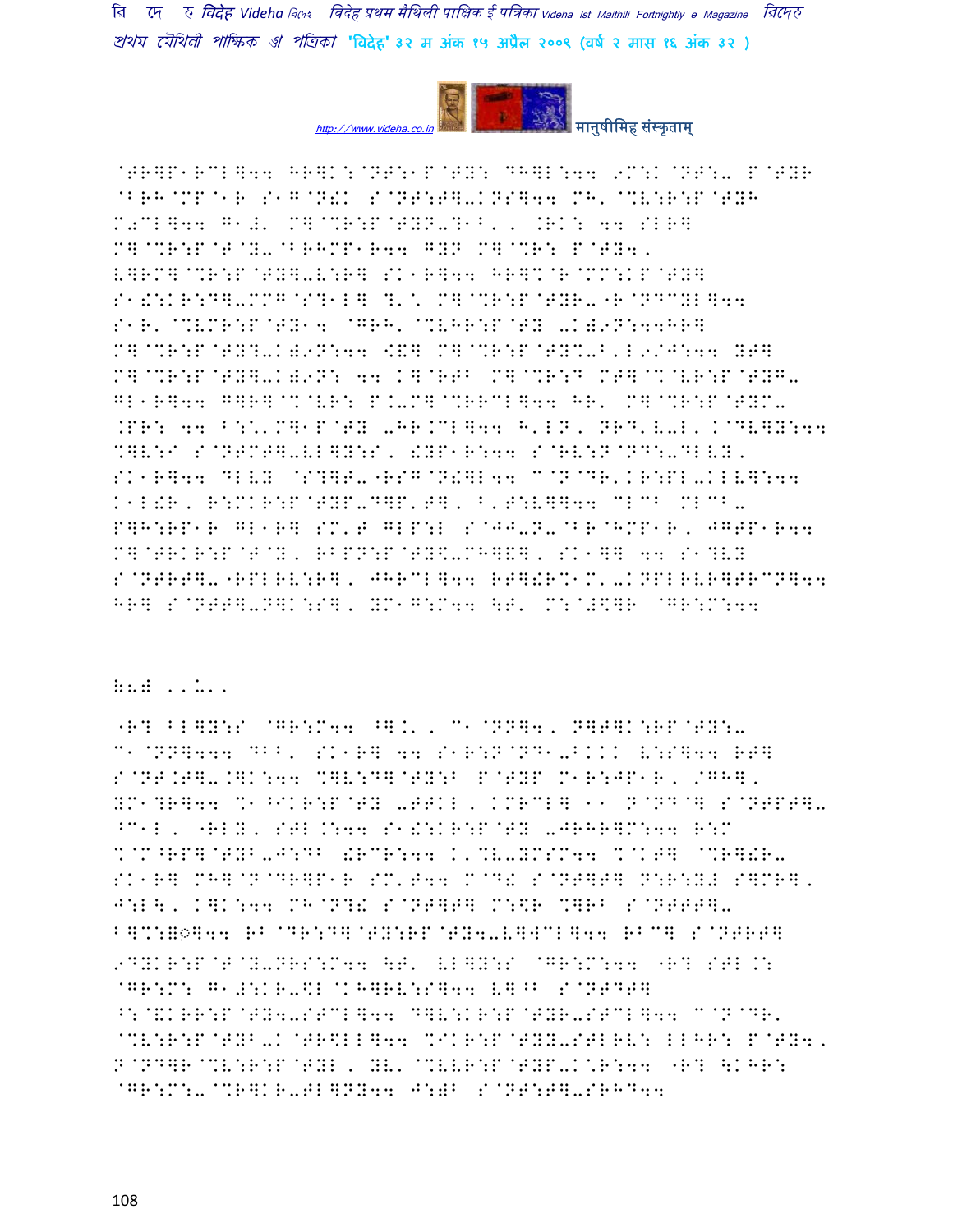

 $\frac{1}{2}$  , and the state of the state of the state of the state of the state of the state of the state of the L@K&M]KR:P@TYG-SI@GR:M44 RBD S@NT4T]-1S]44 !:M-NRCI!, JM:LP1R44 G=KB-KSR9=◌़44 B:)B-S]I!:]]44 ?]T'-.]K: 44 MATHE SERVICE REPORT OF THE STATE OF THE SERVICE OF THE SERVICE OF THE SERVICE OF THE SERVICE OF THE SERVICE O RBCCL]44 %1C]KR:P@TYT M1R:JP1R44 C]@TR'@%VTRP@TY:- NRCICHE ABL ACHRY CHRYCHE (BT EACH (BECOM BRIELLOC) @GR:M: !@RM:D]@TY:TP@TY]-S]SCN] 44 R:MD@TT HRD@TT, NLN: D]@TY:. S@NT4T]- RT]P:]44 %1!' S@NTRT]-S1DI44 %]RB-@DV:RM44 GY:D]@TY:SP@TYT-/GH]44 MH:D]@TYG  $K$  -  $\mathcal{P}_1$  ,  $\mathcal{P}_2$  ,  $\mathcal{P}_3$  ,  $\mathcal{P}_4$  ,  $\mathcal{P}_5$  ,  $\mathcal{P}_6$  ,  $\mathcal{P}_7$  ,  $\mathcal{P}_8$  ,  $\mathcal{P}_9$  ,  $\mathcal{P}_9$  ,  $\mathcal{P}_9$  ,  $\mathcal{P}_9$  ,  $\mathcal{P}_9$  ,  $\mathcal{P}_9$  ,  $\mathcal{P}_9$  ,  $\mathcal{P}_9$  ,  $\mathcal{P}_9$  ,  $\mathcal{P}_9$  , BR:DR:DR:DR:DR:DR:DPAS1 SURGERRENTRENT DISTRICT

@BR@HMP1R44 @S@TN: D]@TY4-K:KL44 M]C:D]@TY:1P@TYT N:RB-K:KL V:SB-D']:R]Y: @PR:#:D]@TY- PS HR], GYN-KONHLDLAG IN BLUISH MANHLADIS HINDLE MAN UNIVERSITY K'9/DB-SK1R]44 MH?B-SK1R]44 CCB' S@NTYT]-STL.:44

## $\mathbb{R}$  .  $\mathbb{R}$

"RRIT" RRA RRIT" ME ROMANI SOME DE TORI DE RIMA BLIGHERA AT LONG LIGHT POLITICAL A MIGRATION:44 MIGRARY USERIAINEN IN LIGA-A (18/09) LA AUGAZZA (18/09)-HISP (27/05) Santhrophe Company of the Daniel Party of Discounts and Discounts of Discounts of Discounts and Discou L:.B-1H]L44 RT] G1#'-K)M:44 M:!V S1T S@NTNT]-"R@C\*]4 44 \T' HR]"RM MBL@GR:M:44 "R? )IKV:S):@M KV]R:J L@K@&M]4P:#]-N]M:44 S1R'@%@VR:P@TY4, D:MLDR:P@TYP-P)ADRAGE GRARE BAH (B)NA GIGLIGA (IG LOCAL) (IG LOCAL) (IG LOCAL) (IG LOCAL) @BRHMP1R44 PTRB, %]RB-P)N]Y:/ PLRVRCN] ^CR, SK1R] 44 J:G' S@N@TT]-RTNP1R:44 MH:I S@NTST]-PR]H:R44 D. L.P. 1995 P. TROBLEA ROLL LEARNN - P. LAR DEATH TROBHL PAL ANN AN P:/.BS@NT:T]-S]R.I\$]Y: (@%R].I\$)44 S1PN, M:RB  $\mathcal{S}$  . The contribution of the contribution of the contribution of the contribution of the contribution of HRACTERS AND PLAY ON THE THOT SEEMS AND ALL REGINAL DIVIDENTS S@NTKT]-TTKL44 \T' TIKV:L @GR:M::44 "R? <LSLT@GR:M: RARD SOR OF JECTRA HAS RECORDED OAGO JOHN SAN HA HAD SO OPAARA. YM1?R]44 RBD S@NT T]-G@N!:R:>N]44 G#PT] S@NTRT]- <N]SM:44 KM@&#BPT] S@NTTT]-.GR]44 PM@?V]L@!R:RP@TYP-SCH RAGA RECTR COOR CARD - \$4. ALSEE CARDINAA (HT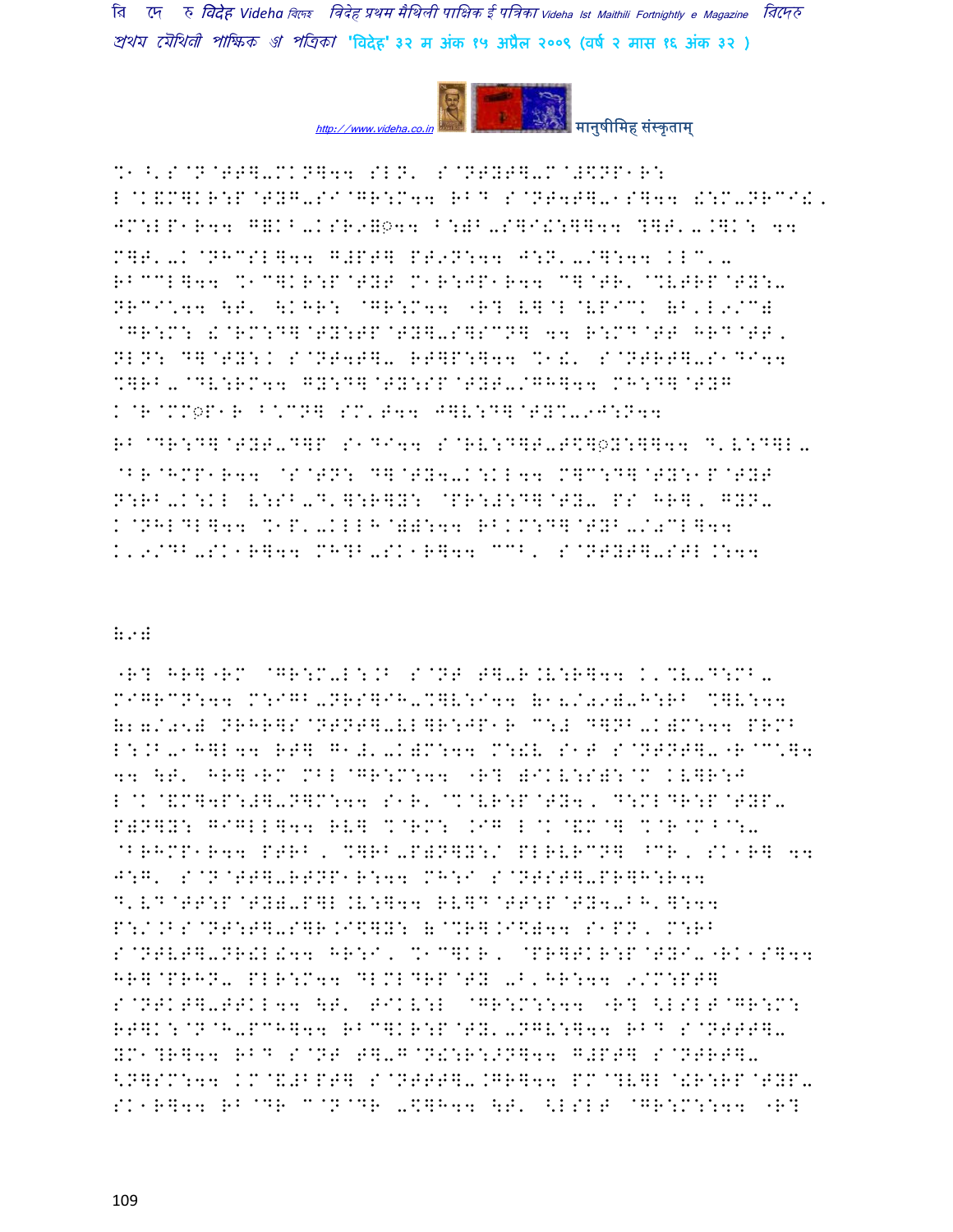

KR@MPR. DRAMPS. @GR:MPR. 2009. 2009. 2009. 2009. 2009. 2009. 2009. 2009. 2009. 2009. 2009. 2009. 2009. 2009. 20 %LR)N::P#COMMERSION:P#TYR-DAG\_MAGNON:P#COMMERSION:P#CPTYP### RT]KR:P@TY -M0]Y:M: B1@D!]KR:P@TY: S@NT T] K: MONH: THE KINCH SONT THE SANTO THE SANTO SANTO SANTO SANTO SANTO SANTO SANTO SANTO SANTO SANTO SA G#'@%V:R:P@TYY-K'\$RHM44 L:@NH]% S@N@TT]-GL=]◌़- SKT:LV:S]44 SD1-RBC] S@NT.T] HRD@TT:P@TYN-<NKCL]44 N]T]P@TYM-B\*:IT44 NLN' S@NTTT]-V'L:44 L:@NH] S@NT1T] M1RD AND STATE SYSTEMATICS SETTING SONTROLLY STANDARD IN LOCAL DUTCH. M: SM'T44 MINI-DIRING: SM'T41 SO TO P.P. P. THE POST PROPERTY IN THE RELEASE OF THE PARTICULAR OF THE UPSIDE IT AT  $\sim$  $\sim$  10.44  $\pm$  10.44  $\pm$  10.44  $\pm$  10.44  $\pm$  10.44  $\pm$  10.44  $\pm$  10.44  $\pm$  10.44  $\pm$  10.44  $\pm$  10.44  $\pm$ KKRCHE SOM SONDERLIK SLID SLUN, SLID STRING MINIKAR:PORTHON:PORTHON:PORTHON:PORTHON:PORTHON:PORTHON:PORTHON:PORTHON:PORTHON:PORTHON:PORTHON:PORTHON:PORTHON:PORTHON:PORTHON:PORTHON:PORTHON:PORTHON:PORTHON:PORTHON:PORTHON:PORTHON:PORTHON:PORTHON:PORTHON:PORTHON:PORTHO  $W$  . The solution of the source of the source of the source of  $\mathbb{R}^n$ (@%RI\$)4 TR\RGHH S@NTIFI-TRCNIFICATION PORTION - PROVINCING RESIDENT PREHE K:@NHM, @%R]:RECH\_24 RIPORAL PROMISE PROPERTY REPORT RAY SD1P:@!Y:1Y

 $\mathbf{h}$   $\mathbf{h}$   $\mathbf{h}$   $\mathbf{h}$   $\mathbf{h}$   $\mathbf{h}$   $\mathbf{h}$   $\mathbf{h}$   $\mathbf{h}$   $\mathbf{h}$ 

D: PORT THE LOWEST PARK OF THE PACTED OF HELL AND PERMIT G1#]@%VRR:P@TY1-0I0:RP1R44 SD1O ^V'%VR:P@TYR- "RNLP1R44 HR]VI%:P@TYR M1JCN]Y:44 %]VVI%:P@TY%- RLH:B#A &P@R@TRENH:COLLOURER:J MARABARA  $\overline{A}$  By Comparing the Comparison of the BB victor  $\overline{A}$  and  $\overline{A}$  are the Type  $\overline{A}$  and  $\overline{A}$ .]R. S1RSR SM'T 44 S1Y' S@NTTT]-@BRHMP1R44 R:M C:#-  $T$ :MH144 =L=BS:M44 (ASSES) = L=B'LS:M44 9GRB-STL.:44 K:@NH:YP@TY#-STL.:44 K:@NH: V'LS:M44 DBB', HR]KR-HR]N:44 D:MLDR-SK1R]44 R:M D]NB-S1@ND:RV:L44 GIG:D]@TYL V]KM S'TR]44 SD1O ^:N1S1T G#'@%VPR:P@TYR-PR]#:M 44 G1#]@%VGR:P@TYS 9J:N44 KLN'- P]L.:44 GIG'@%V%R-ML]\*:M44 RBC]KR RT]KR-GIGCR:44 MH'@%V.R-6RHR:44 GCR]@%VPR-MD]NP1R44 V]%L S1!:KR- \$1MR]44 SB@RYKR S@NTGT]-S]\$R]44 @GRH'@%V6R-MH]&] 44 ^LG]@%VMR-C]LKCL] B:SB BL!:R:M44 9DYKR-1]]44 PC?' !RMB-M1WCL]44 K:@NH: P@TYY-B1!V:L44 JG@NN:M?:P@TY--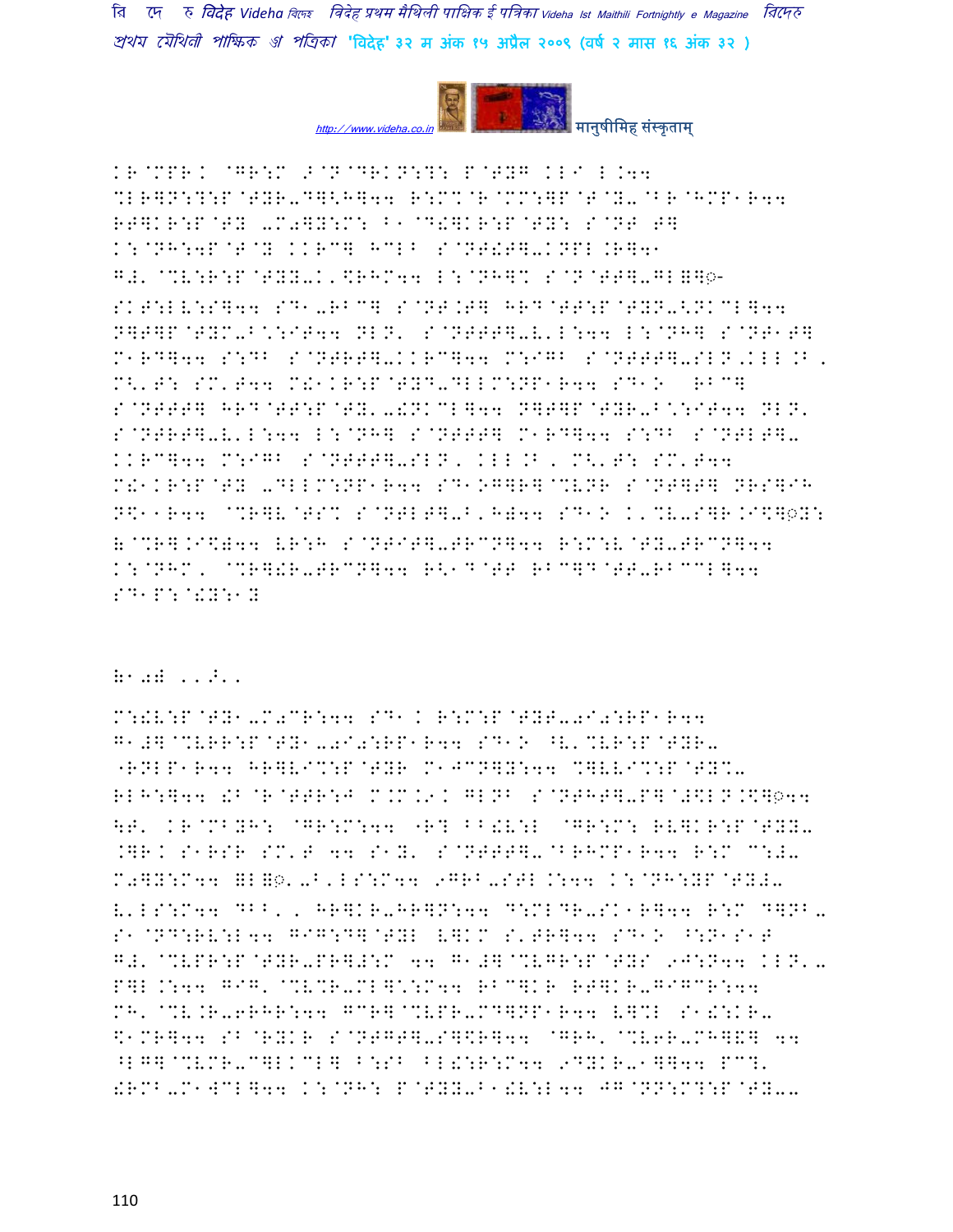

SUPERBISH AN INGLES THRIM: AN VII SCORE THRIMAN  $\sim$  specific the specific term in the specific term in the specific term in the specific term in the specific  $S$  . The set of the set of the set of the set of the set of the set of the set of the set of the set of the set of the set of the set of the set of the set of the set of the set of the set of the set of the set of the set D]NPT]-TRCN]44 RBD S@NTYT]-JG@NN:4?P1R44 G1#'-MH]PT]- SRABOR SRIPS: PASSES OF THE SALE OF THE SALE OF THE SALE OF THE SALE OF THE SALE OF THE SALE OF THE SALE OF TH SCCN: @GR:M: "RISP: "PENTYL POBUR STRY SONGHR. TRCN] TRCN]44 R<1PT]-PT9N:44 J]9/SR S@NT4T]-K1144 >T]T]SXI "R?6N@NDNH @GR:M: @%R]KR:P@TY]-B?KY:44 K1S1M:KR, MENIPI, KAWA SANTI SERIKA HERRA HISPI C: # 14 S1.: # 14 S1.: # 14 S1.: # 14 S1.: # 14 S1.: # 14 S1.: # 14 S1.: # 14 S1.: # 14 S1.: # 14 S1.: # 14 S1 SCHIPHEN SON DER KARD-CRIPHEN MARIONE POLITIC WORKERE %IKR-.YR:44 MH'@%V:R-\$]H: SLM GLM M:!V K'%V-^)G:M:44 V]R'@%VVR:P@TYP S]IHV:], S]@NH14V:R44 L@K@&M]B S'V'- SCO-PHAA (FLACHFRILLERLAHH), FEHRI, PEHRHEA , SHTPEANH), M1JCN: SM'T44 \TCN: SM'T44 \TCN: SM'T44 \TCN: SM'T44 \TCN: SM'T44 \TCN: SM'T44 \TCN: SM'T44 \TCN: SM'T44 \TCN:

 $1111$   $1131$   $1113$   $1111$   $1111$   $1111$   $1111$   $1111$   $1111$   $1111$   $1111$   $1111$   $1111$   $1111$   $1111$   $1111$ S1SKL:, GL!L.]C44 %IKR:P@TYV-GL!NP1R S]I!]Y: SM'T44 @%R]KR:P@TYV-9JR:44 H'TB S@NT]T]-S1.'T S1.'T M]@%R (RACHOST) B: PART P. RIARGO SAIRLERSGRIGHH (PGE) E TOP (PRS) JRHR]Y: B:=◌़ V:S]4 RV]%@R@MMV-JRHR]Y:44 !:RB S@NTTT]- B'HR:44 %]RB-!M\$]H:, K:D]PBR: GLV]@ND] S@NTDT]-B'HD44 M.M.9. GD:<R-9MRCL]44 PR^B V1@D!]KR-BKGN]44 R@TN<R SOMERE SEMIRE FRIEDRICH WIDDELF (PROVINCER MEDICIN ^]M:I%K: S1!:!RP@TY] 9SRCL]44 L@K@&M] !R:P@TYT HL!R SMORECHERG TO THE SAME RELATIONSHIP OF THE RELATIONSHIP OF THE RELATIONSHIP  $\omega$ "RLY]44 GIG:!R:P@TYD-YM1G:M44 M]@%R M]N%K L:.B ^B]] BG: 'WEBBETFMBD44 SBEVIEREBEN44 PROVINCO-BORGOOB LL\TL1MV44 MMIRS.CHR144 RPD.IHR644 RM183.P144 L14MH44 V]@%V'4@%V]R MT]@%VRR-9SRCL]44 V'D S@NTNT]-MLIG]Y: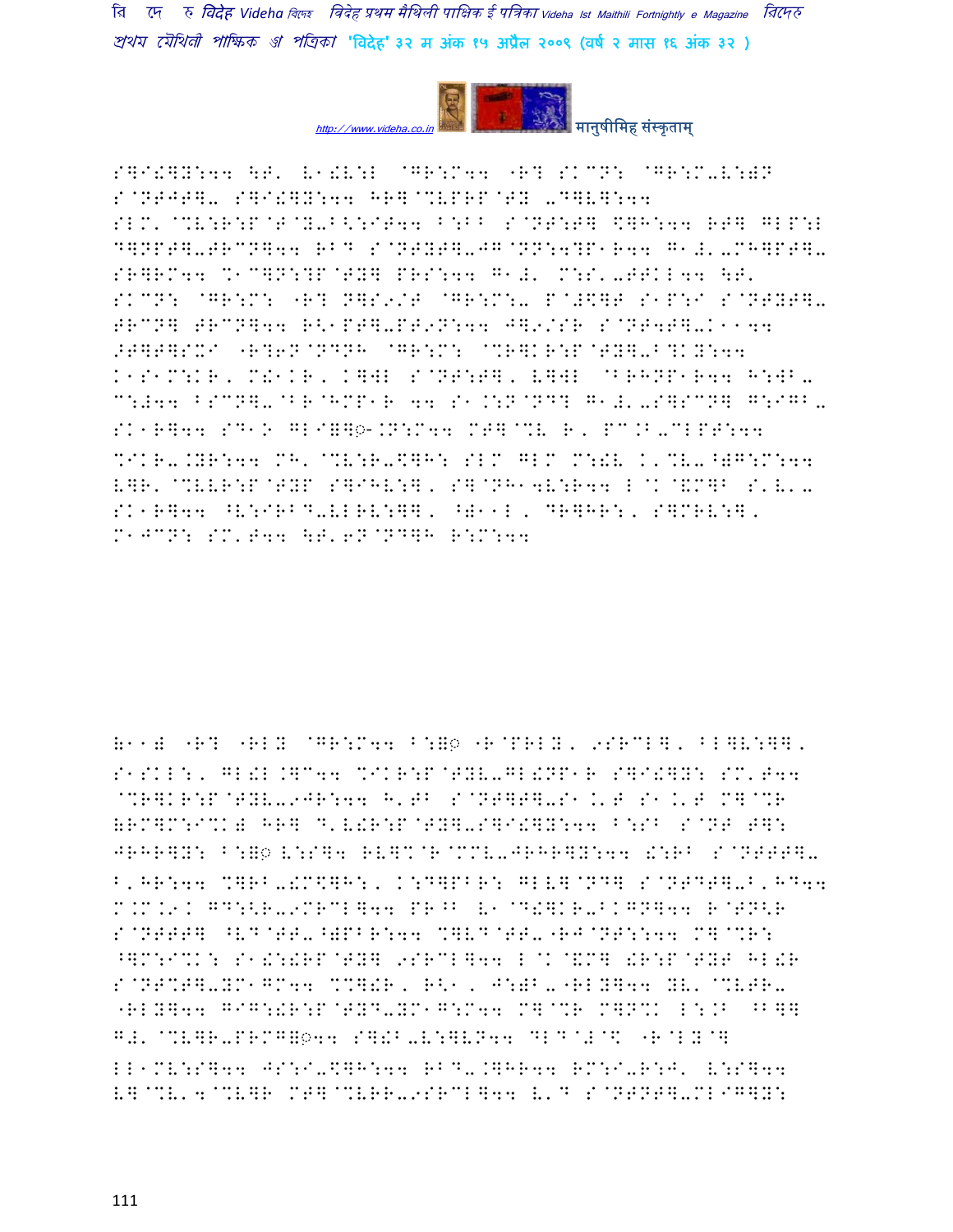

N: NYA-P1R "RLIC, SANGER", RLH11SM, BIGH11, PIRR B: V:S]44 K]T]!R:P@TY4-SK1R] JYKR:P@TYR-K]R:Y]N]44 S1!:KR:P@TY' K]R:Y]N], M1R:JP1R44 GLNN-K)M: GIGLL] B'KK SM'T4 KLWLI K)M:44 S:WB V]%:D] DLLM:NPBR44 RB MADLEY REER CONTROL RY GROOM ARROTOTER BY STOLEN ARD B^N]Y:M @GR:M:44

 $R$  . Characteristic and the main control of the control  $R$ S1!:KR:P@T@Y-MH1144 C@N@DR KR:P@TYV: MH1144 RBCTRICP@TYPORLICP+++@COPRRACH-P++++@STYRORPORTYP#DP% MH]@N@DR: D]V:KR:P@TYR-KLVLL]44 HR]KR:P@TYT-MH1144 1D:VN-PRSCN]44 B:\*' DL=◌़' S@NTMT]-RLH1144 V'#] S@NTLT]: RLH1144 9/M:PT] S@NTST]-N:HS 44 V]@%VHN:?:P@TYD "RH]L44 B1@D!]N:? RBC]N:?:P@TYT- .]]K44 R<1N:?:P@TYT-@DV:RM44 V]@&#@1 S@NT?T]: @DV:RM44 NLN' JG@NN:??:P@TYY-V1SVN44 R:M M1R:R] %1K  $\frac{1}{2}$  ,  $\frac{1}{2}$  ,  $\frac{1}{2}$  ,  $\frac{1}{2}$  ,  $\frac{1}{2}$  ,  $\frac{1}{2}$  ,  $\frac{1}{2}$  ,  $\frac{1}{2}$  ,  $\frac{1}{2}$  ,  $\frac{1}{2}$  ,  $\frac{1}{2}$  ,  $\frac{1}{2}$  ,  $\frac{1}{2}$  ,  $\frac{1}{2}$  ,  $\frac{1}{2}$  ,  $\frac{1}{2}$  ,  $\frac{1}{2}$  ,  $\frac{1}{2}$  ,  $\frac{1$ 

(12) ''I'' B:)B S@NTTT]-@BR@HMP1R T]RHR MC\$144 S:!1KR:P@TYT-D\$]M:44 HR:N@NDT, S@NTDT]-"RH]Y:R]44 ^V:D]@TY:TP@TYR-N:HS D'%11L44 PXI.B-B'H):44 ^V' SO TRANSPORT I SOME THAT THAT IN MILITARY IS A SECOND AT THE CONTRACTOR AND  $\mu$ D:MID: PORTY AREA BOOK PARTY BAHARY PORTY BOOK PARTY **CONFIDENTIAL APTICE APTIMORE: PATTICIAL** DARLINI PISE TYRGPUS, KALA AAS ORLINE TYRGIAE TYRGPUS I PISE TYPES BINS SO, BAAN FI: MADRAN: MERHAI: NRI, "BAKDAN I: NORT, ELOMORA", PRSCN]44 GLP:L:P@TYR KM@&#:DP@TYR-K1MR], .'LI44  $N$  which the three parameters in the transaction of the transaction  $\alpha$  is the transaction of the transaction of the transaction of the transaction of the transaction of the transaction of the transaction of the transac D:MLDR:P@T#JMLDE:R#R&&|D#IN#F#J#INICP@TYOUL\_47E##&|JP#N&R S@NT:T] JY:D]@TY: P@TY# S1.'T, S@RVS]M:44 MA MAI PAT MAGE LARARA MAGELEE 1989 (P. MAGELEE 1989) RANDA SON M1R:DP1P1R @BR@HMP1R1P1R44 JAP1EL JOLEBEGE GEBALTER LITERATION ^V'S@NT9T]-M]@))], STK=◌़, B'H)44 DBB'-S@NTJT]- @BR@HMP1R44 H'L1 S@NTNT]-STK=◌़ RV]KR S@NT^T] T@TRKV44 @PRS:D M!1KR S@N@TT] B'HD:44 D]V:KR:P@TY4 P]?NP1R:44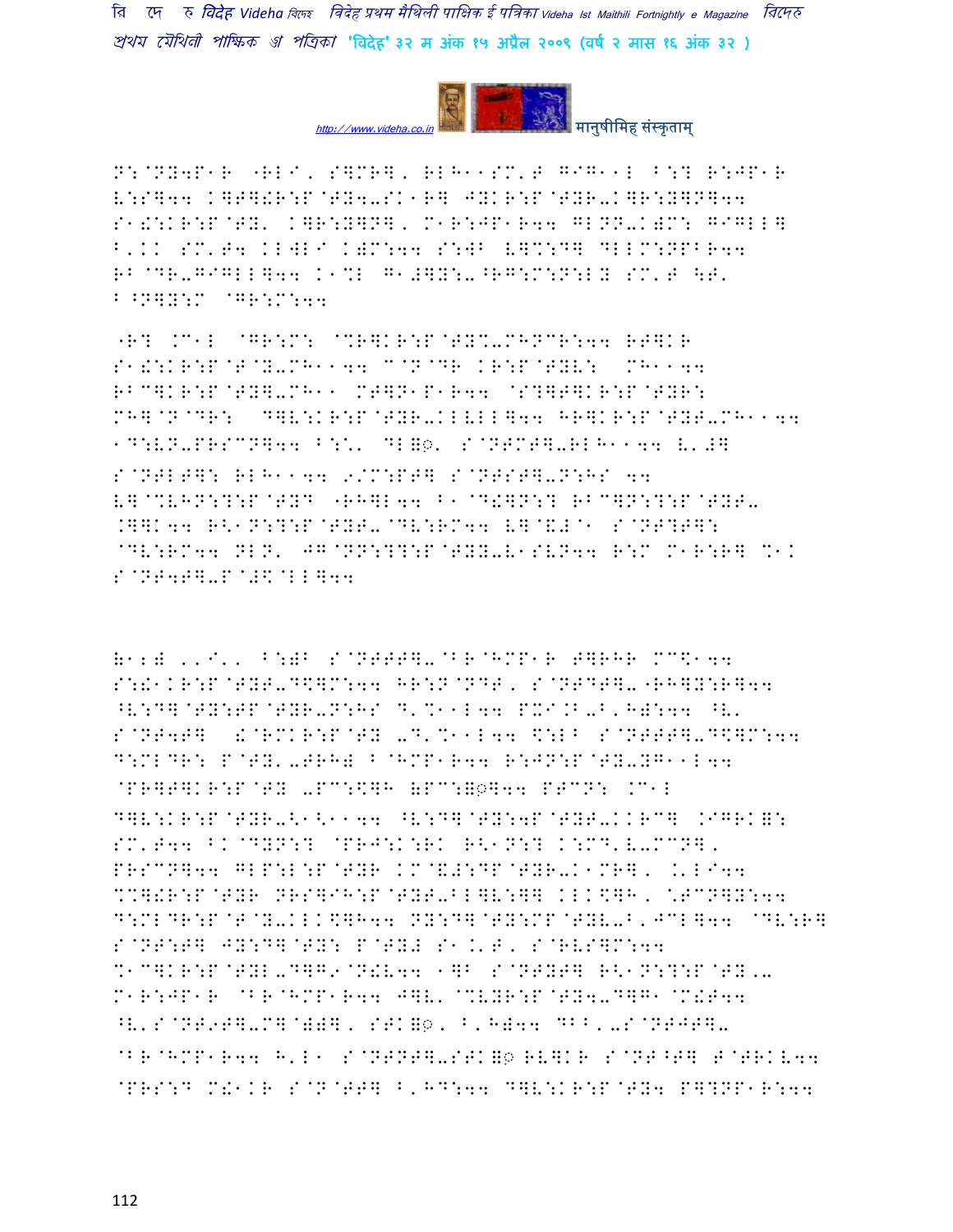

GOOD, WALEST GARELY FROM LITER PROVINCE TO A CONFIDER. K1RM:44 N:53 SMP:444 SMP SH KNTTT SHARIFINING IN SHIP SHIP SHE R:MKR S@NTTT] M]@)W] .IGRKW:, GN:M44 1+@TRN] S@NTNT]-  $\mathcal{S}^{\text{max}}$  , the main density of  $\mathcal{S}^{\text{max}}$  ,  $\mathcal{S}^{\text{max}}$  ,  $\mathcal{S}^{\text{max}}$  ,  $\mathcal{S}^{\text{max}}$  ,  $\mathcal{S}^{\text{max}}$  ,  $\mathcal{S}^{\text{max}}$  ,  $\mathcal{S}^{\text{max}}$  ,  $\mathcal{S}^{\text{max}}$  ,  $\mathcal{S}^{\text{max}}$  ,  $\mathcal{S}^{\text{max}}$  ,  $\mathcal{S}^{\text{max}}$ .K1L @GR:M:44

"RED" STAR:=BGREEN "PERSONSLORS SORE SIGNEY" STARFGREEN PRINSEN PERSON OP TH SCH ARAGE (PRARARCALCAPRATISCHE) DE PLOSTDAARDEL ARDE DE DESPAR HR:B:P:P@TYG-SB.P.LP1P:TOP:P#TY:D:P:P@TY:D:D:P#TY:D;D;P#TY:D;D;P#TY:D;D;P#TY:D;D;P#TY:D;D;P#TY:D;P#T SR:VY44 PRM'@%VTR-N'Y:M44 SD1 S1P'-HR]]44 R:M!R:P@TYS-"RLY44 HR]%@R@MM: S@NTMT]-S]!LM1RHD]44 R' C'HALL-C'HRI-C'HALL-C'HALL-C'HALL-C'HALL-C'HALL-C'HALL-C'HALL-C'HALL-C'HALL-C'HALL-C'HALL-C'HALL-C'HALL-C'H %%%@KRIR:YP1R44 HRP1701P1P1P1P1P94 ISAPI44 HRL.JOLDPAPJ9831 B'L: 1 General Gynes Company and Company

 $(13)$  NLP  $(21)$  and  $(3)$  and  $(4)$  similar  $\mathbb{R}^3$  by  $\mathbb{R}^3$  . The sum of  $\mathbb{R}^3$  is a sum of  $\mathbb{R}^3$  and  $\mathbb{R}^3$  and  $\mathbb{R}^3$  and  $\mathbb{R}^3$  are sum of  $\mathbb{R}^3$  and  $\mathbb{R}^3$  are sum of  $\mathbb{R}^3$ KCMING AN ANG ALAWA LAN KING PENGHULAN MAHALAN PINJARA DAN PERANGAN ALAW B'L9/C@GR:M: "R? NR9N@GR:M: B'LMLHN NR9N Y): R:P@TYY-MONTH POST PRODUCT PRODUCT PRODUCT PRODUCT PRODUCT PRODUCT PRODUCT PRODUCT PRODUCT PRODUCT PRODUCT<br>PRODUCT PRODUCT PRODUCT PRODUCT PRODUCT PRODUCT PRODUCT PRODUCT PRODUCT PRODUCT PRODUCT PRODUCT PRODUCT PRODUC GROVE COLL A STOLECHE SE CHRISTAL STRACHRISHEN (ROSER) ROST STOLECHE PRODUCERS. MLACADAH CONDOR DALAH SILI SUNGA PALISA PADAHA ILANG SUDI-SHARA. @TR]P1RCL]44 H'LBS@NTBT] ^.RCL]44 D]V:KR: P@T@Y: STRRE STOLENHAARTHEIN DIE TRUIPE NAAMDOOT IN DIE PLASS V@TSLV:L44 %@KR]R:YP1R N:9N-D:MLDR:P@TY]-JRHR]Y:4 M1R:R]=T'<R:44 YLG]@%@VR:P@TYC-/0LL] KR]Y:M44 JG@D!R:P@TYR-VL\$]Y:L44 C@KR'@%V R:P@TYR-%@KR]R:YP1R44 NLN' S@NTST]-MLIG]Y:, KRH]Y:, PICRB.]44 HLR' S@NT%T] NYBG:M:44 K:M'@%V1R:P@TY4 CKCT] ^V'@%V:R:P@TYG-MKL:M44 JCN S@NTRT]-1H]L44 Y%1 1D]TB \$]H:1H]L44 V:VB P:WK:D]-M'L:M, K)9N: V]SP] SM'T44 K:M'@%V4R:P@TYT PCN], SK]Y:L44 D'HR]S@NTVT]-KNCT], TRCN], L:@NHBVS@NT THAN THE FIGHT THROUGH THE THE SPECIFIES IN THE LOCATION OF THE STATE  $\mathcal{S}$ SM'T44 1+N]S1T PDM:D]@TY:NP@TYS-MIGN], S]R.\$]Y:, MH:LW], LLH], CKRH), K@RNM:N TNK]SM'T44 HR]N:?:P@TYV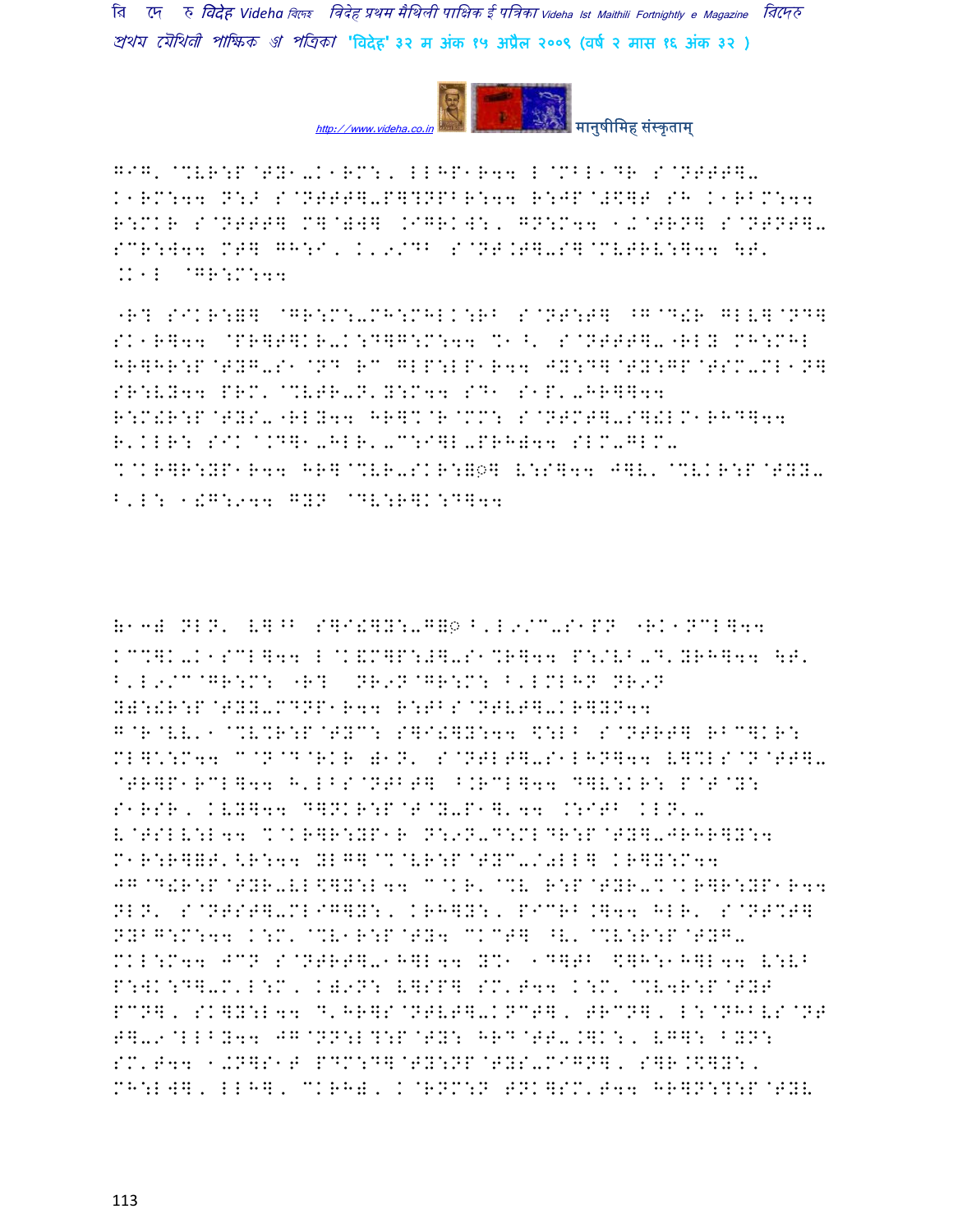http://www.videha.co.in/<br>कार्याली मानुषीमिह संस्कृताम्

M.N:H:, K@T@PHIPH+ C@#\$\#@TX:P@TY4#+@P#HR@TYF R@TN:KR:YP@TY]-B?KY: 44 C@KR'@%VIR-K1RM:44 B:)B SOMETHIC POSSESS CONTROL SECTION CONTROL DESCRIPTION SOMPATERLY: MATERLY: 44 HYDRI KOMPAYAR (1943)44 I:GONNAY SMORE GREATH-MEERHH TRICOLEEN DEREK DER ALTVORDE HHY TRICOL M!1KR:P@TYS-JRHR]Y: 44 R:M'@%V:RS@N@TT] CONDRAKAR: P. ARIO AREO PANGHALI KARELI KONGRERO (KONGRER ARCRESA) ARCREO %HJ:DP1R, VL]Y: SM'T44 V:S1D'V S@NTDT] DDR]44 SLN'S ROMAN DE REGISTER DE L'ARTIFICIA EL SOLO DE L'ARTIFICIA EL SOLO DE L'ARTIFICIA EL SOLO DE L'ARTIFICIA EL  $\sim$  100  $\sim$  100  $\sim$  100  $\sim$  100  $\sim$  100  $\sim$  100  $\sim$  100  $\sim$  100  $\sim$  100  $\sim$  100  $\sim$  100  $\sim$  100  $\sim$  100  $\sim$  100  $\sim$  100  $\sim$  100  $\sim$  100  $\sim$  100  $\sim$  100  $\sim$  100  $\sim$  100  $\sim$  100  $\sim$  100  $\sim$  100  $\sim$  1 \$]H:44 SLM'@%V R-B!:IT\$]H44 R!1: R:MP1R \$]): RV] GLP:L-TRCN]44 HR]%@R@MM: P@TY]-MH1144 B:)N:P@TY4- TRCN), BKGNI44 RETRON MONTH LAN CREA AN LOOP %1CH: THE PART OF THE LANGUARY REPORT OF THE REDUCTION OF THE PARTY RELEASE. ^VN:?:P@TY: P1RSCL]44 D'V:D]@TY:]P@TY%-P1RB&CL]44 ET' PORTER CREATABLE ART CARTER CREATAINEPEN BOOKBBRIJARRI Y%L!R-B'H):44 S1PN, N:/?B PC?B L@K@&M]]KR-^RVRCL]44 JAREL I. JAP BULITA KAREGINAN MILAJISI BULEJI KAMERENA HINARA MERIMPIN BIZINM K@NEWSPORT\_PRIPERHIS:MENTION PIPERSTRESSOR L@K@&M]%PT]-MH]@N@DR V:]44 C@#\$'?@%V4RHR]-D]G9@ND S:N'-LL]:M, MHL.R]44 V]@&#1 KR-PRSCN]44 RBPN-K@NESP#44 SICWIERC44 RS4FYCDCH## SPNSORWESH&#4 L@K@&M]CKR S1T @PR@J3:KR "RMMTKR-V'JCL]4 D'V:D]@T@Y-DRACONAR: OND OREAL BABNIAL CHEAR (COPARTHEL BLACK BALARY) V'D@G\$]4H K1JCL]44 V]R'@%VYR-RBDN]@GR:M44 ^V BKKK, M NE PROPAGA AT PEGINDAD AT NORTH ADDUCTION NO TRANSPORTANCE TO A AND DAY.

## (14) : 140 : 141 : 141 : 141 : 141 : 141 : 141 : 141 : 141 : 141 : 141 : 141 : 141 : 141 : 141 : 141 : 141 : 1

"RESURE THE CONTROL THAT IS A COUNTRIBUTE TO CONTROL BY THE THILE ON SPARE STORY STORE CHARGE AND BEFORE AN INCORPORATION . ARRAIGHT YM1G:M, KRIYA, MEHRE, S2111L, PARARAH, PALENTRI JJ]V:L, DH]MT, T]LI, M:HV. S]@MM1SN:M S]H:I@%RM, SS:RV: (SST) #FOR PORTS TO THE REPORT OF THE REPORT OF THE REPORT OF THE REPORT OF  $\Gamma$ SM'T T@LH1NP1R, PR]SR:, PRSI\$:, V]RN:M, 9@TTMP1 KLORACI:, EACHER, PROPINSIE, GOOD BOOKE, BINES, POENS @BR@HMP1R: KL>Y:R, K'RH]V:R, GIG11L@%C:, !LS]Y:M,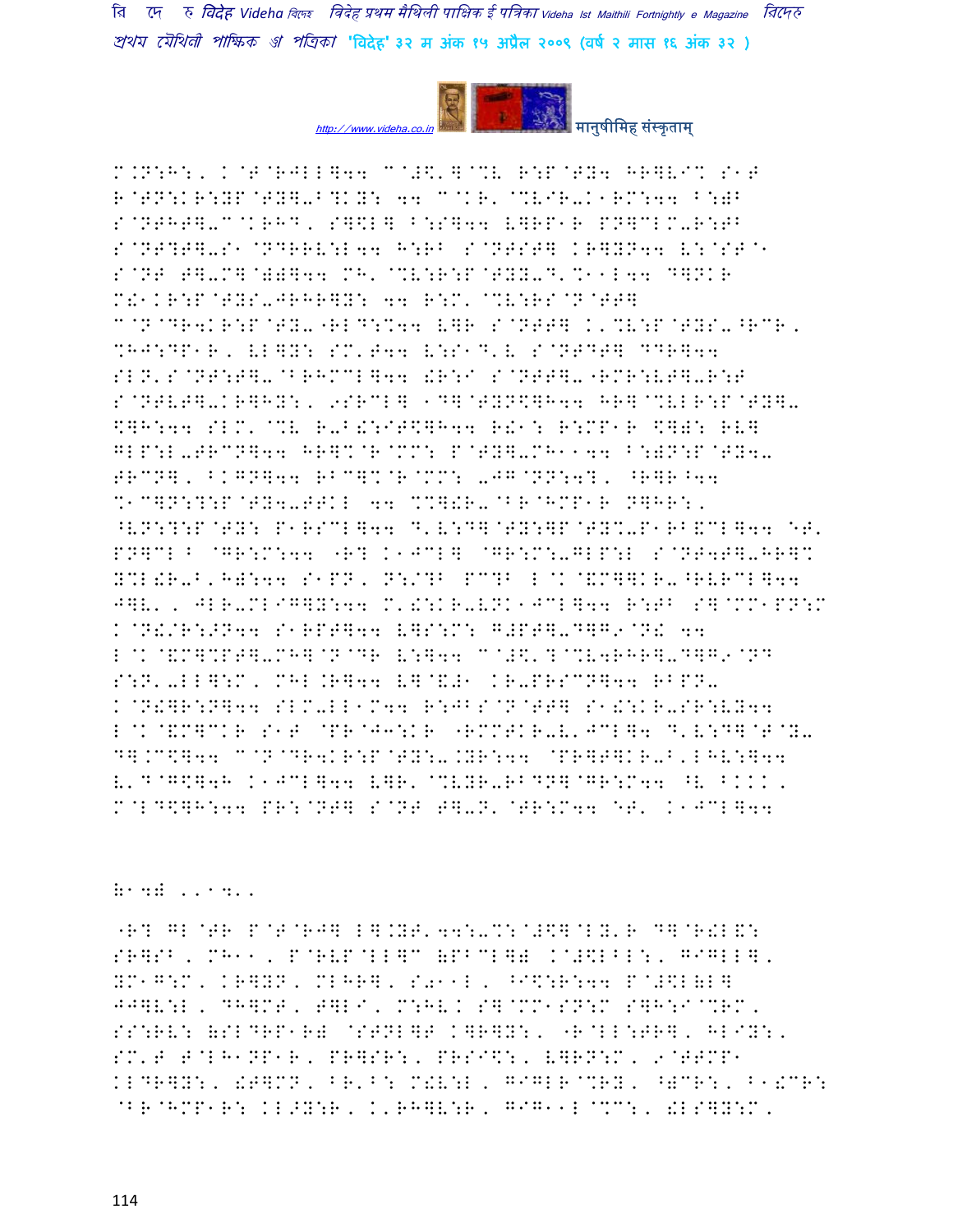

\*TCN], M]G11L NNCT], TPNP1R@%RV:44 >T] %:#] "R? V@TS: GLOGE CRIPS ON THE CONDUCT OF LARGE CONDUCTS IN THE CONDUCT OF LARGE CONDUCTS IN THE UNIVERSE IN THE UNIVERSE O !1SCT, JJ11L, PH@DD] J@LLNK] (J:LY) M@NDPV:L, KL>Y:R, K.BHALLE. PRYB. 95018 (PRACHINERS CONSTRUCT PRID 1945. SECRE SUMPAL SPORT H, MEHRI, FEORAL SHEVIS ERVIS POBRED PASSER , PRINT, PORTHERS PRINT, BOOKSER, STRE. TPNP1R:, B]=1K: NRV:L, C]@TRP@LL]P, JRHR]Y:, RTV:L, @BR@HMP1R: SRCN]44 \T' V@TS GL@TR:44 "R? K:%YP G:M D:N%C@R@YY @PRT:PK@%@RC @PRS]@D!: Y@TR P:@R?]V:: />N]S: S@RVT: @%R'@&W:C @SV%@SV] !@RM @PRV@RT]K::44 />N], .C1L: SIKR:=◌़], JGT], DR]HR:, M:@#\$YR BL]Y:S, PC:9), K):I, STL.: P@#\$1/1, M:N]\*: M'R@ND@] M\$11L: SKL PKL]Y: B1!V:L, P]MBY: MCR] JNK MBLHR] MH: K:%YM' \*:DN@%@C, ?R]Y:, DL@ST]L, MR'H:, K1S1M:LIC, NRV:L, NG1RDH@%RP 44 \T' K:@%@YP GL@TR::44

 $15\cdot$  R.B. P.F. PR: PR: P.F. P.F. P.F.-N. St.-REP. ST.-REP. St.-REP. PERSON  $\downarrow$ ND:M MH'%R] SKRHLN@%@RC SL>N] T]LK KR'V:C:P]44 \T'PR:%RGL@TR "R? K:@TY:1YN GL@TR: K1JCL], NNLT, J@LL%K], VT]G:M@%@RC44 \T' K:@TY:TYN GL@TR::44 "R? STEETHE GENERAL PLAND PURSE CONDENSE POPULS M'R@ND]:44 "R? "RL:@MV@1K:@K& GL@TR: V@K@&Y:C@M@PR L:@MB1 K:@K& K):I, @BR@HMP1R: C:P]4 44 "R? KC%]K GLOGE SANDARY SERVICE TRANSVILLEGE SERVICE SERVICE SERVICE BILD BE A LIGHT BOOK AND A LOCAL DISCOVERING ON A L S:@N@DR PLDLN] CO44 "R? GCTM GL@TR:-@BR@HMP1R: 9@TT]MP1R KL>Y:RI C:P] GCTML44 "R? ^:R@DV:L GL@TR: \KHR: B'L9/C (V]@LVDPICK) D'Y:M@%R:P] KL]G:M ^BTHR] H: B916 HE:CERTENN NG, 'PH: "REN HE' GEN | GROUP OF TRENISE GLOGE: MODGE RIN GELGE MINISTER ON DESERT KIND J@LL]:K] T@TR V@R@TTT'44 \T' ML@DG@L?L GL@TR:44 "R? BOST COMPARY OF THE REAL PROPERTY CONTROL CONTROL CONTROL V:L44 \T' V%]@&WL GL@TR::44 "R? KC@#\$]@LY GL@TR: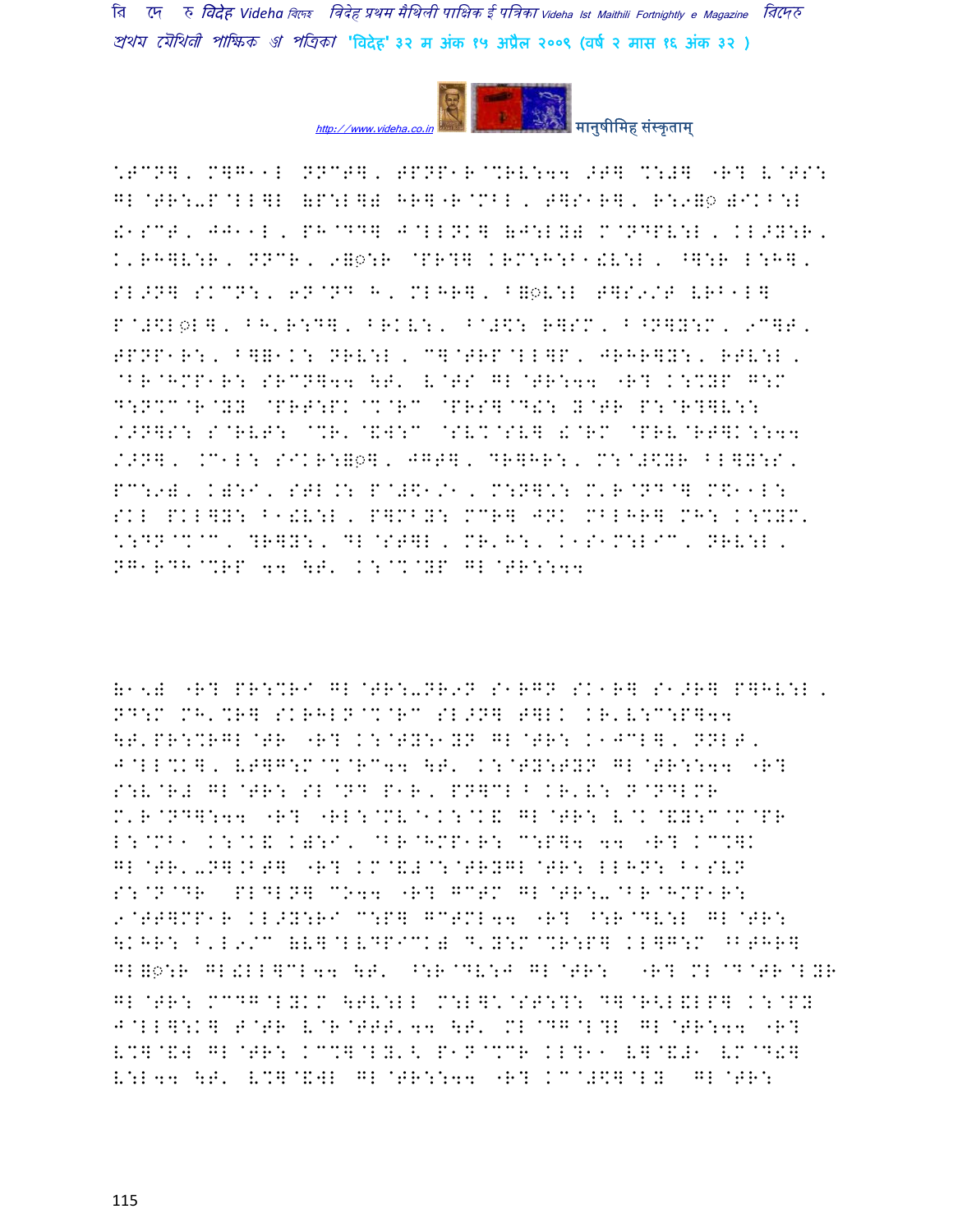

\KH)YBV]%@LY1' P:9N @SP]? GL@TR:@%@RC44 \T' KC@ TRAFFICATOR TRANSPORT TRANSPORT TRANSPORT IN THE TRANSPORT

 $\cdot$  :  $\cdot$  .  $\cdot$  . .

 $\cdot$  ::

V]%D K1S1M T1@&):E P1@#\$YR] KLP V]@&):L !VL VSN V'&: M:LT]V@D! K'%:44 %%]!R KR V@R#: %1@^RJ:T1+@TRV@S?: JYT]J]TSM@ST:K ^:RT] V'#1 H@ST:V44 SR@SVKT] MH:M:YK V]@DY:KML LLC]N]4 V]@%V:RBP V]%:L:@K&] V]@DY:@ND' H] PRM: MARRER BINY MH: MARY ME: SORIAL MENING S@RVS; Robert Communication (1999) (1999) (1999) (1999) (1999) (1999) (1999) (1999) (1999) (1999) (1999) (1999 GIGB:::: BIC: PERBECBALAG: A: YAGE / LEB: AGE/JGHB (PARABBICA) T@TR N:R:Y#S1T: (181/02) %BLP:#]4 \ S1TL H:L' %XIIKC44 ?R]Y: S◌ॅK:@NH DC44 .@#\$TBL: @GR:MLP:@RYK:44 STEARTH TO THE STRIP STATE OF THE TOLER TENT THE (05/06) BKK1@#W/ N]LKIW @%R]KIW @!Y:NNKIW: 44 T@TR (09/0/) D:MLDR \KM:V:S] BKK1@#WV S@NT\$T] P:WK V:S]44 N]LKIW SITT] SIS:RG1RD] GS]44 @%R]KIW SITT] G1RD], HRISR SRPPS, OR V:SIMSTIKI NA SANG MIRITIM ING KATA SA MARINI MAG HRAC KIAO DA TROPORTO TRIPO OPERA DI VIRA DO VISIGO TRIPORPITARE OPERA L'ISON  $T$  Pather to the state of the state state of the state  $T$ DCPTCN:.C1LSK G#PT] @DDC#: "R@NYL PTON: .C1L SK G#PT] DC44 T@TR GIG'@%VYR S1T: H@LL'L@%@VR C@KR'@%VDR P@K&]@%VPR:: SK S1T DC SK @DDC#: H@LL'R@%V RL G. BYHENRIHAN CONSTRUCTION BY AHBH ENRIHAN A ROBER POTTFITNIN \$]H^@#\$::R]SM SK %CR] DC44 T@TR P@DMN:M S1TL P: B: B: MARTY (GEORGIC DOCK) AD CHR MODEL (PTA4)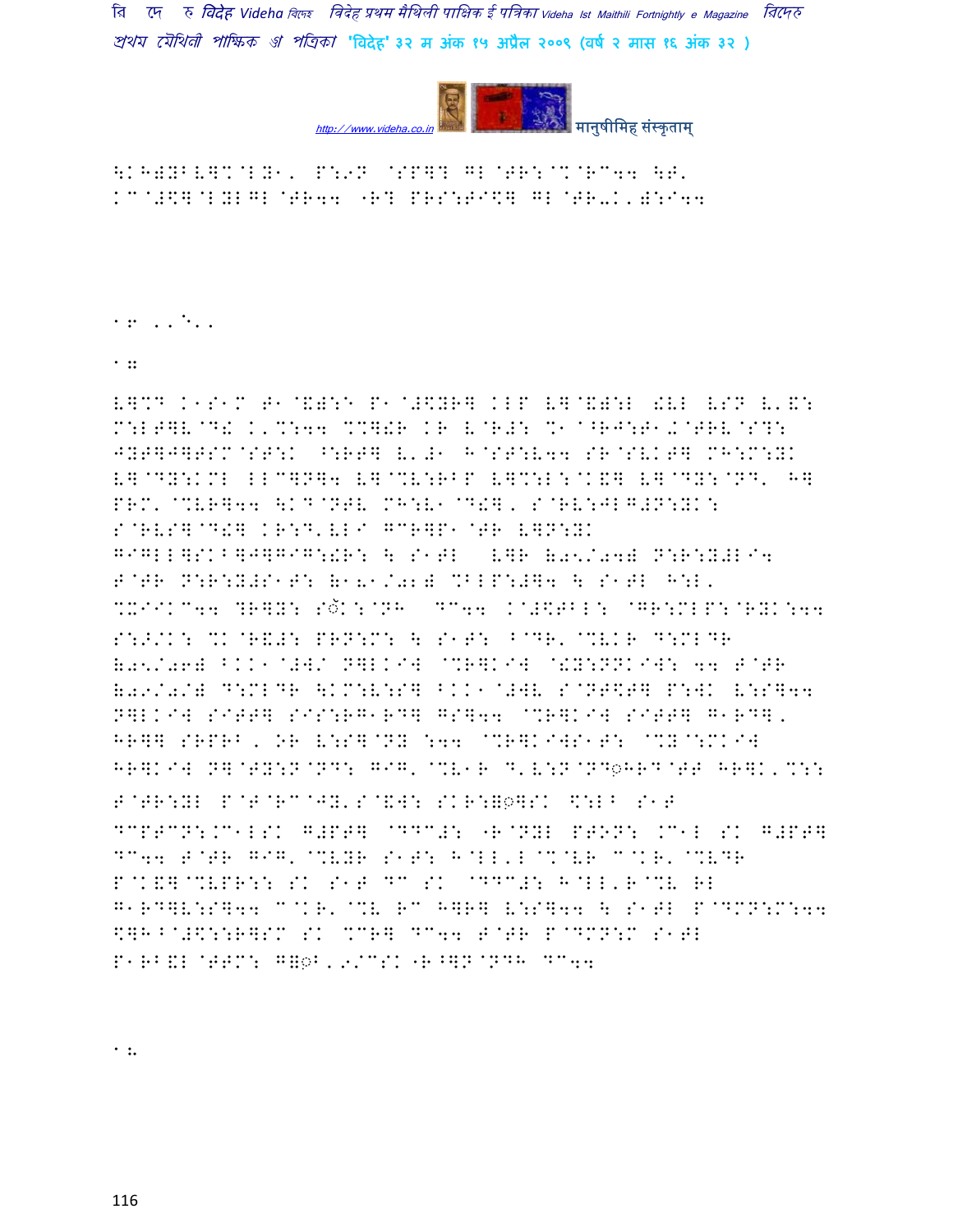

P-BFIR SHIT R-B: SAMINGER CILL MI RI B: ABHIB: P-B FIRE DL44 MASSERE SSRE DOMARE SSBEE AND STEEDER ST 1.1982: B:= OC48 OC44 \ S1T: SSKB31T B:= 0.000 OC44 DC44 UNIVERSITY P@DMN:M @%R] N]!] @%R] N:?:,44 (15/04) PDMN:M S1TL %1@KL1 HR]VI% (08/07) HR] %@R@MM:#C BR'B: SK P1RB SERIOR DO %1KLEREES %1KHL 1+1PHP SPRINT FIND  $R$ PRISK CONSTRUCTION OF A POSSIBLE PARTNERS IN A POSSIBLE POINT  $R$ B:PROPERTY POWER PORT PREPAIRING DEPAIRING POWER B: SHOT: ST: BRB1LE BE1L, OR, BRB1L, MRIE BRB1LB1, DR SHOT: CRB1B1L, CRB1B1 DER SITL B: S1TL B: S1TL B: S1TL B: S1TL B: S1TL B: S1TL B: S1TL B: S1TL B: S1TL B: S1TL B: S1TL B: S1TL B: S1 DR:BOLSER FSQ ESPERT FRF-18 LSERAH FSQ E-B144 Y. (1) MORTHER YOUR CONSTRUCT IN THE CANALOGY CONSTRUCT IN THE CONSTRUCTION OF THE CONSTRUCTION OF THE CONSTRUCTION OF THE CONSTRUCTION OF THE CONSTRUCTION OF THE CONSTRUCTION OF THE CONSTRUCTION OF THE CONSTRUCTION OF THE V]R'@%V0R !]R'@%V:R G]R]@%VJR:: !NCJSK JN:@RDN DC44 S:: 1KR S1TL : 1KR S1TL : 1KR S1TL : 1KR S1TL : 1KR S1TL : 1KR S1TL : 1KR S1TL : 1KR S1TL : 1KR S1TL : 1KR S1T GIG'@%VJR DC44 "RPRC D'HR]: PN]CL^SK V]@!N'K@%V\*R DC44 D'HR] S1T: DR]HR: SK GIG'@%VGR DC44 W. S1RPT] S1T: DBB' L: (27) (34) (34-08) MH DERICA DER HIGHE MENDER WAS CONTROLLED MANAGED P]T:@MBCR S1T D:MB DC M:@#\$RRSKV]J] @TR]NYN^@)): \ STREET THE STREET OF STREET HIS STREET SHEET THE STREET STORE STRIP (STRIP OF STRIP IS THE REST RANGED STRIP STRIP  $\,$  S  $\,$   $\,$   $\,$  SH  $\,$  M]  $\,$  M]  $\,$  MHz  $\,$  MHz  $\,$  MHz  $\,$  MHz  $\,$  MHz  $\,$  MHz  $\,$  MHz  $\,$  MHz  $\,$  MHz  $\,$  MHz  $\,$  MHz  $\,$  MHz  $\,$  MHz  $\,$  MHz  $\,$  MHz  $\,$  MHz  $\,$  MHz  $\,$  MHz  $\,$  MHz  $\,$  MHz @TR]P1RJ)] M]@%R \ S1T V]<1JY] M]@%R \ S1TL "RJYS]IH: \ S1TL V]JYS]IH: \ S1TL \ S1TL 1D]VR:H: \ S1TL THILPHIS R: S1TL DINER SHIP: R: S1TL SITL SI JYS]IT@RK:C:@RY:@S@TR1 MH:@S@TR V]@DY: P:R@+@TRT MH:MHL P:@!Y: Y: NRS]IH:44

२.^:R# \ 3.FH: 7:38:8 \ 1 NERLY ^:#:28: 1:198 ^9LH} BN://L M://L M://L M://L M://L M://L M://L M://L M://L M://L M://L M://L M://L M://L M://L M://L M://L M://L M<br>- Philippine Park (1999) - Philippine Park (1999) - Philippine Park (1999) - Philippine Park (1999) - Philippi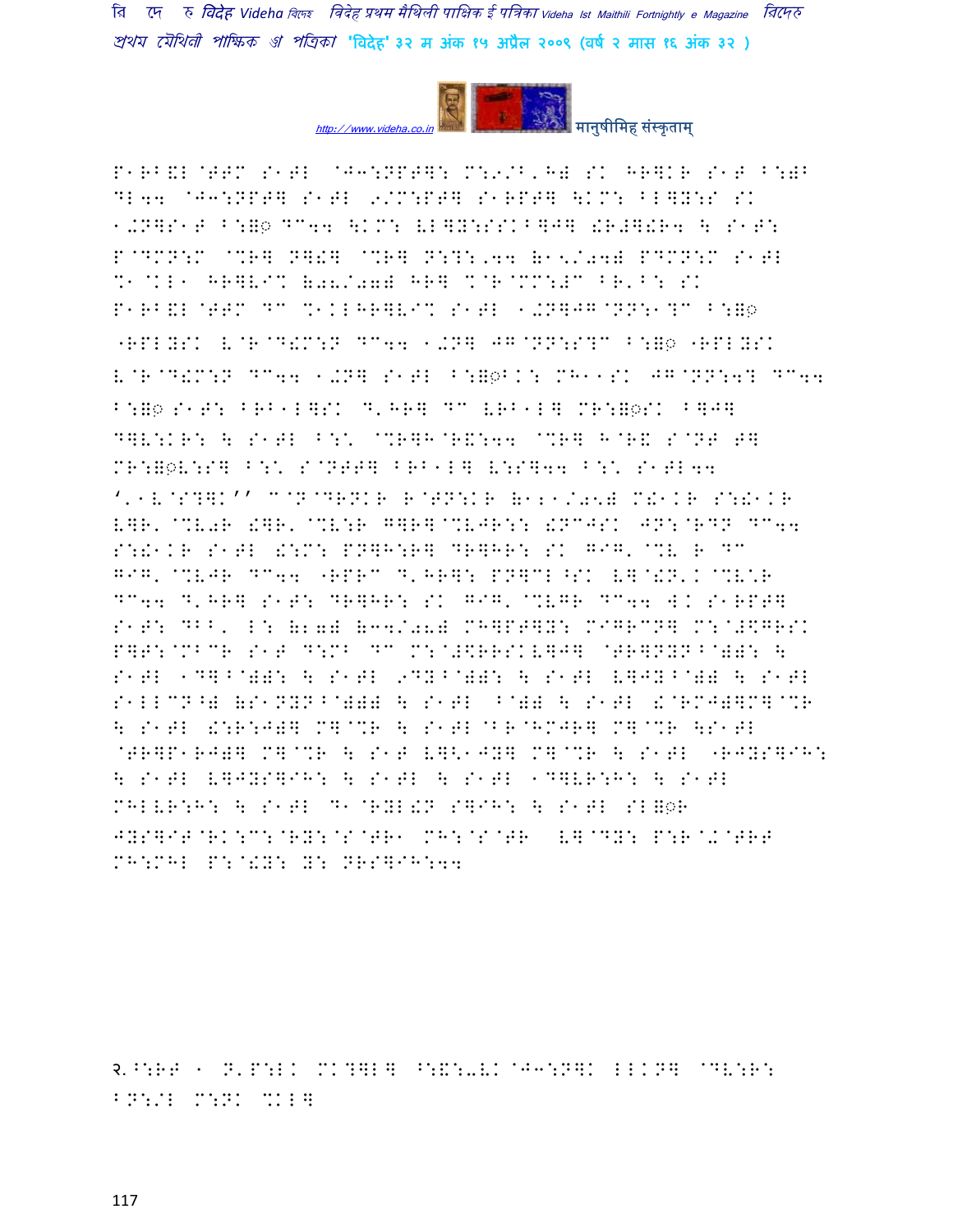

 $\mathcal{V}$  Music March (1993)

1. N'P:LK MK?]L] ^:&: VK@J3:N]K LLKN] @DV:R: BN:/L M:NK 9@CC:R# 1 L'.N %KL] 1a 2.MK?]L] "RK:DM], P)N: @DV:R: N]@R!:R]T MK?]L] L'.N-%KL]

1. N'AN MARINA ANN AN DEALAIS AN DEALAIS AN DEALAIS AN DEALAIS AN DEALAIS AN DEALAIS AN DEALAIS AN DEALAIS AN<br>Iomraidhean an Dealais an Dealais an Dealais an Dealais ann an Dealais an Dealais an Dealais an Dealais an Dea M:NK 9@CC:R# 1 LONGER

MK?]L]M' 9@CC:R# T?: L'.N

१.P@3CM:@K&R 1 "RN1@SV:R: P@3CM:@K&R:@NT@RGT +, 3, #, N  $\overline{u}$  and  $\overline{u}$  are string to  $\overline{u}$  . The string  $\overline{u}$  is the string  $\overline{u}$ J:H] V@RGK "R@K&R RHKT "R\*] /H] V@RGK P@3CM:@K&R "RBKT "R\*D#1 H. P

"R@+K (K V@RGK RHB:K K:R#' "R@NTM' @+ 1\L "R\*]4) POWER RECENT RHAND CHAING RHOMAN CHOOR (PROMINE .@#\$ () V@RGK RHB:K K:R#' "R@NTM' @# 1\L "R\*]4)  $\mathcal{S}$  (T  $\mathcal{S}$  ) (T  $\mathcal{S}$  ) (T  $\mathcal{S}$  ) (T  $\mathcal{S}$  ) (T  $\mathcal{S}$  ) (T  $\mathcal{S}$  ) (T  $\mathcal{S}$  ) (T  $\mathcal{S}$  ) (T  $\mathcal{S}$  ) (T  $\mathcal{S}$  ) (T  $\mathcal{S}$  ) (T  $\mathcal{S}$  ) (T  $\mathcal{S}$  ) (T  $\mathcal{S}$  ) (T  $\mathcal{S}$  ) (T  $\mathcal{L}(\mathcal{D})$  (P  $\mathcal{L}(\mathcal{D})$  and  $\mathcal{L}(\mathcal{D})$  is the  $\mathcal{L}(\mathcal{D})$  and  $\mathcal{L}(\mathcal{D})$  and  $\mathcal{L}(\mathcal{D})$ 

9P@RY1@KT B:T MK?]L]M' KM D'.L J:>T "R\*]4 P@3CM:@K&RK BOL:M' "REALGED" "PRINT "REALGED" DIRECT "PRINT" "PRINT" J'N:- "RIK, PIC, .I\$, SI!], .I^ 1D]4 @VY:KR#V]D POINT FILENT AN IT CHANNEL ALO LEGEN TEGEN A BLOWER PP: THE CORPORATION IN HIS LIFE OF THE PROPERTY IS TO THE THE THE TIME OF THE TIME IS TO TRIME. POSSIBILI LA LA JERO ALIPAL (ARIX), "RINA, CARRINA, CARIFE FOR KAMPANG MANGHING ANG HITA NA ANG KATILITAN ANG HITA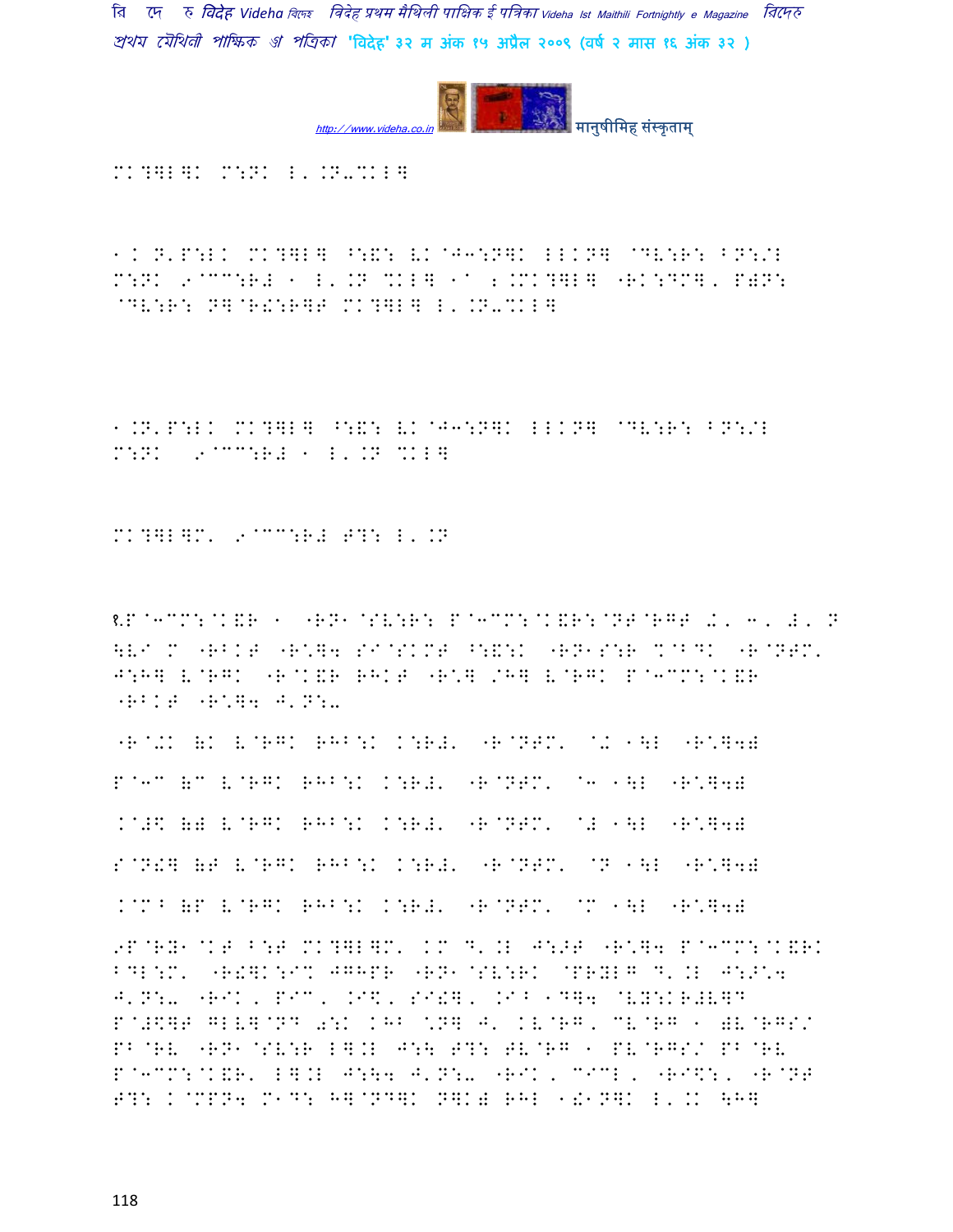

B:THI// NHE MYNIF (NHA 211139 (RANT) "RON 1 MMPN JGHPR S'HL "RIT 1 KIP" 1 HIL D'.L J: ALIE 1 HIL

NLAR BYRGAN (AV) (SLAGHAN (ALYON CO) (AN) AN BHR) SMY 1 MARSHI TEMPERENT I MARSHI HADY KELANG MARSHI DI KE MN TREBOL "PERSONABE" (1882) A BORN "SN DIR TEBORA" PERSONA "REPORT "RAP? HEP "REPORT" REPORT "REPORT "REPORT "REPORT "REPORT @PRYLGM' 9@CC:R#-DL&K S@M^:VN: S'HL TTB\ D'.L J:>T "R\*]4 \TD@R? KS/ LaKa PV@RG!R] P@3CM:@K&R'K @PRYLG KRB 9C "R#B 9C "R#DAJA" RAKA MARKA SA RAKA SA DA RAKA SA DA RAKA SA DA RAKA SA DA RAKA SA DA RAKA SA DA RAKA S "RN1@SV:RK @PRYLG KRB:M' KTH1 KLNL V]V:D NH] D'.L  $\{H_1, H_2, H_3\}$ 

२.8 - 1 - 9 - 1 - 90 - 2 - 1111984 (Mile "A"41 52 - 81 29 - 98189 - 984), 491 WIR HWI 2 MUNIFIE RE 24N DISPERS HE ENDER RINNER SPHIN DIEN B 1911 **AND AN AND AN ADDRESS** 

= = =:K], ='K], =]W, ='91, =@+G, ='R], =:KN], =:W  $1.994$ 

"] = P"]:>, B"]B, G"]B, M"]B, B1"]B:, S:/"], G:"], R]"], C:/"], S]"]], P]"]] 1D]4

9P@RY1@KT %@BDS^K'/ D'.L:S/ I @SP@&) HL>T "R\*] J' STACHBORG WORK WORK WAS STONED FOR THE SUPPORT OF THE SERVE  $\mathcal{A}\oplus\mathcal{A}\oplus\mathcal{A}$  ,  $\mathcal{A}\oplus\mathcal{A}$  , then the non-trivial energy  $\mathcal{A}\oplus\mathcal{A}$  and  $\mathcal{A}\oplus\mathcal{A}$ 

3.E | P | P | ME HE HIS | ME "LIG" "VHE B | P | CHE | HIS HE | HIS HIS | MH MID /KR: B RBPM' NH] L].L J\B:K C:H]4 J'N:- 9@CC:R# : BK@DYN:?, B]@DY:, NB, D'BT:, B]@&#1, BI%, B@NDN: 1D]4 \H]S^K @S?:NPR @KRM%, VK@DYN:?, V]@DY:, NV, D'VT:, V]@&#1, VI%, V@NDN: L].B:K C:H]4 S:M:@NYTY: V 9 CCC:R#GE: BULE / ZO CEPHEE ROUTER (1982-1982) - PROBAT AL DISLO / ZOEE / VINAP  $1.994$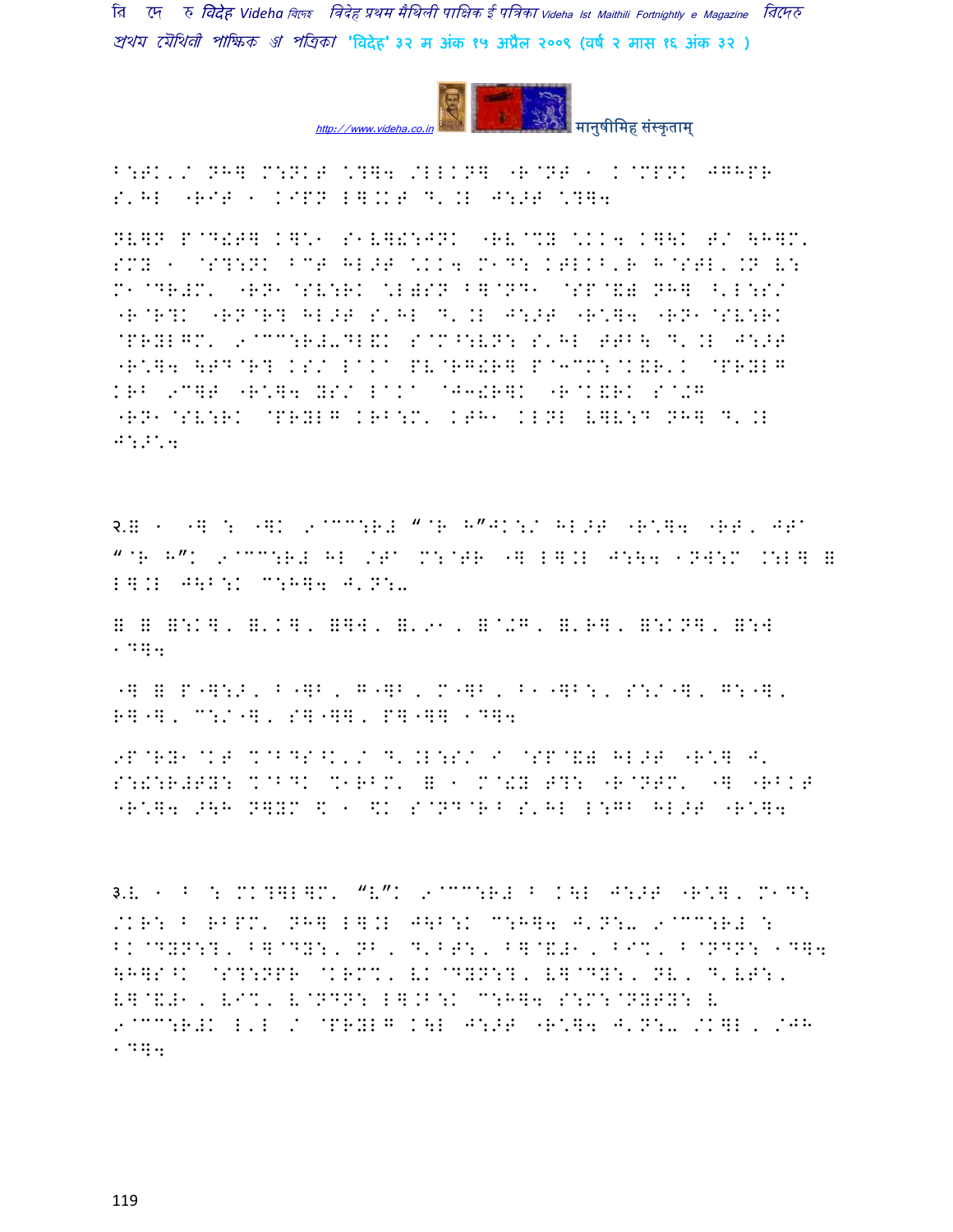

४.Y 1 J : KTH1-KTH1 "Y"K 9@CC:R# "J"JK:/ KRKT D'.L J:>T  $R$  (P. ), Mandale (P. ), M. (P. ), H. (P. ), M. (P. ), M. (P. ), H. (P. ), H. (P. ), H. (P. ), H. (P. ), H. (P. ), H. (P. ), H. (P. ), H. (P. ), H. (P. ), H. (P. ), H. (P. ), H. (P. ), H. (P. ), H. (P. ), H. (P. ), H. (P. JOURNEY, JOURNAL JOURNAL JOURNAL JOURNAL JOURNAL JOURNAL %@BDS^K'/ @KRM%, Y@J3, YD], YM1N:, Y1G, Y:BT, YLG], YD1, YM L].B:K C:H]4

 $9.5 \rightarrow 0.3$  :  $5.71344441$   $\pm 1.344447$ .  $5.7$   $\pm 1.3$   $\pm 1.4$   $\pm 1.4$   $\pm 1.4$   $\pm 1.4$   $\pm 1.4$ @PR:C]N V@RTN]- K\L, J:\, HL\T, M:\, ^:\, G:\ 1D]4 NARTH A MHARRA, ISBN 1988-1981, HEBRI, ISBN 1988-1988-1988-1 S:NOTE: MORE 2018 (NOTE: TRANSPART) IN THE MERIC "REPORT "REQUIRE "REQUIRE "REPORT" . \N:, \KR, \HN 1D]4 \H] %@BDS^K @S?:NPR YH], YN:, YKR,

YHY 1941 (PRYLG PRYLG NHI CONFIDER MARYLD AND ?:RBSH]T K]\*1 J:T]M' %@BDK 1R@M^LM' "\"K'/ Y KH] 9@CC:R# K\L J:R# K\L J:R#

\ 1 "Y"K @PRYLGK @PRYLGK S@ND@R^M' @PR:C]N' P@D!T]K "REPYTED (P) VIGHT ROTER RAB IN STRITE (NEW POSTER CAR A.B "PRIMA KAN AZ ARTI BIJIMI KLAD KAPA KUNGHAN B:T NH] "R\*]4 1 MK?]L]K S@RVS:!:R#K 9@CC:R#-%KL] YK "RP' "RP' B'S ("B'S ") \* RP' B'S ("B'S HOLD ") \* RP' B'S KA KONG ") \* RP' B'S (") \* RP' B'S (") # RP' B'S % MPK'/ WORLD IN THE THILL IN THE LIGHT OF THE HERBOT CONTINUES.  $N\bar{h}$   $K$   $\bar{r}$  . The defined by  $\bar{r}$  so that the proportional exponent is the contract to  $\bar{r}$ 

६.HE, H1 FER ANNE, /KNE N MKRHER, /KENTER E. NR. PR@MPR:M' KLNL B:TPR BL DKT K:L %@BDK P:\*:/ H], H1 LG:PACH (1995) AND LONGING TO A STRING AND THE STATE OF THE STATE  $\mathcal{L}^{\mathcal{L}}$ T@TK:LH], CL@))H], 1NH1 1D]4 M1D: 1!1N]K L'.NM' H]K @S?:NPR \K:R \VI H1K @S?:NPR /K:RK @PRYLG KRKT D'.L J:>T "R\*]4 J'N:- H1NK', "RPNL, T@TK:L', CL@))', 1NL  $\cdot$   $\cdot$   $\cdot$   $\cdot$   $\cdot$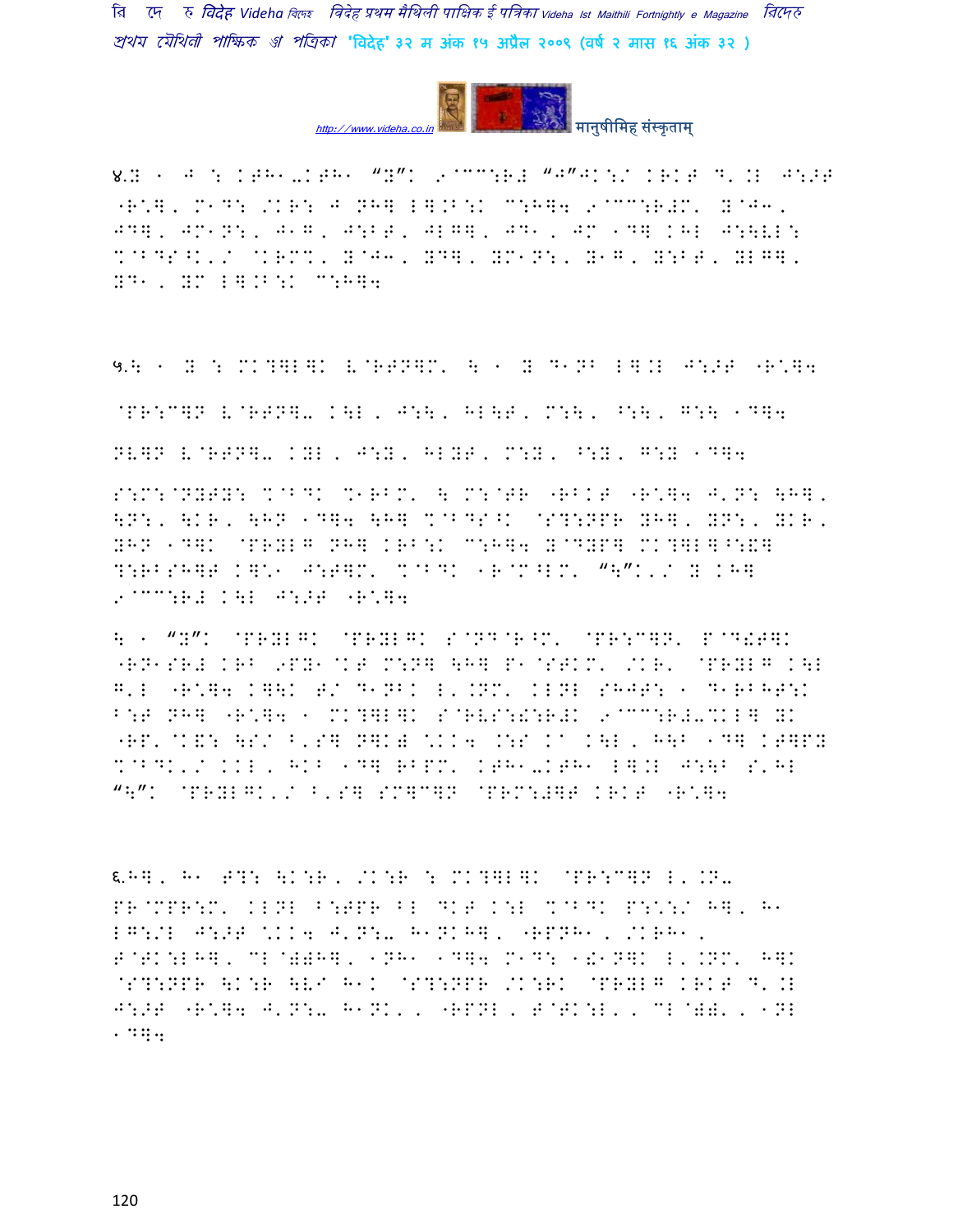

७.& T?: . : MK?]L] ^:&:M' "R!]K:I%T, &K 9@CC:R# . HL>T "ARNIA A. PAL" E "RETR'ANA A DRE D'ATA (... ER RITA), A DE RITA. &@)KL# (.)KL#), VM&'% (VM.'%), S@NTL& (S@NTL.) 1D]4

८.@!VN]-LLP : N]@MNL].]T "RV@S?:M' %@BDS/ @!VN]-LLP ^a  $J:Y \to Y \to Y \to Y \to Y$ 

 $\begin{array}{l} \begin{array}{c} \begin{array}{c} \begin{array}{c} \end{array} \end{array} \end{array}$ "R\*]4 /H]M'S/ PH]N' "RK 9@CC:R# D]@R< ^a J:>T "R\*]4 /KR 1G:/ LLP-SBCK C]@HN V: V]K:R] (' / a) LG:/L J:>\*4  $J:U:U$ 

PROTECT FOR THE PERSON CONTROL CONTROL POST CONTROL PROTECTIVE CONTROL IN A REPORT OF  $P$ PREMI 4

"RPB" THE RPB OF PERSON RESOLUTION OF PERSONAL EXPOSURE TO REPORT THE TOWN TO REPORT THE TOWN TO REPORT THE TO

P"]a G'L:H, Ka L'L, 9Wa P\$TCK4

(B) CHERRY (100 HERRY CONTROL CONTROLLEDGE ARRAIGNMENT CONTROLLEDGE ARRAIGNMENT POINT OF THE CONTROL OF THE CO J:>\*, M1D: LLP-SBCK V]K:R] NH] LG:/L J:>\*4 J'N:-

PR TRACHET : 5 . (YA) GOB, P. E., D'BAYO GHB (Y. F., D'ANA GOB.  $R\rightarrow\frac{1}{2}R\left(\frac{1}{2}+\frac{1}{2}+\frac{1}{2}+\frac{1}{2}\right)$ 

"RPB" TREE REPORTS TO REPORT TO A CONTROL PRESENT

(G)@S@TR] @PR@TYY >K 9@CC:R# @KR]Y:PD, SI@J3:, / 197. D.E. (POP) T. (1) THE PT (PAIR (PAIR (P. PT).

PROBE : PRODUCT : PRODUCT : PRODUCT : PRODUCT : PRODUCT : PRODUCT : PRODUCT : PRODUCT : PRODUCT : PRODUCT : PRO

"REPORT : DRAFT : DRAFT : DRAFT : DRAFT : DRAFT : DRAFT : DRAFT : DRAFT : DRAFT : DRAFT : DRAFT : DRAFT : DRAFT

(<)V@RTM:N KMD@NTK "R@NT]M T L1@PT ^a J:>T "R\*]4  $\mathcal{F}_1$ :  $\mathcal{F}_2$ :  $\mathcal{F}_3$ 

PB@R# RBP : P"]KT "R\*], BJKT "R\*], GBKT "R\*]4

"RPB" (P.E. P.F.P. (P.F.P.), GBK "R.C. (P.F.), GBK "R\*1, GBK "R\*]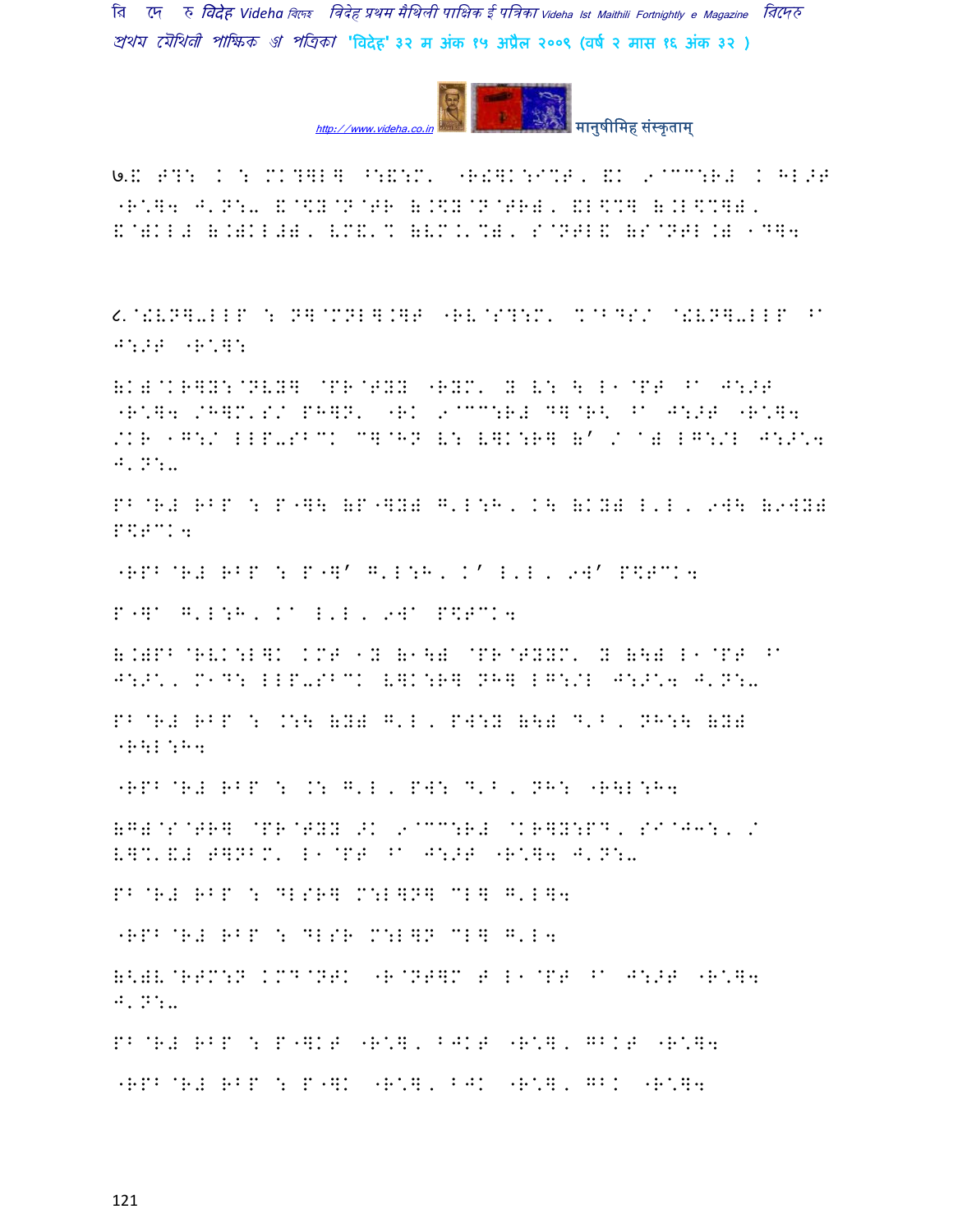

(+)@KR]Y:PDK "RVS:N >K, 9K, EK T?: H]KM' L1@PT ^a J:>T "R\*]4 J'N:-

PB@R# RBP: \*]YCK, \*]YKK, \*H]K, \*CK, \*KK, "RB]TKK,  $H$ :  $H$ 

"RPB@R# RBP : \*]YC, \*]YK, \*H], \*C, \*K, "RB]TK, HL>4

(C)@KR]Y:PD]Y @PR@TYY @NH, H1 T?: HK:RK LLP ^a J:>\*4  $J:U:U$ 

PB@R# RBP : \*@NH], KHL@NH], KHLH1/, G'LH, NH]4

"RPB@R# RBP : \*N], KHLN], KHLC/, G'La, N>, N3], NK4

९.@!VN] @S?:N:@NTR# : KLNL-KLNL @SVR-@!VN] "RPN: JGHS/ H) A BROTH DRAMA DRAMA DE REDISTRIKT DE REDISTRIKT DE REDISTRIKT DE REDISTRIKT DE REDISTRIKT DE REDISTRIKT DE SAMBON MONEY I BESTALLED AND THE SOLID CONTROL OF THE RESIDENCE OF THE TELL AND THE TRANSPORTED AND THE SUBJECT %@BDK M@!Y V: "R@NTM' J/ @HR@SV > V: 9 1B\ T/ /KR @!VN] @S?:N:@NTR]T ^a \K "R@K&R 1G:/ 1B] J:>T "R\*]4 J'N:- %N] (%>N), P:N] (P:>N), D:L] ( D:>L), M:)] (M:>)), K:\*1 (K:9\*), M:S1(M:9S) 1D]4 M1D: T@TSM % MPS POLITIC PORTER EN HIS PART (PER L'ABS) HAN HAT "POLITIC "ROLL" (PER L'ASSOCIATION)" R>@%M 1 S1!:I%1K'/ S1!:9IS NH] KHL J: SKKT "R\*]4

१०.HL@NT@()K @PRYLG : MK?]L] ^:&:M' S:M:@NYTY: HL@NT @()K 1V@%YKT: NH] HL>T "R\*]4 K:R# J' %@BDK "R@NTM' "R 9@CC:R# NH] HL>T "R\*]4 M1D: SI@SKMT ^:&:S/ JH]N:K THEN: MITHIT, AND BEGRIE COUNCIL WE CHOP ONE HERE CAR J:>T "R\*]4 \H] PL?]M' S:M:@NYTY: S@MPB@R# %@BDK'/ MK?] BEFORE THE STRIKE SERIES FOR THE STRIKE RESIDENCE. IN SIGN RESIDENCE "R\*]4 M1D: @VY:KR#S@MB@N!] @PRYLJNK L'L "R@TY:V@%YK @S?:NPR KTH1-KTH1 HL@NT D'L G'L "R\*]4 @PR@ST1T PL?]M' M?]L] L'.NK @PR:C]N 1 NV]N D1NB %KL]K SRL 1 SM]C]N POMORY POLICY (SMY) (ARE ON THE LEASE OF CHANGES AND HOLE ASSOCIATED AS A SYSTEM OF THE UNION OF THE UNION OF T SMYM' BCTK S@+GH] H@ST-L'.N T?: TKN]K] DM@&)]S/ S'HL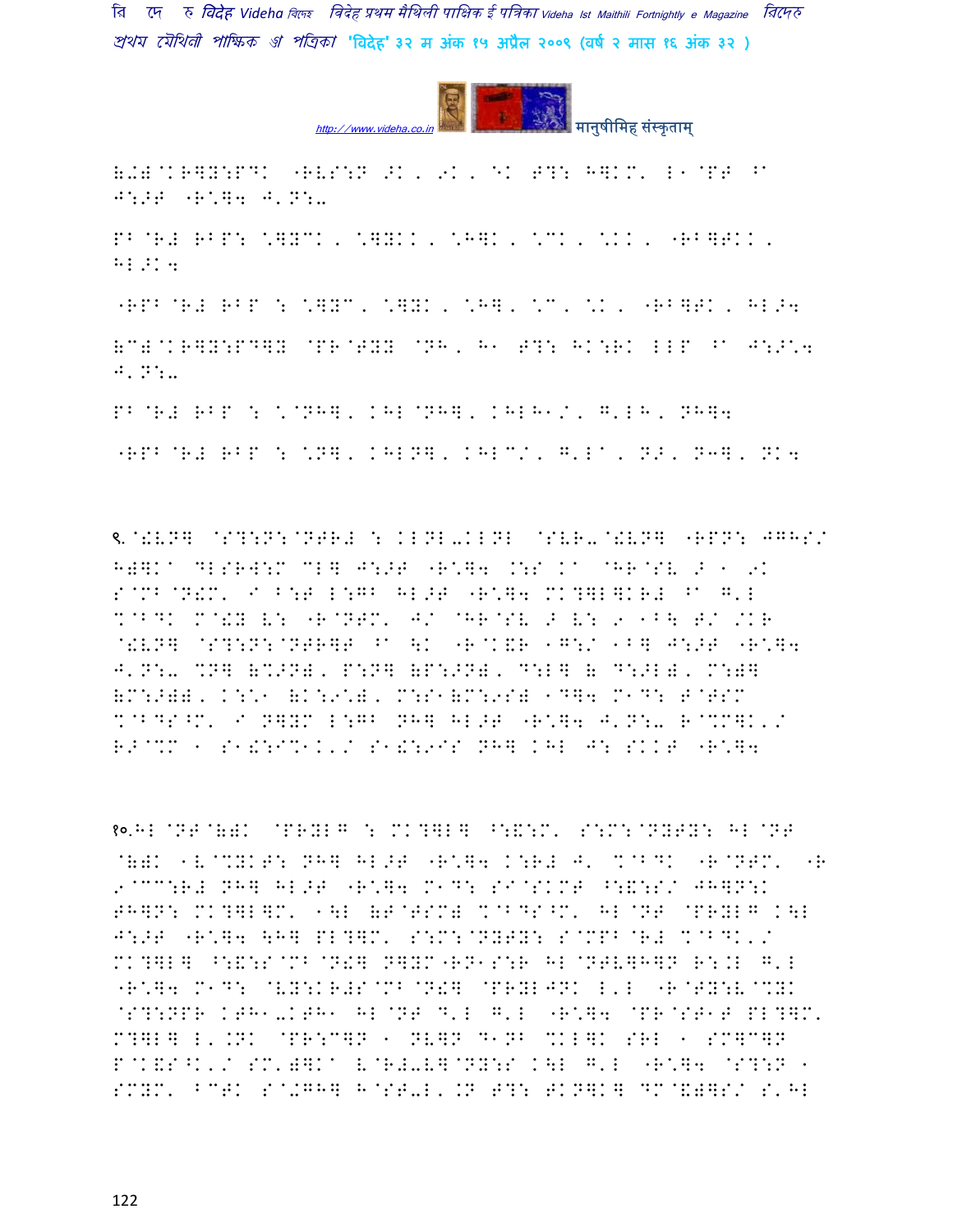

SRL HIVEIN HANDIS DENGALATING: TALNI H.L. GENA V@RTM:N SMYM' MK?]L] M:TM^:&]P@RY@NTK'/ 1N ^:&:K M:@!YMS/ MK?]L]K @J3:N L'Ba P\$]RHL PR]@PR'@K@&YM' L'.NM' SHAPY POR BIRTENE MURR AI AI SHVAR PI MK?] THE RESPONSE OF THE SECRET CONSTRUCTION OF THE POINT OF THE MESSENGED OF THE MILK. THE STEEL TO THE STEEL L'.K-M@#\$L SC'T "R\*]4 @PRS]@D! ^:&:%:@S@TR] \$:. R:M:VI:R Y:PH: VI:R Y:PH:A: V:BI:R Y: Y:DVK KHB \*N | BH: "RV@S?: K]@NNH1 N' 1Ba D'B:K C:H] J' ^:&:K V]%'&T: \*:/\*\*:/\*\*:///HTML //HTML //HTML //HTML //HTML //HTML //HTML //HTML //HTML //HTML //HTML //HTML //HTML //HTML / La Claude (1983) (1984) (1984) (1984) (1984) (1984) (1984) (1984) (1984) (1984) (1984) (1984) (1984) (1984) (1

PL?]K V@R#V]@NY:S K@K&: ९ K PL?]S/ K]\*1 M:@TR:M' ^]@NN "R\*]4 N]R@NTR "R@!YYN, "RN1S@N!:N 1 V]@%L'&#K K:R#' I S1!:R:@TMK ^]@NNT: 1\L "R\*]4 ^V]@&YM' 1NH1 PL?]K'/ PREDS GREEK DED AT THE RIG MEET GELD IN GELECTRISC. PROBABLE AND HIM SHIP' ROOM IN THE REAL PROPERTY AND A REAL PROPERTY AND ALL AND REAL PROPERTY AND REAL PROPERTY.

KAMERY 19 MARSHIR LAN TRANSPORTATION MANUSIAN MENGINAN MENGINANG  $R$ GRA) (DR 1986) (PRAMER'S SIYLD- GAL ON TEASING A THERA SIY

@PRK:%K %]@K&: T?: .'LKBD M@N@TR:LY, P:@WY@KRM V]K:S K'@N@DR,S:NLW]M], ^@KTP1R

SMRK: NARRO NARRO NI POSTAVA KORA NA MARO NA MARO NA MARO NA MARO NA MARO NA MARO NA MARO NA MARO NA MARO NA M S:MORRIS KONGRESS (STREET IN 1999)

 $P^1$ PH $P^2$ L Similar Band Band Rook and  $P^2$  and  $P^2$  and  $P^2$  are  $P^2$  and  $P^2$  . (1)  $P^2$ 

YLGD:N: %]V@PRS:D S@TY:L, JG@NN:? "RV:, GLR.BH:D1R SARTA , AG, CORESSA (POBBEST), RSI (PSCORERS), BSAR, VRSI R:J'@NOPR VERTE L'ASSOCRETE (PSOLOGIC & OPD. OPNOR ERN PEEL) RBP: 2008 RBP: 2008 RBP: 2008 RBP: 2008 RBP: 2008 RBP: 2008 RBP: 2008 RBP: 2008 RBP: 2008 RBP: 2008 RBP: 2008

^:&: S@MP:DN- N]RJ K@R#, RBP: 0: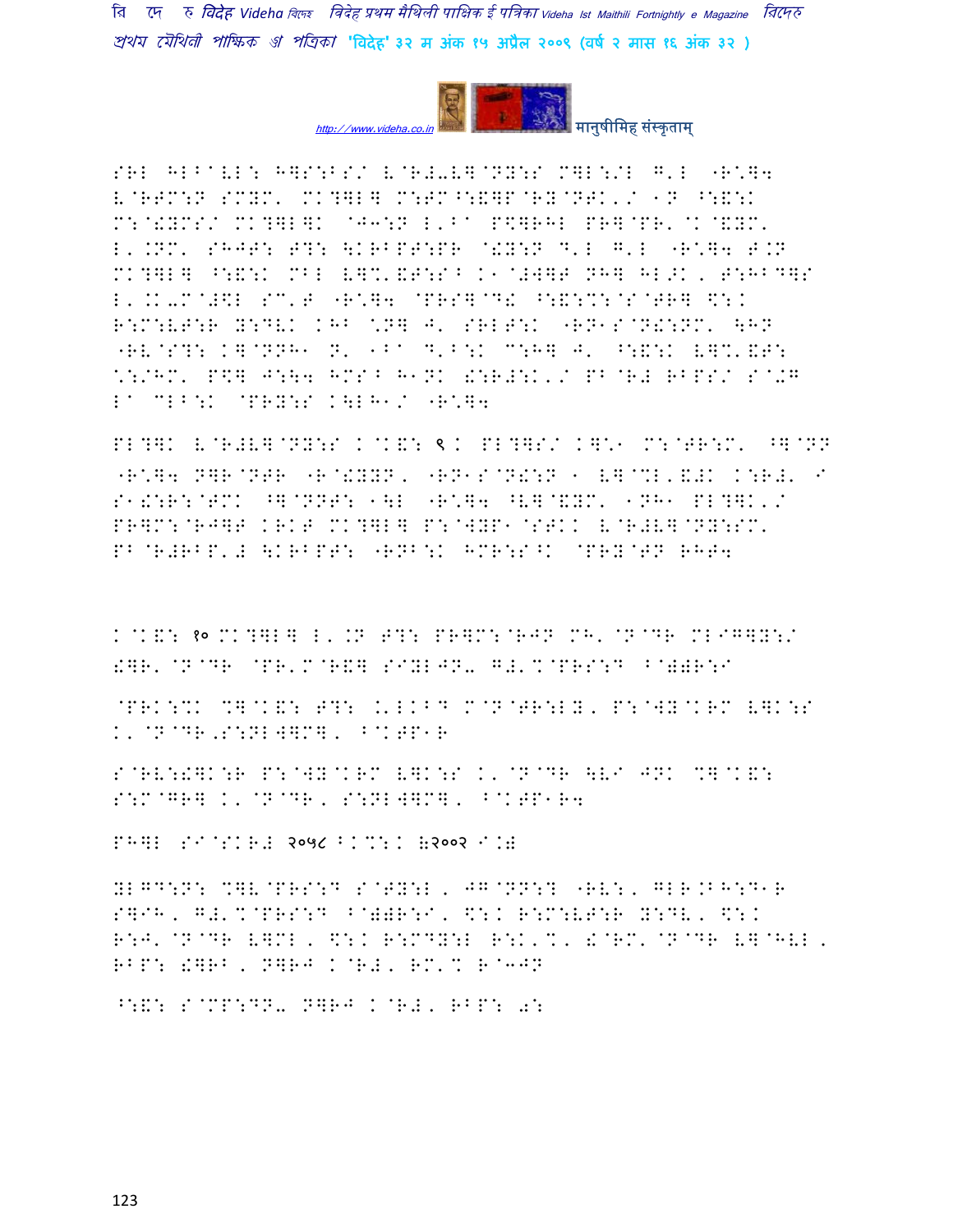

2. MK?]L] "RK:DM], P)N: @DV:R: N]@R!:R]T MK?]L] L'.N-  $\mathbb{R}$ :  $\mathbb{R}$ 

1. J' %@BD MK?]L]-S:H]@TYK @PR:C]N K:LS/ 1> !R] J:H] V@R@TTN]M' @PRCL]T "R\*], S' S:M:@NYT, T:H] V@R@TTN]M' LOCAL DECAY REPORT OF THE SERVICE OF THE SERVICE OF THE SERVICE OF THE SERVICE OF THE SERVICE OF THE SERVICE O

@GR:@HY

 $\ddot{\mathbf{h}}$  :  $\mathbf{N}$ 

W:M

JKR,TKR

**BOSH** 

 $\cdot$  R  $\cdot$  R  $\cdot$ 

 $R$  reads to the Hy

"R.N,"R.N],\.'N,"R.N]

W:,W;,W;,W;,W;,W;

J'KR, T'KR

T]NKR4(VKK@LP]K RBP'/ @GR:@HY)

 $E_{\rm{eff}}$   $\sim$   $\mu$   $\mu$ ,  $\mu$ 

2. N]@MNL].]T T]N @PRK:RK RBP VK@KLP]KTY: "RPN:/L J:Y:^ G'L, ^Y G'L V: ^\ G'L4 J: RHL "R\*], J:Y RHL "R\*], J:\ RHL "R\*]4 KR' G'L:H, V: KRY G'L:H V: KR\  $H_1$ : Hanger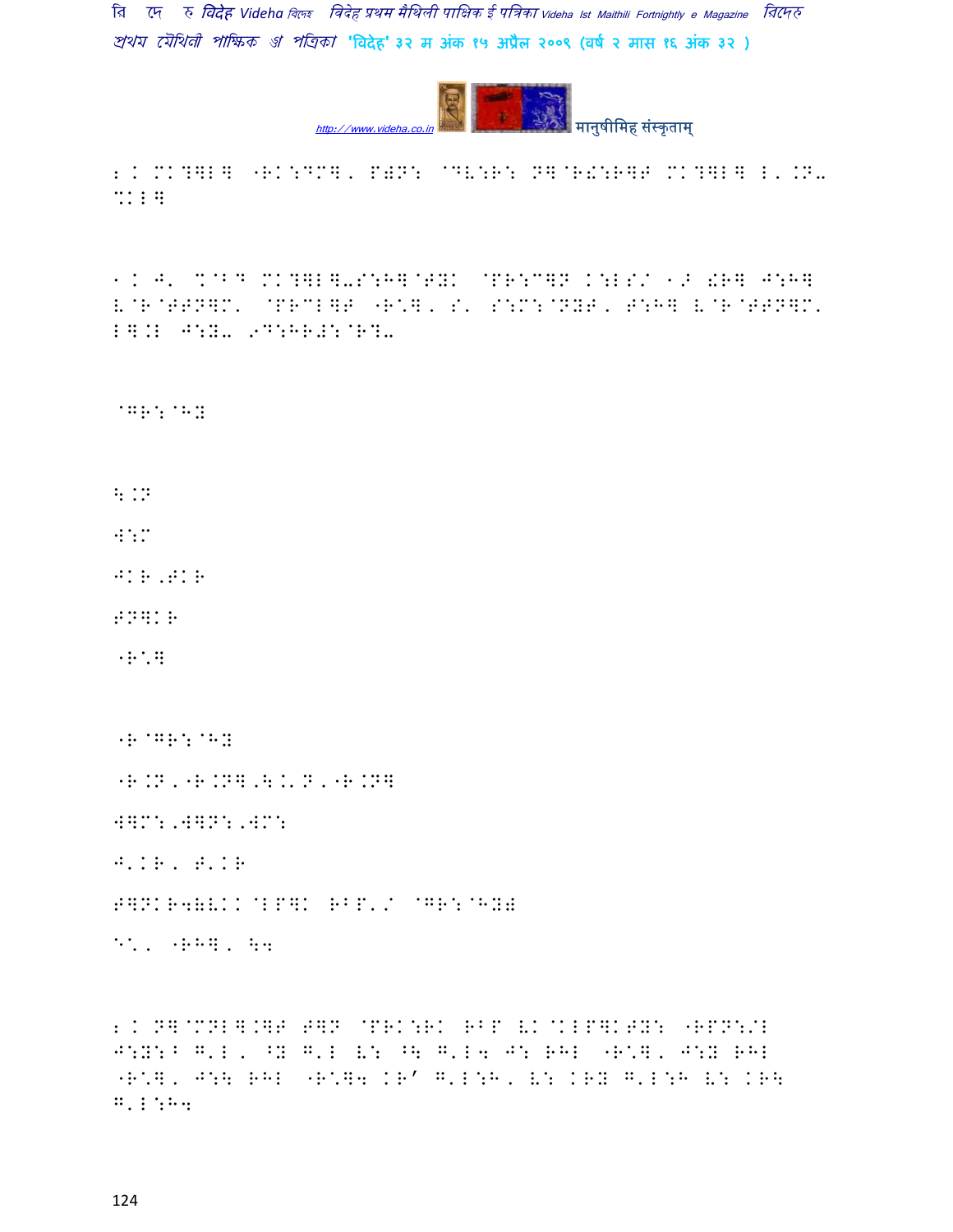

3. @PR:C]N MK?]L]K '@NH' @!VN]K @S?:NM' 'N' L].L J:Y SKKET "RAKT" Y: KHLANDER SKATTER VI

4. 'E' T?: 'O' TTY L].L J:Y JT' @SP@&)T, '"R>' T?: '"R9' SDM% 9@CC:R# >@&) HL4 Y?:- D'.KT, \*LKK, BC1, \*CK >@TY:D]4

5. MK?]L]K N]@MNL].]T %@BD \H] RBP' @PRY1@KT HISH:DKH, SHH, JOHN T?: DETENTING

6. @H@R@SV >K:R:IT %@BDM' '>' K' L1@PT KRB S:M:@NYT, "R@GR:@HY ?]K4 Y?:- @GR:@HY D'.] 1BH, M:L]N] G'L] (MN) MORE MANAGEMENT

7. @SVTI@TR @HR@SV '\' V: 'Y' @PR:C]N MK?]L]K 9@D!R# 10980, P. Grande Bald, Party Capel, P. J. (Party Capel) ROD METHOD PYELO (MH) RA (MA) ERGE (PADH) BYDAL COH (RA CHE).  $R$  . Recent recent recent recent recent recent recent recent recent recent recent recent recent recent recent

8. 8. 9@CC:R#M' DR @SVRC BIC:R#M' DR @SVRC DR @SVRC DR @SVRC #1999 "R\*28" R\*28: L'.M' @S?:N YES?:N L'.A' FRENCH REN D'AN SON D'EN D'ANNE !]1, "R"]K1, V]1H, V: !]Y:, "R"]KY:, B]Y:H4

9. S:N1N:S]K @SVTI@TR @SVRK @S?:N Y?:SI^V '3' L].L J:Y V: S:N1N:S]K @SVR4 Y?::- MK3:, KN]3:, K]RTN]3: V: MK1/, KN]1/, KN]1/, KN]1/, KN]1/, KN]1/, KN]1/, KN]1/, KN]1/, KN]1/, KN]1/, KN]1/, KN]1/, KN]1/, KN]1/, KN]1/,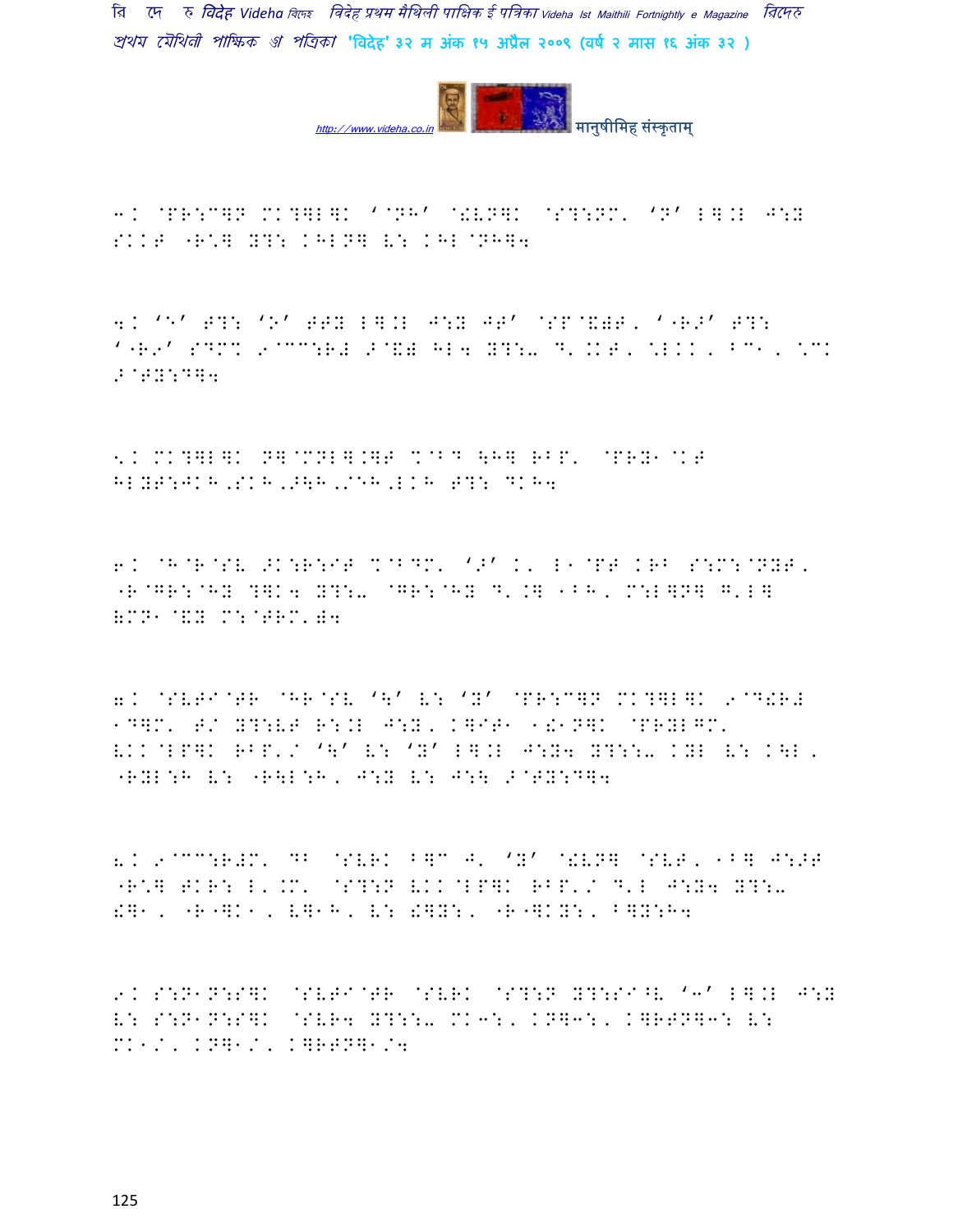

10. K:RKK V]^@K@TT]K N]@MNL].]T RBP @GR:@HY:-H:?K'/, H::S/, H:?S/, Michael (Medicine of Michael Of Medicine of the Soc @TY:@JY ?]K4 'K' K VKK@LP]K RBP 'K'R' R:.L J: SKKT  $\cdot \vdots \cdot \vdots \cdot \cdot \cdot$ 

11. PB@RVK:L]K @KR]Y:PDK B:D 'KY' V: 'K\' "R@VYY VKK@LP]K RBP'/ LG:/L J: SKKT "R\*]4 Y?::- D'.] KY V: D. DE 184

12. M:/G, ^:/G 1D]K @S?:NM' M:+, ^:+ >@TY:D] L].L  $\mathcal{F}:Y_1\times Y_2$ 

13. "R@R@D! 'N' / "R@R@D! 'M' K BDL: "RN1S:R NH] L].L J:Y, K]IT1 \*:P:K S1V]!:@R? "R@R@D! '+' , '3', T?: '#' K BDL: "RONNER" RESERVED TO THE ROOM OF THE SAME TO THE SAME RESERVED TO THE RESERVED TO THE RESERVED TO THE R "RIK, "RESAME RIK" RIKME, I SAME RIK SKAR

14. HLIT CAR CHAR SHARRI LG: PART CAABLE CHART LEED SIGN SIGN "RE: NENPRE COMPOSE ROOTEE (PROBLEM) BOARNEL COOPERD NOW LOOK HREE  $\mathcal{L}$ 

 $15.15 \times 10^{-10}$  RM  $\pm$  15. So  $\pm$  15. So  $\pm$  15. So  $\pm$  15. So  $\pm$  15. So  $\pm$  15. So  $\pm$  15. So  $\pm$ NH], SIY1@KT V]^@KT]K H'T1 6R:K L].L J:Y, Y?: <R PRK4

16. "RN1N:S]KK'/ C@N@DRB]@ND1 @DV:R: @VY@KT KYL J:Y4 PRITH MITHER SINGLE PRITISH SM:N JOHN DR PRINT "RN 1061B1" THERE TO THE ROTE I FAN IIN AN WICK "R\*"4 Y:- HI4" Y:- HI4" Y:- HI4" HI4"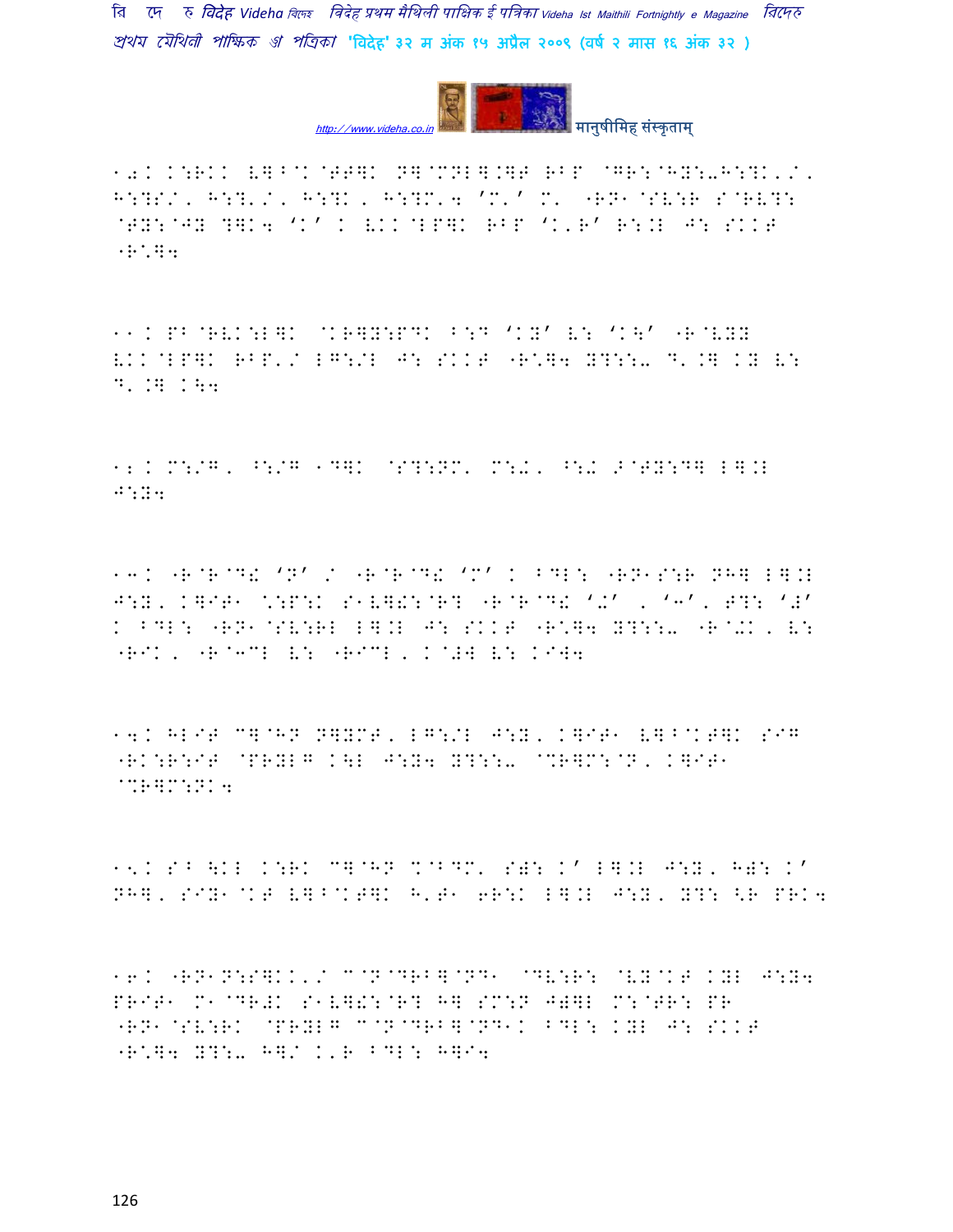

19. Paper Victory Post ( 4 ) Sandwick Concert Concert Concert Concert Concert Concert Concert Concert Concert

18. SM@ST PD S): K' L].L J:Y, V: H:>6'NS/ JL\$] K' , H<sub>il</sub>: *M* NH<sub>14</sub>

19. L]"R T?: D]"R %@BDM' B]K:R] (a) NH] LG:/L J:Y4

20. "RIK D'VN:GR] RBPM' R:.L J:Y4

21.K]\*1 #121.K]\*1 @NH BNB:/L NO.K L'L DEL BERLIN CHE ME TO PRODUCE A PART (PART ) BNL "RANG BALE RRG" TID "MANGEL" FT: BLINNE DE "BAL' KAL' "R\/ 1\/ 1// "R/ L].L J:Y4 1K] ऎ V: ऒ S/ @VY@KT K\L  $4.5H<sub>2</sub>$ 

H./- GLV]@ND 0: ११/८/७६ @%R]K:@NT W:K1R ११/८/७६ S1R'@N@DR  $\therefore$   $\therefore$   $\therefore$   $\therefore$   $\therefore$   $\frac{1}{2}$   $\therefore$   $\frac{1}{2}$   $\frac{1}{2}$   $\frac{1}{2}$   $\frac{1}{2}$   $\frac{1}{2}$   $\frac{1}{2}$   $\frac{1}{2}$   $\frac{1}{2}$   $\frac{1}{2}$   $\frac{1}{2}$   $\frac{1}{2}$   $\frac{1}{2}$   $\frac{1}{2}$   $\frac{1}{2}$   $\frac{1}{2}$   $\frac{1}{2}$   $\frac{1}{2}$   $\frac{1$ 

1B 1.N'P:LK MK?]L] ^:&: VK@J3:N]K LLKN] @DV:R: BN:/L MINI MILL 1a 2. MKCHING 1999 NATIONAL POPULATION AND MILL  $R$  Radian series the neutron between the three controls of  $R$ 

@GR:@HY / "R@GR:@HY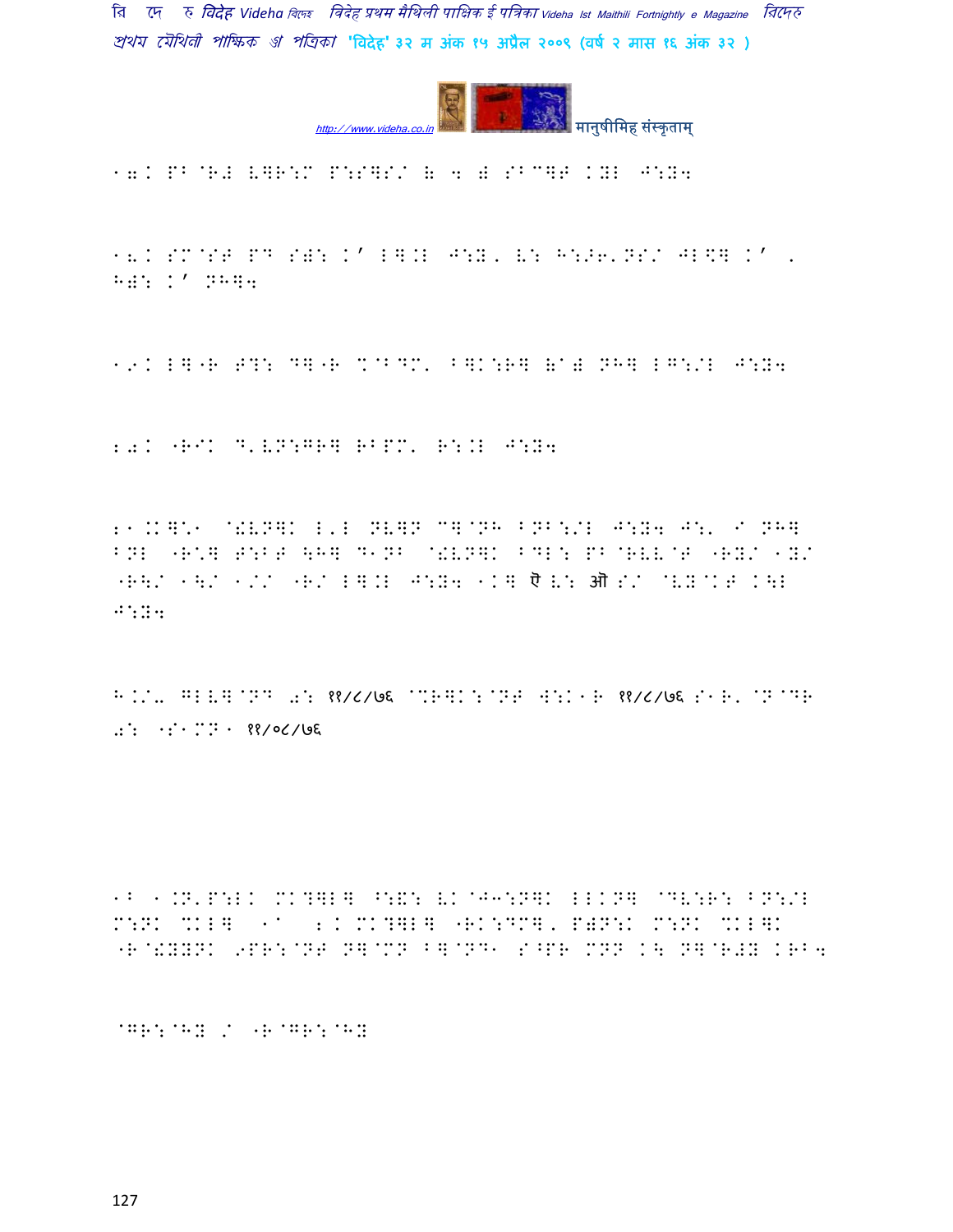

1.HLYBL:/ HLBYBL:/ HLMYBL:/ H'B'BL:, H'M'BL:/ HLYB:K/  $H$ :  $H$ :  $H$ :

2. 1'/1a 1

3. K' L'N'/Ka L'N'/K\ L'N'/KY L'N'/L'/La/LY/L\

 $4.1$  GY G, EVI G, EVI G, EVI G, EVI G, EVI

5. KR' G'L:H/KRa G'LH/KR\ G'L:H/KRY G'L:H

6. LO ROSE REPORT REPORT RELEASED A LIMITED AND RELEASED AT LINE REPORT RELEASED AT LINE REPORT RELEASED AT LI

7. KR' BL:/KRa BL:/ KRY BL: KRK BL:/K'R' BL:

8. BL: VL:

 $9.1 + 1.1 + 1.1 = 1.1 = 1.1$ 

10. @PR:Y, @PR:Y, @PR:Y, @PR:Y, @PR:Y, @PR:Y, @PR:Y, @PR:Y, @PR:Y, @PR:Y, @PR:Y, @PR:Y, @PR:Y, @PR:Y, @PR:Y, @PR:Y, @PR:Y, @PR:Y, @PR:Y, @PR:Y, @PR:Y, @PR:Y, @PR:Y, @PR:Y, @PR:Y, @PR:Y, @PR:Y, @PR:Y, @PR:Y, @PR:Y, @PR:Y, @

11. D1,. D1.

12. CL] G'L CL G'L/CKL G'L

13. D'L.]@NH D'LK]@NH, D'L.]N

14. D'.L@NH] D'.LN]/ D'.LK@NH

15. \*?]@NH/ \*L@NH] \*?]N/ \*LKN/ \*LN]

16. CLKT/DKT CLT]/DKT]

17. \.NL "R.NL

18. B"]@NH] B=@NH]

19. /'//a(S@RVN:M) /

20. / (SIYLJK) /'//a

21. 6:/G]/6:@+G] 6:>IG/6:>+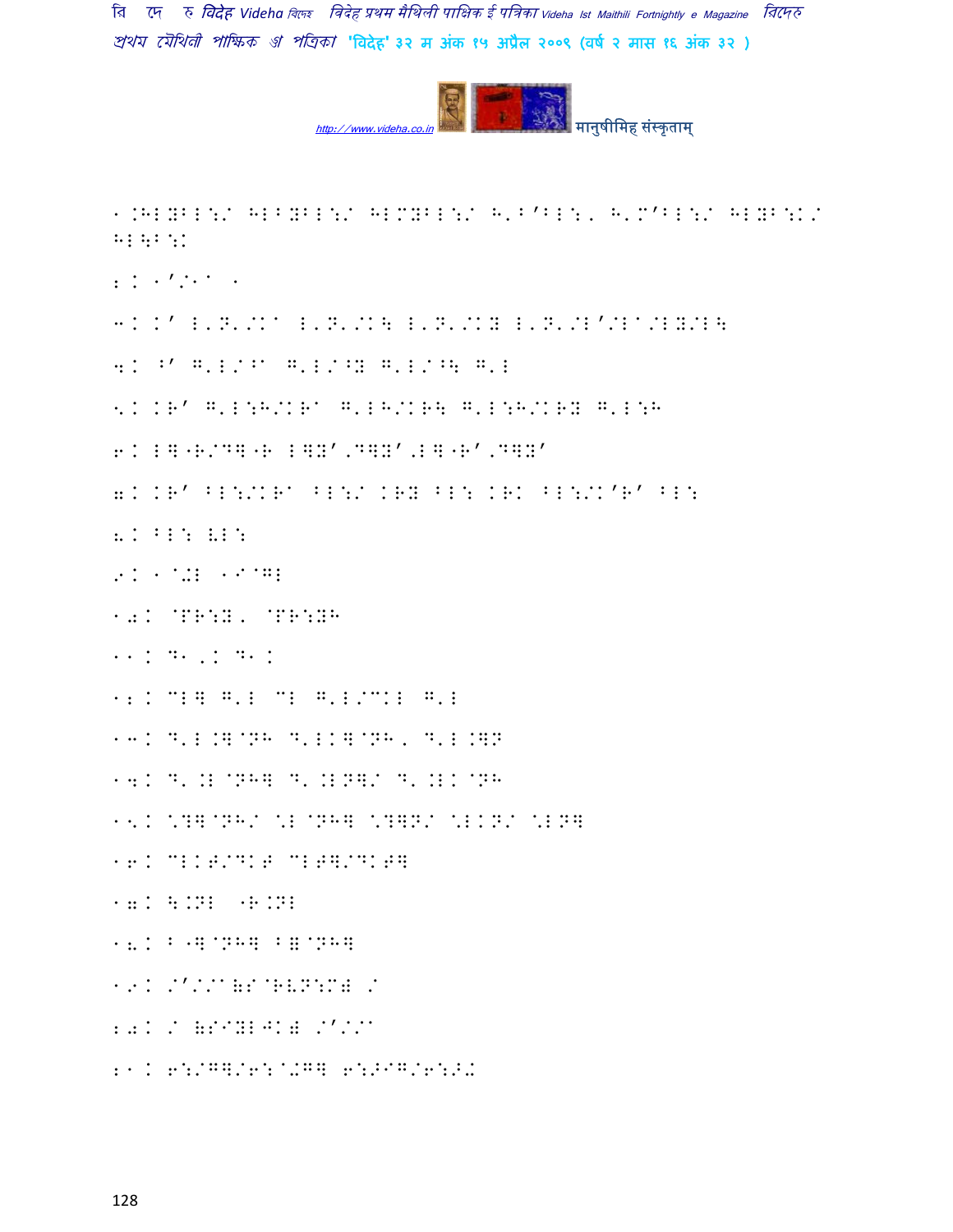

- 22. J' J', J', Z', J', J'
- 23. N:-N1K1R N:-N1KR
- 24. K'L@NH]/K'L@NH]/KYL@NH]/KYL@NH]/KYL@NH]/KYL@NH]/KYL@NH]/KYL@NH
- 25. T.N T/ T.NT/
- : 0 7 447 PHILFFIN PHILFFIN PHI
- 27. N]KLY/N]KL\ L:GL BHR:Y/BHR:\ L:GL N]KL'/BHRK L:GL
- 28. /TY/JTY JT'//T'/JT\//T\
- 20. KI CH (1998) HOMES AND HOMES ARE SERVED AND MELTIC AND ARRESTS AND ARRESTS AND ARRESTS AND ARRESTS AND ARR
- 30. J' J''/J'a
- 31. KBD]/Y:D](MLN P:RB)/Y:D](MLN P:RB)/Y:D](MLN P:RB)/Y:D](MLN P:RB)/Y:D](MLN P:RB)/Y:D](MLN P:RB)/Y:D](MLN P:<br>(2002) KBD]/Y:D](MLN P:RB)/Y:D](MLN P:RB)/Y:D](MLN P:RB)/Y:D](MLN P:RB)/Y:D](MLN P:RB)/Y:D](MLN P:RB)/Y:D](MLN
- 32. >HL//HL
- 33. H/ST H/SY H/SY
- 44. NC 16. NC 16. NC 16. NC 16. NC 16. NC 16. NC 16. NC 16. NC 16. NC 16. NC 16. NC 16. NC 16. NC 16. NC 16. N
- 35. S:S1-SS1-SS1R S:S1-SS1R S:S-SS1R S:S-SS1R S:S-SS1R S:S-SS1R S:S-SS1R S:S-S
- 36. \*H/S:T \*/\*,/S:T
- 37. K] K]'/K]a(D]@R<]K:R:@NTM' V@RJ]T)
- $38.1$   $\overline{38.1}$   $\overline{38.1}$   $\overline{38.1}$
- 
- 39. KR\T:H/KRYT:H KR'T:H
- 

41. COMPANY GALLERY COMPANY GALLERY

- 
- 
- 
- 
- 
- 
- 
- 
- 
- 
- 
- 
- 
- 
- 
- 
- 
- 
- 
- 
- 
- 
- 
- 
- 
- 
- 40. DL:N D]%] DL:N D]%
- 
- 

44. PH1/C]/^')] J:>T \*L PH1/C/^') J:>T \*L

42. K]\*1 1R K]\*1 OR

- 
- 
- 44. J:AND: J:T #N J:T #L
	-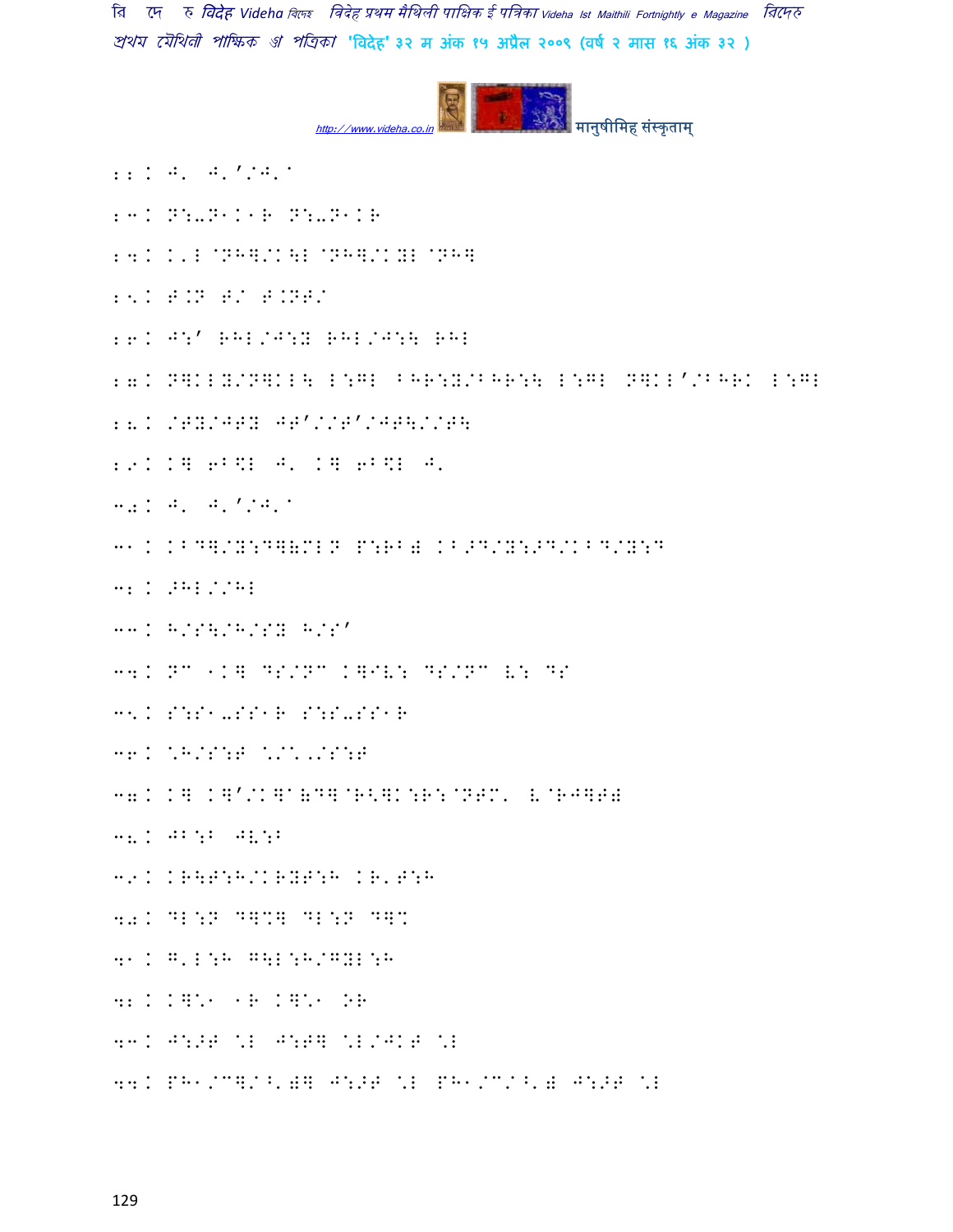

- 45. JB:N(Y1V:)/JV:N(6CJ])
- 46. LY/L\ K'/Ka
- 48. L'E/LE KY/KONST
- 48. \.N/"R.N' "R.N/\.N'
- 49. "RH]IK'/ "RH]/K'/
- $5.50$  GHIPS CHINES
- 51. !:R P:R K'N:> !:R P:R K'N:Y/K'N:\
- 52. J'K:/ J'/K://JK:/
- 53. THE TERM IS TO THE THE TERM IS TO
- 54. **54. SEP 84. SEP 84. SEP 84. SEP 84. SEP 84.**
- 55. BHNL-BHNL
- 56. BH]N BH]N]
- 57. BH]N]-BH]NL> BH]N-BHN9
- 58. NH]/NK
- 59. KRB:'/KRB:Y/KRB:\
- 60. T'/T a TY/T\ 61. ^:Y ^K
- 62. ^:/Y
- 63. Y:VT J:VT
- 64. M:Y MK
- 65. D'@NH]/D\@NH]/DY@NH] D@NH]/DK@NH]
- 66. D'/D a/D\
- 67. / (SIYLJK) /a (S@RVN:M)
- 68. TK:' K\ TK:Y TK:\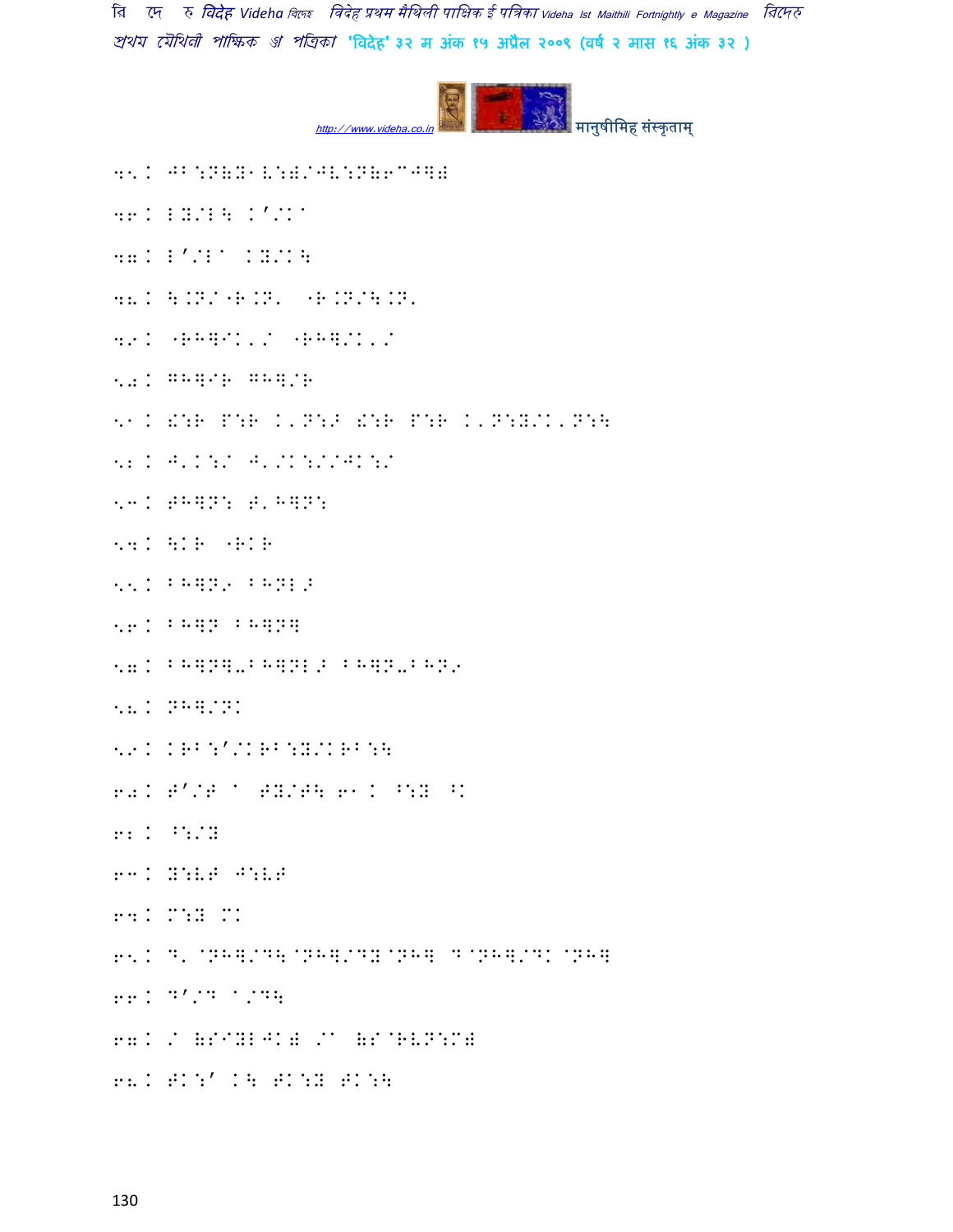

69. PKR' (ON FOOT) P\R' 70. T:H1M' T:HBM'

71. P1@TR]K

72. BJ: KY/ K\

73. BNN:Y

74. KLL:

75. D]N1K: D]NK:

76. TTH]S/

77. GRB/L@NH] GRB'L@NH]

78. B:L1 B:LB

79. C'@NH C]@NH("R%1@D!)

 $\mathbb{E}[\mathbb{E}[\mathbb{E}^{(1)}] \mathbb{E}^{(2)}] = \mathbb{E}[\mathbb{E}^{(1)}] \mathbb{E}^{(1)}$ 

881. S'/ K' S'/K'/K'/K'

82. \.1. \.1\.1\.1NK: \.1NK: \.1NK: \.1NK: \.1NK: \.1NK: \.1NK: \.1NK: \.1NK: \.1NK: \.1NK: \.1NK: \.1NK: \.1N

83. ^1M}H:R ^2M}H:R ^3M}H:R ^3M}H:R ^3M}H:R ^3M}H:R ^3M}H:R ^3M}H:R ^3M}H:R ^3M}H

84. S1GR SBGR

85. 0WH:K 0)H:K

86. \*BB]

888. KRASHAVL/ KRYST

88. PHONE PHONE PHONE PHONE PHONE PHONE PHONE PHONE PHONE PHONE PHONE PHONE PHONE PHONE PHONE PHONE PHONE PHONE PHONE PHONE PHONE PHONE PHONE PHONE PHONE PHONE PHONE PHONE PHONE PHONE PHONE PHONE PHONE PHONE PHONE PHONE PH

89. 0G\$:-0:/)] 0G\$:-0:/)]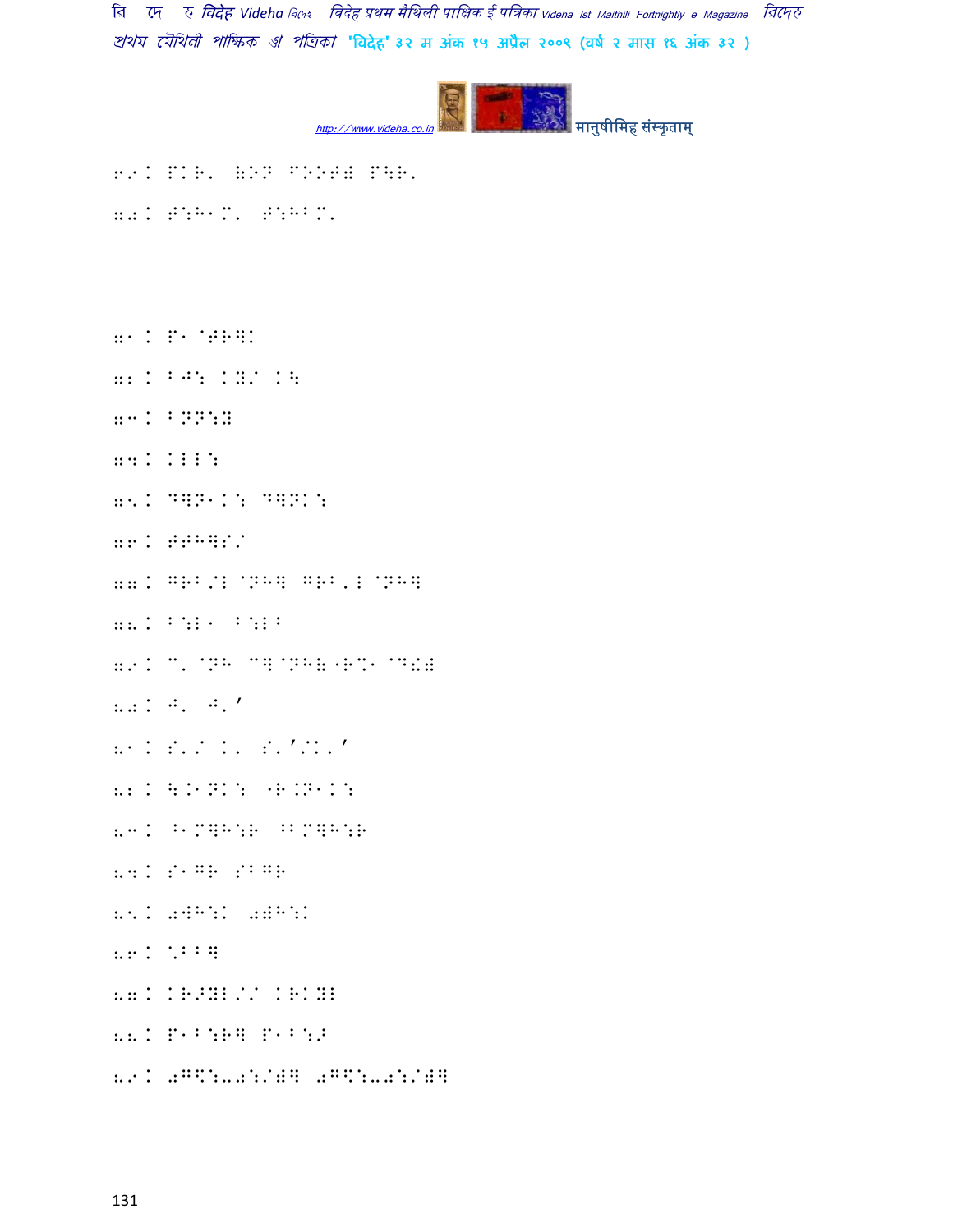

- 90. PRINT PRINT PRINT PRINT
- 91. .'L\B:K .'L'B:K
- 92. .'L:\B:K
- 93. LG:'
- 94. HL+1. HL
- 95. B10L BB0L
- 96. BB0L (SIBL!N "R@R?M')
- 97. YKH Y\H
- 98. T:T]L
- 99. "RYN:Y- "RYN:>
- 100. N]@NN- N]@ND
- 101. B]N1 B]N
- 102. J:\ J:>
- 103. J:>(IN DIFFERENT SENSE)-LaST WORD OF SENTENCE
- 104. \* T PR 194. \* T PR 194. \* T PR 194. \* T PR 194. \* T PR 194. \* T PR 194. \* T PR 194. \* T PR 194. \* T PR 19
- 105. New York
- 106. .'L:\ (PLaY) –.'L:>
- 107. %]K:>T- %]K:YT
- 108. =P- "]P
- 109. P"]- P=
- 110. KNJ KO KO KO KO KUTOKA NA MARAZI
- 111. R:KS- R:KS- R:KS- R:KS- R:KS- R:KS- R:KS- R:KS- R:KS- R:KS- R:KS- R:KS- R:KS- R:KS- R:KS- R:KS- R:KS- R:K
- 112. HLAV HLY HLY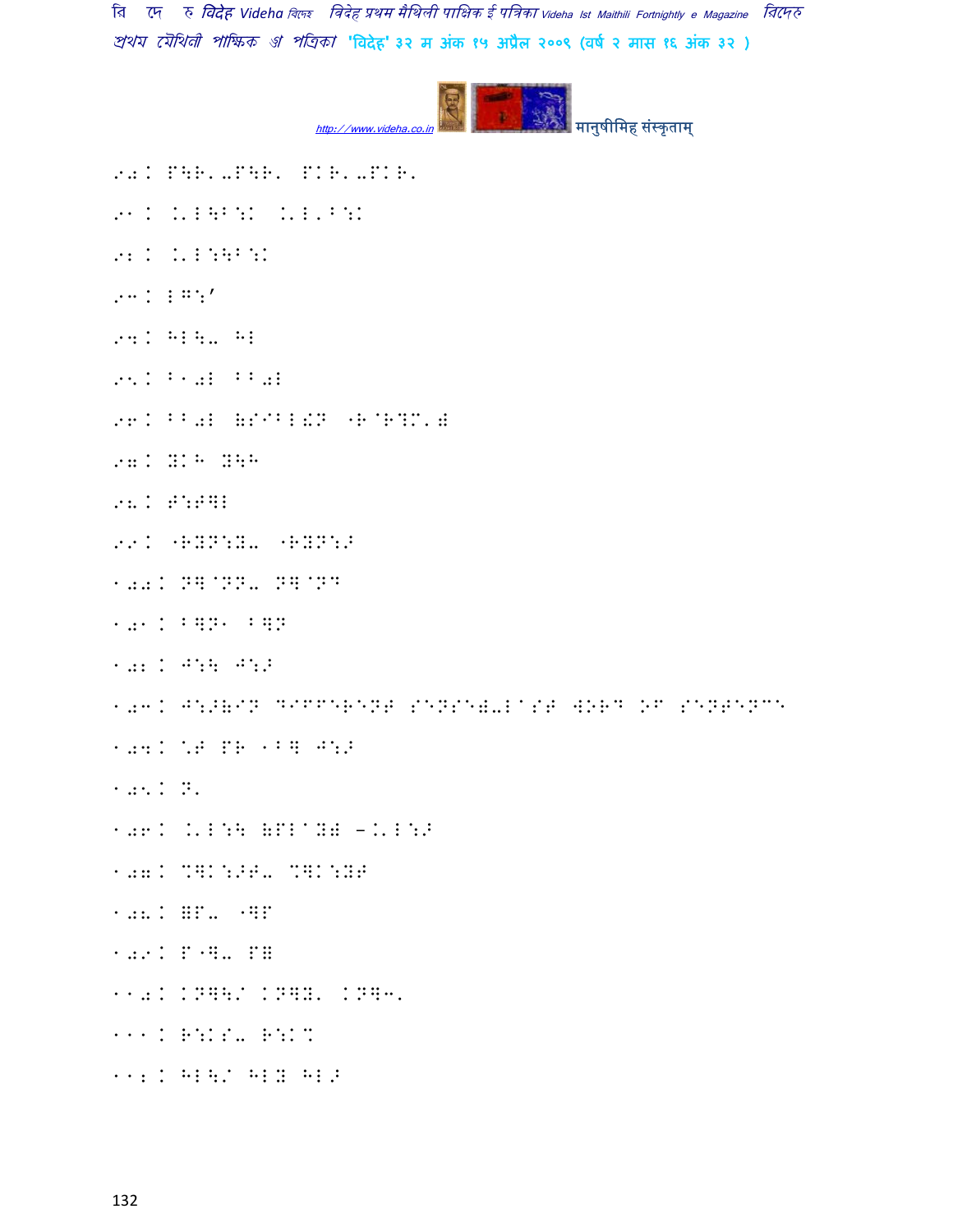

113. "PRODUCTS"

- 114. B10'L@NH] (DIFFERENT MEaNING- GOT UNDERSTaND)
- 115. B10\L@NH]/ B10YL@NH] (UNDERSTOOD HIMSELF)
- 116. CLI CLI
- 117. .!:>- .!:Y
- 118. MLN P:\$L.]@NH MLN P:RL.]@NH
- 119. KKK- KAKA- KARA KAT
- 120. LG L'G
- 121. JR'N: JP
- 122. JR/N:>- JR\N:>/JRYN:>
- $123.$  HL $23.$
- 124. G\$B'L@NH]/ G\$B/L@NH]
- 125. C].KT- (TO TEST)C].>T
- 126. KR>YL(WILLING TO DO) KRKYL
- 127. J'KR:- JKR:
- 128. TKR: TKR: TKR:
- 129. B]D'SR @S?:N'M'/ B]D'SR' @S?:NM'
- 130. KRBYLHIJA NA MARSKI HIMA DO DRUGI HIMA DO DRUGI HIMA DO DRUGI HIMA DO DRUGI HIMA DO
- 131. H:R]K (9@CC:R# H:>RK)
- 132. /JAN 3137
- 133. 133. 133. 133. 133. 133.
- 134. PHT:// PHT:B/PHT:H

135. N3/ N'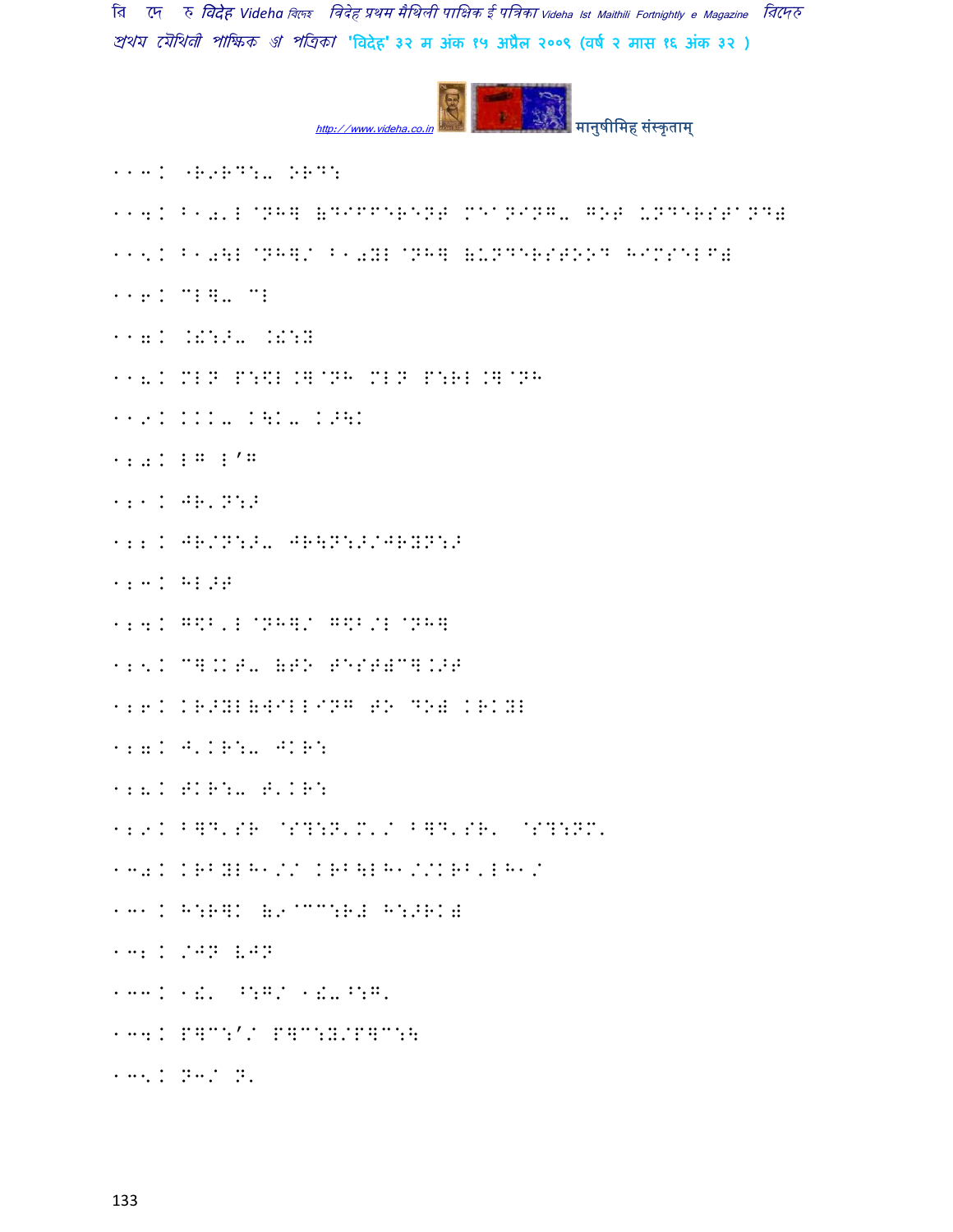

- 136. B<sup>a</sup>c: 136. Bac: 13 (13 (13 (13 (13 )
- 137. T.N N' (N3) KHKT "R\*]4
- 138. KT'K GL)' (KTER) GESK
- 139. KM:>- !M:> KM:I- !M:I
- 140. LG L'G
- 141. .'L:> (FOR PLaYING)
- 142. \*?]@NH \*?]N
- 143. HLP HLP
- 144. @KYL K]YL
- 145. K' (Hair) (Hair) (Hair) (Hair) (Hair) (Hair) (Hair) (Hair) (Hair) (Hair) (Hair) (Hair) (Hair) (Hair) (Hai
- 146. K'S (COURT-CASE)
- 147. BNN:>/ BNN:Y/ BNN:\
- 148. JR'N: 1992
- 149. K1RS] K1@RS]
- 150. CRC: C@RC:
- 151. K@RM KRM
- 152. \$1B:BY/ \$1M:BY
- 153. \.1NK:/ "R.1NK:
- 154. LY (V:@KYK "RT]M %@BD)- L'
- 155. K.A.K. K.A.K.
- 156. GRM] G@RM]
- 157. BRD] V@RD]
- 158. S1N: G'L:H S1N:'/S1N:a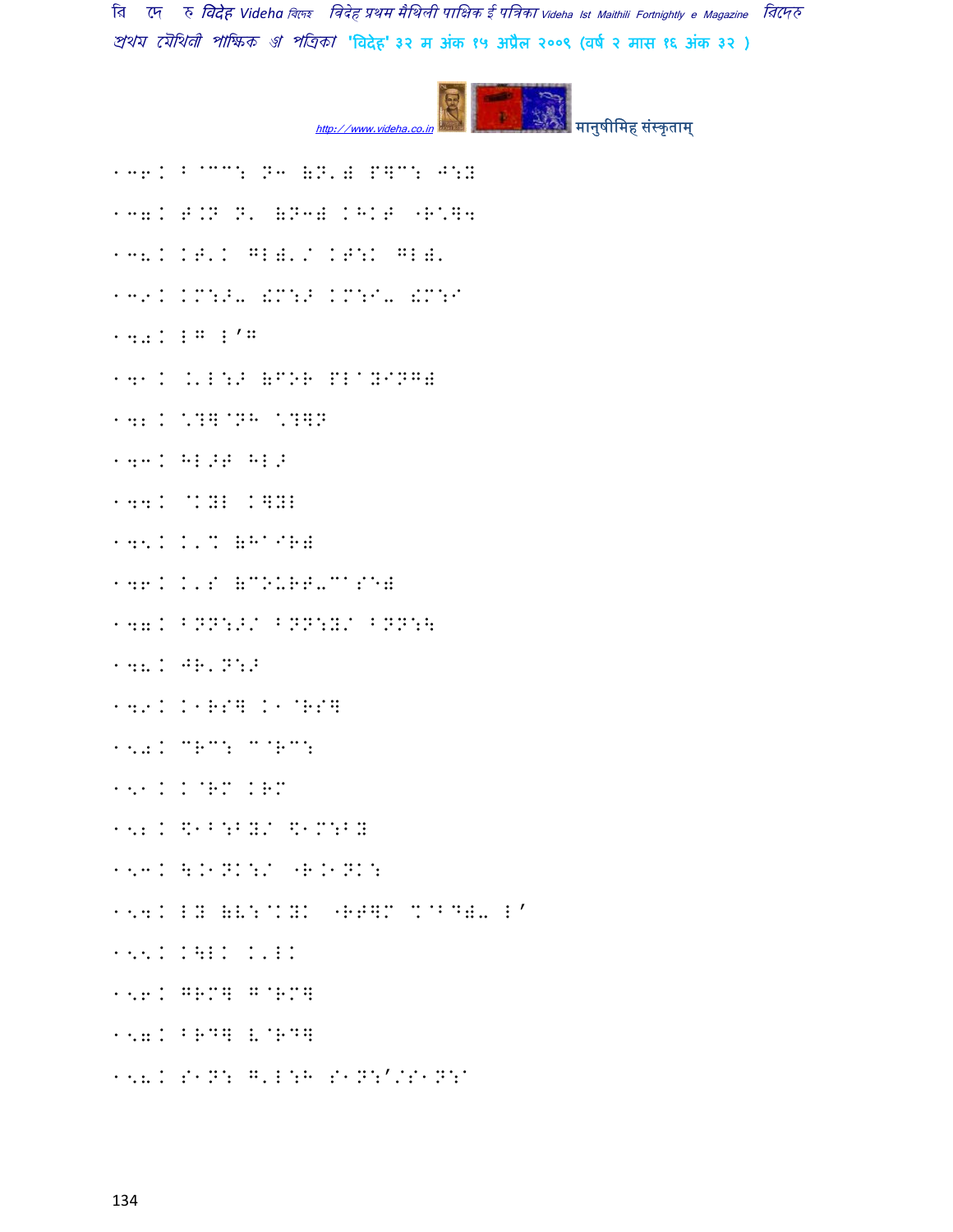

- 159. \N:>-G'N:>
- 160. T'N:N' C'ALDI
- 161. N3
- 1<sub>02</sub>. **192. \$PEE**
- 163. KTH1- KH]I
- 164. 9MR]GR- 9MRGR
- 165. ^R]GR
- 166. In Princeton, 196. In Princeton, 196. In Princeton, 196. In Princeton, 196. In Princeton, 196. In Princet
- 1<sub>67</sub>. GPP/W199
- $168.141 \cdot 1000$
- 169. DRB@JJ:/ DRBJ:
- 170. W:M:M:M
- 171. ISBN 91
- 172. <BR] LC)]
- 1<sub>33</sub>. ?LRB'K
- 174. B@\$\$
- 175. TL// TB/
- 176. TL/H]( P@DYM' @GR:@HY)
- 177. TL/H]/TL/H]
- 178. KRB: YOU ARE A REPORTED
- $179. \pm 17. \pm 17. \pm 17.$
- 180. KR]T?] KRT?]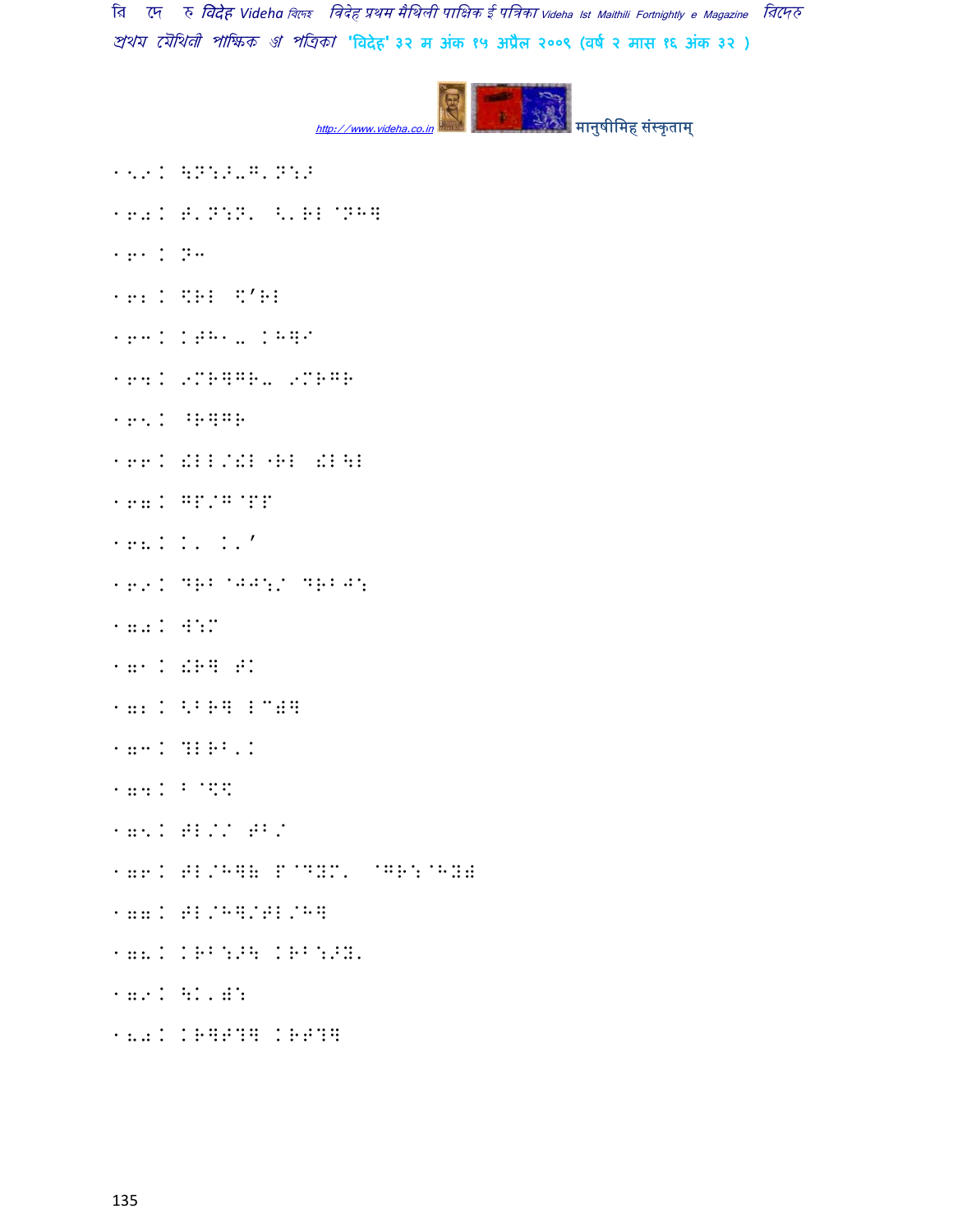

181. PH1/C] PH1/C

- 182. R:.L@NH] R.L@NH]
- 183. LGL@NH] L:GL@NH]
- 184. S1N] (9@CC:R# S1>N)
- 185. "R\*] (9@CC:R# "R>\*)
- 186.  $\ldots$  God and  $\ldots$  God and  $\ldots$
- 187. BILLIAN STREET
- 188. KRB/L@NH]/ KR'L.]@NH
- 189. KR\L@NH]
- 190. 1K] K]
- 191. PH1/C] PH1/C
- $192.1$  JR:YO (1G): (1G) JR:Y (1G): (1G):
- 1930. ST ST ST ST ST ST
- 194. H:/ M' H:/ (H:/M' H:/ V]^@K@TT]M' H): K\)
- 195. 6'E 6KL
- 196. 6>L(SPaCIOUS) 6KL
- 197. HLYT@NH]/ HL\T@NH] H'T@NH]
- 198. H:? M)]1YB/ H:? M)]Y:BY
- 199. 6'K: 6'IK:
- 200. D'.:\ D'.:'
- 201. D'.:Y D'.:'
- 202. S@TTR] S@TTR
- 203. S:H'B S:HB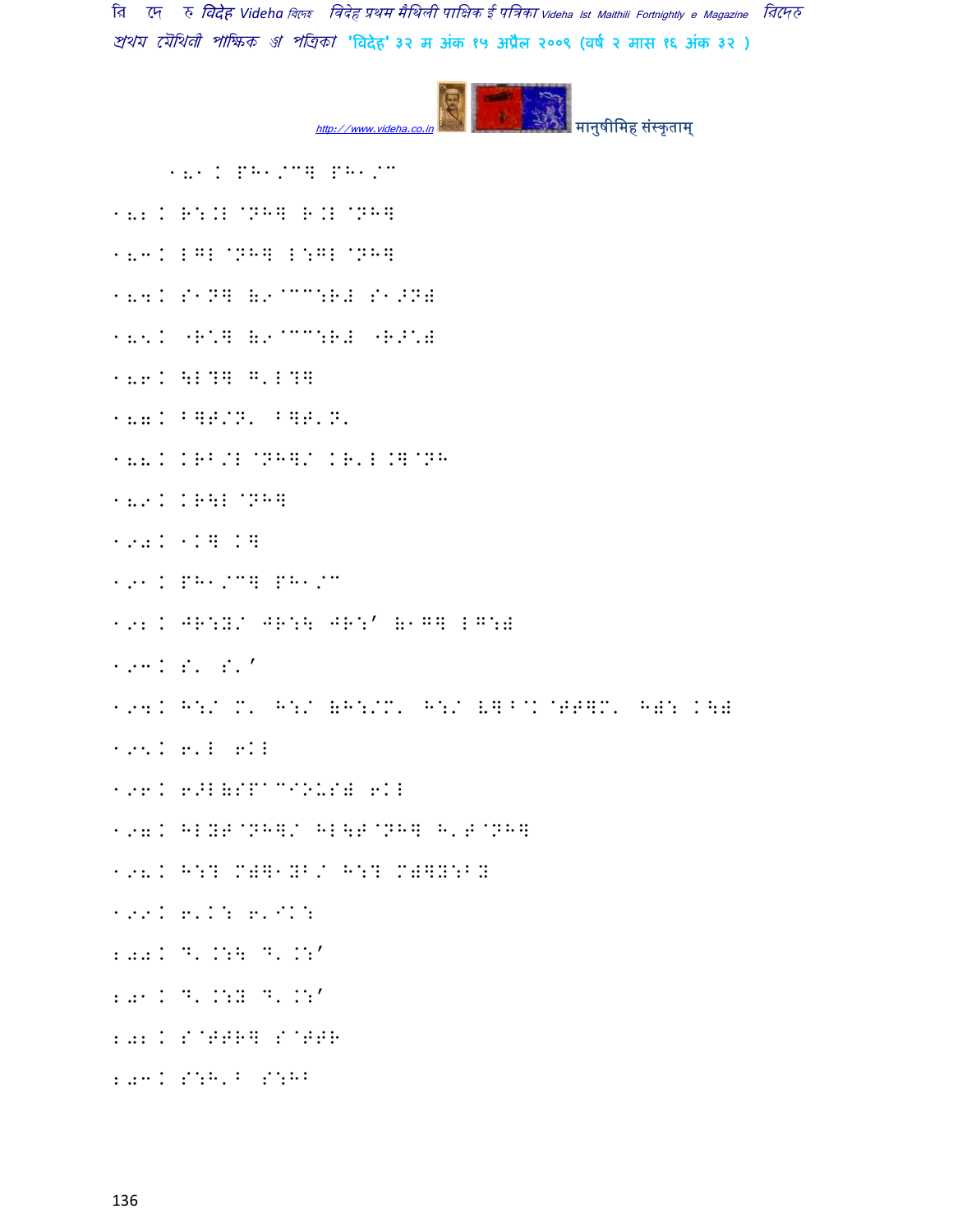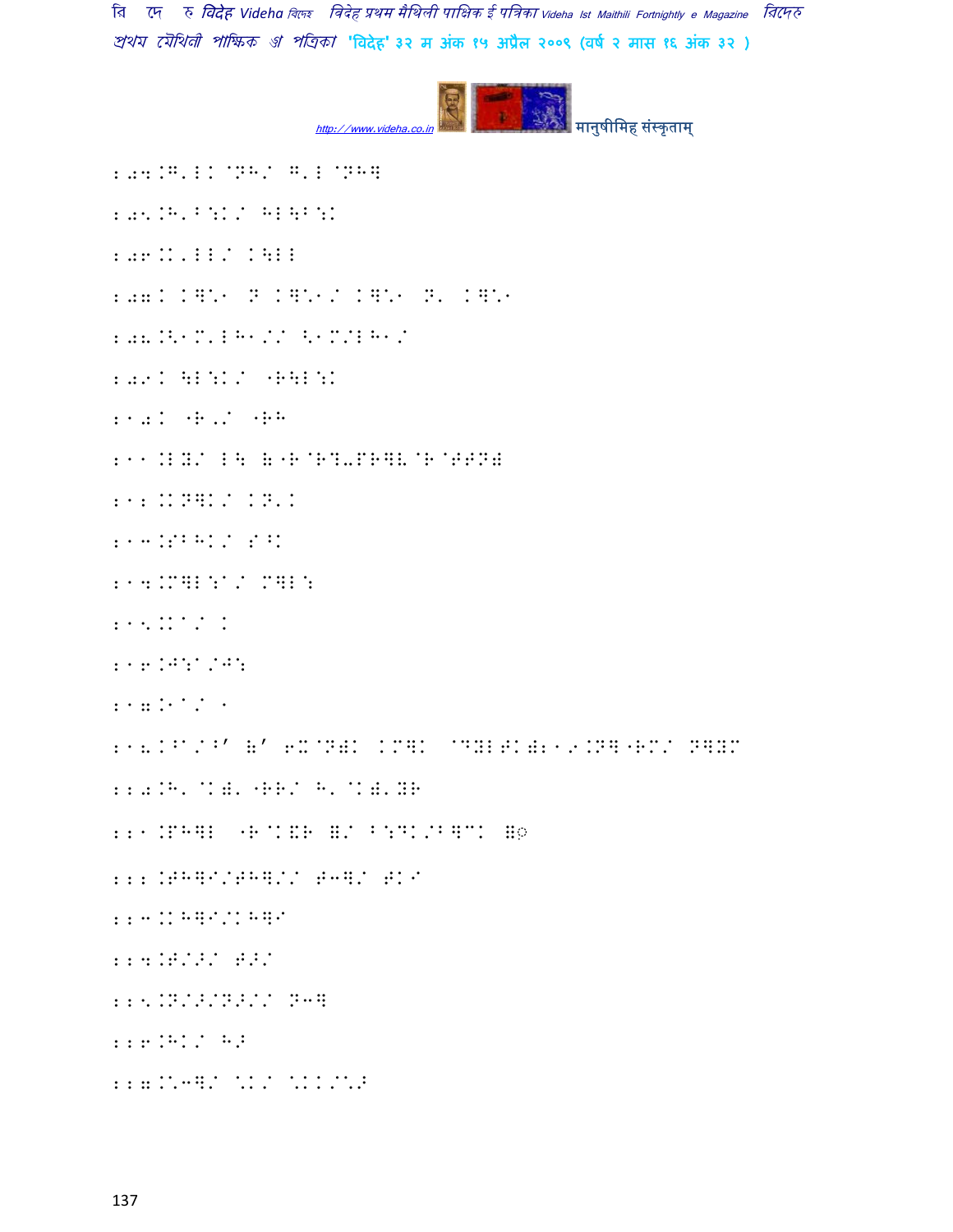JYOTI JHa CHaUDHaRY, DaTE OF BIRTH: DECEMBER 30 1978,PLaCE OF BIRTH- BELHVaR (MaDHUBaNI DISTRICT), EDUCaTION: SWaMI VIVEKaNaNDa MIDDLE SCHOOL, TISCO SAKCHI GIRLS HIGH SCHOOL, MRS KOMPO INTER COLLEGE, IGNOU, ICWaI (COST aCCOUNTaNCY); RESIDENCE- LONDON, UK; FaTHER- SH. SHUBHaNKaR JHa, JaMSHEDPUR; MOTHER-SMT. SUPHO AROU SHALAM BEOG AGGER (BOTOGLOB OPARELS CHOICE aWaRD FROM WWW.POETRY.COMaND HER POEMS WERE FEaTURED IN FRONT PaGE OF WWW.POETRYSOUP.COM FOR SOME PERIOD.SHE LEaRNT MITHILa PaINTING UNDER MS. SHVETa JHa, BaSERa INSTITUTE, JaMSHEDPUR aND FINE aRTS FROM

"VIDEHa" THaT CaN BE VIEWED aTHTTP://WWW.VIDEHa.CO.IN/ . HIS POEM, STORY, NOVEL, RESEaRCH aRTICLES, EPIC – all in the language are lying the lines of the lying scattering scattering scattering scattering scattering sc IN PRINT IN SINGLE VOLUME BY THE TITLE"KURUKSHETRaM." HE CAN BE REACHED AT HIS EMAIL: GGANGENDRAGEN IN DIE LANGSCHAAIRTEN IN 19 SAHASRABADHANI TRANSLATED INTO ENGLISH BY SMT. JYOTI TAGGAR JHa CHaUDHaRY

ENGLISH TRaNSLaTION OF GaJENDRa THaKUR'S (GaJENDRa THaKUR (B. 1971) IS THE EDITOR OF MaITHILI EJOURNaL

HTTPS://WWW.BLOGGER.COM/COMMENT.G?BLOGID=7905579&POST ID: THE STRIP STRIP STRIP STRIP STRIP STRIP STRIP STRIP STRIP STRIP STRIP STRIP STRIP STRIP STRIP STRIP STRIP

229.1 (COME)/ 1a(CONJUNCTION)

230. 1 (CONJUNCTION)/ 1a(COME)

228.DM@&)]\// DM@&)]Y'/

231.K1NL/ KLNL

http://www.videha.co.in **महिले जिल्लाम्** 

िव दिन दि<mark>विदेह Videha</mark> विक्त्र विदेह प्रथम मैथिली पाक्षिक ई पत्रिका Videha Ist Maithili Fortnightly e Magazine *विC*FE

õथम मैिथली पािक्षक ई पिñका **'**िवदेह**'** ३२ म अंक १५ अĤैल २००९ (वष र् २ मास १६ अंक ३२ )

138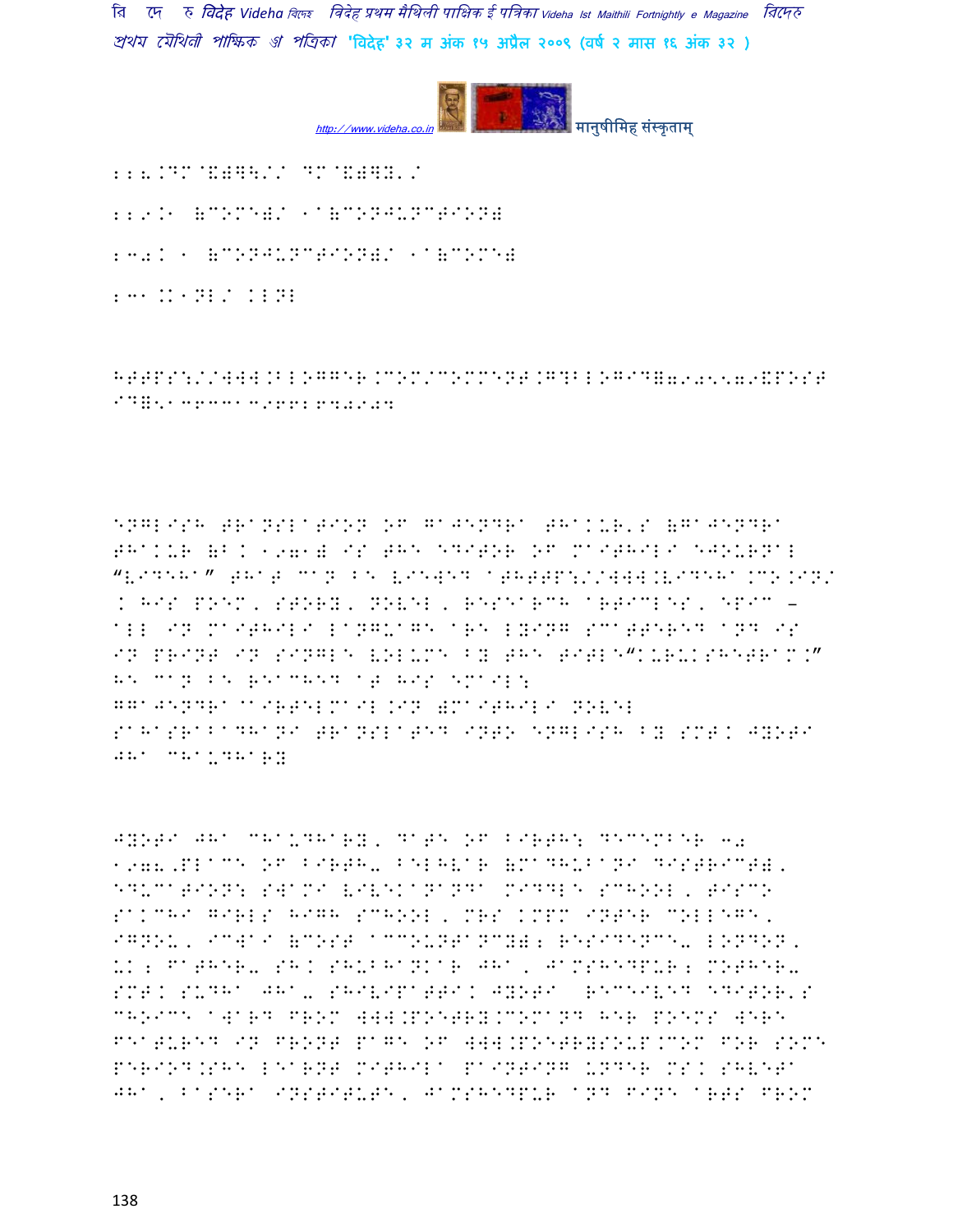THE TRUCK MOVED FORWaRD. THE GaNGa BRIDGE Was Left Behind. Ganga Behind. Ganga Bang Colony Came Next, The Second Came Next, The Second WITHESS OF A RUNISING CHILDHOOD, SCHOOL, HOME, PLAYGROUND, GANGA BRIDGE GODOWN. THE STOCK WAS USED STOCK WAS USED AS USED ON A USED ON A USED ON MALLER WAS U

 "PEOPLE FaLLING FROM THE COLLaPSING PILLaRS, I SPREaD THE INFORMaTION TO MaNY PEOPLE BUT NO ONE TOOK aNY aCTION. I FEEL GUILTY aS I COULDN'T aVaIL JUSTICE TO THOSE FaMILIES." ONCE aaRUNI HaD REaD THaT PaRT OF NaND'S DIaRY. HE MaDE HIS MIND TO SEaRCH HIS FaTHER'S DIaRY aFTER RETURNING FROM THE VILLaGE.

 HOUSE WaS VaCaNT. THaT WaS LOCKED. BOTH BROTHERS IN THE START WITH TOWARDS THE RAIN WITH THE WITH THE BRITAGE RIVE IN THAT SHUKLA PAKSHA. BUS WAS WAS STOPPED AT THE ENTRANCE OF THE GANGA BRIDGE. THE GANGA BRIDGE OF NaMES OF DEaD WORKERS WaS KEPT IN THE CORNER. THOSE WERE PEOPLE WHO DIED WHILE WORKING IN THE GaNGa BRIDGE PROJECT. AARUNI GE OFF BEGIN ARUNI AND SAW THE TRUCK LIST. URaNW JHa aND MaNY WORKERS, ONE JHa aND REST WERE TRIBaL aDIVaSI PEOPLE. MaNY WERE DEaD BUT POLICE USED TO THROW THE DEaD BODIES INTO THE RIVER aT NIGHT SO ONLY THIRTY NaMES WERE LISTED THERE.

िव दिन दि विदेह Videha <sub>विष्ट</sub> विदेह प्रथम मैथिली पाक्षिक ई पत्रिका <sub>Videha</sub> Ist Maithili Fortnightly e Magazine *विद*फ्ट õथम मैिथली पािक्षक ई पिñका **'**िवदेह**'** ३२ म अंक १५ अĤैल २००९ (वष र् २ मास १६ अंक ३२ )

TOOLIKa, SaKCHI, JaMSHEDPUR (INDIa). HER MITHILa

SaHaSRaBaRHaNI:THE COMET TRaNSLaTED BY JYOTI

EaLING BROaDWaY, LONDON.

PaINTINGS HaVE BEEN DISPLaYED BY EaLING aRT GROUP aT

http://www.videha.co.in **मान्यु जिल्लाम्**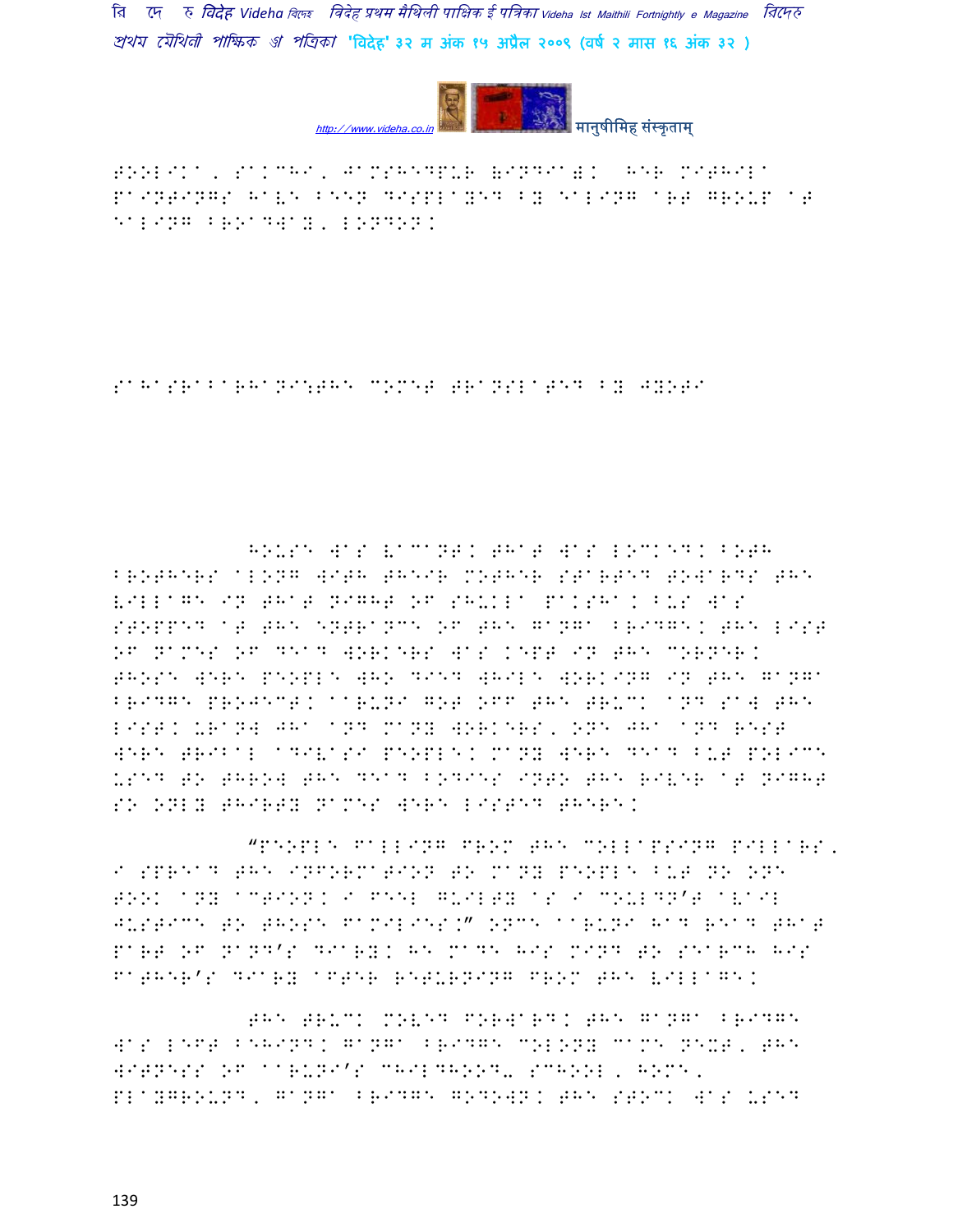ৱি দে হ *বিदेह Videha ৰিদ্*হ *विदेह प्रथम मैथिली पाक्षिक ई पत्रिका Videha Ist Maithili Fortnightly e Magazine বিদেহ* õथम मैिथली पािक्षक ई पिñका **'**िवदेह**'** ३२ म अंक १५ अĤैल २००९ (वष र् २ मास १६ अंक ३२ )



TO BE SMUGGLED FROM HERE MaNY TIMES. SOMETIMES THOSE WERE CAUGHT BY POLICE. A BIG TRUCK WAS CAUGHT ON THE SPECIE DaY. THaT TRUCK HaD MaNY WHEELS. PEOPLE GaTHERED THERE LIKE IT WOULD BE a FaIR. KIDS WERE COUNTING NUMBER OF WHEELS- 14 OR 16.

aaRuni Had Forgotten en aangebeurten en racht HIS OWN LIFE. CORRUPTION, DEaTH OF WORKERS, FaTHER'S STRUGGLE EVERYTHING WAS EVERYTHING WAS EVERYTHING WAS EVERYTHING WAS EVERY AND LOCAL TRANSPORTED TO A 1990 FOR

 "EVERYTHING HaS COME TO MIND aS a MEMORY OF FaTHER OR THIS IS a REMINDER OF MY FaTHER'S FaILURE. WHI DID MI FATHER CHOOSE FATH STILL NAME AAR UNIM

WHOSE ARTHOUGH SON FORM TELEVISHER.

"NOTHING, I JUST RECaLLED THE PaST BY SEEING THaT COLONY, SAID AARUNI

"BON'T SEE THIS COLONY

RECEIVED THE NEWS FIRST.

THE MEMORY OF THE GaNGa BRIDGE COLONY HaD BEEN aN aWFUL TOPIC TO BE DISCUSSED WHILE NaND WaS aLIVE. WOULD THAT BE CONTINUED FOR A RUNI AS WELL? A RUNI AS WELL? A WELL? A RUNI AS WELL? A RUNI AS WELL? A RUNI AS W

MOTHER WaS WORRIED aBOUT THaT.

BROTHER STaRTED CRYING TO SEE THE BODY OF THE

 THERE WaS a LONG SILENCE aFTER THaT. THE ICE WaS BROKEN WHEN THEY REaCHED VILLaGE. THE ELDER

**WOUNDERS** 

WHICH CAN A YOUNGER BROWLED BROWLED THE WORLD BEFORE THE ELDER ONE? YOU HaD NEVER BOTHER ME FOR aNY REASON WHILE YOU WERE ALLOWED WHY WHO WERE WERE WERE WERE ME REaSON TO CRY?" BEMOaNED THE ELDER BROTHER.

HaD COOKED MEaL aFTER HEaRING THaT TERRIFYING NEWS. NO BODY KNEW WHO TELEPHONED aBOUT THaT NEWS aND WHO

THE VILLaGERS STaRTED GaTHERING. NO BODY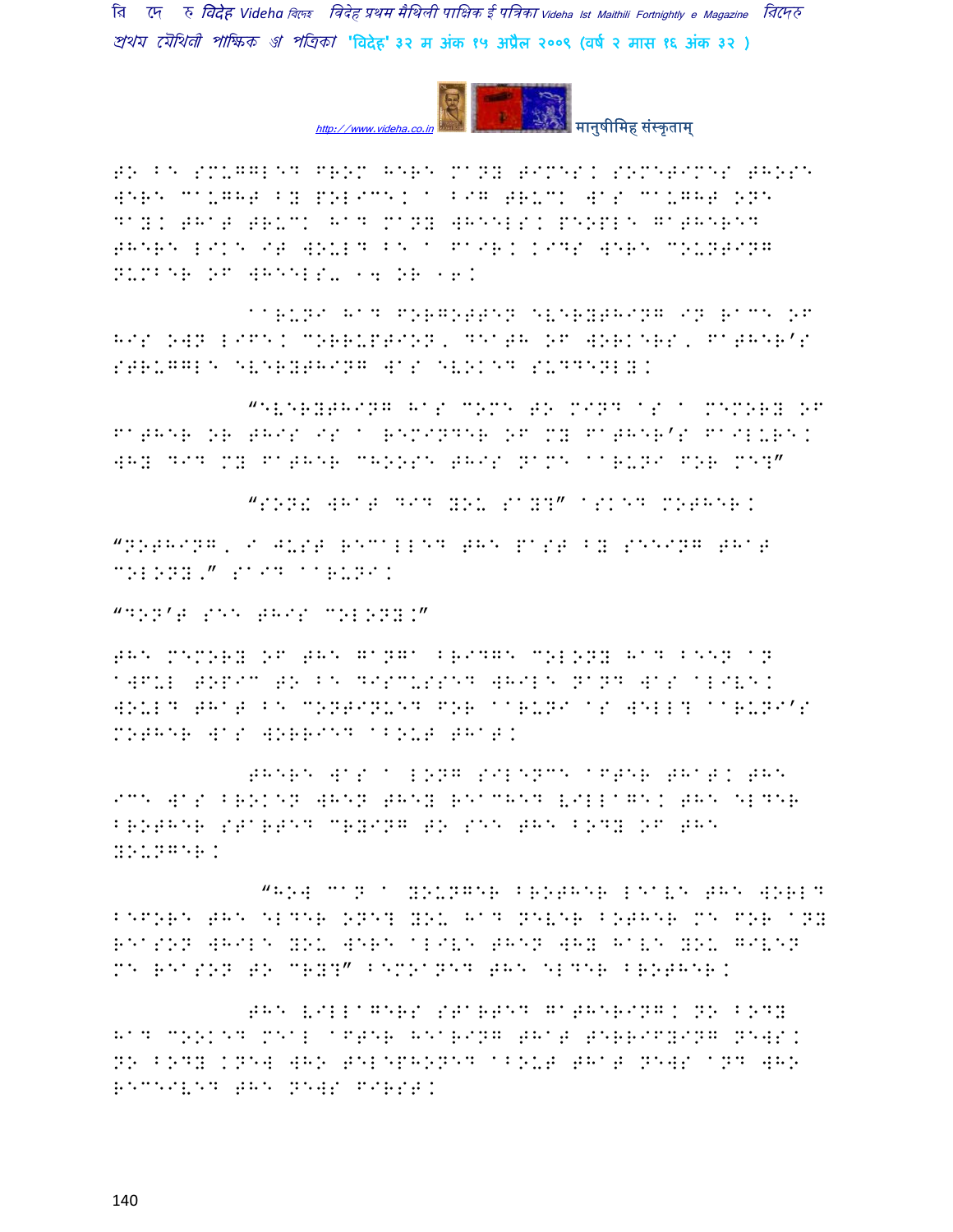@DV:R: \*:PL G'L "R\*]4 'V]D'H' @DV:R: K\L G'L %L!K 1!:R PR १.MK?]L]-"RI@GR'J] %@BD KL% २."RI@GR'J]-MK?]L] %@BD KL% @%R1T] P@BL]K'%N @DV:R: @PR]@N) 6X@RMM' @PRK:%]T KRB:K 1@GRH @SV]K:R K\ L'L G'L "R\*]4 SI@PRT] MK?]L]-"RI@GR'J] %@BDKL%-.@#\$-I-XVI. L'.K-GJ'@N@DR W:K1R, N:G'@N@DR K1M:R 0: \VI P@3J]K:R V]@DY:N@ND 0:, D:M. R1.900/- MPRT . ME A COMBINED ISBN NO.18222-8 907729-2-1 E-MaIL:SHRUTI.PUBLICaTION@SHRUTI-PUBLICaTION.COM WEBSITE: HTTP://WWW.SHRUTI-PUBLICATION COMPANY

90772077207729/2078-0-7 MBD 1077 MBD 2010 1 POST (ISBN 0-707-0-7 MBD 2010) 1 PTP 2  $P$ . No.98.81-81-907729-81-907720729-1-4 MB@LY R1. 057-907-07-907-07-07-07-07-07-07-07-07-07-07-07-0 @%R1T] @PRK:%N, DISTRIBUTORS: aJaI aRTS, 4393/4a, IST FLOOR,aNSaRI ROaD,DaRYaGaNJ. DELHI-110002 PH.011- 23288341, 099681, 099681, 099681, 099681, 099681, 099681, 099681, 099681, 099681, 099681, 099681, 099681, 0996 STRIED PO DIT. PUBLICATION IS TO BE LIFTED AT LOCATION OF THE LITTLE OF THE LITTLE OF THE LITTLE OF THE LITTLE

MHOTE SECOND SECOND AT THE SECOND MANUFACTURE SECOND MANUFACTURE SECOND MANUFACTURE SECOND MANUFACTURE SECOND M NCHE SERVER NORD AND HACHER ON STREET AND ROUNDED SERVER. M' I-@PRK:%]T RBP D'.] K\ \KR @PR]I) RBPM' @PRK:%NK L'E 'VIERL'AL 'CLE SM'HE 'VIESSE 'BRE'SHIR' CLE 'BR'SSE'E 1YL \*L4 @%R] NC]K'T: J] \KR @PR]I) RBP KRB:K @SV]KMT] DA D'LE CRARA D'EBRICE BI PORTENEN NO CRIO BI PER PORTUGELEO.

GaDGETS POWERFED BY GOOGLE

"RPN )]K:-)]@PP#] D]"R4SUBMIT YOUR COMMENTS

(CONTINUED)



िव दिन दि*विदेह Videha वि*क्ट *विदेह प्रथम मैथिली पाक्षिक ई पत्रिका videha Ist Maithili Fortnightly e Magazine विदमह* õथम मैिथली पािक्षक ई पिñका **'**िवदेह**'** ३२ म अंक १५ अĤैल २००९ (वष र् २ मास १६ अंक ३२ )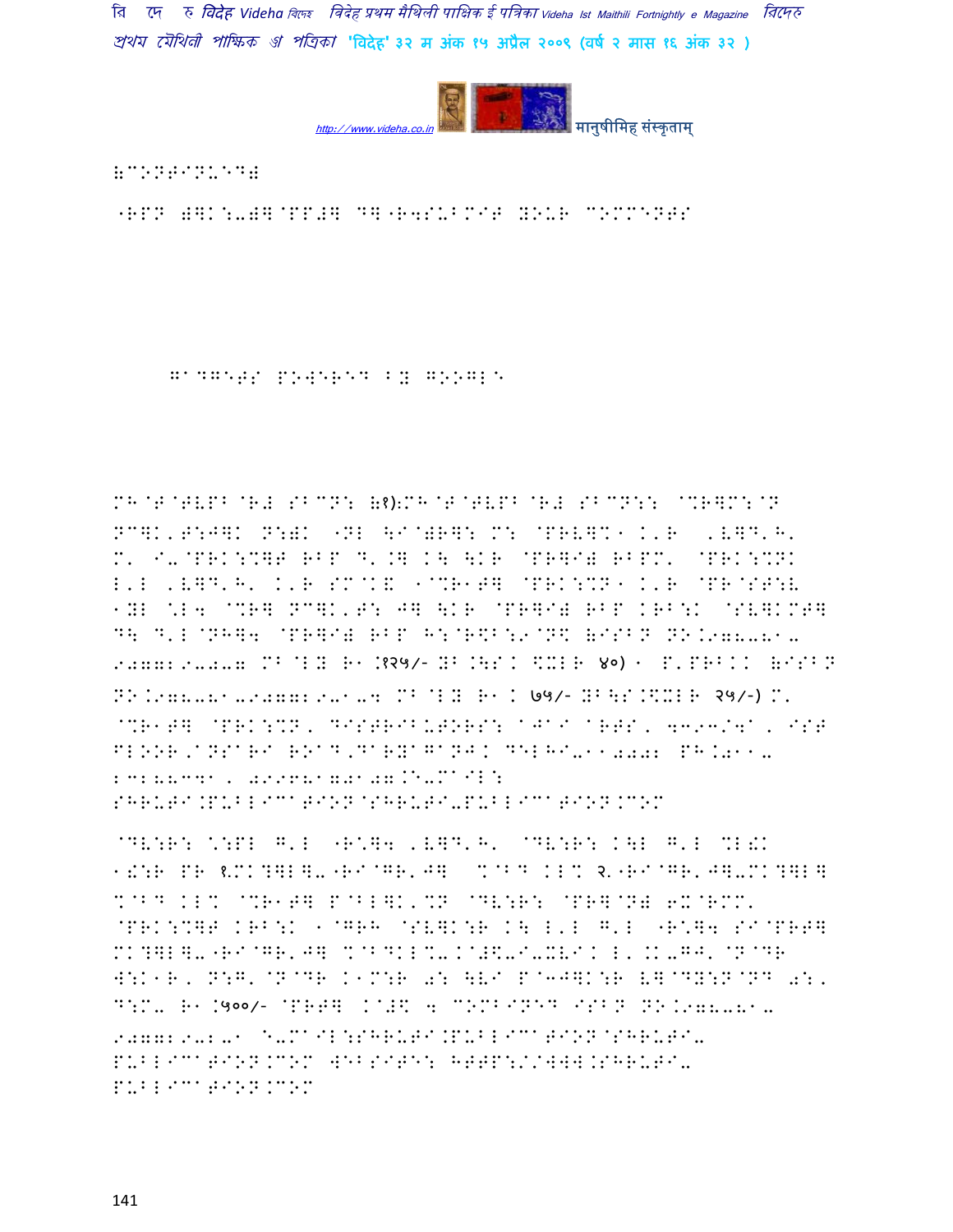

MH TA TABER STRIE SPONDERBRO, ECHAREL TERPOTRE (BRP), ROSTBER (SP MAGARI B: MICHER ZO POLICIA PER PER IN MARKET ARE PER IN A MEDIA LIGAR DO VOR HIRA P@BL]K'%N @DV:R: @PR]@N) 6X@RMM' @PRK:%]T KRB:K 1@GRH  $\mathcal{M}(\mathcal{E},\mathcal{E})$  is a control of  $\mathcal{E}$  . The proposition of  $\mathcal{E}$  is a proposition of  $\mathcal{E}$ PL?]K MB@LYK SBCN: \H] PM@&W PR %]@<R D'L J:YT4 P@3J]-@PRB@N! (\$]J])L >M'J]IG 1 M]?]L:@K&RS/ D'VN:GR] L]@PY:ITR#)- T]NB PL?]K SIKLN-S@MP:DN-L]@PY:ITR# GRAN OR TREASANT AGUS DR REACTED TO A DREASANT GROUP TO THARD NE V]@DY:N@ND 0: @DV:R: 4

MH TO TO E SPECIAL SPACES (1999) 'VIDEO'S INDICATE IN DISPOSITION OF EXAMPLE IN THE UNION OF THE UNION OF THE @PRK:%]T K\L J:' RHL GJ'@N@DR W:K1RK 'SH@SRB:"]N]'(9P@NY:S), 'G@LP-G1@C\*'(K?: SI@GRH) , '^:LSR]' (P@DY SI@GRH), 'B:L:N:I KMT'', '\K:@+K] SI@GRH', 'MH:^:RT' 'B1@D! CR]T' (MH:K:@VY)1 'Y:@TR: W. THE VARY WERE INDICATED AND DEVELOPED AND DEPENDENT INDICATED AND INTERFERING INTO  $\mathcal{D}$ 6X@RMM'4 - K1R1@K&'@TR@M–"R@NT@RMNK, .@#\$-१ 1 २ (L'.KK \*1YAR POST PORT AN INDIANAL PORT PUT THE STRAIN STATE ON THE ST B:N: NORNA (100 MB), MORNI NORD, MORNI 1D, BOLI SIKLA)- SAME SAME SAME DELI GJ'@N@DR W:K1R

MH TO TOBETH THAT STRITCH: (68): "BAT, PHY IN BYRRIN (49)" (49)", (8): POER PARK 2008, . I-@PRK:%]T T/ HL\B' KRT, SIGM' \KR @PR]I) SI@SKR# START DRIER ANARD, PHRON 38 HANIT MADE RODE SOUDHERE  $\mathcal{L}$  H:  $\mathcal{L}$  H: H: H: H: H:  $\mathcal{L}$ 

MH@T@T&TP\PB@R# TWPB@BAR# SBCN: (1991): SBCN: VIDEO HE ARE ARREST "RIGR'S MARKED OF THE RIGHT RIGHTS OF PHILE AND RESEARCH THROUGH THE RESEARCH OF THE RESEARCH DESIGN PHONE OF THE RESEARCH OF THE RESEARCH OF THE RESEARCH OF THE RESEARCH OF THE RESEARCH OF THE RESEARCH OF THE RESEARCH OF \$]@K%NR]) \M.\S. \S.@KYB.\L. S@RVR 1!:R]T -BaSED ON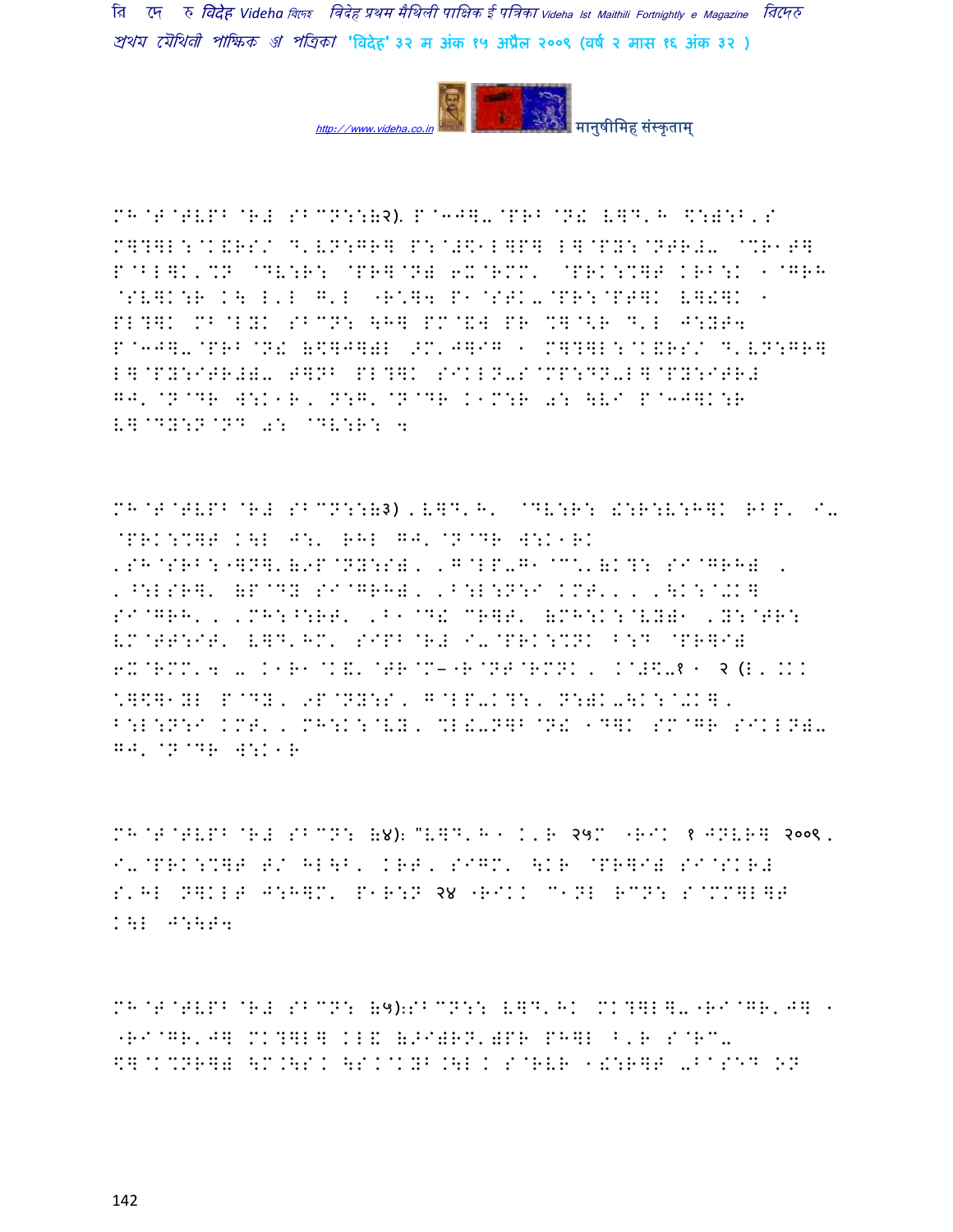

MS-SAL SERVER MAITHILI-ENGLISH AND ENGLISH-MAITHILI-ENGLISH DICTIONaRY. V]D'HK ^:&:P:K- RCN:L'.N @STI^M'4

NV "RIK D'.B:K L'L PM@&W S^K'/ R]@6R'% K\ D'.B4 aLWaYS REFRESH THE PaGES FOR VIEWING NEW ISSUE OF VIDEHa.

"WHIP" DOWN

MK?]L] @DV]M:S]K P@TR]K:

 $R$ PRN SOMETIME SOMETIME (PRINTLE STAR) M:N' 12 "RIK L'L) "M]?]L:

 D@R%N"K'/ D'Y \$].\$]. @DV:R: MITHILa DaRSHAN, a - 132, EARN HANDERS,

KOLKATA - 700 045 PT:PR PU:PR PW:U4 \$ PORT PRINCIPLE PRODUCED PRODUCED PRODUCED PRODUCED PRODUCED PRODUCED PRODUCED PRODUCED PRODUCED PRODUCED PRODUCED PRODUCED PRODUCED PRODUCED PRODUCED PRODUCED PRODUCED PRODUCED PRODUCED PRODUCED PRODUCED PRODUCED PRODUCED

PF:, B. PHER RYS & SAT. POST. PORTH L].B4 @PR!:N S@MP:DK- NC]K'T:4

 K:@RYK:R] S@MP:DK- R:MLLCN W:K1R4 @PRT]@&W:T:

SOMETHER SOMETHER SAN PRESENT SERVICE STREET \$X. "R#]M: S]IH4 COMING

SOON:

HTTP://WWW.MITHILADaRSHaN.COM/MITHILADARSHAN.COM/MITHILADARSHAN.COM/MITHILADARSHAN.COM/MITHILADARSHAN.COM/MITH<br>HTTP://WWW.MITHILADARSHAN.COM/MITHILADARSHAN.COM/MITHILADARSHAN.COM/MITHILADARSHAN.COM/MITHILADARSHAN.COM/MITH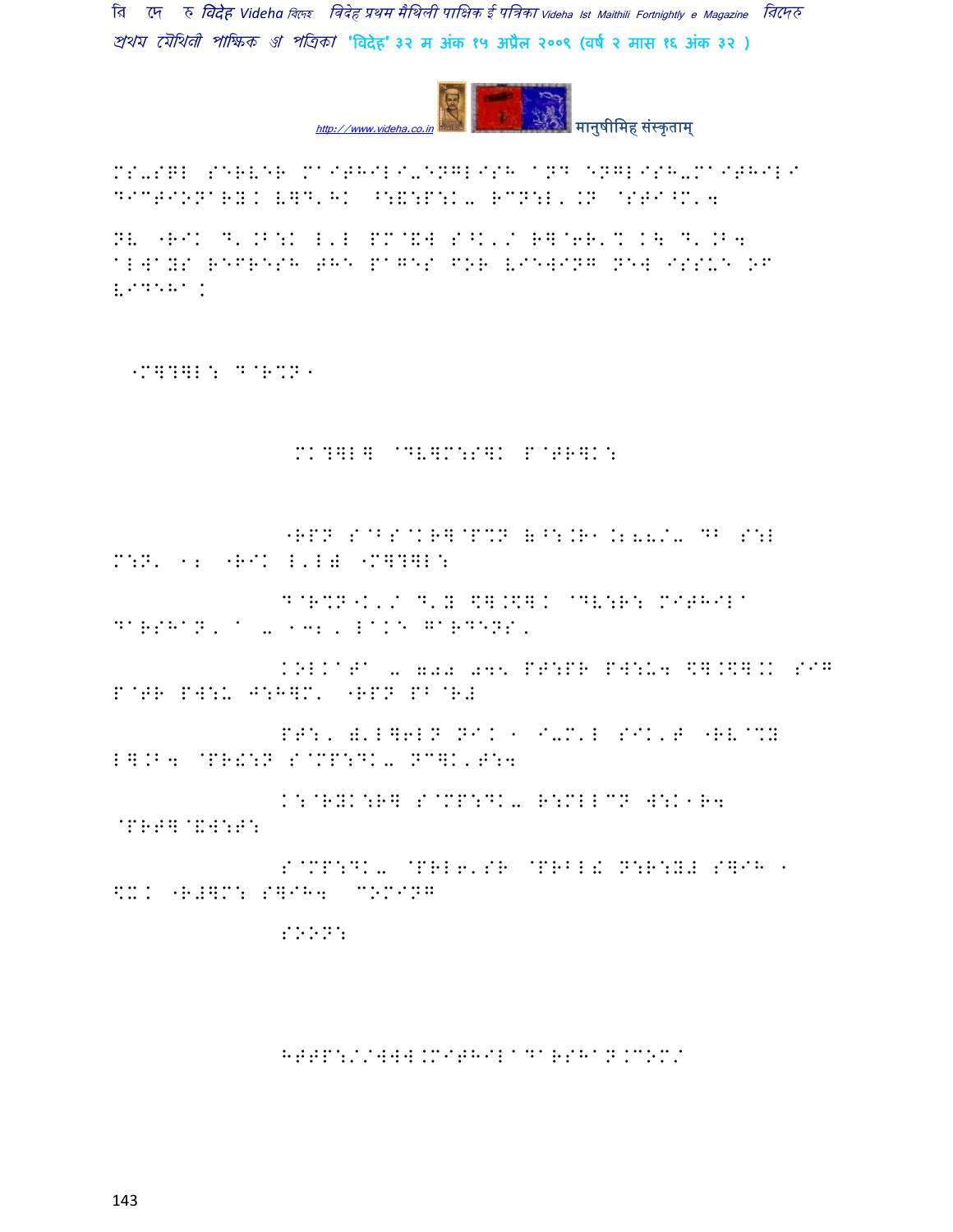

 $R$  . And the control of the problem  $R$  and  $R$  is the control of the state  $R$ 

Spirage of the Spirage

MARSHIN, SM:J, R:JNIHE OR JAHL:

\$]J◌़:@S)R : M]\$]Y: \@#\$ PXL])]@KS: P1@#Y @PRSBN B:JPD 2008 MB R1. 200.000

R:JANARA M.PH J:N : P1@#Y WHIP B:JAP.NA VPRSENY & PR 2008 MB@LY R1.300.00

PHILMER POSTIVER NOTER LIGHT TERNITE ESPERAN MB@LY R1. 225.000

@S@TR] : SI<@R& OR SMJN : @%R]!RM @PRK:%N V@R&2008 MB@LY R1.200.00

"R? N]&:D K?: : ^VD'V P:@#\$'Y @PRK:%N V@R&2007 MB@LY R1.180.00

9P@NY:S

MLN:L]S: H/S RH] ?] : "R%LK ^CM]K @PRK:%N V@R& 2008  $M$  rate of  $M$  rate  $M$  rate  $M$ 

KH:N]-SI@GRH

R'L CH'R HE'L HARD ON DIRECT IN BIR SAART 19 R1.125.00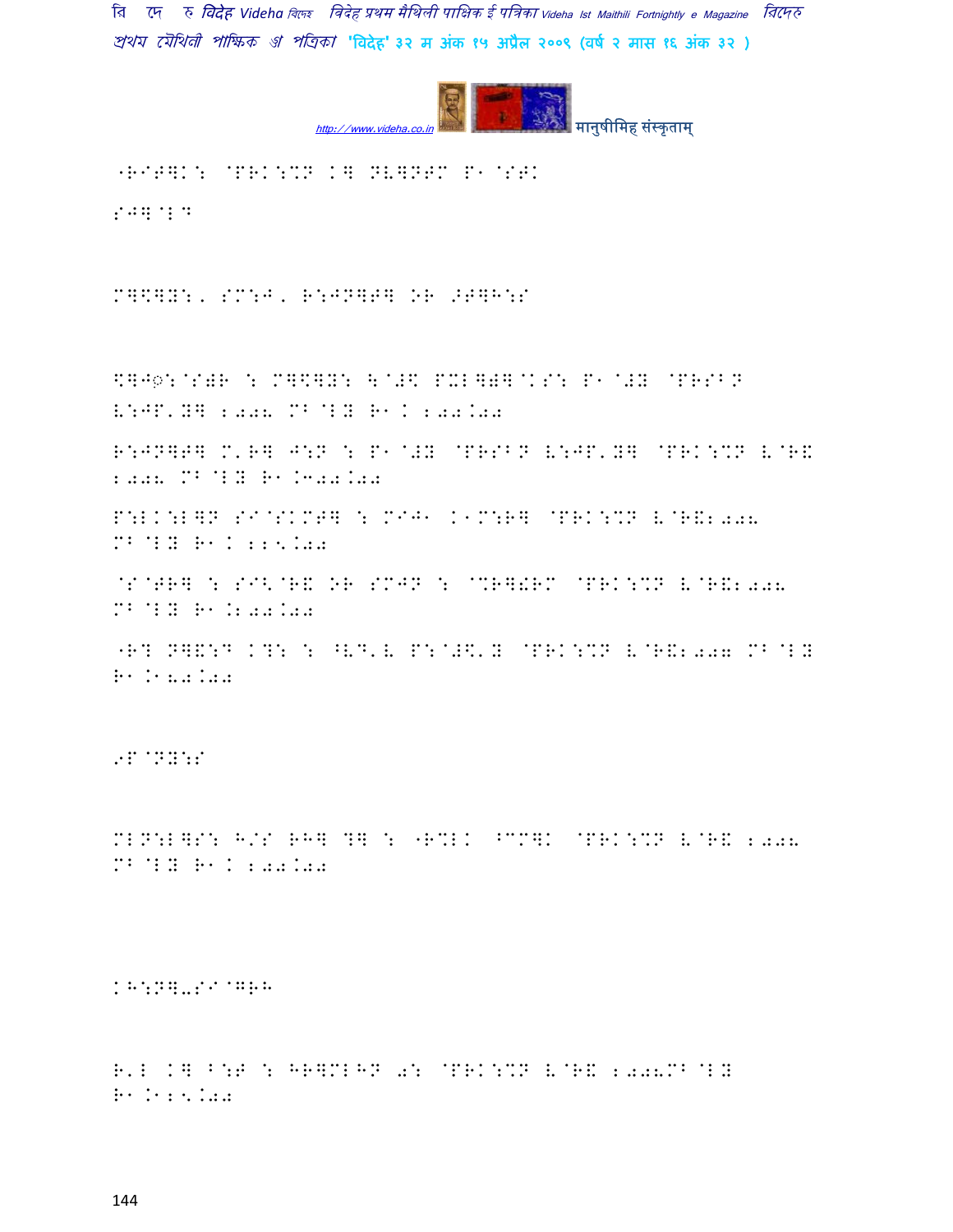

\*\*]Y: ^R \*:\* : MH'% K):R' @PRK:%N V@R& 2008MB@LY R1.  $\mathbf{1}$  .  $\mathbf{2}$  .  $\mathbf{3}$  .  $\mathbf{4}$  .  $\mathbf{5}$ 

KLHR' M'I KID]L : "RV!'% @PR]T @PRK:%N V@R& 2008MB@LY R1. 200.00

THR CONSTOLLED TO THOSE IN THE RIGHT CONTROL CONTROL CONTROL CONTROL **MB** R1. 200.000 PM

PALL (1980) ROVER IN 19D 10JL111 (PRAIR (PRINT) BOR 2008 MB R1. 200.000 MB

N:C K' B:HR : GCR]N:? @PRK:%N V@R& 2008 MB@LY R1. 200.000.000

1>S-P:>S : "R%LK ^CM]K @PRK:%N V@R& 2008MB@LY R1.  $\cdot$  1.  $\cdot$  1.  $\cdot$  1.  $\cdot$  1.  $\cdot$  1.  $\cdot$  1.  $\cdot$  1.  $\cdot$  1.  $\cdot$  1.  $\cdot$  1.  $\cdot$  1.  $\cdot$  1.  $\cdot$  1.  $\cdot$  1.  $\cdot$  1.  $\cdot$  1.  $\cdot$  1.  $\cdot$  1.  $\cdot$  1.  $\cdot$  1.  $\cdot$  1.  $\cdot$  1.  $\cdot$  1.  $\cdot$  1.  $\cdot$  1.  $\cdot$  1.  $\cdot$  1.  $\cdot$ 

K1\* \* K1 = TL RBM:NI : MN = TL RBM:NI : MN = TL RBM:NI : MN = TL RBM:NI = TL RBM:NI = TL RBM:NI = TL RBM:NI = 2008 MB@LY R1. 200.00

B\$KO; SPREDGED OF STRAIN AND STRAINS OF THE BOOK  $195.000$ 

^'M K: ^'RB M:/GT: K1@LH:]] IM:N : S@TYN:R:Y# P)'L @PRK:%N V@R& 2008 MB@LY R1. 200.00

 $T:U\to\mathbb{R}$ 

Y: : %KL'Y @PRK:%N V@R& 2008 MB@LY R1. 160.00 HER: C:HT: HE/ : HE:HR: W:H:H: C:HI:N: E BELAN. MB@LY R1. 300.00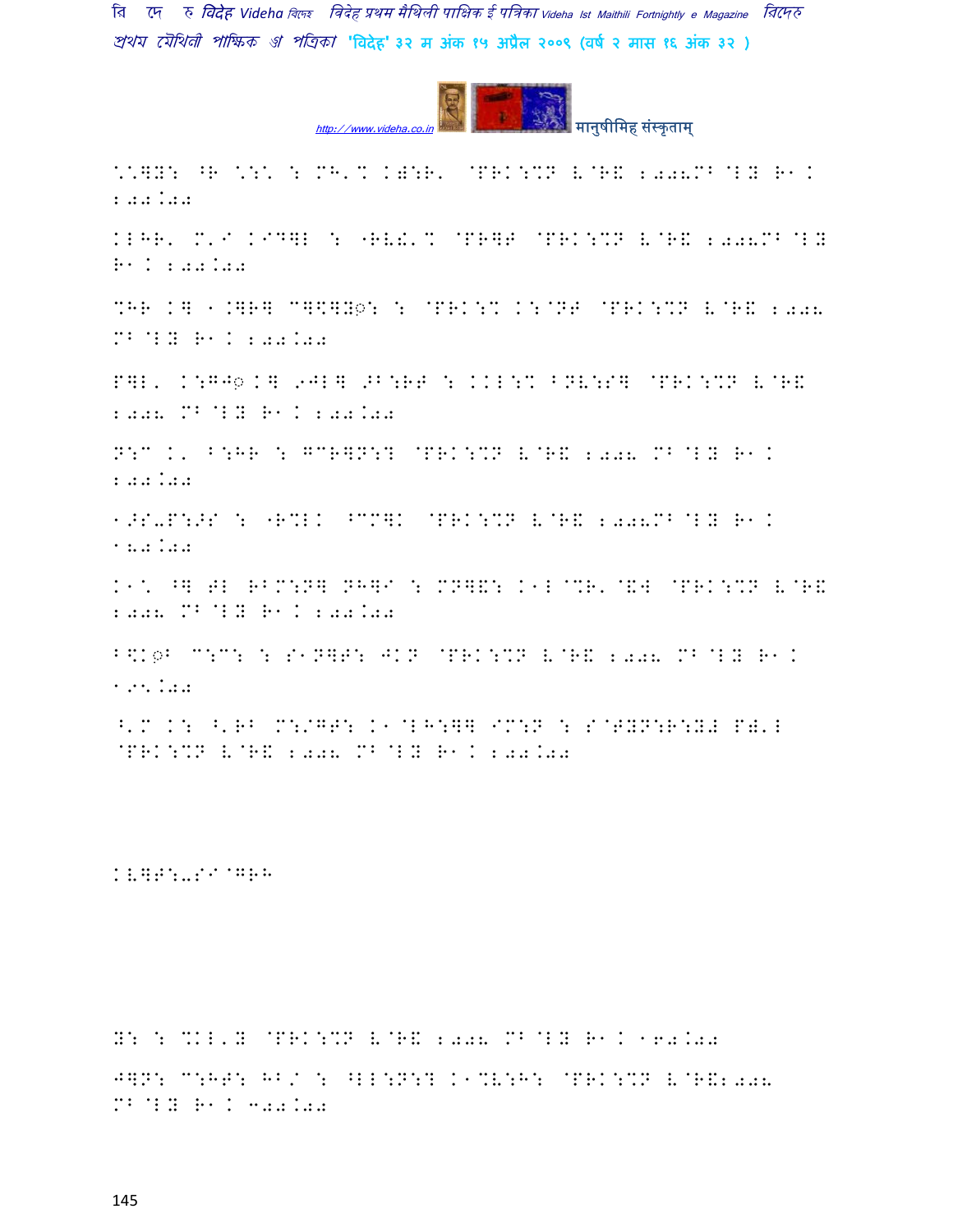

KB LC DIE KROON IS NOT DIE AARTE GEGEEN IS DIE GOEDSE GEGENEEME IS VERSIE GEGENEEME GEGENEEME GEGENEEME GEGENE WEDER BOOK: NAME OF THE BY REVOLUT

L:L RUSSEN C:L RISH (SINDUR MIN WORKSHILL: MB@LY R1.190.00

LB/I K' B'H:L D]NLI M'I : S1N]T: JKN @PRK:%N V@R&2008 MB@LY R1. 195.00

6KI)'S] : S1N]T: JKN @PRK:%N V@R& 2008 MB@LY R1.190.00

D1:.MY "RR:KC@KR : @%Y:M CKT@NY @PRK:%N V@R&2008  $M$  right resolutions of the control of the control of the control of the control of the control of the control of the control of the control of the control of the control of the control of the control of the control of th

K1 TEXP (1892)AV & VPR (1971) (TEBA V:@STV CPR(ATP) & PR 1008 MB R1. 150.0000

MARRIS PROTECT

V]K:S / "R@R?TI@TR (V]C:R) : NR'@N@DR 0: @PRK:%N V@R& 2008 MB@LY R1. 250.00

SIG STO SIGNED SIGNED : MH: TH: STO CORK: SID 2007 MB@LY R1. 100.00

 $K$  ): Henrich distribution in the main of the main of the main of the main of the main of the main of the main @PRK:%N V@R& 2008 MB@LY R1. 60.00

DECORE DE SAN DE SAN DE SAN DIE BLANKE IN DE SAN DIE DE SAN DIE SAN DIE SAN DIE GRAAIE IN DIE GRAAIE IN DIE BL **MB** R1. 40.000 PM R1. 40.000 PM R1. 40.000 PM R1. 40.000 PM R1. 40.000 PM R1. 40.000 PM R1. 40.000 PM R1. 40.000 PM R1. 40.000 PM R1. 40.000 PM R1. 40.000 PM R1. 40.000 PM R1. 40.000 PM R1. 40.000 PM R1. 40.000 PM R1. 40.

S@MB@N! (K?:-SI@GRH) : M:N'@%VR MN1J @PRK:%N V@R&2007 TROLL ROLL CONSTRUCT

P1@STK MIGV:N' K' L]\ MN]1@R\$R/ C'K/ @\$R:@6) "RIT]K: @PRK:%N K' N:M S' ^'J'I4 D]@LL] S' B:HR K' \) P:R BKIKING (aT Par Banking) C'H RL:V: "C'A C'H RL:V: "RL:V: "RL:V: "RL: HJ:R S' KM K: N ^'J'I4 R1.200/-S' @JY:D: K] P1@STKLI PR \$:K .@RC HM:R: VHN KR'IG'4 R1.300/- S' R1.500/- TK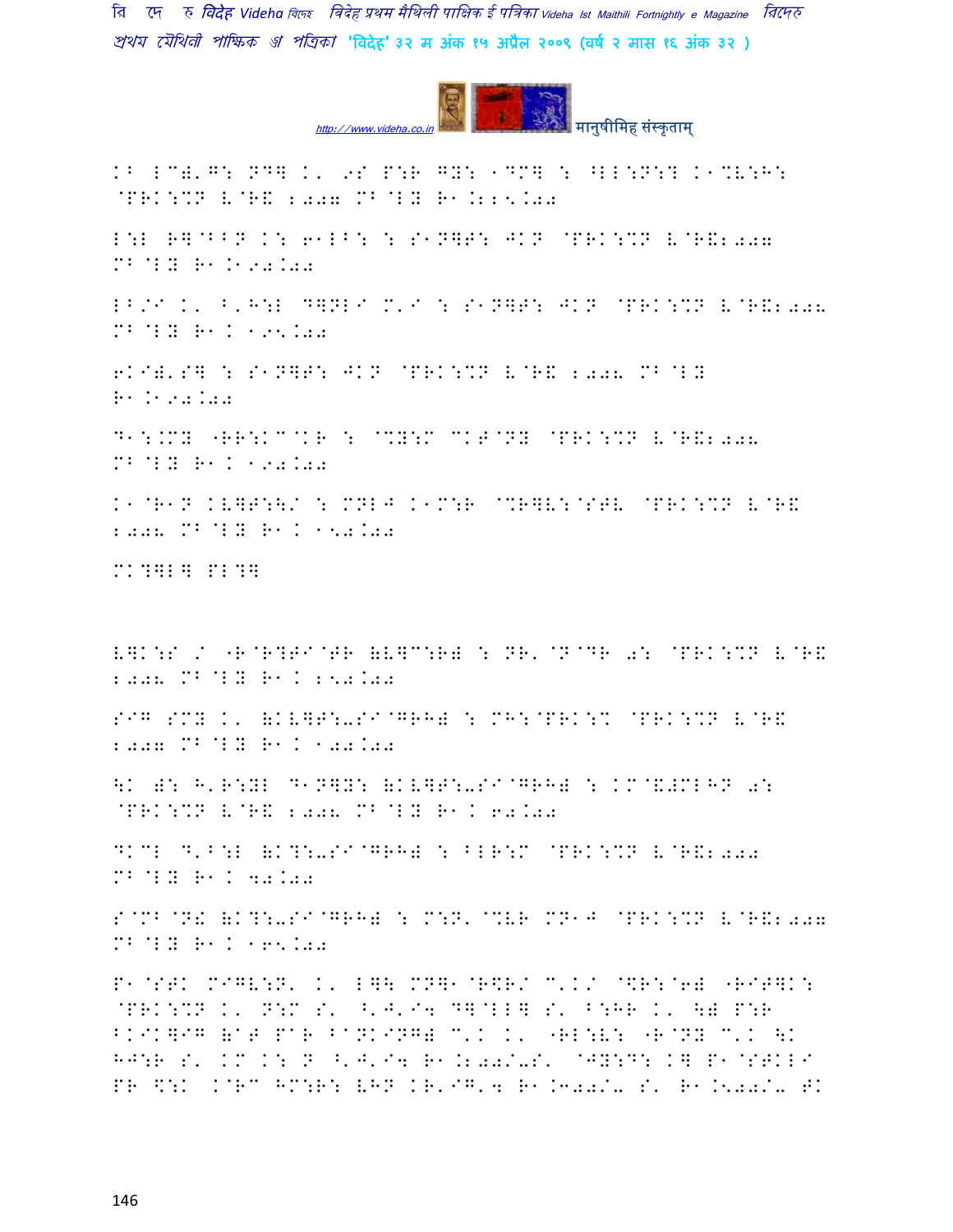

TH PROPERTY PROVINCE OF BILGHAD ANNOUNCEMENT CONSISTANCY TK 15% OR 9SS' @JY:D: K] K]T:BLI PR 20% K] \*B)  $'$  . The discrete  $\mathbb{R}$  is the proposition of  $\mathbb{R}$  . The discrete  $\mathbb{R}$ 

"RIT]K:, MK?]L] @TRKM:S]K, S@MP:DK- "RNLK:IT

"RIT]K: @PRK:%N,S]-56/YBJ]\6-4, %:L]M:RG:@R\$N,\KS)'I%N-II,G:J]Y:B:D-201005 (9. O.P. 19. O.P. 19. O.P. 19. O.P. 19. O.P. 19. O.P. 19. O.P. 19. O.P. 19. O.P. 19. O.P. 19. O.P. 1 NI.9868888888888888888888

1J]VN SD@SYT: %1@LK ^:.R1.2100/- C'K/ @\$R:@6) @DV:R: "HRITH THINKS A HIT KI PHILA PHOLL BILL BILL CI ^:.R1. 30/- "RT]R]@KT JL]B4

BY:, HENDER NORME PORMISS, SOMETIME GORDEN

 $S$  . The rite of the rite of the single problem in the rite of the rite of the rite of the rite of the rite of the rite of the rite of the rite of the rite of the rite of the rite of the rite of the rite of the rite of th \KS)'I%N-II,G:J]Y:B:D-201005 (9.@PR.),6LN : 0120- 6485212,MLB:1091, PV Nicholas and all not a divide with

 1J]VN SD@SYT: %1@LK R1.5000/- C'K/ @\$R:@6)/ MN]1@R\$R @DV:R: " "RIT]K: @PRK:%N " K' N:M ^'J'I4 D]@LL] S' B: NARE (100 M) 100 CM, 200 PH AT THE RIGHT OF REPORT OF THE RIGHT PLATFORM CONTINUES. SI@SKR#

9P@NY:S

MLPH:RS: H/S RHE ?B & FRID &PRED &PRINGS & PROVINCIAL  $M$  rate  $M$  and  $M$ 

 $t:0$ 

R'L K] B:T : HR]MLHN 0: @PRK:%N V@R&2007 MB@LY R1.  $\mathbf{r}$ .  $\mathbf{r}$ .  $\mathbf{r}$ .  $\mathbf{r}$ .  $\mathbf{r}$ .  $\mathbf{r}$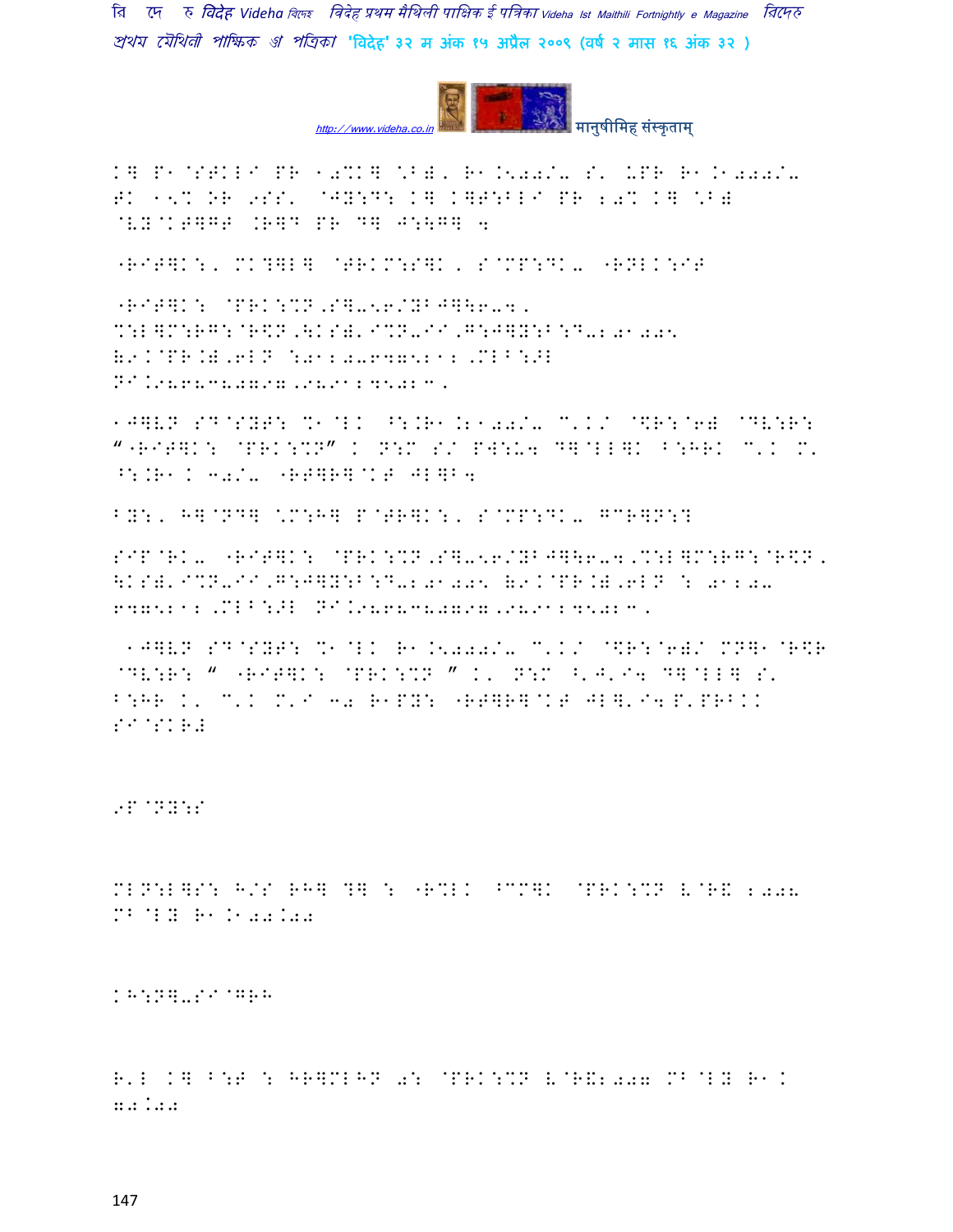

\*\*]Y: ^R \*:\* : MH'% K):R' @PRK:%N V@R& 2008 MB@LY R1. 100.00

KLHR' M'I KID]L : "RV!'% @PR]T @PRK:%N V@R& 2008  $M$  rates in the contract of the contract of the contract of the contract of the contract of the contract of the contract of the contract of the contract of the contract of the contract of the contract of the contract of t

THR CONSTOLLED TO THOSE IN THE RIGHT CONTROL CONTROL CONTROL CONTROL MB@LY R1. 100.00

PALL (1984) DA (2014 PARAGE : KI:GN : KRL924 (PRIGNY: L'BE 2008 MB@LY R1.100.00

N:C K' B:HR : GCR]N:? @PRK:%N V@R&2007 MB@LY R1. 100.00

1>S-P:>S : "R%LK ^CM]K @PRK:%N V@R& 2008 MB@LY R1. 90.00

K1\* \* K1 = TL RBM:NI : MN = TL RBM:NI : MN = TL RBM:NI : MN = TL RBM:NI = TL RBM:NI = TL RBM:NI = TL RBM:NI = 2008 MB@LY R1.100.00

^'M K: ^'RB M:/GT: K1@LH:]] IM:N : S@TYN:R:Y# P)'L @PRK:%N V@R& 2007MB@LY R1. 90.00

 $\mathcal{P}(\mathcal{P}(\mathcal{P}(\mathcal{P}(\mathcal{P}(\mathcal{P}(\mathcal{P}(\mathcal{P}(\mathcal{P}(\mathcal{P}(\mathcal{P}(\mathcal{P}(\mathcal{P}(\mathcal{P}(\mathcal{P}(\mathcal{P}(\mathcal{P}(\mathcal{P}(\mathcal{P}(\mathcal{P}(\mathcal{P}(\mathcal{P}(\mathcal{P}(\mathcal{P}(\mathcal{P}(\mathcal{P}(\mathcal{P}(\mathcal{P}(\mathcal{P}(\mathcal{P}(\mathcal{P}(\mathcal{P}(\mathcal{P}(\mathcal{P}(\mathcal{P}(\mathcal{P}(\mathcal{$ 

 $111111$ 

>T]H:S : SIYLG OR S:@R?KT: : S1R'@N@DR CC!R] SIP:DK : 9DY%IKR

HEATE : ROBE : SIRCH: DR CHREICHER, SIRCH, DR CER COCHE SIP:DK : 9DY : 9DY : 9DY : 9DY : 9DY : 9DY : 9DY : 9DY : 9DY : 9DY : 9DY : 9DY : 9DY : 9DY : 9DY : 9DY : 9DY :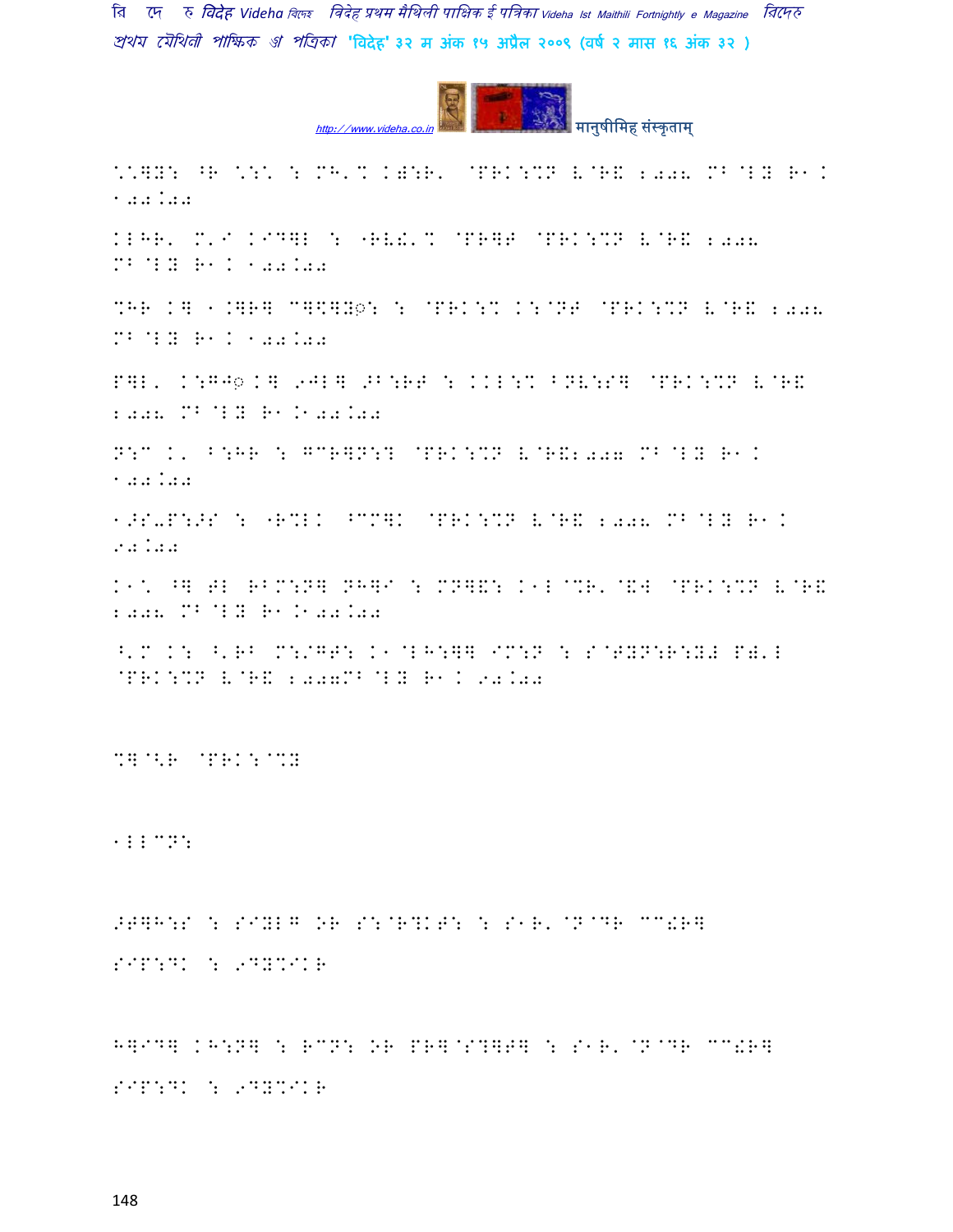

STEERS OF THEFT WAY TO HEAR BY SINCE THIS HIGH TO S1R' CHARGE COMPANY

SIP:DK : 9DY%IKR

B:DR SRK:R : JR SR RIGHT : "RXBIK OR DR SRK

B:LICAMENT OR 10 OR 10 11 OR 11 OR 11 OR 10 11 OR 10 OR 10 11 OR 18 10 11 OR 10 11 OR 18 10 11 OR 18 10 11 OR "R^]&'K RC%N

S:M:J]K C]ITN

KHIS: NE KHISH : "RNH! "TRHES!

9P@NY:S

%]@K&K K] \$:YR] : YLG'@N@DR

KH:N]-SI@GRH

149

PM TRANSPORTED TO THE SERVICE OF STREET TO STATE THE SERVICE OF THE SERVICE OF THE SERVICE OF THE SERVICE OF THE SERVICE OF THE SERVICE OF THE SERVICE OF THE SERVICE OF THE SERVICE OF THE SERVICE OF THE SERVICE OF THE SERV ML] PR : !BMK'T1 "RN1V:D : @SV@R#: MLL:RBJO: PHRIB IN MPR "RN-LNT" N P-PHRN ST

M:>@KRL@SKLP : R:J'@N@DR K1M:R KNCJ]Y: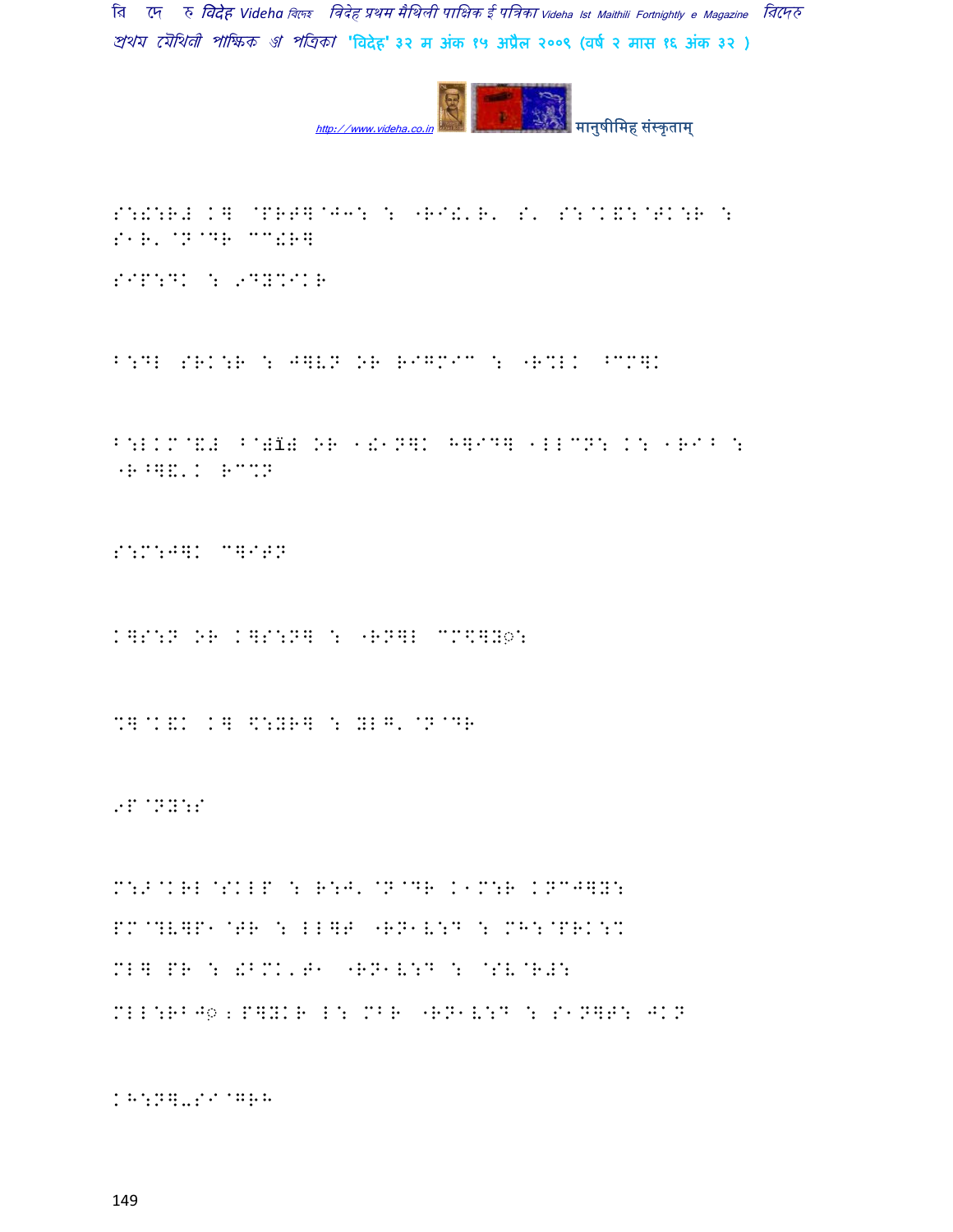

!B/!L] Y:D'I OR S]SKT' J◌़@.M : N]S:R "RHMD JG!R K] @PR'M K?: : HR]/M

\K S:? H]@ND], MK?]L] M'I S@KR]Y 1PK: @PRK:%N

"RIT]K: @PRK:%N SA-58 YBJ-56-YI WIRD AND BERRIE STRING W:B:D:D:B:D-20105 (9.D-2010) 6LN : 0120-64752121212 MLB: LA NI.98683807, 2002. 2003. 2003. 2003. 2003. 2004. 2005. 2007. 2007. 2007. 2007. 2007. 2007. 2007. 2007. 9891245023 I-M'L: aNTIKa1999@YaHOO.CO.IN, antika pada tahun 1992 yang bermula pada 2002. Pada tahun 1993 yang bermula pada tahun 1993 yang bermula pada HTTP://WWW.aNTIKa-PRaKaSHaN.COM  $H$  : How where  $H$ 

@%R1T] @PRK:%NS/ **8.PHONOLES PERSONS IN THE SECTION OF A MILE AND ADDRESSED AT A MILE AND ADDRESSED AT A MILE AND ADDRESSED AT A** २.MM RRP (2008) AND CONTROL (2008) AND CONTROL (2008) AND CONTROL (2008) ३.स. २०३१ - ०५१ - १९३३ - ६०१ १९३८ - १९३८ - १९०० - १९०१ - १९०१ - १९०१ - १९०१ - १९०१ - १९०१ - १९०१ - १९ Haratti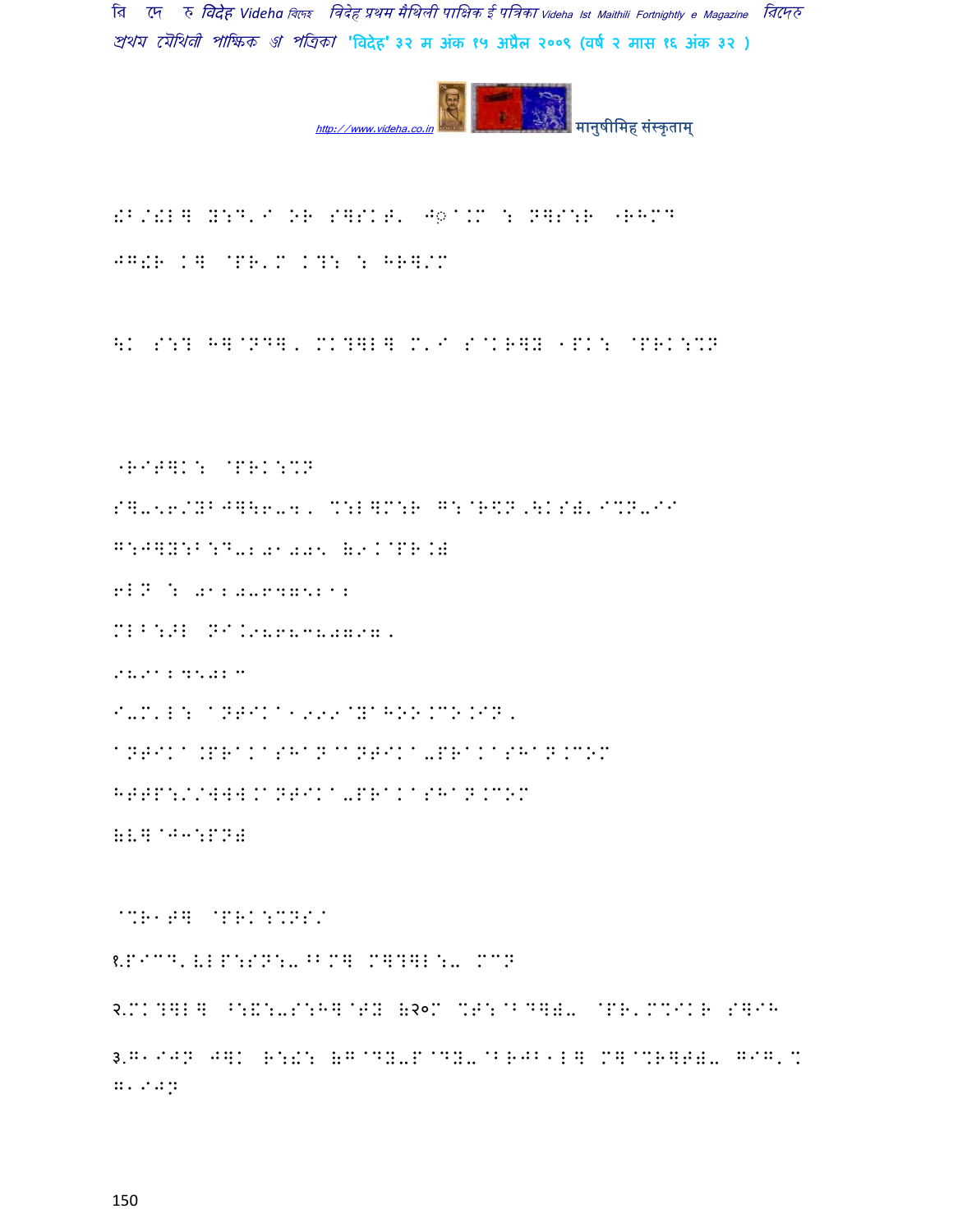

४.BNKT-B]G\$KT (K?:-G@LP SI@GRH)-S1^:&C@N@DR Y:DV

 $9.1 + i \cdot 10.01$  . The MV-  $(i \cdot 1.01)$  is the  $(i \cdot 1.01)$  of  $(i \cdot 1.01)$  . The  $(i \cdot 1.01)$ P@DY, 9P@NY:S, G@LP-K?:, N:)K-\K:@+K], B:L:N:I KMT', MH:K:@VY, %L!-N]B@N! 1D]K SM@GR SIKLN)- GJ'@N@DR W:K1R1

६.V]L@MB]T K>K Y1GM' N]B@D! (P@DY-SI@GRH)- PIKJ PR:%R

७.HM PHONE CHARLEY WARREN ARTHUR STATE

८. NL \@#@)R]: M: @PRV]%- \$X. 9DY N:R:Y# S]IH "NC]K'T:"

९/१०/११ . EEP. 5. (19ENEY 19E (#.) #.) (HECV: KIYE FR8.MI HEEE. "RIGR'T #BD KLM" (PORT ALL) \$PD KLA ART ART PRODUCT A BOARD AND KLOSEN ARE ARRESTED FOR DISCUSSION OF THE REPOR P@BL]K'%N @DV:R: @PR]@N) 6X@RMM' @PRK:%]T KRB:K 1@GRH @SV]K:R K\ L'L G'L "R\*]4 SI@PRT] MK?]L]-"RI@GR'J] % MPKL E NIL CONSTITUCION AT LOCAL CONTRACTOR OF A HOME WITH A LOCAL DRIVER. THE MANUFACTURE K1M:R 0: \VI P@3J]K:R V]@DY:N@ND 0:, D:M- R1.५००/- @PRT] .@#\$ 4 COMBINED ISBN NO.978-81-907729-2-1 3.P.1999L.1PRB.1PRD@RN999HE\_22L99HPRO (209999E1 MILREL D'VN:GR] L]@PY:ITR#)- SIKLN-S@MP:DN-L]@PY:ITR# GG, YR YR GREGORIA , DR NR KNOSING KING KANG KANG KATIKA SA MASA A SA MARA KANG KANG KANG KANG KANG KANG KANG V]@DY:N@ND 0: @DV:R: 4

@%R1T] @PRK:%N, DISTRIBUTORS: aJaI aRTS, 4393/4a, IST FLOOR, AND PORT OF THE RICHARD, DARYAGANIN PH.011-1100 23388341, 09968181, 09968170107. HTTP://WWW.SHRUTI-PUBLICaTION.COM

E-MaIL: SHRUTI.PUBLICaTION@SHRUTI-PUBLICaTION.COM

 $H$   $H$   $H$   $H$   $H$   $H$   $H$   $H$   $H$   $H$ 

"RPN )]K:-)]@PP#] D]"R4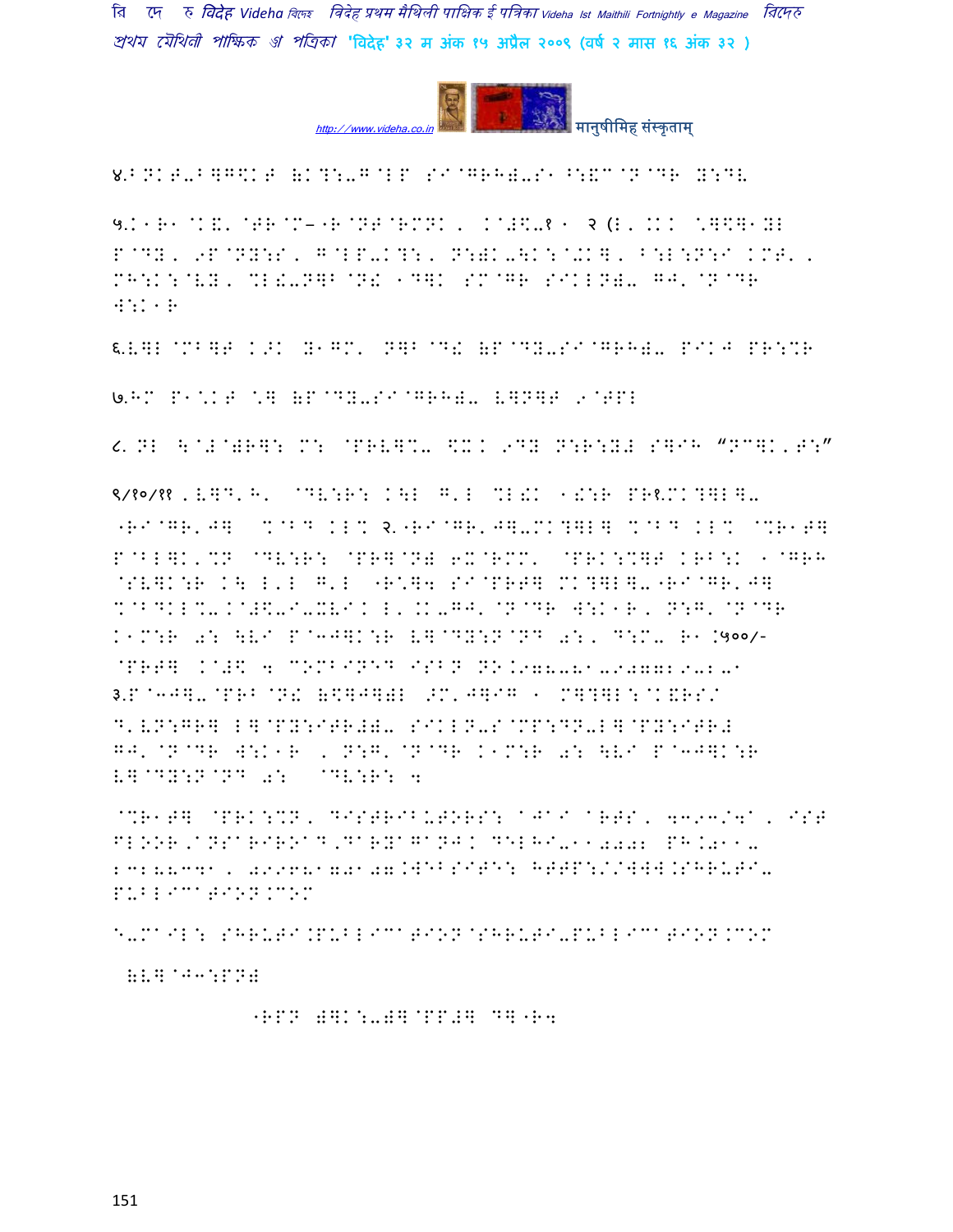

HTTPS://WWW.BLOGGER.COM/COMMENT.G?BLOGID=7905579&POST ID=513631396631396631396631396631396631396631396631396631396631396631396631396631396

 $\mathbb{R}$ sid $\mathbb{R}$  side  $\mathbb{R}$ 

१.@%R] @PRL. 9DY N:R:Y# S]IH "NC]K'T:"- J' K:J "RH:/ K\ RHL (19) P.D. ORON AL (793) DIGHEY (1908) JPPANIC, ABABA 1919 C RHL "ROOM", I AND ROOM, I RELIUS MEE CINN  $'$  . I d'hyperiodic interests and the second interests and  $'$   $\overline{\phantom{a}}$ 

२. 7164 XXX ( #2#. T #2243. GHB E4I, 6.1 GET. ( : G## BHE "RH:/K S@MV'DN%]L MN, MK?]L]K @PRT] SM@RP]T M'HNT]K  $R$  . The right right ratio for the state of  $R$  is the state of  $R$  is  $R$  . The state of  $R$ KRAT, HORS ERTOLSE, PROBAT PROVISION POSTOS PTRISED (ENCOM SMSS SHOW

३. MIRH (RGIN) MIRG (2G) (RGINEYR)-B-FF (ME) MERHIGE (1998) PRIDG" MARIAT SI SIBI YA KARA 111 MATA 121 MATA 121 MARA 14.1.1.2. S\* K1%L "R\* K1%L"

४.@%R] @BRJ'@N@DR @TR]P:W], S:H]@TY "RK:DM]- >I)RN') PR @PR?M MK?]L] P:@K&]K P@TR]K: "V]D'H" K'R L'L B:!:I 1 %1^K:MN: @SV]K:R KRB4

५.@%R] @PR61@LLK1M:R S]IH "MCN"- @PR?M MK?]L] P:@K&]K P@TR]K: "V]D'H" K @PRK:%NK SM:C:R J:N] KN'K CK]T M1D: B'S] 1@HL:D]T ^'LH1/4 K:LC@KRK'/ PK\$] J:H] DBRDM@&)]K PR]CY D'LH1/, /H] L'L HMR MIGLK:MN:4

६.@%R] \$X. %]V@PRS:D Y:DV- I J:N] "RP:R H@R& ^\ RHL "RELEVAN DE RETOREN MARS MEN MARTIN MINHER P@TRK:R]T:K'/ @PRV'% D]"R\B:K S:HS]K KDM 9W:/L "R\*]4 P@TRK:RFK:RFK:RK NV @RX:RK NV #PRYLGK HM @SV:GT KRKT \*], SIGH] "V]D'H"K S6LT:K %1^K:MN:4

७.@%R] 1@DY:CR# 0:- KLNL P@TR-P@TR]K:K @PRK:%N- T:HBM' MAKRET PORTHOL AND STRING KONSTANTIONS OF TAXABLE CONTINUES.  $V^*$  (Fig. )  $V^*$  is the conduct of  $V^*$  in  $V^*$  or  $V^*$  in  $V^*$  . The conduct  $V^*$  or  $V^*$  is the conduct of  $V^*$  or  $V^*$  . The conduct of  $V^*$  or  $V^*$  or  $V^*$  or  $V^*$  . The conduct of  $V^*$  or  $V^*$  or  $V^$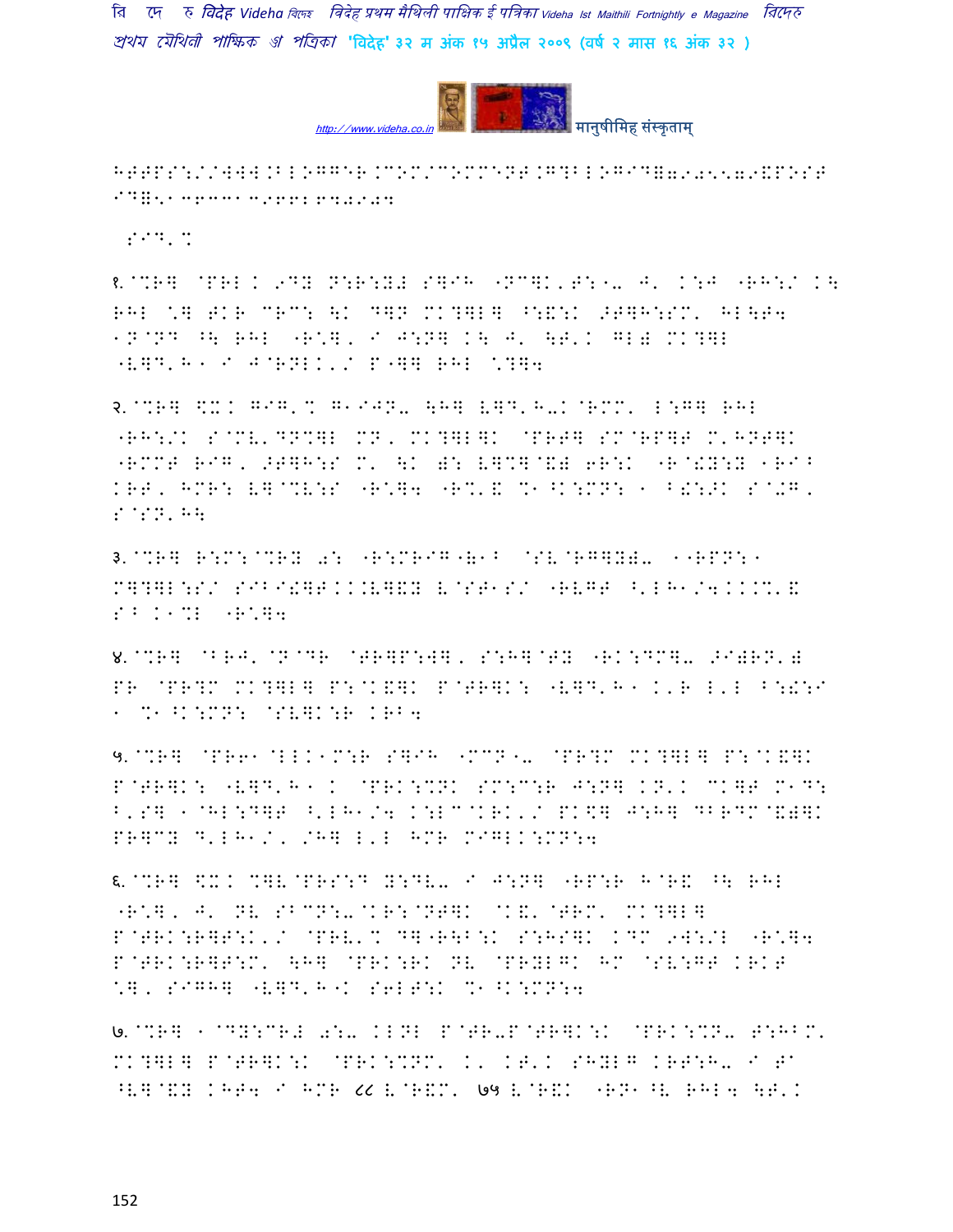

PK< MH:N Y@J3M' HMR @%R@D!:PB@R# 1H1T] @PR:@PT HLYT-Y:VT W]K-W:K \*]/ RHB4

८.@%R] V]JY W:K1R, M]%]GN V]@%VV]@DY:LY- "V]D'H" P@TR]K:K "RIK D'.LH1/, S@MPB@R# )]M B!:IK P:@TR "R\*]4 P. MARAD AD (ONCAR) AND A HOR & HOR & MORE (ASV) MARK & SVIEWING & SVIEWING & SVIEWING & SVIEWING AREA OF A BI  $\mathcal{H}:\mathcal{F}\rightarrow\mathcal{F}$ 

९. [1784] SIX PEEM YR 1785 (EGMELL) YLE YERAD GOYEARY, RYOCO FGBL ML J:N] @PRS@NNT: ^'L4 'V]D'H' N]R@NTR P@LLV]T-P1@&P]T HL 1 CT1@RD]K "RPN S1GI! PS:RY S' K:MN: "R\*]4

१०.@%R] MK?]L]P1@TR @PRD]P- I-P@TR]K: 'V]D'H' K'R S6LT:K PROGRESS SHYLG RHT4 HMR PB@R# SHYLG RHT4

११.5X. D. D. 1736 B. (FBITATE GALLY CAPT), PR "RTYGERIE, G. (P.H.) (EN)R. (P. 20)  $V$ EAT. A $V$  (First variety are only state  $\mathbb{R}$  and  $\mathbb{R}$  and  $\mathbb{R}$  are  $\mathbb{R}$  in  $\mathbb{R}$  . The state  $\mathbb{R}$ 1>-K:@LH] MLNM' 9@DV'G RHKT "R\*], M1D: %]@<R PB@R# SHILLE D. P.

१२. MWERT R:MORLS K:P\$PERT TO REMELT MANIFER RESIDENT (ALROY) MINE NACH D'.] RHL \*]4 MK?]L]K'/ "R@NT@RR:@&@)R]Y JGTM' PH1/C'LEATING BIBS EVEN AS TRABILITES AN ORBHER BIGGA RIT SIKLA PO "PERS" TELLA "PELA ALI SI STADE PO SU GERMANI "SU KRAJTILINA" (1989)

१३. @ MARIE: B-GHP (1979) E-GHP (1971), ME RIP, A K: RILD: GBARE: GD: COG (100001) E-S. DAIK: J GA: J K: BAEK: J R, DGAAIK, NHARAGD, M, JE AK JA, KI B, E G, DAIRER, "RIK J.N @PR]) N]K:LB T/ HMR: PW:YB4 KLK@TT:M' BH1T 'HEAL)'S' ("HO") S'YAAD ("D'A'Y) E'H DYN "MLON", "NON TO'HHA "O'EOR" A'S "HEOAR  $R$  -polynomial decomposition of the problems of the problems of  $R$ B'%] ^\ G'L4 %1^K:MN: D'%-V]D'%K MK?]LK'/ JL\$B:K L'L4

१४. \$X. @%R] @PR'M%IKR S]IH- "RH:/ MK?]L]M' >I)RN')PR PHIL PORRIN "VIRT, PACTRICITE ON CHPP" APOTHAI M:THO: THE THIS PROPERTY OF THE THIS CONTINUES. THE REPORT OF THE THIRD OF THE THING. M:THO: THE THOS (FIRM) THAN SHE AND THE STUDENT THAT HOW IT HOS STUDENTS. @PRYLJN HL, T/ SBC]T KR]4 >I)RN')PR 1@DYLP:IT P@TR]K: D'.L, MN @PR61@LL]T ^' G'L4